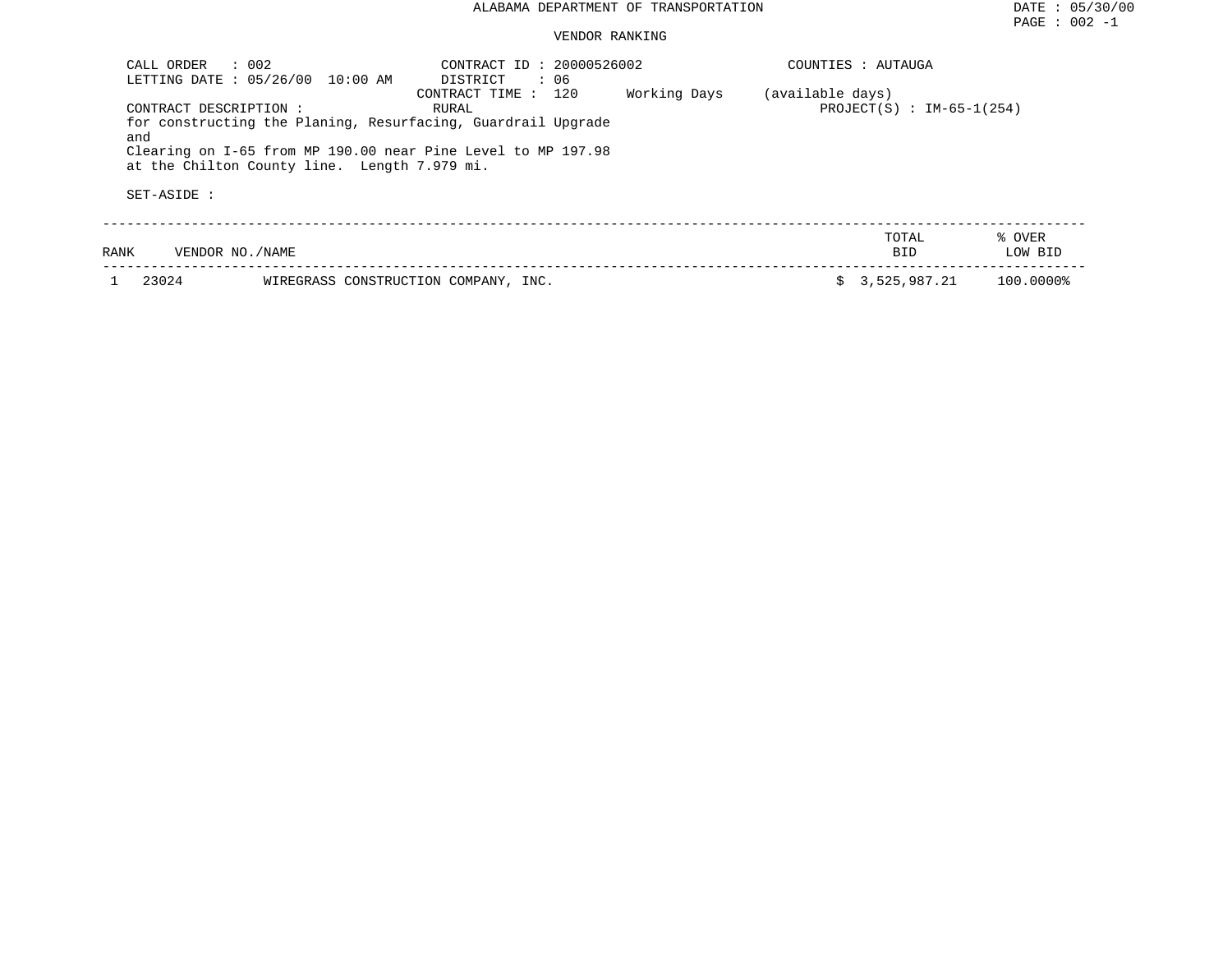| 902<br>ORDER<br>$\sim$ $\sim$ $\sim$ $\sim$<br>$A$ $I$ | 20000526002<br>CONTRACT | COUNT.<br>$\Delta$ TITAIIC<br>EAUGE<br>- 65 |
|--------------------------------------------------------|-------------------------|---------------------------------------------|
| 05/26/00<br>10:00<br>LETTING DATE                      | AM<br>DISTRICT<br>06    |                                             |

|                                                                       | $(1)$ 23024                  |           |                   |            |        |
|-----------------------------------------------------------------------|------------------------------|-----------|-------------------|------------|--------|
|                                                                       | WIREGRASS CONSTRUCTION COMPA |           |                   |            |        |
| LINE NO / ITEM CODE / ALT                                             |                              |           |                   |            |        |
| ITEM DESCRIPTION<br>QUANTITY                                          | UNIT PRICE AMOUNT            |           | UNIT PRICE AMOUNT | UNIT PRICE | AMOUNT |
|                                                                       |                              |           |                   |            |        |
| SECTION 0001 Total                                                    |                              |           |                   |            |        |
| 0010 201C000<br>LUMP                                                  | 500000.00000                 | 500000.00 |                   |            |        |
| Clearing                                                              |                              |           |                   |            |        |
| 1222.000 LF<br>0020 206D001                                           | 1,00000                      | 1222.00   |                   |            |        |
| Removing Guardrail                                                    |                              |           |                   |            |        |
| 0030 206E016<br>11.000 EACH                                           | 100.00000                    | 1100.00   |                   |            |        |
| Removing Guardrail End Anchor (Type 8)                                |                              |           |                   |            |        |
| 0040 206E019<br>44.000 EACH                                           | 100.00000                    | 4400.00   |                   |            |        |
| Removing Guardrail End Anchor (Type 10)                               |                              |           |                   |            |        |
| 0050 210D001<br>940.000 CYIP                                          | 12.00000                     | 11280.00  |                   |            |        |
| Borrow Excavation (Loose Truckbed                                     |                              |           |                   |            |        |
| Measurement)                                                          |                              |           |                   |            |        |
| 21000.000 GAL<br>0060 405A000                                         | 1.69000                      | 35490.00  |                   |            |        |
| Tack Coat                                                             |                              |           |                   |            |        |
| 0070 408A051<br>83635.000 SQYD                                        | 0.30000                      | 25090.50  |                   |            |        |
| Planing Existing Pavement                                             |                              |           |                   |            |        |
| (Approximately 0.00" Thru 1.0" Thick)                                 |                              |           |                   |            |        |
| 0080 408A052<br>87390.000 SY                                          | 0.59000                      | 51560.10  |                   |            |        |
| Planing Existing Pavement                                             |                              |           |                   |            |        |
| (Approximately 1.10" Thru 2.0" Thick)                                 |                              |           |                   |            |        |
| 0090 408A054<br>83635.000 SOYD                                        | 0.62000                      | 51853.70  |                   |            |        |
| Planing Existing Pavement                                             |                              |           |                   |            |        |
| (Approximately 3.10" Thru 4.0" Thick)                                 |                              |           |                   |            |        |
| 0100 410C000<br>1.000 EACH                                            | 2500.00000                   | 2500.00   |                   |            |        |
| Contractor Retained Profilograph                                      |                              |           |                   |            |        |
| 0110 410H000<br>$1.000$ EACH                                          | 45000.00000                  | 45000.00  |                   |            |        |
| Material Remixing Device                                              |                              |           |                   |            |        |
| 0120 420A011<br>8900.000 TON<br>Polymer Modified Open Graded Friction | 50.64000                     | 450696.00 |                   |            |        |
| Course, Mix 2                                                         |                              |           |                   |            |        |
| 0130 424A241<br>7800.000 TON                                          | 36.69000                     | 286182.00 |                   |            |        |
| Superpave Bituminous Concrete Wearing                                 |                              |           |                   |            |        |
| Surface Layer, 3/4" Maximum Aggregate                                 |                              |           |                   |            |        |
| Size Mix, ESAL Range C                                                |                              |           |                   |            |        |
| 0140 424A301<br>21700.000 TON                                         | 38.64000                     | 838488.00 |                   |            |        |
| Superpave Bituminous Concrete Wearing                                 |                              |           |                   |            |        |
| Surface Layer, 3/4" Maximum Aggregate                                 |                              |           |                   |            |        |
| Size Mix, ESAL Range F                                                |                              |           |                   |            |        |
| 0150 424A307<br>100.000 TON                                           | 125.00000                    | 12500.00  |                   |            |        |
| Superpave Bituminous Concrete Wearing                                 |                              |           |                   |            |        |
| Surface Layer, Leveling, 3/4" Maximum                                 |                              |           |                   |            |        |
| Aggregate Size Mix, ESAL Range F                                      |                              |           |                   |            |        |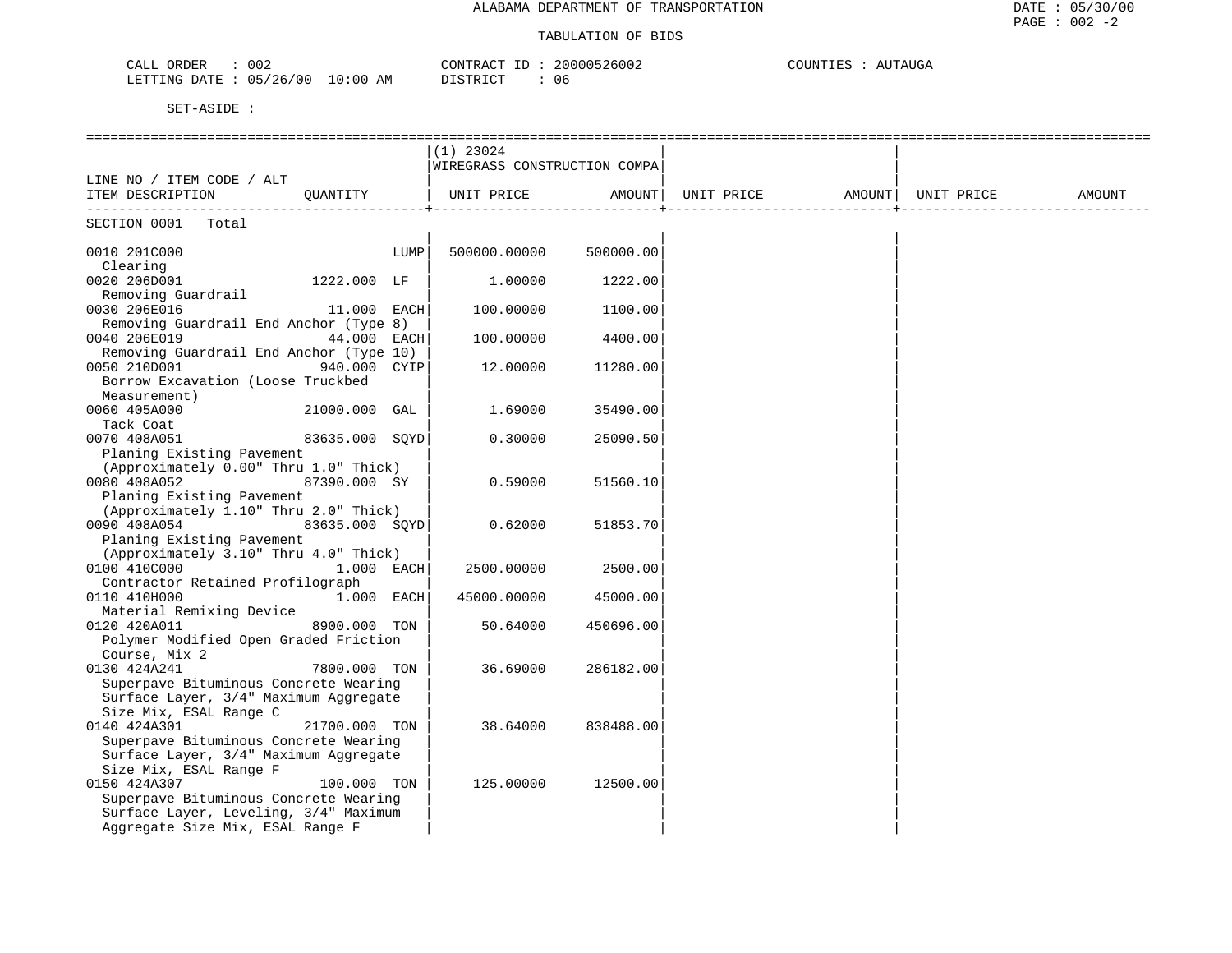| CALI<br>ORDER | ∩∩′<br>JUZ |             | CONTRACT. | 20000526002 | COUNTIES | <b>NUTAUGA</b> |
|---------------|------------|-------------|-----------|-------------|----------|----------------|
| LETTING DATE  | 05/26/00   | 10:00<br>AΜ | STR TOT   |             |          |                |

| $(1)$ 23024<br>WIREGRASS CONSTRUCTION COMPA<br>LINE NO / ITEM CODE / ALT<br>UNIT PRICE AMOUNT<br>QUANTITY<br>UNIT PRICE<br>AMOUNT  <br>UNIT PRICE<br>ITEM DESCRIPTION<br>AMOUNT<br>36.69000<br>14019.000 TON<br>0160 424B321<br>514357.11<br>Superpave Bituminous Concrete Upper<br>Binder Layer, 1" Maximum Aggregate Size<br>Mix, ESAL Range F<br>0170 424B325<br>100.000 TON<br>125.00000<br>12500.00<br>Superpave Bituminous Concrete Upper<br>Binder Layer, Patching, 1" Maximum<br>Aggregate Size Mix, ESAL Range F<br>0180 428C000<br>168448.000 LF<br>0.10000<br>16844.80<br>Scoring Bituminous Pavement Surface By<br>Cutting<br>0190 534A000<br>200.000 EACH<br>75.00000<br>15000.00<br>Cleaning Pipe Underdrain Outlets<br>0200 600A000<br>LUMP<br>164000.00000<br>164000.00<br>Mobilization<br>0210 630A000<br>1863.000 LF<br>12.00000<br>22356.00<br>Steel Beam Guardrail, Class A, Type 1<br>11.000 EACH<br>0220 630C001<br>600.00000<br>6600.00<br>Guardrail End Anchor, Type 8<br>0230 630C050<br>36.000 EACH<br>64800.00<br>1800.00000<br>Guardrail End Anchor, Type 20 Series<br>0240 630C070<br>10.000 EACH<br>1500.00000<br>15000.00<br>Guardrail End Anchor, Type 10 Series<br>0250 650A000<br>4300.000 CYIP<br>13.50000<br>58050.00<br>Topsoil<br>0260 652A054<br>6800.00<br>16.000 ACRE<br>425.00000<br>Seeding (Mix 2A)<br>0270 652B053<br>16.000 ACRE<br>8000.00<br>500.00000<br>Temporary Seeding (Mix 2AT)<br>0280 652D054<br>16.000 ACRE<br>350.00000<br>5600.00<br>Seeding In Stubble (Mix 2A)<br>16.000 ACRE<br>0290 656A000<br>425.00000<br>6800.00<br>Mulching, Class A, Type 1<br>0300 680A000<br>LUMP<br>2500.00000<br>2500.00<br>Engineering Controls<br>0310 701C000<br>44.000 MILE<br>320.00000<br>14080.00<br>Broken Temporary Traffic Stripe<br>0320 701C001<br>76.000 MILE<br>360.00000<br>27360.00<br>Solid Temporary Traffic Stripe<br>0330 702A008<br>16.000 MILE<br>71200.00<br>4450.00000<br>Solid White, Inverted Profile Traffic<br>Stripe (6" Wide) |  |  |  |  |  |
|-----------------------------------------------------------------------------------------------------------------------------------------------------------------------------------------------------------------------------------------------------------------------------------------------------------------------------------------------------------------------------------------------------------------------------------------------------------------------------------------------------------------------------------------------------------------------------------------------------------------------------------------------------------------------------------------------------------------------------------------------------------------------------------------------------------------------------------------------------------------------------------------------------------------------------------------------------------------------------------------------------------------------------------------------------------------------------------------------------------------------------------------------------------------------------------------------------------------------------------------------------------------------------------------------------------------------------------------------------------------------------------------------------------------------------------------------------------------------------------------------------------------------------------------------------------------------------------------------------------------------------------------------------------------------------------------------------------------------------------------------------------------------------------------------------------------------------------------------------------------------------------------------------------------------------------------------------------------------------------------------------|--|--|--|--|--|
|                                                                                                                                                                                                                                                                                                                                                                                                                                                                                                                                                                                                                                                                                                                                                                                                                                                                                                                                                                                                                                                                                                                                                                                                                                                                                                                                                                                                                                                                                                                                                                                                                                                                                                                                                                                                                                                                                                                                                                                                     |  |  |  |  |  |
|                                                                                                                                                                                                                                                                                                                                                                                                                                                                                                                                                                                                                                                                                                                                                                                                                                                                                                                                                                                                                                                                                                                                                                                                                                                                                                                                                                                                                                                                                                                                                                                                                                                                                                                                                                                                                                                                                                                                                                                                     |  |  |  |  |  |
|                                                                                                                                                                                                                                                                                                                                                                                                                                                                                                                                                                                                                                                                                                                                                                                                                                                                                                                                                                                                                                                                                                                                                                                                                                                                                                                                                                                                                                                                                                                                                                                                                                                                                                                                                                                                                                                                                                                                                                                                     |  |  |  |  |  |
|                                                                                                                                                                                                                                                                                                                                                                                                                                                                                                                                                                                                                                                                                                                                                                                                                                                                                                                                                                                                                                                                                                                                                                                                                                                                                                                                                                                                                                                                                                                                                                                                                                                                                                                                                                                                                                                                                                                                                                                                     |  |  |  |  |  |
|                                                                                                                                                                                                                                                                                                                                                                                                                                                                                                                                                                                                                                                                                                                                                                                                                                                                                                                                                                                                                                                                                                                                                                                                                                                                                                                                                                                                                                                                                                                                                                                                                                                                                                                                                                                                                                                                                                                                                                                                     |  |  |  |  |  |
|                                                                                                                                                                                                                                                                                                                                                                                                                                                                                                                                                                                                                                                                                                                                                                                                                                                                                                                                                                                                                                                                                                                                                                                                                                                                                                                                                                                                                                                                                                                                                                                                                                                                                                                                                                                                                                                                                                                                                                                                     |  |  |  |  |  |
|                                                                                                                                                                                                                                                                                                                                                                                                                                                                                                                                                                                                                                                                                                                                                                                                                                                                                                                                                                                                                                                                                                                                                                                                                                                                                                                                                                                                                                                                                                                                                                                                                                                                                                                                                                                                                                                                                                                                                                                                     |  |  |  |  |  |
|                                                                                                                                                                                                                                                                                                                                                                                                                                                                                                                                                                                                                                                                                                                                                                                                                                                                                                                                                                                                                                                                                                                                                                                                                                                                                                                                                                                                                                                                                                                                                                                                                                                                                                                                                                                                                                                                                                                                                                                                     |  |  |  |  |  |
|                                                                                                                                                                                                                                                                                                                                                                                                                                                                                                                                                                                                                                                                                                                                                                                                                                                                                                                                                                                                                                                                                                                                                                                                                                                                                                                                                                                                                                                                                                                                                                                                                                                                                                                                                                                                                                                                                                                                                                                                     |  |  |  |  |  |
|                                                                                                                                                                                                                                                                                                                                                                                                                                                                                                                                                                                                                                                                                                                                                                                                                                                                                                                                                                                                                                                                                                                                                                                                                                                                                                                                                                                                                                                                                                                                                                                                                                                                                                                                                                                                                                                                                                                                                                                                     |  |  |  |  |  |
|                                                                                                                                                                                                                                                                                                                                                                                                                                                                                                                                                                                                                                                                                                                                                                                                                                                                                                                                                                                                                                                                                                                                                                                                                                                                                                                                                                                                                                                                                                                                                                                                                                                                                                                                                                                                                                                                                                                                                                                                     |  |  |  |  |  |
|                                                                                                                                                                                                                                                                                                                                                                                                                                                                                                                                                                                                                                                                                                                                                                                                                                                                                                                                                                                                                                                                                                                                                                                                                                                                                                                                                                                                                                                                                                                                                                                                                                                                                                                                                                                                                                                                                                                                                                                                     |  |  |  |  |  |
|                                                                                                                                                                                                                                                                                                                                                                                                                                                                                                                                                                                                                                                                                                                                                                                                                                                                                                                                                                                                                                                                                                                                                                                                                                                                                                                                                                                                                                                                                                                                                                                                                                                                                                                                                                                                                                                                                                                                                                                                     |  |  |  |  |  |
|                                                                                                                                                                                                                                                                                                                                                                                                                                                                                                                                                                                                                                                                                                                                                                                                                                                                                                                                                                                                                                                                                                                                                                                                                                                                                                                                                                                                                                                                                                                                                                                                                                                                                                                                                                                                                                                                                                                                                                                                     |  |  |  |  |  |
|                                                                                                                                                                                                                                                                                                                                                                                                                                                                                                                                                                                                                                                                                                                                                                                                                                                                                                                                                                                                                                                                                                                                                                                                                                                                                                                                                                                                                                                                                                                                                                                                                                                                                                                                                                                                                                                                                                                                                                                                     |  |  |  |  |  |
|                                                                                                                                                                                                                                                                                                                                                                                                                                                                                                                                                                                                                                                                                                                                                                                                                                                                                                                                                                                                                                                                                                                                                                                                                                                                                                                                                                                                                                                                                                                                                                                                                                                                                                                                                                                                                                                                                                                                                                                                     |  |  |  |  |  |
|                                                                                                                                                                                                                                                                                                                                                                                                                                                                                                                                                                                                                                                                                                                                                                                                                                                                                                                                                                                                                                                                                                                                                                                                                                                                                                                                                                                                                                                                                                                                                                                                                                                                                                                                                                                                                                                                                                                                                                                                     |  |  |  |  |  |
|                                                                                                                                                                                                                                                                                                                                                                                                                                                                                                                                                                                                                                                                                                                                                                                                                                                                                                                                                                                                                                                                                                                                                                                                                                                                                                                                                                                                                                                                                                                                                                                                                                                                                                                                                                                                                                                                                                                                                                                                     |  |  |  |  |  |
|                                                                                                                                                                                                                                                                                                                                                                                                                                                                                                                                                                                                                                                                                                                                                                                                                                                                                                                                                                                                                                                                                                                                                                                                                                                                                                                                                                                                                                                                                                                                                                                                                                                                                                                                                                                                                                                                                                                                                                                                     |  |  |  |  |  |
|                                                                                                                                                                                                                                                                                                                                                                                                                                                                                                                                                                                                                                                                                                                                                                                                                                                                                                                                                                                                                                                                                                                                                                                                                                                                                                                                                                                                                                                                                                                                                                                                                                                                                                                                                                                                                                                                                                                                                                                                     |  |  |  |  |  |
|                                                                                                                                                                                                                                                                                                                                                                                                                                                                                                                                                                                                                                                                                                                                                                                                                                                                                                                                                                                                                                                                                                                                                                                                                                                                                                                                                                                                                                                                                                                                                                                                                                                                                                                                                                                                                                                                                                                                                                                                     |  |  |  |  |  |
|                                                                                                                                                                                                                                                                                                                                                                                                                                                                                                                                                                                                                                                                                                                                                                                                                                                                                                                                                                                                                                                                                                                                                                                                                                                                                                                                                                                                                                                                                                                                                                                                                                                                                                                                                                                                                                                                                                                                                                                                     |  |  |  |  |  |
|                                                                                                                                                                                                                                                                                                                                                                                                                                                                                                                                                                                                                                                                                                                                                                                                                                                                                                                                                                                                                                                                                                                                                                                                                                                                                                                                                                                                                                                                                                                                                                                                                                                                                                                                                                                                                                                                                                                                                                                                     |  |  |  |  |  |
|                                                                                                                                                                                                                                                                                                                                                                                                                                                                                                                                                                                                                                                                                                                                                                                                                                                                                                                                                                                                                                                                                                                                                                                                                                                                                                                                                                                                                                                                                                                                                                                                                                                                                                                                                                                                                                                                                                                                                                                                     |  |  |  |  |  |
|                                                                                                                                                                                                                                                                                                                                                                                                                                                                                                                                                                                                                                                                                                                                                                                                                                                                                                                                                                                                                                                                                                                                                                                                                                                                                                                                                                                                                                                                                                                                                                                                                                                                                                                                                                                                                                                                                                                                                                                                     |  |  |  |  |  |
|                                                                                                                                                                                                                                                                                                                                                                                                                                                                                                                                                                                                                                                                                                                                                                                                                                                                                                                                                                                                                                                                                                                                                                                                                                                                                                                                                                                                                                                                                                                                                                                                                                                                                                                                                                                                                                                                                                                                                                                                     |  |  |  |  |  |
|                                                                                                                                                                                                                                                                                                                                                                                                                                                                                                                                                                                                                                                                                                                                                                                                                                                                                                                                                                                                                                                                                                                                                                                                                                                                                                                                                                                                                                                                                                                                                                                                                                                                                                                                                                                                                                                                                                                                                                                                     |  |  |  |  |  |
|                                                                                                                                                                                                                                                                                                                                                                                                                                                                                                                                                                                                                                                                                                                                                                                                                                                                                                                                                                                                                                                                                                                                                                                                                                                                                                                                                                                                                                                                                                                                                                                                                                                                                                                                                                                                                                                                                                                                                                                                     |  |  |  |  |  |
|                                                                                                                                                                                                                                                                                                                                                                                                                                                                                                                                                                                                                                                                                                                                                                                                                                                                                                                                                                                                                                                                                                                                                                                                                                                                                                                                                                                                                                                                                                                                                                                                                                                                                                                                                                                                                                                                                                                                                                                                     |  |  |  |  |  |
|                                                                                                                                                                                                                                                                                                                                                                                                                                                                                                                                                                                                                                                                                                                                                                                                                                                                                                                                                                                                                                                                                                                                                                                                                                                                                                                                                                                                                                                                                                                                                                                                                                                                                                                                                                                                                                                                                                                                                                                                     |  |  |  |  |  |
|                                                                                                                                                                                                                                                                                                                                                                                                                                                                                                                                                                                                                                                                                                                                                                                                                                                                                                                                                                                                                                                                                                                                                                                                                                                                                                                                                                                                                                                                                                                                                                                                                                                                                                                                                                                                                                                                                                                                                                                                     |  |  |  |  |  |
|                                                                                                                                                                                                                                                                                                                                                                                                                                                                                                                                                                                                                                                                                                                                                                                                                                                                                                                                                                                                                                                                                                                                                                                                                                                                                                                                                                                                                                                                                                                                                                                                                                                                                                                                                                                                                                                                                                                                                                                                     |  |  |  |  |  |
|                                                                                                                                                                                                                                                                                                                                                                                                                                                                                                                                                                                                                                                                                                                                                                                                                                                                                                                                                                                                                                                                                                                                                                                                                                                                                                                                                                                                                                                                                                                                                                                                                                                                                                                                                                                                                                                                                                                                                                                                     |  |  |  |  |  |
|                                                                                                                                                                                                                                                                                                                                                                                                                                                                                                                                                                                                                                                                                                                                                                                                                                                                                                                                                                                                                                                                                                                                                                                                                                                                                                                                                                                                                                                                                                                                                                                                                                                                                                                                                                                                                                                                                                                                                                                                     |  |  |  |  |  |
|                                                                                                                                                                                                                                                                                                                                                                                                                                                                                                                                                                                                                                                                                                                                                                                                                                                                                                                                                                                                                                                                                                                                                                                                                                                                                                                                                                                                                                                                                                                                                                                                                                                                                                                                                                                                                                                                                                                                                                                                     |  |  |  |  |  |
|                                                                                                                                                                                                                                                                                                                                                                                                                                                                                                                                                                                                                                                                                                                                                                                                                                                                                                                                                                                                                                                                                                                                                                                                                                                                                                                                                                                                                                                                                                                                                                                                                                                                                                                                                                                                                                                                                                                                                                                                     |  |  |  |  |  |
|                                                                                                                                                                                                                                                                                                                                                                                                                                                                                                                                                                                                                                                                                                                                                                                                                                                                                                                                                                                                                                                                                                                                                                                                                                                                                                                                                                                                                                                                                                                                                                                                                                                                                                                                                                                                                                                                                                                                                                                                     |  |  |  |  |  |
|                                                                                                                                                                                                                                                                                                                                                                                                                                                                                                                                                                                                                                                                                                                                                                                                                                                                                                                                                                                                                                                                                                                                                                                                                                                                                                                                                                                                                                                                                                                                                                                                                                                                                                                                                                                                                                                                                                                                                                                                     |  |  |  |  |  |
|                                                                                                                                                                                                                                                                                                                                                                                                                                                                                                                                                                                                                                                                                                                                                                                                                                                                                                                                                                                                                                                                                                                                                                                                                                                                                                                                                                                                                                                                                                                                                                                                                                                                                                                                                                                                                                                                                                                                                                                                     |  |  |  |  |  |
|                                                                                                                                                                                                                                                                                                                                                                                                                                                                                                                                                                                                                                                                                                                                                                                                                                                                                                                                                                                                                                                                                                                                                                                                                                                                                                                                                                                                                                                                                                                                                                                                                                                                                                                                                                                                                                                                                                                                                                                                     |  |  |  |  |  |
|                                                                                                                                                                                                                                                                                                                                                                                                                                                                                                                                                                                                                                                                                                                                                                                                                                                                                                                                                                                                                                                                                                                                                                                                                                                                                                                                                                                                                                                                                                                                                                                                                                                                                                                                                                                                                                                                                                                                                                                                     |  |  |  |  |  |
|                                                                                                                                                                                                                                                                                                                                                                                                                                                                                                                                                                                                                                                                                                                                                                                                                                                                                                                                                                                                                                                                                                                                                                                                                                                                                                                                                                                                                                                                                                                                                                                                                                                                                                                                                                                                                                                                                                                                                                                                     |  |  |  |  |  |
|                                                                                                                                                                                                                                                                                                                                                                                                                                                                                                                                                                                                                                                                                                                                                                                                                                                                                                                                                                                                                                                                                                                                                                                                                                                                                                                                                                                                                                                                                                                                                                                                                                                                                                                                                                                                                                                                                                                                                                                                     |  |  |  |  |  |
|                                                                                                                                                                                                                                                                                                                                                                                                                                                                                                                                                                                                                                                                                                                                                                                                                                                                                                                                                                                                                                                                                                                                                                                                                                                                                                                                                                                                                                                                                                                                                                                                                                                                                                                                                                                                                                                                                                                                                                                                     |  |  |  |  |  |
|                                                                                                                                                                                                                                                                                                                                                                                                                                                                                                                                                                                                                                                                                                                                                                                                                                                                                                                                                                                                                                                                                                                                                                                                                                                                                                                                                                                                                                                                                                                                                                                                                                                                                                                                                                                                                                                                                                                                                                                                     |  |  |  |  |  |
|                                                                                                                                                                                                                                                                                                                                                                                                                                                                                                                                                                                                                                                                                                                                                                                                                                                                                                                                                                                                                                                                                                                                                                                                                                                                                                                                                                                                                                                                                                                                                                                                                                                                                                                                                                                                                                                                                                                                                                                                     |  |  |  |  |  |
|                                                                                                                                                                                                                                                                                                                                                                                                                                                                                                                                                                                                                                                                                                                                                                                                                                                                                                                                                                                                                                                                                                                                                                                                                                                                                                                                                                                                                                                                                                                                                                                                                                                                                                                                                                                                                                                                                                                                                                                                     |  |  |  |  |  |
|                                                                                                                                                                                                                                                                                                                                                                                                                                                                                                                                                                                                                                                                                                                                                                                                                                                                                                                                                                                                                                                                                                                                                                                                                                                                                                                                                                                                                                                                                                                                                                                                                                                                                                                                                                                                                                                                                                                                                                                                     |  |  |  |  |  |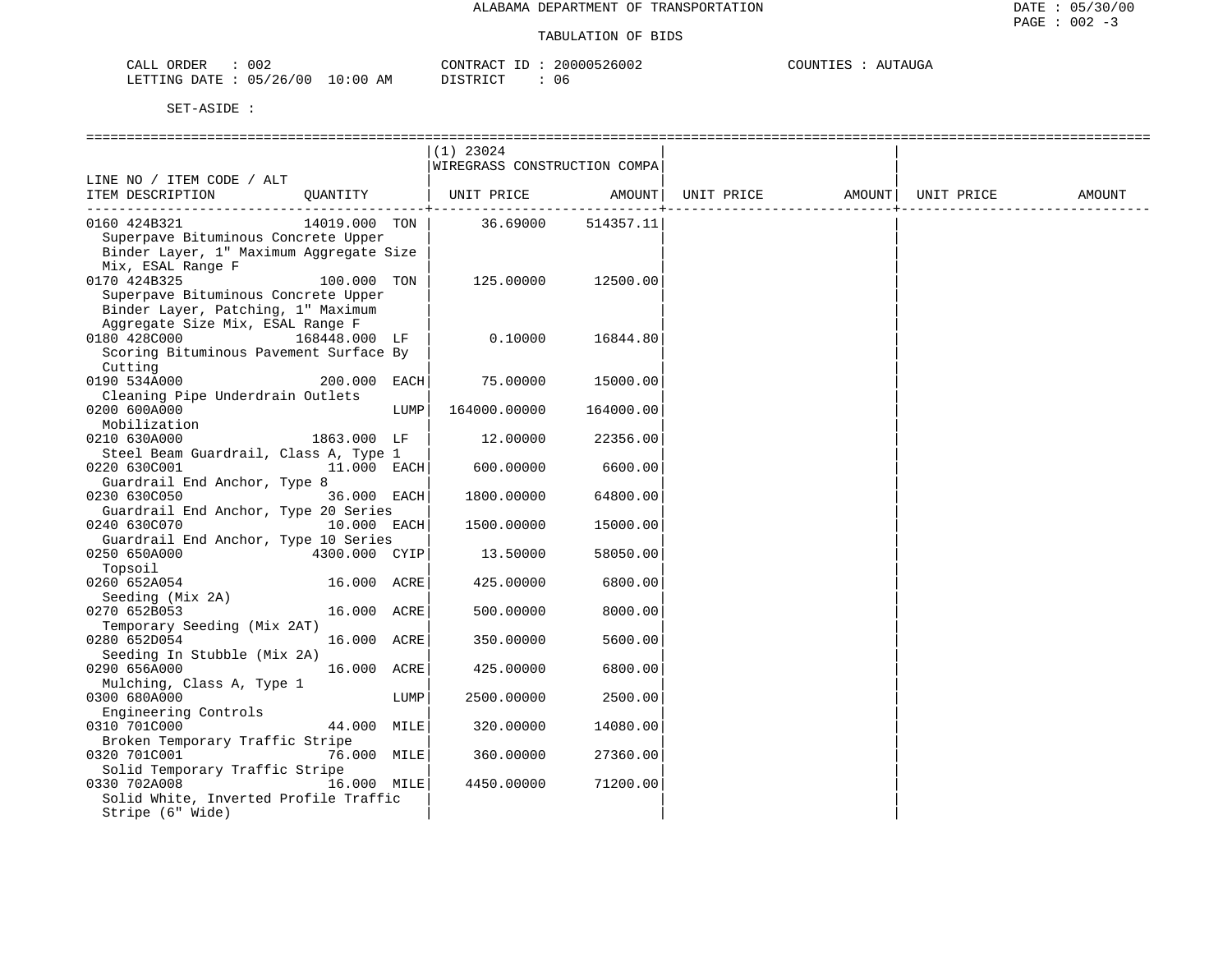| 002<br>ORDER<br>CALL       |             | CONTRACT      | 20000526002 | COUNTIES<br>AUTAUGA |
|----------------------------|-------------|---------------|-------------|---------------------|
| : 05/26/00<br>LETTING DATE | 10:00<br>AΜ | חימת סידים דת | ، ۱۴۰       |                     |

|                                              |              |      | $(1)$ 23024                  |                  |                                |  |        |
|----------------------------------------------|--------------|------|------------------------------|------------------|--------------------------------|--|--------|
|                                              |              |      | WIREGRASS CONSTRUCTION COMPA |                  |                                |  |        |
| LINE NO / ITEM CODE / ALT                    |              |      |                              |                  |                                |  |        |
| ITEM DESCRIPTION QUANTITY                    |              |      | UNIT PRICE AMOUNT            |                  | UNIT PRICE AMOUNT   UNIT PRICE |  | AMOUNT |
| 0340 702A009 16.000 MILE 4450.00000 71200.00 |              |      |                              |                  |                                |  |        |
| Solid Yellow, Inverted Profile Traffic       |              |      |                              |                  |                                |  |        |
| Stripe (6" Wide)                             |              |      |                              |                  |                                |  |        |
| 16.000 MILE<br>0350 702A010                  |              |      | 2125.00000 34000.00          |                  |                                |  |        |
| Broken White, Inverted Profile Traffic       |              |      |                              |                  |                                |  |        |
| Stripe (6" Wide)                             |              |      |                              |                  |                                |  |        |
| 0360 705A031<br>$1056.000$ EACH              |              |      | 5.00000                      | 5280.00          |                                |  |        |
| Pavement Markers, Class A-H, Type 1-A        |              |      |                              |                  |                                |  |        |
| 0370 740B000<br>$1282.000$ SQFT              |              |      | 8.50000                      | 10897.00         |                                |  |        |
| Construction Signs                           |              |      |                              |                  |                                |  |        |
| 0380 740D000                                 | 500.000 EACH |      | 50.00000                     | 25000.00         |                                |  |        |
| Channelizing Drums                           |              |      |                              |                  |                                |  |        |
| $2.000$ EACH<br>0390 741C010                 |              |      | 3750.00000                   | 7500.00          |                                |  |        |
| Portable Sequential Arrow And Chevron        |              |      |                              |                  |                                |  |        |
| Sign Unit                                    |              |      |                              |                  |                                |  |        |
| 0400 742B000                                 | 2.000 EACH   |      | 11150.00000                  | 22300.001        |                                |  |        |
| State Retained Portable Changeable           |              |      |                              |                  |                                |  |        |
| Message Signs, Type 2                        |              |      |                              |                  |                                |  |        |
| 0410 998A000                                 |              | LUMP | 0.00000                      | 0.00             |                                |  |        |
| Construction Fuel (Maximum Bid Limited       |              |      |                              |                  |                                |  |        |
| To $140,500.00$ )                            |              |      |                              |                  |                                |  |        |
| 750.000 HOUR<br>0420 999 000                 |              |      |                              | $0.80000$ 600.00 |                                |  |        |
| Trainee Hours At 80 Cents Per Hour           |              |      |                              |                  |                                |  |        |
| SECTION TOTALS                               |              |      |                              | \$3,525,987.21   |                                |  |        |
| CONTRACT TOTALS                              |              |      |                              | \$3,525,987.21]  |                                |  |        |
|                                              |              |      |                              |                  |                                |  |        |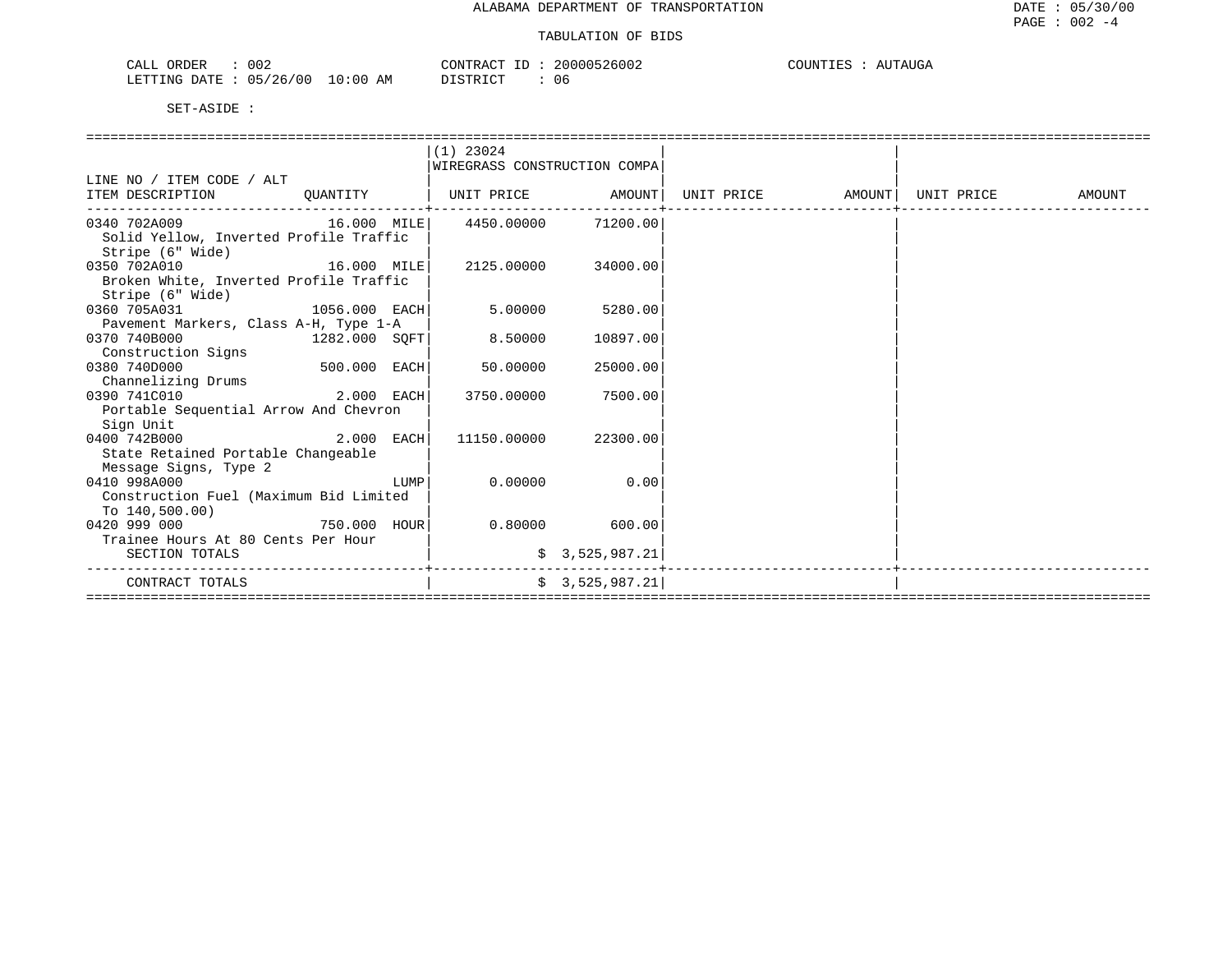DATE :

#### PAGE : 003 -1 VENDOR RANKING

| CALL ORDER<br>LETTING DATE: 05/26/00 | $\therefore$ 003<br>10:00 AM                                                                                                                                                        | CONTRACT ID: 20000526003<br>DISTRICT<br>$\therefore$ 04 |              |                  | COUNTIES : CHAMBERS        |                        |
|--------------------------------------|-------------------------------------------------------------------------------------------------------------------------------------------------------------------------------------|---------------------------------------------------------|--------------|------------------|----------------------------|------------------------|
| CONTRACT DESCRIPTION:<br>SET-ASIDE : | for constructing the Resurfacing and Traffic Stripe on<br>$S.R.#1$ (U.S.#431) from C.R.#222 (MP 169.21) at Five Points<br>to the Randolph county line (MP 177.52). Length 8.310 mi. | 35<br>CONTRACT TIME :<br>RURAL                          | Working Days | (available days) | $PROJECT(S) : NH-0077(13)$ |                        |
| RANK                                 | VENDOR NO./NAME                                                                                                                                                                     |                                                         |              |                  | TOTAL<br><b>BID</b>        | % OVER<br>LOW BID      |
| 05002<br>01019                       | EAST ALABAMA PAVING CO., INC.<br>APAC-GEORGIA, INC.                                                                                                                                 |                                                         |              |                  | 876,088.58<br>973, 267, 96 | 100.0000%<br>111.0924% |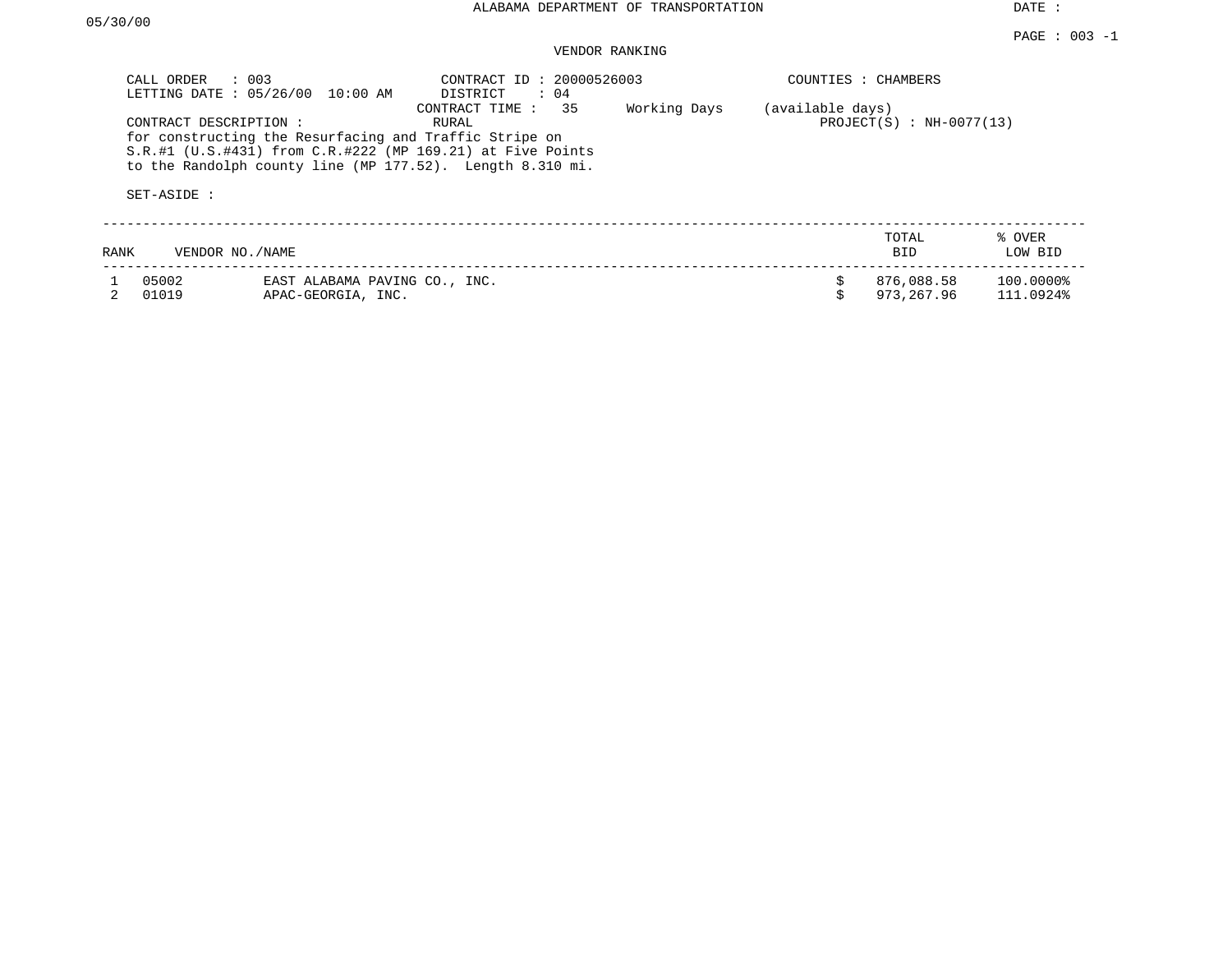#### TABULATION OF BIDS

| 003<br>ORDER<br>$\sim$ $\sim$ $\sim$ $\sim$<br>الملائمات | CONTRACT                            | 20000526003 | COUNTIES<br>HAMBERS |
|----------------------------------------------------------|-------------------------------------|-------------|---------------------|
| 05/26/00<br>LETTING DATE                                 | $10:00$ AM<br>יד פידף דר <b>י</b> ד | U 4         |                     |

|                                                                                                                                         |                 | $(1)$ 05002<br>EAST ALABAMA PAVING CO., INC APAC-GEORGIA, INC. |                   | $(2)$ 01019                               |           |        |
|-----------------------------------------------------------------------------------------------------------------------------------------|-----------------|----------------------------------------------------------------|-------------------|-------------------------------------------|-----------|--------|
| LINE NO / ITEM CODE / ALT                                                                                                               |                 |                                                                |                   |                                           |           |        |
| ITEM DESCRIPTION QUANTITY   UNIT PRICE AMOUNT                                                                                           |                 |                                                                |                   | UNIT PRICE AMOUNT   UNIT PRICE            |           | AMOUNT |
| SECTION 0001 Total                                                                                                                      |                 |                                                                |                   |                                           |           |        |
| 0010 401B100<br>Bituminous Treatment E (With Polymer<br>Additive)                                                                       | 115655.000 SYCP |                                                                |                   | $0.61280$ $70873.38$ $0.61000$ $70549.55$ |           |        |
| 0020 405A000<br>Tack Coat                                                                                                               | 3600.000 GAL    | 1,10000                                                        | 3960.00           | 1.00000                                   | 3600.00   |        |
| 0030 408A052<br>Planing Existing Pavement                                                                                               | 1467.000 SY     | 4.50000                                                        | 6601.50           | 4.63000                                   | 6792.21   |        |
| (Approximately 1.10" Thru 2.0" Thick)<br>0040 424A260<br>Superpave Bituminous Concrete Wearing<br>Surface Layer, 1/2" Maximum Aggregate | 6450.000 TON    | 38.83000                                                       | 250453.50         | 37.75000                                  | 243487.50 |        |
| Size Mix, ESAL Range D<br>0050 424A266<br>Superpave Bituminous Concrete Wearing<br>Surface Layer, Leveling, 1/2" Maximum                | 500.000 TON     |                                                                | 38.83000 19415.00 | 39.82000                                  | 19910.00  |        |
| Aggregate Size Mix, ESAL Range D<br>0060 424A269<br>Superpave Bituminous Concrete Wearing<br>Surface Layer, Widening, 1/2" Maximum      | 100.000 TON     | 38.83000                                                       | 3883.00           | 94.72000                                  | 9472.00   |        |
| Aggregate Size Mix, ESAL Range D<br>0070 424B461<br>Superpave Bituminous Concrete Upper<br>Binder Layer, 1" Maximum Aggregate Size      | 11750.000 TON   | 34.02000                                                       | 399735.00         | 36.41000                                  | 427817.50 |        |
| Mix, ESAL Range D<br>0080 424B465<br>Superpave Bituminous Concrete Upper<br>Binder Layer, Patching, 1" Maximum                          | 100.000 TON     | 0.00000                                                        | 0.00              | 100.00000                                 | 10000.00  |        |
| Aggregate Size Mix, ESAL Range D<br>0090 430B043 3400.000 TCIP<br>Aggregate Surfacing (1" Down, Crusher<br>Run)                         |                 | 15.00000                                                       | 51000.00          | 23.75000                                  | 80750.00  |        |
| 0100 600A000<br>Mobilization                                                                                                            | LUMP            | 10860.00000                                                    | 10860.00          | 37000.00000                               | 37000.00  |        |
| 0110 701A028<br>Solid White, Class 2, Type A Traffic<br>Stripe (0.06" Thick) (6"Wide)                                                   | 17.000 MILE     | 1250.00000                                                     | 21250.00          | 1365.00000                                | 23205.00  |        |
| 0120 701A046<br>Broken Yellow, Class 2, Type A Traffic<br>Stripe (0.09" Thick) (6" Wide)                                                | $5.000$ MILE    | 850,00000                                                      | 4250.00           | 950.00000                                 | 4750.00   |        |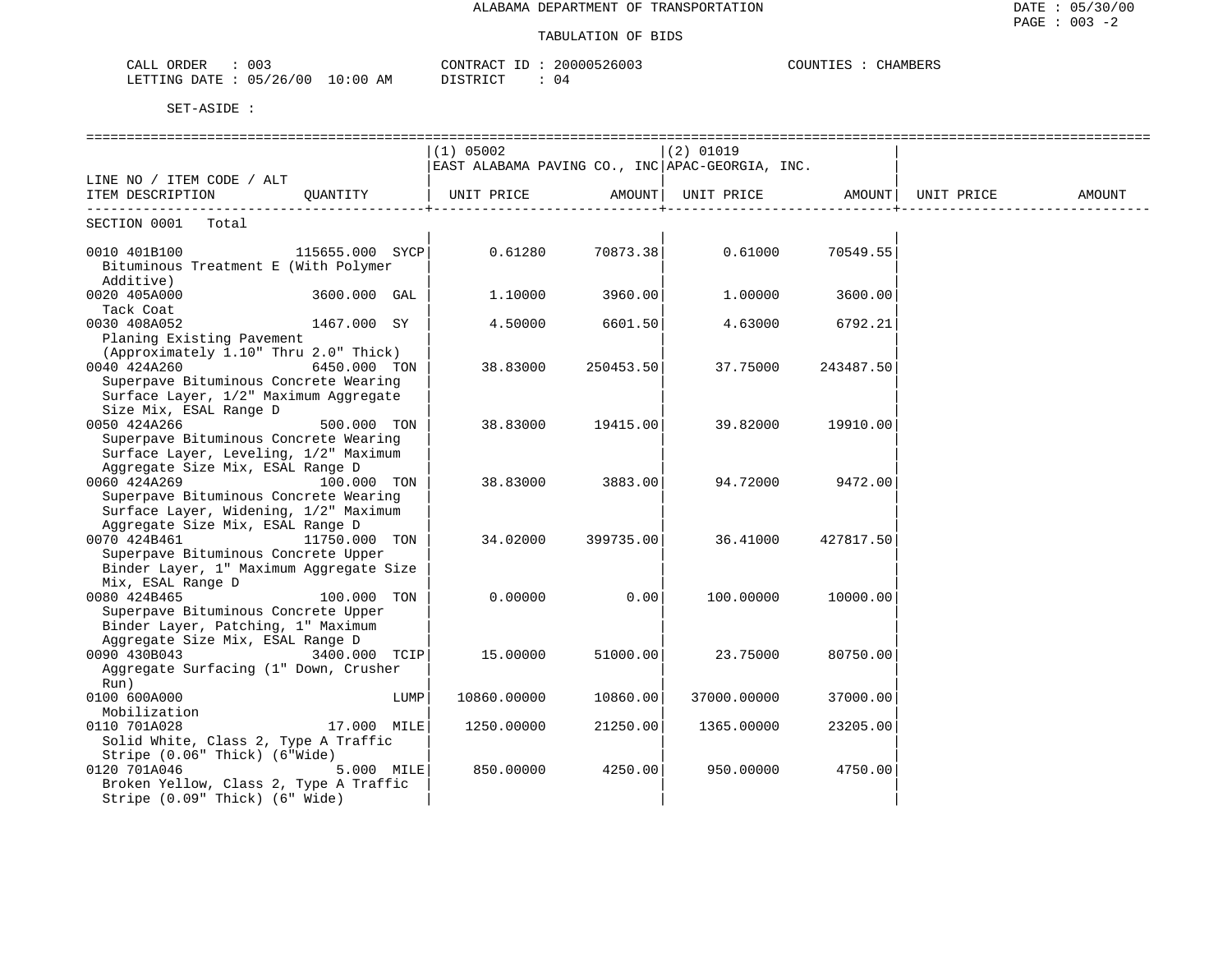| ORDER<br>CALL | 003            |            | CONTRACT ID | 20000526003 | COUNTIES | <b>CHAMBERS</b> |
|---------------|----------------|------------|-------------|-------------|----------|-----------------|
| LETTING DATE  | $: 05/26/00$ 1 | $10:00$ AM | DISTRICT    | 04          |          |                 |

|                                         |              |      | $(1)$ 05002                                     |            | $(2)$ 01019                     |                   |            |        |  |  |  |
|-----------------------------------------|--------------|------|-------------------------------------------------|------------|---------------------------------|-------------------|------------|--------|--|--|--|
|                                         |              |      | EAST ALABAMA PAVING CO., INC APAC-GEORGIA, INC. |            |                                 |                   |            |        |  |  |  |
| LINE NO / ITEM CODE / ALT               |              |      |                                                 |            |                                 |                   |            |        |  |  |  |
| ITEM DESCRIPTION                        | QUANTITY     |      | UNIT PRICE AMOUNT                               |            |                                 | UNIT PRICE AMOUNT | UNIT PRICE | AMOUNT |  |  |  |
| 11.000 MILE<br>0130 701A048             |              |      |                                                 |            | 1600.00000 17600.00  1550.00000 | 17050.00          |            |        |  |  |  |
| Solid Yellow, Class 2, Type A Traffic   |              |      |                                                 |            |                                 |                   |            |        |  |  |  |
| Stripe (0.09" Thick) (6" Wide)          |              |      |                                                 |            |                                 |                   |            |        |  |  |  |
| 0140 701C000<br>10.000 MILE             |              |      | 260,00000                                       | 2600.00    | 320.00000                       | 3200.00           |            |        |  |  |  |
| Broken Temporary Traffic Stripe         |              |      |                                                 |            |                                 |                   |            |        |  |  |  |
| 0150 701C001<br>20.000 MILE             |              |      | 360.00000                                       | 7200.00    | 360.00000                       | 7200.00           |            |        |  |  |  |
| Solid Temporary Traffic Stripe          |              |      |                                                 |            |                                 |                   |            |        |  |  |  |
| 0160 703A002<br>624.000 SOFT            |              |      | 2.40000                                         | 1497.60    | 3.00000                         | 1872.00           |            |        |  |  |  |
| Traffic Control Markings, Class 2, Type |              |      |                                                 |            |                                 |                   |            |        |  |  |  |
| A                                       |              |      |                                                 |            |                                 |                   |            |        |  |  |  |
| 0170 703D001<br>624.000 SOFT            |              |      | 1,40000                                         | 873.60     | 1.30000                         | 811.20            |            |        |  |  |  |
| Temporary Traffic Control Markings      |              |      |                                                 |            |                                 |                   |            |        |  |  |  |
| 0180 740B000<br>506.000 SQFT            |              |      | 6.00000                                         | 3036.00    | 8.50000                         | 4301.00           |            |        |  |  |  |
| Construction Signs                      |              |      |                                                 |            |                                 |                   |            |        |  |  |  |
| 0190 7400000                            | $1.000$ EACH |      | 1000.00000                                      | 1000.00    | 1000.00000                      | 1000.00           |            |        |  |  |  |
| Pilot Car                               |              |      |                                                 |            |                                 |                   |            |        |  |  |  |
| 0200 998A000                            |              | LUMP | 0.00000                                         | 0.00       | 500,00000                       | 500.00            |            |        |  |  |  |
| Construction Fuel (Maximum Bid Limited  |              |      |                                                 |            |                                 |                   |            |        |  |  |  |
| To $42,000.00$ )                        |              |      |                                                 |            |                                 |                   |            |        |  |  |  |
| SECTION TOTALS                          |              |      |                                                 | 876,088.58 |                                 | 973, 267.96       |            |        |  |  |  |
| CONTRACT TOTALS                         |              |      | $\mathsf{S}$                                    | 876,088.58 |                                 | \$973, 267.96]    |            |        |  |  |  |
|                                         |              |      |                                                 |            |                                 |                   |            |        |  |  |  |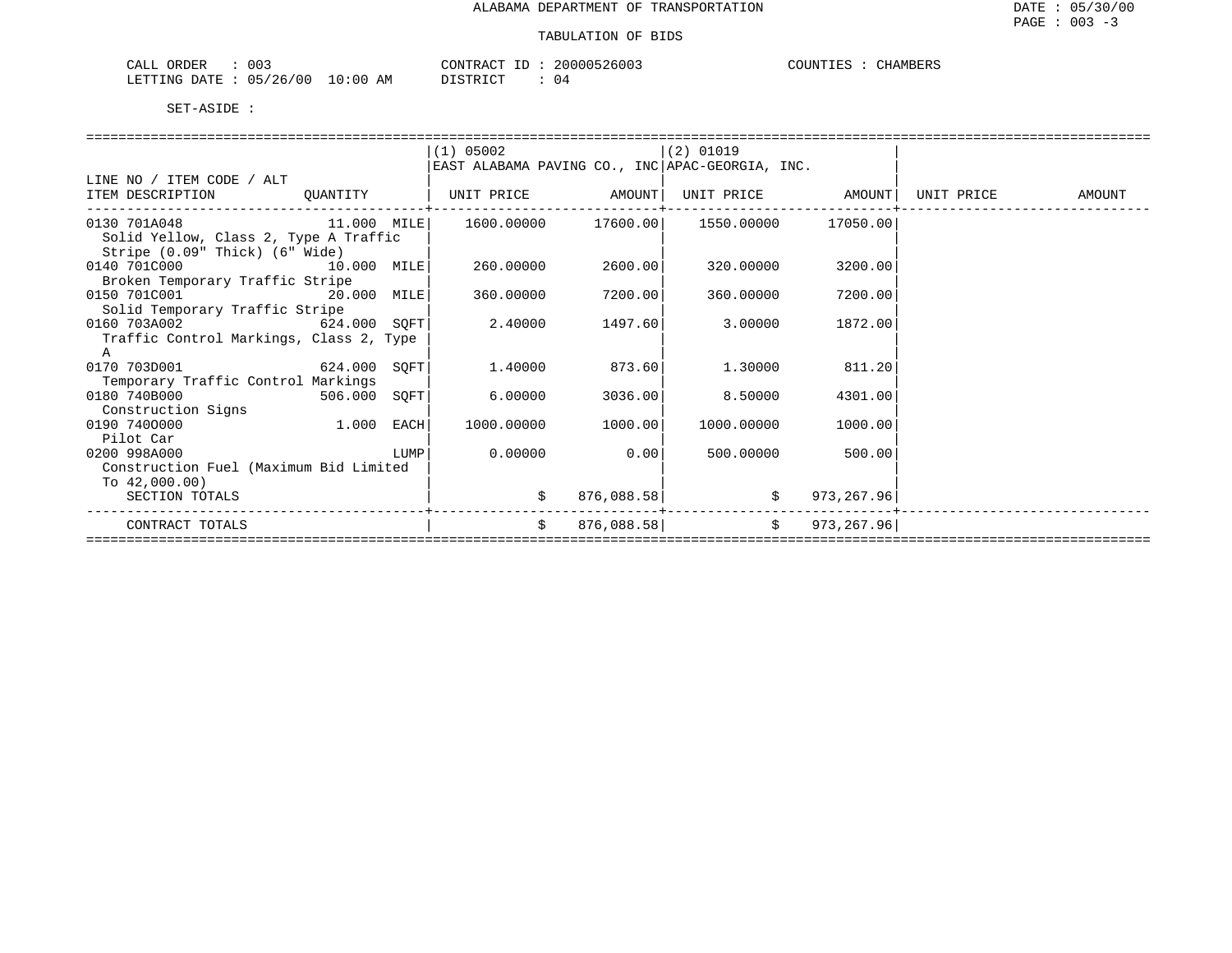DATE :

## VENDOR RANKING

| CALL ORDER     | $\therefore$ 004<br>LETTING DATE : 05/26/00 10:00 AM                                                                                                                                                                                                                                                       | CONTRACT ID: 20000526004<br>DISTRICT : 06 |                                                 | COUNTIES : MACON |                                |                        |
|----------------|------------------------------------------------------------------------------------------------------------------------------------------------------------------------------------------------------------------------------------------------------------------------------------------------------------|-------------------------------------------|-------------------------------------------------|------------------|--------------------------------|------------------------|
| SET-ASIDE :    | Working Days<br>CONTRACT TIME : 130<br>CONTRACT DESCRIPTION:<br>RURAL<br>for constructing the Pavement Rehabilitation, Guardrail<br>Upgrade and Clearing on I-85 from MP 18.498 at the<br>Montgomery County line to MP 21.502 and from MP 35.836 to MP<br>47.460 at the Lee County line. Length 14.628 mi. |                                           | (available days)<br>PROJECT(S) : $IM-85-1(136)$ |                  |                                |                        |
| RANK           | VENDOR NO. / NAME                                                                                                                                                                                                                                                                                          |                                           |                                                 |                  | TOTAL<br><b>BID</b>            | % OVER<br>LOW BID      |
| 23024<br>05002 | WIREGRASS CONSTRUCTION COMPANY, INC.<br>EAST ALABAMA PAVING CO., INC.                                                                                                                                                                                                                                      |                                           |                                                 |                  | \$4,764,805.96<br>5,124,867.96 | 100.0000%<br>107.5566% |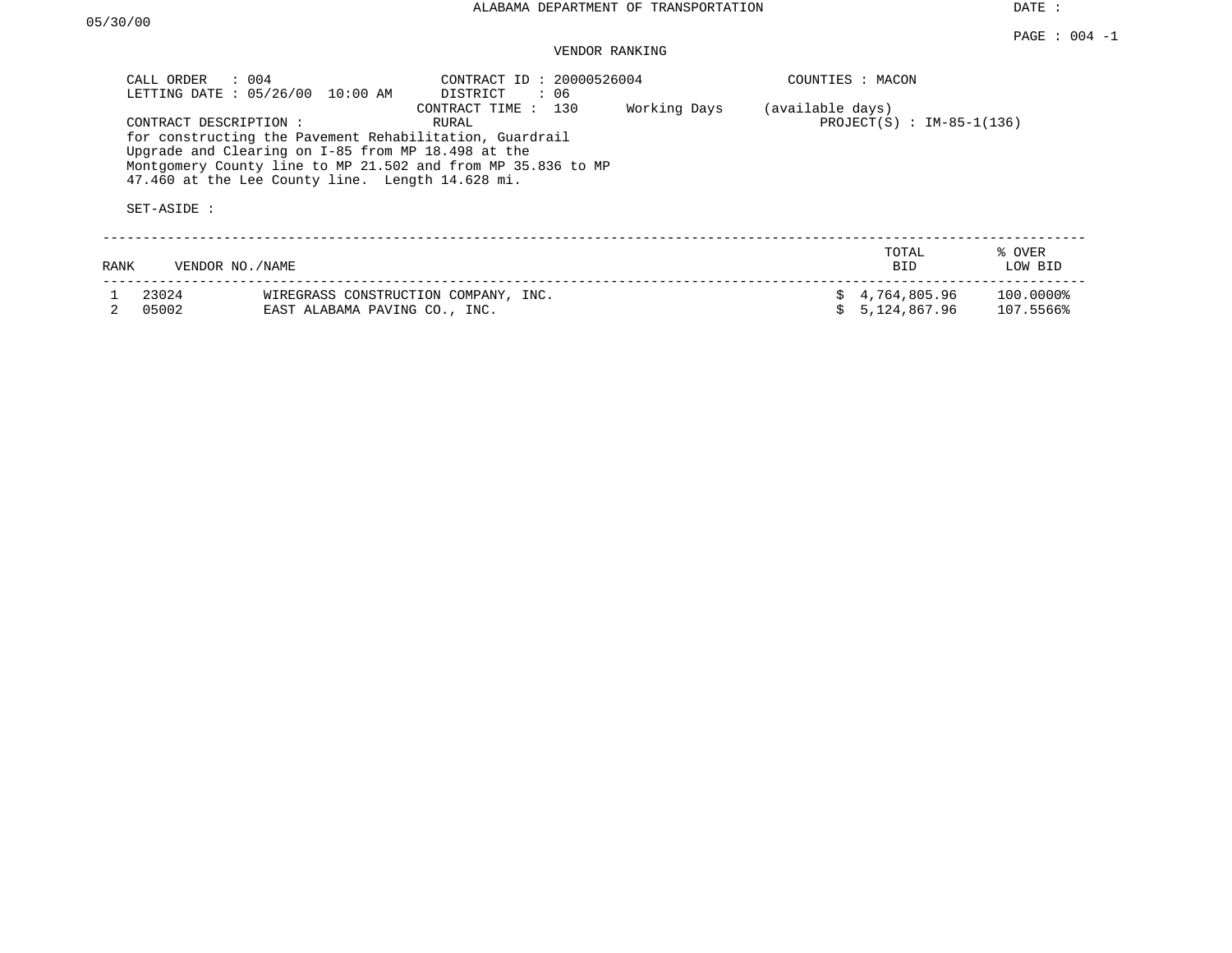| 004<br>ORDER<br>$\cdots$<br>∪n⊥.                                                                                                                                      | $\bigcap_{n\in\mathbb{N}}$<br>.1111<br>A. | .4ACON<br>COUNT. |
|-----------------------------------------------------------------------------------------------------------------------------------------------------------------------|-------------------------------------------|------------------|
| 700<br>1261<br>05<br>ETTING<br>0:00<br>ΑM<br>DATF.<br>the contract of the contract of the contract of the contract of the contract of the contract of the contract of | $T$ $C$ $T$ $D$ $T$ $C$ $T$ $T$<br>U6     |                  |

|                                         |                 |      | $(1)$ 23024                                               |            | (2) 05002    |            |            |        |
|-----------------------------------------|-----------------|------|-----------------------------------------------------------|------------|--------------|------------|------------|--------|
|                                         |                 |      | WIREGRASS CONSTRUCTION COMPA EAST ALABAMA PAVING CO., INC |            |              |            |            |        |
| LINE NO / ITEM CODE / ALT               |                 |      |                                                           |            |              |            |            |        |
| ITEM DESCRIPTION                        | QUANTITY        |      | UNIT PRICE         AMOUNT  UNIT PRICE         AMOUNT      |            |              |            | UNIT PRICE | AMOUNT |
|                                         |                 |      |                                                           |            |              |            |            |        |
| SECTION 0001 Total                      |                 |      |                                                           |            |              |            |            |        |
|                                         |                 |      |                                                           |            |              |            |            |        |
| 0010 201C000                            |                 | LUMP | $250000.00000$ $250000.00$                                |            | 170000.00000 | 170000.00  |            |        |
| Clearing                                |                 |      |                                                           |            |              |            |            |        |
| 0020 206D001                            | 2688.000 LF     |      | 2.00000                                                   | 5376.00    | 2,00000      | 5376.00    |            |        |
| Removing Guardrail                      |                 |      |                                                           |            |              |            |            |        |
| 0030 206D009                            | 50.000 LF       |      | 50.00000                                                  | 2500.00    | 30.00000     | 1500.00    |            |        |
| Removing New Jersey Barrier Rail        |                 |      |                                                           |            |              |            |            |        |
| 0040 206E011                            | 7.000 EACH      |      | 85.00000                                                  | 595.00     | 85.00000     | 595.00     |            |        |
| Removing Guardrail End Anchor (Type 3)  |                 |      |                                                           |            |              |            |            |        |
| 0050 206E013                            | $2.000$ EACH    |      | 85.00000                                                  | 170.00     | 85.00000     | 170.00     |            |        |
| Removing Guardrail End Anchor (Type 13) |                 |      |                                                           |            |              |            |            |        |
| 0060 206E016                            | 8.000 EACH      |      | 85.00000                                                  | 680.00     | 85.00000     | 680.00     |            |        |
| Removing Guardrail End Anchor (Type 8)  |                 |      |                                                           |            |              |            |            |        |
| 0070 206E019                            | 87.000 EACH     |      | 85.00000                                                  | 7395.00    | 85.00000     | 7395.00    |            |        |
| Removing Guardrail End Anchor (Type 10) |                 |      |                                                           |            |              |            |            |        |
| 0080 210D001                            | 4160.000 CYIP   |      | 8.00000                                                   | 33280.00   | 12.00000     | 49920.00   |            |        |
| Borrow Excavation (Loose Truckbed       |                 |      |                                                           |            |              |            |            |        |
| Measurement)                            |                 |      |                                                           |            |              |            |            |        |
| 0090 405A000                            | 35500.000 GAL   |      | 1.69000                                                   | 59995.00   | 1,00000      | 35500.00   |            |        |
| Tack Coat                               |                 |      |                                                           |            |              |            |            |        |
| 0100 408A052                            | 506800.000 SY   |      | 0.25000                                                   | 126700.00  | 0.52000      | 263536.00  |            |        |
| Planing Existing Pavement               |                 |      |                                                           |            |              |            |            |        |
| (Approximately 1.10" Thru 2.0" Thick)   |                 |      |                                                           |            |              |            |            |        |
| 0110 408A055                            | 114800.000 SQYD |      | 0.61000                                                   | 70028.00   | 1,32000      | 151536.00  |            |        |
| Planing Existing Pavement               |                 |      |                                                           |            |              |            |            |        |
| (Approximately 4.10" Thru 5.0" Thick)   |                 |      |                                                           |            |              |            |            |        |
| 0120 410C000                            | $1.000$ EACH    |      | 2500.00000                                                | 2500.00    | 5000.00000   | 5000.00    |            |        |
| Contractor Retained Profilograph        |                 |      |                                                           |            |              |            |            |        |
| 0130 410H000                            | $1.000$ EACH    |      | 20000.00000                                               | 20000.00   | 87500.00000  | 87500.00   |            |        |
| Material Remixing Device                |                 |      |                                                           |            |              |            |            |        |
| 0140 420A011                            | 15300.000 TON   |      | 46.95000                                                  | 718335.00  | 51,10000     | 781830.00  |            |        |
| Polymer Modified Open Graded Friction   |                 |      |                                                           |            |              |            |            |        |
| Course, Mix 2                           |                 |      |                                                           |            |              |            |            |        |
| 0150 424A241                            | 13500.000 TON   |      | 32.10000                                                  | 433350.00  | 32.20000     | 434700.00  |            |        |
| Superpave Bituminous Concrete Wearing   |                 |      |                                                           |            |              |            |            |        |
| Surface Layer, 3/4" Maximum Aggregate   |                 |      |                                                           |            |              |            |            |        |
| Size Mix, ESAL Range C                  |                 |      |                                                           |            |              |            |            |        |
| 0160 424A301                            | 39200.000 TON   |      | 33.10000                                                  | 1297520.00 | 34.38000     | 1347696.00 |            |        |
| Superpave Bituminous Concrete Wearing   |                 |      |                                                           |            |              |            |            |        |
| Surface Layer, 3/4" Maximum Aggregate   |                 |      |                                                           |            |              |            |            |        |
| Size Mix, ESAL Range F                  |                 |      |                                                           |            |              |            |            |        |
|                                         |                 |      |                                                           |            |              |            |            |        |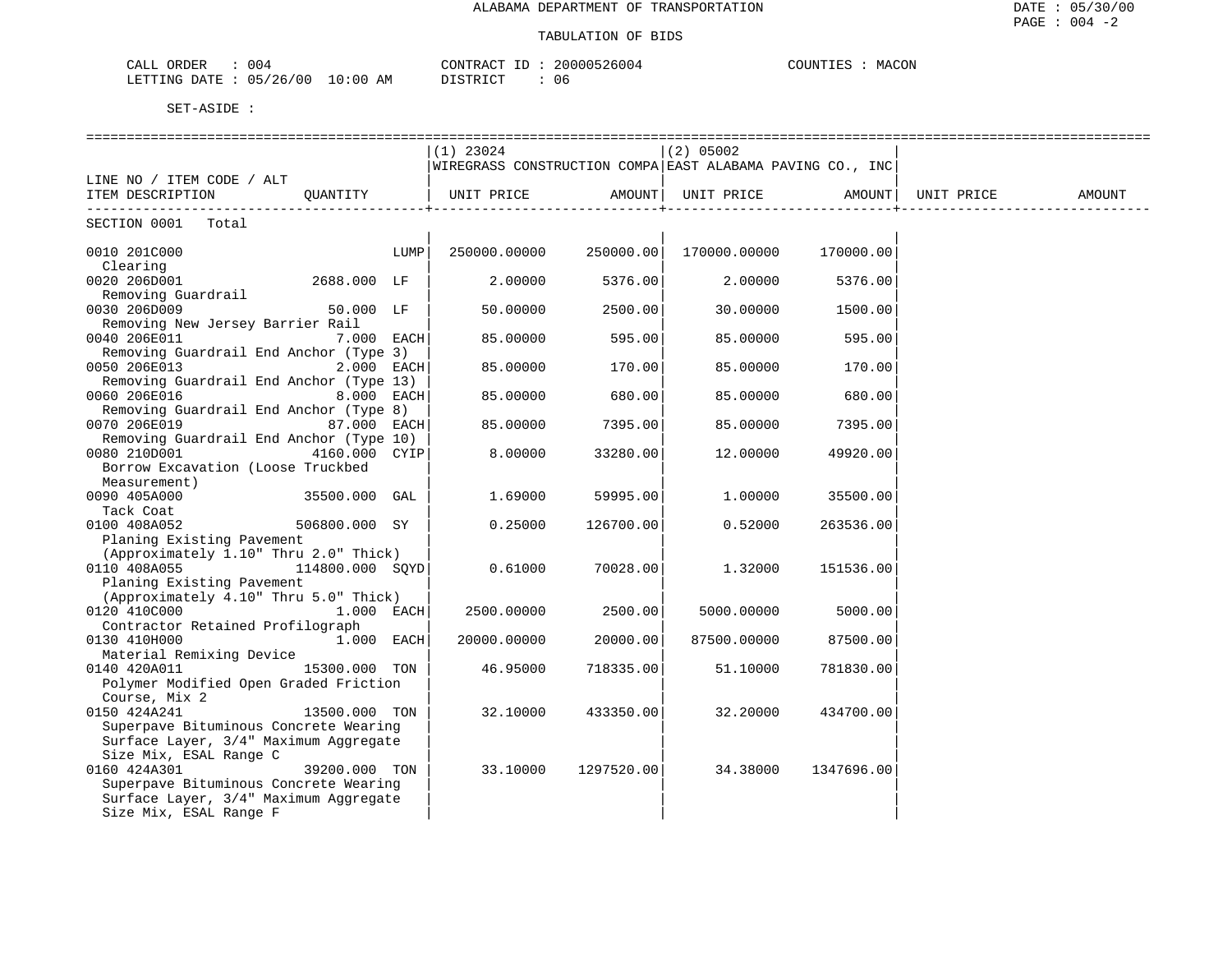| ORDER<br>CALL  | 004                 | 20000526004<br>CONTRACT ID | MACON<br>COUNTIES |
|----------------|---------------------|----------------------------|-------------------|
| LETTING DATE : | : 05/26/00 10:00 AM | DISTRICT                   |                   |

|                                         |               |      | $(1)$ 23024                                               |                    | $(2)$ 05002                |                  |            |        |
|-----------------------------------------|---------------|------|-----------------------------------------------------------|--------------------|----------------------------|------------------|------------|--------|
|                                         |               |      | WIREGRASS CONSTRUCTION COMPA EAST ALABAMA PAVING CO., INC |                    |                            |                  |            |        |
| LINE NO / ITEM CODE / ALT               |               |      |                                                           |                    |                            |                  |            |        |
| ITEM DESCRIPTION                        | QUANTITY      |      | UNIT PRICE                                                |                    | AMOUNT   UNIT PRICE AMOUNT |                  | UNIT PRICE | AMOUNT |
|                                         |               |      |                                                           |                    |                            | . <b>.</b>       |            |        |
| 0170 424A307                            | 200.000 TON   |      |                                                           | 150.00000 30000.00 |                            | 41.00000 8200.00 |            |        |
| Superpave Bituminous Concrete Wearing   |               |      |                                                           |                    |                            |                  |            |        |
| Surface Layer, Leveling, 3/4" Maximum   |               |      |                                                           |                    |                            |                  |            |        |
| Aggregate Size Mix, ESAL Range F        |               |      |                                                           |                    |                            |                  |            |        |
| 0180 424B321                            | 19200.000 TON |      | 32,90000                                                  | 631680.00          | 31.78000                   | 610176.00        |            |        |
| Superpave Bituminous Concrete Upper     |               |      |                                                           |                    |                            |                  |            |        |
| Binder Layer, 1" Maximum Aggregate Size |               |      |                                                           |                    |                            |                  |            |        |
| Mix, ESAL Range F                       |               |      |                                                           |                    |                            |                  |            |        |
| 0190 424B325                            | 200.000 TON   |      | 150.00000                                                 | 30000.00           | 90.00000                   | 18000.00         |            |        |
| Superpave Bituminous Concrete Upper     |               |      |                                                           |                    |                            |                  |            |        |
| Binder Layer, Patching, 1" Maximum      |               |      |                                                           |                    |                            |                  |            |        |
| Aggregate Size Mix, ESAL Range F        |               |      |                                                           |                    |                            |                  |            |        |
| 0200 428C000                            | 306800.000 LF |      | 0.08000                                                   | 24544.00           | 0.12000                    | 36816.00         |            |        |
| Scoring Bituminous Pavement Surface By  |               |      |                                                           |                    |                            |                  |            |        |
| Cutting                                 |               |      |                                                           |                    |                            |                  |            |        |
| 0210 600A000                            |               | LUMP | 75000.00000                                               | 75000.00           | 212000.00000               | 212000.00        |            |        |
| Mobilization                            |               |      |                                                           |                    |                            |                  |            |        |
| 0220 629A034                            | 50.000 LF     |      | 150.00000                                                 | 7500.00            | 115.00000                  | 5750.00          |            |        |
| Concrete Median Or Safety Barrier, Type |               |      |                                                           |                    |                            |                  |            |        |
| 4A                                      |               |      |                                                           |                    |                            |                  |            |        |
| 0230 630A000                            | 4601.000 LF   |      | 11.00000                                                  | 50611.00           | 11.00000                   | 50611.00         |            |        |
| Steel Beam Guardrail, Class A, Type 1   |               |      |                                                           |                    |                            |                  |            |        |
| 0240 630C001                            | 9.000 EACH    |      | 600.00000                                                 | 5400.00            | 600.00000                  | 5400.00          |            |        |
| Guardrail End Anchor, Type 8            |               |      |                                                           |                    |                            |                  |            |        |
| 0250 630C003                            | 3.000 EACH    |      | 1000.00000                                                | 3000.00            | 1000.00000                 | 3000.00          |            |        |
| Guardrail End Anchor, Type 13           |               |      |                                                           |                    |                            |                  |            |        |
| 0260 630C070                            | 94.000 EACH   |      | 1400.00000                                                | 131600.00          | 1400.00000                 | 131600.00        |            |        |
| Guardrail End Anchor, Type 10 Series    |               |      |                                                           |                    |                            |                  |            |        |
| 0270 650A000                            | 8000.000 CYIP |      | 7.00000                                                   | 56000.00           | 0.00000                    | 0.00             |            |        |
| Topsoil                                 |               |      |                                                           |                    |                            |                  |            |        |
| 0280 652A054                            | 28.000 ACRE   |      | 425.00000                                                 | 11900.00           | 475.00000                  | 13300.00         |            |        |
| Seeding (Mix 2A)                        |               |      |                                                           |                    |                            |                  |            |        |
| 0290 652B053                            | 28.000 ACRE   |      | 500.00000                                                 | 14000.00           | 250.00000                  | 7000.00          |            |        |
| Temporary Seeding (Mix 2AT)             |               |      |                                                           |                    |                            |                  |            |        |
| 0300 652D054                            | 28.000 ACRE   |      | 350.00000                                                 | 9800.00            | 500.00000                  | 14000.00         |            |        |
| Seeding In Stubble (Mix 2A)             |               |      |                                                           |                    |                            |                  |            |        |
| 0310 656A000                            | 28.000 ACRE   |      | 425.00000                                                 | 11900.00           | 450.00000                  | 12600.00         |            |        |
| Mulching, Class A, Type 1               |               |      |                                                           |                    |                            |                  |            |        |
| 0320 680A000                            |               | LUMP | 2500.00000                                                | 2500.00            | 3000.00000                 | 3000.00          |            |        |
| Engineering Controls                    |               |      |                                                           |                    |                            |                  |            |        |
| 0330 701C000                            | 63.000 MILE   |      | 270,00000                                                 | 17010.00           | 270,00000                  | 17010.00         |            |        |
| Broken Temporary Traffic Stripe         |               |      |                                                           |                    |                            |                  |            |        |
|                                         |               |      |                                                           |                    |                            |                  |            |        |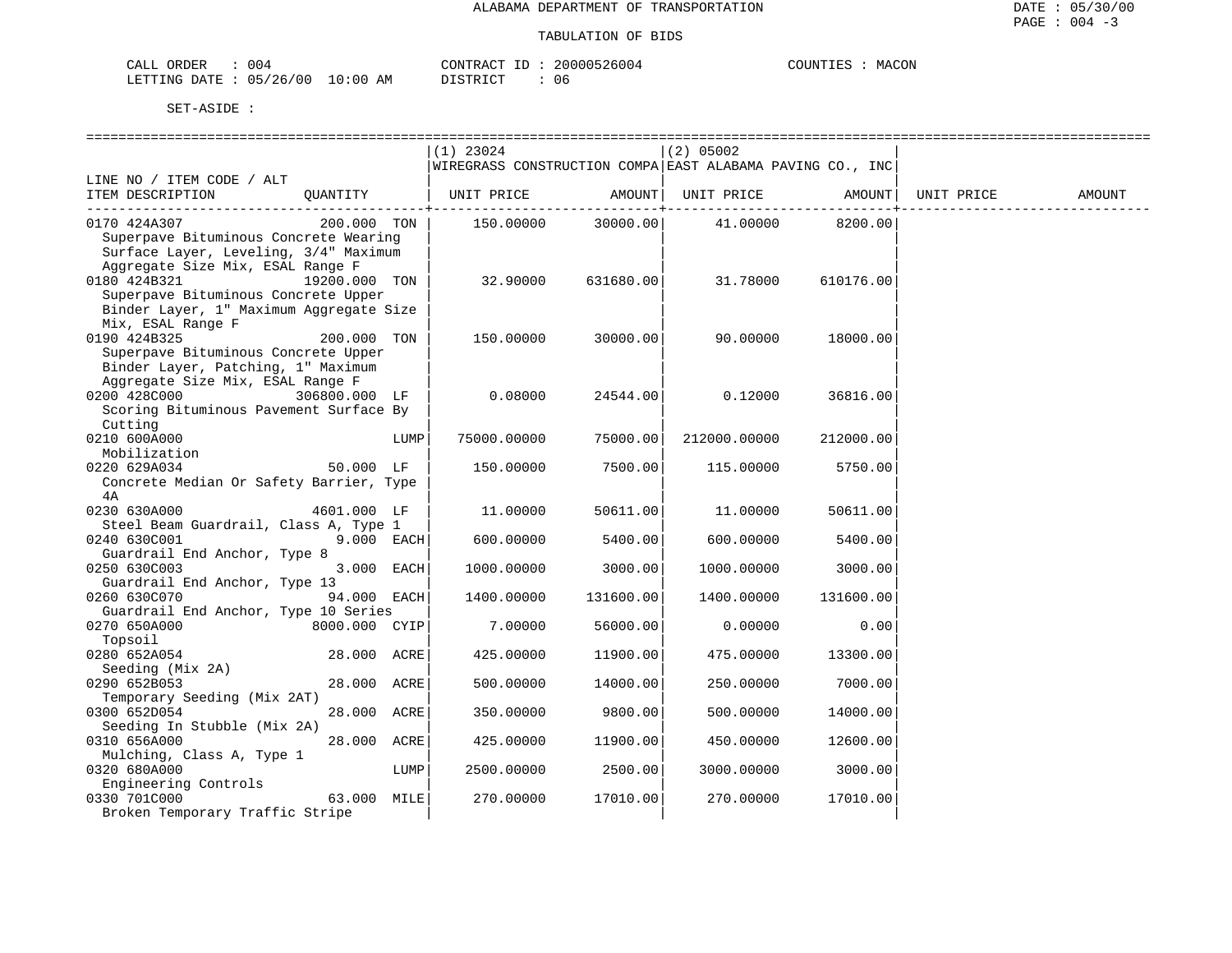| CALI<br>ORDER | ח ר<br>UU4 |             | CONTRACT<br>- 11 | 20000526004 | י ידאדזר <i>י</i> | MACON |
|---------------|------------|-------------|------------------|-------------|-------------------|-------|
| LETTING DATE  | 05/26/00   | 10:00<br>ΑM | DISTRICT         |             |                   |       |

|                                                                                 | $(1)$ 23024                                               |           | $(2)$ 05002        |           |            |        |
|---------------------------------------------------------------------------------|-----------------------------------------------------------|-----------|--------------------|-----------|------------|--------|
|                                                                                 | WIREGRASS CONSTRUCTION COMPA EAST ALABAMA PAVING CO., INC |           |                    |           |            |        |
| LINE NO / ITEM CODE / ALT                                                       |                                                           |           |                    |           |            |        |
| QUANTITY<br>ITEM DESCRIPTION                                                    | UNIT PRICE                                                |           | AMOUNT UNIT PRICE  | AMOUNT    | UNIT PRICE | AMOUNT |
|                                                                                 |                                                           |           |                    |           |            |        |
| 0340 701C001<br>126.000 MILE                                                    | 340.00000                                                 |           | 42840.00 340.00000 | 42840.00  |            |        |
| Solid Temporary Traffic Stripe                                                  |                                                           |           |                    |           |            |        |
| 0350 701G121<br>6168.000 LF                                                     | 1.05000                                                   | 6476.40   | 1.05000            | 6476.40   |            |        |
| Broken White, Class 3W, Type A Traffic                                          |                                                           |           |                    |           |            |        |
| Stripe (6" Wide)                                                                |                                                           |           |                    |           |            |        |
| 6168.000 LF<br>0360 701G125                                                     | 3.00000                                                   | 18504.00  | 3.00000            | 18504.00  |            |        |
| Solid White, Class 3W, Type A Traffic                                           |                                                           |           |                    |           |            |        |
| Stripe (6" Wide)<br>0370 701G133<br>6168.000 LF                                 | 3.17000                                                   | 19552.56  | 3.17000            | 19552.56  |            |        |
| Solid Yellow, Class 3W, Type A Traffic                                          |                                                           |           |                    |           |            |        |
| Stripe (6" Wide)                                                                |                                                           |           |                    |           |            |        |
| 0380 701H001<br>12336.000 LF                                                    | 0.25000                                                   | 3084.00   | 0.25000            | 3084.00   |            |        |
| Solid Traffic Stripe Removed (Plastic)                                          |                                                           |           |                    |           |            |        |
| 0390 701H006<br>6168.000 LF                                                     | 0.25000                                                   | 1542.00   | 0.25000            | 1542.00   |            |        |
| Broken Traffic Stripe Removed (Plastic)                                         |                                                           |           |                    |           |            |        |
| 0400 702A008<br>29.000 MILE                                                     | 4450.00000                                                | 129050.00 | 4450.00000         | 129050.00 |            |        |
| Solid White, Inverted Profile Traffic                                           |                                                           |           |                    |           |            |        |
| Stripe (6" Wide)                                                                |                                                           |           |                    |           |            |        |
| 0410 702A009<br>29.000 MILE                                                     | 4450.00000                                                | 129050.00 | 4450.00000         | 129050.00 |            |        |
| Solid Yellow, Inverted Profile Traffic                                          |                                                           |           |                    |           |            |        |
| Stripe (6" Wide)                                                                |                                                           |           |                    |           |            |        |
| 0420 702A010<br>29.000 MILE                                                     | 2125.00000                                                | 61625.00  | 2125.00000         | 61625.00  |            |        |
| Broken White, Inverted Profile Traffic<br>Stripe (6" Wide)                      |                                                           |           |                    |           |            |        |
| 0430 702B001<br>4520.000 LF                                                     | 2.05000                                                   | 9266.00   | 2.05000            | 9266.00   |            |        |
| Dotted Inverted Profile Traffic Stripe                                          |                                                           |           |                    |           |            |        |
| (6" Wide)                                                                       |                                                           |           |                    |           |            |        |
| 6570.000 SQFT<br>0440 703A002                                                   | 1,80000                                                   | 11826.00  | 1,80000            | 11826.00  |            |        |
| Traffic Control Markings, Class 2, Type                                         |                                                           |           |                    |           |            |        |
| $\mathbb A$                                                                     |                                                           |           |                    |           |            |        |
| 0450 705A030<br>$250.000$ EACH                                                  | 5.00000                                                   | 1250.00   | 5.00000            | 1250.00   |            |        |
| Pavement Markers, Class A-H, Type 2-C                                           |                                                           |           |                    |           |            |        |
| 0460 705A031<br>2427.000 EACH                                                   | 5.00000                                                   | 12135.00  | 5.00000            | 12135.00  |            |        |
| Pavement Markers, Class A-H, Type 1-A                                           |                                                           |           |                    |           |            |        |
| 496.000 EACH<br>0470 705A032                                                    | 5.00000                                                   | 2480.00   | 5.00000            | 2480.00   |            |        |
| Pavement Markers, Class A-H, Type 1-B                                           |                                                           |           |                    |           |            |        |
| 0480 732A002<br>LUMP                                                            | 90000.00000                                               | 90000.00  | 88750.00000        | 88750.00  |            |        |
| Weigh-In-Motion/Classification Station<br>(Weighpad Removal And Reinstallation) |                                                           |           |                    |           |            |        |
| 0490 740B000<br>1584.000 SOFT                                                   | 9.00000                                                   | 14256.00  | 10.00000           | 15840.00  |            |        |
| Construction Signs                                                              |                                                           |           |                    |           |            |        |
|                                                                                 |                                                           |           |                    |           |            |        |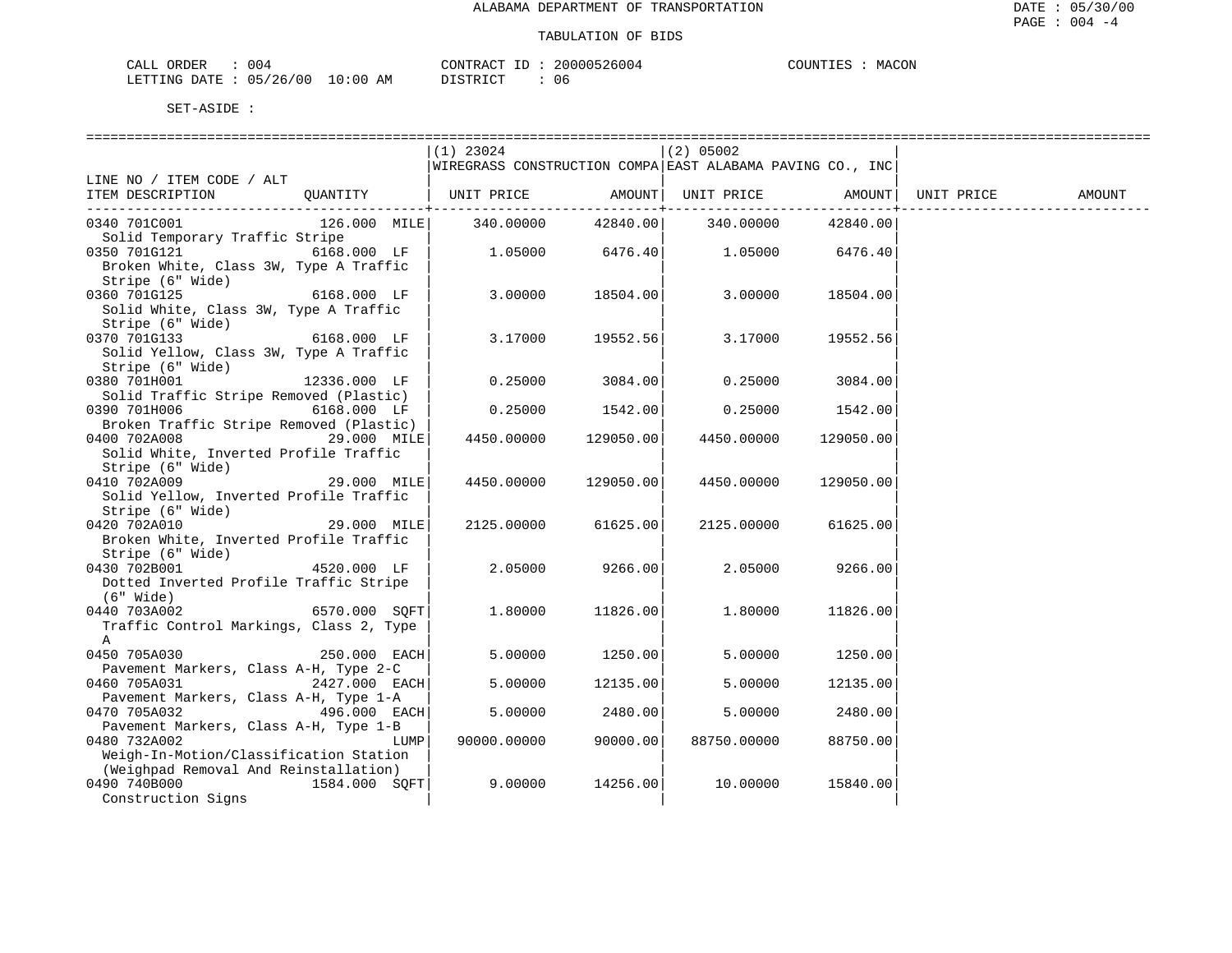| 04 ل<br>ORDER                                                                   | 5004<br>CONTRACT<br>20000<br>ソトー | MACON<br>COUNT<br>Pr. 7 |
|---------------------------------------------------------------------------------|----------------------------------|-------------------------|
| 5/26<br>'00<br>"ETTING<br>10:00<br>AM<br>ገ∆ጥም<br>$\overline{a}$<br>- 4 V<br>ر ر | T STR T CT<br>Ut                 |                         |

|                                                                  |      | $(1)$ 23024 |                     | $(2)$ 05002                                               |                   |            |        |
|------------------------------------------------------------------|------|-------------|---------------------|-----------------------------------------------------------|-------------------|------------|--------|
|                                                                  |      |             |                     | WIREGRASS CONSTRUCTION COMPA EAST ALABAMA PAVING CO., INC |                   |            |        |
| LINE NO / ITEM CODE / ALT                                        |      |             |                     |                                                           |                   |            |        |
| ITEM DESCRIPTION QUANTITY   UNIT PRICE AMOUNT  UNIT PRICE AMOUNT |      |             |                     |                                                           |                   | UNIT PRICE | AMOUNT |
|                                                                  |      |             |                     |                                                           |                   |            |        |
| 0500 740D000                                                     |      |             |                     |                                                           | 25000.00          |            |        |
| Channelizing Drums                                               |      |             |                     |                                                           |                   |            |        |
| $2.000$ EACH<br>0510 741C010                                     |      |             |                     | 3750.00000 7500.00 5000.00000                             | 10000.00          |            |        |
| Portable Sequential Arrow And Chevron                            |      |             |                     |                                                           |                   |            |        |
| Sign Unit                                                        |      |             |                     |                                                           |                   |            |        |
| $2.000$ EACH<br>0520 742B000                                     |      | 11150.00000 | 22300.00            | 20000.00000                                               | 40000.00          |            |        |
| State Retained Portable Changeable                               |      |             |                     |                                                           |                   |            |        |
| Message Signs, Type 2                                            |      |             |                     |                                                           |                   |            |        |
| 0530 742C000 2.000 EACH                                          |      |             | 7500.00000 15000.00 | 2000.00000                                                | 4000.00           |            |        |
| State Furnished Portable Changeable                              |      |             |                     |                                                           |                   |            |        |
| Message Signs, Type 2                                            |      |             |                     |                                                           |                   |            |        |
| 0540 998A000                                                     | LUMP | 0.00000     | 0.00                | 0.00000                                                   | 0.00              |            |        |
| Construction Fuel (Maximum Bid Limited                           |      |             |                     |                                                           |                   |            |        |
| To $250,500.00$ )                                                |      |             |                     |                                                           |                   |            |        |
| 0550 999 000 1500.000 HOUR                                       |      |             | $0.80000$ 1200.00   |                                                           | $0.80000$ 1200.00 |            |        |
| Trainee Hours At 80 Cents Per Hour                               |      |             |                     |                                                           |                   |            |        |
| SECTION TOTALS                                                   |      |             |                     | $\frac{1}{2}$ 4,764,805.96 $\frac{1}{2}$ 5,124,867.96     |                   |            |        |
|                                                                  |      |             |                     |                                                           |                   |            |        |
| CONTRACT TOTALS                                                  |      |             | \$4,764,805.96      |                                                           | \$5,124,867.96    |            |        |
|                                                                  |      |             |                     |                                                           |                   |            |        |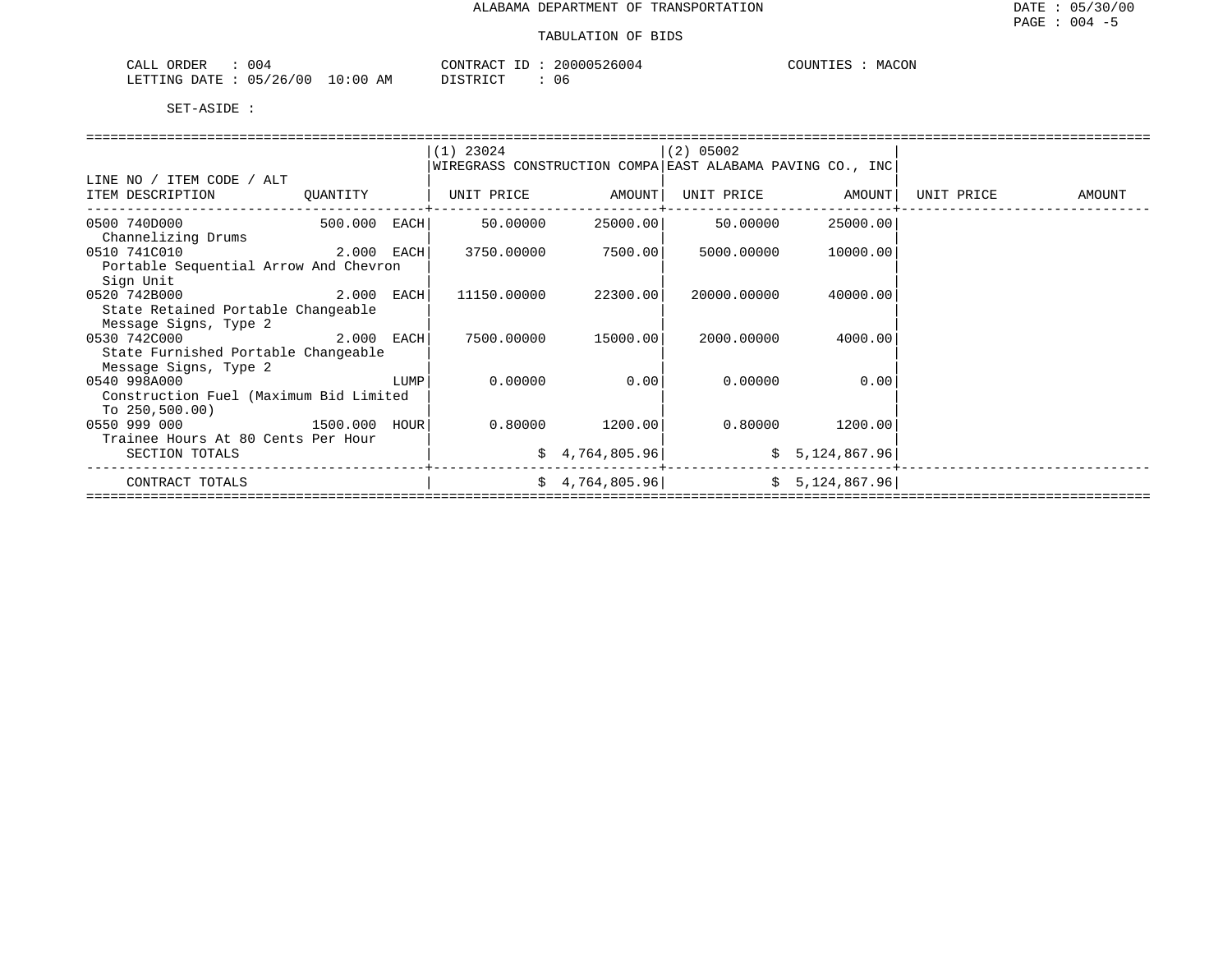DATE :

### VENDOR RANKING

| CALL ORDER                                                                                                                                                                                                                                                                                                                  | $\therefore$ 005<br>LETTING DATE: 05/26/00<br>10:00 AM | CONTRACT ID: 20000526005<br>DISTRICT<br>$\cdot$ 05 |  | COUNTIES : BIBB  |                                          | <b>TUSCALOOSA</b>      |
|-----------------------------------------------------------------------------------------------------------------------------------------------------------------------------------------------------------------------------------------------------------------------------------------------------------------------------|--------------------------------------------------------|----------------------------------------------------|--|------------------|------------------------------------------|------------------------|
| CONTRACT TIME: 45<br>Working Days<br>CONTRACT DESCRIPTION:<br>RURAL<br>for constructing the Planing, Resurfacing and Traffic Stripe<br>on S.R.#7 (U.S.#11) from M.P. 104.707 at Woodstock to M.P.<br>105.011 and on S.R.#5 (U.S.#11) from M.P. 105.548 to M.P.<br>108.432 south of I-59/20. Length 3.188 mi.<br>SET-ASIDE : |                                                        |                                                    |  | (available days) | $PROJECT(S) : NH-120(10)$<br>$NH-120(9)$ | STPAA-0418(102)        |
| RANK                                                                                                                                                                                                                                                                                                                        | VENDOR NO. / NAME                                      |                                                    |  |                  | TOTAL<br><b>BID</b>                      | % OVER<br>LOW BID      |
| 01018<br>02033                                                                                                                                                                                                                                                                                                              | APAC-ALABAMA, INC.                                     | S. T. BUNN CONSTRUCTION COMPANY, INC.              |  |                  | 977,166.86<br>1,111,930.87               | 100.0000%<br>113.7912% |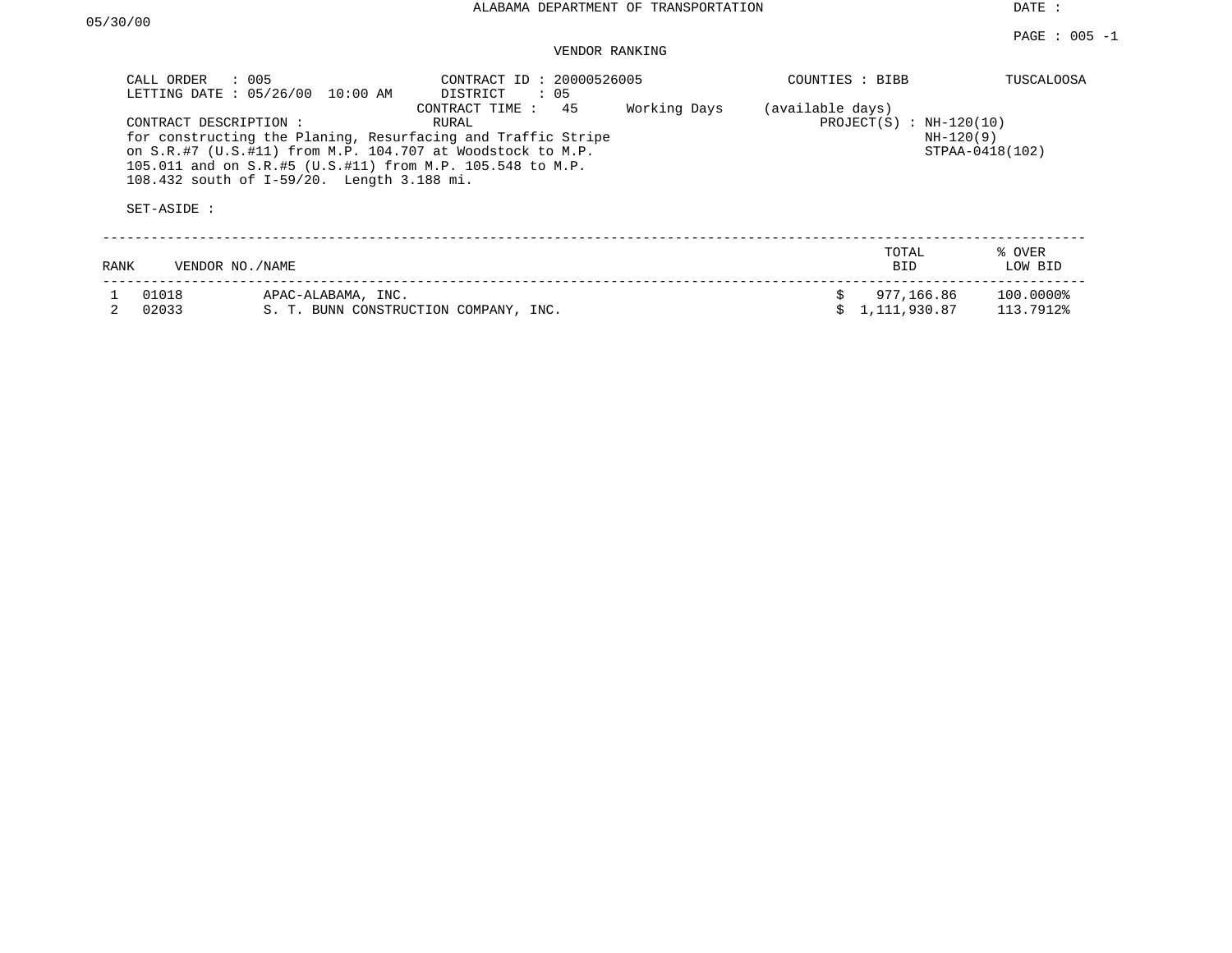| CALL ORDER<br>$\therefore$ 005<br>LETTING DATE : 05/26/00 10:00 AM                                                                                                                         | CONTRACT ID : 20000526005<br>DISTRICT<br>: 05                                  |           |              | COUNTIES : BIBB | TUSCALOOSA |
|--------------------------------------------------------------------------------------------------------------------------------------------------------------------------------------------|--------------------------------------------------------------------------------|-----------|--------------|-----------------|------------|
| SET-ASIDE :                                                                                                                                                                                |                                                                                |           |              |                 |            |
|                                                                                                                                                                                            | $(1)$ 01018<br>$\vert$ APAC-ALABAMA, INC. $\vert$ S. T. BUNN CONSTRUCTION CO., |           | $ (2)$ 02033 |                 |            |
| LINE NO / ITEM CODE / ALT                                                                                                                                                                  |                                                                                |           |              |                 | AMOUNT     |
| SECTION 0001 Total                                                                                                                                                                         |                                                                                |           |              |                 |            |
| $1.000$ EACH<br>0010 209A000<br>Mailbox Reset, Single                                                                                                                                      | 200.00000                                                                      | 200.00    | 250.00000    | 250.00          |            |
| 0020 210D001<br>2916.000 CYIP<br>Borrow Excavation (Loose Truckbed<br>Measurement)                                                                                                         | 4.76000                                                                        | 13880.16  | 6.49000      | 18924.84        |            |
| 0030 212A000<br>604.000 STA<br>Machine Grading Shoulders                                                                                                                                   | 37.45000                                                                       | 22619.80  | 2.00000      | 1208.00         |            |
| 0040 305B060<br>100.000 TCIP<br>Crushed Aggregate, Section 825, Crusher<br>Run Stone, 1" Down, For Miscellaneous<br>Use                                                                    | 29.35000                                                                       | 2935.00   | 16.45000     | 1645.00         |            |
| 0050 401B108<br>103513.000 SYCP<br>Bituminous Treatment G (With Polymer<br>Additive)                                                                                                       | 0.95000                                                                        | 98337.35  | 0.95000      | 98337.35        |            |
| 0060 405A000<br>$5348.000$ GAL                                                                                                                                                             | 1.05000                                                                        | 5615.40   | 1,00000      | 5348.00         |            |
| Tack Coat<br>0070 408A052<br>11114.000 SY                                                                                                                                                  | 1,32000                                                                        | 14670.48  | 1,00000      | 11114.00        |            |
| Planing Existing Pavement<br>(Approximately 1.10" Thru 2.0" Thick)<br>0080 424A280<br>5200.000 TON<br>Superpave Bituminous Concrete Wearing<br>Surface Layer, 1/2" Maximum Aggregate       | 35.11000                                                                       | 182572.00 | 39.04000     | 203008.00       |            |
| Size Mix, ESAL Range E<br>0090 424A281<br>844.000 TON<br>Superpave Bituminous Concrete Wearing<br>Surface Layer, 3/4" Maximum Aggregate                                                    | 36.75000                                                                       | 31017.00  | 39.04000     | 32949.76        |            |
| Size Mix, ESAL Range E<br>0100 424A283<br>300.000 TON<br>Superpave Bituminous Concrete Wearing                                                                                             | 60.50000                                                                       | 18150.00  | 65.00000     | 19500.00        |            |
| Surface Layer, Patching, 1/2" Maximum<br>Aggregate Size Mix, ESAL Range E<br>0110 424A286<br>300.000 TON<br>Superpave Bituminous Concrete Wearing<br>Surface Layer, Leveling, 1/2" Maximum | 35.50000                                                                       | 10650.00  | 40.00000     | 12000.00        |            |
| Aggregate Size Mix, ESAL Range E<br>0120 424A289<br>496.000 TON<br>Superpave Bituminous Concrete Wearing<br>Surface Layer, Widening, 1/2" Maximum                                          | 42.65000                                                                       | 21154.40  | 63.20000     | 31347.20        |            |

Aggregate Size Mix, ESAL Range E | | |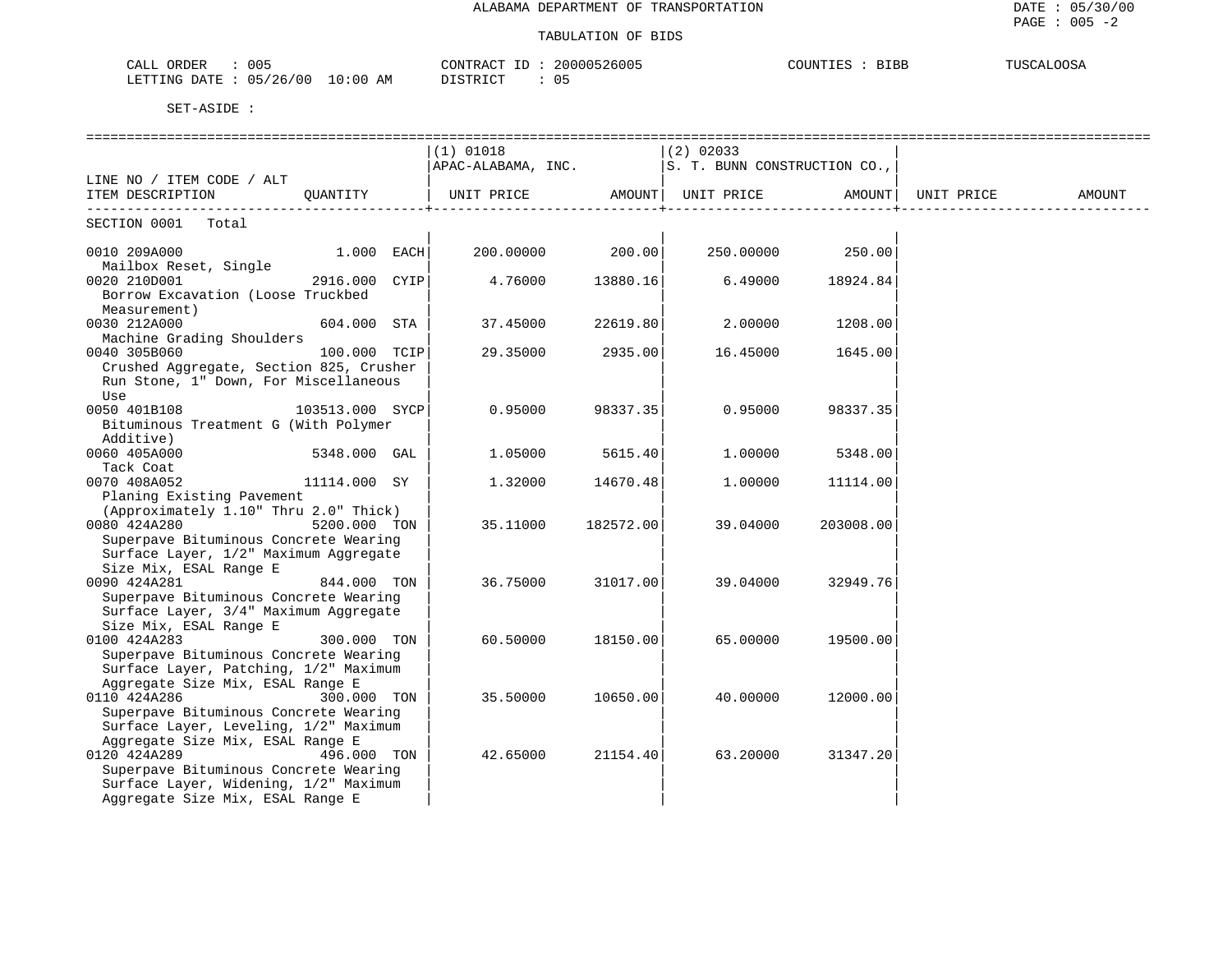| ORDER<br>005<br>$\bigcap \pi$ $\tau$<br>ىنىمى                                                                                                                            | 26005<br>CONTRACT<br>200001             | <b>RTRR</b><br>COTINTTT<br>ப⊥பப | <b>THICCAT OOCA</b><br><i>א ה</i> גיג. |
|--------------------------------------------------------------------------------------------------------------------------------------------------------------------------|-----------------------------------------|---------------------------------|----------------------------------------|
| 10:00<br>'26/00<br>0.5<br><b>ETTING</b><br>DATE<br>ΑM<br>the contract of the contract of the contract of the contract of the contract of the contract of the contract of | $T \cap T$<br>ו קידי פידי ה<br>◡<br>--- |                                 |                                        |

|                                         |               |      | $(1)$ 01018                                       |           | (2) 02033   |                   |            |        |
|-----------------------------------------|---------------|------|---------------------------------------------------|-----------|-------------|-------------------|------------|--------|
|                                         |               |      | $APAC-ALABAMA, INC.$ S. T. BUNN CONSTRUCTION CO., |           |             |                   |            |        |
| LINE NO / ITEM CODE / ALT               |               |      |                                                   |           |             |                   |            |        |
| ITEM DESCRIPTION                        | QUANTITY      |      |                                                   |           |             |                   | UNIT PRICE | AMOUNT |
|                                         |               |      |                                                   |           |             | $- - - - - - - +$ |            |        |
| 0130 424A290                            | 86.000 TON    |      | 46.40000                                          | 3990.40   | 63.20000    | 5435.20           |            |        |
| Superpave Bituminous Concrete Wearing   |               |      |                                                   |           |             |                   |            |        |
| Surface Layer, Widening, 3/4" Maximum   |               |      |                                                   |           |             |                   |            |        |
| Aggregate Size Mix, ESAL Range E        |               |      |                                                   |           |             |                   |            |        |
| 0140 424B281                            | 10399.000 TON |      | 29.80000                                          | 309890.20 | 33.88000    | 352318.12         |            |        |
| Superpave Bituminous Concrete Upper     |               |      |                                                   |           |             |                   |            |        |
| Binder Layer, 1" Maximum Aggregate Size |               |      |                                                   |           |             |                   |            |        |
| Mix, ESAL Range E                       |               |      |                                                   |           |             |                   |            |        |
| 0150 424B285                            | 700.000 TON   |      | 58.95000                                          | 41265.00  | 65.00000    | 45500.00          |            |        |
|                                         |               |      |                                                   |           |             |                   |            |        |
| Superpave Bituminous Concrete Upper     |               |      |                                                   |           |             |                   |            |        |
| Binder Layer, Patching, 1" Maximum      |               |      |                                                   |           |             |                   |            |        |
| Aggregate Size Mix, ESAL Range E        |               |      |                                                   |           |             |                   |            |        |
| 0160 424B289                            | 300.000 TON   |      | 34.50000                                          | 10350.00  | 39.00000    | 11700.00          |            |        |
| Superpave Bituminous Concrete Upper     |               |      |                                                   |           |             |                   |            |        |
| Binder Layer, Leveling, 1" Maximum      |               |      |                                                   |           |             |                   |            |        |
| Aggregate Size Mix, ESAL Range E        |               |      |                                                   |           |             |                   |            |        |
| 0170 424B292                            | 991.000 TON   |      | 31.65000                                          | 31365.15  | 59.20000    | 58667.20          |            |        |
| Superpave Bituminous Concrete Upper     |               |      |                                                   |           |             |                   |            |        |
| Binder Layer, Widening, 1" Maximum      |               |      |                                                   |           |             |                   |            |        |
| Aggregate Size Mix, ESAL Range E        |               |      |                                                   |           |             |                   |            |        |
| 0180 428B000                            | 42332.000 LF  |      | 0.14000                                           | 5926.48   | 0.06000     | 2539.92           |            |        |
|                                         |               |      |                                                   |           |             |                   |            |        |
| Scoring Bituminous Pavement Surface By  |               |      |                                                   |           |             |                   |            |        |
| Rolling                                 |               |      |                                                   |           |             |                   |            |        |
| 0190 600A000                            |               | LUMP | 12257.00000                                       | 12257.00  | 58000.00000 | 58000.00          |            |        |
| Mobilization                            |               |      |                                                   |           |             |                   |            |        |
| 0200 630A000                            | 800.000 LF    |      | 10.80000                                          | 8640.00   | 14.00000    | 11200.00          |            |        |
| Steel Beam Guardrail, Class A, Type 1   |               |      |                                                   |           |             |                   |            |        |
| 0210 630C004                            | $1.000$ EACH  |      | 1648.00000                                        | 1648.00   | 2200.00000  | 2200.00           |            |        |
| Guardrail End Anchor, Type 12           |               |      |                                                   |           |             |                   |            |        |
| 0220 630C070                            | $1.000$ EACH  |      | 1236.00000                                        | 1236.00   | 2200.00000  | 2200.00           |            |        |
| Guardrail End Anchor, Type 10 Series    |               |      |                                                   |           |             |                   |            |        |
| 0230 651C000                            | 6.000 TON     |      | 206.00000                                         | 1236.00   | 350.00000   | 2100.00           |            |        |
| 8-8-8 Commercial Fertilizer             |               |      |                                                   |           |             |                   |            |        |
| 0240 652A054                            | 8.000 ACRE    |      | 618.00000                                         | 4944.00   | 425.00000   | 3400.00           |            |        |
|                                         |               |      |                                                   |           |             |                   |            |        |
| Seeding (Mix 2A)                        |               |      |                                                   |           |             |                   |            |        |
| 0250 656A000                            | 8.000 ACRE    |      | 412.00000                                         | 3296.00   | 425.00000   | 3400.00           |            |        |
| Mulching, Class A, Type 1               |               |      |                                                   |           |             |                   |            |        |
| 0260 665F000                            | 45.000 EACH   |      | 4.50000                                           | 202.50    | 5.00000     | 225.00            |            |        |
| Hay Bales                               |               |      |                                                   |           |             |                   |            |        |
| 0270 665J000                            | 300.000 LF    |      | 3.85000                                           | 1155.00   | 3.00000     | 900.00            |            |        |
| Silt Fence, Type A                      |               |      |                                                   |           |             |                   |            |        |
|                                         |               |      |                                                   |           |             |                   |            |        |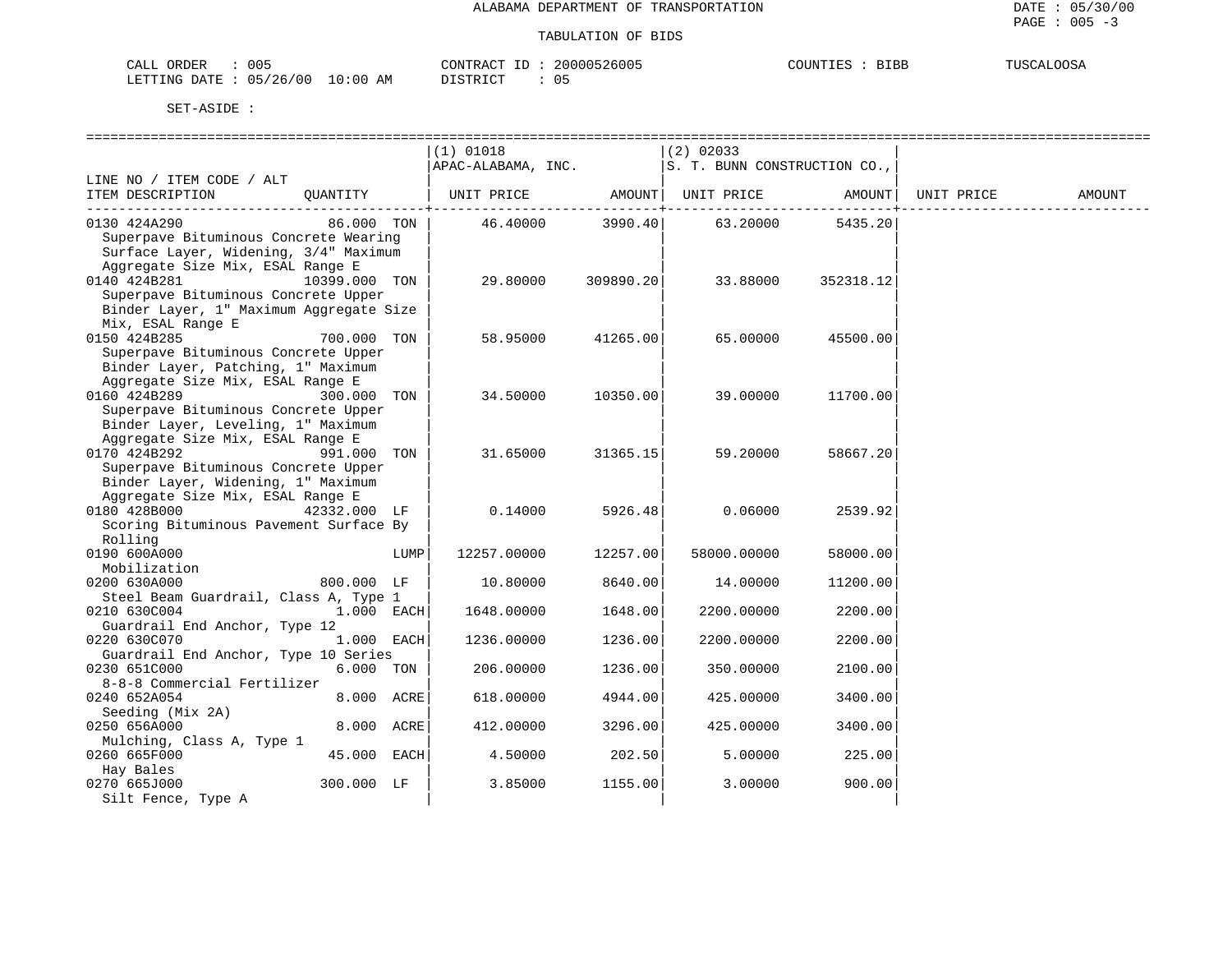| 005<br>ORDER<br>CALL                       | 20000526005<br>CONTRACT | <b>RTRR</b><br>COUNTIE:<br>ᅭᅭ | <b>TUSCALOOSA</b> |
|--------------------------------------------|-------------------------|-------------------------------|-------------------|
| 10:00<br>05/26/00<br>LETTING<br>DATE<br>ΆM | DISTRICT<br>0.5         |                               |                   |

|                                                            |               | $(1)$ 01018<br>$ APAC-ALABAMA, INC.$  S. T. BUNN CONSTRUCTION CO., |                | $ (2)$ 02033 |                |            |        |
|------------------------------------------------------------|---------------|--------------------------------------------------------------------|----------------|--------------|----------------|------------|--------|
| LINE NO / ITEM CODE / ALT                                  |               |                                                                    |                |              |                |            |        |
| ITEM DESCRIPTION QUANTITY                                  |               | UNIT PRICE AMOUNT  UNIT PRICE AMOUNT                               | ------------+- |              | -------------+ | UNIT PRICE | AMOUNT |
| 0280 701C000                                               |               | 12.000 MILE 350.00000                                              | 4200.00        | 340.00000    | 4080.00        |            |        |
| Broken Temporary Traffic Stripe                            |               |                                                                    |                |              |                |            |        |
| 0290 701C001                                               | 23.000 MILE   | 391.40000                                                          | 9002.20        | 380.00000    | 8740.00        |            |        |
| Solid Temporary Traffic Stripe                             |               |                                                                    |                |              |                |            |        |
| 0300 701G121                                               | 384.000 LF    | 8.00000                                                            | 3072.00        | 7.78000      | 2987.52        |            |        |
| Broken White, Class 3W, Type A Traffic<br>Stripe (6" Wide) |               |                                                                    |                |              |                |            |        |
| 384.000 LF<br>0310 701G125                                 |               | 4.66000                                                            | 1789.44        | 4.53000      | 1739.52        |            |        |
| Solid White, Class 3W, Type A Traffic                      |               |                                                                    |                |              |                |            |        |
| Stripe (6" Wide)                                           |               |                                                                    |                |              |                |            |        |
| 0320 701G133                                               | 384.000 LF    | 4.85000                                                            | 1862.40        | 4.71000      | 1808.64        |            |        |
| Solid Yellow, Class 3W, Type A Traffic                     |               |                                                                    |                |              |                |            |        |
| Stripe (6" Wide)                                           |               |                                                                    |                |              |                |            |        |
| 0330 701H001                                               | 768.000 LF    | 1.55000                                                            | 1190.40        | 1.50000      | 1152.00        |            |        |
| Solid Traffic Stripe Removed (Plastic)<br>0340 701H006     |               | 2.06000                                                            | 791.04         | 2,00000      | 768.00         |            |        |
| Broken Traffic Stripe Removed (Plastic)                    | 384.000 LF    |                                                                    |                |              |                |            |        |
| 0350 702A008                                               | 7.000 MILE    | 4068.50000                                                         | 28479.50       | 3950.00000   | 27650.00       |            |        |
| Solid White, Inverted Profile Traffic                      |               |                                                                    |                |              |                |            |        |
| Stripe (6" Wide)                                           |               |                                                                    |                |              |                |            |        |
| 0360 702A009                                               | 7.000 MILE    | 4068.50000                                                         | 28479.50       | 3950.00000   | 27650.00       |            |        |
| Solid Yellow, Inverted Profile Traffic                     |               |                                                                    |                |              |                |            |        |
| Stripe (6" Wide)                                           |               |                                                                    |                |              |                |            |        |
| 0370 702A010                                               | 7.000 MILE    | 2034.25000                                                         | 14239.75       | 1975.00000   | 13825.00       |            |        |
| Broken White, Inverted Profile Traffic                     |               |                                                                    |                |              |                |            |        |
| Stripe (6" Wide)<br>0380 702B001                           | 811.000 LF    | 1,90000                                                            | 1540.90        | 1.85000      | 1500.35        |            |        |
| Dotted Inverted Profile Traffic Stripe                     |               |                                                                    |                |              |                |            |        |
| (6" Wide)                                                  |               |                                                                    |                |              |                |            |        |
| $1130.000$ SQFT<br>0390 703A002                            |               | 2.57000                                                            | 2904.10        | 2.50000      | 2825.00        |            |        |
| Traffic Control Markings, Class 2, Type                    |               |                                                                    |                |              |                |            |        |
| A                                                          |               |                                                                    |                |              |                |            |        |
| 0400 703B002                                               | 173.000 SOFT  | 3.09000                                                            | 534.57         | 3.00000      | 519.00         |            |        |
| Traffic Control Legends, Class 2, Type A                   |               |                                                                    |                |              |                |            |        |
| 0410 703D001<br>Temporary Traffic Control Markings         | 2260.000 SOFT | 1.34000                                                            | 3028.40        | 1,30000      | 2938.00        |            |        |
| 0420 705A030                                               | 78.000 EACH   | 5.40000                                                            | 421.20         | 5.25000      | 409.50         |            |        |
| Pavement Markers, Class A-H, Type 2-C                      |               |                                                                    |                |              |                |            |        |
| 0430 705A031                                               | 432.000 EACH  | 5.15000                                                            | 2224.80        | 5.00000      | 2160.00        |            |        |
| Pavement Markers, Class A-H, Type 1-A                      |               |                                                                    |                |              |                |            |        |
| 0440 705A032                                               | 36.000 EACH   | 5.15000                                                            | 185.40         | 5.00000      | 180.00         |            |        |
| Pavement Markers, Class A-H, Type 1-B                      |               |                                                                    |                |              |                |            |        |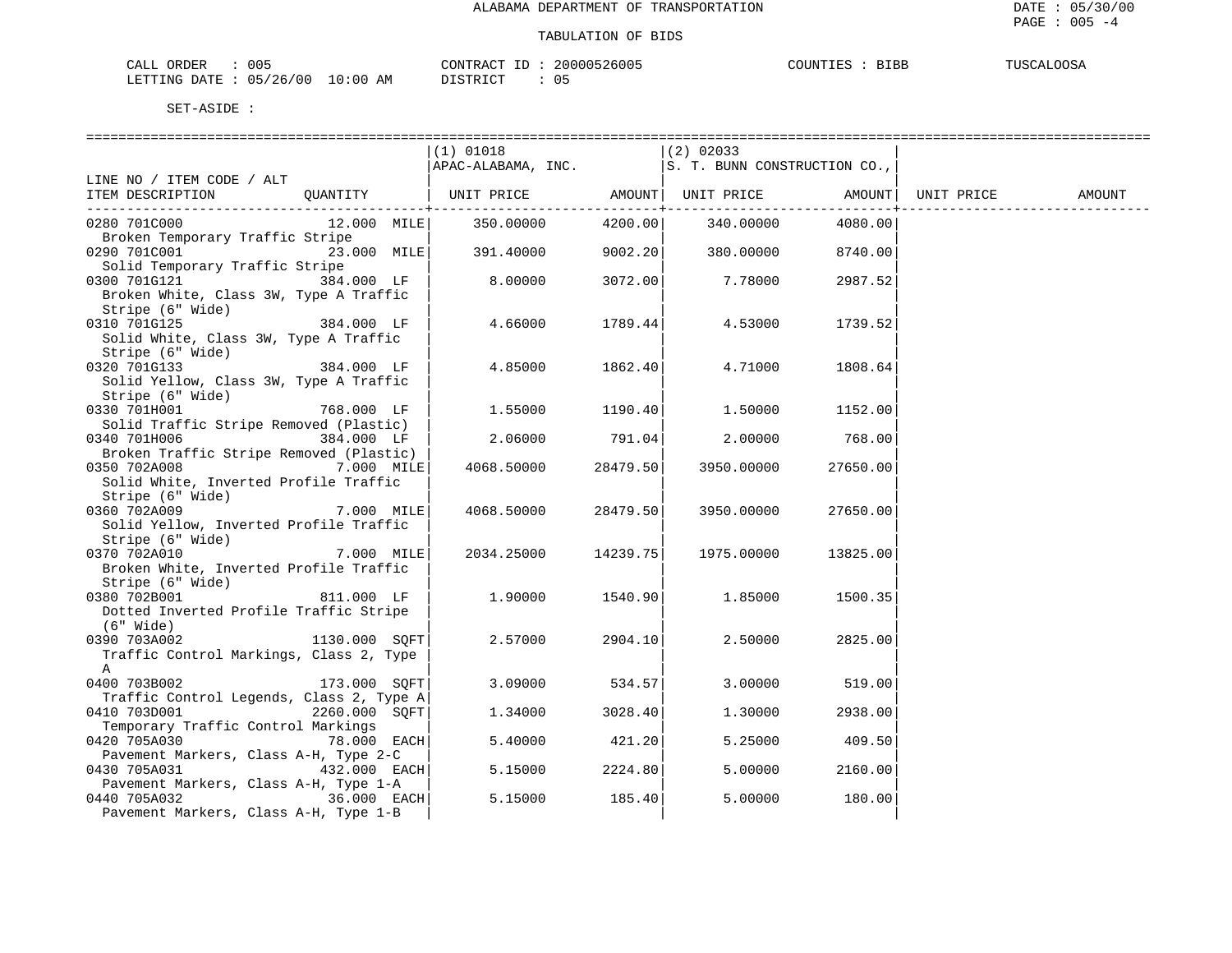| 005<br>ORDER<br>CALL                          | 20000526005<br>CONTRACT ID | COUNTIES :<br><b>BIBB</b><br>TUSCALOOSA |
|-----------------------------------------------|----------------------------|-----------------------------------------|
| : 05/26/00 1.<br>$10:00$ AM<br>LETTING DATE : | 05<br>DISTRICT             |                                         |

|                                        |              |      | $(1)$ 01018        |             | $ (2)$ 02033                 |                   |            |        |
|----------------------------------------|--------------|------|--------------------|-------------|------------------------------|-------------------|------------|--------|
|                                        |              |      | APAC-ALABAMA, INC. |             | S. T. BUNN CONSTRUCTION CO., |                   |            |        |
| LINE NO / ITEM CODE / ALT              |              |      |                    |             |                              |                   |            |        |
| ITEM DESCRIPTION                       | QUANTITY     |      | UNIT PRICE         | AMOUNT      |                              | UNIT PRICE AMOUNT | UNIT PRICE | AMOUNT |
| 0450 705A037 2005                      | $5.000$ EACH |      | 5.40000            | 27.00       | 5.25000                      | 26.25             |            |        |
| Pavement Markers, Class A-H, Type 2-D  |              |      |                    |             |                              |                   |            |        |
| 0460 705A038<br>18.000 EACH            |              |      | 5.40000            | 97.20       | 5.25000                      | 94.50             |            |        |
| Pavement Markers, Class A-H, Type 2-E  |              |      |                    |             |                              |                   |            |        |
| 0470 740B000<br>1030.000 SOFT          |              |      | 8.75000            | 9012.50     | 12.00000                     | 12360.00          |            |        |
| Construction Signs                     |              |      |                    |             |                              |                   |            |        |
| 0480 740D000                           | 50.000 EACH  |      | 25.00000           | 1250.00     | 15.00000                     | 750.00            |            |        |
| Channelizing Drums                     |              |      |                    |             |                              |                   |            |        |
| 0490 740E000                           | 50.000 EACH  |      | 14.00000           | 700.00      | 5.00000                      | 250.00            |            |        |
| Cones (36 Inches High)                 |              |      |                    |             |                              |                   |            |        |
| 0500 740M000                           | 50.000 EACH  |      | 9.00000            | 450.00      | 2.00000                      | 100.00            |            |        |
| Weight For Cone                        |              |      |                    |             |                              |                   |            |        |
| 2.000 EACH<br>0510 741C010             |              |      | 1240.00000         | 2480.00     | 1000.00000                   | 2000.00           |            |        |
| Portable Sequential Arrow And Chevron  |              |      |                    |             |                              |                   |            |        |
| Sign Unit                              |              |      |                    |             |                              |                   |            |        |
| 0520 998A000                           |              | LUMP | 1.24000            | 1.24        | 0.00000                      | 0.00              |            |        |
| Construction Fuel (Maximum Bid Limited |              |      |                    |             |                              |                   |            |        |
| To $$46,500.00)$                       |              |      |                    |             |                              |                   |            |        |
| SECTION TOTALS                         |              |      | \$                 | 977, 166.86 |                              | \$1,111,930.87    |            |        |
| CONTRACT TOTALS                        |              |      | \$                 | 977, 166.86 |                              | \$1,111,930.87    |            |        |
|                                        |              |      |                    |             |                              |                   |            |        |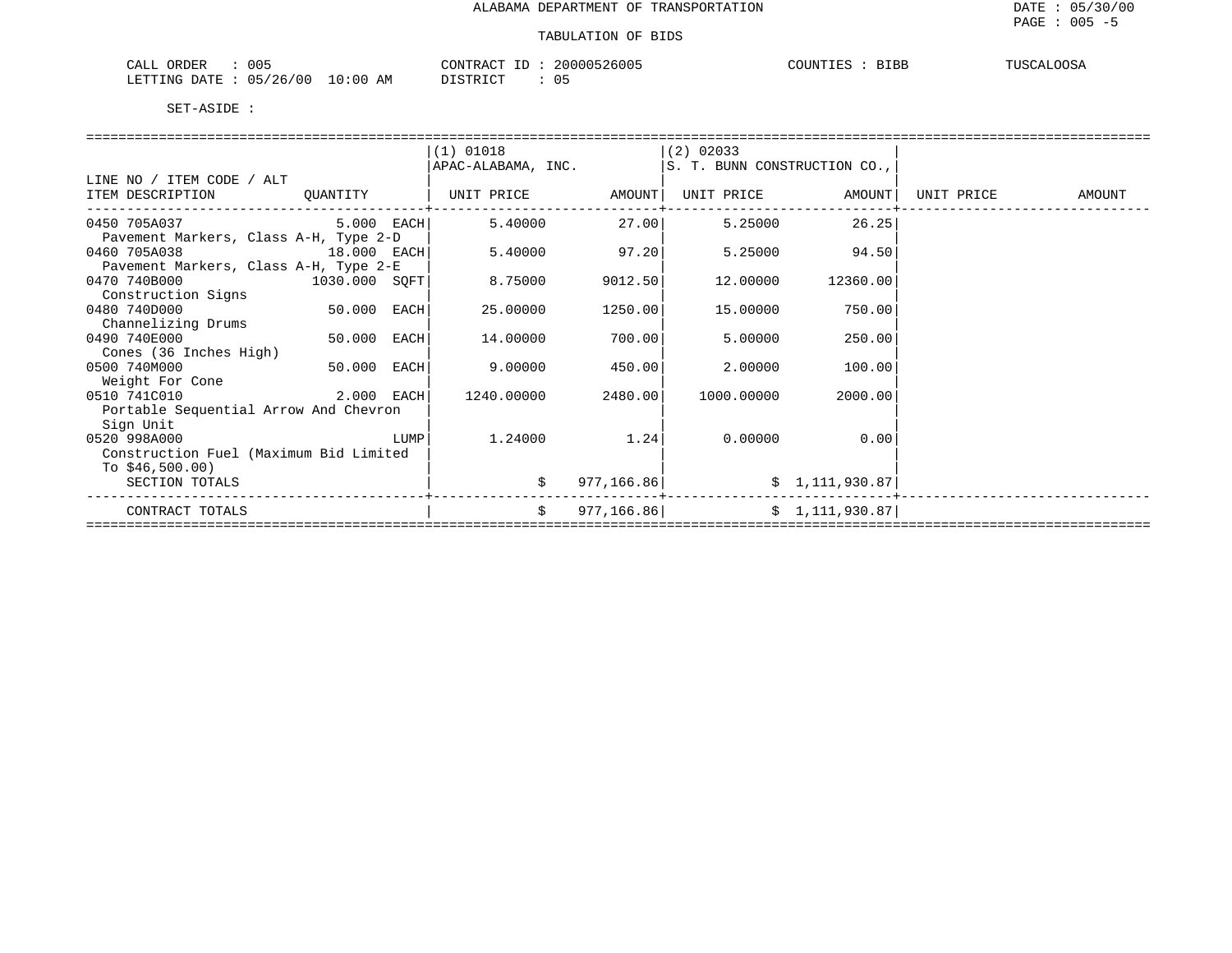DATE :

# VENDOR RANKING

| CALL ORDER<br>$\therefore$ 020<br>CONTRACT ID: 20000526020<br>LETTING DATE: 05/26/00<br>10:00 AM<br>DISTRICT<br>: 04<br>50<br>CONTRACT TIME:<br>CONTRACT DESCRIPTION :<br>RURAL<br>for constructing the Planing, Resurfacing, Traffic Stripe,<br>and Loop Detectors on S.R. #9 from M.P. 170.01 to M.P.<br>182.10 at S.R. #77 in Ashland. Length - 12.090 mi.<br>SET-ASIDE : |       |                                  | Working Days | COUNTIES : CLAY<br>(available days)<br>$PROJECT(S) : MG-0020(8)$ |  |                     |                   |
|------------------------------------------------------------------------------------------------------------------------------------------------------------------------------------------------------------------------------------------------------------------------------------------------------------------------------------------------------------------------------|-------|----------------------------------|--------------|------------------------------------------------------------------|--|---------------------|-------------------|
| RANK                                                                                                                                                                                                                                                                                                                                                                         |       | VENDOR NO. / NAME                |              |                                                                  |  | TOTAL<br><b>BID</b> | % OVER<br>LOW BID |
|                                                                                                                                                                                                                                                                                                                                                                              | 13022 | MCCARTNEY CONSTRUCTION CO., INC. |              |                                                                  |  | \$1,083,766.75      | 100.0000%         |
|                                                                                                                                                                                                                                                                                                                                                                              | 01018 | APAC-ALABAMA, INC.               |              |                                                                  |  | 1,131,046.54        | 104.3625%         |
|                                                                                                                                                                                                                                                                                                                                                                              | 04013 | DUNN CONSTRUCTION COMPANY, INC.  |              |                                                                  |  | 1,183,410.09        | 109.1941%         |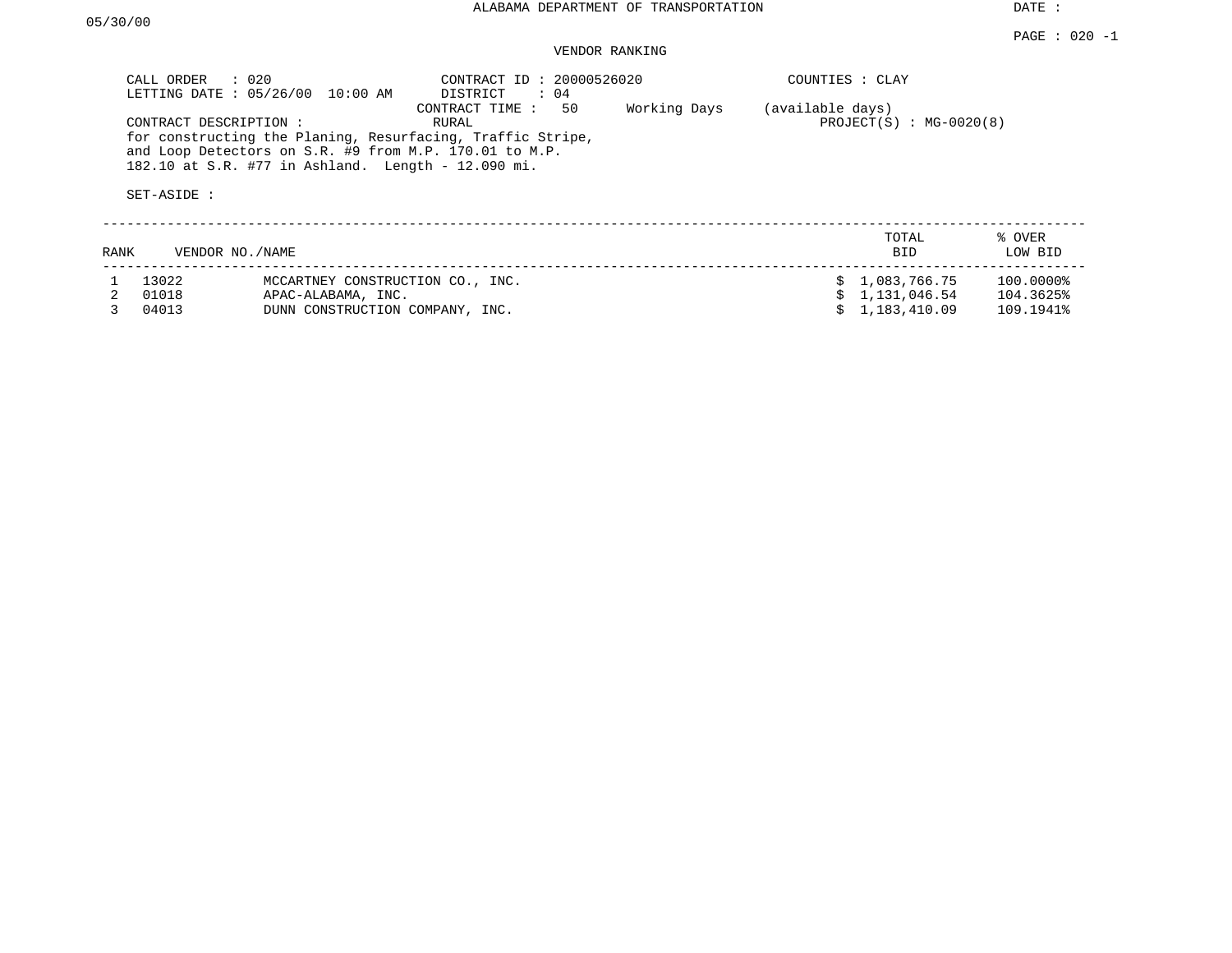| 020<br>ORDER<br>CALL         |             | CONTRACT<br>$ -$ | ,,,,,<br>-26026 | لمطلاحا<br>. |
|------------------------------|-------------|------------------|-----------------|--------------|
| 05/26/00<br>'.ETTING<br>DATE | 10:00<br>AΜ | דת דפידי את      | . .             |              |

|                                         |               |  | $(1)$ 13022       |                           | $(2)$ 01018 |                              | $ (3)$ 04013                                                               |                 |  |
|-----------------------------------------|---------------|--|-------------------|---------------------------|-------------|------------------------------|----------------------------------------------------------------------------|-----------------|--|
|                                         |               |  |                   |                           |             |                              | NCCARTNEY CONSTRUCTION CO., APAC-ALABAMA, INC. PUNI CONSTRUCTION CO., INC. |                 |  |
| LINE NO / ITEM CODE / ALT               |               |  |                   |                           |             |                              |                                                                            |                 |  |
| ITEM DESCRIPTION QUANTITY               |               |  | UNIT PRICE AMOUNT |                           |             | UNIT PRICE AMOUNT UNIT PRICE |                                                                            | AMOUNT          |  |
| SECTION 0001 TOTAL                      |               |  |                   | ------------------+------ |             | ------------------+---       |                                                                            |                 |  |
| 0010 209A000                            | $13.000$ EACH |  | 84.50000          | 1098.50                   |             | 152.05000 1976.65            |                                                                            | 58.23000 756.99 |  |
| Mailbox Reset, Single                   |               |  |                   |                           |             |                              |                                                                            |                 |  |
| 170225.000 SYCP<br>0020 401B100         |               |  | 0.47000           | 80005.75                  | 0.61000     | 103837.25                    | 0.64000                                                                    | 108944.00       |  |
| Bituminous Treatment E (With Polymer    |               |  |                   |                           |             |                              |                                                                            |                 |  |
| Additive)                               |               |  |                   |                           |             |                              |                                                                            |                 |  |
| 0030 405A000                            | 6000.000 GAL  |  | 1,10000           | 6600.00                   | 0.00000     | 0.00                         | 0.87000                                                                    | 5220.00         |  |
| Tack Coat                               |               |  |                   |                           |             |                              |                                                                            |                 |  |
| 0040 408A051                            | 360.000 SOYD  |  | 5.00000           | 1800.00                   | 3.75000     | 1350.00                      | 8.24000                                                                    | 2966.40         |  |
| Planing Existing Pavement               |               |  |                   |                           |             |                              |                                                                            |                 |  |
| (Approximately 0.00" Thru 1.0" Thick)   |               |  |                   |                           |             |                              |                                                                            |                 |  |
| 0050 408A052                            | 2934.000 SY   |  | 5.00000           | 14670.001                 | 2.83000     | 8303.22                      | 1,01000                                                                    | 2963.34         |  |
| Planing Existing Pavement               |               |  |                   |                           |             |                              |                                                                            |                 |  |
| (Approximately 1.10" Thru 2.0" Thick)   |               |  |                   |                           |             |                              |                                                                            |                 |  |
| 0060 408A053                            | 2329.000 SOYD |  | 5.00000           | 11645.00                  | 3.48000     | 8104.92                      | 2.55000                                                                    | 5938.95         |  |
| Planing Existing Pavement               |               |  |                   |                           |             |                              |                                                                            |                 |  |
| (Approximately 2.10" Thru 3.0" Thick)   |               |  |                   |                           |             |                              |                                                                            |                 |  |
| 0070 424A240 10000.000 TON              |               |  | 31.00000          | 310000.00                 | 33.97000    | 339700.00                    | 34.63000                                                                   | 346300.00       |  |
| Superpave Bituminous Concrete Wearing   |               |  |                   |                           |             |                              |                                                                            |                 |  |
| Surface Layer, 1/2" Maximum Aggregate   |               |  |                   |                           |             |                              |                                                                            |                 |  |
| Size Mix, ESAL Range C                  |               |  |                   |                           |             |                              |                                                                            |                 |  |
| 0080 424A246                            | 250.000 TON   |  | 35.00000          | 8750.00                   | 40.63000    | 10157.50                     | 41.50000                                                                   | 10375.00        |  |
| Superpave Bituminous Concrete Wearing   |               |  |                   |                           |             |                              |                                                                            |                 |  |
| Surface Layer, Leveling, 1/2" Maximum   |               |  |                   |                           |             |                              |                                                                            |                 |  |
| Aggregate Size Mix, ESAL Range C        |               |  |                   |                           |             |                              |                                                                            |                 |  |
| 0090 424A249                            | 150.000 TON   |  | 47.00000          | 7050.00                   | 63.91000    | 9586.50                      | 65.67000                                                                   | 9850.50         |  |
| Superpave Bituminous Concrete Wearing   |               |  |                   |                           |             |                              |                                                                            |                 |  |
| Surface Layer, Widening, 1/2" Maximum   |               |  |                   |                           |             |                              |                                                                            |                 |  |
| Aggregate Size Mix, ESAL Range C        |               |  |                   |                           |             |                              |                                                                            |                 |  |
| 0100 424B441                            | 17600.000 TON |  | 25.00000          | 440000.00                 | 27.65000    | 486640.00                    | 27.37000                                                                   | 481712.00       |  |
| Superpave Bituminous Concrete Upper     |               |  |                   |                           |             |                              |                                                                            |                 |  |
| Binder Layer, 1" Maximum Aggregate Size |               |  |                   |                           |             |                              |                                                                            |                 |  |
| Mix, ESAL Range C                       |               |  |                   |                           |             |                              |                                                                            |                 |  |
| 0110 424B445                            | 100.000 TON   |  | 65.00000          | 6500.00                   | 41.50000    | 4150.00                      | 58.89000                                                                   | 5889.00         |  |
| Superpave Bituminous Concrete Upper     |               |  |                   |                           |             |                              |                                                                            |                 |  |
| Binder Layer, Patching, 1" Maximum      |               |  |                   |                           |             |                              |                                                                            |                 |  |
| Aggregate Size Mix, ESAL Range C        |               |  |                   |                           |             |                              |                                                                            |                 |  |
| 0120 424B452                            | 200.000 TON   |  | 35,00000          | 7000.00                   | 0.00000     | 0.001                        | 51.79000                                                                   | 10358.00        |  |
| Superpave Bituminous Concrete Upper     |               |  |                   |                           |             |                              |                                                                            |                 |  |
| Binder Layer, Widening, 1" Max          |               |  |                   |                           |             |                              |                                                                            |                 |  |
| Aggregate Size Mix, ESAL Range C        |               |  |                   |                           |             |                              |                                                                            |                 |  |
|                                         |               |  |                   |                           |             |                              |                                                                            |                 |  |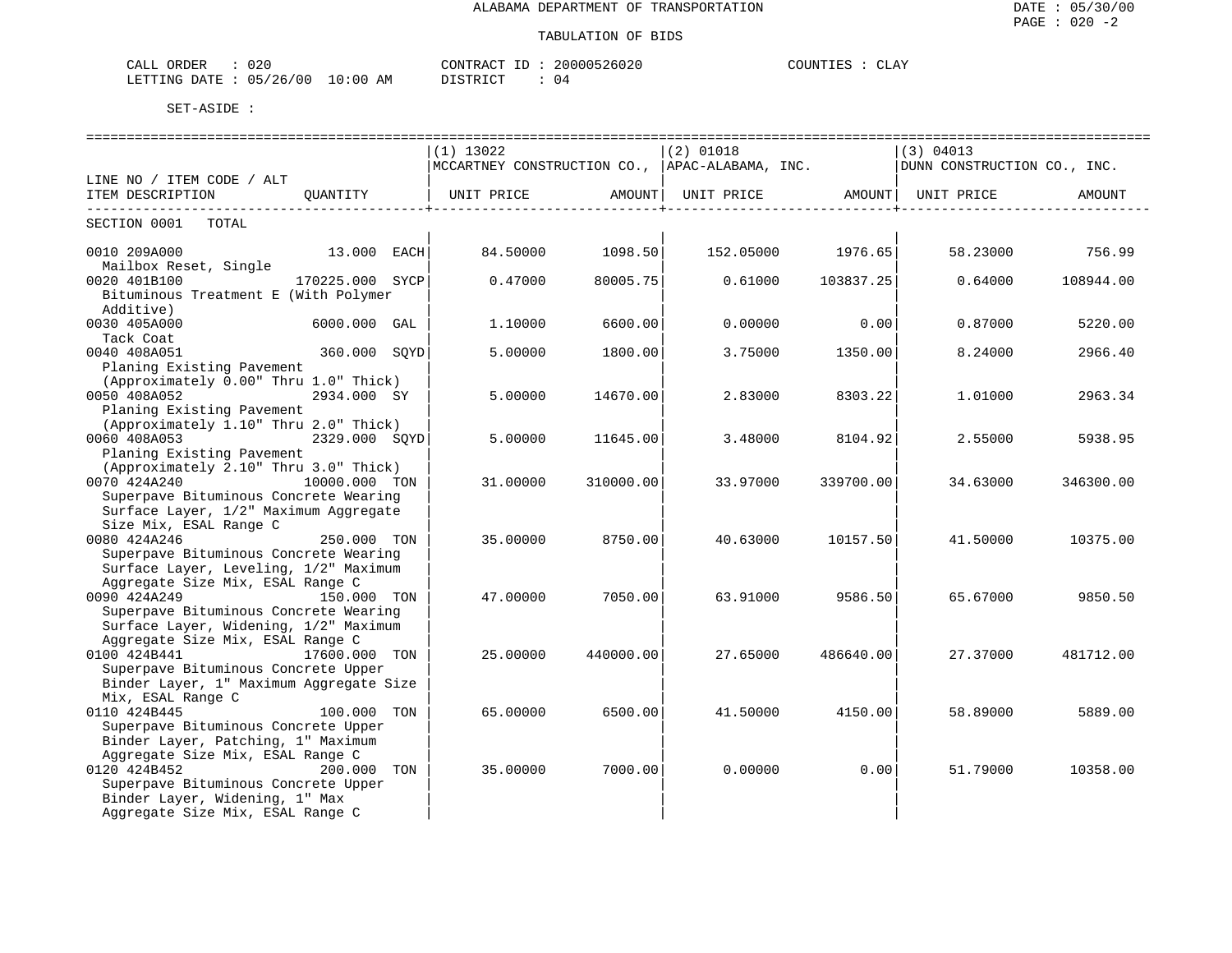| CALL<br><b>ORDER</b> | 02C      |                              | CONTRACT  | 20000526020 | <b>TOUNT</b><br>. ES | $\overline{C}$ T. $\Delta V$<br>- - - - - |
|----------------------|----------|------------------------------|-----------|-------------|----------------------|-------------------------------------------|
| LETTING DATE :       | 05/26/00 | 10:00<br>AΜ<br>$\sim$ $\sim$ | DISTRICT. | ___         |                      |                                           |

|                                                                                                        |              |      | $(1)$ 13022                                    |                 | $(2)$ 01018                                                      |                   | (3) 04013                                                                       |                |
|--------------------------------------------------------------------------------------------------------|--------------|------|------------------------------------------------|-----------------|------------------------------------------------------------------|-------------------|---------------------------------------------------------------------------------|----------------|
|                                                                                                        |              |      | MCCARTNEY CONSTRUCTION CO., APAC-ALABAMA, INC. |                 |                                                                  |                   | DUNN CONSTRUCTION CO., INC.                                                     |                |
| LINE NO / ITEM CODE / ALT                                                                              |              |      |                                                |                 |                                                                  |                   |                                                                                 |                |
| ITEM DESCRIPTION<br>------------------------------                                                     |              |      |                                                |                 |                                                                  |                   | QUANTITY   UNIT PRICE $\qquad$ AMOUNT   UNIT PRICE $\qquad$ AMOUNT   UNIT PRICE | AMOUNT         |
| 0130 430B043<br>Aggregate Surfacing (1" Down, Crusher                                                  |              |      | 4650.000 TCIP 15.00000                         | 69750.00        |                                                                  | 11.55000 53707.50 | 14.38000                                                                        | 66867.00       |
| Run)<br>0140 600A000                                                                                   |              | LUMP | 18150.00000                                    | 18150.00        | 3459.75000                                                       | 3459.75           | 20330.00000                                                                     | 20330.00       |
| Mobilization<br>0150 701A028<br>Solid White, Class 2, Type A Traffic<br>Stripe (0.06" Thick) (6"Wide)  | 24.000 MILE  |      | 1365.00000                                     | 32760.00        | 1365.00000                                                       | 32760.00          | 1428.27000                                                                      | 34278.48       |
| 0160 701A046<br>Broken Yellow, Class 2, Type A Traffic<br>Stripe (0.09" Thick) (6" Wide)               | 9.000 MILE   |      | 950.00000                                      | 8550.00         | 945.00000                                                        | 8505.00           | 988.80000                                                                       | 8899.20        |
| 0170 701A048<br>12.000 MILE<br>Solid Yellow, Class 2, Type A Traffic<br>Stripe (0.09" Thick) (6" Wide) |              |      | 1550.00000                                     | 18600.00        | 1627.50000                                                       | 19530.00          | 1702.92000                                                                      | 20435.04       |
| 0180 701C000<br>Broken Temporary Traffic Stripe                                                        | 27.000 MILE  |      | 320.00000                                      | 8640.00         | 294.00000                                                        | 7938.00           | 307.63000                                                                       | 8306.01        |
| 0190 701C001<br>Solid Temporary Traffic Stripe                                                         | 36.000 MILE  |      | 360.00000                                      | 12960.00        | 367.50000                                                        | 13230.00          | 384.53000                                                                       | 13843.08       |
| 0200 703A002 1500.000 SQFT<br>Traffic Control Markings, Class 2, Type<br>$\mathbb{A}$                  |              |      | 2.00000                                        | 3000.00         | 2.52000                                                          | 3780.00           | 2.63000                                                                         | 3945.00        |
| 0210 703D001<br>Temporary Traffic Control Markings                                                     | 100.000 SOFT |      | 1,30000                                        | 130.00          | 1.47000                                                          | 147.00            | 1.54000                                                                         | 154.00         |
| 0220 730H000<br>Loop Detector                                                                          | 1000.000 LF  |      | 3.50000                                        | 3500.00         | 3.68000                                                          | 3680.00           | 2.62000                                                                         | 2620.00        |
| 0230 7301000<br>Shielded Loop Detector Home-Run Cable                                                  | 250.000 LF   |      | 0.75000                                        | 187.50          | 0.79000                                                          | 197.50            | 1.46000                                                                         | 365.00         |
| 0240 740B000<br>Construction Signs                                                                     | 742.000 SOFT |      | 10.00000                                       | 7420.00         | 11.55000                                                         | 8570.10           | 9.03000                                                                         | 6700.26        |
| 0250 7400000<br>Pilot Car                                                                              | 1.000 EACH   |      | 5000.00000                                     | 5000.00         | 1735.65000                                                       | 1735.65           | 5218.15000                                                                      | 5218.15        |
| 0260 998A000<br>Construction Fuel (Maximum Bid Limited                                                 |              | LUMP | 0.00000                                        | 0.00            | 0.00000                                                          | 0.00              | 174.69000                                                                       | 174.69         |
| To 48000.00)<br>SECTION TOTALS                                                                         |              |      |                                                |                 | $\frac{1}{2}$ , 083,766.75 $\frac{1}{2}$ $\frac{1}{31}$ , 046.54 |                   |                                                                                 | \$1,183,410.09 |
| CONTRACT TOTALS                                                                                        |              |      |                                                | \$1,083,766.75] |                                                                  | \$1,131,046.54]   |                                                                                 | \$1,183,410.09 |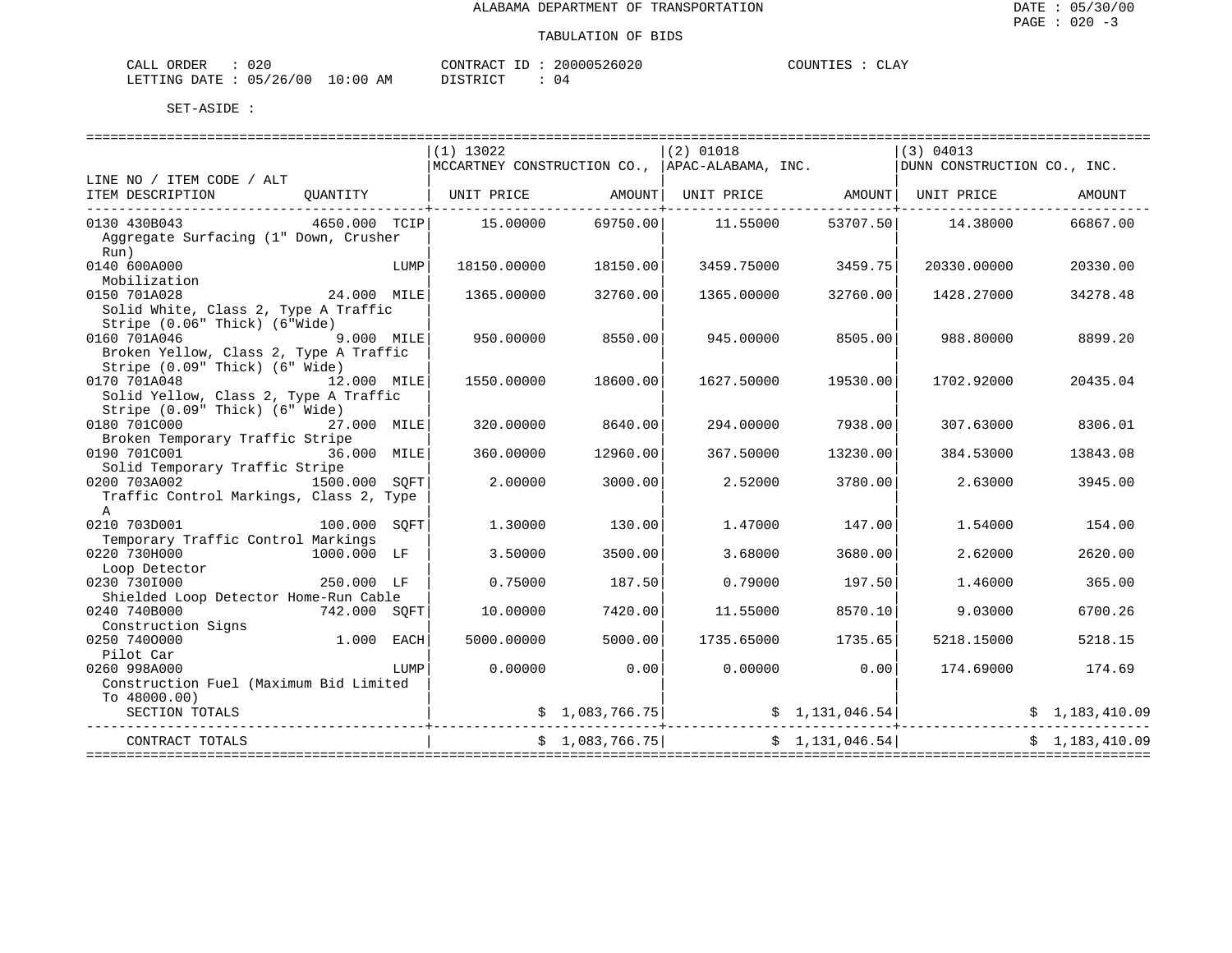DATE :

## VENDOR RANKING

| CALL ORDER : 022<br>CONTRACT ID: 20000526022<br>LETTING DATE: 05/26/00<br>10:00 AM<br>DISTRICT<br>: 01<br>Working Days<br>CONTRACT TIME:<br>60<br>CONTRACT DESCRIPTION:<br>for constructing the Resurfacing and Traffic Stripe on<br>S.R.#117 from S.R.#71 (M.P. 25.17) to the south city limits<br>of Stevenson (M.P. 36.40). Length 11.230 mi.<br>SET-ASIDE : |                 |                                     |  |  |  | COUNTIES : JACKSON<br>(available days)<br>$PROJECT(S) : STPAA-0181(8)$ |                   |  |
|-----------------------------------------------------------------------------------------------------------------------------------------------------------------------------------------------------------------------------------------------------------------------------------------------------------------------------------------------------------------|-----------------|-------------------------------------|--|--|--|------------------------------------------------------------------------|-------------------|--|
| RANK                                                                                                                                                                                                                                                                                                                                                            | VENDOR NO./NAME |                                     |  |  |  | TOTAL<br><b>BID</b>                                                    | % OVER<br>LOW BID |  |
|                                                                                                                                                                                                                                                                                                                                                                 | 23009           | WHITAKER CONTRACTING CORPORATION    |  |  |  | \$1,422,412.70                                                         | 100.0000%         |  |
|                                                                                                                                                                                                                                                                                                                                                                 | 10011           | JACKSON PAVING & CONSTRUCTION, INC. |  |  |  | 1,516,596.67                                                           | 106.6214%         |  |
|                                                                                                                                                                                                                                                                                                                                                                 | 02035           | BURGREEN CONTRACTING COMPANY, INC.  |  |  |  | 1,785,693.75                                                           | 125.5397%         |  |
|                                                                                                                                                                                                                                                                                                                                                                 | 01018           | APAC-ALABAMA, INC.                  |  |  |  | 1,845,639.27                                                           | 129.7541%         |  |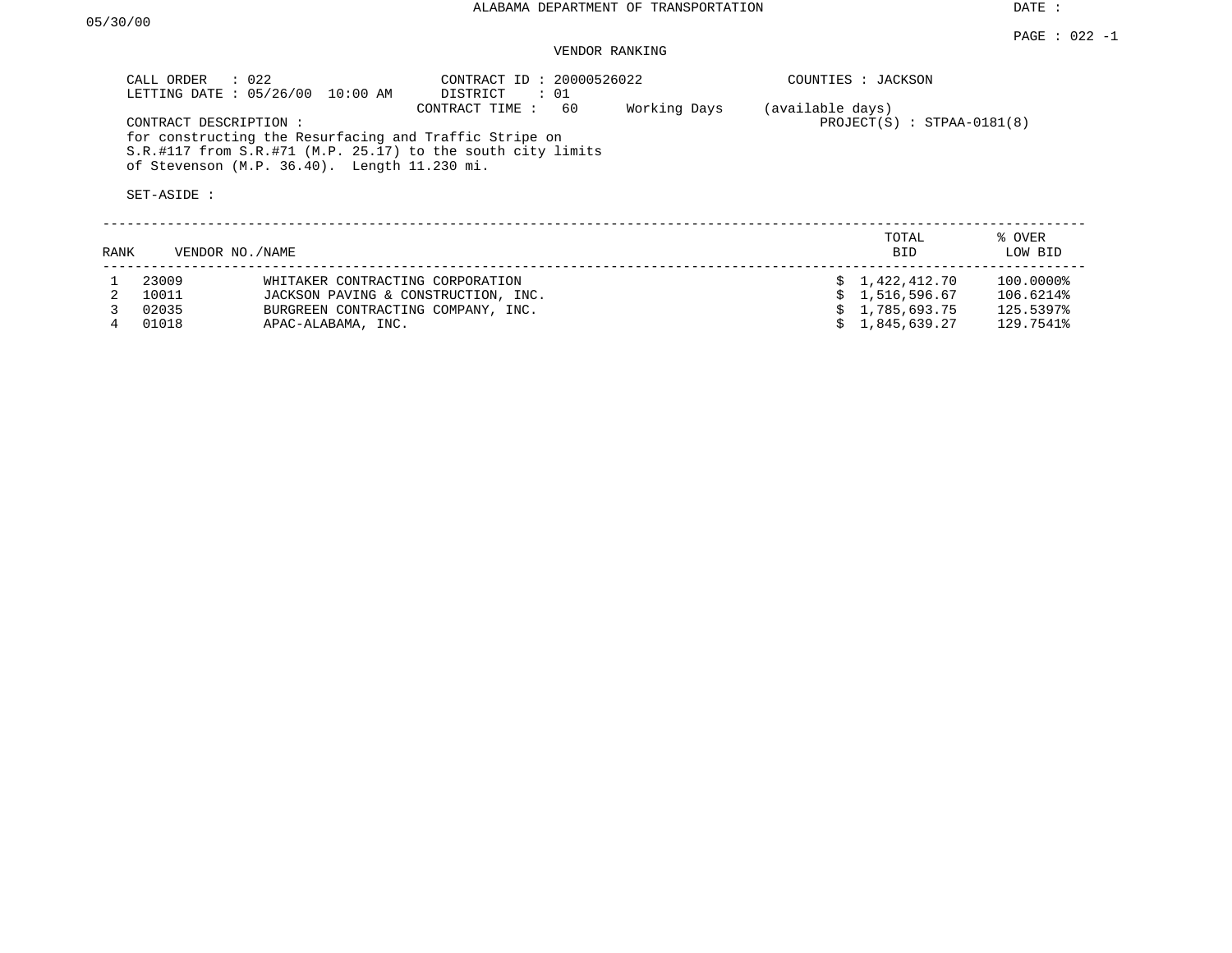| ORDER<br>ىلىل<br>∪∠∠                  |             | $\sim$ $\sim$<br>CONTR.<br>RАC.      | $\wedge$ $\wedge$ $\wedge$<br>וחחמי | JACKSON<br>COUNTIES |
|---------------------------------------|-------------|--------------------------------------|-------------------------------------|---------------------|
| ′26<br>00'<br>LETTING<br>DATE.<br>0.5 | 10:00<br>AМ | $\tau$ $\alpha$ mp $\tau$ $\alpha$ m | ⌒<br>ັບ⊥                            |                     |

|                                                                 |                |      | $(1)$ 23009                                                                            |           | (2) 10011   |           | $(3)$ 02035 |           |
|-----------------------------------------------------------------|----------------|------|----------------------------------------------------------------------------------------|-----------|-------------|-----------|-------------|-----------|
|                                                                 |                |      | WHITAKER CONTRACTING CORPORA JACKSON PAVING & CONSTRUCTIO BURGREEN CONTRACTING CO., IN |           |             |           |             |           |
| LINE NO / ITEM CODE / ALT                                       |                |      |                                                                                        |           |             |           |             |           |
| ITEM DESCRIPTION                                                |                |      | QUANTITY   UNIT PRICE AMOUNT  UNIT PRICE AMOUNT                                        |           |             |           | UNIT PRICE  | AMOUNT    |
| SECTION 0001 Total                                              |                |      |                                                                                        |           |             |           |             |           |
|                                                                 |                |      |                                                                                        |           |             |           |             |           |
| 0010 405A000<br>3283.000 GAL                                    |                |      | 0.65000                                                                                | 2133.95   | 0.92000     | 3020.36   | 1.00000     | 3283.00   |
| Tack Coat                                                       |                |      |                                                                                        |           |             |           |             |           |
| 0020 408A053                                                    | 220.000 SQYD   |      | 0.92000                                                                                | 202.40    | 5,00000     | 1100.00   | 6.00000     | 1320.00   |
| Planing Existing Pavement                                       |                |      |                                                                                        |           |             |           |             |           |
| (Approximately 2.10" Thru 3.0" Thick)                           |                |      |                                                                                        |           |             |           |             |           |
| 0030 424A240                                                    | 11841.000 TON  |      | 29.85000                                                                               | 353453.85 | 30.00000    | 355230.00 | 38.00000    | 449958.00 |
| Superpave Bituminous Concrete Wearing                           |                |      |                                                                                        |           |             |           |             |           |
| Surface Layer, 1/2" Maximum Aggregate<br>Size Mix, ESAL Range C |                |      |                                                                                        |           |             |           |             |           |
| 0040 424B441                                                    | 22842.000 TON  |      | 22.85000                                                                               | 521939.70 | 25.28000    | 577445.76 | 29,00000    | 662418.00 |
| Superpave Bituminous Concrete Upper                             |                |      |                                                                                        |           |             |           |             |           |
| Binder Layer, 1" Maximum Aggregate Size                         |                |      |                                                                                        |           |             |           |             |           |
| Mix, ESAL Range C                                               |                |      |                                                                                        |           |             |           |             |           |
| 0050 424B549                                                    | 3639.000 TON   |      | 22.85000                                                                               | 83151.15  | 25.16000    | 91557.24  | 29.00000    | 105531.00 |
| Superpave Bituminous Concrete Lower                             |                |      |                                                                                        |           |             |           |             |           |
| Binder Layer, Leveling, 1" Maximum                              |                |      |                                                                                        |           |             |           |             |           |
| Aggregate Size Mix, ESAL Range C                                |                |      |                                                                                        |           |             |           |             |           |
| 0060 424C250                                                    | 2924.000 TON   |      | 22.85000                                                                               | 66813.40  | 25.89000    | 75702.36  | 29.00000    | 84796.00  |
| Superpave Bituminous Concrete Base                              |                |      |                                                                                        |           |             |           |             |           |
| Layer, Widening, 1" Maximum Aggregate                           |                |      |                                                                                        |           |             |           |             |           |
| Size Mix, ESAL Range C                                          |                |      |                                                                                        |           |             |           |             |           |
| 0070 430B004<br>Aggregate Surfacing (AHD #810)                  | 12929.000 TNCP |      | 8.25000                                                                                | 106664.25 | 10.55000    | 136400.95 | 13.50000    | 174541.50 |
| 0080 600A000                                                    |                | LUMP | 20998.00000                                                                            | 20998.00  | 18050.00000 | 18050.00  | 25000.00000 | 25000.00  |
| Mobilization                                                    |                |      |                                                                                        |           |             |           |             |           |
| 0090 701A065                                                    | 1.000 MILE     |      | 16125.00000                                                                            | 16125.00  | 16125.00000 | 16125.00  | 17000.00000 | 17000.00  |
| Solid White, Class 3W, Type A Traffic                           |                |      |                                                                                        |           |             |           |             |           |
| Stripe (6" Wide)                                                |                |      |                                                                                        |           |             |           |             |           |
| 1.000 MILE<br>0100 701A073                                      |                |      | 17073.00000                                                                            | 17073.00  | 17073.00000 | 17073.00  | 17500.00000 | 17500.00  |
| Solid Yellow, Class 3W, Type A Traffic                          |                |      |                                                                                        |           |             |           |             |           |
| Stripe (6" Wide)                                                |                |      |                                                                                        |           |             |           |             |           |
| 0110 701C000                                                    | 20.000 MILE    |      | 320,00000                                                                              | 6400.00   | 320.00000   | 6400.00   | 350.00000   | 7000.00   |
| Broken Temporary Traffic Stripe                                 |                |      |                                                                                        |           |             |           |             |           |
| 0120 701C001 20020                                              | 81.000 MILE    |      | 360.00000                                                                              | 29160.00  | 360.00000   | 29160.00  | 375.00000   | 30375.00  |
| Solid Temporary Traffic Stripe<br>0130 701D008                  | 1.000 MILE     |      | 1250.00000                                                                             | 1250.00   | 1250.00000  | 1250.00   | 1300.00000  | 1300.00   |
| Solid Traffic Stripe Removed (Plastic)                          |                |      |                                                                                        |           |             |           |             |           |
| 0140 701D015                                                    | 1.000 MILE     |      | 1150.00000                                                                             | 1150.00   | 1150.00000  | 1150.00   | 1200.00000  | 1200.00   |
| Broken Traffic Stripe Removed (Plastic)                         |                |      |                                                                                        |           |             |           |             |           |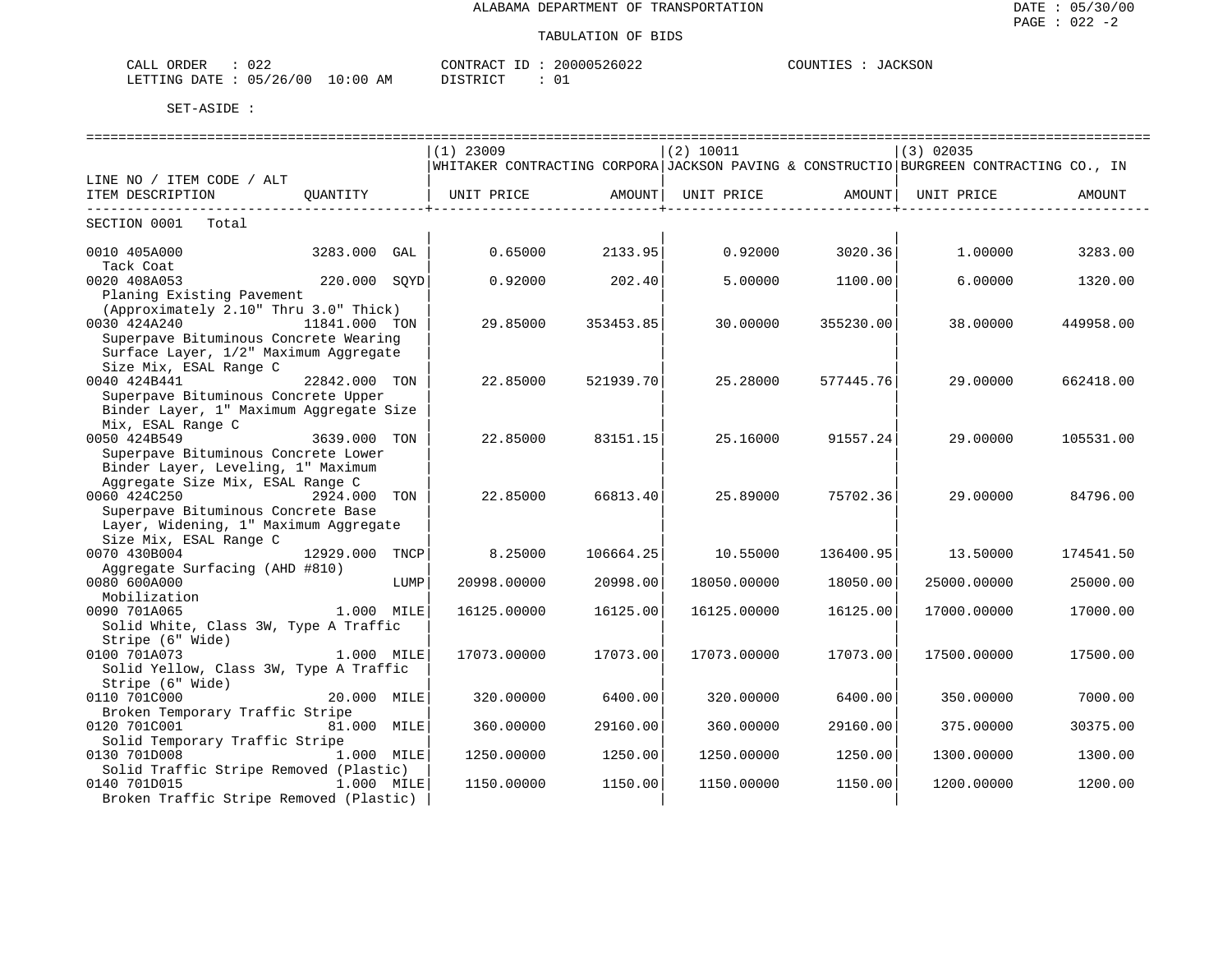| CALL ORDER                      | 022 | CONTRACT ID : |  | 20000526022 | COUNTIES : | JACKSON |
|---------------------------------|-----|---------------|--|-------------|------------|---------|
| LETTING DATE: 05/26/00 10:00 AM |     | DISTRICT      |  |             |            |         |

|                                                                             |               |      | $(1)$ 23009 |                               | (2) 10011  |                 | $(3)$ 02035                                                                            |                                                                                                                                                                               |
|-----------------------------------------------------------------------------|---------------|------|-------------|-------------------------------|------------|-----------------|----------------------------------------------------------------------------------------|-------------------------------------------------------------------------------------------------------------------------------------------------------------------------------|
|                                                                             |               |      |             |                               |            |                 | WHITAKER CONTRACTING CORPORA JACKSON PAVING & CONSTRUCTIO BURGREEN CONTRACTING CO., IN |                                                                                                                                                                               |
| LINE NO / ITEM CODE / ALT                                                   |               |      |             |                               |            |                 |                                                                                        |                                                                                                                                                                               |
| ITEM DESCRIPTION                                                            |               |      |             |                               |            |                 | QUANTITY $ $ UNIT PRICE AMOUNT UNIT PRICE AMOUNT $ $ UNIT PRICE                        | AMOUNT                                                                                                                                                                        |
|                                                                             |               |      |             | ---------------+------------- |            |                 |                                                                                        |                                                                                                                                                                               |
| 0150 702A007<br>Broken Yellow, Inverted Profile Traffic<br>Stripe (6" Wide) | 7.000 MILE    |      |             | 1975.00000 13825.00           | 1975.00000 | 13825.001       | 2100.00000                                                                             | 14700.00                                                                                                                                                                      |
| 0160 702A008<br>Solid White, Inverted Profile Traffic                       | 25.000 MILE   |      | 3950.00000  | 98750.00                      | 3950.00000 | 98750.00        | 4000.00000                                                                             | 100000.00                                                                                                                                                                     |
| Stripe (6" Wide)                                                            |               |      |             |                               |            |                 |                                                                                        |                                                                                                                                                                               |
| 0170 702A009                                                                | 14.000 MILE   |      | 3950.00000  | 55300.00                      | 3950.00000 | 55300.00        | 4000.00000                                                                             | 56000.00                                                                                                                                                                      |
| Solid Yellow, Inverted Profile Traffic                                      |               |      |             |                               |            |                 |                                                                                        |                                                                                                                                                                               |
| Stripe (6" Wide)                                                            |               |      |             |                               |            |                 |                                                                                        |                                                                                                                                                                               |
| 0180 702A010                                                                | 3.000 MILE    |      | 1975.00000  | 5925.00                       | 1975.00000 | 5925.00         | 2100.00000                                                                             | 6300.00                                                                                                                                                                       |
| Broken White, Inverted Profile Traffic                                      |               |      |             |                               |            |                 |                                                                                        |                                                                                                                                                                               |
| Stripe (6" Wide)                                                            |               |      |             |                               |            |                 |                                                                                        |                                                                                                                                                                               |
| 0190 703A002                                                                | 150.000 SOFT  |      | 3.00000     | 450.00                        | 3,00000    | 450.00          | 3.15000                                                                                | 472.50                                                                                                                                                                        |
| Traffic Control Markings, Class 2, Type                                     |               |      |             |                               |            |                 |                                                                                        |                                                                                                                                                                               |
| $\mathbb{A}$                                                                |               |      |             |                               |            |                 |                                                                                        |                                                                                                                                                                               |
| 0200 705A031                                                                | 180.000 EACH  |      | 5.00000     | 900.00                        | 5.00000    | 900.00          | 5.25000                                                                                | 945.00                                                                                                                                                                        |
| Pavement Markers, Class A-H, Type 1-A                                       |               |      |             |                               |            |                 |                                                                                        |                                                                                                                                                                               |
| 0210 705A032                                                                | 275.000 EACH  |      | 5.00000     | 1375.00                       | 5.00000    | 1375.00         | 5.25000                                                                                | 1443.75                                                                                                                                                                       |
| Pavement Markers, Class A-H, Type 1-B                                       |               |      |             |                               |            |                 |                                                                                        |                                                                                                                                                                               |
| 0220 705A037                                                                | 1060.000 EACH |      | 5.25000     | 5565.00                       | 5.25000    | 5565.00         | 5.50000                                                                                | 5830.00                                                                                                                                                                       |
| Pavement Markers, Class A-H, Type 2-D                                       |               |      |             |                               |            |                 |                                                                                        |                                                                                                                                                                               |
| 0230 740B000<br>676.000 SQFT                                                |               |      | 8,00000     | 5408.00                       | 4.50000    | 3042.00         | 5.00000                                                                                | 3380.00                                                                                                                                                                       |
| Construction Signs                                                          |               |      |             |                               |            |                 |                                                                                        |                                                                                                                                                                               |
| 0240 740D000                                                                | 100.000 EACH  |      | 25,00000    | 2500.00                       | 5.00000    | 500.00          | 0.00000                                                                                | 0.00                                                                                                                                                                          |
| Channelizing Drums                                                          |               |      |             |                               |            |                 |                                                                                        |                                                                                                                                                                               |
| 0250 740E000                                                                | 400.000 EACH  |      | 10.00000    | 4000.00                       | 1,00000    | 400.00          | 10.00000                                                                               | 4000.00                                                                                                                                                                       |
| Cones (36 Inches High)                                                      |               |      |             |                               |            |                 |                                                                                        |                                                                                                                                                                               |
| 0260 740M000                                                                | 400.000       | EACH | 1,00000     | 400.00                        | 1,00000    | 400.00          | 1,00000                                                                                | 400.00                                                                                                                                                                        |
| Weight For Cone                                                             | $1.000$ EACH  |      |             |                               |            |                 |                                                                                        |                                                                                                                                                                               |
| 0270 741C010                                                                |               |      | 1500.00000  | 1500.00                       | 500.00000  | 500.00          | 1000.00000                                                                             | 1000.00                                                                                                                                                                       |
| Portable Sequential Arrow And Chevron                                       |               |      |             |                               |            |                 |                                                                                        |                                                                                                                                                                               |
| Sign Unit<br>0280 998A000                                                   |               | LUMP | 0.00000     | 0.00                          | 0.00000    | 0.00            | 10000.00000                                                                            | 10000.00                                                                                                                                                                      |
| Construction Fuel (Maximum Bid Limited                                      |               |      |             |                               |            |                 |                                                                                        |                                                                                                                                                                               |
|                                                                             |               |      |             |                               |            |                 |                                                                                        |                                                                                                                                                                               |
| To $79,000.00$ )                                                            |               |      |             |                               |            |                 |                                                                                        |                                                                                                                                                                               |
| SECTION TOTALS                                                              |               |      |             |                               |            |                 |                                                                                        | $\begin{array}{ccccccccc} \xi & 1,422,412.70 \end{array}$ $\begin{array}{ccccccccc} \xi & 1,516,596.67 \end{array}$ $\begin{array}{ccccccccc} \xi & 1,785,693.75 \end{array}$ |
| CONTRACT TOTALS                                                             |               |      |             | \$1,422,412.70]               |            | \$1,516,596.67] |                                                                                        | \$1,785,693.75                                                                                                                                                                |
|                                                                             |               |      |             |                               |            |                 |                                                                                        |                                                                                                                                                                               |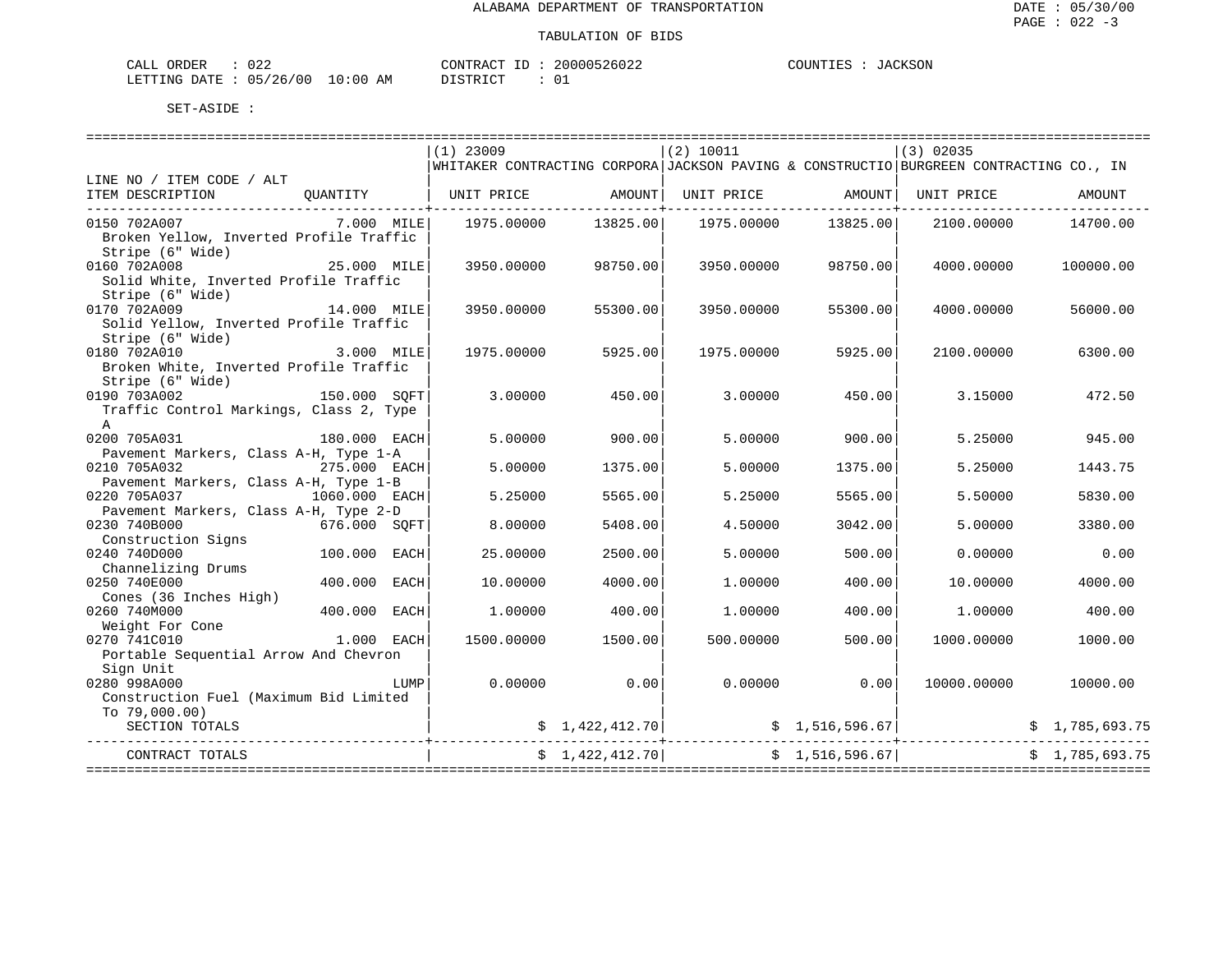DATE :

# TABULATION OF BIDS

| CALL<br>ORDER | 022      |            | CONTRACT<br>T <sub>D</sub> | 20000526022 | COUNTIES | <b>JACKSON</b> |
|---------------|----------|------------|----------------------------|-------------|----------|----------------|
| LETTING DATE  | 05/26/00 | $10:00$ AM | ידי איד אידי את            | U⊥          |          |                |

|                                                |               |      | $(4)$ 01018<br>APAC-ALABAMA, INC. |           |                                |  |        |
|------------------------------------------------|---------------|------|-----------------------------------|-----------|--------------------------------|--|--------|
| LINE NO / ITEM CODE / ALT                      |               |      |                                   |           |                                |  |        |
| ITEM DESCRIPTION                               | OUANTITY      |      | UNIT PRICE                        | AMOUNT    | UNIT PRICE AMOUNT   UNIT PRICE |  | AMOUNT |
| SECTION 0001<br>Total                          |               |      |                                   |           |                                |  |        |
| 0010 405A000<br>Tack Coat                      | 3283.000 GAL  |      | 1.41000                           | 4629.03   |                                |  |        |
| 0020 408A053                                   | 220.000 SOYD  |      | 23.73000                          | 5220.60   |                                |  |        |
| Planing Existing Pavement                      |               |      |                                   |           |                                |  |        |
| (Approximately 2.10" Thru 3.0" Thick)          |               |      |                                   |           |                                |  |        |
| 0030 424A240                                   | 11841.000 TON |      | 38.11000                          | 451260.51 |                                |  |        |
| Superpave Bituminous Concrete Wearing          |               |      |                                   |           |                                |  |        |
| Surface Layer, 1/2" Maximum Aggregate          |               |      |                                   |           |                                |  |        |
| Size Mix, ESAL Range C                         |               |      |                                   |           |                                |  |        |
| 0040 424B441                                   | 22842.000 TON |      | 31,22000                          | 713127.24 |                                |  |        |
| Superpave Bituminous Concrete Upper            |               |      |                                   |           |                                |  |        |
| Binder Layer, 1" Maximum Aggregate Size        |               |      |                                   |           |                                |  |        |
| Mix, ESAL Range C                              |               |      |                                   |           |                                |  |        |
| 0050 424B549                                   | 3639.000 TON  |      | 33.81000                          | 123034.59 |                                |  |        |
| Superpave Bituminous Concrete Lower            |               |      |                                   |           |                                |  |        |
| Binder Layer, Leveling, 1" Maximum             |               |      |                                   |           |                                |  |        |
| Aggregate Size Mix, ESAL Range C               |               |      |                                   |           |                                |  |        |
| 0060 424C250                                   | 2924.000 TON  |      | 33.45000                          | 97807.801 |                                |  |        |
| Superpave Bituminous Concrete Base             |               |      |                                   |           |                                |  |        |
| Layer, Widening, 1" Maximum Aggregate          |               |      |                                   |           |                                |  |        |
| Size Mix, ESAL Range C                         |               |      |                                   |           |                                |  |        |
| 0070 430B004                                   | 12929.000     | TNCP | 12.53000                          | 162000.37 |                                |  |        |
| Aggregate Surfacing (AHD #810)                 |               |      |                                   |           |                                |  |        |
| 0080 600A000                                   |               | LUMP | 16530.93000                       | 16530.93  |                                |  |        |
| Mobilization                                   |               |      |                                   |           |                                |  |        |
| 0090 701A065                                   | 1.000 MILE    |      | 16454.08000                       | 16454.08  |                                |  |        |
| Solid White, Class 3W, Type A Traffic          |               |      |                                   |           |                                |  |        |
| Stripe (6" Wide)                               |               |      |                                   |           |                                |  |        |
| 0100 701A073                                   | 1.000 MILE    |      | 17421.43000                       | 17421.43  |                                |  |        |
| Solid Yellow, Class 3W, Type A Traffic         |               |      |                                   |           |                                |  |        |
| Stripe (6" Wide)<br>0110 701C000               |               |      | 326.53000                         | 6530.60   |                                |  |        |
|                                                | 20.000 MILE   |      |                                   |           |                                |  |        |
| Broken Temporary Traffic Stripe                | 81.000 MILE   |      |                                   |           |                                |  |        |
| 0120 701C001<br>Solid Temporary Traffic Stripe |               |      | 367.35000                         | 29755.35  |                                |  |        |
|                                                |               |      |                                   |           |                                |  |        |
| 0130 701D008                                   | 1.000 MILE    |      | 1275.51000                        | 1275.51   |                                |  |        |
| Solid Traffic Stripe Removed (Plastic)         |               |      |                                   |           |                                |  |        |
| 0140 701D015                                   | 1.000 MILE    |      | 1173.47000                        | 1173.47   |                                |  |        |
| Broken Traffic Stripe Removed (Plastic)        |               |      |                                   |           |                                |  |        |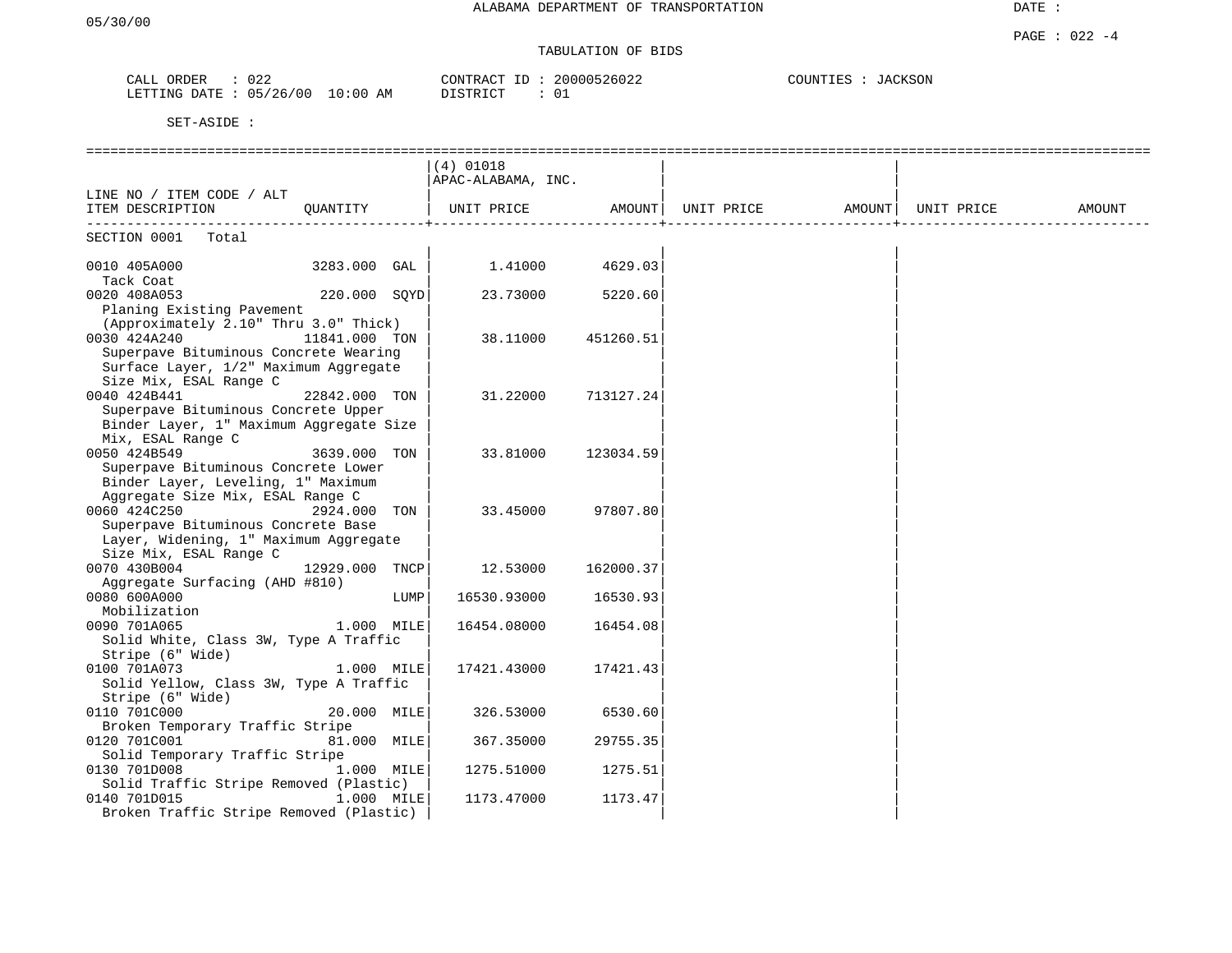| 022<br>CALL<br>ORDER     | CONTRACT                                        | 20000526022 | COUNTIES<br>.SUN<br>$\overline{A}$ |  |
|--------------------------|-------------------------------------------------|-------------|------------------------------------|--|
| 05/26/00<br>LETTING DATE | LO : 00<br>AM<br>. YTR TOT<br><i>⊔</i> ⊥∟⊥⊥⊾∟⊥⊥ | U           |                                    |  |

|                                                                             |                 | $(4)$ 01018        |                     |                                |  |        |
|-----------------------------------------------------------------------------|-----------------|--------------------|---------------------|--------------------------------|--|--------|
|                                                                             |                 | APAC-ALABAMA, INC. |                     |                                |  |        |
| LINE NO / ITEM CODE / ALT<br>ITEM DESCRIPTION                               | OUANTITY        | UNIT PRICE AMOUNT  |                     | UNIT PRICE AMOUNT   UNIT PRICE |  | AMOUNT |
|                                                                             |                 |                    |                     |                                |  |        |
| 0150 702A007<br>Broken Yellow, Inverted Profile Traffic<br>Stripe (6" Wide) | $7.000$ MILE    |                    | 2015.31000 14107.17 |                                |  |        |
| 0160 702A008<br>Solid White, Inverted Profile Traffic<br>Stripe (6" Wide)   | 25.000 MILE     | 4030.61000         | 100765.25           |                                |  |        |
| 0170 702A009<br>Solid Yellow, Inverted Profile Traffic<br>Stripe (6" Wide)  | 14.000 MILE     | 4030.61000         | 56428.54            |                                |  |        |
| 0180 702A010<br>Broken White, Inverted Profile Traffic<br>Stripe (6" Wide)  | $3.000$ MILE    | 2015.31000         | 6045.93             |                                |  |        |
| 0190 703A002<br>Traffic Control Markings, Class 2, Type<br>A                | $150.000$ SQFT  | 3.06000            | 459.00              |                                |  |        |
| 0200 705A031<br>Pavement Markers, Class A-H, Type 1-A                       | $180.000$ EACH  | 5.10000            | 918.00              |                                |  |        |
| 0210 705A032<br>Pavement Markers, Class A-H, Type 1-B                       | 275.000 EACH    | 5.10000            | 1402.50             |                                |  |        |
| 0220 705A037<br>Pavement Markers, Class A-H, Type 2-D                       | $1060.000$ EACH | 5.36000            | 5681.60             |                                |  |        |
| 0230 740B000<br>Construction Signs                                          | 676.000 SOFT    | 11.64000           | 7868.64             |                                |  |        |
| 0240 740D000<br>Channelizing Drums                                          | 100.000 EACH    | 1.37000            | 137.00              |                                |  |        |
| 0250 740E000<br>Cones (36 Inches High)                                      | 400.000 EACH    | 6.95000            | 2780.00             |                                |  |        |
| 0260 740M000<br>Weight For Cone                                             | 400.000 EACH    | 4.30000            | 1720.00             |                                |  |        |
| 0270 741C010<br>Portable Sequential Arrow And Chevron                       | $1.000$ EACH    | 1103.13000         | 1103.13             |                                |  |        |
| Sign Unit<br>0280 998A000<br>Construction Fuel (Maximum Bid Limited         | LUMP            | 1.00000            | 1.00                |                                |  |        |
| To $79,000.00)$<br>SECTION TOTALS                                           |                 |                    | \$1,845,639.27]     |                                |  |        |
| CONTRACT TOTALS                                                             |                 |                    | \$1,845,639.27      |                                |  |        |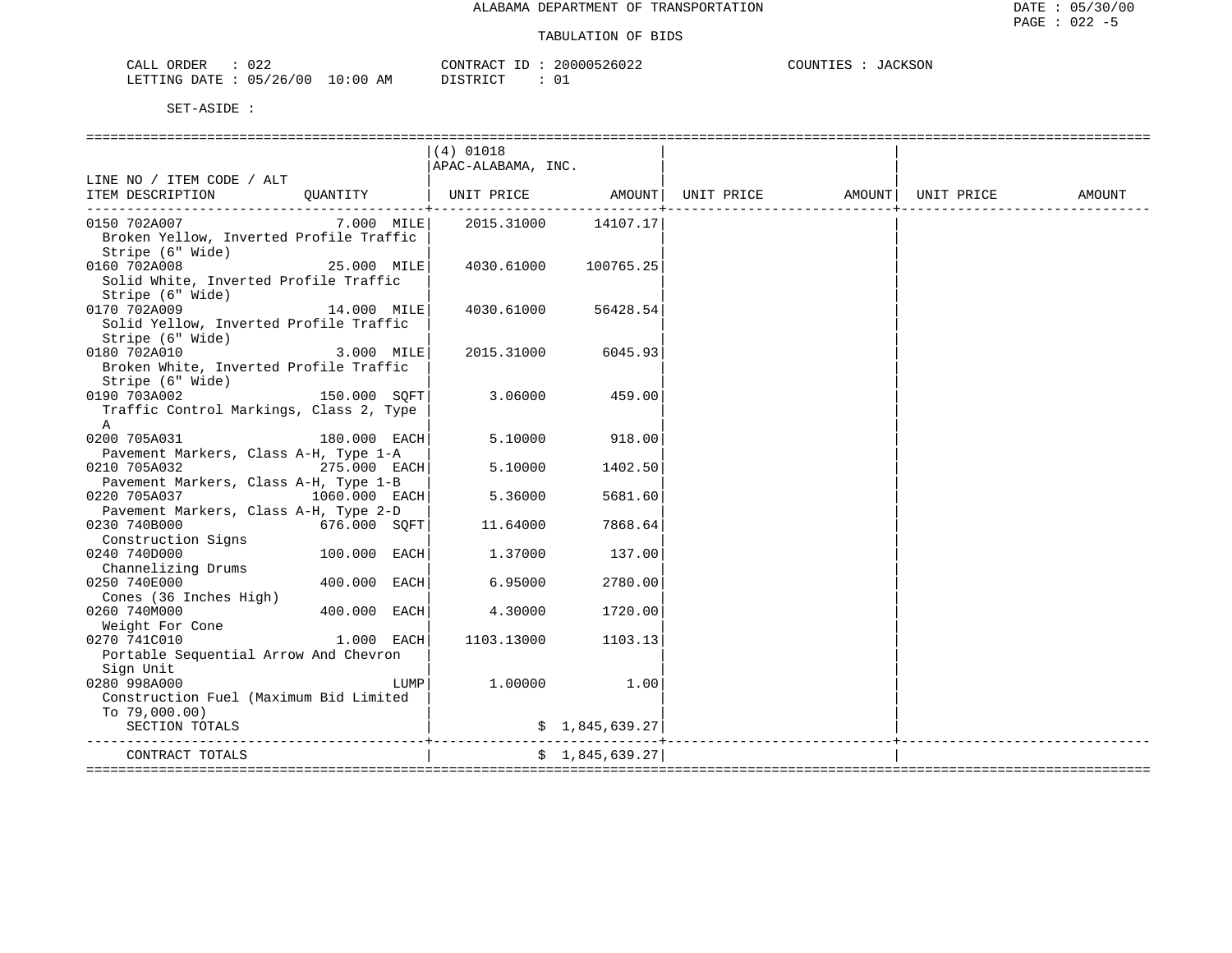DATE :

# VENDOR RANKING

| CALL ORDER : 023<br>LETTING DATE: 05/26/00 10:00 AM                                                                                                                             | CONTRACT ID: 20000526023<br>: 05<br>DISTRICT | COUNTIES : TUSCALOOSA     |
|---------------------------------------------------------------------------------------------------------------------------------------------------------------------------------|----------------------------------------------|---------------------------|
|                                                                                                                                                                                 | CONTRACT TIME : 300<br>Working Days          | (available days)          |
| CONTRACT DESCRIPTION :                                                                                                                                                          | RURAL                                        | $PROJECT(S)$ : MG-190(17) |
| for constructing the Grade and Drain for additional lanes on<br>S.R. #69 from the 3-lane section at Moundville to the 4-lane<br>section south of Tuscaloosa. Length - 6.445 mi. |                                              |                           |
| SET-ASIDE :                                                                                                                                                                     |                                              |                           |

| RANK |       | VENDOR NO./NAME                                | TOTAL<br><b>BID</b> | % OVER<br>LOW BID |
|------|-------|------------------------------------------------|---------------------|-------------------|
|      | 14007 | W. S. NEWELL & SONS, INC.                      | \$3,819,657.50      | 100.0000%         |
|      | 18024 | RACON, INC.                                    | \$3.845.044.82      | 100.6646%         |
|      | 30002 | ELLARD CONTR. CO., INC. & ELLARD CONSTR., INC. | \$4,225,354.82      | 110.6213%         |
|      | 14001 | NEWELL ROADBUILDERS, INC.                      | \$4,239,030.86      | 110.9793%         |
| 5.   | 05009 | EUTAW CONSTRUCTION COMPANY, INC.               | $\sin 4.295.137.64$ | 112.4482%         |
|      | 20011 | TRI COUNTY CONCRETE CONSTRUCTION, INC.         | \$4,957,440.27      | 129.7875%         |
|      | 07044 | GFC CONSTRUCTION, INC.                         | 5,174,674.77        | 135.4748%         |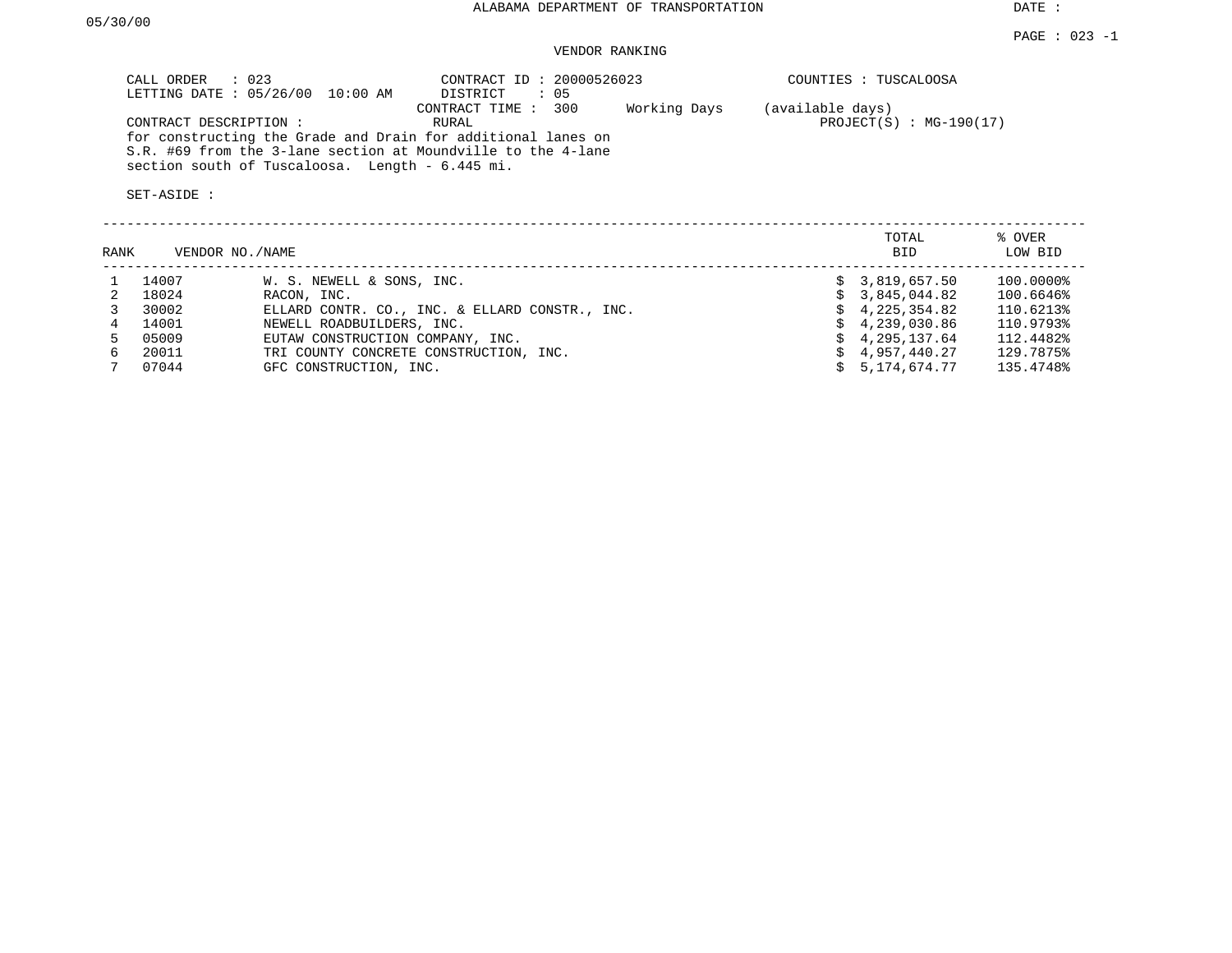| CALL<br><b>ORDER</b> | $\cap$ $\cap$<br>U 4 - |            | CONTRACT           | 200005<br>260Z | - IN<br>⊥E≧ | .<br>. |
|----------------------|------------------------|------------|--------------------|----------------|-------------|--------|
| ' ETTING<br>חת מח    | 05/26/00               | 0:00<br>ΆM | $\sim$<br>51.R I ( | U5             |             |        |

|                                         |                 |      | ============================= |           |                   |           |                              |            |
|-----------------------------------------|-----------------|------|-------------------------------|-----------|-------------------|-----------|------------------------------|------------|
|                                         |                 |      | $(1)$ 14007                   |           | $(2)$ 18024       |           | (3) 30002                    |            |
|                                         |                 |      | W. S. NEWELL & SONS, INC.     |           | RACON, INC.       |           | ELLARD CONTR. & ELLARD CONST |            |
| LINE NO / ITEM CODE / ALT               |                 |      |                               |           |                   |           |                              |            |
| ITEM DESCRIPTION                        | OUANTITY        |      | UNIT PRICE                    | AMOUNT    | UNIT PRICE AMOUNT |           | UNIT PRICE                   | AMOUNT     |
| SECTION 0001 TOTAL                      |                 |      |                               |           |                   |           |                              |            |
| 0010 201A000                            |                 | LUMP | 237000.00000                  | 237000.00 | 100000.00000      | 100000.00 | 225113.29000                 | 225113.29  |
| Clearing & Grubbing (Approximately 110  |                 |      |                               |           |                   |           |                              |            |
| Acres)                                  |                 |      |                               |           |                   |           |                              |            |
| 0020 206C003                            | 5470.000 SOYD   |      | 1,10000                       | 6017.00   | 1,00000           | 5470.00   | 0.50000                      | 2735.00    |
| Removing Concrete Flumes                |                 |      |                               |           |                   |           |                              |            |
| 0030 206D000                            | 723.000 LF      |      | 2.50000                       | 1807.50   | 5.30000           | 3831.90   | 6.00000                      | 4338.00    |
| Removing Pipe                           |                 |      |                               |           |                   |           |                              |            |
| 0040 206D001                            | 3709.000 LF     |      | 1.25000                       | 4636.25   | 0.80000           | 2967.20   | 0.75000                      | 2781.75    |
| Removing Guardrail                      |                 |      |                               |           |                   |           |                              |            |
| 0050 210A000                            | 709773.000 CYIP |      | 1.17000                       | 830434.41 | 1.10000           | 780750.30 | 1.60000                      | 1135636.80 |
| Unclassified Excavation                 |                 |      |                               |           |                   |           |                              |            |
| 0060 210D013                            | 137720.000 CYIP |      | 0.00000                       | 0.00      | 2.25000           | 309870.00 | 1.60000                      | 220352.00  |
| Borrow Excavation (A-4(0) or Better)    |                 |      |                               |           |                   |           |                              |            |
| 0070 214A000                            | 10014.000 CUYD  |      | 3.00000                       | 30042.00  | 4.00000           | 40056.00  | 0.95000                      | 9513.30    |
| Structure Excavation                    |                 |      |                               |           |                   |           |                              |            |
| 0080 214B001                            | 1554.000        | CUYD | 13.00000                      | 20202.00  | 25.34000          | 39378.36  | 25.00000                     | 38850.00   |
| Foundation Backfill, Commercial         |                 |      |                               |           |                   |           |                              |            |
| 0090 230A000                            | 352.000 RBST    |      | 255.00000                     | 89760.00  | 300.00000         | 105600.00 | 400.00000                    | 140800.00  |
| Roadbed Processing                      |                 |      |                               |           |                   |           |                              |            |
| 0100 301A004                            | 1512.000 SYCP   |      | 4.75000                       | 7182.00   | 3.50000           | 5292.00   | 4.20000                      | 6350.40    |
| Crushed Aggregate Base Course, Type B,  |                 |      |                               |           |                   |           |                              |            |
| Plant Mixed, 4" Compacted Thickness     |                 |      |                               |           |                   |           |                              |            |
| 0110 301A008                            | 2162.000 SYCP   |      | 5.00000                       | 10810.00  | 4.15000           | 8972.30   | 5.20000                      | 11242.40   |
| Crushed Aggregate Base Course, Type B,  |                 |      |                               |           |                   |           |                              |            |
| Plant Mixed, 5" Compacted Thickness     |                 |      |                               |           |                   |           |                              |            |
| 0120 305B060                            | 500.000 TCIP    |      | 17.00000                      | 8500.00   | 16.00000          | 8000.00   | 15.50000                     | 7750.00    |
| Crushed Aggregate, Section 825, Type B, |                 |      |                               |           |                   |           |                              |            |
| For Miscellaneous Use                   |                 |      |                               |           |                   |           |                              |            |
| 0130 401A000                            | 2698.000 SYCP   |      | 1,00000                       | 2698.00   | 0.40000           | 1079.20   | 0.93000                      | 2509.14    |
| Bituminous Treatment A                  |                 |      |                               |           |                   |           |                              |            |
| 0140 401B107                            | 2698.000 SYCP   |      | 4.93000                       | 13301.14  | 5.13000           | 13840.74  | 4.93000                      | 13301.14   |
| Bituminous Treatment KG (With Polymer   |                 |      |                               |           |                   |           |                              |            |
| Additive)                               |                 |      |                               |           |                   |           |                              |            |
| 0150 502A000                            | 191217.000 LB   |      | 0.50000                       | 95608.50  | 0.55000           | 105169.35 | 0.50000                      | 95608.50   |
| Steel Reinforcement                     |                 |      |                               |           |                   |           |                              |            |
| 0160 524B011                            | 994.000         | CUYD | 325.00000                     | 323050.00 | 300.00000         | 298200.00 | 325.00000                    | 323050.00  |
| Culvert Concrete Extension (Cast In     |                 |      |                               |           |                   |           |                              |            |
| Place)                                  |                 |      |                               |           |                   |           |                              |            |
| 0170 530A001                            | 5698.000 LF     |      | 19.50000                      | 111111.00 | 20.60000          | 117378.80 | 22.00000                     | 125356.00  |
| 18" Roadway Pipe (Class 3 R.C.)         |                 |      |                               |           |                   |           |                              |            |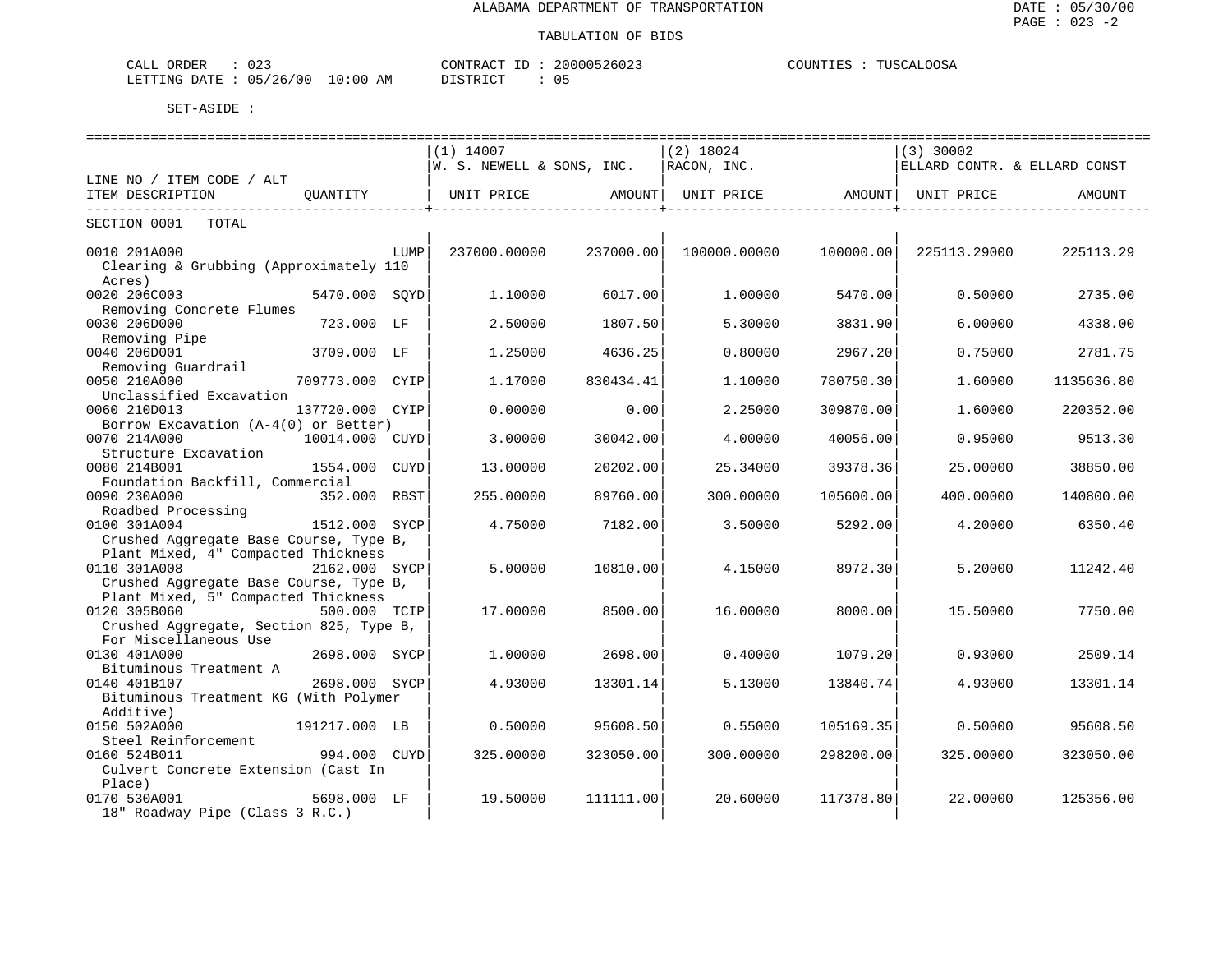| ORDER<br>CALL                   | $\cap$ $\cap$<br>۰۔ ∠ ∪ | CONTRACT<br>ID | 20000526023 | COUNTIES | TUSCALOOSA |
|---------------------------------|-------------------------|----------------|-------------|----------|------------|
| LETTING DATE: 05/26/00 10:00 AM |                         | DISTRICT       |             |          |            |

|                                        |              |      | $(1)$ 14007                  |                  | $(2)$ 18024  |           | $(3)$ 30002                  |           |
|----------------------------------------|--------------|------|------------------------------|------------------|--------------|-----------|------------------------------|-----------|
|                                        |              |      | W. S. NEWELL & SONS, INC.    |                  | RACON, INC.  |           | ELLARD CONTR. & ELLARD CONST |           |
| LINE NO / ITEM CODE / ALT              |              |      |                              |                  |              |           |                              |           |
| ITEM DESCRIPTION                       |              |      | QUANTITY   UNIT PRICE AMOUNT |                  |              |           | UNIT PRICE AMOUNT UNIT PRICE | AMOUNT    |
|                                        |              |      |                              | -------------+-- |              |           |                              |           |
| 0180 530A002                           | 1622.000 LF  |      | 27.00000                     | 43794.00         | 28.21000     | 45756.62  | 32.00000                     | 51904.00  |
| 24" Roadway Pipe (Class 3 R.C.)        |              |      |                              |                  |              |           |                              |           |
| 0190 530A003                           | 193.000 LF   |      | 38.00000                     | 7334.00          | 36.71000     | 7085.03   | 43.00000                     | 8299.00   |
| 30" Roadway Pipe (Class 3 R.C.)        |              |      |                              |                  |              |           |                              |           |
| 0200 530A004                           | 312.000 LF   |      | 49.50000                     | 15444.00         | 47.32000     | 14763.84  | 56.00000                     | 17472.00  |
| 36" Roadway Pipe (Class 3 R.C.)        |              |      |                              |                  |              |           |                              |           |
| 0210 530A008                           | 162.000 LF   |      | 108,00000                    | 17496.00         | 102.97000    | 16681.14  | 119.00000                    | 19278.00  |
| 60" Roadway Pipe (Class 3 R.C.)        |              |      |                              |                  |              |           |                              |           |
|                                        |              |      |                              |                  |              |           |                              |           |
| 0220 530A013                           | 111.000 LF   |      | 31.50000                     | 3496.50          | 31,31000     | 3475.41   | 34.00000                     | 3774.00   |
| 24" Roadway Pipe (Class 4 R.C.)        |              |      |                              |                  |              |           |                              |           |
| 0230 530A014                           | 99.000 LF    |      | 42.75000                     | 4232.25          | 42.19000     | 4176.81   | 47.00000                     | 4653.00   |
| 30" Roadway Pipe (Class 4 R.C.)        |              |      |                              |                  |              |           |                              |           |
| 0240 530A015                           | 146.000 LF   |      | 53.60000                     | 7825.60          | 58.67000     | 8565.82   | 59.00000                     | 8614.00   |
| 36" Roadway Pipe (Class 4 R.C.)        |              |      |                              |                  |              |           |                              |           |
| 0250 530A017                           | 550.000 LF   |      | 97.00000                     | 53350.00         | 96.52000     | 53086.00  | 107.00000                    | 58850.00  |
| 48" Roadway Pipe (Class 4 R.C.)        |              |      |                              |                  |              |           |                              |           |
| 0260 530A018                           | 177.000 LF   |      | 107.00000                    | 18939.00         | 104.08000    | 18422.16  | 116,00000                    | 20532.00  |
| 54" Roadway Pipe (Class 4 R.C.)        |              |      |                              |                  |              |           |                              |           |
| 0270 530A201                           | 506.000 LF   |      | 20.80000                     | 10524.80         | 22.81000     | 11541.86  | 22.00000                     | 11132.00  |
| 18" Roadway Pipe (14 Gauge C.C.S.P.I.) |              |      |                              |                  |              |           |                              |           |
| 0280 530A661                           | 179.000 LF   |      | 42.50000                     | 7607.50          | 25.92000     | 4639.68   | 22.00000                     | 3938.00   |
| 18" Roadway Pipe (Class 3 R.C.)        |              |      |                              |                  |              |           |                              |           |
| (Temporary)                            |              |      |                              |                  |              |           |                              |           |
| 0290 530A800                           | 30.000 LF    |      | 16.60000                     | 498.00           | 26.26000     | 787.80    | 18.00000                     | 540.00    |
| 15" Roadway Pipe (14 Gauge C.C.S.)     |              |      |                              |                  |              |           |                              |           |
| (Stack Pipe) (No Bedding Required)     |              |      |                              |                  |              |           |                              |           |
| 0300 530B015                           | 95.000 LF    |      | 66.75000                     | 6341.25          | 62.82000     | 5967.90   | 70.00000                     | 6650.00   |
| 44" Span, 27" Rise Roadway Pipe (Class |              |      |                              |                  |              |           |                              |           |
| 3 R.C.) (Extension)                    |              |      |                              |                  |              |           |                              |           |
| 0310 535A001                           | 379.000 LF   |      | 16.50000                     | 6253.50          | 18.03000     | 6833.37   | 18.00000                     | 6822.00   |
| 18" Side Drain Pipe                    |              |      |                              |                  |              |           |                              |           |
| 0320 535A004                           | 196.000 LF   |      | 34.75000                     | 6811.00          | 34.48000     | 6758.08   | 40.00000                     | 7840.00   |
| 36" Side Drain Pipe                    |              |      |                              |                  |              |           |                              |           |
| 0330 600A000                           |              | LUMP | 43000.00000                  | 43000.00         | 100000.00000 | 100000.00 | 50000.00000                  | 50000.00  |
| Mobilization                           |              |      |                              |                  |              |           |                              |           |
| 0340 601A000                           | 1.000 EACH   |      | 1000.00000                   | 1000.00          | 500.00000    | 500.00    | 13000.00000                  | 13000.00  |
|                                        |              |      |                              |                  |              |           |                              |           |
| Furnishing Base, Soil And Structure    |              |      |                              |                  |              |           |                              |           |
| Laboratories                           |              |      |                              |                  |              |           |                              |           |
| 0350 602A000                           | 3.000 EACH   |      | 100.00000                    | 300.00           | 65.00000     | 195.00    | 200.00000                    | 600.00    |
| Right Of Way Markers                   |              |      |                              |                  |              |           |                              |           |
| 0360 606A000                           | 10000.000 LF |      | 7.00000                      | 70000.00         | 7.89000      | 78900.00  | 10.25000                     | 102500.00 |
| 6" Underdrain Pipe                     |              |      |                              |                  |              |           |                              |           |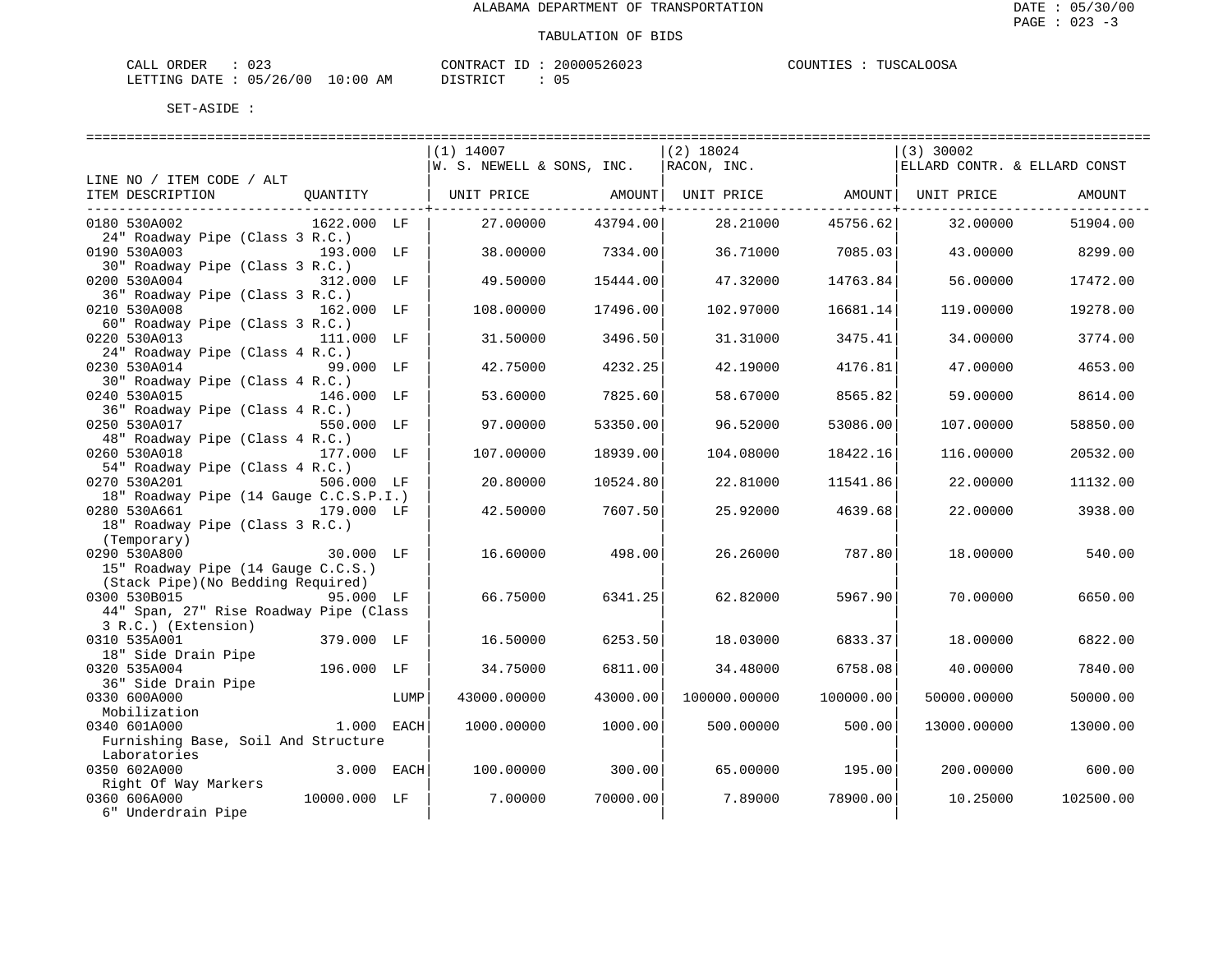| ORDER<br>CALL   | $\Omega$<br>U 4 - |                   | "ONTRAL         | $-260z$ . | OOS <sub>2</sub><br>COUNT I<br>TIISCAL.<br>. TRV<br> |
|-----------------|-------------------|-------------------|-----------------|-----------|------------------------------------------------------|
| DATE<br>LETTING | 05/26/00          | 10:00<br>AM<br>__ | <b>דים דמיי</b> | ັັ        |                                                      |

|                                                                       | $(1)$ 14007                  | (2) 18024                                        |           | $(3)$ 30002                  |           |
|-----------------------------------------------------------------------|------------------------------|--------------------------------------------------|-----------|------------------------------|-----------|
|                                                                       | $ W.$ S. NEWELL & SONS, INC. | RACON, INC.                                      |           | ELLARD CONTR. & ELLARD CONST |           |
| LINE NO / ITEM CODE / ALT                                             |                              |                                                  |           |                              |           |
| ITEM DESCRIPTION<br>OUANTITY                                          |                              | UNIT PRICE AMOUNT  UNIT PRICE AMOUNT  UNIT PRICE |           |                              | AMOUNT    |
| 0370 606A001<br>200.000 LF                                            | 10.00000                     | 2000.00<br>9.85000                               | 1970.00   | 12.00000                     | 2400.00   |
| 8" Underdrain Pipe                                                    |                              |                                                  |           |                              |           |
| 8024.000<br>0380 610C001<br>TON                                       | 17.00000                     | 136408.00<br>18.05000                            | 144833.20 | 12.00000                     | 96288.00  |
| Loose Riprap, Class 2                                                 |                              |                                                  |           |                              |           |
| 0390 610D003<br>6665.000<br>SOYD                                      | 2,00000                      | 13330.00<br>1.25000                              | 8331.25   | 2,00000                      | 13330.00  |
| Filter Blanket, Geotextile                                            |                              |                                                  |           |                              |           |
| 0400 614A000<br>2864.000<br>CUYD                                      | 195.00000                    | 558480.00<br>195.00000                           | 558480.00 | 195.00000                    | 558480.00 |
| Slope Paving<br>0410 619A002<br>22.000 EACH                           | 450.00000                    | 9900.00<br>646.00000                             | 14212.00  | 450.00000                    | 9900.00   |
| 18" Roadway Pipe End Treatment, Class 1                               |                              |                                                  |           |                              |           |
| 0420 619A003<br>2.000 EACH                                            | 550.00000                    | 1100.00<br>711.00000                             | 1422.00   | 550.00000                    | 1100.00   |
| 24" Roadway Pipe End Treatment, Class 1                               |                              |                                                  |           |                              |           |
| 0430 619A004<br>2.000 EACH                                            | 625.00000                    | 1250.00<br>792.00000                             | 1584.00   | 625.00000                    | 1250.00   |
| 30" Roadway Pipe End Treatment, Class 1                               |                              |                                                  |           |                              |           |
| 0440 619A055<br>4.000 EACH                                            | 1500.00000                   | 6000.00<br>1347.00000                            | 5388.00   | 1500.00000                   | 6000.00   |
| 36" Roadway Pipe End Treatment, Class 2                               |                              |                                                  |           |                              |           |
| 3.000 EACH<br>0450 619A057                                            | 2000.00000                   | 6000.00<br>1560.00000                            | 4680.00   | 2000.00000                   | 6000.00   |
| 48" Roadway Pipe End Treatment, Class 2<br>0460 619A058<br>2.000 EACH | 2500.00000                   | 5000.00<br>1822.00000                            | 3644.00   | 2500.00000                   | 5000.00   |
| 54" Roadway Pipe End Treatment, Class 2                               |                              |                                                  |           |                              |           |
| 0470 619A059<br>1.000 EACH                                            | 3200.00000                   | 3200.00<br>2110.00000                            | 2110.00   | 3200.00000                   | 3200.00   |
| 60" Roadway Pipe End Treatment, Class 2                               |                              |                                                  |           |                              |           |
| 22.000 EACH<br>0480 619A101                                           | 450.00000                    | 9900.00<br>646.00000                             | 14212.00  | 450.00000                    | 9900.00   |
| 18" Side Drain Pipe End Treatment,                                    |                              |                                                  |           |                              |           |
| Class 1                                                               |                              |                                                  |           |                              |           |
| 12.000 EACH<br>0490 619A129                                           | 1800.00000                   | 21600.00<br>1235.00000                           | 14820.00  | 1800.00000                   | 21600.00  |
| 36" Side Drain Pipe End Treatment,                                    |                              |                                                  |           |                              |           |
| Class 2<br>0500 619B069<br>$1.000$ EACH                               | 1600.00000                   | 1600.00<br>1471.00000                            | 1471.00   | 1600.00000                   | 1600.00   |
| 44" Span, 27" Rise Roadway Pipe End                                   |                              |                                                  |           |                              |           |
| Treatment, Class 2                                                    |                              |                                                  |           |                              |           |
| 0510 620A000<br>1.000 CUYD                                            | 1000.00000                   | 1000.00<br>1000.00000                            | 1000.00   | 950.00000                    | 950.00    |
| Minor Structure Concrete                                              |                              |                                                  |           |                              |           |
| 0520 621A000<br>11.000 EACH                                           | 2200.00000                   | 24200.00<br>2050.00000                           | 22550.00  | 2200.00000                   | 24200.00  |
| Junction Boxes, Type 1, 1P Or 5                                       |                              |                                                  |           |                              |           |
| 0530 621A001<br>6.000<br>EACH                                         | 2650.00000                   | 15900.00<br>2050.00000                           | 12300.00  | 2250.00000                   | 13500.00  |
| Junction Boxes, Type 1, 2P Or 5                                       |                              |                                                  |           |                              |           |
| 0540 621A010<br>14.000<br>EACH<br>Junction Boxes, Type 3              | 2200.00000                   | 30800.00<br>2050.00000                           | 28700.00  | 2200.00000                   | 30800.00  |
| 0550 621A016<br>5.000 EACH                                            | 4500.00000                   | 22500.00<br>3557.00000                           | 17785.00  | 4500.00000                   | 22500.00  |
| Junction Boxes, Type 4, 1P Or 5                                       |                              |                                                  |           |                              |           |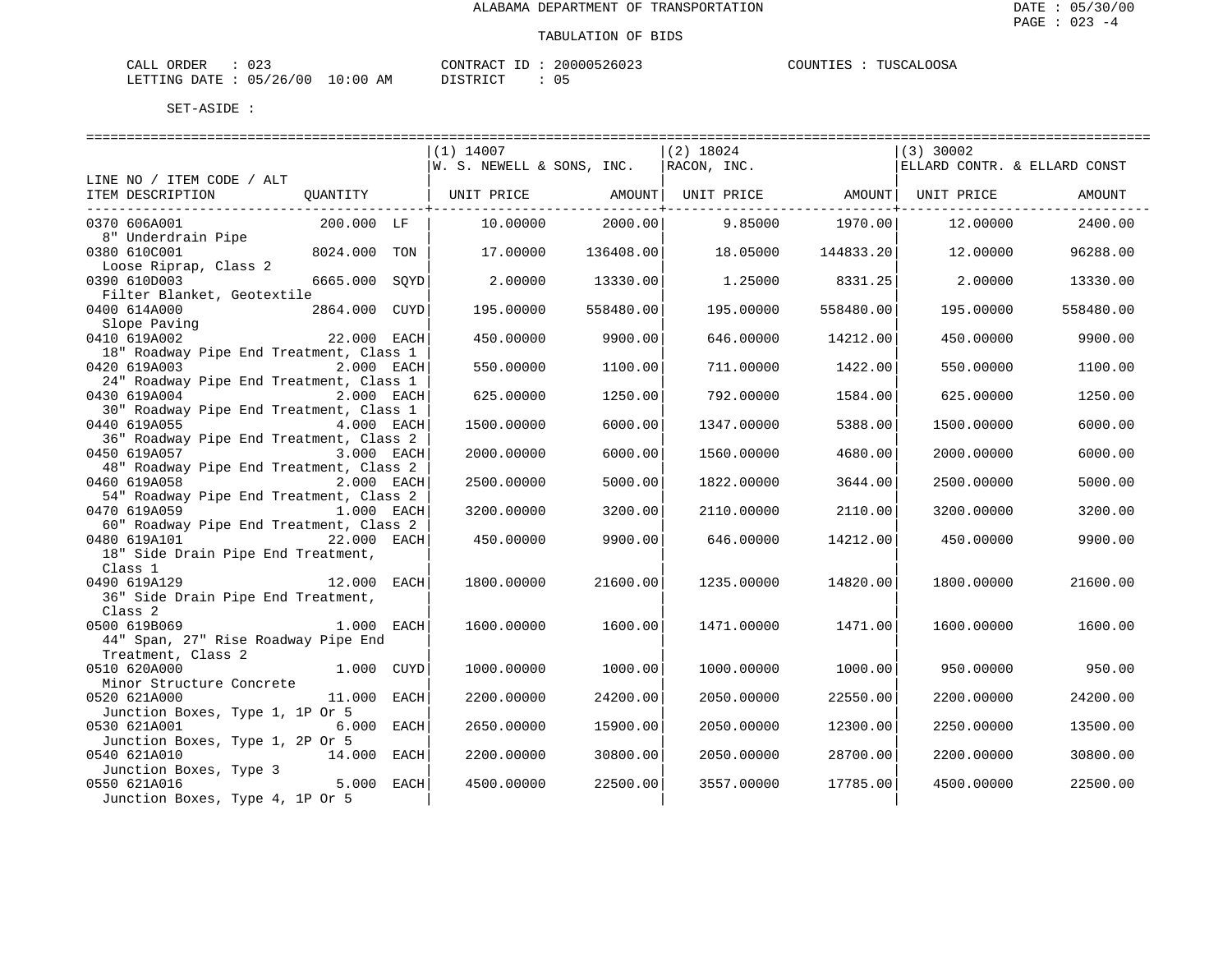| CALL ORDER                      | $\cap$<br>ی کے ل | CONTRACT<br>ID | 20000526023 | TUSCALOOSA<br>COUNTIES |
|---------------------------------|------------------|----------------|-------------|------------------------|
| LETTING DATE: 05/26/00 10:00 AM |                  | DISTRICT       |             |                        |

|                                         |                  | $(1)$ 14007               |                   | $(2)$ 18024       |          | $(3)$ 30002                  |          |
|-----------------------------------------|------------------|---------------------------|-------------------|-------------------|----------|------------------------------|----------|
|                                         |                  | W. S. NEWELL & SONS, INC. |                   | RACON, INC.       |          | ELLARD CONTR. & ELLARD CONST |          |
| LINE NO / ITEM CODE / ALT               |                  |                           |                   |                   |          |                              |          |
| ITEM DESCRIPTION                        | QUANTITY         |                           | UNIT PRICE AMOUNT | UNIT PRICE AMOUNT |          | UNIT PRICE                   | AMOUNT   |
| -----------------------------           |                  |                           |                   |                   |          |                              |          |
| 0560 621A017                            | $5.000$ EACH     | 5500.00000                | 27500.00          | 3774.00000        | 18870.00 | 5500.00000                   | 27500.00 |
| Junction Boxes, Type 4, 2P Or 5         |                  |                           |                   |                   |          |                              |          |
| 0570 621B001                            | 5.000 EACH       | 600.00000                 | 3000.00           | 405.00000         | 2025.00  | 600.00000                    | 3000.00  |
| Junction Box Units, Type 1, 2P Or 5     |                  |                           |                   |                   |          |                              |          |
| 0580 621B019                            | 7.000 EACH       | 850.00000                 | 5950.00           | 1050.00000        | 7350.00  | 850.00000                    | 5950.00  |
| Junction Box Units, Type 4, 2P Or 5     |                  |                           |                   |                   |          |                              |          |
| 0590 621C002                            | 6.000 EACH       | 1800.00000                | 10800.00          | 2485.00000        | 14910.00 | 1800.00000                   | 10800.00 |
| Inlets, Type C, P1 Or P3                |                  |                           |                   |                   |          |                              |          |
| 0600 621C020                            | 37.000 EACH      | 1800.00000                | 66600.00          | 1990.00000        | 73630.00 | 1800.00000                   | 66600.00 |
| Inlets, Type Y                          |                  |                           |                   |                   |          |                              |          |
| 0610 621C068                            | 5.000<br>EACH    | 1400.00000                | 7000.00           | 1730.00000        | 8650.00  | 1400.00000                   | 7000.00  |
| Inlets, Type Y (Partial)                |                  |                           |                   |                   |          |                              |          |
| 0620 621D019                            | 54.000 EACH      | 550.00000                 | 29700.00          | 370.00000         | 19980.00 | 550.00000                    | 29700.00 |
| Inlet Units, Type Y                     |                  |                           |                   |                   |          |                              |          |
| 0630 629A004                            | 32.000 LF        | 145.00000                 | 4640.00           | 160.00000         | 5120.00  | 145.00000                    | 4640.00  |
| Concrete Median Or Safety Barrier, Type |                  |                           |                   |                   |          |                              |          |
| 4A (Modified)                           |                  |                           |                   |                   |          |                              |          |
| 0640 630A000                            | 786.000 LF       | 12.25000                  | 9628.50           | 12.72000          | 9997.92  | 12.00000                     | 9432.00  |
| Steel Beam Guardrail, Class A, Type 1   |                  |                           |                   |                   |          |                              |          |
| 0650 630C070                            | $2.000$ EACH     | 1285.00000                | 2570.00           | 1590.00000        | 3180.00  | 1500.00000                   | 3000.00  |
| Guardrail End Anchor, Type 10 Series    |                  |                           |                   |                   |          |                              |          |
| 0660 650B000                            | 60000.000 CYIP   | 1.75000                   | 105000.00         | 1.50000           | 90000.00 | 1.50000                      | 90000.00 |
| Topsoil From Stockpiles                 |                  |                           |                   |                   |          |                              |          |
| 0670 652A054                            | 55.000 ACRE      | 475.00000                 | 26125.00          | 526.05000         | 28932.75 | 425,00000                    | 23375.00 |
| Seeding (Mix 2A)                        |                  |                           |                   |                   |          |                              |          |
| 0680 652A056                            | 55.000 ACRE      | 475.00000                 | 26125.00          | 550.75000         | 30291.25 | 425.00000                    | 23375.00 |
| Seeding (Mix 2E)                        |                  |                           |                   |                   |          |                              |          |
| 0690 652B053                            | 25.000 ACRE      | 0.01000                   | 0.25              | 410.25000         | 10256.25 | 500.00000                    | 12500.00 |
| Temporary Seeding (Mix 2AT)             |                  |                           |                   |                   |          |                              |          |
| 0700 652C000                            | 220.000 ACRE     | 0.01000                   | 2.20              | 28.75000          | 6325.00  | 100.00000                    | 22000.00 |
| Mowing                                  |                  |                           |                   |                   |          |                              |          |
| 0710 652D054                            | 25.000 ACRE      | 0.01000                   | 0.25              | 500.00000         | 12500.00 | 350.00000                    | 8750.00  |
| Seeding In Stubble (Mix 2A)             |                  |                           |                   |                   |          |                              |          |
| 0720 654A001                            | 9200.000<br>SOYD | 3.50000                   | 32200.00          | 3.00000           | 27600.00 | 3.00000                      | 27600.00 |
| Solid Sodding (Bermuda)                 |                  |                           |                   |                   |          |                              |          |
| 0730 656A000                            | 65.000<br>ACRE   | 450.00000                 | 29250.00          | 426.30000         | 27709.50 | 425.00000                    | 27625.00 |
| Mulching, Class A, Type 1               |                  |                           |                   |                   |          |                              |          |
| 0740 656A001                            | 70.000 ACRE      | 475.00000                 | 33250.00          | 540.40000         | 37828.00 | 450.00000                    | 31500.00 |
| Mulching, Class A, Type 2               |                  |                           |                   |                   |          |                              |          |
| 0750 665A000                            | 55.000 ACRE      | 0.01000                   | 0.55              | 397.10000         | 21840.50 | 250.00000                    | 13750.00 |
| Temporary Seeding                       |                  |                           |                   |                   |          |                              |          |
|                                         |                  |                           |                   |                   |          |                              |          |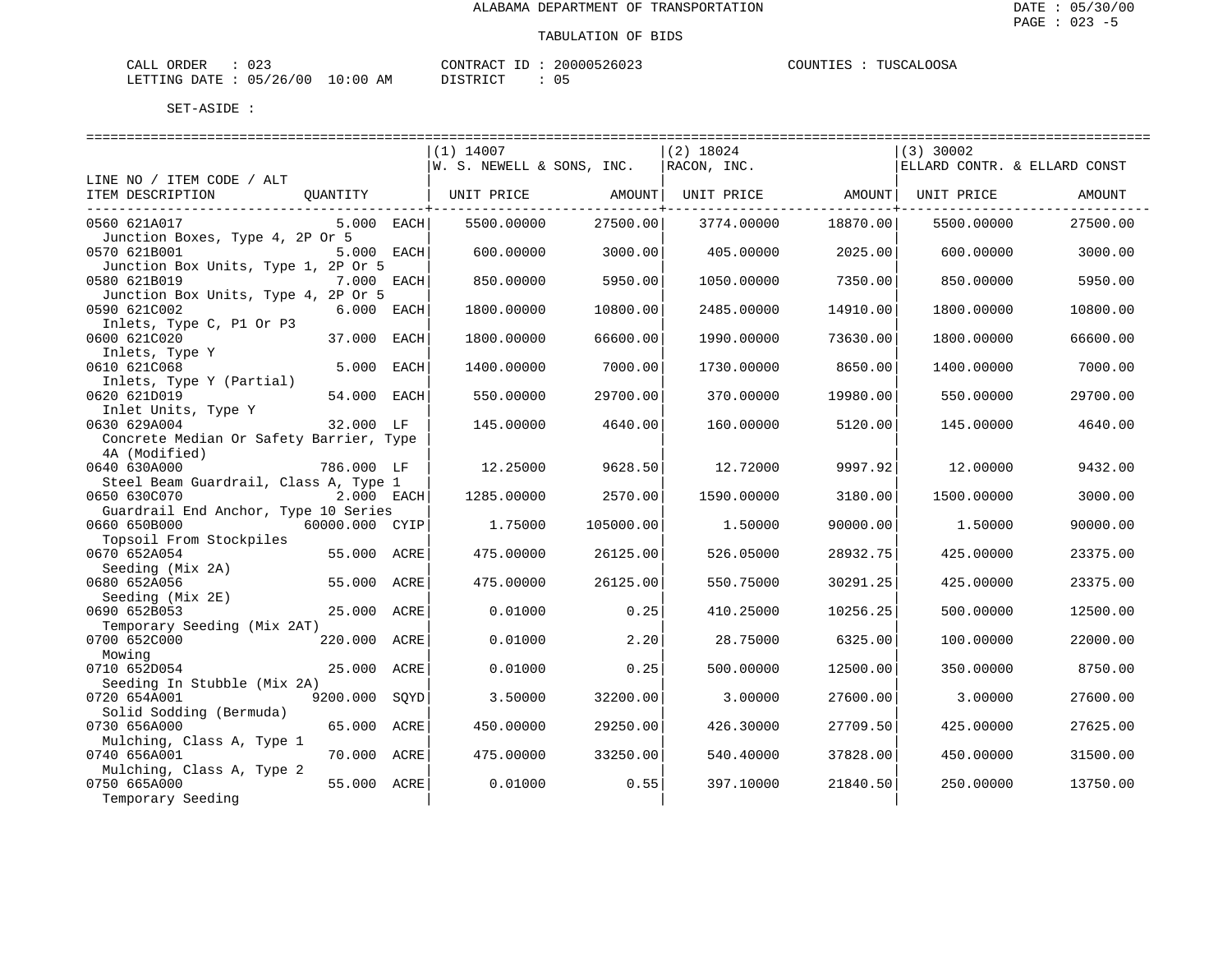### TABULATION OF BIDS

| ORDER<br>CALL | .        |             | CONTRACT       | 20000526023 | COUNTIES | TUSCALOOSA |
|---------------|----------|-------------|----------------|-------------|----------|------------|
| LETTING DATE  | 05/26/00 | 10:00<br>AM | ידת דפידים דרי | 05          |          |            |

|                                          |               |      | $(1)$ 14007               |                 | $(2)$ 18024 |                   | $(3)$ 30002                  |                |
|------------------------------------------|---------------|------|---------------------------|-----------------|-------------|-------------------|------------------------------|----------------|
|                                          |               |      | W. S. NEWELL & SONS, INC. |                 | RACON, INC. |                   | ELLARD CONTR. & ELLARD CONST |                |
| LINE NO / ITEM CODE / ALT                |               |      |                           |                 |             |                   |                              |                |
| ITEM DESCRIPTION                         | OUANTITY      |      | UNIT PRICE AMOUNT         |                 |             | UNIT PRICE AMOUNT | UNIT PRICE                   | AMOUNT         |
| 0760 665B000                             | 55.000 ACRE   |      | 0.01000                   | 0.55            | 426.30000   | 23446.50          | 250.00000                    | 13750.00       |
| Temporary Mulching                       |               |      |                           |                 |             |                   |                              |                |
| 0770 665C001                             | 380.000 LF    |      | 16.50000                  | 6270.00         | 19.91000    | 7565.80           | 18,00000                     | 6840.00        |
| 18" Temporary Pipe                       |               |      |                           |                 |             |                   |                              |                |
| 0780 665F000                             | 1500.000 EACH |      | 4.00000                   | 6000.00         | 5.00000     | 7500.00           | 5.30000                      | 7950.00        |
| Hay Bales                                |               |      |                           |                 |             |                   |                              |                |
| 0790 6651000                             | 600.000 TON   |      | 17.00000                  | 10200.00        | 21.64000    | 12984.00          | 14.00000                     | 8400.00        |
| Temporary Riprap, Class 2                |               |      |                           |                 |             |                   |                              |                |
| 0800 665J000                             | 18000.000 LF  |      | 2.65000                   | 47700.00        | 1.60000     | 28800.00          | 3.00000                      | 54000.00       |
| Silt Fence, Type A                       |               |      |                           |                 |             |                   |                              |                |
| 0810 665K000                             | 2000.000      | CUYD | 4.00000                   | 8000.00         | 7.65000     | 15300.00          | 3.50000                      | 7000.00        |
| Drainage Sump Excavation                 |               |      |                           |                 |             |                   |                              |                |
| 0820 666A001                             | 55.000 ACRE   |      | 0.00000                   | 0.00            | 30.00000    | 1650.00           | 10,00000                     | 550.00         |
| Pest Control Treatment                   |               |      |                           |                 |             |                   |                              |                |
| 0830 680A000                             |               | LUMP | 75000.00000               | 75000.00        | 54524.91000 | 54524.91          | 46340.00000                  | 46340.00       |
| Engineering Controls                     |               |      |                           |                 |             |                   |                              |                |
| 0840 740B000                             | 704.000       | SOFT | 14.00000                  | 9856.00         | 11,30000    | 7955.20           | 8.95000                      | 6300.80        |
| Construction Signs                       |               |      |                           |                 |             |                   |                              |                |
| 0850 740D000                             | 100.000       | EACH | 38,00000                  | 3800.00         | 43.00000    | 4300.00           | 42.10000                     | 4210.00        |
| Channelizing Drums<br>0860 740F002       | 46.000 EACH   |      | 300.00000                 | 13800.00        | 192.72000   | 8865.12           | 210.55000                    | 9685.30        |
| Barricades, Type III                     |               |      |                           |                 |             |                   |                              |                |
| 0870 7401005                             | 24.000 EACH   |      | 775.00000                 | 18600.00        | 753.00000   | 18072.00          | 789.50000                    | 18948.00       |
| Warning Lights, Type B (Detachable Head) |               |      |                           |                 |             |                   |                              |                |
| 0880 998A000                             |               | LUMP | 210914.00000              | 210914.00       | 0.00000     | 0.00              | 0.00000                      | 0.00           |
| Construction Fuel (Maximum Bid Limited   |               |      |                           |                 |             |                   |                              |                |
| To $402,000.00$ )                        |               |      |                           |                 |             |                   |                              |                |
| 0890 999 000                             | 4500.000 HOUR |      | 0.80000                   | 3600.00         | 0.80000     | 3600.00           | 0.80000                      | 3600.00        |
| Trainee Hours At 80 Cents Per Hour       |               |      |                           |                 |             |                   |                              |                |
| SECTION TOTALS                           |               |      |                           | \$3,819,657.50] |             | \$3,845,044.82]   |                              | \$4,225,354.82 |
| CONTRACT TOTALS                          |               |      |                           | \$3,819,657.50  |             | \$3,845,044.82]   |                              | \$4.225.354.82 |
|                                          |               |      |                           |                 |             |                   |                              |                |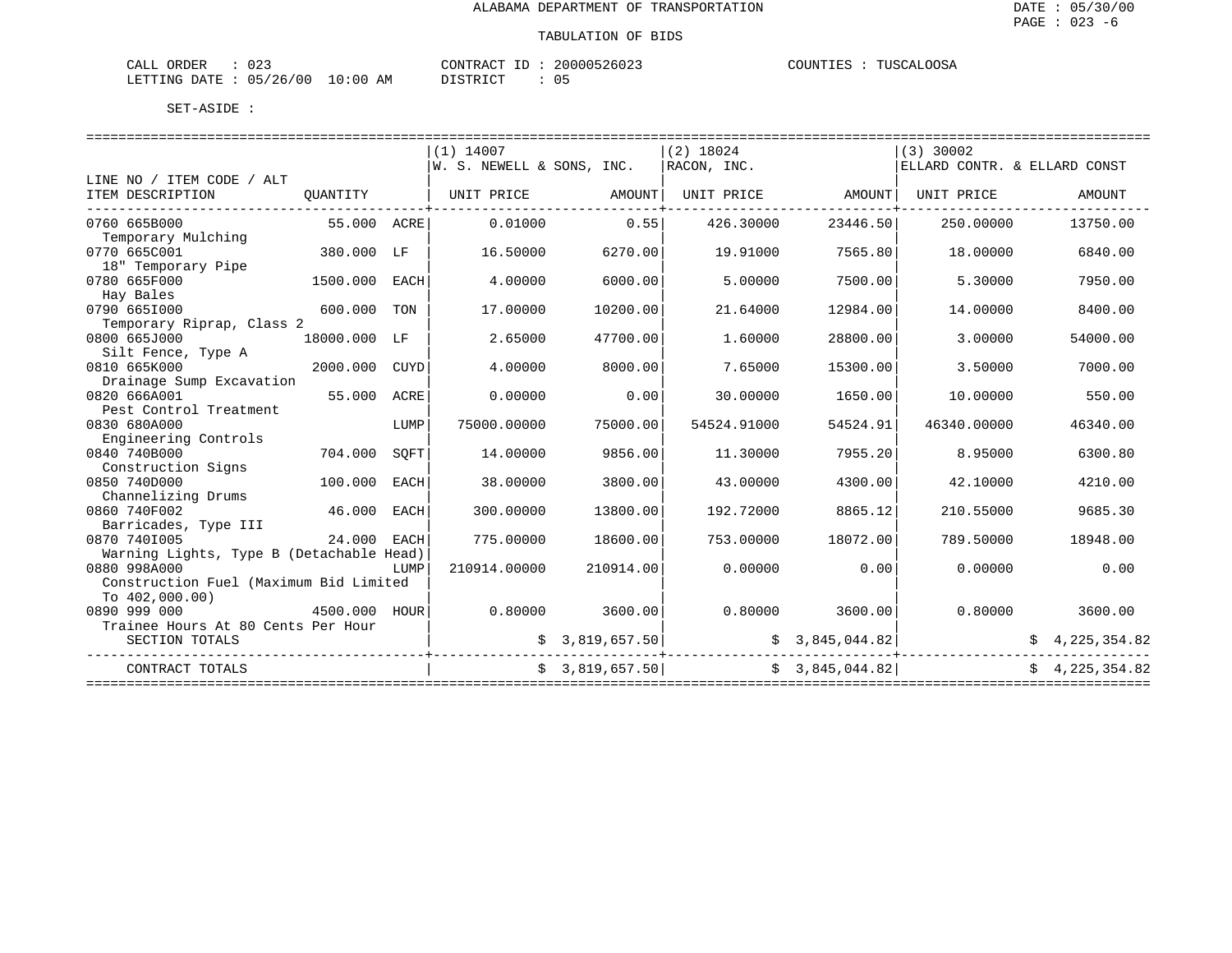# TABULATION OF BIDS

| CALL ORDER              | $\cap$ $\cap$<br>U 2. | 20000526023<br>CONTRACT ID | TUSCALOOSA<br>COUNTIES |
|-------------------------|-----------------------|----------------------------|------------------------|
| LETTING DATE : 05/26/00 | $10:00$ AM            | DISTRICT                   |                        |

|                                         |                 |      | =============================== |            | =============================                             |           | __________________________________ |            |
|-----------------------------------------|-----------------|------|---------------------------------|------------|-----------------------------------------------------------|-----------|------------------------------------|------------|
|                                         |                 |      | $(4)$ 14001                     |            | $(5)$ 05009                                               |           | $(6)$ 20011                        |            |
|                                         |                 |      | NEWELL ROADBUILDERS, INC.       |            | EUTAW CONSTRUCTION CO., INC. TRI COUNTY CONCRETE CONSTRUC |           |                                    |            |
| LINE NO / ITEM CODE / ALT               |                 |      |                                 |            |                                                           |           |                                    |            |
| ITEM DESCRIPTION                        | OUANTITY        |      | UNIT PRICE                      | AMOUNT     | UNIT PRICE                                                | AMOUNT    | UNIT PRICE                         | AMOUNT     |
| SECTION 0001<br>TOTAL                   |                 |      |                                 |            |                                                           |           |                                    |            |
| 0010 201A000                            |                 | LUMP | 297000.00000                    | 297000.00  | 377000.00000                                              | 377000.00 | 514000.00000                       | 514000.00  |
| Clearing & Grubbing (Approximately 110  |                 |      |                                 |            |                                                           |           |                                    |            |
| Acres)                                  |                 |      |                                 |            |                                                           |           |                                    |            |
| 0020 206C003                            | 5470.000 SOYD   |      | 2.00000                         | 10940.00   | 2.50000                                                   | 13675.00  | 2.00000                            | 10940.00   |
| Removing Concrete Flumes                |                 |      |                                 |            |                                                           |           |                                    |            |
| 0030 206D000                            | 723.000 LF      |      | 2.00000                         | 1446.00    | 5.85000                                                   | 4229.55   | 2.00000                            | 1446.00    |
| Removing Pipe                           |                 |      |                                 |            |                                                           |           |                                    |            |
| 0040 206D001                            | 3709.000 LF     |      | 1,00000                         | 3709.00    | 1.25000                                                   | 4636.25   | 2.00000                            | 7418.00    |
| Removing Guardrail                      |                 |      |                                 |            |                                                           |           |                                    |            |
| 0050 210A000                            | 709773.000 CYIP |      | 1.60000                         | 1135636.80 | 1,20000                                                   | 851727.60 | 1.75000                            | 1242102.75 |
| Unclassified Excavation                 |                 |      |                                 |            |                                                           |           |                                    |            |
| 0060 210D013                            | 137720.000 CYIP |      | 1,60000                         | 220352.00  | 1,00000                                                   | 137720.00 | 2.00000                            | 275440.00  |
| Borrow Excavation (A-4(0) or Better)    |                 |      |                                 |            |                                                           |           |                                    |            |
| 0070 214A000                            | 10014.000 CUYD  |      | 2.15000                         | 21530.10   | 4.50000                                                   | 45063.00  | 4.00000                            | 40056.00   |
| Structure Excavation                    |                 |      |                                 |            |                                                           |           |                                    |            |
| 0080 214B001                            | 1554.000        | CUYD | 24.00000                        | 37296.00   | 20.00000                                                  | 31080.00  | 17.00000                           | 26418.00   |
| Foundation Backfill, Commercial         |                 |      |                                 |            |                                                           |           |                                    |            |
| 0090 230A000                            | 352.000 RBST    |      | 215.00000                       | 75680.00   | 100.00000                                                 | 35200.00  | 300.00000                          | 105600.00  |
| Roadbed Processing                      |                 |      |                                 |            |                                                           |           |                                    |            |
| 0100 301A004                            | 1512.000 SYCP   |      | 5.00000                         | 7560.00    | 4.00000                                                   | 6048.00   | 5.00000                            | 7560.00    |
| Crushed Aggregate Base Course, Type B,  |                 |      |                                 |            |                                                           |           |                                    |            |
| Plant Mixed, 4" Compacted Thickness     |                 |      |                                 |            |                                                           |           |                                    |            |
| 0110 301A008                            | 2162.000 SYCP   |      | 6.25000                         | 13512.50   | 5.00000                                                   | 10810.00  | 5.50000                            | 11891.00   |
| Crushed Aggregate Base Course, Type B,  |                 |      |                                 |            |                                                           |           |                                    |            |
| Plant Mixed, 5" Compacted Thickness     |                 |      |                                 |            |                                                           |           |                                    |            |
| 0120 305B060                            | 500.000 TCIP    |      | 26.50000                        | 13250.00   | 14.00000                                                  | 7000.00   | 18.00000                           | 9000.00    |
| Crushed Aggregate, Section 825, Type B, |                 |      |                                 |            |                                                           |           |                                    |            |
| For Miscellaneous Use                   |                 |      |                                 |            |                                                           |           |                                    |            |
| 0130 401A000                            | 2698.000 SYCP   |      | 1,00000                         | 2698.00    | 0.75000                                                   | 2023.50   | 0.75000                            | 2023.50    |
| Bituminous Treatment A                  |                 |      |                                 |            |                                                           |           |                                    |            |
| 0140 401B107                            | 2698.000 SYCP   |      | 4.93000                         | 13301.14   | 4.90000                                                   | 13220.20  | 4.90000                            | 13220.20   |
| Bituminous Treatment KG (With Polymer   |                 |      |                                 |            |                                                           |           |                                    |            |
| Additive)                               |                 |      |                                 |            |                                                           |           |                                    |            |
| 0150 502A000                            | 191217.000 LB   |      | 0.46000                         | 87959.82   | 0.46000                                                   | 87959.82  | 0.48000                            | 91784.16   |
| Steel Reinforcement                     |                 |      |                                 |            |                                                           |           |                                    |            |
| 0160 524B011                            | 994.000 CUYD    |      | 300.00000                       | 298200.00  | 300.00000                                                 | 298200.00 | 240.00000                          | 238560.00  |
| Culvert Concrete Extension (Cast In     |                 |      |                                 |            |                                                           |           |                                    |            |
| Place)                                  |                 |      |                                 |            |                                                           |           |                                    |            |
| 0170 530A001                            | 5698.000 LF     |      | 19.00000                        | 108262.00  | 19,00000                                                  | 108262.00 | 20.52000                           | 116922.96  |
| 18" Roadway Pipe (Class 3 R.C.)         |                 |      |                                 |            |                                                           |           |                                    |            |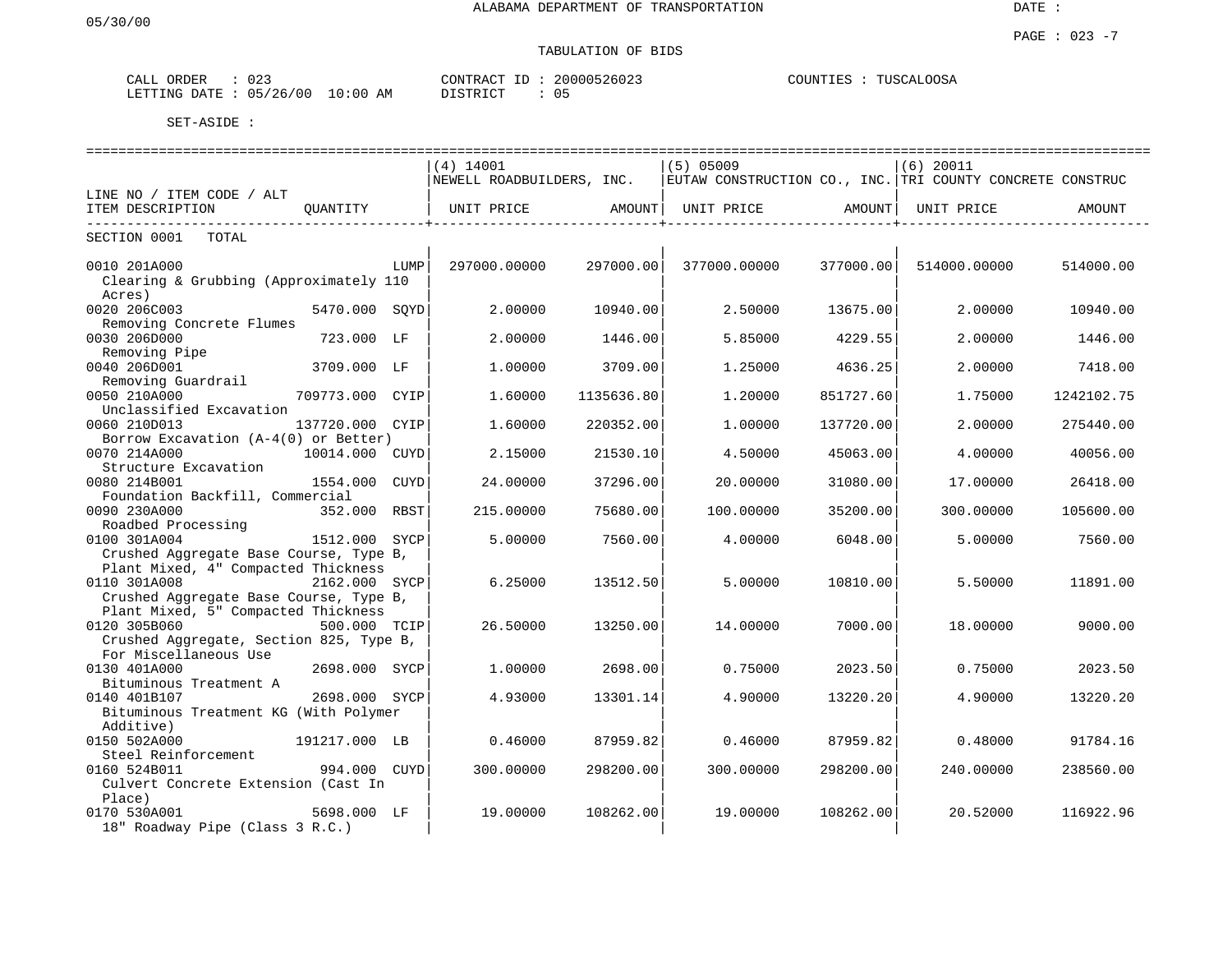| CALL ORDER                      | $\therefore$ 023 |          | CONTRACT ID: 20000526023 | COUNTIES : TUSCALOOSA |
|---------------------------------|------------------|----------|--------------------------|-----------------------|
| LETTING DATE: 05/26/00 10:00 AM |                  | DISTRICT |                          |                       |

|                                        |              |      | (4) 14001                 |           | $(5)$ 05009       |           | $(6)$ 20011                                               |           |
|----------------------------------------|--------------|------|---------------------------|-----------|-------------------|-----------|-----------------------------------------------------------|-----------|
|                                        |              |      | NEWELL ROADBUILDERS, INC. |           |                   |           | EUTAW CONSTRUCTION CO., INC. TRI COUNTY CONCRETE CONSTRUC |           |
| LINE NO / ITEM CODE / ALT              |              |      |                           |           |                   |           |                                                           |           |
| ITEM DESCRIPTION                       | QUANTITY     |      | UNIT PRICE AMOUNT         |           | UNIT PRICE AMOUNT |           | UNIT PRICE                                                | AMOUNT    |
|                                        |              |      |                           |           |                   |           |                                                           |           |
| 0180 530A002                           | 1622.000 LF  |      | 26.00000                  | 42172.00  | 27.00000          | 43794.00  | 25.60000                                                  | 41523.20  |
| 24" Roadway Pipe (Class 3 R.C.)        |              |      |                           |           |                   |           |                                                           |           |
| 0190 530A003                           | 193.000 LF   |      | 36.00000                  | 6948.00   | 37.00000          | 7141.00   | 41.00000                                                  | 7913.00   |
| 30" Roadway Pipe (Class 3 R.C.)        |              |      |                           |           |                   |           |                                                           |           |
| 0200 530A004                           | 312.000 LF   |      | 48,00000                  | 14976.00  | 48.00000          | 14976.00  | 53.00000                                                  | 16536.00  |
| 36" Roadway Pipe (Class 3 R.C.)        |              |      |                           |           |                   |           |                                                           |           |
| 0210 530A008                           | 162.000 LF   |      | 115.00000                 | 18630.00  | 108.00000         | 17496.00  | 108.00000                                                 | 17496.00  |
| 60" Roadway Pipe (Class 3 R.C.)        |              |      |                           |           |                   |           |                                                           |           |
| 0220 530A013                           | 111.000 LF   |      | 31.00000                  | 3441.00   | 30.00000          | 3330.00   | 30.50000                                                  | 3385.50   |
| 24" Roadway Pipe (Class 4 R.C.)        |              |      |                           |           |                   |           |                                                           |           |
| 0230 530A014                           | 99.000 LF    |      | 44.00000                  | 4356.00   | 41,00000          | 4059.00   | 45.00000                                                  | 4455.00   |
| 30" Roadway Pipe (Class 4 R.C.)        |              |      |                           |           |                   |           |                                                           |           |
| 0240 530A015                           | 146.000 LF   |      | 51.00000                  | 7446.00   | 51.00000          | 7446.00   | 56.00000                                                  | 8176.00   |
| 36" Roadway Pipe (Class 4 R.C.)        |              |      |                           |           |                   |           |                                                           |           |
| 0250 530A017                           | 550.000 LF   |      | 100.00000                 | 55000.00  | 101.00000         | 55550.00  | 102.00000                                                 | 56100.00  |
| 48" Roadway Pipe (Class 4 R.C.)        |              |      |                           |           |                   |           |                                                           |           |
| 0260 530A018                           | 177.000 LF   |      | 111,00000                 | 19647.00  | 108.00000         | 19116.00  | 112,00000                                                 | 19824.00  |
| 54" Roadway Pipe (Class 4 R.C.)        |              |      |                           |           |                   |           |                                                           |           |
| 0270 530A201                           | 506.000 LF   |      | 20.00000                  | 10120.00  | 19.00000          | 9614.00   | 30.00000                                                  | 15180.00  |
| 18" Roadway Pipe (14 Gauge C.C.S.P.I.) |              |      |                           |           |                   |           |                                                           |           |
| 0280 530A661                           | 179.000 LF   |      | 41.00000                  | 7339.00   | 19,00000          | 3401.00   | 28,00000                                                  | 5012.00   |
| 18" Roadway Pipe (Class 3 R.C.)        |              |      |                           |           |                   |           |                                                           |           |
| (Temporary)                            |              |      |                           |           |                   |           |                                                           |           |
| 0290 530A800                           | 30.000 LF    |      | 23.00000                  | 690.00    | 16.00000          | 480.00    | 40.00000                                                  | 1200.00   |
| 15" Roadway Pipe (14 Gauge C.C.S.)     |              |      |                           |           |                   |           |                                                           |           |
| (Stack Pipe) (No Bedding Required)     |              |      |                           |           |                   |           |                                                           |           |
| 0300 530B015                           | 95.000 LF    |      | 64.00000                  | 6080.00   | 62.00000          | 5890.00   | 64.00000                                                  | 6080.00   |
| 44" Span, 27" Rise Roadway Pipe (Class |              |      |                           |           |                   |           |                                                           |           |
| 3 R.C.) (Extension)                    |              |      |                           |           |                   |           |                                                           |           |
| 0310 535A001                           | 379.000 LF   |      | 15,00000                  | 5685.00   | 14.00000          | 5306.00   | 20.00000                                                  | 7580.00   |
| 18" Side Drain Pipe                    |              |      |                           |           |                   |           |                                                           |           |
| 0320 535A004                           | 196.000 LF   |      | 34.00000                  | 6664.00   | 27.00000          | 5292.00   | 52.00000                                                  | 10192.00  |
| 36" Side Drain Pipe                    |              |      |                           |           |                   |           |                                                           |           |
| 0330 600A000                           |              | LUMP | 100000.00000              | 100000.00 | 400000.00000      | 400000.00 | 300000.00000                                              |           |
| Mobilization                           |              |      |                           |           |                   |           |                                                           | 300000.00 |
| 0340 601A000                           | 1.000 EACH   |      |                           | 5000.00   | 15000.00000       | 15000.00  |                                                           | 4000.00   |
|                                        |              |      | 5000.00000                |           |                   |           | 4000.00000                                                |           |
| Furnishing Base, Soil And Structure    |              |      |                           |           |                   |           |                                                           |           |
| Laboratories                           |              |      |                           |           |                   |           |                                                           |           |
| 0350 602A000                           | 3.000 EACH   |      | 135.00000                 | 405.00    | 50.00000          | 150.00    | 100.00000                                                 | 300.00    |
| Right Of Way Markers                   |              |      |                           |           |                   |           |                                                           |           |
| 0360 606A000                           | 10000.000 LF |      | 7.00000                   | 70000.00  | 7.00000           | 70000.00  | 8.00000                                                   | 80000.00  |
| 6" Underdrain Pipe                     |              |      |                           |           |                   |           |                                                           |           |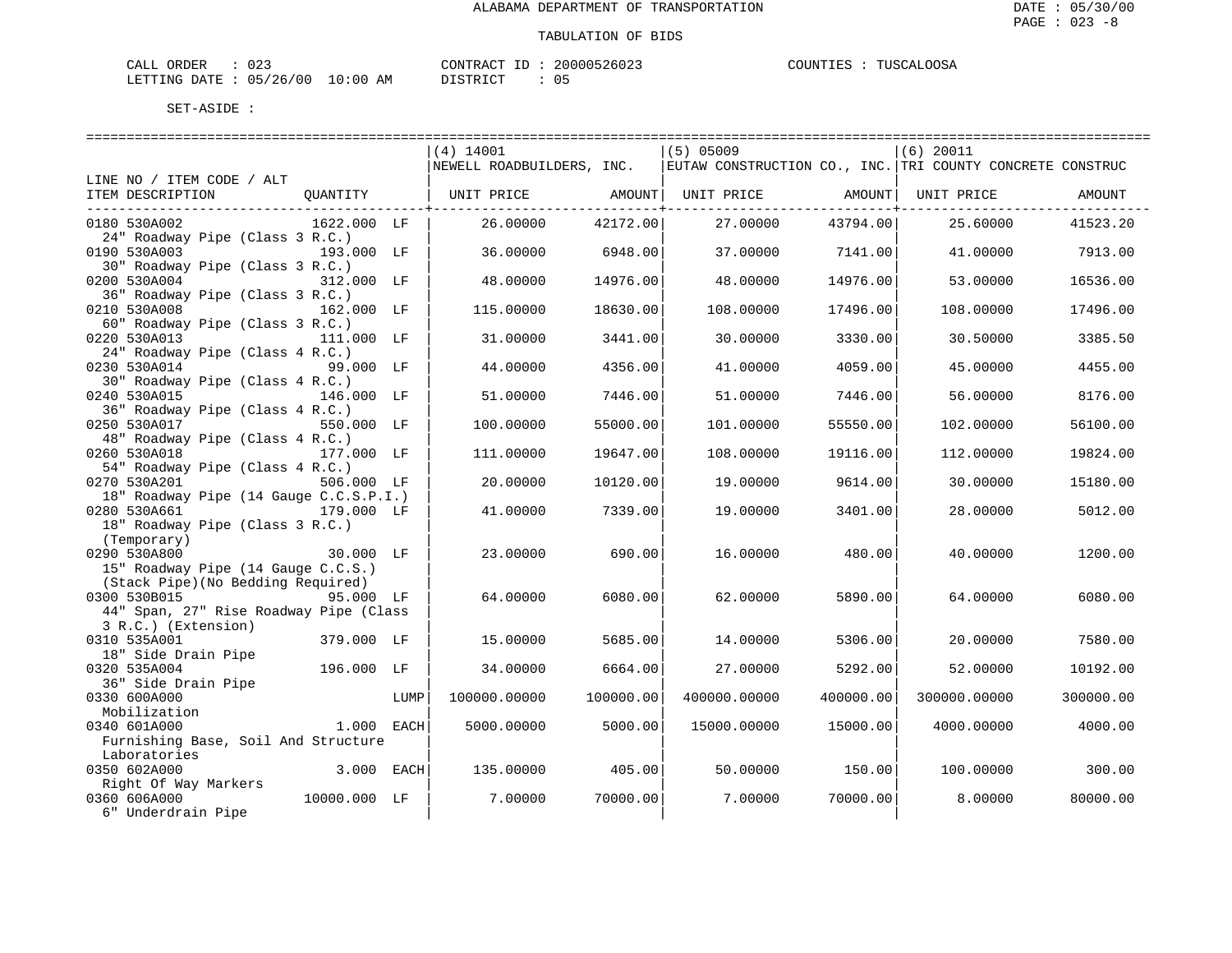| ORDER<br>$\sim$ $ -$<br>$\cdots$<br>للدائر<br>w | $\sim$ $\sim$<br>- U 4 -          |                           | ANTRA,     | 2602          | MTOO3<br>ט ר<br>UUN'T<br>∽.<br>$\triangleright$<br>ە ئالىلى |
|-------------------------------------------------|-----------------------------------|---------------------------|------------|---------------|-------------------------------------------------------------|
| LETTING<br>DATF                                 | ∩⊾<br>00 /<br>ノつよ<br>$\sim$<br>ັບ | : 00<br>$\sim$<br>AM<br>. | דת סידי את | $\sim$<br>ັັັ |                                                             |

|                                                                           |               | $(4)$ 14001                                                                           |           | $(5)$ 05009       |           | $(6)$ 20011 |           |
|---------------------------------------------------------------------------|---------------|---------------------------------------------------------------------------------------|-----------|-------------------|-----------|-------------|-----------|
|                                                                           |               | NEWELL ROADBUILDERS, INC.   EUTAW CONSTRUCTION CO., INC. TRI COUNTY CONCRETE CONSTRUC |           |                   |           |             |           |
| LINE NO / ITEM CODE / ALT                                                 |               |                                                                                       |           |                   |           |             |           |
| ITEM DESCRIPTION                                                          | QUANTITY      | UNIT PRICE AMOUNT                                                                     |           | UNIT PRICE AMOUNT |           | UNIT PRICE  | AMOUNT    |
| ---------------------------                                               |               |                                                                                       |           |                   |           |             |           |
| 0370 606A001                                                              | 200.000 LF    | 10.00000                                                                              | 2000.00   | 18,00000          | 3600.00   | 10.00000    | 2000.00   |
| 8" Underdrain Pipe                                                        |               |                                                                                       |           |                   |           |             |           |
| 0380 610C001                                                              | 8024.000 TON  | 20.30000                                                                              | 162887.20 | 22,00000          | 176528.00 | 17.25000    | 138414.00 |
| Loose Riprap, Class 2                                                     |               |                                                                                       |           |                   |           |             |           |
| 0390 610D003                                                              | 6665.000 SOYD | 2.25000                                                                               | 14996.25  | 1.50000           | 9997.50   | 2.50000     | 16662.50  |
| Filter Blanket, Geotextile                                                |               |                                                                                       |           |                   |           |             |           |
| 0400 614A000                                                              | 2864.000 CUYD | 175.00000                                                                             | 501200.00 | 200,00000         | 572800.00 | 200,00000   | 572800.00 |
|                                                                           |               |                                                                                       |           |                   |           |             |           |
| Exercise Paying<br>Slope Paying<br>22.000 EACH<br>Close 1<br>0410 619A002 |               | 350.00000                                                                             | 7700.00   | 580.00000         | 12760.00  | 550.00000   | 12100.00  |
| 18" Roadway Pipe End Treatment, Class 1                                   |               |                                                                                       |           |                   |           |             |           |
| 0420 619A003                                                              | 2.000 EACH    | 375.00000                                                                             | 750.00    | 650.00000         | 1300.00   | 600.00000   | 1200.00   |
| 24" Roadway Pipe End Treatment, Class 1                                   |               |                                                                                       |           |                   |           |             |           |
| 0430 619A004                                                              | 2.000 EACH    | 550.00000                                                                             | 1100.00   | 860,00000         | 1720.00   | 750.00000   | 1500.00   |
| 30" Roadway Pipe End Treatment, Class 1                                   |               |                                                                                       |           |                   |           |             |           |
| 0440 619A055                                                              | 4.000 EACH    | 1100.00000                                                                            | 4400.00   | 1600.00000        | 6400.00   | 1500.00000  | 6000.00   |
| 36" Roadway Pipe End Treatment, Class 2                                   |               |                                                                                       |           |                   |           |             |           |
| 0450 619A057                                                              | 3.000 EACH    | 1350.00000                                                                            | 4050.00   | 2500.00000        | 7500.00   | 2000.00000  | 6000.00   |
| 48" Roadway Pipe End Treatment, Class 2                                   |               |                                                                                       |           |                   |           |             |           |
| 0460 619A058                                                              | 2.000 EACH    | 1500.00000                                                                            | 3000.00   | 3000.00000        | 6000.00   | 3000.00000  | 6000.00   |
| 54" Roadway Pipe End Treatment, Class 2                                   |               |                                                                                       |           |                   |           |             |           |
| 0470 619A059                                                              | 1.000 EACH    | 1700.00000                                                                            | 1700.00   | 3500.00000        | 3500.00   | 3500.00000  | 3500.00   |
| 60" Roadway Pipe End Treatment, Class 2                                   |               |                                                                                       |           |                   |           |             |           |
| 0480 619A101<br>18" Side Drain Pipe End Treatment,                        | 22.000 EACH   | 350.00000                                                                             | 7700.00   | 580.00000         | 12760.00  | 550.00000   | 12100.00  |
| Class 1                                                                   |               |                                                                                       |           |                   |           |             |           |
| 0490 619A129                                                              | 12.000 EACH   | 1150.00000                                                                            | 13800.00  | 1800.00000        | 21600.00  | 1500.00000  | 18000.00  |
| 36" Side Drain Pipe End Treatment,                                        |               |                                                                                       |           |                   |           |             |           |
| Class <sub>2</sub>                                                        |               |                                                                                       |           |                   |           |             |           |
| 0500 619B069                                                              | 1.000 EACH    | 950.00000                                                                             | 950.00    | 1600.00000        | 1600.00   | 1500.00000  | 1500.00   |
| 44" Span, 27" Rise Roadway Pipe End                                       |               |                                                                                       |           |                   |           |             |           |
| Treatment, Class 2                                                        |               |                                                                                       |           |                   |           |             |           |
| 0510 620A000                                                              | 1.000 CUYD    | 500.00000                                                                             | 500.00    | 1500.00000        | 1500.00   | 650.00000   | 650.00    |
| Minor Structure Concrete                                                  |               |                                                                                       |           |                   |           |             |           |
| 0520 621A000                                                              | 11.000 EACH   | 1500.00000                                                                            | 16500.00  | 1575.00000        | 17325.00  | 1500.00000  | 16500.00  |
| Junction Boxes, Type 1, 1P Or 5                                           |               |                                                                                       |           |                   |           |             |           |
| 0530 621A001                                                              | 6.000 EACH    | 1500.00000                                                                            | 9000.00   | 1575.00000        | 9450.00   | 1500.00000  | 9000.00   |
| Junction Boxes, Type 1, 2P Or 5                                           |               |                                                                                       |           |                   |           |             |           |
| 0540 621A010                                                              | 14.000 EACH   | 1200.00000                                                                            | 16800.00  | 1260.00000        | 17640.00  | 1200.00000  | 16800.00  |
| Junction Boxes, Type 3                                                    |               |                                                                                       |           |                   |           |             |           |
| 0550 621A016                                                              | 5.000 EACH    | 2500.00000                                                                            | 12500.00  | 2100.00000        | 10500.00  | 2000.00000  | 10000.00  |
| Junction Boxes, Type 4, 1P Or 5                                           |               |                                                                                       |           |                   |           |             |           |
|                                                                           |               |                                                                                       |           |                   |           |             |           |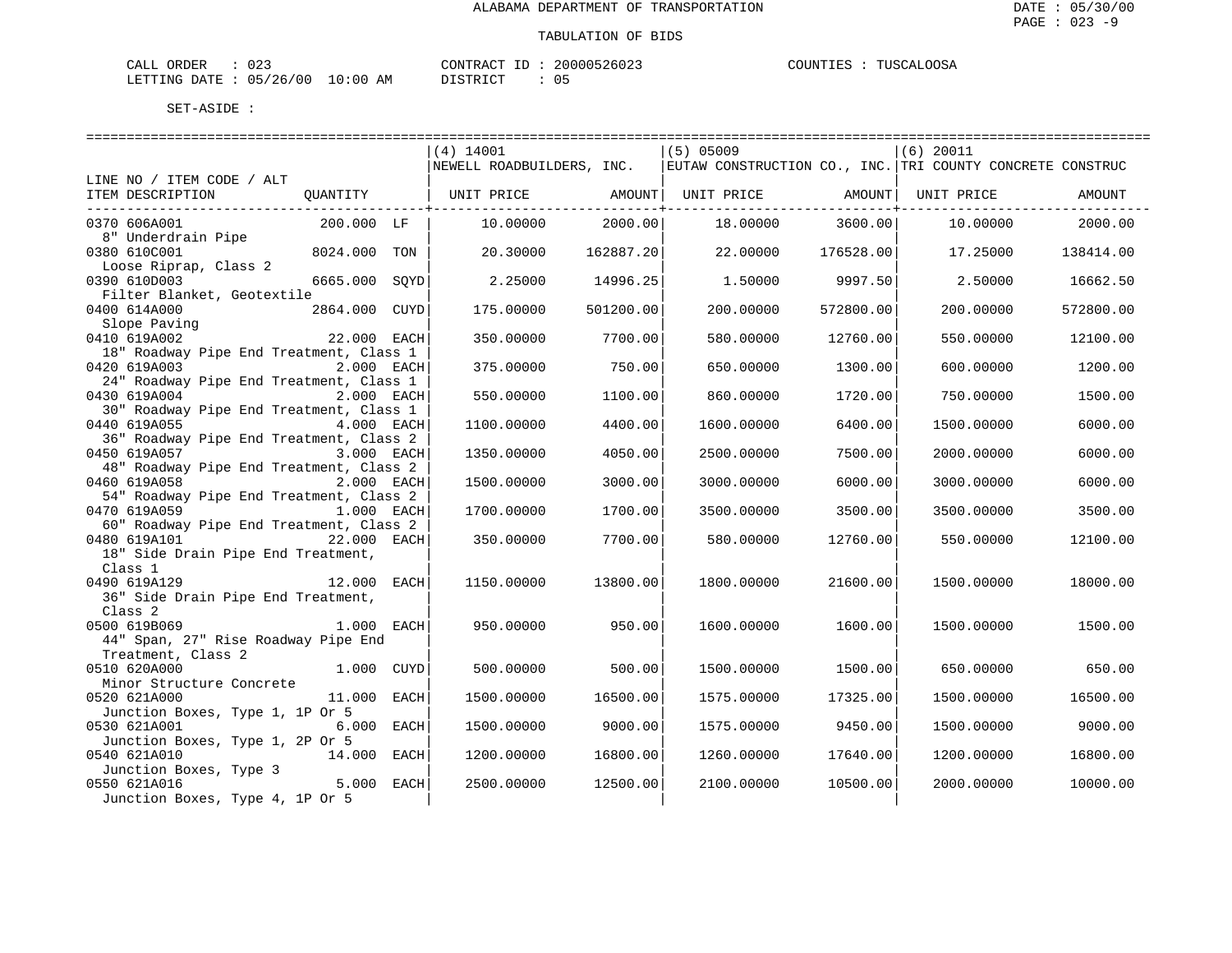| CALL ORDER                      | $\therefore$ 023 |          | CONTRACT ID: 20000526023 | COUNTIES : TUSCALOOSA |
|---------------------------------|------------------|----------|--------------------------|-----------------------|
| LETTING DATE: 05/26/00 10:00 AM |                  | DISTRICT |                          |                       |

|                                         |                  | ============================== |           |                                                           |          |              |           |
|-----------------------------------------|------------------|--------------------------------|-----------|-----------------------------------------------------------|----------|--------------|-----------|
|                                         |                  | $(4)$ 14001                    |           | $(5)$ 05009                                               |          | $ (6)$ 20011 |           |
|                                         |                  | NEWELL ROADBUILDERS, INC.      |           | EUTAW CONSTRUCTION CO., INC. TRI COUNTY CONCRETE CONSTRUC |          |              |           |
| LINE NO / ITEM CODE / ALT               |                  |                                |           |                                                           |          |              |           |
| ITEM DESCRIPTION                        | QUANTITY         | UNIT PRICE AMOUNT              |           | UNIT PRICE AMOUNT                                         |          | UNIT PRICE   | AMOUNT    |
| ----------------------------            |                  |                                |           |                                                           |          |              |           |
| 0560 621A017                            | 5.000 EACH       | 2500.00000                     | 12500.00  | 2100.00000                                                | 10500.00 | 2000.00000   | 10000.00  |
| Junction Boxes, Type 4, 2P Or 5         |                  |                                |           |                                                           |          |              |           |
| 0570 621B001                            | 5.000 EACH       | 350.00000                      | 1750.00   | 1575.00000                                                | 7875.00  | 400.00000    | 2000.00   |
| Junction Box Units, Type 1, 2P Or 5     |                  |                                |           |                                                           |          |              |           |
| 0580 621B019                            | 7.000 EACH       | 450.00000                      | 3150.00   | 2100.00000                                                | 14700.00 | 500.00000    | 3500.00   |
| Junction Box Units, Type 4, 2P Or 5     |                  |                                |           |                                                           |          |              |           |
| 0590 621C002                            | $6.000$ EACH     | 1400.00000                     | 8400.00   | 1470.00000                                                | 8820.00  | 1250.00000   | 7500.00   |
| Inlets, Type C, P1 Or P3                |                  |                                |           |                                                           |          |              |           |
| 0600 621C020                            | 37.000 EACH      | 1500.00000                     | 55500.00  | 1470.00000                                                | 54390.00 | 1250.00000   | 46250.00  |
| Inlets, Type Y                          |                  |                                |           |                                                           |          |              |           |
| 0610 621C068                            | 5.000<br>EACH    | 500.00000                      | 2500.00   | 1050.00000                                                | 5250.00  | 1500.00000   | 7500.00   |
| Inlets, Type Y (Partial)                |                  |                                |           |                                                           |          |              |           |
| 0620 621D019                            | 54.000 EACH      | 350.00000                      | 18900.00  | 1470.00000                                                | 79380.00 | 250.00000    | 13500.00  |
| Inlet Units, Type Y                     |                  |                                |           |                                                           |          |              |           |
| 0630 629A004                            | 32.000 LF        | 150.00000                      | 4800.00   | 58.00000                                                  | 1856.00  | 150.00000    | 4800.00   |
| Concrete Median Or Safety Barrier, Type |                  |                                |           |                                                           |          |              |           |
| 4A (Modified)                           |                  |                                |           |                                                           |          |              |           |
| 0640 630A000                            | 786.000 LF       | 12.25000                       | 9628.50   | 12.25000                                                  | 9628.50  | 12.25000     | 9628.50   |
| Steel Beam Guardrail, Class A, Type 1   |                  |                                |           |                                                           |          |              |           |
| 0650 630C070                            | 2.000 EACH       | 1285.00000                     | 2570.00   | 1285.00000                                                | 2570.00  | 1285.00000   | 2570.00   |
| Guardrail End Anchor, Type 10 Series    |                  |                                |           |                                                           |          |              |           |
| 0660 650B000                            | 60000.000 CYIP   | 2.00000                        | 120000.00 | 1,00000                                                   | 60000.00 | 2.50000      | 150000.00 |
| Topsoil From Stockpiles                 |                  |                                |           |                                                           |          |              |           |
| 0670 652A054                            | 55.000 ACRE      | 475.00000                      | 26125.00  | 540.00000                                                 | 29700.00 | 450.00000    | 24750.00  |
| Seeding (Mix 2A)                        |                  |                                |           |                                                           |          |              |           |
| 0680 652A056                            | 55.000<br>ACRE   | 475.00000                      | 26125.00  | 540.00000                                                 | 29700.00 | 450.00000    | 24750.00  |
| Seeding (Mix 2E)                        |                  |                                |           |                                                           |          |              |           |
| 0690 652B053                            | 25.000 ACRE      | 250.00000                      | 6250.00   | 324.00000                                                 | 8100.00  | 300.00000    | 7500.00   |
| Temporary Seeding (Mix 2AT)             |                  |                                |           |                                                           |          |              |           |
| 0700 652C000                            | 220.000 ACRE     | 45.00000                       | 9900.00   | 27.00000                                                  | 5940.00  | 35.00000     | 7700.00   |
| Mowing                                  |                  |                                |           |                                                           |          |              |           |
| 0710 652D054                            | 25.000 ACRE      | 450.00000                      | 11250.00  | 450.00000                                                 | 11250.00 | 550.00000    | 13750.00  |
| Seeding In Stubble (Mix 2A)             |                  |                                |           |                                                           |          |              |           |
| 0720 654A001                            | 9200.000<br>SOYD | 3.50000                        | 32200.00  | 2.70000                                                   | 24840.00 | 2.50000      | 23000.00  |
| Solid Sodding (Bermuda)                 |                  |                                |           |                                                           |          |              |           |
| 0730 656A000                            | 65.000<br>ACRE   | 450.00000                      | 29250.00  | 270.00000                                                 | 17550.00 | 350.00000    | 22750.00  |
| Mulching, Class A, Type 1               |                  |                                |           |                                                           |          |              |           |
| 0740 656A001                            | 70.000 ACRE      | 475.00000                      | 33250.00  | 405.00000                                                 | 28350.00 | 550.00000    | 38500.00  |
| Mulching, Class A, Type 2               |                  |                                |           |                                                           |          |              |           |
| 0750 665A000                            | 55.000 ACRE      | 250.00000                      | 13750.00  | 319.51000                                                 | 17573.05 | 300.00000    | 16500.00  |
| Temporary Seeding                       |                  |                                |           |                                                           |          |              |           |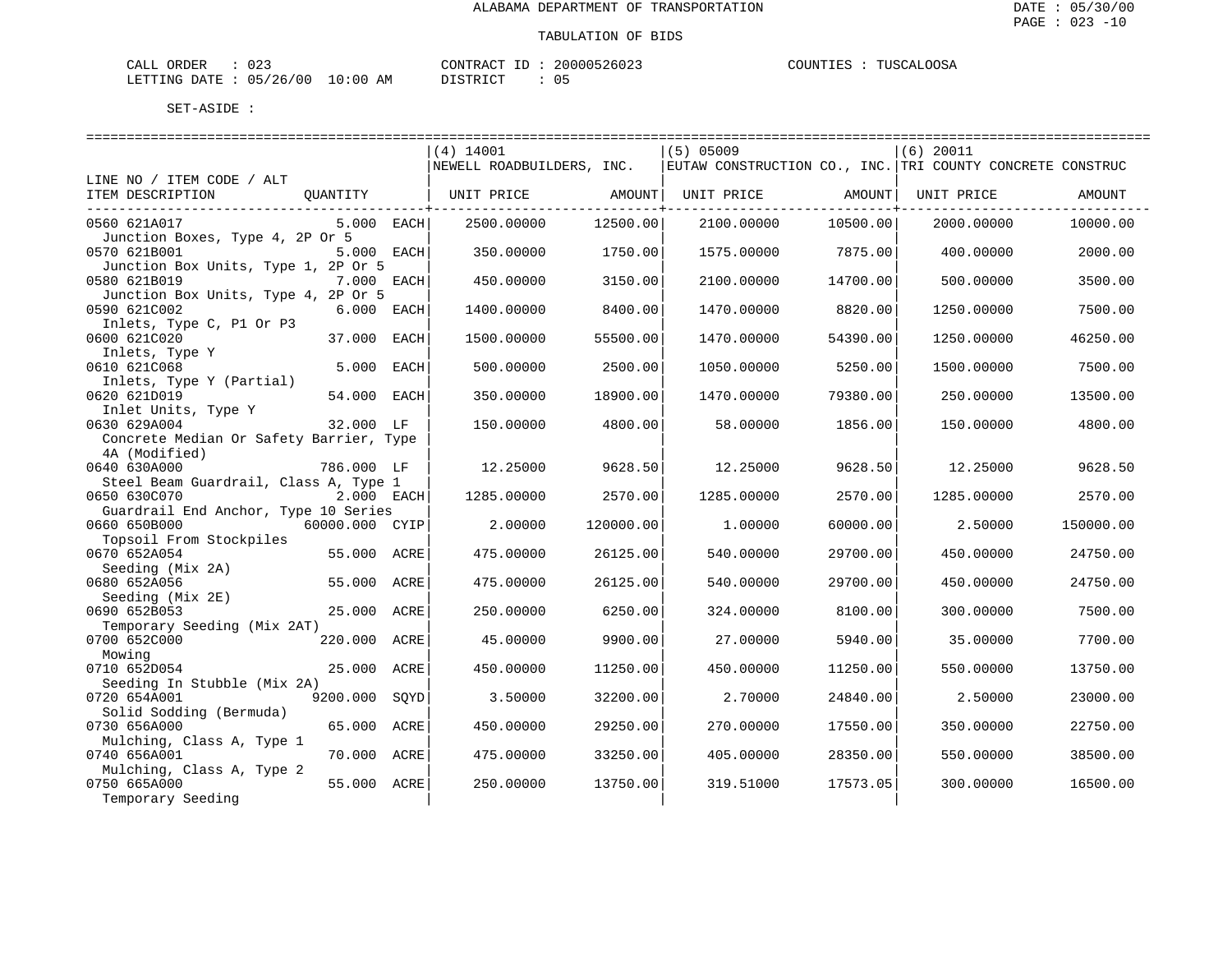| ORDER<br>CALL   | $\Omega$<br>U 4 - |                   | "ONTRAL         | $-260z$ . | COUNT I<br>. TRV | OOS <sub>2</sub><br>TIISCAL.<br> |
|-----------------|-------------------|-------------------|-----------------|-----------|------------------|----------------------------------|
| DATE<br>LETTING | 05/26/00          | 10:00<br>AM<br>__ | <b>דים דמיי</b> | ັັ        |                  |                                  |

|                                          |              |      | $(4)$ 14001               |                 | $(5)$ 05009                                               |                 | $(6)$ 20011  |                |
|------------------------------------------|--------------|------|---------------------------|-----------------|-----------------------------------------------------------|-----------------|--------------|----------------|
|                                          |              |      | NEWELL ROADBUILDERS, INC. |                 | EUTAW CONSTRUCTION CO., INC. TRI COUNTY CONCRETE CONSTRUC |                 |              |                |
| LINE NO / ITEM CODE / ALT                |              |      |                           |                 |                                                           |                 |              |                |
| ITEM DESCRIPTION                         | QUANTITY     |      | UNIT PRICE                | AMOUNT          | UNIT PRICE AMOUNT                                         |                 | UNIT PRICE   | AMOUNT         |
| 0760 665B000                             | 55.000 ACRE  |      | 300.00000                 | 16500.00        | 319.51000                                                 | 17573.05        | 400,00000    | 22000.00       |
| Temporary Mulching                       |              |      |                           |                 |                                                           |                 |              |                |
| 0770 665C001                             | 380.000 LF   |      | 16.00000                  | 6080.00         | 13,00000                                                  | 4940.00         | 28,00000     | 10640.00       |
| 18" Temporary Pipe                       |              |      |                           |                 |                                                           |                 |              |                |
| 0780 665F000                             | 1500.000     | EACH | 6.00000                   | 9000.00         | 4.00000                                                   | 6000.00         | 3.00000      | 4500.00        |
| Hay Bales                                |              |      |                           |                 |                                                           |                 |              |                |
| 0790 6651000                             | 600.000      | TON  | 20.30000                  | 12180.00        | 29.00000                                                  | 17400.00        | 19.50000     | 11700.00       |
| Temporary Riprap, Class 2                |              |      |                           |                 |                                                           |                 |              |                |
| 0800 665J000                             | 18000.000 LF |      | 5.00000                   | 90000.00        | 1,30000                                                   | 23400.00        | 3.00000      | 54000.00       |
| Silt Fence, Type A                       |              |      |                           |                 |                                                           |                 |              |                |
| 0810 665K000                             | 2000.000     | CUYD | 5.00000                   | 10000.00        | 3.50000                                                   | 7000.00         | 10.00000     | 20000.00       |
| Drainage Sump Excavation                 |              |      |                           |                 |                                                           |                 |              |                |
| 0820 666A001                             | 55.000       | ACRE | 0.01000                   | 0.55            | 10.00000                                                  | 550.00          | 10.00000     | 550.00         |
| Pest Control Treatment                   |              |      |                           |                 |                                                           |                 |              |                |
| 0830 680A000                             |              | LUMP | 100000.00000              | 100000.00       | 120000.00000                                              | 120000.00       | 120000.00000 | 120000.00      |
| Engineering Controls                     |              |      |                           |                 |                                                           |                 |              |                |
| 0840 740B000                             | 704.000      | SOFT | 14.00000                  | 9856.00         | 11.64000                                                  | 8194.56         | 10.00000     | 7040.00        |
| Construction Signs                       |              |      |                           |                 |                                                           |                 |              |                |
| 0850 740D000                             | 100.000      | EACH | 65.00000                  | 6500.00         | 76.80000                                                  | 7680.00         | 55.00000     | 5500.00        |
| Channelizing Drums                       |              |      |                           |                 |                                                           |                 |              |                |
| 0860 740F002                             | 46.000       | EACH | 275.00000                 | 12650.00        | 166.39000                                                 | 7653.94         | 200,00000    | 9200.00        |
| Barricades, Type III                     |              |      |                           |                 |                                                           |                 |              |                |
| 0870 7401005                             | 24.000 EACH  |      | 850.00000                 | 20400.00        | 74.88000                                                  | 1797.12         | 300,00000    | 7200.00        |
| Warning Lights, Type B (Detachable Head) |              |      |                           |                 |                                                           |                 |              |                |
| 0880 998A000                             |              | LUMP | 0.00000                   | 0.00            | 25000.00000                                               | 25000.00        | 75000.00000  | 75000.00       |
| Construction Fuel (Maximum Bid Limited   |              |      |                           |                 |                                                           |                 |              |                |
| To $402,000.00$ )                        |              |      |                           |                 |                                                           |                 |              |                |
| 0890 999 000                             | 4500.000     | HOUR | 0.80000                   | 3600.00         | 0.80000                                                   | 3600.00         | 0.80000      | 3600.00        |
| Trainee Hours At 80 Cents Per Hour       |              |      |                           |                 |                                                           |                 |              |                |
| SECTION TOTALS                           |              |      |                           | \$4,239,030.86] |                                                           | \$4,295,137.64] |              | \$4,957,440.27 |
| CONTRACT TOTALS                          |              |      |                           | \$4,239,030.86] |                                                           | \$4,295,137.64] |              | \$4,957,440.27 |
|                                          |              |      |                           |                 |                                                           |                 |              |                |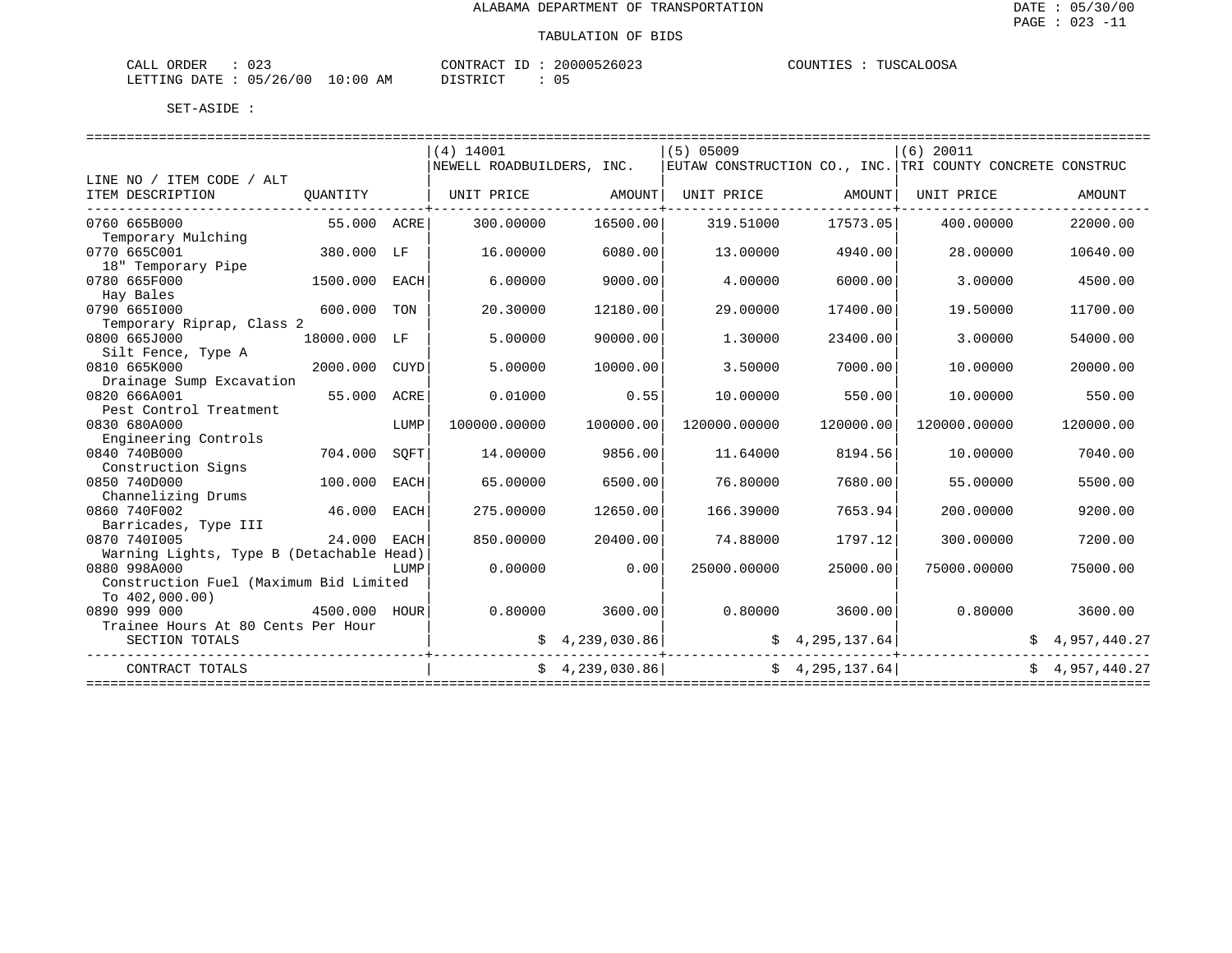## TABULATION OF BIDS

| ORDER<br>CALL | 023                       | ID<br>CONTRACT | 20000526023 | COUNTIES | TUSCALOOSA |
|---------------|---------------------------|----------------|-------------|----------|------------|
| LETTING DATE  | $\cdot$ 05/26/00 10:00 AM | DISTRICT       | $() \eta$   |          |            |

|                                         |                 |      | $(7)$ 07044            |            |                                |  |        |
|-----------------------------------------|-----------------|------|------------------------|------------|--------------------------------|--|--------|
|                                         |                 |      | GFC CONSTRUCTION, INC. |            |                                |  |        |
| LINE NO / ITEM CODE / ALT               |                 |      |                        |            |                                |  |        |
| ITEM DESCRIPTION                        | QUANTITY        |      | UNIT PRICE AMOUNT      |            | UNIT PRICE AMOUNT   UNIT PRICE |  | AMOUNT |
|                                         |                 |      |                        |            |                                |  |        |
| SECTION 0001<br>TOTAL                   |                 |      |                        |            |                                |  |        |
|                                         |                 |      |                        |            |                                |  |        |
| 0010 201A000                            |                 | LUMP | 400000.00000           | 400000.00  |                                |  |        |
| Clearing & Grubbing (Approximately 110  |                 |      |                        |            |                                |  |        |
| Acres)                                  |                 |      |                        |            |                                |  |        |
| 0020 206C003                            | 5470.000 SQYD   |      | 5.00000                | 27350.00   |                                |  |        |
| Removing Concrete Flumes                |                 |      |                        |            |                                |  |        |
| 0030 206D000                            | 723.000 LF      |      | 8.00000                | 5784.00    |                                |  |        |
| Removing Pipe                           |                 |      |                        |            |                                |  |        |
| 0040 206D001                            | 3709.000 LF     |      | 1.40000                | 5192.60    |                                |  |        |
| Removing Guardrail                      |                 |      |                        |            |                                |  |        |
| 0050 210A000                            | 709773.000 CYIP |      | 1.54000                | 1093050.42 |                                |  |        |
| Unclassified Excavation                 |                 |      |                        |            |                                |  |        |
| 0060 210D013                            | 137720.000 CYIP |      | 1.54000                | 212088.80  |                                |  |        |
| Borrow Excavation $(A-4(0))$ or Better) |                 |      |                        |            |                                |  |        |
| 0070 214A000                            | 10014.000 CUYD  |      | 10.00000               | 100140.00  |                                |  |        |
| Structure Excavation                    |                 |      |                        |            |                                |  |        |
| 0080 214B001                            | 1554.000 CUYD   |      | 22.00000               | 34188.00   |                                |  |        |
| Foundation Backfill, Commercial         |                 |      |                        |            |                                |  |        |
| 0090 230A000                            | 352.000 RBST    |      | 505.00000              | 177760.00  |                                |  |        |
| Roadbed Processing                      |                 |      |                        |            |                                |  |        |
| 0100 301A004                            | 1512.000 SYCP   |      | 3.65000                | 5518.80    |                                |  |        |
| Crushed Aggregate Base Course, Type B,  |                 |      |                        |            |                                |  |        |
| Plant Mixed, 4" Compacted Thickness     |                 |      |                        |            |                                |  |        |
| 0110 301A008                            | 2162.000 SYCP   |      | 4.30000                | 9296.60    |                                |  |        |
| Crushed Aggregate Base Course, Type B,  |                 |      |                        |            |                                |  |        |
| Plant Mixed, 5" Compacted Thickness     |                 |      |                        |            |                                |  |        |
| 0120 305B060                            | 500.000 TCIP    |      | 12.00000               | 6000.00    |                                |  |        |
| Crushed Aggregate, Section 825, Type B, |                 |      |                        |            |                                |  |        |
| For Miscellaneous Use                   |                 |      |                        |            |                                |  |        |
| 0130 401A000                            | 2698.000 SYCP   |      | 0.50000                | 1349.00    |                                |  |        |
| Bituminous Treatment A                  |                 |      |                        |            |                                |  |        |
| 0140 401B107                            | 2698.000 SYCP   |      | 5.05000                | 13624.90   |                                |  |        |
| Bituminous Treatment KG (With Polymer   |                 |      |                        |            |                                |  |        |
| Additive)                               |                 |      |                        |            |                                |  |        |
| 0150 502A000                            | 191217.000 LB   |      | 0.55000                | 105169.35  |                                |  |        |
| Steel Reinforcement                     |                 |      |                        |            |                                |  |        |
| 0160 524B011                            | 994.000 CUYD    |      | 275.00000              | 273350.00  |                                |  |        |
| Culvert Concrete Extension (Cast In     |                 |      |                        |            |                                |  |        |
| Place)                                  |                 |      |                        |            |                                |  |        |
| 0170 530A001                            | 5698.000 LF     |      | 20.50000               | 116809.00  |                                |  |        |
| 18" Roadway Pipe (Class 3 R.C.)         |                 |      |                        |            |                                |  |        |
|                                         |                 |      |                        |            |                                |  |        |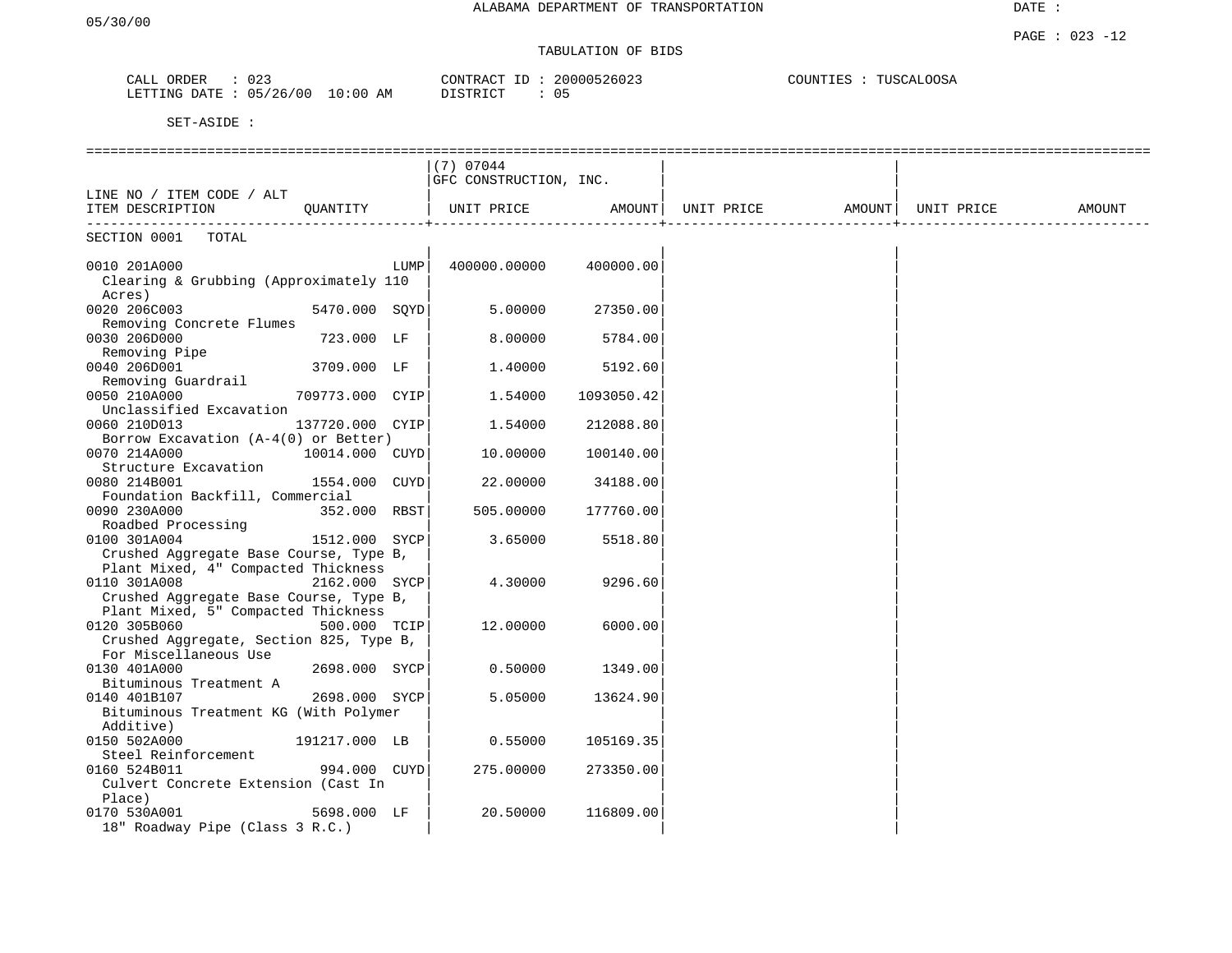| CALL ORDER                      | 023 |          | CONTRACT ID: 20000526023 | COUNTIES | : TUSCALOOSA |
|---------------------------------|-----|----------|--------------------------|----------|--------------|
| LETTING DATE: 05/26/00 10:00 AM |     | DISTRICT |                          |          |              |

|                                                               | (7) 07044              |                     |                   |            |        |
|---------------------------------------------------------------|------------------------|---------------------|-------------------|------------|--------|
|                                                               | GFC CONSTRUCTION, INC. |                     |                   |            |        |
| LINE NO / ITEM CODE / ALT                                     |                        |                     |                   |            |        |
| OUANTITY<br>ITEM DESCRIPTION                                  | UNIT PRICE             | AMOUNT              | UNIT PRICE AMOUNT | UNIT PRICE | AMOUNT |
| 0180 530A002<br>1622.000 LF                                   | 25.65000               | -------<br>41604.30 |                   |            |        |
| 24" Roadway Pipe (Class 3 R.C.)                               |                        |                     |                   |            |        |
| 0190 530A003<br>193.000 LF                                    | 40.00000               | 7720.00             |                   |            |        |
| 30" Roadway Pipe (Class 3 R.C.)                               |                        |                     |                   |            |        |
| 0200 530A004<br>312.000 LF                                    | 52.25000               | 16302.00            |                   |            |        |
| 36" Roadway Pipe (Class 3 R.C.)                               |                        |                     |                   |            |        |
| 0210 530A008<br>162.000 LF                                    | 110.00000              | 17820.00            |                   |            |        |
| 60" Roadway Pipe (Class 3 R.C.)                               |                        |                     |                   |            |        |
| 0220 530A013<br>111.000 LF                                    | 30.00000               | 3330.00             |                   |            |        |
| 24" Roadway Pipe (Class 4 R.C.)                               |                        |                     |                   |            |        |
| 0230 530A014<br>99.000 LF                                     | 45.00000               | 4455.00             |                   |            |        |
| 30" Roadway Pipe (Class 4 R.C.)                               |                        |                     |                   |            |        |
| 0240 530A015<br>146.000 LF                                    | 56.00000               | 8176.00             |                   |            |        |
| 36" Roadway Pipe (Class 4 R.C.)                               |                        |                     |                   |            |        |
| 0250 530A017<br>550.000 LF                                    | 101.50000              | 55825.00            |                   |            |        |
| 48" Roadway Pipe (Class 4 R.C.)                               |                        |                     |                   |            |        |
| 0260 530A018<br>177.000 LF                                    | 112.00000              | 19824.00            |                   |            |        |
| 54" Roadway Pipe (Class 4 R.C.)                               |                        |                     |                   |            |        |
| 0270 530A201<br>506.000 LF                                    | 30,00000               | 15180.00            |                   |            |        |
| 18" Roadway Pipe (14 Gauge C.C.S.P.I.)                        |                        |                     |                   |            |        |
| 0280 530A661<br>179.000 LF<br>18" Roadway Pipe (Class 3 R.C.) | 30.00000               | 5370.00             |                   |            |        |
| (Temporary)                                                   |                        |                     |                   |            |        |
| 0290 530A800<br>30.000 LF                                     | 40.00000               | 1200.00             |                   |            |        |
| 15" Roadway Pipe (14 Gauge C.C.S.)                            |                        |                     |                   |            |        |
| (Stack Pipe) (No Bedding Required)                            |                        |                     |                   |            |        |
| 0300 530B015<br>95.000 LF                                     | 65.00000               | 6175.00             |                   |            |        |
| 44" Span, 27" Rise Roadway Pipe (Class                        |                        |                     |                   |            |        |
| 3 R.C.) (Extension)                                           |                        |                     |                   |            |        |
| 0310 535A001<br>379.000 LF                                    | 20.50000               | 7769.50             |                   |            |        |
| 18" Side Drain Pipe                                           |                        |                     |                   |            |        |
| 196.000 LF<br>0320 535A004                                    | 52.25000               | 10241.00            |                   |            |        |
| 36" Side Drain Pipe                                           |                        |                     |                   |            |        |
| 0330 600A000<br>LUMP                                          | 450000.00000           | 450000.00           |                   |            |        |
| Mobilization                                                  |                        |                     |                   |            |        |
| 1.000 EACH<br>0340 601A000                                    | 5000.00000             | 5000.00             |                   |            |        |
| Furnishing Base, Soil And Structure                           |                        |                     |                   |            |        |
| Laboratories                                                  |                        |                     |                   |            |        |
| 0350 602A000<br>3.000 EACH                                    | 200.00000              | 600.00              |                   |            |        |
| Right Of Way Markers                                          |                        |                     |                   |            |        |
| 10000.000 LF<br>0360 606A000                                  | 8.00000                | 80000.00            |                   |            |        |
| 6" Underdrain Pipe                                            |                        |                     |                   |            |        |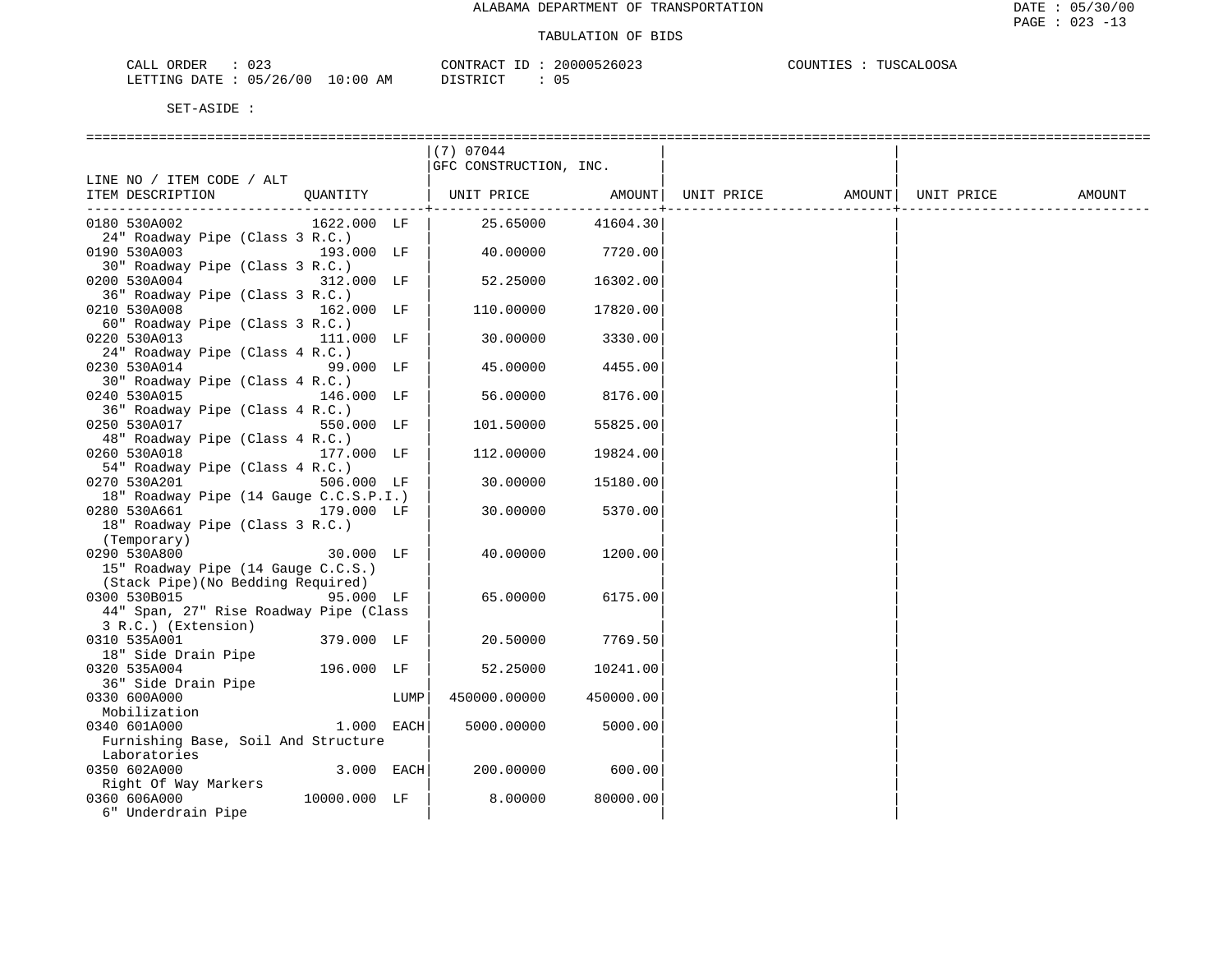| ົ່<br>ORDER<br>لىلطات<br>∪∠ ک                                |           | CONTR<br>$\sim$<br>マムし   | 0.0000<br>របបបច<br>26023 | nns:<br>````` '∆ \ …<br>.<br>וחוונ<br>. <i>. .</i> |
|--------------------------------------------------------------|-----------|--------------------------|--------------------------|----------------------------------------------------|
| $\sim$ $-$<br>00'<br>'26<br>LETTING<br>יים מח<br>ハト<br>, , , | :00<br>AΜ | $G$ mn T $G$ m<br>$\sim$ | <u>-</u>                 |                                                    |

|                                                               |               | $(7)$ 07044                                                 |           |  |        |
|---------------------------------------------------------------|---------------|-------------------------------------------------------------|-----------|--|--------|
|                                                               |               | GFC CONSTRUCTION, INC.                                      |           |  |        |
| LINE NO / ITEM CODE / ALT                                     |               |                                                             |           |  |        |
| ITEM DESCRIPTION                                              |               | QUANTITY   UNIT PRICE AMOUNT  UNIT PRICE AMOUNT  UNIT PRICE |           |  | AMOUNT |
|                                                               |               |                                                             |           |  |        |
| 0370 606A001                                                  | 200.000 LF    | 10.00000                                                    | 2000.00   |  |        |
| 8" Underdrain Pipe                                            |               |                                                             |           |  |        |
| 0380 610C001                                                  | 8024.000 TON  | 23.00000 184552.00                                          |           |  |        |
| Loose Riprap, Class 2                                         |               |                                                             |           |  |        |
| 0390 610D003                                                  | 6665.000 SOYD | 1.50000                                                     | 9997.50   |  |        |
| Filter Blanket, Geotextile                                    |               |                                                             |           |  |        |
| 0400 614A000                                                  | 2864.000 CUYD | 230.00000                                                   | 658720.00 |  |        |
|                                                               |               |                                                             |           |  |        |
| EUU ULANDER<br>Slope Paving<br>Alander Canada<br>0410 619A002 | 22.000 EACH   | 700.00000                                                   | 15400.00  |  |        |
| 18" Roadway Pipe End Treatment, Class 1                       |               |                                                             |           |  |        |
| 0420 619A003                                                  | 2.000 EACH    | 800,00000                                                   | 1600.00   |  |        |
| 24" Roadway Pipe End Treatment, Class 1                       |               |                                                             |           |  |        |
| 0430 619A004                                                  | 2.000 EACH    | 1000.00000                                                  | 2000.00   |  |        |
| 30" Roadway Pipe End Treatment, Class 1                       |               |                                                             |           |  |        |
| 0440 619A055                                                  | 4.000 EACH    | 2000.00000                                                  | 8000.00   |  |        |
| 36" Roadway Pipe End Treatment, Class 2                       |               |                                                             |           |  |        |
| 0450 619A057                                                  | 3.000 EACH    | 2600.00000                                                  | 7800.00   |  |        |
| 48" Roadway Pipe End Treatment, Class 2                       |               |                                                             |           |  |        |
| 0460 619A058                                                  | 2.000 EACH    | 4000.00000                                                  | 8000.00   |  |        |
| 54" Roadway Pipe End Treatment, Class 2                       |               |                                                             |           |  |        |
| 0470 619A059                                                  | 1.000 EACH    | 5000.00000                                                  | 5000.00   |  |        |
| 60" Roadway Pipe End Treatment, Class 2                       |               |                                                             |           |  |        |
|                                                               |               |                                                             |           |  |        |
| 0480 619A101<br>18" Side Drain Pipe End Treatment,            | 22.000 EACH   | 700.00000                                                   | 15400.00  |  |        |
|                                                               |               |                                                             |           |  |        |
| Class 1                                                       |               |                                                             |           |  |        |
| 0490 619A129                                                  | 12.000 EACH   | 2000.00000                                                  | 24000.00  |  |        |
| 36" Side Drain Pipe End Treatment,                            |               |                                                             |           |  |        |
| Class 2                                                       |               |                                                             |           |  |        |
| 0500 619B069                                                  | 1.000 EACH    | 2200.00000                                                  | 2200.00   |  |        |
| 44" Span, 27" Rise Roadway Pipe End                           |               |                                                             |           |  |        |
| Treatment, Class 2                                            |               |                                                             |           |  |        |
| 0510 620A000                                                  | 1.000 CUYD    | 1000.00000                                                  | 1000.00   |  |        |
| Minor Structure Concrete                                      |               |                                                             |           |  |        |
| 0520 621A000                                                  | 11.000 EACH   | 1500.00000                                                  | 16500.00  |  |        |
| Junction Boxes, Type 1, 1P Or 5                               |               |                                                             |           |  |        |
| 0530 621A001                                                  | 6.000 EACH    | 1500.00000                                                  | 9000.00   |  |        |
| Junction Boxes, Type 1, 2P Or 5                               |               |                                                             |           |  |        |
| 0540 621A010                                                  | 14.000 EACH   | 1350.00000                                                  | 18900.00  |  |        |
| Junction Boxes, Type 3                                        |               |                                                             |           |  |        |
| 0550 621A016                                                  | 5.000 EACH    | 2200.00000                                                  | 11000.00  |  |        |
| Junction Boxes, Type 4, 1P Or 5                               |               |                                                             |           |  |        |
|                                                               |               |                                                             |           |  |        |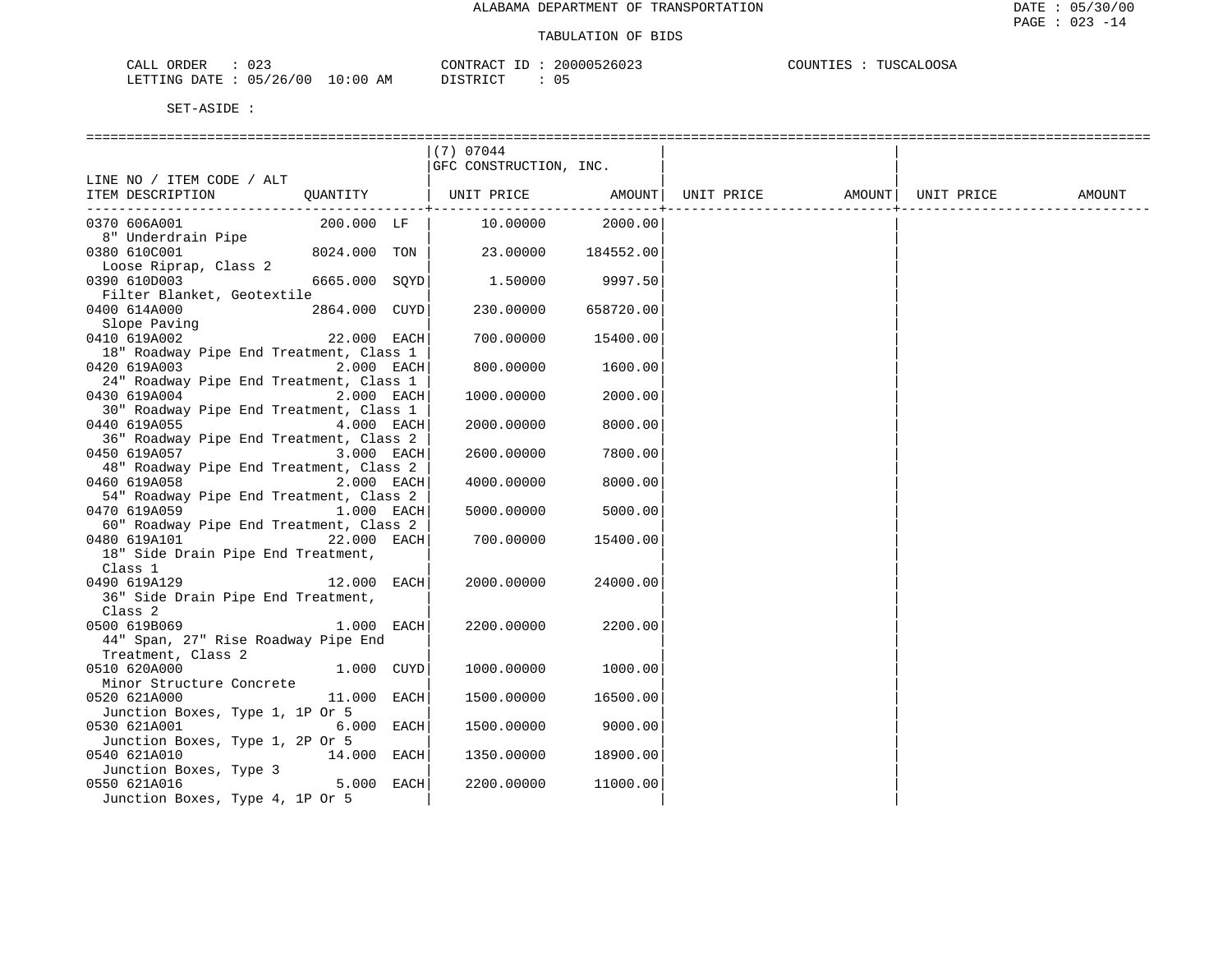| CALL ORDER                      | 023 | CONTRACT ID: 20000526023 | COUNTIES : TUSCALOOSA |
|---------------------------------|-----|--------------------------|-----------------------|
| LETTING DATE: 05/26/00 10:00 AM |     | DISTRICT                 |                       |

|                                         |                | (7) 07044              |           |            |                    |        |
|-----------------------------------------|----------------|------------------------|-----------|------------|--------------------|--------|
|                                         |                | GFC CONSTRUCTION, INC. |           |            |                    |        |
| LINE NO / ITEM CODE / ALT               |                |                        |           |            |                    |        |
| ITEM DESCRIPTION                        |                |                        |           | UNIT PRICE | AMOUNT  UNIT PRICE | AMOUNT |
|                                         |                |                        |           |            |                    |        |
| 0560 621A017                            | $5.000$ EACH   | 2200.00000             | 11000.00  |            |                    |        |
| Junction Boxes, Type 4, 2P Or 5         |                |                        |           |            |                    |        |
| 0570 621B001                            | 5.000 EACH     | 300.00000              | 1500.00   |            |                    |        |
| Junction Box Units, Type 1, 2P Or 5     |                |                        |           |            |                    |        |
| 0580 621B019                            | 7.000 EACH     | 500.00000              | 3500.00   |            |                    |        |
| Junction Box Units, Type 4, 2P Or 5     |                |                        |           |            |                    |        |
| 0590 621C002                            | 6.000 EACH     | 1500.00000             | 9000.00   |            |                    |        |
| Inlets, Type C, P1 Or P3                |                |                        |           |            |                    |        |
| 0600 621C020                            | 37.000 EACH    | 1500.00000             | 55500.00  |            |                    |        |
| Inlets, Type Y                          |                |                        |           |            |                    |        |
| 0610 621C068                            | 5.000 EACH     | 1000.00000             | 5000.00   |            |                    |        |
| Inlets, Type Y (Partial)                |                |                        |           |            |                    |        |
| 0620 621D019                            | 54.000 EACH    | 330.00000              | 17820.00  |            |                    |        |
| Inlet Units, Type Y                     |                |                        |           |            |                    |        |
| 0630 629A004                            | 32.000 LF      | 165.00000              | 5280.00   |            |                    |        |
| Concrete Median Or Safety Barrier, Type |                |                        |           |            |                    |        |
| 4A (Modified)                           |                |                        |           |            |                    |        |
| 0640 630A000                            | 786.000 LF     | 13.50000               | 10611.00  |            |                    |        |
| Steel Beam Guardrail, Class A, Type 1   |                |                        |           |            |                    |        |
| $2.000$ EACH<br>0650 630C070            |                | 1500.00000             | 3000.00   |            |                    |        |
| Guardrail End Anchor, Type 10 Series    |                |                        |           |            |                    |        |
| 0660 650B000                            | 60000.000 CYIP | 2.00000                | 120000.00 |            |                    |        |
| Topsoil From Stockpiles                 |                |                        |           |            |                    |        |
| 0670 652A054                            | 55.000 ACRE    | 600.00000              | 33000.00  |            |                    |        |
| Seeding (Mix 2A)                        |                |                        |           |            |                    |        |
| 0680 652A056                            | 55.000 ACRE    | 600.00000              | 33000.00  |            |                    |        |
| Seeding (Mix 2E)                        |                |                        |           |            |                    |        |
| 0690 652B053                            | 25.000 ACRE    | 330.00000              | 8250.00   |            |                    |        |
| Temporary Seeding (Mix 2AT)             |                |                        |           |            |                    |        |
| 0700 652C000                            | 220.000 ACRE   | 40.00000               | 8800.00   |            |                    |        |
| Mowing                                  |                |                        |           |            |                    |        |
| 0710 652D054                            | 25.000 ACRE    | 600.00000              | 15000.00  |            |                    |        |
| Seeding In Stubble (Mix 2A)             |                |                        |           |            |                    |        |
| 0720 654A001                            | 9200.000 SQYD  | 2.75000                | 25300.00  |            |                    |        |
| Solid Sodding (Bermuda)                 |                |                        |           |            |                    |        |
| 0730 656A000                            | 65.000 ACRE    | 400.00000              | 26000.00  |            |                    |        |
| Mulching, Class A, Type 1               |                |                        |           |            |                    |        |
| 0740 656A001                            | 70.000 ACRE    | 600.00000              | 42000.00  |            |                    |        |
| Mulching, Class A, Type 2               |                |                        |           |            |                    |        |
| 0750 665A000                            | 55.000 ACRE    |                        |           |            |                    |        |
| Temporary Seeding                       |                | 330.00000              | 18150.00  |            |                    |        |
|                                         |                |                        |           |            |                    |        |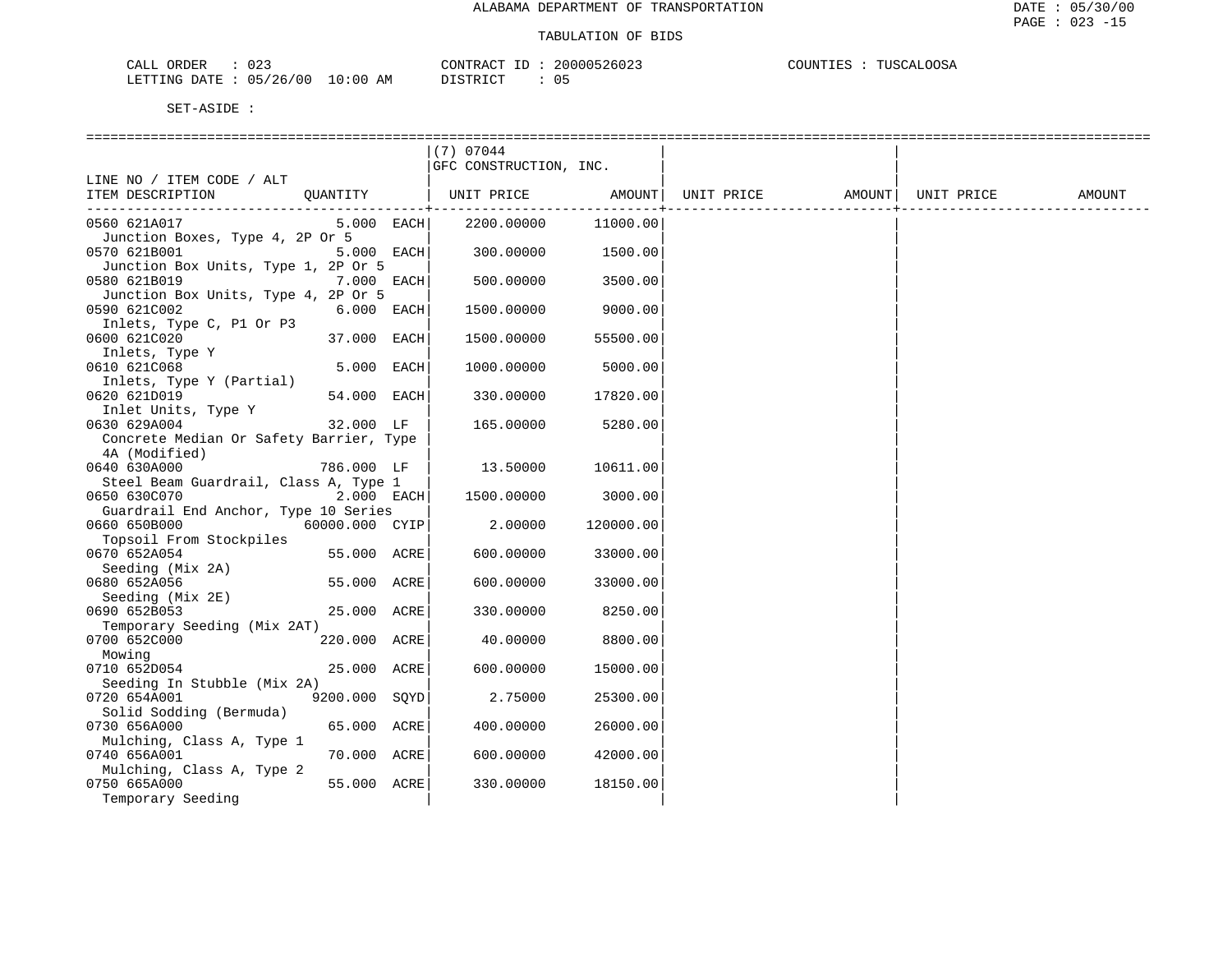| 023<br>ORDER<br>CALL     |            | CONTRACT<br>. . | 20000526023 | COUNTIES<br>TUSCALOOSA |
|--------------------------|------------|-----------------|-------------|------------------------|
| 05/26/00<br>LETTING DATE | $10:00$ AM | דת סידים דת     |             |                        |

|                                          |               |      | (7) 07044              |                |                                                                                       |  |        |
|------------------------------------------|---------------|------|------------------------|----------------|---------------------------------------------------------------------------------------|--|--------|
|                                          |               |      | GFC CONSTRUCTION, INC. |                |                                                                                       |  |        |
| LINE NO / ITEM CODE / ALT                |               |      |                        |                |                                                                                       |  |        |
| ITEM DESCRIPTION                         | OUANTITY      |      |                        |                | UNIT PRICE                 AMOUNT    UNIT PRICE                  AMOUNT    UNIT PRICE |  | AMOUNT |
|                                          |               |      |                        |                |                                                                                       |  |        |
| 0760 665B000                             | 55.000 ACRE   |      | 450.00000              | 24750.00       |                                                                                       |  |        |
| Temporary Mulching                       |               |      |                        |                |                                                                                       |  |        |
| 0770 665C001                             | 380.000 LF    |      | 20.00000               | 7600.00        |                                                                                       |  |        |
| 18" Temporary Pipe                       |               |      |                        |                |                                                                                       |  |        |
| 0780 665F000                             | 1500.000 EACH |      | 5,00000                | 7500.00        |                                                                                       |  |        |
| Hay Bales                                |               |      |                        |                |                                                                                       |  |        |
| 0790 6651000                             | 600.000 TON   |      | 25.00000               | 15000.00       |                                                                                       |  |        |
| Temporary Riprap, Class 2                |               |      |                        |                |                                                                                       |  |        |
| 0800 665J000                             | 18000.000 LF  |      | 4.00000                | 72000.00       |                                                                                       |  |        |
| Silt Fence, Type A                       |               |      |                        |                |                                                                                       |  |        |
| 0810 665K000                             | 2000.000 CUYD |      | 10.00000               | 20000.00       |                                                                                       |  |        |
| Drainage Sump Excavation                 |               |      |                        |                |                                                                                       |  |        |
| 0820 666A001                             | 55.000 ACRE   |      | 15.00000               | 825.00         |                                                                                       |  |        |
| Pest Control Treatment                   |               |      |                        |                |                                                                                       |  |        |
| 0830 680A000                             |               | LUMP | 120000.00000           | 120000.00      |                                                                                       |  |        |
| Engineering Controls                     |               |      |                        |                |                                                                                       |  |        |
| 0840 740B000                             | 704.000       | SOFT | 14.00000               | 9856.00        |                                                                                       |  |        |
| Construction Signs                       |               |      |                        |                |                                                                                       |  |        |
| 0850 740D000                             | 100.000 EACH  |      | 50.00000               | 5000.00        |                                                                                       |  |        |
| Channelizing Drums                       |               |      |                        |                |                                                                                       |  |        |
| 0860 740F002                             | 46.000 EACH   |      | 250.00000              | 11500.00       |                                                                                       |  |        |
| Barricades, Type III                     |               |      |                        |                |                                                                                       |  |        |
| 0870 7401005                             | 24.000 EACH   |      | 250.00000              | 6000.00        |                                                                                       |  |        |
| Warning Lights, Type B (Detachable Head) |               |      |                        |                |                                                                                       |  |        |
| 0880 998A000                             |               | LUMP | 75000.00000            | 75000.00       |                                                                                       |  |        |
| Construction Fuel (Maximum Bid Limited   |               |      |                        |                |                                                                                       |  |        |
| To $402,000.00$                          |               |      |                        |                |                                                                                       |  |        |
| 0890 999 000                             | 4500.000 hour |      | 0.80000                | 3600.00        |                                                                                       |  |        |
| Trainee Hours At 80 Cents Per Hour       |               |      |                        |                |                                                                                       |  |        |
| SECTION TOTALS                           |               |      |                        | \$5,174,674.77 |                                                                                       |  |        |
|                                          |               |      |                        |                |                                                                                       |  |        |
| CONTRACT TOTALS                          |               |      |                        | \$5,174,674.77 |                                                                                       |  |        |
|                                          |               |      |                        |                |                                                                                       |  |        |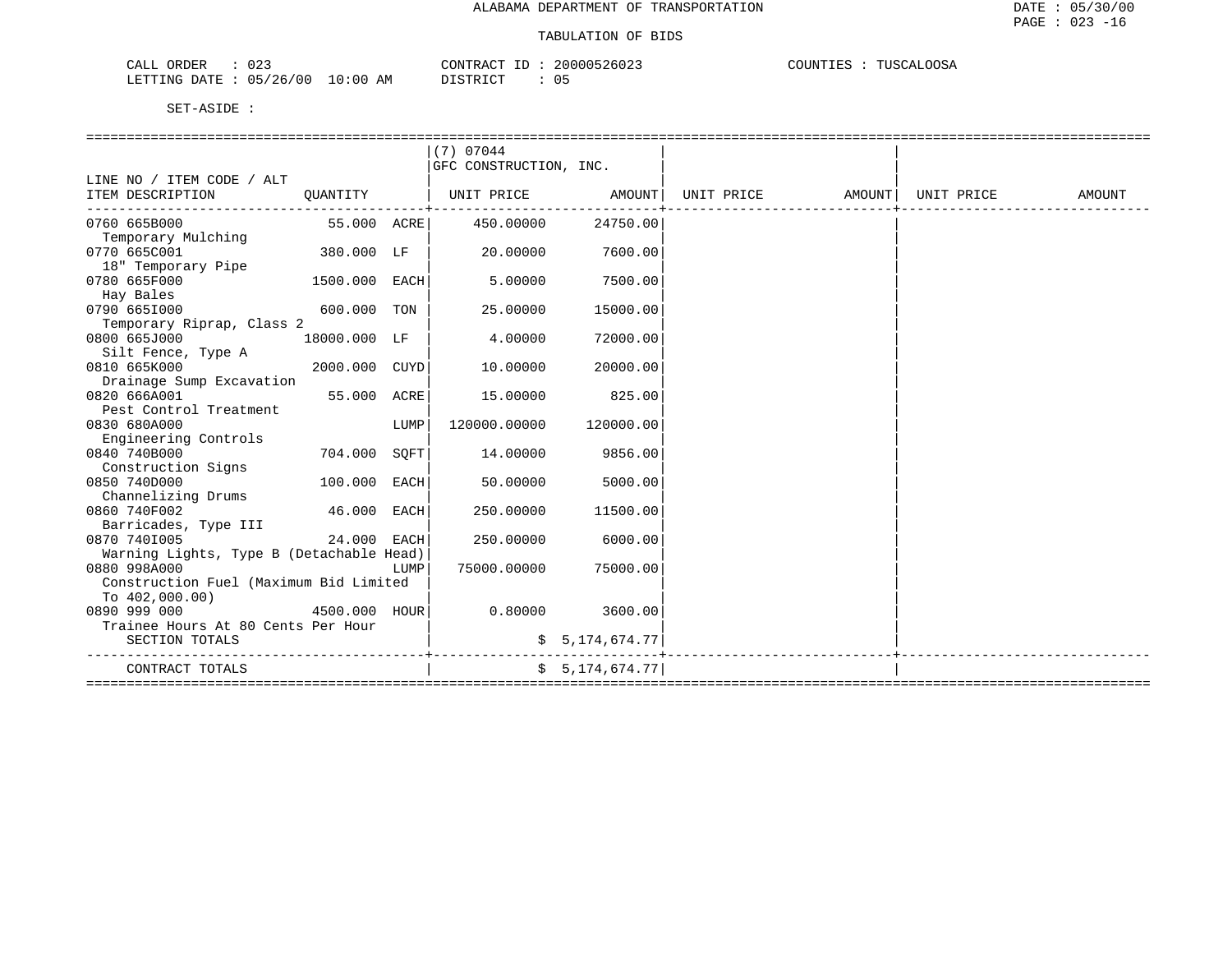DATE :

### VENDOR RANKING

| CALL ORDER : 024<br>LETTING DATE: 05/26/00<br>10:00 AM                                                                                                     | CONTRACT ID: 20000526024<br>$\therefore$ 02<br>DISTRICT |              | COUNTIES : COLBERT                             |
|------------------------------------------------------------------------------------------------------------------------------------------------------------|---------------------------------------------------------|--------------|------------------------------------------------|
| CONTRACT DESCRIPTION :                                                                                                                                     | CONTRACT TIME : 150<br>RURAL                            | Working Days | (available days)<br>$PROJECT(S) : BRF-196(23)$ |
| for constructing the Bridge Replacement and Approaches on<br>the Westbound Roadway of S.R.#2 (U.S.#72) at Dry Creek west<br>of Tuscumbia. Length 1.448 mi. |                                                         |              |                                                |
| SET-ASIDE :                                                                                                                                                |                                                         |              |                                                |
|                                                                                                                                                            |                                                         |              |                                                |

| RANK |       | VENDOR NO./NAME                      | TOTAL<br><b>BID</b> | % OVER<br>LOW BID |
|------|-------|--------------------------------------|---------------------|-------------------|
|      | 01018 | APAC-ALABAMA, INC.                   | \$1,223,119.89      | 100.0000%         |
|      | 11014 | JOE KEENUM EXCAVATION & CONST., INC. | \$1,288,483.15      | 105.3439%         |
|      | 02035 | BURGREEN CONTRACTING COMPANY, INC.   | \$1,374,885.05      | 112,4080%         |
|      | 19074 | S & M EOUIPMENT CO., INC.            | \$1,387,207.49      | 113.4154%         |
|      | 03001 | CLARK CONSTRUCTION COMPANY, INC.     | \$1,496,461.97      | 122.3479%         |
| რ -  | 01007 | ALABAMA BRIDGE BUILDERS, INC.        | \$1,538,277.75      | 125.7667%         |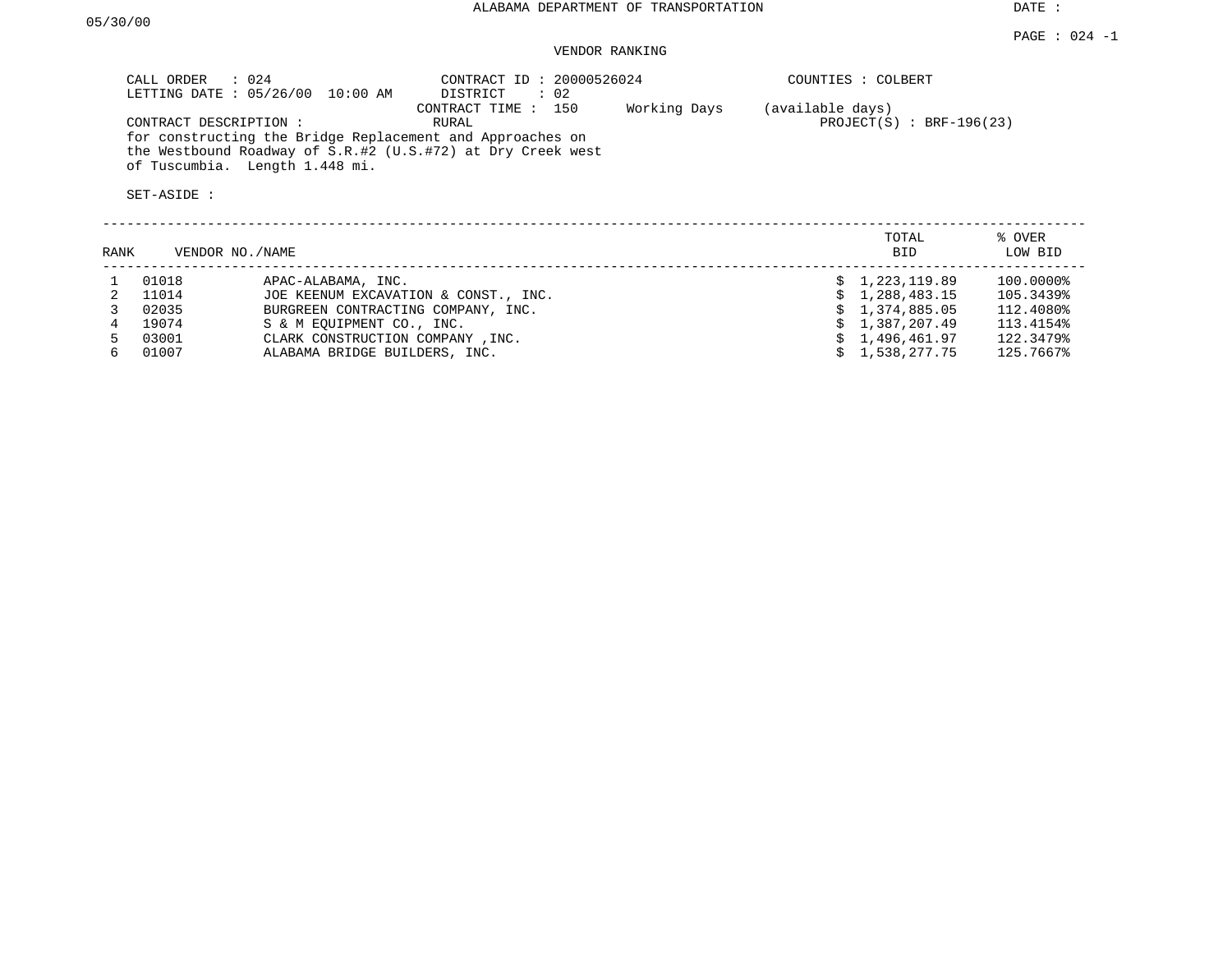| ORDER<br>$\sim$<br>CALL<br>U 4      |             | CONTRACT                         | 30000526024  | COLBERT<br>COUNTIES |
|-------------------------------------|-------------|----------------------------------|--------------|---------------------|
| /26<br>/00<br>05<br>LETTING<br>DATE | 10:00<br>ΑM | דים דמידי פידים<br>, + + + + + + | $\sim$<br>◡▵ |                     |

|                                                |                |            | ----------------------------- |                  |                                                           |                    | =================== |           |
|------------------------------------------------|----------------|------------|-------------------------------|------------------|-----------------------------------------------------------|--------------------|---------------------|-----------|
|                                                |                |            | $(1)$ 01018                   |                  | $(2)$ 11014                                               |                    | $(3)$ 02035         |           |
|                                                |                |            | APAC-ALABAMA, INC.            |                  | JOE KEENUM EXCAVATION & CONS BURGREEN CONTRACTING CO., IN |                    |                     |           |
| LINE NO / ITEM CODE / ALT                      |                |            |                               |                  |                                                           |                    |                     |           |
| ITEM DESCRIPTION                               | QUANTITY       |            | UNIT PRICE AMOUNT             |                  | UNIT PRICE                                                | AMOUNT             | UNIT PRICE          | AMOUNT    |
| ------------------------<br>SECTION 0001 Total |                |            |                               | ---------------- |                                                           | ------------------ |                     |           |
|                                                |                |            |                               |                  |                                                           |                    |                     |           |
| 0010 201A000                                   |                | LUMP       | 19725.83000                   | 19725.83         | 34600.00000                                               | 34600.00           | 14000.00000         | 14000.00  |
| Clearing & Grubbing (Approximately 9           |                |            |                               |                  |                                                           |                    |                     |           |
| ACRES)                                         |                |            |                               |                  |                                                           |                    |                     |           |
| 0020 206A000                                   |                | LUMP       | 20000.00000                   | 20000.00         | 15000.00000                                               | 15000.00           | 25000.00000         | 25000.00  |
| Removal Of Old Bridge , STATION 399+61         |                |            |                               |                  |                                                           |                    |                     |           |
| <b>WBR</b>                                     |                |            |                               |                  |                                                           |                    |                     |           |
| 0030 206C003                                   | 199.000 SOYD   |            | 6.07000                       | 1207.93          | 1,00000                                                   | 199.00             | 2.00000             | 398.00    |
| Removing Concrete Flumes                       |                |            |                               |                  |                                                           |                    |                     |           |
| 0040 206D000                                   | 401.000 LF     |            | 7.06000                       | 2831.06          | 5.00000                                                   | 2005.00            | 4.00000             | 1604.00   |
| Removing Pipe                                  |                |            |                               |                  |                                                           |                    |                     |           |
| 0050 206D001                                   | 1088.000 LF    |            | 1.25000                       | 1360.00          | 2.00000                                                   | 2176.00            | 2.00000             | 2176.00   |
| Removing Guardrail                             |                |            |                               |                  |                                                           |                    |                     |           |
| 0060 206E008                                   |                | 3.000 EACH | 110,00000                     | 330.00           | 200.00000                                                 | 600.00             | 150.00000           | 450.00    |
| Removing Guardrail End Anchor (All Type)       |                |            |                               |                  |                                                           |                    |                     |           |
| 0070 210A000                                   | 14154.000 CYIP |            | 2.36000                       | 33403.44         | 3.50000                                                   | 49539.00           | 2.50000             | 35385.00  |
| Unclassified Excavation                        |                |            |                               |                  |                                                           |                    |                     |           |
| 0080 210D000                                   | 22293.000 CYIP |            | 2.72000                       | 60636.96         | 4.25000                                                   | 94745.25           | 5.00000             | 111465.00 |
| Borrow Excavation                              |                |            |                               |                  |                                                           |                    |                     |           |
| 0090 214A000                                   | 27.000 CUYD    |            | 6.35000                       | 171.45           | 15.00000                                                  | 405.00             | 20.00000            | 540.00    |
| Structure Excavation                           |                |            |                               |                  |                                                           |                    |                     |           |
| 0100 214B001                                   | 10.000 CUYD    |            | 6.75000                       | 67.50            | 15.00000                                                  | 150.00             | 20.00000            | 200.00    |
| Foundation Backfill, Commercial                |                |            |                               |                  |                                                           |                    |                     |           |
| 0110 230A000                                   | 22.000 RBST    |            | 268.99000                     | 5917.78          | 300.00000                                                 | 6600.00            | 250.00000           | 5500.00   |
| Roadbed Processing                             |                |            |                               |                  |                                                           |                    |                     |           |
| 0120 301A008                                   | 18406.000 SYCP |            | 2.50000                       | 46015.00         | 2.80000                                                   | 51536.80           | 2.50000             | 46015.00  |
| Crushed Aggregate Base Course, Type B,         |                |            |                               |                  |                                                           |                    |                     |           |
| Plant Mixed, 5" Compacted Thickness            |                |            |                               |                  |                                                           |                    |                     |           |
| 0130 401A000                                   | 8997.000 SYCP  |            | 0.35000                       | 3148.95          | 0.50000                                                   | 4498.50            | 0.40000             | 3598.80   |
| Bituminous Treatment A                         |                |            |                               |                  |                                                           |                    |                     |           |
| 0140 405A000                                   | 1069.000 GAL   |            | 1.67000                       | 1785.23          | 3.00000                                                   | 3207.00            | 1.25000             | 1336.25   |
| Tack Coat                                      |                |            |                               |                  |                                                           |                    |                     |           |
| 0150 410B000                                   | 1.000 EACH     |            | 281.99000                     | 281.99           | 1000.00000                                                | 1000.00            | 500.00000           | 500.00    |
| State Furnished Profilograph                   |                |            |                               |                  |                                                           |                    |                     |           |
| 0160 428C000                                   | 11930.000 LF   |            | 0.50000                       | 5965.00          | 0.75000                                                   | 8947.50            | 0.40000             | 4772.00   |
| Scoring Bituminous Pavement Surface By         |                |            |                               |                  |                                                           |                    |                     |           |
| Cutting                                        |                |            |                               |                  |                                                           |                    |                     |           |
| 0170 429A281                                   | 2203.000 TON   |            | 44.78000                      | 98650.34         | 38.00000                                                  | 83714.00           | 43.00000            | 94729.00  |
| Improved Bituminous Concrete Wearing           |                |            |                               |                  |                                                           |                    |                     |           |
| Surface Layer, 3/4" Maximum Aggregate          |                |            |                               |                  |                                                           |                    |                     |           |
| Size Mix, ESAL Range E                         |                |            |                               |                  |                                                           |                    |                     |           |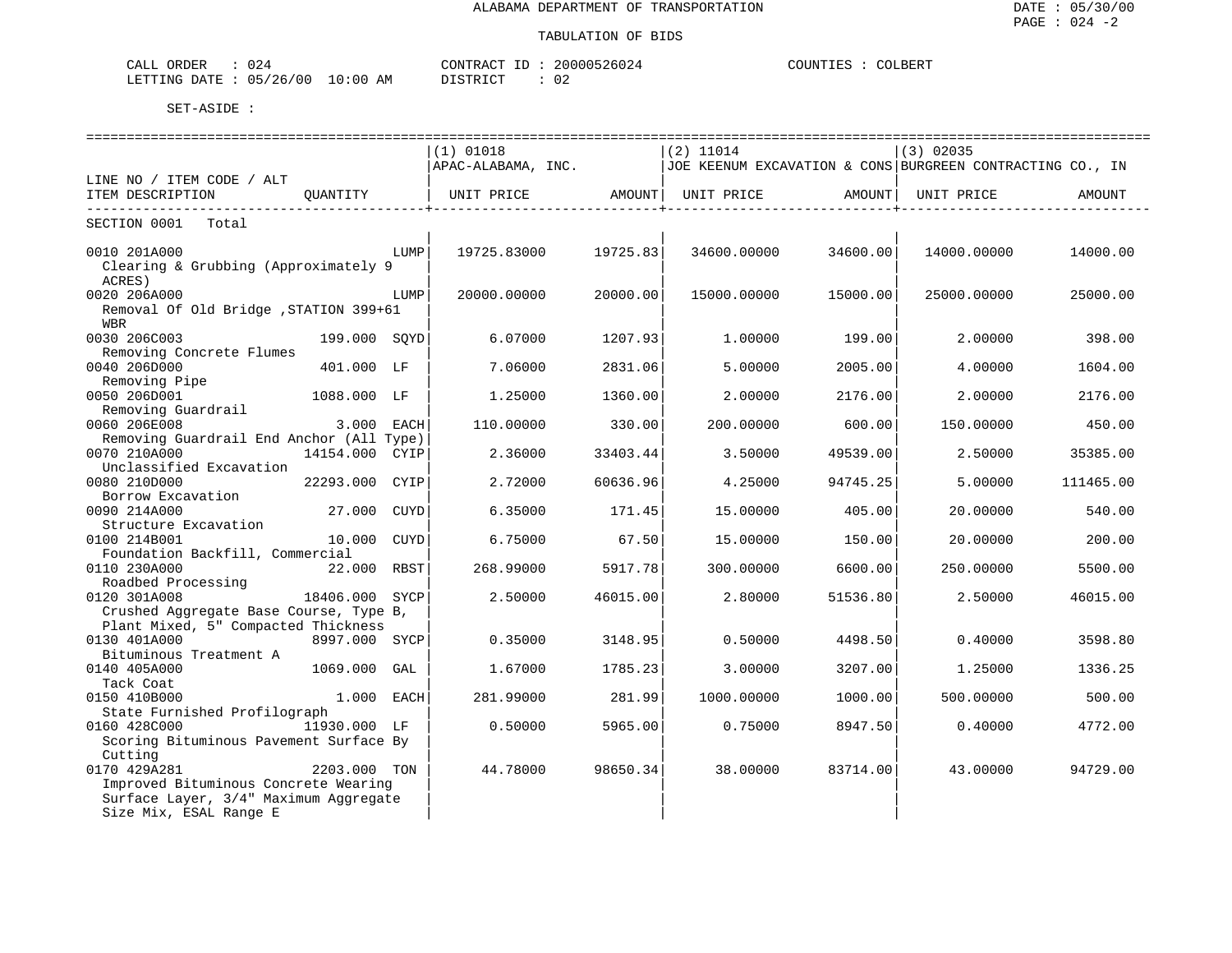| CALI<br>DRDER                 | "∠ل      |    | CONTRACT<br>TD.  | 000526024<br>2006 | COUNTIF<br>. TRZ | COLBERT |
|-------------------------------|----------|----|------------------|-------------------|------------------|---------|
| <b>DATE</b><br><b>LETTING</b> | 05/26/00 | ΆM | ד פידים ד $\sim$ | n r<br>υz         |                  |         |

|                                                   |              |      | $(1)$ 01018        |           | $(2)$ 11014 |           | (3) 02035                                                 |           |
|---------------------------------------------------|--------------|------|--------------------|-----------|-------------|-----------|-----------------------------------------------------------|-----------|
|                                                   |              |      | APAC-ALABAMA, INC. |           |             |           | JOE KEENUM EXCAVATION & CONS BURGREEN CONTRACTING CO., IN |           |
| LINE NO / ITEM CODE / ALT                         |              |      |                    |           |             |           |                                                           |           |
| ITEM DESCRIPTION                                  | OUANTITY     |      | UNIT PRICE         | AMOUNT    | UNIT PRICE  | AMOUNT    | UNIT PRICE                                                | AMOUNT    |
| 0180 429A287                                      | 1500.000 TON |      | 28.13000           | 42195.00  | 35.00000    | 52500.00  | 40.00000                                                  | 60000.00  |
| Improved Bituminous Concrete Wearing              |              |      |                    |           |             |           |                                                           |           |
| Surface Layer, Leveling, 3/4" Maximum             |              |      |                    |           |             |           |                                                           |           |
| Aggregate Size Mix, ESAL Range E                  |              |      |                    |           |             |           |                                                           |           |
| 0190 429A290                                      | 470.000 TON  |      | 43.02000           | 20219.40  | 41.00000    | 19270.00  | 40.00000                                                  | 18800.00  |
| Improved Bituminous Concrete Wearing              |              |      |                    |           |             |           |                                                           |           |
| Surface Layer, Widening, 3/4" Maximum             |              |      |                    |           |             |           |                                                           |           |
| Aggregate Size Mix, ESAL Range E                  |              |      |                    |           |             |           |                                                           |           |
| 0200 429B282                                      | 4443.000 TON |      | 29.15000           | 129513.45 | 30.00000    | 133290.00 | 35,00000                                                  | 155505.00 |
| Improved Bituminous Concrete Upper                |              |      |                    |           |             |           |                                                           |           |
| Binder Layer, 1 1/2" Maximum Aggregate            |              |      |                    |           |             |           |                                                           |           |
| Size Mix, ESAL Range E                            |              |      |                    |           |             |           |                                                           |           |
| 0210 429B290                                      | 1000.000 TON |      | 26.45000           | 26450.00  | 31.90000    | 31900.00  | 35.00000                                                  | 35000.00  |
| Improved Bituminous Concrete Upper                |              |      |                    |           |             |           |                                                           |           |
| Binder Layer, Leveling, 1 1/2" Maximum            |              |      |                    |           |             |           |                                                           |           |
| Aggregate Size Mix, ESAL Range E                  |              |      |                    |           |             |           |                                                           |           |
| 0220 429B293                                      | 940.000 TON  |      | 30.34000           | 28519.60  | 31.00000    | 29140.00  | 35.00000                                                  | 32900.00  |
| Improved Bituminous Concrete Upper                |              |      |                    |           |             |           |                                                           |           |
| Binder Layer, Widening, 1 1/2" Maximum            |              |      |                    |           |             |           |                                                           |           |
| Aggregate Size Mix, ESAL Range E                  |              |      |                    |           |             |           |                                                           |           |
| 0230 429C281                                      | 3499.000 TON |      | 26.45000           | 92548.55  | 28.00000    | 97972.00  | 31,00000                                                  | 108469.00 |
| Improved Bituminous Concrete Base Layer,          |              |      |                    |           |             |           |                                                           |           |
| 1 1/2" Maximum Aggregate Size Mix,                |              |      |                    |           |             |           |                                                           |           |
| ESAL Range E                                      |              |      |                    |           |             |           |                                                           |           |
| 0240 429C285                                      | 500.000 TON  |      | 37.00000           | 18500.00  | 42.00000    | 21000.00  | 40.00000                                                  | 20000.00  |
| Improved Bituminous Concrete Base Layer,          |              |      |                    |           |             |           |                                                           |           |
| Patching, 1 1/2" Maximum Aggregate                |              |      |                    |           |             |           |                                                           |           |
| Size Mix, ESAL Range E                            |              |      |                    |           |             |           |                                                           |           |
| 0250 429C291                                      | 1390.000 TON |      | 25.80000           | 35862.00  | 31,00000    | 43090.00  | 31,00000                                                  | 43090.00  |
| Improved Bituminous Concrete Base Layer,          |              |      |                    |           |             |           |                                                           |           |
| Widening, 1 1/2" Maximum Aggregate                |              |      |                    |           |             |           |                                                           |           |
| Size Mix, ESAL Range E                            |              |      |                    |           |             |           |                                                           |           |
| 0260 430B017                                      | 500.000 TNCP |      | 12.35000           | 6175.00   | 15.00000    | 7500.00   | 9,00000                                                   | 4500.00   |
| Aggregate Surfacing (AHD #410, #467, Or<br>#810)  |              |      |                    |           |             |           |                                                           |           |
| 0270 450B000                                      | 107.000 SOYD |      | 54.00000           | 5778.00   | 54.00000    | 5778.00   | 50.00000                                                  | 5350.00   |
| Reinforced Cement Concrete Bridge End             |              |      |                    |           |             |           |                                                           |           |
| Slab                                              |              |      |                    |           |             |           |                                                           |           |
| 0280 502A000                                      | 7155.000 LB  |      | 0.48000            | 3434.40   | 0.48000     | 3434.40   | 0.50000                                                   | 3577.50   |
| Steel Reinforcement                               |              |      |                    |           |             |           |                                                           |           |
| 0290 502B000                                      |              | LUMP | 14450.00000        | 14450.00  | 15000.00000 | 15000.00  | 15000.00000                                               | 15000.00  |
| Steel Reinforcement For Bridge                    |              |      |                    |           |             |           |                                                           |           |
| Superstructure STA. 399+65, APPROX.<br>31365 LBS. |              |      |                    |           |             |           |                                                           |           |
|                                                   |              |      |                    |           |             |           |                                                           |           |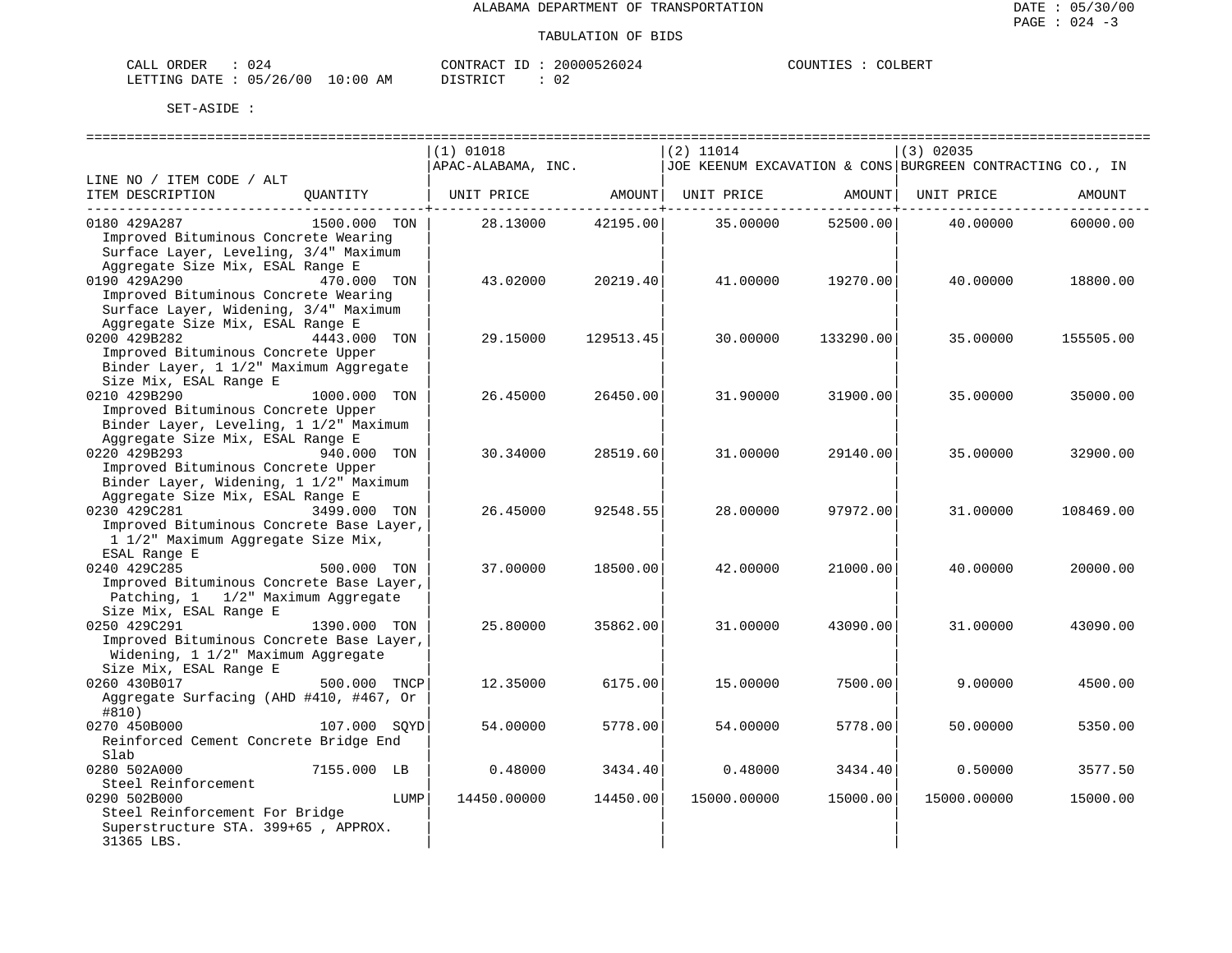| CALI<br>DRDER                 | "∠ل      |    | CONTRACT<br>TD.  | 000526024<br>2006 | COUNTIF<br>. TRZ | COLBERT |
|-------------------------------|----------|----|------------------|-------------------|------------------|---------|
| <b>DATE</b><br><b>LETTING</b> | 05/26/00 | ΆM | ד פידים ד $\sim$ | n r<br>υz         |                  |         |

| $(2)$ 11014<br>$(1)$ 01018<br>$(3)$ 02035<br>APAC-ALABAMA, INC.<br>JOE KEENUM EXCAVATION & CONS BURGREEN CONTRACTING CO., IN<br>LINE NO / ITEM CODE / ALT<br>  UNIT PRICE AMOUNT  UNIT PRICE AMOUNT<br>ITEM DESCRIPTION<br>OUANTITY<br>UNIT PRICE<br>AMOUNT<br>538.000 LF<br>13181.00<br>13181.00<br>0300 505C002<br>24.50000<br>24.50000<br>30.00000<br>16140.00<br>Steel Piling (HP 12x53)<br>28.000 EACH<br>2660.00<br>2660.00<br>0310 505G003<br>95.00000<br>95.00000<br>75.00000<br>2100.00<br>Pile Points (Type A, 12")<br>0320 508A000<br>4155.000 LB<br>2.70000<br>11218.50<br>2.80000<br>11634.00<br>2.25000<br>9348.75<br>Structural Steel<br>73.000 CUYD<br>29930.00<br>0330 510A000<br>410.00000<br>415,00000<br>30295.00<br>350.00000<br>25550.00<br>Bridge Substructure Concrete, Class A<br>0340 510C051<br>48000.00000<br>48000.00<br>49000.00000<br>49000.00<br>58000.00<br>LUMP<br>58000.00000<br>Bridge Concrete Superstructure, STA.<br>399+65, APPROX. 149 CU. YD.<br>0350 510E000<br>432.000 SOYD<br>2808.00<br>6.50000<br>2808.00<br>7.00000<br>6.50000<br>3024.00<br>Grooving Concrete Bridge Decks<br>0360 511A001<br>12.000 EACH<br>120.00000<br>1440.00<br>1560.00<br>2520.00<br>130.00000<br>210.00000<br>Elastomeric Bearings, Type 2<br>0370 513B019<br>643.000 LF<br>75552.50<br>75874.00<br>150.00000<br>96450.00<br>117.50000<br>118.00000<br>Pretensioned-Prestressed Concrete<br>Girders, Type BT-63 (Specialty Item)<br>0380 530A002<br>806.84<br>23.000 LF<br>35.08000<br>30.00000<br>690.00<br>35.00000<br>805.00<br>24" Roadway Pipe (Class 3 R.C.)<br>0390 530A101<br>4.000 LF<br>69.47000<br>277.88<br>25.00000<br>100.00<br>50.00000<br>200.00<br>18" Roadway Pipe (Class 3 R.C.)<br>(Extension)<br>0400 530A102<br>11.000 LF<br>60.32000<br>663.52<br>55.00000<br>605.00<br>35.00000<br>385.00<br>24" Roadway Pipe (Class 3 R.C.)<br>(Extension)<br>0410 535A001<br>488.000 LF<br>30.49000<br>14879.12<br>18,00000<br>8784.00<br>20.00000<br>9760.00<br>18" Side Drain Pipe<br>0420 535A301<br>72.000 LF<br>37.36000<br>2689.92<br>20.00000<br>1440.00<br>1440.00<br>20.00000<br>18" Side Drain Pipe (Extension)<br>0430 535B011<br>136.000 LF<br>31.41000<br>4271.76<br>24.00000<br>3264.00<br>30.00000<br>4080.00<br>22" Span, 14" Rise Side Drain Pipe<br>0440 600A000<br>83415.00000<br>83415.00<br>35000.00<br>35000.00000<br>90000.00000<br>90000.00<br>LUMP<br>Mobilization<br>0450 606A000<br>200.000 LF<br>7.66000<br>1532.00<br>2800.00<br>6,00000<br>14.00000<br>1200.00<br>6" Underdrain Pipe<br>0460 610A004<br>762.000<br>13098.78<br>22.00000<br>16764.00<br>SOYD<br>17.19000<br>17.00000<br>12954.00<br>Loose Riprap, Class 2, 24" Thick<br>0470 610D000<br>782.000 SOYD<br>1,70000<br>1329.40<br>3.00000<br>2346.00<br>2.50000<br>1955.00<br>Filter Blanket<br>0480 617A000<br>3503.000 SOYD<br>2.30000<br>8056.90<br>3.00000<br>10509.00<br>2.75000<br>9633.25<br>Bituminous Treated Glass Fiber Flumes |  |  | ================================ | ----------------------------- | -------------------------------- |  |
|----------------------------------------------------------------------------------------------------------------------------------------------------------------------------------------------------------------------------------------------------------------------------------------------------------------------------------------------------------------------------------------------------------------------------------------------------------------------------------------------------------------------------------------------------------------------------------------------------------------------------------------------------------------------------------------------------------------------------------------------------------------------------------------------------------------------------------------------------------------------------------------------------------------------------------------------------------------------------------------------------------------------------------------------------------------------------------------------------------------------------------------------------------------------------------------------------------------------------------------------------------------------------------------------------------------------------------------------------------------------------------------------------------------------------------------------------------------------------------------------------------------------------------------------------------------------------------------------------------------------------------------------------------------------------------------------------------------------------------------------------------------------------------------------------------------------------------------------------------------------------------------------------------------------------------------------------------------------------------------------------------------------------------------------------------------------------------------------------------------------------------------------------------------------------------------------------------------------------------------------------------------------------------------------------------------------------------------------------------------------------------------------------------------------------------------------------------------------------------------------------------------------------------------------------------------------------------------------------------------------------------------------------------------------------------------------------------------------------------------------------------------------------------------------------------------------------------------------------------------------------------------------------------------------------------------------------------------------|--|--|----------------------------------|-------------------------------|----------------------------------|--|
|                                                                                                                                                                                                                                                                                                                                                                                                                                                                                                                                                                                                                                                                                                                                                                                                                                                                                                                                                                                                                                                                                                                                                                                                                                                                                                                                                                                                                                                                                                                                                                                                                                                                                                                                                                                                                                                                                                                                                                                                                                                                                                                                                                                                                                                                                                                                                                                                                                                                                                                                                                                                                                                                                                                                                                                                                                                                                                                                                                      |  |  |                                  |                               |                                  |  |
|                                                                                                                                                                                                                                                                                                                                                                                                                                                                                                                                                                                                                                                                                                                                                                                                                                                                                                                                                                                                                                                                                                                                                                                                                                                                                                                                                                                                                                                                                                                                                                                                                                                                                                                                                                                                                                                                                                                                                                                                                                                                                                                                                                                                                                                                                                                                                                                                                                                                                                                                                                                                                                                                                                                                                                                                                                                                                                                                                                      |  |  |                                  |                               |                                  |  |
|                                                                                                                                                                                                                                                                                                                                                                                                                                                                                                                                                                                                                                                                                                                                                                                                                                                                                                                                                                                                                                                                                                                                                                                                                                                                                                                                                                                                                                                                                                                                                                                                                                                                                                                                                                                                                                                                                                                                                                                                                                                                                                                                                                                                                                                                                                                                                                                                                                                                                                                                                                                                                                                                                                                                                                                                                                                                                                                                                                      |  |  |                                  |                               |                                  |  |
|                                                                                                                                                                                                                                                                                                                                                                                                                                                                                                                                                                                                                                                                                                                                                                                                                                                                                                                                                                                                                                                                                                                                                                                                                                                                                                                                                                                                                                                                                                                                                                                                                                                                                                                                                                                                                                                                                                                                                                                                                                                                                                                                                                                                                                                                                                                                                                                                                                                                                                                                                                                                                                                                                                                                                                                                                                                                                                                                                                      |  |  |                                  |                               |                                  |  |
|                                                                                                                                                                                                                                                                                                                                                                                                                                                                                                                                                                                                                                                                                                                                                                                                                                                                                                                                                                                                                                                                                                                                                                                                                                                                                                                                                                                                                                                                                                                                                                                                                                                                                                                                                                                                                                                                                                                                                                                                                                                                                                                                                                                                                                                                                                                                                                                                                                                                                                                                                                                                                                                                                                                                                                                                                                                                                                                                                                      |  |  |                                  |                               |                                  |  |
|                                                                                                                                                                                                                                                                                                                                                                                                                                                                                                                                                                                                                                                                                                                                                                                                                                                                                                                                                                                                                                                                                                                                                                                                                                                                                                                                                                                                                                                                                                                                                                                                                                                                                                                                                                                                                                                                                                                                                                                                                                                                                                                                                                                                                                                                                                                                                                                                                                                                                                                                                                                                                                                                                                                                                                                                                                                                                                                                                                      |  |  |                                  |                               |                                  |  |
|                                                                                                                                                                                                                                                                                                                                                                                                                                                                                                                                                                                                                                                                                                                                                                                                                                                                                                                                                                                                                                                                                                                                                                                                                                                                                                                                                                                                                                                                                                                                                                                                                                                                                                                                                                                                                                                                                                                                                                                                                                                                                                                                                                                                                                                                                                                                                                                                                                                                                                                                                                                                                                                                                                                                                                                                                                                                                                                                                                      |  |  |                                  |                               |                                  |  |
|                                                                                                                                                                                                                                                                                                                                                                                                                                                                                                                                                                                                                                                                                                                                                                                                                                                                                                                                                                                                                                                                                                                                                                                                                                                                                                                                                                                                                                                                                                                                                                                                                                                                                                                                                                                                                                                                                                                                                                                                                                                                                                                                                                                                                                                                                                                                                                                                                                                                                                                                                                                                                                                                                                                                                                                                                                                                                                                                                                      |  |  |                                  |                               |                                  |  |
|                                                                                                                                                                                                                                                                                                                                                                                                                                                                                                                                                                                                                                                                                                                                                                                                                                                                                                                                                                                                                                                                                                                                                                                                                                                                                                                                                                                                                                                                                                                                                                                                                                                                                                                                                                                                                                                                                                                                                                                                                                                                                                                                                                                                                                                                                                                                                                                                                                                                                                                                                                                                                                                                                                                                                                                                                                                                                                                                                                      |  |  |                                  |                               |                                  |  |
|                                                                                                                                                                                                                                                                                                                                                                                                                                                                                                                                                                                                                                                                                                                                                                                                                                                                                                                                                                                                                                                                                                                                                                                                                                                                                                                                                                                                                                                                                                                                                                                                                                                                                                                                                                                                                                                                                                                                                                                                                                                                                                                                                                                                                                                                                                                                                                                                                                                                                                                                                                                                                                                                                                                                                                                                                                                                                                                                                                      |  |  |                                  |                               |                                  |  |
|                                                                                                                                                                                                                                                                                                                                                                                                                                                                                                                                                                                                                                                                                                                                                                                                                                                                                                                                                                                                                                                                                                                                                                                                                                                                                                                                                                                                                                                                                                                                                                                                                                                                                                                                                                                                                                                                                                                                                                                                                                                                                                                                                                                                                                                                                                                                                                                                                                                                                                                                                                                                                                                                                                                                                                                                                                                                                                                                                                      |  |  |                                  |                               |                                  |  |
|                                                                                                                                                                                                                                                                                                                                                                                                                                                                                                                                                                                                                                                                                                                                                                                                                                                                                                                                                                                                                                                                                                                                                                                                                                                                                                                                                                                                                                                                                                                                                                                                                                                                                                                                                                                                                                                                                                                                                                                                                                                                                                                                                                                                                                                                                                                                                                                                                                                                                                                                                                                                                                                                                                                                                                                                                                                                                                                                                                      |  |  |                                  |                               |                                  |  |
|                                                                                                                                                                                                                                                                                                                                                                                                                                                                                                                                                                                                                                                                                                                                                                                                                                                                                                                                                                                                                                                                                                                                                                                                                                                                                                                                                                                                                                                                                                                                                                                                                                                                                                                                                                                                                                                                                                                                                                                                                                                                                                                                                                                                                                                                                                                                                                                                                                                                                                                                                                                                                                                                                                                                                                                                                                                                                                                                                                      |  |  |                                  |                               |                                  |  |
|                                                                                                                                                                                                                                                                                                                                                                                                                                                                                                                                                                                                                                                                                                                                                                                                                                                                                                                                                                                                                                                                                                                                                                                                                                                                                                                                                                                                                                                                                                                                                                                                                                                                                                                                                                                                                                                                                                                                                                                                                                                                                                                                                                                                                                                                                                                                                                                                                                                                                                                                                                                                                                                                                                                                                                                                                                                                                                                                                                      |  |  |                                  |                               |                                  |  |
|                                                                                                                                                                                                                                                                                                                                                                                                                                                                                                                                                                                                                                                                                                                                                                                                                                                                                                                                                                                                                                                                                                                                                                                                                                                                                                                                                                                                                                                                                                                                                                                                                                                                                                                                                                                                                                                                                                                                                                                                                                                                                                                                                                                                                                                                                                                                                                                                                                                                                                                                                                                                                                                                                                                                                                                                                                                                                                                                                                      |  |  |                                  |                               |                                  |  |
|                                                                                                                                                                                                                                                                                                                                                                                                                                                                                                                                                                                                                                                                                                                                                                                                                                                                                                                                                                                                                                                                                                                                                                                                                                                                                                                                                                                                                                                                                                                                                                                                                                                                                                                                                                                                                                                                                                                                                                                                                                                                                                                                                                                                                                                                                                                                                                                                                                                                                                                                                                                                                                                                                                                                                                                                                                                                                                                                                                      |  |  |                                  |                               |                                  |  |
|                                                                                                                                                                                                                                                                                                                                                                                                                                                                                                                                                                                                                                                                                                                                                                                                                                                                                                                                                                                                                                                                                                                                                                                                                                                                                                                                                                                                                                                                                                                                                                                                                                                                                                                                                                                                                                                                                                                                                                                                                                                                                                                                                                                                                                                                                                                                                                                                                                                                                                                                                                                                                                                                                                                                                                                                                                                                                                                                                                      |  |  |                                  |                               |                                  |  |
|                                                                                                                                                                                                                                                                                                                                                                                                                                                                                                                                                                                                                                                                                                                                                                                                                                                                                                                                                                                                                                                                                                                                                                                                                                                                                                                                                                                                                                                                                                                                                                                                                                                                                                                                                                                                                                                                                                                                                                                                                                                                                                                                                                                                                                                                                                                                                                                                                                                                                                                                                                                                                                                                                                                                                                                                                                                                                                                                                                      |  |  |                                  |                               |                                  |  |
|                                                                                                                                                                                                                                                                                                                                                                                                                                                                                                                                                                                                                                                                                                                                                                                                                                                                                                                                                                                                                                                                                                                                                                                                                                                                                                                                                                                                                                                                                                                                                                                                                                                                                                                                                                                                                                                                                                                                                                                                                                                                                                                                                                                                                                                                                                                                                                                                                                                                                                                                                                                                                                                                                                                                                                                                                                                                                                                                                                      |  |  |                                  |                               |                                  |  |
|                                                                                                                                                                                                                                                                                                                                                                                                                                                                                                                                                                                                                                                                                                                                                                                                                                                                                                                                                                                                                                                                                                                                                                                                                                                                                                                                                                                                                                                                                                                                                                                                                                                                                                                                                                                                                                                                                                                                                                                                                                                                                                                                                                                                                                                                                                                                                                                                                                                                                                                                                                                                                                                                                                                                                                                                                                                                                                                                                                      |  |  |                                  |                               |                                  |  |
|                                                                                                                                                                                                                                                                                                                                                                                                                                                                                                                                                                                                                                                                                                                                                                                                                                                                                                                                                                                                                                                                                                                                                                                                                                                                                                                                                                                                                                                                                                                                                                                                                                                                                                                                                                                                                                                                                                                                                                                                                                                                                                                                                                                                                                                                                                                                                                                                                                                                                                                                                                                                                                                                                                                                                                                                                                                                                                                                                                      |  |  |                                  |                               |                                  |  |
|                                                                                                                                                                                                                                                                                                                                                                                                                                                                                                                                                                                                                                                                                                                                                                                                                                                                                                                                                                                                                                                                                                                                                                                                                                                                                                                                                                                                                                                                                                                                                                                                                                                                                                                                                                                                                                                                                                                                                                                                                                                                                                                                                                                                                                                                                                                                                                                                                                                                                                                                                                                                                                                                                                                                                                                                                                                                                                                                                                      |  |  |                                  |                               |                                  |  |
|                                                                                                                                                                                                                                                                                                                                                                                                                                                                                                                                                                                                                                                                                                                                                                                                                                                                                                                                                                                                                                                                                                                                                                                                                                                                                                                                                                                                                                                                                                                                                                                                                                                                                                                                                                                                                                                                                                                                                                                                                                                                                                                                                                                                                                                                                                                                                                                                                                                                                                                                                                                                                                                                                                                                                                                                                                                                                                                                                                      |  |  |                                  |                               |                                  |  |
|                                                                                                                                                                                                                                                                                                                                                                                                                                                                                                                                                                                                                                                                                                                                                                                                                                                                                                                                                                                                                                                                                                                                                                                                                                                                                                                                                                                                                                                                                                                                                                                                                                                                                                                                                                                                                                                                                                                                                                                                                                                                                                                                                                                                                                                                                                                                                                                                                                                                                                                                                                                                                                                                                                                                                                                                                                                                                                                                                                      |  |  |                                  |                               |                                  |  |
|                                                                                                                                                                                                                                                                                                                                                                                                                                                                                                                                                                                                                                                                                                                                                                                                                                                                                                                                                                                                                                                                                                                                                                                                                                                                                                                                                                                                                                                                                                                                                                                                                                                                                                                                                                                                                                                                                                                                                                                                                                                                                                                                                                                                                                                                                                                                                                                                                                                                                                                                                                                                                                                                                                                                                                                                                                                                                                                                                                      |  |  |                                  |                               |                                  |  |
|                                                                                                                                                                                                                                                                                                                                                                                                                                                                                                                                                                                                                                                                                                                                                                                                                                                                                                                                                                                                                                                                                                                                                                                                                                                                                                                                                                                                                                                                                                                                                                                                                                                                                                                                                                                                                                                                                                                                                                                                                                                                                                                                                                                                                                                                                                                                                                                                                                                                                                                                                                                                                                                                                                                                                                                                                                                                                                                                                                      |  |  |                                  |                               |                                  |  |
|                                                                                                                                                                                                                                                                                                                                                                                                                                                                                                                                                                                                                                                                                                                                                                                                                                                                                                                                                                                                                                                                                                                                                                                                                                                                                                                                                                                                                                                                                                                                                                                                                                                                                                                                                                                                                                                                                                                                                                                                                                                                                                                                                                                                                                                                                                                                                                                                                                                                                                                                                                                                                                                                                                                                                                                                                                                                                                                                                                      |  |  |                                  |                               |                                  |  |
|                                                                                                                                                                                                                                                                                                                                                                                                                                                                                                                                                                                                                                                                                                                                                                                                                                                                                                                                                                                                                                                                                                                                                                                                                                                                                                                                                                                                                                                                                                                                                                                                                                                                                                                                                                                                                                                                                                                                                                                                                                                                                                                                                                                                                                                                                                                                                                                                                                                                                                                                                                                                                                                                                                                                                                                                                                                                                                                                                                      |  |  |                                  |                               |                                  |  |
|                                                                                                                                                                                                                                                                                                                                                                                                                                                                                                                                                                                                                                                                                                                                                                                                                                                                                                                                                                                                                                                                                                                                                                                                                                                                                                                                                                                                                                                                                                                                                                                                                                                                                                                                                                                                                                                                                                                                                                                                                                                                                                                                                                                                                                                                                                                                                                                                                                                                                                                                                                                                                                                                                                                                                                                                                                                                                                                                                                      |  |  |                                  |                               |                                  |  |
|                                                                                                                                                                                                                                                                                                                                                                                                                                                                                                                                                                                                                                                                                                                                                                                                                                                                                                                                                                                                                                                                                                                                                                                                                                                                                                                                                                                                                                                                                                                                                                                                                                                                                                                                                                                                                                                                                                                                                                                                                                                                                                                                                                                                                                                                                                                                                                                                                                                                                                                                                                                                                                                                                                                                                                                                                                                                                                                                                                      |  |  |                                  |                               |                                  |  |
|                                                                                                                                                                                                                                                                                                                                                                                                                                                                                                                                                                                                                                                                                                                                                                                                                                                                                                                                                                                                                                                                                                                                                                                                                                                                                                                                                                                                                                                                                                                                                                                                                                                                                                                                                                                                                                                                                                                                                                                                                                                                                                                                                                                                                                                                                                                                                                                                                                                                                                                                                                                                                                                                                                                                                                                                                                                                                                                                                                      |  |  |                                  |                               |                                  |  |
|                                                                                                                                                                                                                                                                                                                                                                                                                                                                                                                                                                                                                                                                                                                                                                                                                                                                                                                                                                                                                                                                                                                                                                                                                                                                                                                                                                                                                                                                                                                                                                                                                                                                                                                                                                                                                                                                                                                                                                                                                                                                                                                                                                                                                                                                                                                                                                                                                                                                                                                                                                                                                                                                                                                                                                                                                                                                                                                                                                      |  |  |                                  |                               |                                  |  |
|                                                                                                                                                                                                                                                                                                                                                                                                                                                                                                                                                                                                                                                                                                                                                                                                                                                                                                                                                                                                                                                                                                                                                                                                                                                                                                                                                                                                                                                                                                                                                                                                                                                                                                                                                                                                                                                                                                                                                                                                                                                                                                                                                                                                                                                                                                                                                                                                                                                                                                                                                                                                                                                                                                                                                                                                                                                                                                                                                                      |  |  |                                  |                               |                                  |  |
|                                                                                                                                                                                                                                                                                                                                                                                                                                                                                                                                                                                                                                                                                                                                                                                                                                                                                                                                                                                                                                                                                                                                                                                                                                                                                                                                                                                                                                                                                                                                                                                                                                                                                                                                                                                                                                                                                                                                                                                                                                                                                                                                                                                                                                                                                                                                                                                                                                                                                                                                                                                                                                                                                                                                                                                                                                                                                                                                                                      |  |  |                                  |                               |                                  |  |
|                                                                                                                                                                                                                                                                                                                                                                                                                                                                                                                                                                                                                                                                                                                                                                                                                                                                                                                                                                                                                                                                                                                                                                                                                                                                                                                                                                                                                                                                                                                                                                                                                                                                                                                                                                                                                                                                                                                                                                                                                                                                                                                                                                                                                                                                                                                                                                                                                                                                                                                                                                                                                                                                                                                                                                                                                                                                                                                                                                      |  |  |                                  |                               |                                  |  |
|                                                                                                                                                                                                                                                                                                                                                                                                                                                                                                                                                                                                                                                                                                                                                                                                                                                                                                                                                                                                                                                                                                                                                                                                                                                                                                                                                                                                                                                                                                                                                                                                                                                                                                                                                                                                                                                                                                                                                                                                                                                                                                                                                                                                                                                                                                                                                                                                                                                                                                                                                                                                                                                                                                                                                                                                                                                                                                                                                                      |  |  |                                  |                               |                                  |  |
|                                                                                                                                                                                                                                                                                                                                                                                                                                                                                                                                                                                                                                                                                                                                                                                                                                                                                                                                                                                                                                                                                                                                                                                                                                                                                                                                                                                                                                                                                                                                                                                                                                                                                                                                                                                                                                                                                                                                                                                                                                                                                                                                                                                                                                                                                                                                                                                                                                                                                                                                                                                                                                                                                                                                                                                                                                                                                                                                                                      |  |  |                                  |                               |                                  |  |
|                                                                                                                                                                                                                                                                                                                                                                                                                                                                                                                                                                                                                                                                                                                                                                                                                                                                                                                                                                                                                                                                                                                                                                                                                                                                                                                                                                                                                                                                                                                                                                                                                                                                                                                                                                                                                                                                                                                                                                                                                                                                                                                                                                                                                                                                                                                                                                                                                                                                                                                                                                                                                                                                                                                                                                                                                                                                                                                                                                      |  |  |                                  |                               |                                  |  |
|                                                                                                                                                                                                                                                                                                                                                                                                                                                                                                                                                                                                                                                                                                                                                                                                                                                                                                                                                                                                                                                                                                                                                                                                                                                                                                                                                                                                                                                                                                                                                                                                                                                                                                                                                                                                                                                                                                                                                                                                                                                                                                                                                                                                                                                                                                                                                                                                                                                                                                                                                                                                                                                                                                                                                                                                                                                                                                                                                                      |  |  |                                  |                               |                                  |  |
|                                                                                                                                                                                                                                                                                                                                                                                                                                                                                                                                                                                                                                                                                                                                                                                                                                                                                                                                                                                                                                                                                                                                                                                                                                                                                                                                                                                                                                                                                                                                                                                                                                                                                                                                                                                                                                                                                                                                                                                                                                                                                                                                                                                                                                                                                                                                                                                                                                                                                                                                                                                                                                                                                                                                                                                                                                                                                                                                                                      |  |  |                                  |                               |                                  |  |
|                                                                                                                                                                                                                                                                                                                                                                                                                                                                                                                                                                                                                                                                                                                                                                                                                                                                                                                                                                                                                                                                                                                                                                                                                                                                                                                                                                                                                                                                                                                                                                                                                                                                                                                                                                                                                                                                                                                                                                                                                                                                                                                                                                                                                                                                                                                                                                                                                                                                                                                                                                                                                                                                                                                                                                                                                                                                                                                                                                      |  |  |                                  |                               |                                  |  |
|                                                                                                                                                                                                                                                                                                                                                                                                                                                                                                                                                                                                                                                                                                                                                                                                                                                                                                                                                                                                                                                                                                                                                                                                                                                                                                                                                                                                                                                                                                                                                                                                                                                                                                                                                                                                                                                                                                                                                                                                                                                                                                                                                                                                                                                                                                                                                                                                                                                                                                                                                                                                                                                                                                                                                                                                                                                                                                                                                                      |  |  |                                  |                               |                                  |  |
|                                                                                                                                                                                                                                                                                                                                                                                                                                                                                                                                                                                                                                                                                                                                                                                                                                                                                                                                                                                                                                                                                                                                                                                                                                                                                                                                                                                                                                                                                                                                                                                                                                                                                                                                                                                                                                                                                                                                                                                                                                                                                                                                                                                                                                                                                                                                                                                                                                                                                                                                                                                                                                                                                                                                                                                                                                                                                                                                                                      |  |  |                                  |                               |                                  |  |
|                                                                                                                                                                                                                                                                                                                                                                                                                                                                                                                                                                                                                                                                                                                                                                                                                                                                                                                                                                                                                                                                                                                                                                                                                                                                                                                                                                                                                                                                                                                                                                                                                                                                                                                                                                                                                                                                                                                                                                                                                                                                                                                                                                                                                                                                                                                                                                                                                                                                                                                                                                                                                                                                                                                                                                                                                                                                                                                                                                      |  |  |                                  |                               |                                  |  |
|                                                                                                                                                                                                                                                                                                                                                                                                                                                                                                                                                                                                                                                                                                                                                                                                                                                                                                                                                                                                                                                                                                                                                                                                                                                                                                                                                                                                                                                                                                                                                                                                                                                                                                                                                                                                                                                                                                                                                                                                                                                                                                                                                                                                                                                                                                                                                                                                                                                                                                                                                                                                                                                                                                                                                                                                                                                                                                                                                                      |  |  |                                  |                               |                                  |  |
|                                                                                                                                                                                                                                                                                                                                                                                                                                                                                                                                                                                                                                                                                                                                                                                                                                                                                                                                                                                                                                                                                                                                                                                                                                                                                                                                                                                                                                                                                                                                                                                                                                                                                                                                                                                                                                                                                                                                                                                                                                                                                                                                                                                                                                                                                                                                                                                                                                                                                                                                                                                                                                                                                                                                                                                                                                                                                                                                                                      |  |  |                                  |                               |                                  |  |
|                                                                                                                                                                                                                                                                                                                                                                                                                                                                                                                                                                                                                                                                                                                                                                                                                                                                                                                                                                                                                                                                                                                                                                                                                                                                                                                                                                                                                                                                                                                                                                                                                                                                                                                                                                                                                                                                                                                                                                                                                                                                                                                                                                                                                                                                                                                                                                                                                                                                                                                                                                                                                                                                                                                                                                                                                                                                                                                                                                      |  |  |                                  |                               |                                  |  |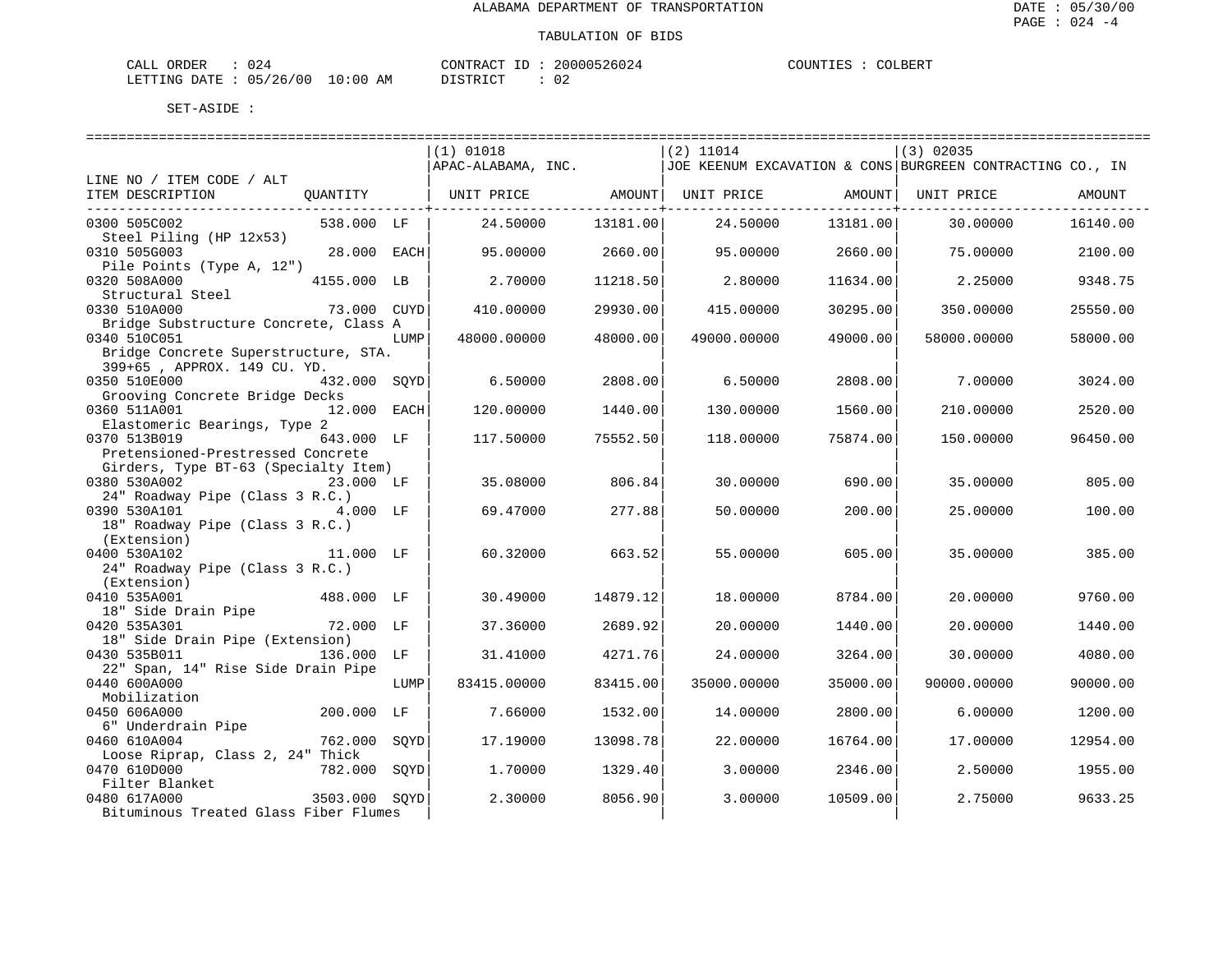| CALI<br>DRDER                 | "∠ل      |    | CONTRACT<br>TD.  | 000526024<br>2006 | COUNTIF<br>. TRZ | COLBERT |
|-------------------------------|----------|----|------------------|-------------------|------------------|---------|
| <b>DATE</b><br><b>LETTING</b> | 05/26/00 | ΆM | ד פידים ד $\sim$ | n r<br>υz         |                  |         |

|                                        |               |      | $(1)$ 01018                    |          | $(2)$ 11014                                               |          | $(3)$ 02035 |          |
|----------------------------------------|---------------|------|--------------------------------|----------|-----------------------------------------------------------|----------|-------------|----------|
|                                        |               |      | APAC-ALABAMA, INC.             |          | JOE KEENUM EXCAVATION & CONS BURGREEN CONTRACTING CO., IN |          |             |          |
| LINE NO / ITEM CODE / ALT              |               |      |                                |          |                                                           |          |             |          |
| ITEM DESCRIPTION                       | OUANTITY      |      | UNIT PRICE AMOUNT   UNIT PRICE |          |                                                           | AMOUNT   | UNIT PRICE  | AMOUNT   |
|                                        |               |      |                                |          |                                                           |          |             |          |
| 0490 619A101                           | 10.000 EACH   |      | 380.00000                      | 3800.00  | 450.00000                                                 | 4500.00  | 425.00000   | 4250.00  |
| 18" Side Drain Pipe End Treatment,     |               |      |                                |          |                                                           |          |             |          |
| Class 1                                |               |      |                                |          |                                                           |          |             |          |
| 0500 619B116                           | 2.000 EACH    |      | 500.00000                      | 1000.00  | 500.00000                                                 | 1000.00  | 550.00000   | 1100.00  |
| 22" Span, 14" Rise Side Drain Pipe End |               |      |                                |          |                                                           |          |             |          |
| Treatment, Class 1                     |               |      |                                |          |                                                           |          |             |          |
| 0510 620A000                           | 2.000 CUYD    |      | 700.00000                      | 1400.00  | 700.00000                                                 | 1400.00  | 700,00000   | 1400.00  |
| Minor Structure Concrete               |               |      |                                |          |                                                           |          |             |          |
| 0520 621A000                           | 2.000 EACH    |      | 1600.00000                     | 3200.00  | 2500.00000                                                | 5000.00  | 1700.00000  | 3400.00  |
| Junction Boxes, Type 1, 1P Or 5        |               |      |                                |          |                                                           |          |             |          |
| 0530 621C020                           | 2.000 EACH    |      | 1650.00000                     | 3300.00  | 1800.00000                                                | 3600.00  | 1750.00000  | 3500.00  |
|                                        |               |      |                                |          |                                                           |          |             |          |
| Inlets, Type Y                         |               |      |                                |          |                                                           |          |             |          |
| 0540 621D019                           | 2.000 EACH    |      | 420.00000                      | 840.00   | 400.00000                                                 | 800.00   | 500.00000   | 1000.00  |
| Inlet Units, Type Y                    |               |      |                                |          |                                                           |          |             |          |
| 0550 630C003                           | 2.000 EACH    |      | 1050.00000                     | 2100.00  | 1050.00000                                                | 2100.00  | 1500.00000  | 3000.00  |
| Guardrail End Anchor, Type 13          |               |      |                                |          |                                                           |          |             |          |
| 0560 630C050                           | 2.000 EACH    |      | 1950.00000                     | 3900.00  | 1950.00000                                                | 3900.00  | 2600.00000  | 5200.00  |
| Guardrail End Anchor, Type 20 Series   |               |      |                                |          |                                                           |          |             |          |
| 0570 650A000                           | 8610.000 CYIP |      | 5.56000                        | 47871.60 | 4.00000                                                   | 34440.00 | 2.50000     | 21525.00 |
| Topsoil                                |               |      |                                |          |                                                           |          |             |          |
| 0580 652A050                           | 6.000 ACRE    |      | 425.00000                      | 2550.00  | 700.00000                                                 | 4200.00  | 500.00000   | 3000.00  |
| Seeding (Mix 1A)                       |               |      |                                |          |                                                           |          |             |          |
| 0590 652A053                           | 2.000 ACRE    |      | 425.00000                      | 850.00   | 700.00000                                                 | 1400.00  | 500.00000   | 1000.00  |
| Seeding (Mix 1E)                       |               |      |                                |          |                                                           |          |             |          |
| 0600 652B050                           | 6.000         | ACRE | 500.00000                      | 3000.00  | 250.00000                                                 | 1500.00  | 300.00000   | 1800.00  |
| Temporary Seeding (Mix 1AT)            |               |      |                                |          |                                                           |          |             |          |
| 0610 652C000                           | 8.000 ACRE    |      | 100.00000                      | 800.00   | 37.25000                                                  | 298.00   | 50.00000    | 400.00   |
| Mowing                                 |               |      |                                |          |                                                           |          |             |          |
| 0620 652D050                           | 6.000         | ACRE | 350.00000                      | 2100.00  | 250.00000                                                 | 1500.00  | 350.00000   | 2100.00  |
| Seeding In Stubble (Mix 1A)            |               |      |                                |          |                                                           |          |             |          |
| 0630 656A000                           | 6.000 ACRE    |      | 425.00000                      | 2550.00  | 575.00000                                                 | 3450.00  | 400.00000   | 2400.00  |
| Mulching, Class A, Type 1              |               |      |                                |          |                                                           |          |             |          |
| 0640 656A001                           | 2.000         | ACRE | 450.00000                      | 900.00   | 675.00000                                                 | 1350.00  | 500.00000   | 1000.00  |
| Mulching, Class A, Type 2              |               |      |                                |          |                                                           |          |             |          |
| 0650 659A000                           | 100.000       | SOYD | 1.75000                        | 175.00   | 2.50000                                                   | 250.00   | 2.00000     | 200.00   |
| Erosion Control Netting, Class A       |               |      |                                |          |                                                           |          |             |          |
| 0660 659A001                           | 100.000       | SQYD | 1.75000                        | 175.00   | 2.25000                                                   | 225.00   | 2.00000     | 200.00   |
| Erosion Control Netting, Class B       |               |      |                                |          |                                                           |          |             |          |
| 0670 665F000                           | 145.000       | EACH | 8.35000                        | 1210.75  | 5.00000                                                   | 725.00   | 5.00000     | 725.00   |
| Hay Bales                              |               |      |                                |          |                                                           |          |             |          |
| 0680 6651000                           | 320.000       | TON  | 13.79000                       | 4412.80  | 15.00000                                                  | 4800.00  | 17.50000    | 5600.00  |
| Temporary Riprap, Class 2              |               |      |                                |          |                                                           |          |             |          |
|                                        |               |      |                                |          |                                                           |          |             |          |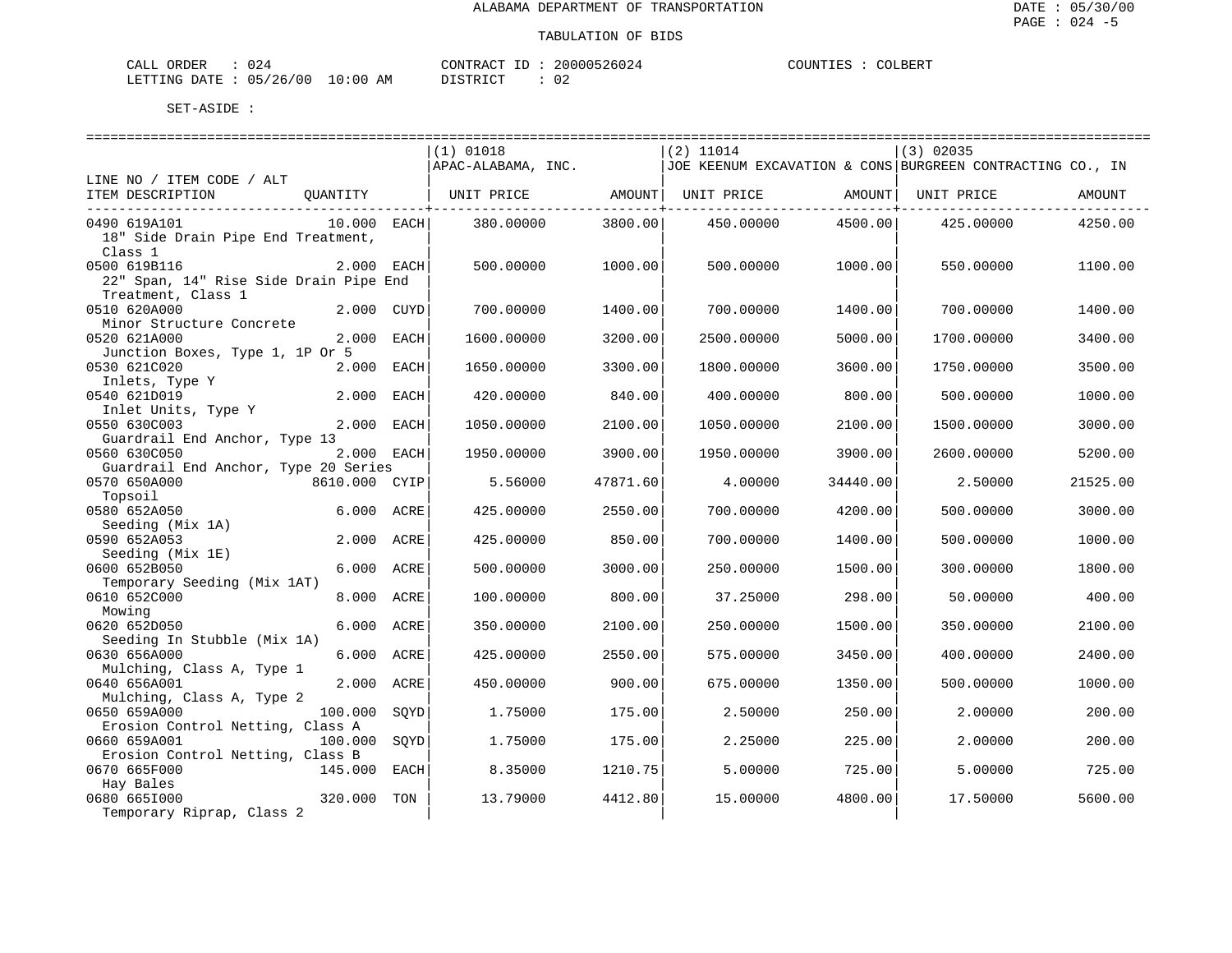| CALI<br>DRDER                 | "∠ل      |    | CONTRACT<br>TD.  | 000526024<br>2006 | COUNTIF<br>. TRZ | COLBERT |
|-------------------------------|----------|----|------------------|-------------------|------------------|---------|
| <b>DATE</b><br><b>LETTING</b> | 05/26/00 | ΆM | ד פידים ד $\sim$ | n r<br>υz         |                  |         |

|                                          |                  |      | (1) 01018                                                           |          | $(2)$ 11014 |                                           | $(3)$ 02035                                               |          |
|------------------------------------------|------------------|------|---------------------------------------------------------------------|----------|-------------|-------------------------------------------|-----------------------------------------------------------|----------|
|                                          |                  |      | APAC-ALABAMA, INC.                                                  |          |             |                                           | JOE KEENUM EXCAVATION & CONS BURGREEN CONTRACTING CO., IN |          |
| LINE NO / ITEM CODE / ALT                |                  |      |                                                                     |          |             |                                           |                                                           |          |
| ITEM DESCRIPTION                         |                  |      | QUANTITY   UNIT PRICE     AMOUNT  UNIT PRICE     AMOUNT  UNIT PRICE |          |             |                                           |                                                           | AMOUNT   |
| -----------------------------------      |                  |      |                                                                     |          |             | ---------------- <del>-</del> ----------- |                                                           |          |
| 0690 665J000                             | 570.000 LF       |      | 3.47000                                                             | 1977.90  | 5.00000     | 2850.00                                   | 4.00000                                                   | 2280.00  |
| Silt Fence, Type A                       |                  |      |                                                                     |          |             |                                           |                                                           |          |
| 0700 665K000                             | 60.000 CUYD      |      | 6.74000                                                             | 404.40   | 3.00000     | 180.00                                    | 4.00000                                                   | 240.00   |
| Drainage Sump Excavation                 |                  |      |                                                                     |          |             |                                           |                                                           |          |
| 0710 666A001                             | 8.000 ACRE       |      | 10,00000                                                            | 80.00    | 1,00000     | 8.00                                      | 25,00000                                                  | 200.00   |
| Pest Control Treatment                   |                  |      |                                                                     |          |             |                                           |                                                           |          |
| 0720 680A000                             |                  | LUMP | 25337.50000                                                         | 25337.50 | 14000.00000 | 14000.00                                  | 15500.00000                                               | 15500.00 |
| Engineering Controls                     |                  |      |                                                                     |          |             |                                           |                                                           |          |
| 0730 701C000                             | $4.000$ MILE     |      | 475.00000                                                           | 1900.00  | 500.00000   | 2000.00                                   | 500.00000                                                 | 2000.00  |
| Broken Temporary Traffic Stripe          |                  |      |                                                                     |          |             |                                           |                                                           |          |
| 0740 701C001                             | 1.000 MILE       |      | 495.00000                                                           | 495.00   | 500.00000   | 500.00                                    | 600.00000                                                 | 600.00   |
| Solid Temporary Traffic Stripe           |                  |      |                                                                     |          |             |                                           |                                                           |          |
| 0750 701C004                             | 1.000 MILE       |      | 2640.00000                                                          | 2640.00  | 3300.00000  | 3300.00                                   | 2750.00000                                                | 2750.00  |
| Broken Temporary Traffic Stripe (Tape)   |                  |      |                                                                     |          |             |                                           |                                                           |          |
| 0760 701C005                             | 1.000 MILE       |      | 7920.00000                                                          | 7920.00  | 6800.00000  | 6800.00                                   | 8500.00000                                                | 8500.00  |
| Solid Temporary Traffic Stripe (Tape)    |                  |      |                                                                     |          |             |                                           |                                                           |          |
| 0770 701G121                             | 110.000 LF       |      | 4.50000                                                             | 495.00   | 5.20000     | 572.00                                    | 4.75000                                                   | 522.50   |
| Broken White, Class 3W, Type A Traffic   |                  |      |                                                                     |          |             |                                           |                                                           |          |
| Stripe (6" Wide)                         |                  |      |                                                                     |          |             |                                           |                                                           |          |
| 0780 701G125                             | 110.000 LF       |      | 5.00000                                                             | 550.00   | 7.12000     | 783.20                                    | 5.25000                                                   | 577.50   |
| Solid White, Class 3W, Type A Traffic    |                  |      |                                                                     |          |             |                                           |                                                           |          |
| Stripe (6" Wide)                         |                  |      |                                                                     |          |             |                                           |                                                           |          |
| 0790 701G133                             | .,<br>110.000 LF |      | 5,00000                                                             | 550.00   | 7.31000     | 804.10                                    | 5.25000                                                   | 577.50   |
| Solid Yellow, Class 3W, Type A Traffic   |                  |      |                                                                     |          |             |                                           |                                                           |          |
| Stripe (6" Wide)                         |                  |      |                                                                     |          |             |                                           |                                                           |          |
| 0800 702A008                             | 2.000 MILE       |      | 4400.00000                                                          | 8800.00  | 4500.00000  | 9000.00                                   | 4500.00000                                                | 9000.00  |
| Solid White, Inverted Profile Traffic    |                  |      |                                                                     |          |             |                                           |                                                           |          |
| Stripe (6" Wide)                         |                  |      |                                                                     |          |             |                                           |                                                           |          |
| 0810 702A009                             | 2.000 MILE       |      | 4400.00000                                                          | 8800.00  | 4500.00000  | 9000.00                                   | 4500.00000                                                | 9000.00  |
| Solid Yellow, Inverted Profile Traffic   |                  |      |                                                                     |          |             |                                           |                                                           |          |
| Stripe (6" Wide)                         |                  |      |                                                                     |          |             |                                           |                                                           |          |
| 0820 702A010                             | 2.000 MILE       |      | 2400.00000                                                          | 4800.00  | 2000.00000  | 4000.00                                   | 2600.00000                                                | 5200.00  |
| Broken White, Inverted Profile Traffic   |                  |      |                                                                     |          |             |                                           |                                                           |          |
| Stripe (6" Wide)                         |                  |      |                                                                     |          |             |                                           |                                                           |          |
| 0830 702B001                             | 2490.000 LF      |      | 1,50000                                                             | 3735.00  | 1.50000     | 3735.00                                   | 1.60000                                                   | 3984.00  |
|                                          |                  |      |                                                                     |          |             |                                           |                                                           |          |
| Dotted Inverted Profile Traffic Stripe   |                  |      |                                                                     |          |             |                                           |                                                           |          |
| $(6"$ Wide)                              |                  |      |                                                                     |          | 2.50000     |                                           | 2.60000                                                   |          |
| 0840 703A002                             | 1520.000 SOFT    |      | 2.50000                                                             | 3800.00  |             | 3800.00                                   |                                                           | 3952.00  |
| Traffic Control Markings, Class 2, Type  |                  |      |                                                                     |          |             |                                           |                                                           |          |
| $\mathbf{A}$                             | 247.000 SQFT     |      |                                                                     |          |             |                                           |                                                           |          |
| 0850 703B002                             |                  |      | 3.25000                                                             | 802.75   | 3.00000     | 741.00                                    | 3.50000                                                   | 864.50   |
| Traffic Control Legends, Class 2, Type A |                  |      |                                                                     |          |             |                                           |                                                           |          |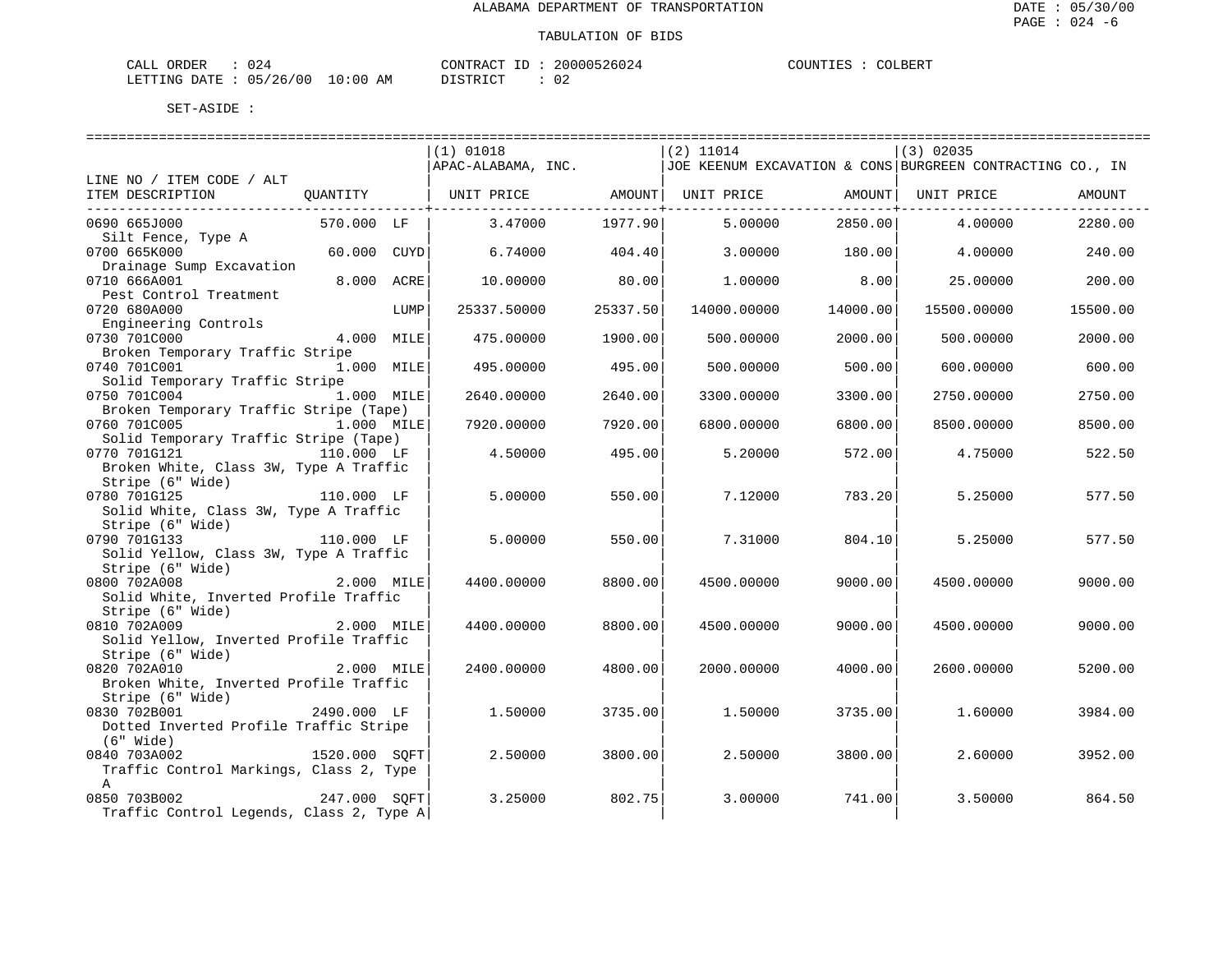| ORDER<br>CALI | ے ں      |             | <sup>~</sup> ONTRACT<br>TD. | 20000526024 | COUNTIES<br>.IES. | COLBERT |
|---------------|----------|-------------|-----------------------------|-------------|-------------------|---------|
| LETTING DATE  | 05/26/00 | 10:00<br>ΆM | ירוח דמידים                 | 02          |                   |         |

|                                          |            |      | (1) 01018          |                | $(2)$ 11014 |                 | $(3)$ 02035                                               |                |
|------------------------------------------|------------|------|--------------------|----------------|-------------|-----------------|-----------------------------------------------------------|----------------|
|                                          |            |      | APAC-ALABAMA, INC. |                |             |                 | JOE KEENUM EXCAVATION & CONS BURGREEN CONTRACTING CO., IN |                |
| LINE NO / ITEM CODE / ALT                |            |      |                    |                |             |                 |                                                           |                |
| ITEM DESCRIPTION                         | OUANTITY   |      | UNIT PRICE         | AMOUNT         | UNIT PRICE  |                 | AMOUNT UNIT PRICE                                         | AMOUNT         |
| 0860 703D001                             | 266.000    | SOFT | 1,50000            | 399.00         | 1,30000     | 345.80          | 1.75000                                                   | 465.50         |
| Temporary Traffic Control Markings       |            |      |                    |                |             |                 |                                                           |                |
| 0870 703E001<br>137.000                  |            | SOFT | 1.75000            | 239.75         | 1,30000     | 178.10          | 2,00000                                                   | 274.00         |
| Temporary Traffic Control Legends        |            |      |                    |                |             |                 |                                                           |                |
| 0880 705A030                             | 6.000 EACH |      | 6.00000            | 36.00          | 5.25000     | 31.50           | 6.25000                                                   | 37.50          |
| Pavement Markers, Class A-H, Type 2-C    |            |      |                    |                |             |                 |                                                           |                |
| 0890 705A031<br>93.000 EACH              |            |      | 6.00000            | 558.00         | 5,00000     | 465.00          | 6.50000                                                   | 604.50         |
| Pavement Markers, Class A-H, Type 1-A    |            |      |                    |                |             |                 |                                                           |                |
| 0900 740B000<br>984.000 SOFT             |            |      | 8.14000            | 8009.76        | 10.00000    | 9840.00         | 12.50000                                                  | 12300.00       |
| Construction Signs                       |            |      |                    |                |             |                 |                                                           |                |
| 150.000<br>0910 740D000                  |            | EACH | 17.50000           | 2625.00        | 40.00000    | 6000.00         | 50.00000                                                  | 7500.00        |
| Channelizing Drums                       |            |      |                    |                |             |                 |                                                           |                |
| 0920 740E000                             | 100.000    | EACH | 5.00000            | 500.00         | 15.00000    | 1500.00         | 1.00000                                                   | 100.00         |
| Cones (36 Inches High)                   |            |      |                    |                |             |                 |                                                           |                |
| 30.000<br>0930 740F002                   |            | EACH | 232.80000          | 6984.00        | 300.00000   | 9000.00         | 350.00000                                                 | 10500.00       |
| Barricades, Type III                     |            |      |                    |                |             |                 |                                                           |                |
| 0940 7401005                             | 1.000      | EACH | 398.74000          | 398.74         | 400.00000   | 400.00          | 450.00000                                                 | 450.00         |
| Warning Lights, Type B (Detachable Head) |            |      |                    |                |             |                 |                                                           |                |
| 0950 740M000<br>100.000                  |            | EACH | 3.00000            | 300.00         | 8,00000     | 800.00          | 1,00000                                                   | 100.00         |
| Weight For Cone                          |            |      |                    |                |             |                 |                                                           |                |
| 2.000 EACH<br>0960 741C010               |            |      | 845.98000          | 1691.96        | 2500.00000  | 5000.00         | 750.00000                                                 | 1500.00        |
| Portable Sequential Arrow And Chevron    |            |      |                    |                |             |                 |                                                           |                |
| Sign Unit                                |            |      |                    |                |             |                 |                                                           |                |
| 0970 998A000                             |            | LUMP | 0.00000            | 0.00           | 27000.00000 | 27000.00        | 16000.00000                                               | 16000.00       |
| Construction Fuel (Maximum Bid Limited   |            |      |                    |                |             |                 |                                                           |                |
| To $78,000.00$ )                         |            |      |                    |                |             |                 |                                                           |                |
| 0980 999 000<br>1500.000 HOUR            |            |      | 0.80000            | 1200.00        | 0.80000     | 1200.00         | 0.80000                                                   | 1200.00        |
| Trainee Hours At 80 Cents Per Hour       |            |      |                    |                |             |                 |                                                           |                |
| SECTION TOTALS                           |            |      |                    | \$1,223,119.89 |             | \$1,288,483.15  |                                                           | \$1,374,885.05 |
| CONTRACT TOTALS                          |            |      |                    | \$1,223,119.89 |             | \$1,288,483.15] |                                                           | \$1,374,885.05 |
|                                          |            |      |                    |                |             |                 |                                                           |                |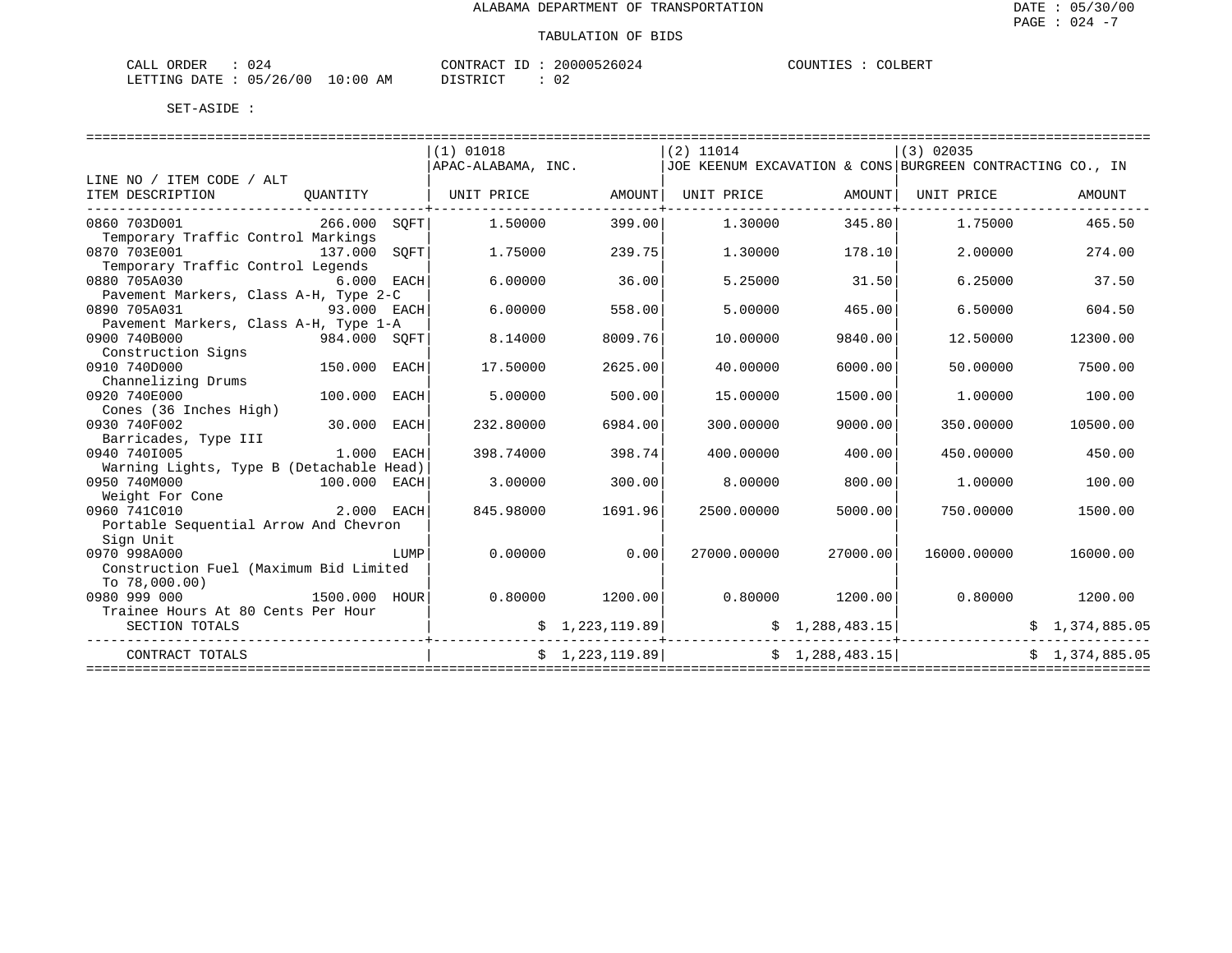## TABULATION OF BIDS

| CALL ORDER | 024                             | CONTRACT ID: | 20000526024 | COLBERT<br>COUNTIES |
|------------|---------------------------------|--------------|-------------|---------------------|
|            | LETTING DATE: 05/26/00 10:00 AM | DISTRICT     |             |                     |

|                                                        |                |      |                           |          |                                                             |           |             | ---------------------------------- |
|--------------------------------------------------------|----------------|------|---------------------------|----------|-------------------------------------------------------------|-----------|-------------|------------------------------------|
|                                                        |                |      | $(4)$ 19074               |          | (5) 03001                                                   |           | $(6)$ 01007 |                                    |
|                                                        |                |      | S & M EQUIPMENT CO., INC. |          | CLARK CONSTRUCTION CO., INC.   ALABAMA BRIDGE BUILDERS, INC |           |             |                                    |
| LINE NO / ITEM CODE / ALT                              |                |      |                           |          |                                                             |           |             |                                    |
| ITEM DESCRIPTION<br>----------------------------       | OUANTITY       |      | UNIT PRICE                | AMOUNT   | UNIT PRICE                                                  | AMOUNT    | UNIT PRICE  | AMOUNT                             |
| SECTION 0001<br>Total                                  |                |      |                           |          |                                                             |           |             |                                    |
| 0010 201A000                                           |                | LUMP | 34500.00000               | 34500.00 | 90000.00000                                                 | 90000.00  | 10000.00000 | 10000.00                           |
| Clearing & Grubbing (Approximately 9                   |                |      |                           |          |                                                             |           |             |                                    |
| ACRES)                                                 |                |      |                           |          |                                                             |           |             |                                    |
| 0020 206A000<br>Removal Of Old Bridge , STATION 399+61 |                | LUMP | 28500.00000               | 28500.00 | 10000.00000                                                 | 10000.00  | 25000.00000 | 25000.00                           |
| <b>WBR</b>                                             |                |      |                           |          |                                                             |           |             |                                    |
| 0030 206C003                                           | 199.000 SOYD   |      | 4.25000                   | 845.75   | 6.49000                                                     | 1291.51   | 2.25000     | 447.75                             |
| Removing Concrete Flumes                               |                |      |                           |          |                                                             |           |             |                                    |
| 0040 206D000                                           | 401.000 LF     |      | 6.00000                   | 2406.00  | 7.55000                                                     | 3027.55   | 6,00000     | 2406.00                            |
| Removing Pipe                                          |                |      |                           |          |                                                             |           |             |                                    |
| 0050 206D001                                           | 1088.000 LF    |      | 3.00000                   | 3264.00  | 1,00000                                                     | 1088.00   | 1.25000     | 1360.00                            |
| Removing Guardrail                                     |                |      |                           |          |                                                             |           |             |                                    |
| 0060 206E008                                           | 3.000 EACH     |      | 175.00000                 | 525.00   | 100.00000                                                   | 300.00    | 110.00000   | 330.00                             |
| Removing Guardrail End Anchor (All Type)               |                |      |                           |          |                                                             |           |             |                                    |
| 0070 210A000                                           | 14154.000 CYIP |      | 3.25000                   | 46000.50 | 2.53000                                                     | 35809.62  | 7.00000     | 99078.00                           |
| Unclassified Excavation                                |                |      |                           |          |                                                             |           |             |                                    |
| 0080 210D000                                           | 22293.000 CYIP |      | 4.10000                   | 91401.30 | 2.90000                                                     | 64649.70  | 6.75000     | 150477.75                          |
| Borrow Excavation<br>0090 214A000                      | 27.000 CUYD    |      | 12,00000                  | 324.00   | 6.79000                                                     | 183.33    | 6.00000     | 162.00                             |
| Structure Excavation                                   |                |      |                           |          |                                                             |           |             |                                    |
| 0100 214B001                                           | 10.000         | CUYD | 16.00000                  | 160.00   | 7.22000                                                     | 72.20     | 35.00000    | 350.00                             |
| Foundation Backfill, Commercial                        |                |      |                           |          |                                                             |           |             |                                    |
| 0110 230A000                                           | 22.000 RBST    |      | 265.00000                 | 5830.00  | 287.67000                                                   | 6328.74   | 250.00000   | 5500.00                            |
| Roadbed Processing                                     |                |      |                           |          |                                                             |           |             |                                    |
| 0120 301A008                                           | 18406.000 SYCP |      | 2.90000                   | 53377.40 | 2.67000                                                     | 49144.02  | 2.50000     | 46015.00                           |
| Crushed Aggregate Base Course, Type B,                 |                |      |                           |          |                                                             |           |             |                                    |
| Plant Mixed, 5" Compacted Thickness                    |                |      |                           |          |                                                             |           |             |                                    |
| 0130 401A000                                           | 8997.000 SYCP  |      | 2.00000                   | 17994.00 | 0.38000                                                     | 3418.86   | 0.40000     | 3598.80                            |
| Bituminous Treatment A                                 |                |      |                           |          |                                                             |           |             |                                    |
| 0140 405A000                                           | 1069.000       | GAL  | 1.05000                   | 1122.45  | 1.79000                                                     | 1913.51   | 1.25000     | 1336.25                            |
| Tack Coat                                              |                |      |                           |          |                                                             |           |             |                                    |
| 0150 410B000                                           | 1.000 EACH     |      | 2500.00000                | 2500.00  | 301.57000                                                   | 301.57    | 500.00000   | 500.00                             |
| State Furnished Profilograph<br>0160 428C000           | 11930.000 LF   |      | 0.72000                   | 8589.60  | 0.50000                                                     | 5965.00   | 0.40000     | 4772.00                            |
| Scoring Bituminous Pavement Surface By                 |                |      |                           |          |                                                             |           |             |                                    |
| Cutting                                                |                |      |                           |          |                                                             |           |             |                                    |
| 0170 429A281                                           | 2203.000 TON   |      | 34.50000                  | 76003.50 | 47.89000                                                    | 105501.67 | 43.00000    | 94729.00                           |
| Improved Bituminous Concrete Wearing                   |                |      |                           |          |                                                             |           |             |                                    |
| Surface Layer, 3/4" Maximum Aggregate                  |                |      |                           |          |                                                             |           |             |                                    |
| Size Mix, ESAL Range E                                 |                |      |                           |          |                                                             |           |             |                                    |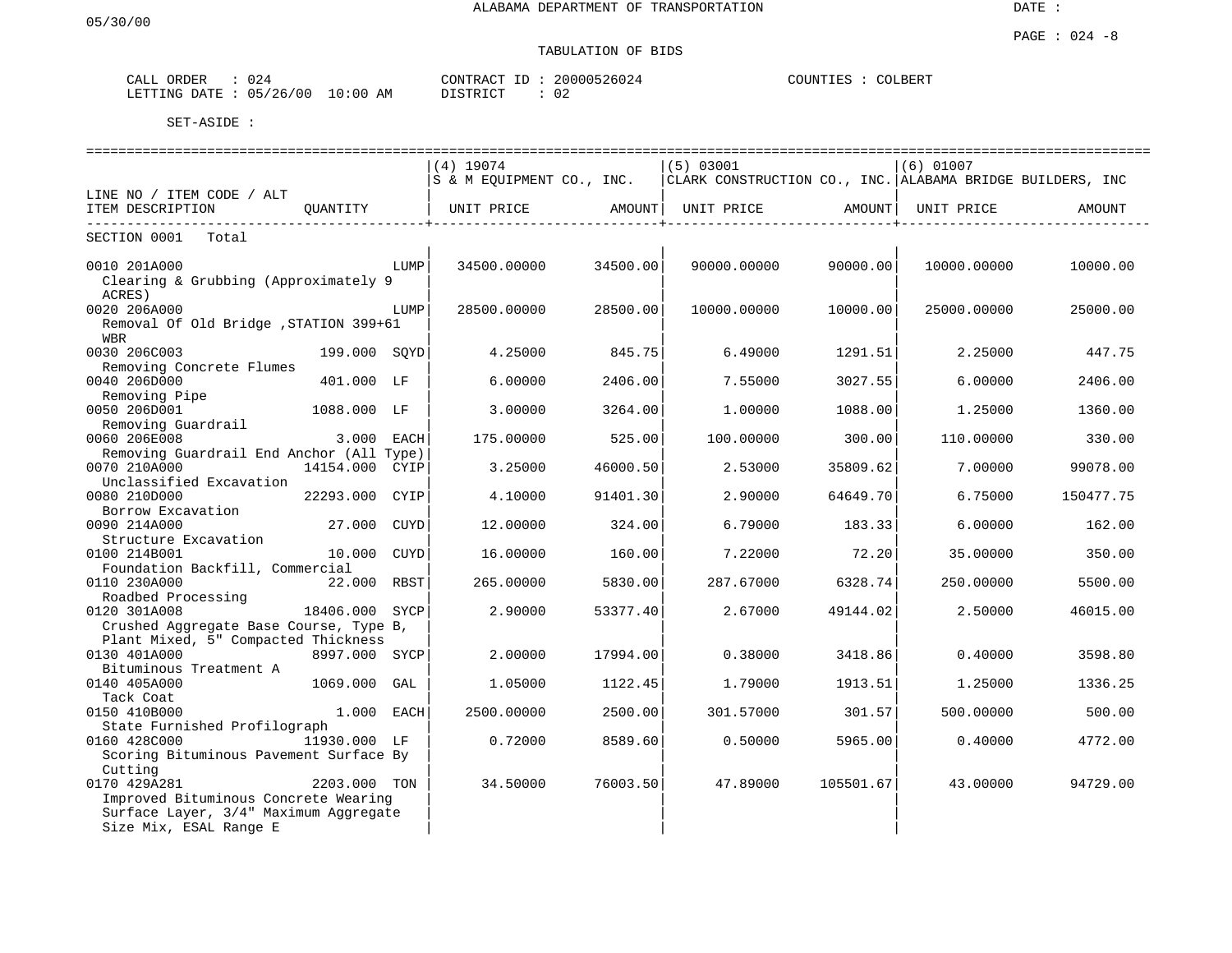| CALL ORDER                      |  |          | CONTRACT ID: 20000526024 | COUNTIES : | COLBERT |
|---------------------------------|--|----------|--------------------------|------------|---------|
| LETTING DATE: 05/26/00 10:00 AM |  | DISTRICT | 02                       |            |         |

|                                                    | ============================= |           | ---------------------------                               |           | ===================== |           |
|----------------------------------------------------|-------------------------------|-----------|-----------------------------------------------------------|-----------|-----------------------|-----------|
|                                                    | $(4)$ 19074                   |           | (5) 03001                                                 |           | $(6)$ 01007           |           |
|                                                    | S & M EQUIPMENT CO., INC.     |           | CLARK CONSTRUCTION CO., INC. ALABAMA BRIDGE BUILDERS, INC |           |                       |           |
| LINE NO / ITEM CODE / ALT                          |                               |           |                                                           |           |                       |           |
| ITEM DESCRIPTION<br>QUANTITY                       | UNIT PRICE                    | AMOUNT    | UNIT PRICE                                                | AMOUNT    | UNIT PRICE            | AMOUNT    |
|                                                    |                               |           |                                                           |           |                       |           |
| 0180 429A287<br>1500.000 TON                       | 36.00000                      | 54000.00  | 28.13000                                                  | 42195.00  | 40.00000              | 60000.00  |
| Improved Bituminous Concrete Wearing               |                               |           |                                                           |           |                       |           |
| Surface Layer, Leveling, 3/4" Maximum              |                               |           |                                                           |           |                       |           |
| Aggregate Size Mix, ESAL Range E                   |                               |           |                                                           |           |                       |           |
| 0190 429A290<br>470.000 TON                        | 38.00000                      | 17860.00  | 46.01000                                                  | 21624.70  | 40.00000              | 18800.00  |
| Improved Bituminous Concrete Wearing               |                               |           |                                                           |           |                       |           |
| Surface Layer, Widening, 3/4" Maximum              |                               |           |                                                           |           |                       |           |
| Aggregate Size Mix, ESAL Range E                   |                               |           |                                                           |           |                       |           |
| 0200 429B282<br>4443.000 TON                       | 27.50000                      | 122182.50 | 31.17000                                                  | 138488.31 | 35.00000              | 155505.00 |
| Improved Bituminous Concrete Upper                 |                               |           |                                                           |           |                       |           |
| Binder Layer, 1 1/2" Maximum Aggregate             |                               |           |                                                           |           |                       |           |
| Size Mix, ESAL Range E                             |                               |           |                                                           |           |                       |           |
| 0210 429B290<br>1000.000 TON                       | 32.00000                      | 32000.00  | 26.45000                                                  | 26450.00  | 35.00000              | 35000.00  |
| Improved Bituminous Concrete Upper                 |                               |           |                                                           |           |                       |           |
| Binder Layer, Leveling, 1 1/2" Maximum             |                               |           |                                                           |           |                       |           |
| Aggregate Size Mix, ESAL Range E                   |                               |           |                                                           |           |                       |           |
| 0220 429B293<br>940.000 TON                        | 34.00000                      | 31960.00  | 32.45000                                                  | 30503.00  | 35,00000              | 32900.00  |
| Improved Bituminous Concrete Upper                 |                               |           |                                                           |           |                       |           |
| Binder Layer, Widening, 1 1/2" Maximum             |                               |           |                                                           |           |                       |           |
| Aggregate Size Mix, ESAL Range E                   |                               |           |                                                           |           |                       |           |
| 0230 429C281<br>3499.000 TON                       | 26.75000                      | 93598.25  | 26.45000                                                  | 92548.55  | 31,00000              | 108469.00 |
| Improved Bituminous Concrete Base Layer,           |                               |           |                                                           |           |                       |           |
| 1 1/2" Maximum Aggregate Size Mix,<br>ESAL Range E |                               |           |                                                           |           |                       |           |
| 0240 429C285<br>500.000 TON                        | 48.00000                      | 24000.00  | 37.00000                                                  | 18500.00  | 40.00000              | 20000.00  |
| Improved Bituminous Concrete Base Layer,           |                               |           |                                                           |           |                       |           |
| Patching, 1 1/2" Maximum Aggregate                 |                               |           |                                                           |           |                       |           |
| Size Mix, ESAL Range E                             |                               |           |                                                           |           |                       |           |
| 0250 429C291<br>1390.000 TON                       | 33.00000                      | 45870.00  | 27.60000                                                  | 38364.00  | 31.00000              | 43090.00  |
| Improved Bituminous Concrete Base Layer,           |                               |           |                                                           |           |                       |           |
| Widening, 1 1/2" Maximum Aggregate                 |                               |           |                                                           |           |                       |           |
| Size Mix, ESAL Range E                             |                               |           |                                                           |           |                       |           |
| 0260 430B017<br>500.000 TNCP                       | 9,90000                       | 4950.00   | 13.21000                                                  | 6605.00   | 20,00000              | 10000.00  |
| Aggregate Surfacing (AHD #410, #467, Or            |                               |           |                                                           |           |                       |           |
| #810)                                              |                               |           |                                                           |           |                       |           |
| 0270 450B000<br>107.000 SOYD                       | 60.50000                      | 6473.50   | 65.00000                                                  | 6955.00   | 65.00000              | 6955.00   |
| Reinforced Cement Concrete Bridge End              |                               |           |                                                           |           |                       |           |
| Slab                                               |                               |           |                                                           |           |                       |           |
| 0280 502A000<br>7155.000 LB                        | 0.75000                       | 5366.25   | 0.50000                                                   | 3577.50   | 0.50000               | 3577.50   |
| Steel Reinforcement                                |                               |           |                                                           |           |                       |           |
| 0290 502B000<br>LUMP                               | 16350.00000                   | 16350.00  | 14000.00000                                               | 14000.00  | 25000.00000           | 25000.00  |
| Steel Reinforcement For Bridge                     |                               |           |                                                           |           |                       |           |
| Superstructure STA. 399+65, APPROX.                |                               |           |                                                           |           |                       |           |
| 31365 LBS.                                         |                               |           |                                                           |           |                       |           |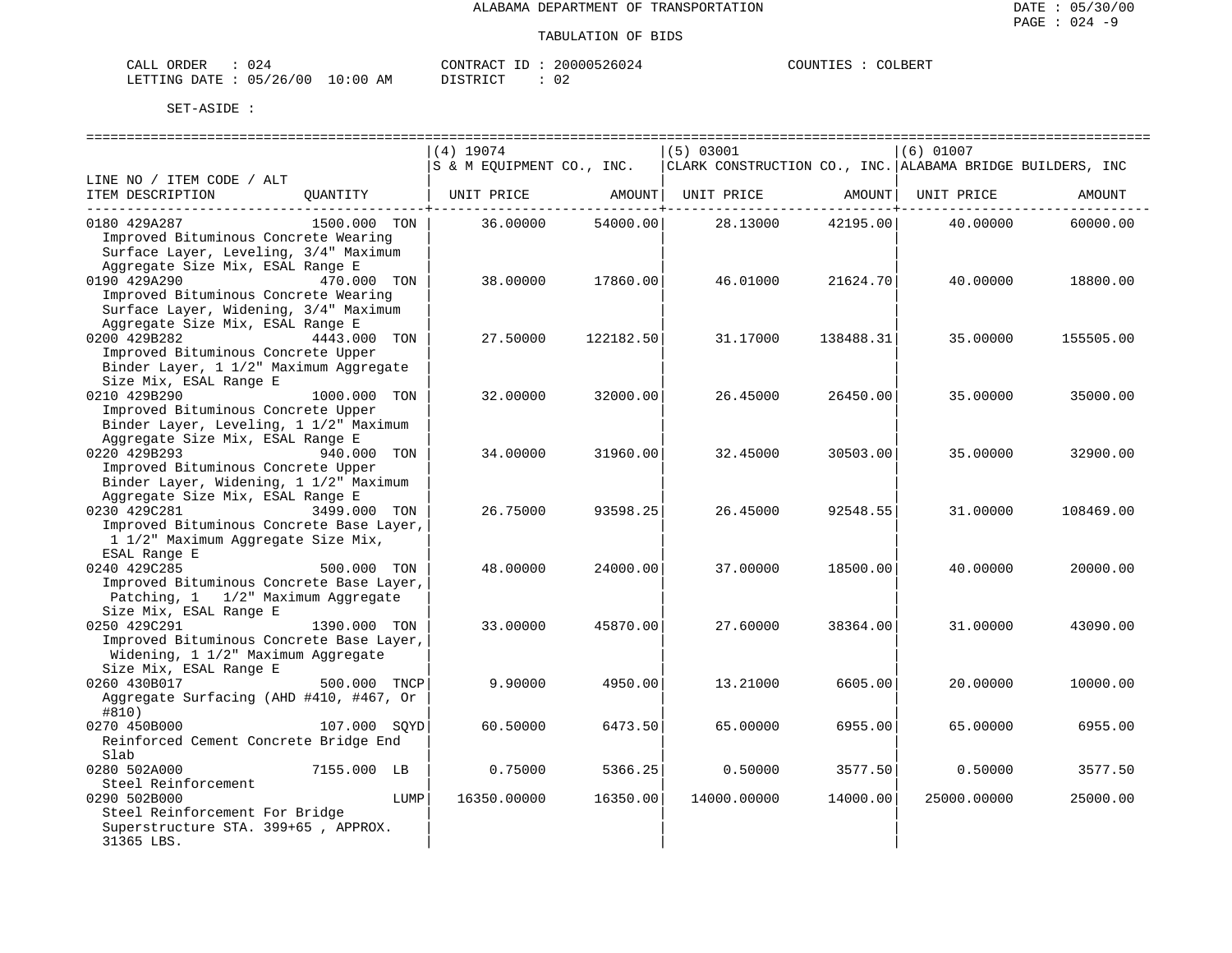| CALI<br>DRDER                 | "∠ل      |    | CONTRACT<br>TD.  | 000526024<br>2006 | COUNTIF<br>. TRZ | COLBERT |
|-------------------------------|----------|----|------------------|-------------------|------------------|---------|
| <b>DATE</b><br><b>LETTING</b> | 05/26/00 | ΆM | ד פידים ד $\sim$ | n r<br>υz         |                  |         |

|                                                   |              |      | $(4)$ 19074               |                     | $(5)$ 03001                                                                            |                     | $(6)$ 01007  |           |
|---------------------------------------------------|--------------|------|---------------------------|---------------------|----------------------------------------------------------------------------------------|---------------------|--------------|-----------|
|                                                   |              |      | S & M EQUIPMENT CO., INC. |                     | CLARK CONSTRUCTION CO., INC.   ALABAMA BRIDGE BUILDERS, INC                            |                     |              |           |
| LINE NO / ITEM CODE / ALT                         |              |      |                           |                     |                                                                                        |                     |              |           |
| ITEM DESCRIPTION                                  | QUANTITY     |      |                           |                     | UNIT PRICE                  AMOUNT    UNIT PRICE                  AMOUNT    UNIT PRICE |                     |              | AMOUNT    |
|                                                   |              |      |                           | -----------+------- |                                                                                        | -----------+------- |              |           |
| 0300 505C002                                      | 538.000 LF   |      | 27.25000                  | 14660.50            | 25,00000                                                                               | 13450.00            | 24.00000     | 12912.00  |
| Steel Piling (HP 12x53)                           |              |      |                           |                     |                                                                                        |                     |              |           |
| 0310 505G003                                      | 28.000 EACH  |      | 107.00000                 | 2996.00             | 75.00000                                                                               | 2100.00             | 120.00000    | 3360.00   |
| Pile Points (Type A, 12")                         |              |      |                           |                     |                                                                                        |                     |              |           |
| 0320 508A000                                      | 4155.000 LB  |      | 3.16000                   | 13129.80            | 2.50000                                                                                | 10387.50            | 2.50000      | 10387.50  |
| Structural Steel                                  |              |      |                           |                     |                                                                                        |                     |              |           |
| 0330 510A000                                      | 73.000 CUYD  |      | 446.90000                 | 32623.70            | 500.00000                                                                              | 36500.00            | 300.00000    | 21900.00  |
| Bridge Substructure Concrete, Class A             |              |      |                           |                     |                                                                                        |                     |              |           |
| 0340 510C051                                      |              | LUMP | 53707.50000               | 53707.50            | 75000.00000                                                                            | 75000.00            | 100000.00000 | 100000.00 |
| Bridge Concrete Superstructure, STA.              |              |      |                           |                     |                                                                                        |                     |              |           |
| 399+65, APPROX. 149 CU. YD.                       |              |      |                           |                     |                                                                                        |                     |              |           |
| 0350 510E000                                      | 432.000 SOYD |      | 7.15000                   | 3088.80             | 6.16000                                                                                | 2661.12             | 6.50000      | 2808.00   |
| Grooving Concrete Bridge Decks                    |              |      |                           |                     |                                                                                        |                     |              |           |
| 0360 511A001                                      | 12.000 EACH  |      | 132,00000                 | 1584.00             | 1250.00000                                                                             | 15000.00            | 200,00000    | 2400.00   |
| Elastomeric Bearings, Type 2                      |              |      |                           |                     |                                                                                        |                     |              |           |
| 0370 513B019                                      | 643.000 LF   |      | 130.90000                 | 84168.70            | 150.00000                                                                              | 96450.00            | 155.00000    | 99665.00  |
| Pretensioned-Prestressed Concrete                 |              |      |                           |                     |                                                                                        |                     |              |           |
| Girders, Type BT-63 (Specialty Item)              |              |      |                           |                     |                                                                                        |                     |              |           |
| 0380 530A002<br>23.000 LF                         |              |      | 26.00000                  | 598.00              | 37.51000                                                                               | 862.73              | 25.00000     | 575.00    |
| 24" Roadway Pipe (Class 3 R.C.)                   |              |      |                           |                     |                                                                                        |                     |              |           |
| 0390 530A101                                      | 4.000 LF     |      | 24.00000                  | 96.00               | 74.30000                                                                               | 297.20              | 30.00000     | 120.00    |
| 18" Roadway Pipe (Class 3 R.C.)                   |              |      |                           |                     |                                                                                        |                     |              |           |
| (Extension)                                       |              |      |                           |                     |                                                                                        |                     |              |           |
| 0400 530A102                                      | 11.000 LF    |      | 38.00000                  | 418.00              | 64.50000                                                                               | 709.50              | 50.00000     | 550.00    |
| 24" Roadway Pipe (Class 3 R.C.)                   |              |      |                           |                     |                                                                                        |                     |              |           |
| (Extension)                                       |              |      |                           |                     |                                                                                        |                     |              |           |
| 0410 535A001                                      | 488.000 LF   |      | 17.50000                  | 8540.00             | 32.61000                                                                               | 15913.68            | 17.00000     | 8296.00   |
| 18" Side Drain Pipe                               |              |      |                           |                     |                                                                                        |                     |              |           |
| 0420 535A301                                      | 72.000 LF    |      | 18,20000                  | 1310.40             | 39.95000                                                                               | 2876.40             | 26.00000     | 1872.00   |
| 18" Side Drain Pipe (Extension)                   |              |      |                           |                     |                                                                                        |                     |              |           |
| 0430 535B011                                      | 136.000 LF   |      | 26.00000                  | 3536.00             | 33.59000                                                                               | 4568.24             | 18.00000     | 2448.00   |
| 22" Span, 14" Rise Side Drain Pipe                |              |      |                           |                     |                                                                                        |                     |              |           |
| 0440 600A000                                      |              | LUMP | 61500.00000               | 61500.00            | 150000.00000                                                                           | 150000.00           | 60000.00000  | 60000.00  |
| Mobilization                                      |              |      |                           |                     |                                                                                        |                     |              |           |
| 0450 606A000                                      | 200.000 LF   |      | 8,00000                   | 1600.00             | 8.19000                                                                                | 1638.00             | 6.00000      | 1200.00   |
| 6" Underdrain Pipe                                |              |      |                           |                     |                                                                                        |                     |              |           |
| 0460 610A004                                      | 762.000 SQYD |      | 23.50000                  | 17907.00            | 19.53000                                                                               | 14881.86            | 26.00000     | 19812.00  |
| Loose Riprap, Class 2, 24" Thick                  |              |      |                           |                     |                                                                                        |                     |              |           |
| 0470 610D000                                      | 782.000 SOYD |      | 3.50000                   | 2737.00             | 0.82000                                                                                | 641.24              | 2.00000      | 1564.00   |
| Filter Blanket<br>Filter Blanket<br>3503.000 SQYD |              |      |                           |                     |                                                                                        |                     |              |           |
| 0480 617A000                                      |              |      | 11,00000                  | 38533.00            | 3.00000                                                                                | 10509.00            | 3.50000      | 12260.50  |
| Bituminous Treated Glass Fiber Flumes             |              |      |                           |                     |                                                                                        |                     |              |           |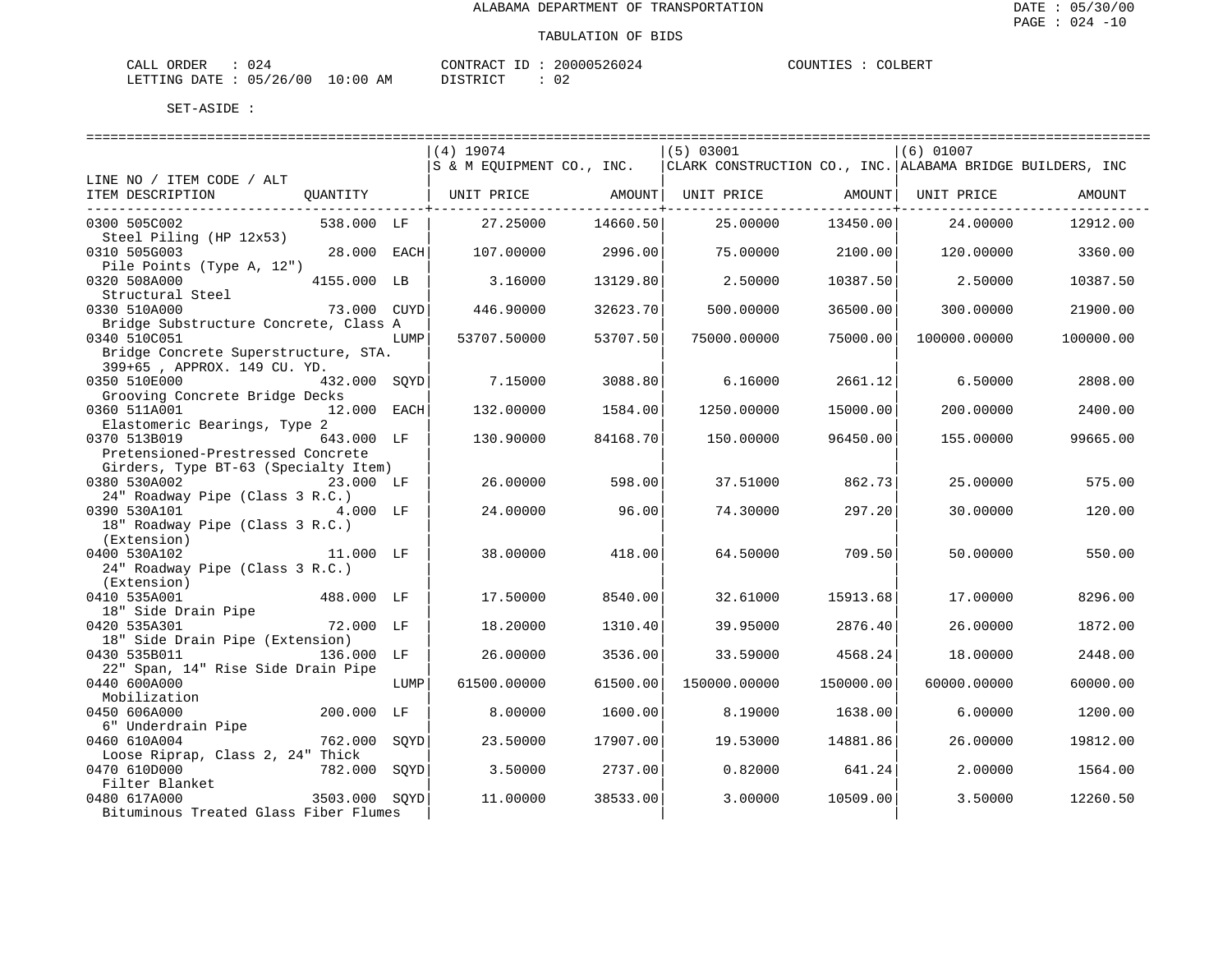| ORDER<br>CALI | م 2 ب      |                       | CONTRACT<br>TD.        | 20000526024  | COUNTIES | COLBERT |
|---------------|------------|-----------------------|------------------------|--------------|----------|---------|
| LETTING DATE  | : 05/26/00 | 10:00<br>AМ<br>$\sim$ | ירי תידוף ד<br>- - - - | 02<br>$\sim$ |          |         |

|                                        |               |      | ================================                 |          | ==============================                              |          | ================================ |          |
|----------------------------------------|---------------|------|--------------------------------------------------|----------|-------------------------------------------------------------|----------|----------------------------------|----------|
|                                        |               |      | $(4)$ 19074                                      |          | (5) 03001                                                   |          | $(6)$ 01007                      |          |
|                                        |               |      | S & M EQUIPMENT CO., INC.                        |          | CLARK CONSTRUCTION CO., INC.   ALABAMA BRIDGE BUILDERS, INC |          |                                  |          |
| LINE NO / ITEM CODE / ALT              |               |      |                                                  |          |                                                             |          |                                  |          |
| ITEM DESCRIPTION                       | OUANTITY      |      | UNIT PRICE                  AMOUNT    UNIT PRICE |          |                                                             |          | AMOUNT  UNIT PRICE               | AMOUNT   |
|                                        |               |      |                                                  |          |                                                             |          |                                  |          |
| 0490 619A101                           | 10.000 EACH   |      | 415,00000                                        | 4150.00  | 586.60000                                                   | 5866.00  | 400.00000                        | 4000.00  |
| 18" Side Drain Pipe End Treatment,     |               |      |                                                  |          |                                                             |          |                                  |          |
| Class 1                                |               |      |                                                  |          |                                                             |          |                                  |          |
| 0500 619B116                           |               |      |                                                  |          |                                                             |          |                                  |          |
|                                        | 2.000 EACH    |      | 525.00000                                        | 1050.00  | 649.56000                                                   | 1299.12  | 400.00000                        | 800.00   |
| 22" Span, 14" Rise Side Drain Pipe End |               |      |                                                  |          |                                                             |          |                                  |          |
| Treatment, Class 1                     |               |      |                                                  |          |                                                             |          |                                  |          |
| 0510 620A000                           | 2.000 CUYD    |      | 450.00000                                        | 900.00   | 220.06000                                                   | 440.12   | 700.00000                        | 1400.00  |
| Minor Structure Concrete               |               |      |                                                  |          |                                                             |          |                                  |          |
| 0520 621A000                           | 2.000 EACH    |      | 1475.00000                                       | 2950.00  | 1084.01000                                                  | 2168.02  | 2000.00000                       | 4000.00  |
| Junction Boxes, Type 1, 1P Or 5        |               |      |                                                  |          |                                                             |          |                                  |          |
| 0530 621C020                           | 2.000 EACH    |      | 1725.00000                                       | 3450.00  | 1529.25000                                                  | 3058.50  | 1700.00000                       | 3400.00  |
| Inlets, Type Y                         |               |      |                                                  |          |                                                             |          |                                  |          |
| 0540 621D019                           | 2.000         | EACH | 325,00000                                        | 650.00   | 522.30000                                                   | 1044.60  | 600,00000                        | 1200.00  |
| Inlet Units, Type Y                    |               |      |                                                  |          |                                                             |          |                                  |          |
| 0550 630C003                           | 2.000 EACH    |      | 1540.00000                                       | 3080.00  | 1000.00000                                                  | 2000.00  | 1050.00000                       | 2100.00  |
| Guardrail End Anchor, Type 13          |               |      |                                                  |          |                                                             |          |                                  |          |
| 0560 630C050                           | 2.000 EACH    |      | 2750.00000                                       | 5500.00  | 1900.00000                                                  | 3800.00  | 1950.00000                       | 3900.00  |
| Guardrail End Anchor, Type 20 Series   |               |      |                                                  |          |                                                             |          |                                  |          |
| 0570 650A000                           | 8610.000 CYIP |      | 3.85000                                          | 33148.50 | 5.94000                                                     | 51143.40 | 6.00000                          | 51660.00 |
|                                        |               |      |                                                  |          |                                                             |          |                                  |          |
| Topsoil                                |               |      |                                                  |          |                                                             |          |                                  |          |
| 0580 652A050                           | 6.000 ACRE    |      | 720.00000                                        | 4320.00  | 425.00000                                                   | 2550.00  | 700.00000                        | 4200.00  |
| Seeding (Mix 1A)                       |               |      |                                                  |          |                                                             |          |                                  |          |
| 0590 652A053                           | 2.000 ACRE    |      | 720.00000                                        | 1440.00  | 425.00000                                                   | 850.00   | 700.00000                        | 1400.00  |
| Seeding (Mix 1E)                       |               |      |                                                  |          |                                                             |          |                                  |          |
| 0600 652B050                           | 6.000 ACRE    |      | 350.00000                                        | 2100.00  | 500.00000                                                   | 3000.00  | 450.00000                        | 2700.00  |
| Temporary Seeding (Mix 1AT)            |               |      |                                                  |          |                                                             |          |                                  |          |
| 0610 652C000                           | 8.000 ACRE    |      | 50.00000                                         | 400.00   | 100.00000                                                   | 800.00   | 40.00000                         | 320.00   |
| Mowing                                 |               |      |                                                  |          |                                                             |          |                                  |          |
| 0620 652D050                           | 6.000 ACRE    |      | 610.00000                                        | 3660.00  | 350.00000                                                   | 2100.00  | 400.00000                        | 2400.00  |
| Seeding In Stubble (Mix 1A)            |               |      |                                                  |          |                                                             |          |                                  |          |
| 0630 656A000                           | 6.000 ACRE    |      | 575.00000                                        | 3450.00  | 425.00000                                                   | 2550.00  | 600,00000                        | 3600.00  |
| Mulching, Class A, Type 1              |               |      |                                                  |          |                                                             |          |                                  |          |
| 0640 656A001                           | 2.000 ACRE    |      | 800.00000                                        | 1600.00  | 450.00000                                                   | 900.00   | 600.00000                        | 1200.00  |
| Mulching, Class A, Type 2              |               |      |                                                  |          |                                                             |          |                                  |          |
| 0650 659A000                           | 100.000       | SOYD | 1.98000                                          | 198.00   | 1.75000                                                     | 175.00   | 2.50000                          | 250.00   |
| Erosion Control Netting, Class A       |               |      |                                                  |          |                                                             |          |                                  |          |
| 0660 659A001                           | 100.000       | SOYD | 1.98000                                          | 198.00   | 1.75000                                                     | 175.00   | 2.50000                          | 250.00   |
| Erosion Control Netting, Class B       |               |      |                                                  |          |                                                             |          |                                  |          |
| 0670 665F000                           | 145.000 EACH  |      | 4.25000                                          | 616.25   | 5.00000                                                     | 725.00   | 5.00000                          | 725.00   |
| Hay Bales                              |               |      |                                                  |          |                                                             |          |                                  |          |
| 0680 6651000                           | 320.000       | TON  | 17.00000                                         | 5440.00  | 18.00000                                                    | 5760.00  | 20.00000                         | 6400.00  |
|                                        |               |      |                                                  |          |                                                             |          |                                  |          |
| Temporary Riprap, Class 2              |               |      |                                                  |          |                                                             |          |                                  |          |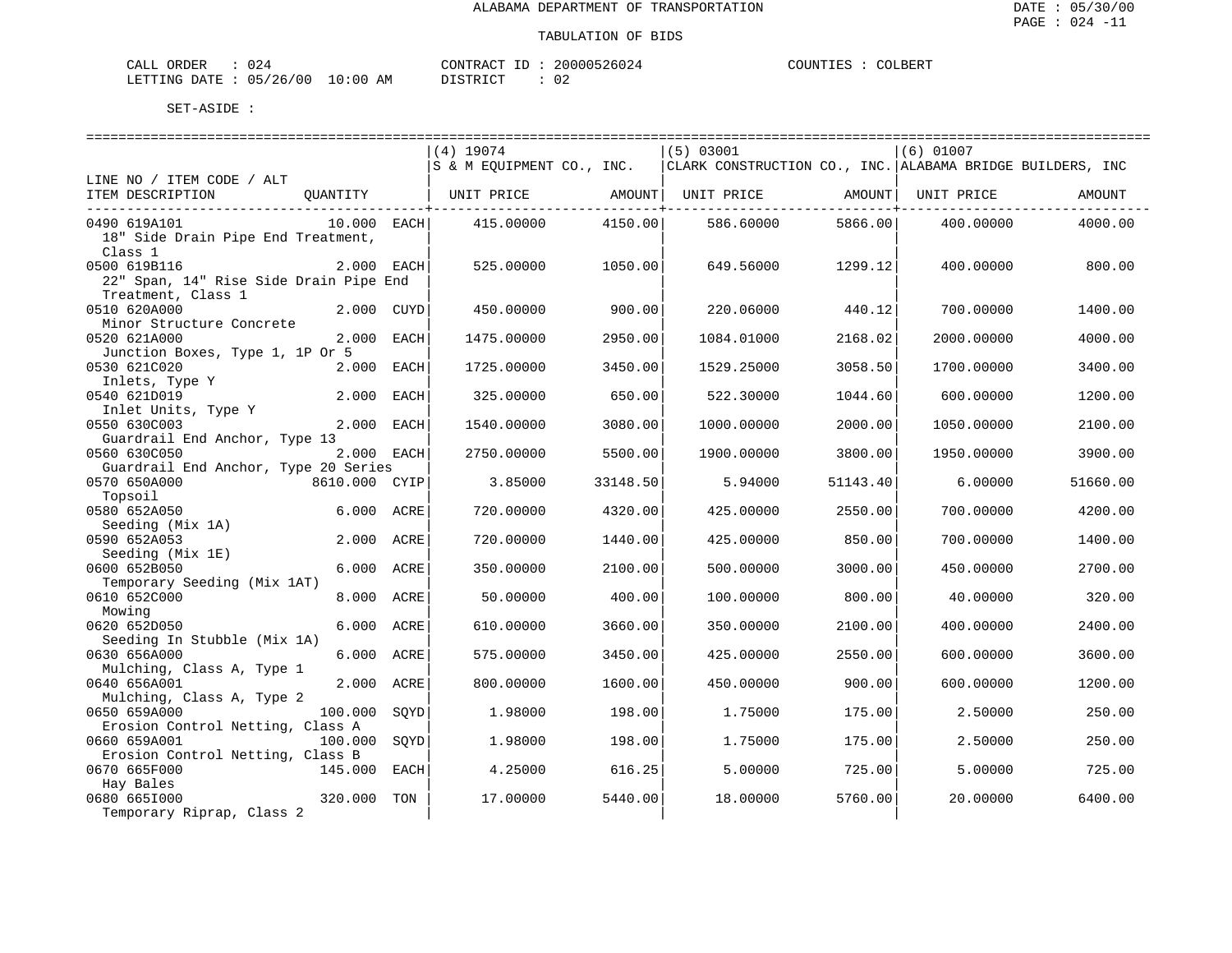| CALI<br>DRDER                 | "∠ل      |    | CONTRACT<br>TD.  | 000526024<br>2006 | COUNTIF<br>. TRZ | COLBERT |
|-------------------------------|----------|----|------------------|-------------------|------------------|---------|
| <b>DATE</b><br><b>LETTING</b> | 05/26/00 | ΆM | ד פידים ד $\sim$ | n r<br>υz         |                  |         |

| $(4)$ 19074<br>(5) 03001<br>$(6)$ 01007                                                                                       |          |
|-------------------------------------------------------------------------------------------------------------------------------|----------|
| S & M EQUIPMENT CO., INC.<br>  CLARK CONSTRUCTION CO., INC.   ALABAMA BRIDGE BUILDERS, INC                                    |          |
| LINE NO / ITEM CODE / ALT                                                                                                     |          |
| ITEM DESCRIPTION<br>QUANTITY               UNIT PRICE               AMOUNT    UNIT PRICE                 AMOUNT    UNIT PRICE | AMOUNT   |
| ------------+-------                                                                                                          |          |
| 1995.00<br>0690 665J000<br>570.000 LF<br>3.50000<br>4.73000<br>2696.10<br>5.00000                                             | 2850.00  |
| Silt Fence, Type A                                                                                                            |          |
| 0700 665K000<br>60.000 CUYD<br>420.00<br>7.00000<br>7.21000<br>432.60<br>10.00000                                             | 600.00   |
| Drainage Sump Excavation                                                                                                      |          |
| 8.000 ACRE<br>0710 666A001<br>20,00000<br>160.00<br>10.00000<br>80.00<br>40.00000                                             | 320.00   |
| Pest Control Treatment                                                                                                        |          |
| 23000.00<br>0720 680A000<br>LUMP<br>34500.00000<br>34500.00<br>23000.00000<br>20000.00000                                     | 20000.00 |
| Engineering Controls                                                                                                          |          |
| 0730 701C000<br>$4.000$ MILE<br>763.00000<br>3052.00<br>500.00000<br>2000.00<br>500.00000                                     | 2000.00  |
| Broken Temporary Traffic Stripe                                                                                               |          |
| 0740 701C001<br>1.000 MILE<br>763.00<br>763.00000<br>500.00000<br>500.00<br>500.00000                                         | 500.00   |
| Solid Temporary Traffic Stripe                                                                                                |          |
| 0750 701C004<br>1.000 MILE<br>3270.00<br>3300.00000<br>3270.00000<br>3300.00000<br>3300.00                                    | 3300.00  |
| Broken Temporary Traffic Stripe (Tape)                                                                                        |          |
| 0760 701C005<br>1.000 MILE<br>9810.00<br>6800.00<br>9810.00000<br>6800.00000<br>6800.00000                                    | 6800.00  |
| Solid Temporary Traffic Stripe (Tape)                                                                                         |          |
| 0770 701G121<br>110.000 LF<br>3.27000<br>359.70<br>572.00<br>5.20000<br>5.20000                                               | 572.00   |
|                                                                                                                               |          |
| Broken White, Class 3W, Type A Traffic                                                                                        |          |
| Stripe (6" Wide)                                                                                                              |          |
| 0780 701G125<br>4.36000<br>110.000 LF<br>479.60<br>7.12000<br>783.20<br>7.12000                                               | 783.20   |
| Solid White, Class 3W, Type A Traffic                                                                                         |          |
| Stripe (6" Wide)                                                                                                              |          |
| 110.000 LF<br>0790 701G133<br>4.36000<br>479.60<br>7.31000<br>804.10<br>7.31000                                               | 804.10   |
| Solid Yellow, Class 3W, Type A Traffic                                                                                        |          |
| Stripe (6" Wide)                                                                                                              |          |
| 0800 702A008<br>2.000 MILE<br>2725.00000<br>5450.00<br>9000.00<br>4500.00000<br>4500.00000                                    | 9000.00  |
| Solid White, Inverted Profile Traffic                                                                                         |          |
| Stripe (6" Wide)                                                                                                              |          |
| 0810 702A009<br>2.000 MILE<br>9810.00<br>4905.00000<br>4500.00000<br>9000.00<br>4500.00000                                    | 9000.00  |
| Solid Yellow, Inverted Profile Traffic                                                                                        |          |
| Stripe (6" Wide)                                                                                                              |          |
| 0820 702A010<br>2.000 MILE<br>10710.00<br>5355.00000<br>2000.00000<br>4000.00<br>2000.00000                                   | 4000.00  |
| Broken White, Inverted Profile Traffic                                                                                        |          |
| Stripe (6" Wide)                                                                                                              |          |
| 4083.60<br>0830 702B001<br>2490.000 LF<br>1.64000<br>3735.00<br>1.50000<br>1.50000                                            | 3735.00  |
| Dotted Inverted Profile Traffic Stripe                                                                                        |          |
| $(6"$ Wide)                                                                                                                   |          |
| 1520.000 SQFT<br>2.73000<br>0840 703A002<br>4149.60<br>2.50000<br>3800.00<br>2.50000                                          | 3800.00  |
| Traffic Control Markings, Class 2, Type                                                                                       |          |
| $\mathbb{A}$                                                                                                                  |          |
| 247.000 SQFT<br>0850 703B002<br>5.06000<br>1249.82<br>741.00<br>3.00000<br>3.00000                                            | 741.00   |
| Traffic Control Legends, Class 2, Type A                                                                                      |          |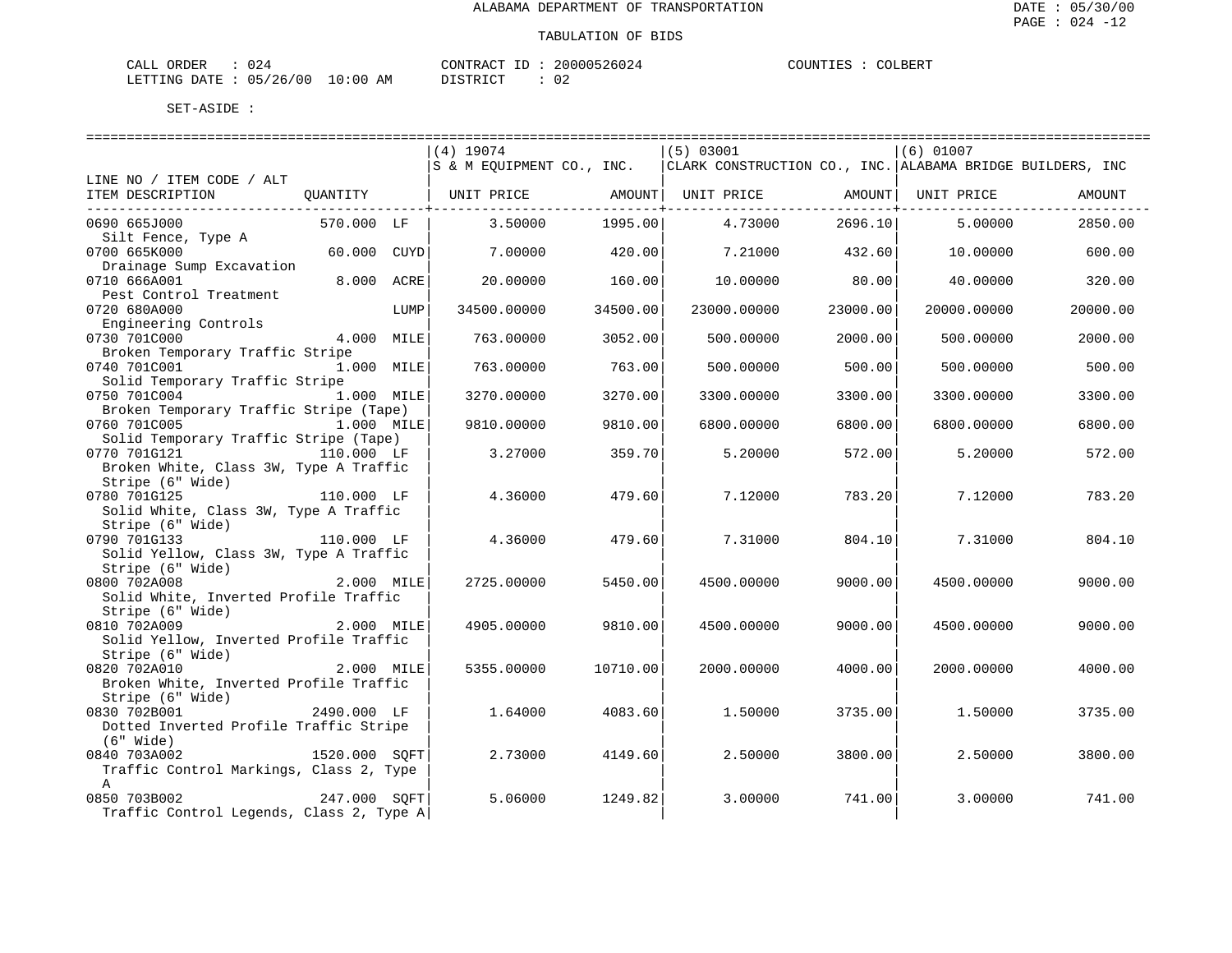| CALI<br>DRDER                 | "∠ل      |    | CONTRACT<br>TD.  | 000526024<br>2006 | COUNTIF<br>. TRZ | COLBERT |
|-------------------------------|----------|----|------------------|-------------------|------------------|---------|
| <b>DATE</b><br><b>LETTING</b> | 05/26/00 | ΆM | ד פידים ד $\sim$ | n r<br>υz         |                  |         |

|                                          |              |      | $(4)$ 19074 |                       | $(5)$ 03001                                                                             |          | $(6)$ 01007     |                |
|------------------------------------------|--------------|------|-------------|-----------------------|-----------------------------------------------------------------------------------------|----------|-----------------|----------------|
|                                          |              |      |             |                       | S & M EQUIPMENT CO., INC.   CLARK CONSTRUCTION CO., INC.   ALABAMA BRIDGE BUILDERS, INC |          |                 |                |
| LINE NO / ITEM CODE / ALT                |              |      |             |                       |                                                                                         |          |                 |                |
| ITEM DESCRIPTION                         |              |      |             |                       | OUANTITY   UNIT PRICE       AMOUNT  UNIT PRICE       AMOUNT  UNIT PRICE                 |          |                 | AMOUNT         |
| -------------------------------          |              |      |             | --------------+------ |                                                                                         |          |                 |                |
| 0860 703D001                             | 266.000 SOFT |      | 1,09000     | 289.94                | 1.30000                                                                                 | 345.80   | 1.30000         | 345.80         |
| Temporary Traffic Control Markings       |              |      |             |                       |                                                                                         |          |                 |                |
| 0870 703E001                             | 137.000      | SOFT | 2.25000     | 308.25                | 1,30000                                                                                 | 178.10   | 1.30000         | 178.10         |
| Temporary Traffic Control Legends        |              |      |             |                       |                                                                                         |          |                 |                |
| 0880 705A030                             | 6.000 EACH   |      | 11,25000    | 67.50                 | 5.25000                                                                                 | 31.50    | 5.25000         | 31.50          |
| Pavement Markers, Class A-H, Type 2-C    |              |      |             |                       |                                                                                         |          |                 |                |
| 93.000 EACH<br>0890 705A031              |              |      | 11.25000    | 1046.25               | 5.00000                                                                                 | 465.00   | 5,00000         | 465.00         |
| Pavement Markers, Class A-H, Type 1-A    |              |      |             |                       |                                                                                         |          |                 |                |
| 0900 740B000<br>984.000 SQFT             |              |      | 9,00000     | 8856.00               | 10.00000                                                                                | 9840.00  | 12,00000        | 11808.00       |
| Construction Signs                       |              |      |             |                       |                                                                                         |          |                 |                |
| 150.000<br>0910 740D000                  |              | EACH | 39.38000    | 5907.00               | 60.00000                                                                                | 9000.00  | 60.00000        | 9000.00        |
| Channelizing Drums                       |              |      |             |                       |                                                                                         |          |                 |                |
| 0920 740E000                             | 100.000 EACH |      | 11.14000    | 1114.00               | 30.00000                                                                                | 3000.00  | 15,00000        | 1500.00        |
| Cones (36 Inches High)                   |              |      |             |                       |                                                                                         |          |                 |                |
| 0930 740F002<br>30.000 EACH              |              |      | 180.00000   | 5400.00               | 350.00000                                                                               | 10500.00 | 300,00000       | 9000.00        |
| Barricades, Type III                     |              |      |             |                       |                                                                                         |          |                 |                |
| 0940 7401005<br>1.000 EACH               |              |      | 78.48000    | 78.48                 | 1000.00000                                                                              | 1000.00  | 550.00000       | 550.00         |
| Warning Lights, Type B (Detachable Head) |              |      |             |                       |                                                                                         |          |                 |                |
| 0950 740M000<br>100.000 EACH             |              |      | 7.09000     | 709.00                | 10,00000                                                                                | 1000.00  | 10,00000        | 1000.00        |
| Weight For Cone                          |              |      |             |                       |                                                                                         |          |                 |                |
| 2.000 EACH<br>0960 741C010               |              |      | 3750.00000  | 7500.00               | 7500.00000                                                                              | 15000.00 | 5000.00000      | 10000.00       |
| Portable Sequential Arrow And Chevron    |              |      |             |                       |                                                                                         |          |                 |                |
| Sign Unit                                |              |      |             |                       |                                                                                         |          |                 |                |
| 0970 998A000                             |              | LUMP | 15000.00000 | 15000.00              | 10000.00000                                                                             | 10000.00 | 1000.00000      | 1000.00        |
| Construction Fuel (Maximum Bid Limited   |              |      |             |                       |                                                                                         |          |                 |                |
| TO 78.000.00)                            |              |      |             |                       |                                                                                         |          |                 |                |
| 1500.000 HOUR<br>0980 999 000            |              |      | 0.80000     | 1200.00               | $0.80000$ 1200.00                                                                       |          | 0.80000         | 1200.00        |
| Trainee Hours At 80 Cents Per Hour       |              |      |             |                       |                                                                                         |          |                 |                |
| SECTION TOTALS                           |              |      |             | \$1,387,207.49]       |                                                                                         |          | \$1,496,461.97] | \$1,538,277.75 |
|                                          |              |      |             |                       |                                                                                         |          | --------------  |                |
| CONTRACT TOTALS                          |              |      |             |                       | $\sharp$ 1,387,207.49 $\sharp$ 1,496,461.97                                             |          |                 | \$1,538,277.75 |
|                                          |              |      |             |                       |                                                                                         |          |                 |                |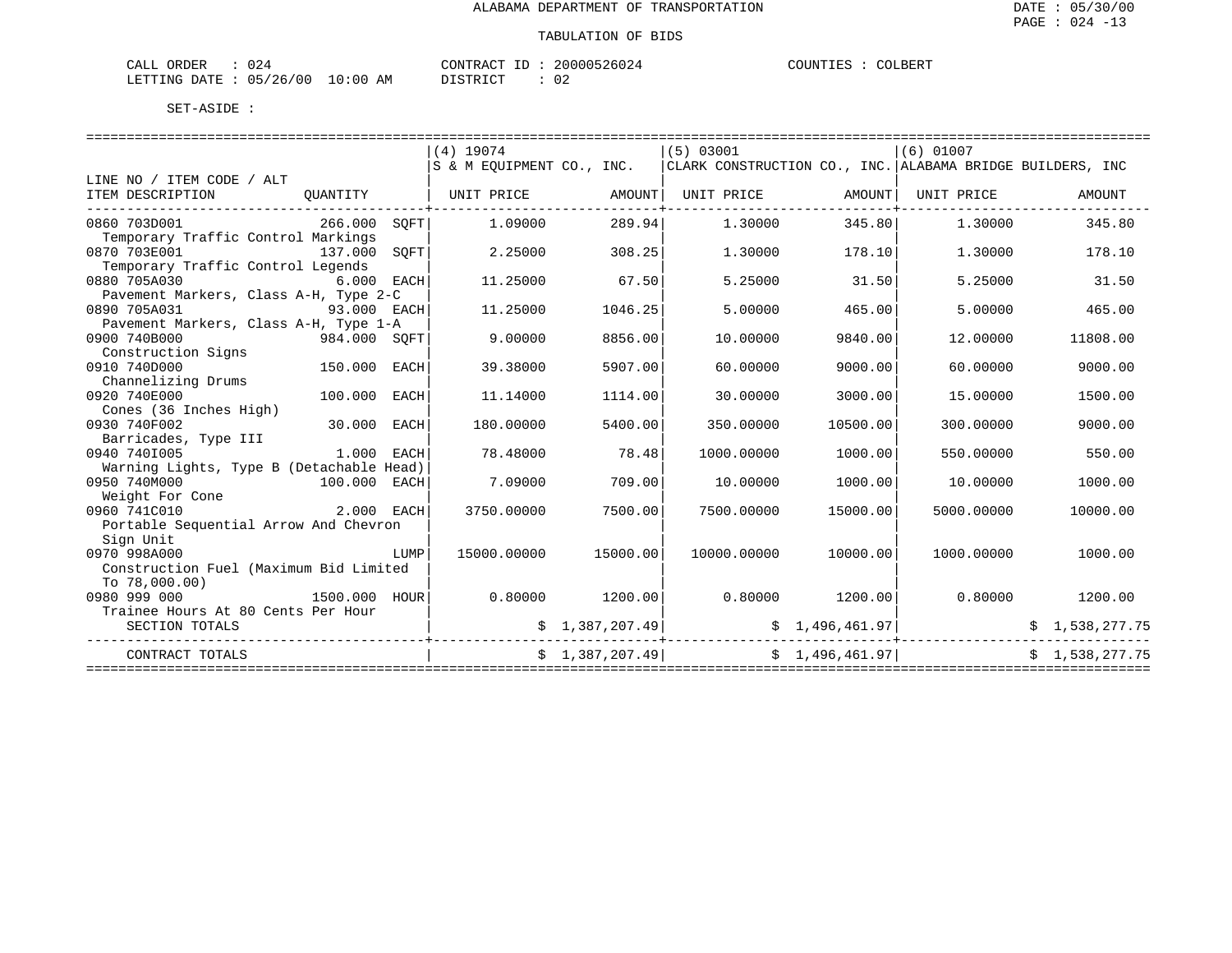DATE :

## VENDOR RANKING

|      | CALL ORDER<br>$\therefore$ 025<br>LETTING DATE: 05/26/00 | CONTRACT ID: 20000526025<br>10:00 AM<br>DISTRICT<br>: 02                                                                                                                                           |                    | COUNTIES : MARION |                          |                        |
|------|----------------------------------------------------------|----------------------------------------------------------------------------------------------------------------------------------------------------------------------------------------------------|--------------------|-------------------|--------------------------|------------------------|
|      | CONTRACT DESCRIPTION:<br>SET-ASIDE :                     | CONTRACT TIME:<br>for constructing the Grade, Drain, Pave, Traffic Stripe,<br>Underground Storage Tank Removal, and Soil Remediation on<br>$S.R.$ #17 (U.S. #43) in Hackleburg. Length - 1.610 km. | 90<br>Working Days | (available days)  | $PROJECT(S) : MG-213(9)$ |                        |
| RANK | VENDOR NO. / NAME                                        |                                                                                                                                                                                                    |                    |                   | TOTAL<br><b>BID</b>      | % OVER<br>LOW BID      |
|      | 11014<br>19074                                           | JOE KEENUM EXCAVATION & CONST., INC.<br>S & M EOUIPMENT CO., INC.                                                                                                                                  |                    | Ŝ.                | 996,826.53<br>998,651.54 | 100.0000%<br>100.1830% |

| ----  | $5 - 2 - 11 = 5 - 11 = 11$             | ---------      | --------- |
|-------|----------------------------------------|----------------|-----------|
| 01018 | APAC-ALABAMA, INC.                     | \$1,017,523.52 | 102.0762% |
| 18024 | RACON, INC.                            | \$1,079,803.46 | 108.3241% |
| 20011 | TRI COUNTY CONCRETE CONSTRUCTION, INC. | \$1.101.367.32 | 110.4873% |
| 18036 | RILEY BRIDGE & ENGINEERING CO., INC.   | \$1.119.976.00 | 112.3541% |
| 04009 | W. W. DYAR & SONS, INC.                | \$1,153,881.17 | 115.7554% |
|       |                                        |                |           |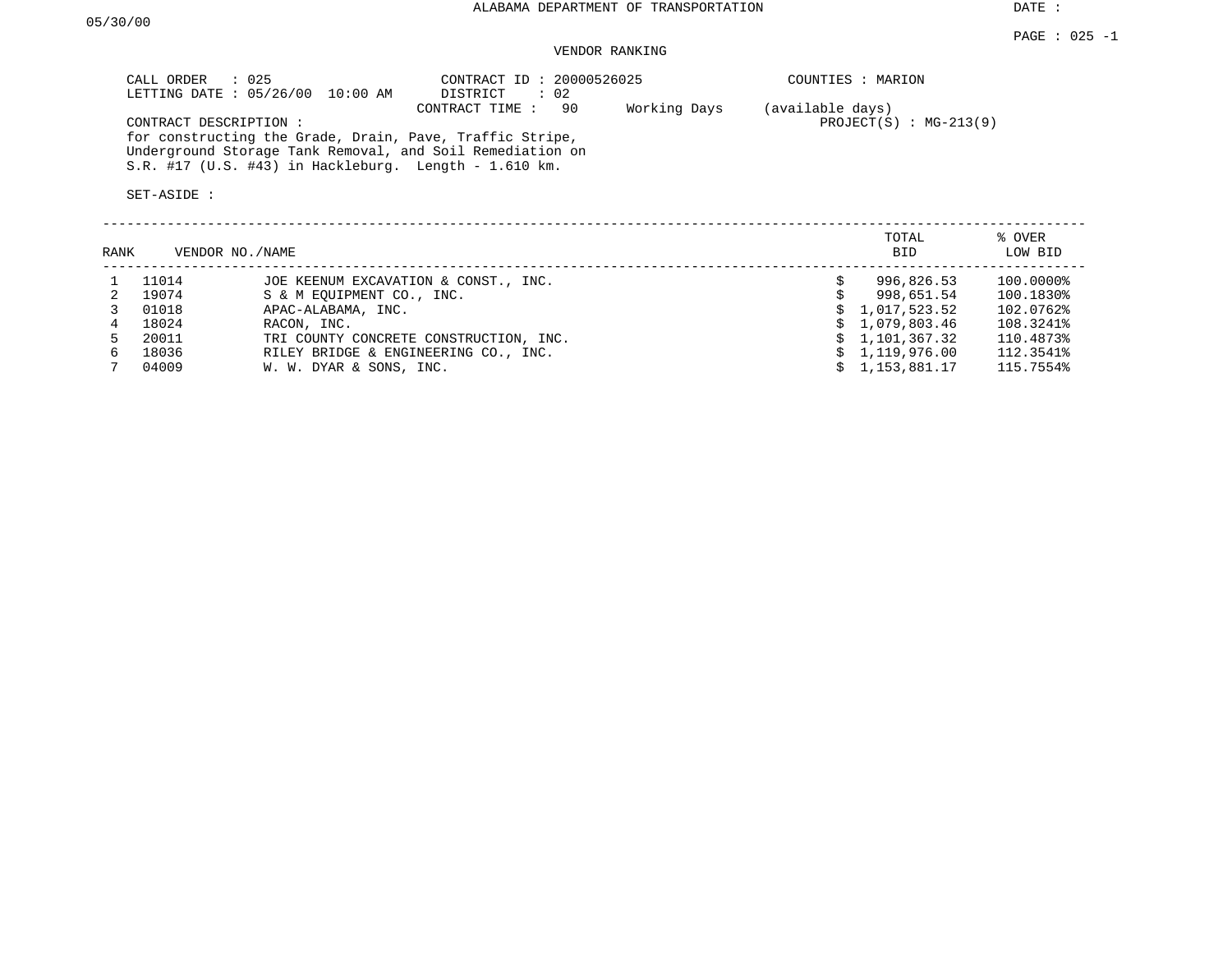| ORDER<br>TAT.T<br>للطلاب | $\sim$ $\sim$ $\sim$<br>してこ   | CONTRACT        | 20000526025<br>26025، | <b>COLINTITIES</b><br>MARION<br>◡◡◡ェ▾▴∸⊥ |
|--------------------------|-------------------------------|-----------------|-----------------------|------------------------------------------|
| LETTING<br>DATE.         | 10:00<br>700 L<br>05/26<br>ΆM | די איד אידף דרו | $\sim$<br>∪∠          |                                          |

|                                                                |               |      | =============================                                               |          | =============================== |          | ============================== |          |
|----------------------------------------------------------------|---------------|------|-----------------------------------------------------------------------------|----------|---------------------------------|----------|--------------------------------|----------|
|                                                                |               |      | $(1)$ 11014                                                                 |          | $(2)$ 19074                     |          | $(3)$ 01018                    |          |
|                                                                |               |      | JOE KEENUM EXCAVATION & CONS S & M EQUIPMENT CO., INC.   APAC-ALABAMA, INC. |          |                                 |          |                                |          |
| LINE NO / ITEM CODE / ALT                                      |               |      |                                                                             |          |                                 |          |                                |          |
| ITEM DESCRIPTION OUANTITY                                      |               |      |                                                                             |          |                                 |          |                                |          |
| SECTION 0001 Total                                             |               |      |                                                                             |          |                                 |          |                                |          |
| 0010 201A000                                                   |               | LUMP | 15000.00000                                                                 | 15000.00 | 37500.00000                     | 37500.00 | 24000.00000                    | 24000.00 |
| Clearing & Grubbing (Approximately 5<br>Hectares)              |               |      |                                                                             |          |                                 |          |                                |          |
| 0020 206D000<br>Removing Pipe                                  | 82.000 M      |      | 16,00000                                                                    | 1312.00  | 18.50000                        | 1517.00  | 37.07000                       | 3039.74  |
| 0030 210A000                                                   | 11027.000 M3  |      | 3.75000                                                                     | 41351.25 | 5.50000                         | 60648.50 | 4.94000                        | 54473.38 |
| Unclassified Excavation<br>0040 210D000                        | 5756.000 M3   |      | 5.50000                                                                     | 31658.00 | 6,00000                         | 34536.00 | 5.48000                        | 31542.88 |
| Borrow Excavation<br>0050 214A000                              | 1077.000 M3   |      | 9.50000                                                                     | 10231.50 | 10,00000                        | 10770.00 | 6.91000                        | 7442.07  |
| Structure Excavation<br>0060 214B001                           | 261.000 M3    |      | 20.00000                                                                    | 5220.00  | 23.00000                        | 6003.00  | 9.53000                        | 2487.33  |
| Foundation Backfill, Commercial<br>0070 250B000                | 75.000 M3     |      | 66.00000                                                                    | 4950.00  | 16.00000                        | 1200.00  | 166.67000                      | 12500.25 |
| Treatment Of Hydrocarbon Contaminated<br>Soil (Specialty Item) |               |      |                                                                             |          |                                 |          |                                |          |
| 0080 250C000                                                   | 2.000 EACH    |      | 1400.00000                                                                  | 2800.00  | 4100.00000                      | 8200.00  | 1630.00000                     | 3260.00  |
| Underground Storage Tank Removal<br>(Specialty Item)           |               |      |                                                                             |          |                                 |          |                                |          |
| 0090 250N000<br>Removal/Disposal Of Tank Contents              | 379.000 L     |      | 80.00000                                                                    | 30320.00 | 5.00000                         | 1895.00  | 0.86000                        | 325.94   |
| (Sludge) (Specialty Item)                                      |               |      |                                                                             |          |                                 |          |                                |          |
| 0100 405A000                                                   | 3050.000 L    |      | 0.80000                                                                     | 2440.00  | 0.79000                         | 2409.50  | 1.57000                        | 4788.50  |
| Tack Coat                                                      |               |      |                                                                             |          |                                 |          |                                |          |
| 0110 408A053<br>Planing Existing Pavement                      | 1434.000 M2   |      | 5.80000                                                                     | 8317.20  | 6.20000                         | 8890.80  | 2.83000                        | 4058.22  |
| (Approximately 51 mm Thru 75 mm Thick)                         |               |      |                                                                             |          |                                 |          |                                |          |
| 0120 429A261                                                   | 1794.000 MTON |      | 39.50000                                                                    | 70863.00 | 34.25000                        | 61444.50 | 41.83000                       | 75043.02 |
| Improved Bituminous Concrete Wearing                           |               |      |                                                                             |          |                                 |          |                                |          |
| Surface Layer, 19.0 mm Maximum                                 |               |      |                                                                             |          |                                 |          |                                |          |
| Aggregate Size Mix, ESAL Range D                               |               |      |                                                                             |          |                                 |          |                                |          |
| 0130 429A264                                                   | 50.000 MTON   |      | 53.60000                                                                    | 2680.00  | 50.00000                        | 2500.00  | 44.32000                       | 2216.00  |
| Improved Bituminous Concrete Wearing                           |               |      |                                                                             |          |                                 |          |                                |          |
| Surface Layer, Patching, 19.0 mm                               |               |      |                                                                             |          |                                 |          |                                |          |
| Maximum Aggregate Size Mix, ESAL Range D<br>0140 429A267       | 100.000 MTON  |      | 45.90000                                                                    | 4590.00  | 39.00000                        | 3900.00  | 40.22000                       | 4022.00  |
| Improved Bituminous Concrete Wearing                           |               |      |                                                                             |          |                                 |          |                                |          |
| Surface Layer, Leveling, 19.0 mm                               |               |      |                                                                             |          |                                 |          |                                |          |
| Maximum Aggregate Size Mix, ESAL Range D                       |               |      |                                                                             |          |                                 |          |                                |          |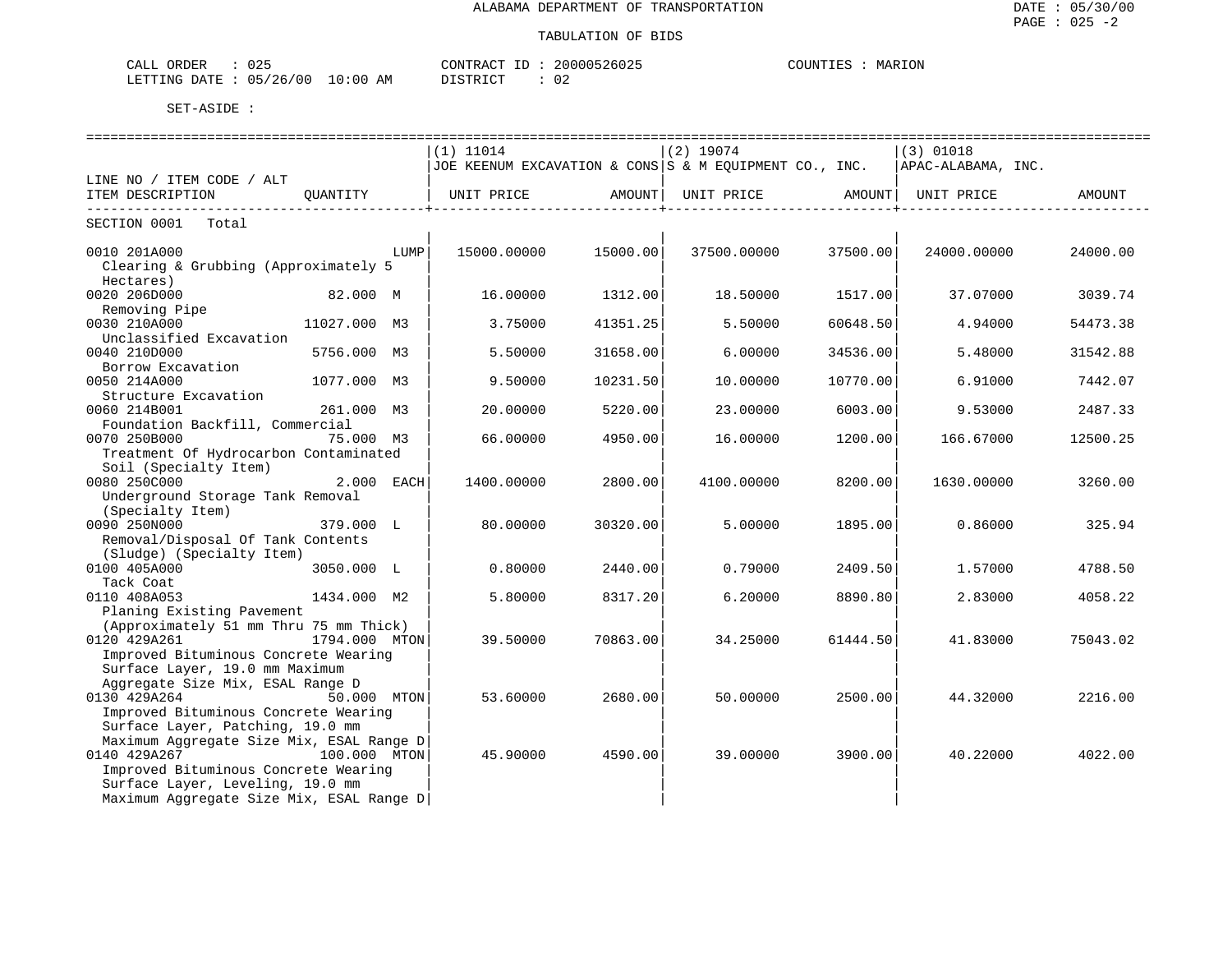| NR DER<br>™AT.T<br>ــ ـــ ــ ــ | $\sim$ $\sim$<br>U 45 |                                                                                                                                | TONTR ACT<br>$ -$ | 20000526025 | COLINT. | МAF |
|---------------------------------|-----------------------|--------------------------------------------------------------------------------------------------------------------------------|-------------------|-------------|---------|-----|
| AETTING DATE                    | 05/26/00              | 10:00<br>ΆM<br>the contract of the contract of the contract of the contract of the contract of the contract of the contract of | $ \sim$ $\sim$    |             |         |     |

|                                                                   | $(1)$ 11014                                            | $(2)$ 19074             | $(3)$ 01018             |
|-------------------------------------------------------------------|--------------------------------------------------------|-------------------------|-------------------------|
|                                                                   | JOE KEENUM EXCAVATION & CONS S & M EQUIPMENT CO., INC. |                         | APAC-ALABAMA, INC.      |
| LINE NO / ITEM CODE / ALT                                         |                                                        |                         |                         |
| ITEM DESCRIPTION<br>OUANTITY                                      | UNIT PRICE<br>AMOUNT                                   | UNIT PRICE<br>AMOUNT    | UNIT PRICE<br>AMOUNT    |
|                                                                   |                                                        |                         |                         |
| 0150 429B261<br>2649.000 MTON                                     | 83708.40<br>31.60000                                   | 28.24000<br>74807.76    | 76794.51<br>28.99000    |
| Improved Bituminous Concrete Binder                               |                                                        |                         |                         |
| Layer, 25.0 mm Maximum Aggregate Size                             |                                                        |                         |                         |
| Mix, ESAL Range D                                                 |                                                        |                         |                         |
| 0160 429B269<br>500.000 MTON                                      | 45.00000<br>22500.00                                   | 32.00000<br>16000.00    | 34.85000<br>17425.00    |
| Improved Bituminous Concrete Binder                               |                                                        |                         |                         |
| Layer, Leveling, 25.0 mm Maximum                                  |                                                        |                         |                         |
| Aggregate Size Mix, ESAL Range D<br>0170 429C261<br>5677.000 MTON |                                                        |                         |                         |
| Improved Bituminous Concrete Base Layer,                          | 32.75000<br>185921.75                                  | 28.24000<br>160318.48   | 33.46000<br>189952.42   |
| 37.5 mm Maximum Aggregate Size Mix,                               |                                                        |                         |                         |
| ESAL Range D                                                      |                                                        |                         |                         |
| 0180 429C265<br>5.000 MTON                                        | 65.00000<br>325.00                                     | 65.00000<br>325.00      | 100.00000<br>500.00     |
| Improved Bituminous Concrete Base Layer,                          |                                                        |                         |                         |
| Patching, 37.5 mm Maximum Aggregate                               |                                                        |                         |                         |
| Size Mix, ESAL Range D                                            |                                                        |                         |                         |
| 0190 430B014<br>55.000 MTON                                       | 16.50000<br>907.50                                     | 11.50000<br>632.50      | 7.68000<br>422.40       |
| Aggregate Surfacing (ALDOT #410                                   |                                                        |                         |                         |
| Modified)                                                         |                                                        |                         |                         |
| 0200 430B017<br>500.000 MTON                                      | 16.50000<br>8250.00                                    | 10.50000<br>5250.00     | 11.85000<br>5925.00     |
| Aggregate Surfacing (ALDOT #410, #467,                            |                                                        |                         |                         |
| Or #810)                                                          |                                                        |                         |                         |
| 0210 502A000<br>3654.000 KG                                       | 1.40000<br>5115.60                                     | 2.10000<br>7673.40      | 0.45000<br>1644.30      |
| Steel Reinforcement                                               |                                                        |                         |                         |
| 0220 524B011<br>40.000 M3                                         | 500.00000<br>20000.00                                  | 365.00000<br>14600.00   | 422.00000<br>16880.00   |
| Culvert Concrete Extension (Cast In                               |                                                        |                         |                         |
| Place)                                                            |                                                        |                         |                         |
| 0230 530A005<br>16.000 M                                          | 265.00000<br>4240.00                                   | 219.00000<br>3504.00    | 4617.76<br>288.61000    |
| 1050 mm Roadway Pipe (Class 3 R.C.)                               |                                                        |                         |                         |
| 0240 530A101<br>13.000 M                                          | 1105.00<br>85.00000                                    | 66.00000<br>858.00      | 1334.58<br>102.66000    |
| 450 mm Roadway Pipe (Class 3 R.C.)                                |                                                        |                         |                         |
| (Extension)                                                       |                                                        |                         |                         |
| 0250 530A102<br>22.000 M                                          | 115,00000<br>2530.00                                   | 85.00000<br>1870.00     | 2650.56<br>120.48000    |
| 600 mm Roadway Pipe (Class 3 R.C.)                                |                                                        |                         |                         |
| (Extension)<br>0260 533A098<br>546.000 M                          |                                                        | 33306.00                | 83.16000<br>45405.36    |
| 450 mm Storm Sewer Pipe (Class 3 R.C.)                            | 62.50000<br>34125.00                                   | 61.00000                |                         |
| 0270 535A001<br>128.000 M                                         | 10880.00<br>85.00000                                   | 7808.00<br>61.00000     | 93.76000<br>12001.28    |
| 450 mm Side Drain Pipe                                            |                                                        |                         |                         |
| 0280 600A000<br>LUMP                                              | 18000.00000<br>18000.00                                | 57500.00000<br>57500.00 | 55000.00000<br>55000.00 |
| Mobilization                                                      |                                                        |                         |                         |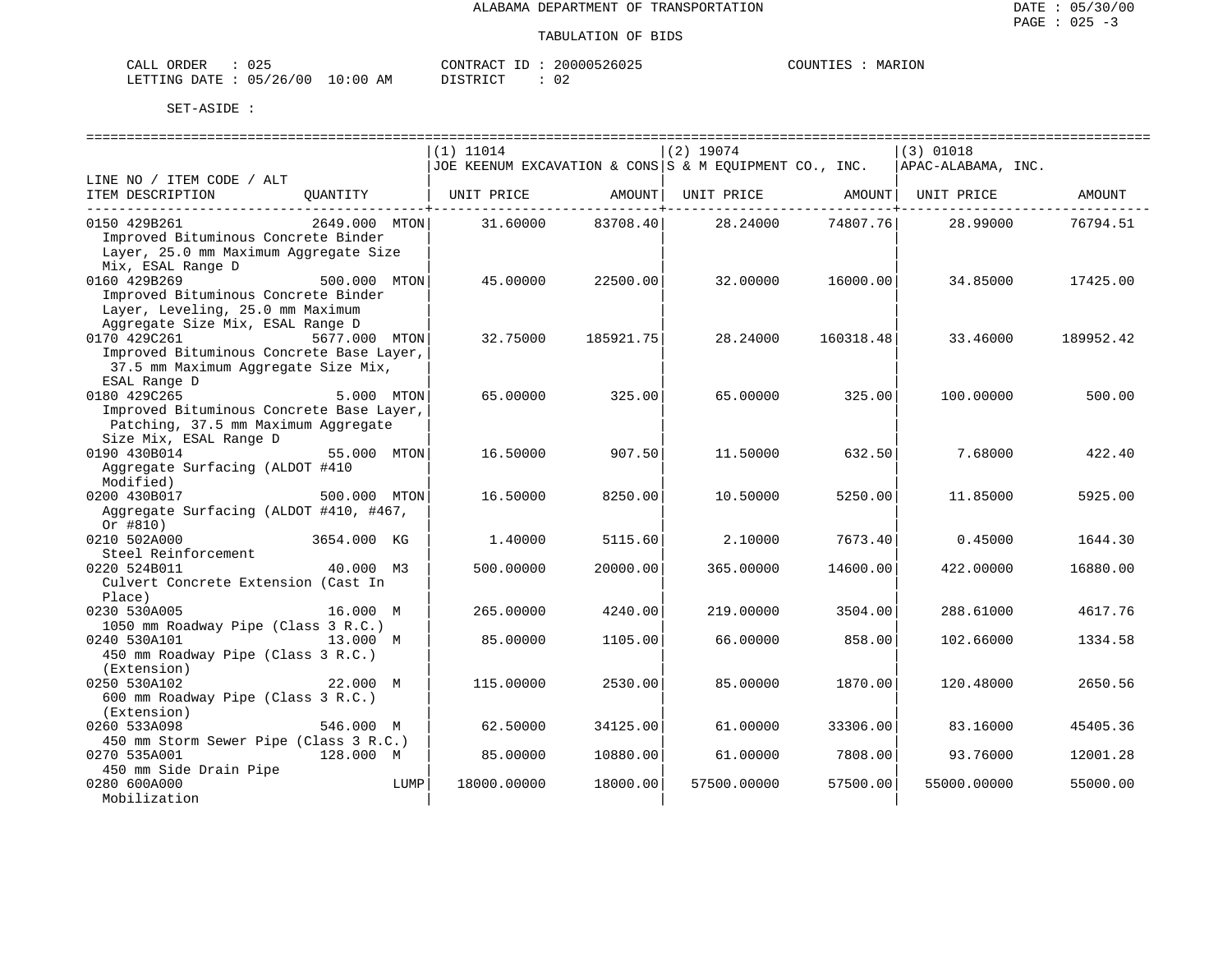| CALL ORDER                      | 025<br>__ |          | CONTRACT ID: 20000526025 | COUNTIES | MARION |
|---------------------------------|-----------|----------|--------------------------|----------|--------|
| LETTING DATE: 05/26/00 10:00 AM |           | DISTRICT |                          |          |        |

|                                                                                     |              |      | $(1)$ 11014 |          | $(2)$ 19074<br>JOE KEENUM EXCAVATION & CONS S & M EQUIPMENT CO., INC. |          | (3) 01018<br>APAC-ALABAMA, INC. |           |
|-------------------------------------------------------------------------------------|--------------|------|-------------|----------|-----------------------------------------------------------------------|----------|---------------------------------|-----------|
| LINE NO / ITEM CODE / ALT                                                           |              |      |             |          |                                                                       |          |                                 |           |
| ITEM DESCRIPTION                                                                    | OUANTITY     |      | UNIT PRICE  | AMOUNT   | UNIT PRICE AMOUNT   UNIT PRICE                                        |          |                                 | AMOUNT    |
| 0290 602A000<br>Right Of Way Markers                                                | 18.000 EACH  |      | 100.00000   | 1800.00  | 75.00000                                                              | 1350.00  | 95.00000                        | 1710.00   |
| 0300 606A000                                                                        | 150.000 M    |      | 40.00000    | 6000.00  | 24.50000                                                              | 3675.00  | 16.10000                        | 2415.00   |
| 150 mm Underdrain Pipe<br>0310 610C001                                              | 489.000 MTON |      | 21,00000    | 10269.00 | 14.00000                                                              | 6846.00  | 21.85000                        | 10684.65  |
| Loose Riprap, Class 2<br>0320 610D002                                               | 364.000 M2   |      | 3.80000     | 1383.20  | 2.50000                                                               | 910.00   | 0.62000                         | 225.68    |
| Filter Blanket, Geotextile (Non-Woven)<br>0330 614A000                              | 41.000 M3    |      | 250.00000   | 10250.00 | 270.00000                                                             | 11070.00 | 305.00000                       | 12505.00  |
| Slope Paving<br>0340 617A000                                                        | 1057.000 M2  |      | 2.50000     | 2642.50  | 12.00000                                                              | 12684.00 | 2.75000                         | 2906.75   |
| Bituminous Treated Glass Fiber Flumes<br>0350 619A002                               | 23.000 EACH  |      | 450.00000   | 10350.00 | 400.00000                                                             | 9200.00  | 350.00000                       | 8050.00   |
| 450 mm Roadway Pipe End Treatment,<br>Class 1                                       |              |      |             |          |                                                                       |          |                                 |           |
| 0360 619A053<br>600 mm Roadway Pipe End Treatment,                                  | 2.000        | EACH | 800,00000   | 1600.00  | 750.00000                                                             | 1500.00  | 450.00000                       | 900.00    |
| Class <sub>2</sub>                                                                  |              |      |             |          |                                                                       |          |                                 |           |
| 0370 619A056<br>1050 mm Roadway Pipe End Treatment,                                 | $1.000$ EACH |      | 1100.00000  | 1100.00  | 1200.00000                                                            | 1200.00  | 1200.00000                      | 1200.00   |
| Class <sub>2</sub><br>0380 619A101                                                  | 16.000 EACH  |      | 450.00000   | 7200.00  | 350.00000                                                             | 5600.00  | 550.00000                       | 8800.00   |
| 450 mm Side Drain Pipe End Treatment,<br>Class 1                                    |              |      |             |          |                                                                       |          |                                 |           |
| 0390 620A000<br>Minor Structure Concrete                                            | 1.000 M3     |      | 800.00000   | 800.00   | 750.00000                                                             | 750.00   | 700.00000                       | 700.00    |
| 0400 621A022<br>Junction Boxes, Type 1 (Modified)                                   | 1.000 EACH   |      | 1200.00000  | 1200.00  | 1575.00000                                                            | 1575.00  | 2200.00000                      | 2200.00   |
| 0410 621B034<br>Junction Box Units, Type 1 (Modified)                               | $1.000$ EACH |      | 1200.00000  | 1200.00  | 375.00000                                                             | 375.00   | 550.00000                       | 550.00    |
| 0420 621C002                                                                        | 1.000 EACH   |      | 1500.00000  | 1500.00  | 1600.00000                                                            | 1600.00  | 2000.00000                      | 2000.00   |
| Inlets, Type C, P1 Or P3<br>0430 621C015                                            | 23.000 EACH  |      | 2000.00000  | 46000.00 | 1475.00000                                                            | 33925.00 | 1725.00000                      | 39675.00  |
| Inlets, Type S1 Or S3 (1 Wing)<br>0440 621C017                                      | 4.000 EACH   |      | 2100.00000  | 8400.00  | 1750.00000                                                            | 7000.00  | 1950.00000                      | 7800.00   |
| Inlets, Type S1 Or S3 (2 Wing)<br>0450 621D015                                      | 10.000 EACH  |      | 450.00000   | 4500.00  | 325.00000                                                             | 3250.00  | 475.00000                       | 4750.00   |
| Inlet Units, Type S1 Or S3<br>0460 623A003                                          | 104.000 M    |      | 53.00000    | 5512.00  | 53.00000                                                              | 5512.00  | 42.75000                        | 4446.00   |
| Concrete Gutter (1200 mm Wide)<br>0470 623C000<br>Combination Curb & Gutter, Type C | 2998.000 M   |      | 32.00000    | 95936.00 | 32.50000                                                              | 97435.00 | 39.10000                        | 117221.80 |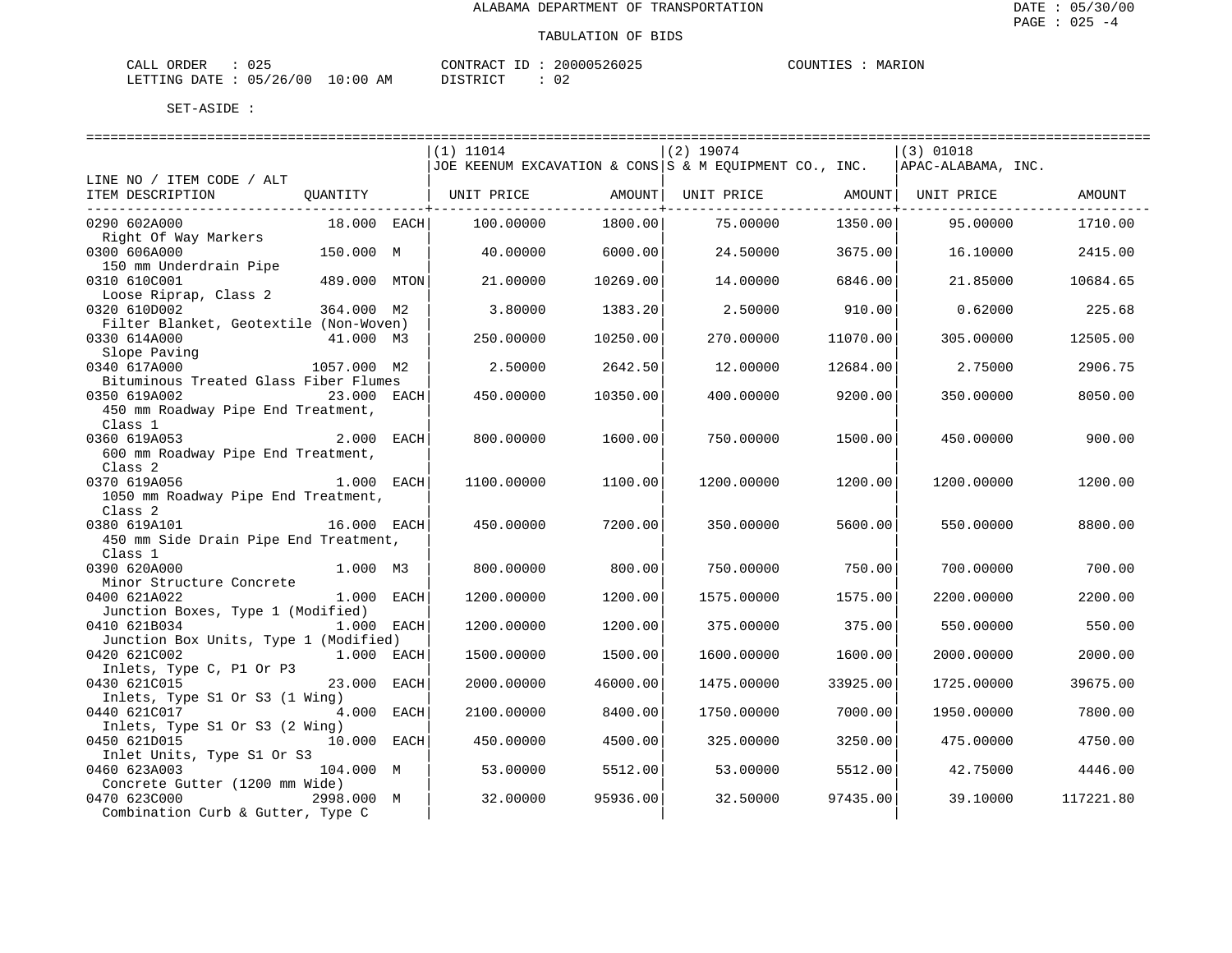| CALL<br>ORDER          | J 25 |             | CONTRACT ID |  | 20000526025 | COUNTIES | MARION |
|------------------------|------|-------------|-------------|--|-------------|----------|--------|
| LETTING DATE: 05/26/00 |      | 10:00<br>AM | DI STR TAT  |  |             |          |        |

|                                                                               |              |      | $(1)$ 11014                                            |                                   | $(2)$ 19074 |                                   | (3) 01018          |          |
|-------------------------------------------------------------------------------|--------------|------|--------------------------------------------------------|-----------------------------------|-------------|-----------------------------------|--------------------|----------|
|                                                                               |              |      | JOE KEENUM EXCAVATION & CONS S & M EQUIPMENT CO., INC. |                                   |             |                                   | APAC-ALABAMA, INC. |          |
| LINE NO / ITEM CODE / ALT                                                     |              |      |                                                        |                                   |             |                                   |                    |          |
| ITEM DESCRIPTION                                                              | OUANTITY     |      | UNIT PRICE                                             | AMOUNT                            | UNIT PRICE  | AMOUNT                            | UNIT PRICE         | AMOUNT   |
| 0480 650A000<br>Topsoil                                                       | 596.000 M3   |      | 9.00000                                                | ----------------------<br>5364.00 | 6.75000     | ---------------+------<br>4023.00 | 10.08000           | 6007.68  |
| 0490 650B000<br>Topsoil From Stockpiles                                       | 1057.000 M3  |      | 5.00000                                                | 5285.00                           | 6.00000     | 6342.00                           | 7.14000            | 7546.98  |
| 0500 652A050<br>Seeding (Mix 1A)                                              | 2.000 HA     |      | 1730.00000                                             | 3460.00                           | 1775.00000  | 3550.00                           | 1000.00000         | 2000.00  |
| 0510 652A053                                                                  | 1.000 HA     |      | 1730.00000                                             | 1730.00                           | 1775.00000  | 1775.00                           | 1000.00000         | 1000.00  |
| Seeding (Mix 1E)<br>0520 652B050<br>Temporary Seeding (Mix 1AT)               | 2.000 HA     |      | 1200.00000                                             | 2400.00                           | 850,00000   | 1700.00                           | 1000.00000         | 2000.00  |
| 0530 652D050                                                                  | 2.000 HA     |      | 1200.00000                                             | 2400.00                           | 1425.00000  | 2850.00                           | 950.00000          | 1900.00  |
| Seeding In Stubble (Mix 1A)<br>0540 654A001<br>Solid Sodding (Bermuda)        | 2869.000 M2  |      | 3.00000                                                | 8607.00                           | 3.50000     | 10041.50                          | 3.25000            | 9324.25  |
| 0550 656A000<br>Mulching, Class A, Type 1                                     | 4.000 HA     |      | 1425.00000                                             | 5700.00                           | 1700.00000  | 6800.00                           | 1000.00000         | 4000.00  |
| 0560 656A001                                                                  | 1.000 HA     |      | 1675.00000                                             | 1675.00                           | 1900.00000  | 1900.00                           | 1100.00000         | 1100.00  |
| Mulching, Class A, Type 2<br>0570 659A000<br>Erosion Control Netting, Class A | 100.000 M2   |      | 2.25000                                                | 225.00                            | 2.50000     | 250.00                            | 2.00000            | 200.00   |
| 0580 659A001<br>Erosion Control Netting, Class B                              | 100.000 M2   |      | 2.25000                                                | 225.00                            | 2.50000     | 250.00                            | 2.00000            | 200.00   |
| 0590 665F000<br>Hay Bales                                                     | 165.000 EACH |      | 5.00000                                                | 825.00                            | 4.00000     | 660.00                            | 2.50000            | 412.50   |
| 0600 6651000<br>Temporary Riprap, Class 2                                     | 104.000 MTON |      | 20.00000                                               | 2080.00                           | 17.00000    | 1768.00                           | 23.13000           | 2405.52  |
| 0610 665J000<br>Silt Fence, Type A                                            | 1217.000 M   |      | 16.50000                                               | 20080.50                          | 9.75000     | 11865.75                          | 9.92000            | 12072.64 |
| 0620 665K000<br>Drainage Sump Excavation                                      | 400.000 M3   |      | 5.00000                                                | 2000.00                           | 8.75000     | 3500.00                           | 1.72000            | 688.00   |
| 0630 665L000<br>Floating Basin Boom                                           | 45.000 M     |      | 16.44740                                               | 740.13                            | 185.00000   | 8325.00                           | 22.97000           | 1033.65  |
| 0640 666A001<br>Pest Control Treatment                                        | $6.000$ HA   |      | 1,00000                                                | 6.00                              | 60.00000    | 360.00                            | 25.00000           | 150.00   |
| 0650 680A000<br>Engineering Controls                                          |              | LUMP | 18000.00000                                            | 18000.00                          | 37500.00000 | 37500.00                          | 41737.50000        | 41737.50 |
| 0660 701A028<br>Solid White, Class 2, Type A Traffic                          | 1.000 KM     |      | 932.00000                                              | 932.00                            | 3038.00000  | 3038.00                           | 932.00000          | 932.00   |
| Stripe (1.5 mm Thick) (150 mm Wide)<br>0670 701A041                           | 1.000 KM     |      | 621,00000                                              | 621.00                            | 2061.50000  | 2061.50                           | 621,00000          | 621.00   |
| Broken White, Class 2, Type A Traffic<br>Stripe (2.3 mm Thick) (150 mm Wide)  |              |      |                                                        |                                   |             |                                   |                    |          |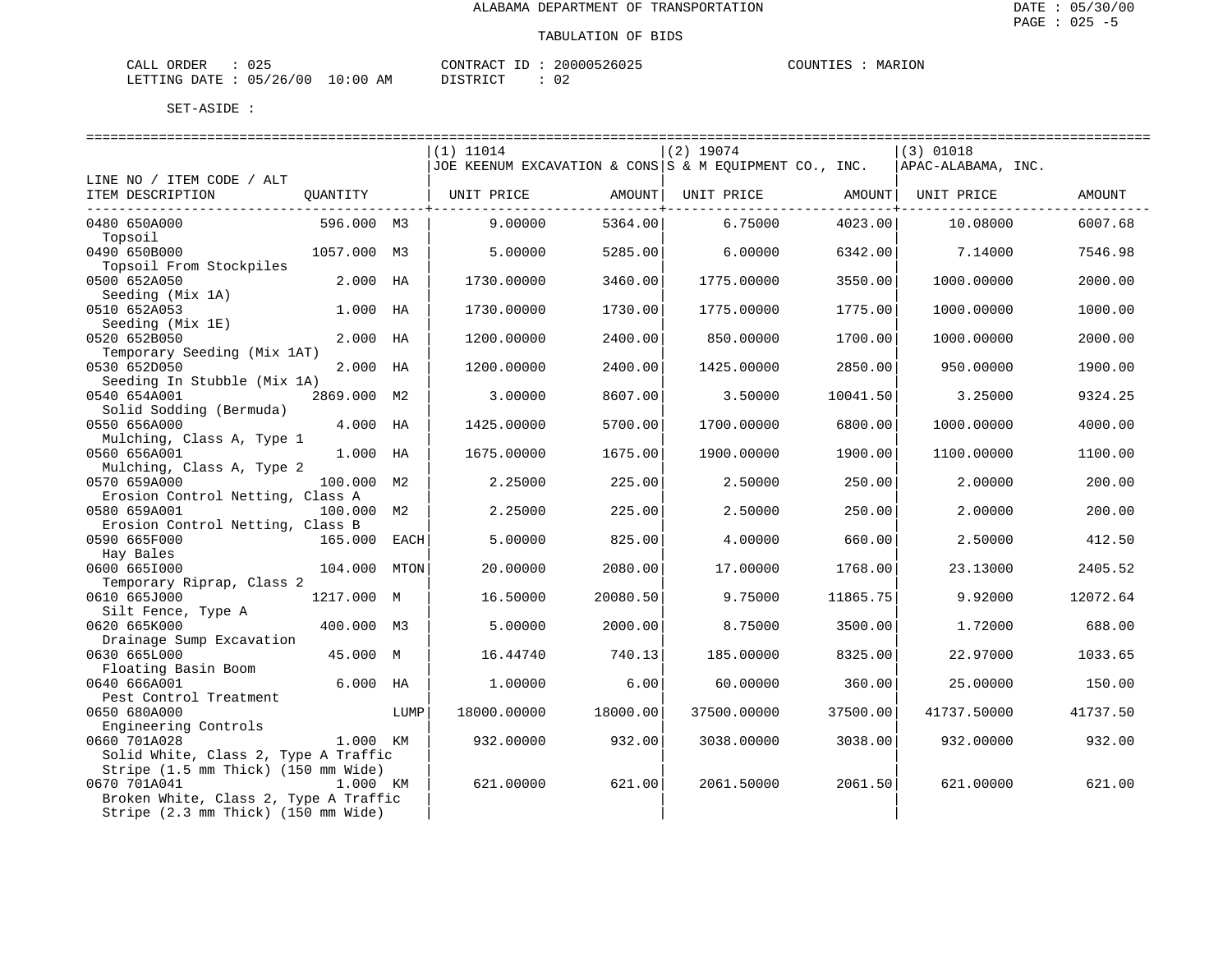| ORDER<br>CALL | $\sim$ $\sim$<br>∪∠ລ |                                                                                                                                | CONTRACT   | 20000526025 | <b>COLINT</b> | MARION |
|---------------|----------------------|--------------------------------------------------------------------------------------------------------------------------------|------------|-------------|---------------|--------|
| LETTING DATE  | : 05/26/00           | 10:00<br>ΑM<br>the contract of the contract of the contract of the contract of the contract of the contract of the contract of | $T \cap T$ |             |               |        |

|                                                  |                | $(1)$ 11014 |         | $(2)$ 19074                                            |         | $(3)$ 01018        |         |
|--------------------------------------------------|----------------|-------------|---------|--------------------------------------------------------|---------|--------------------|---------|
|                                                  |                |             |         | JOE KEENUM EXCAVATION & CONS S & M EOUIPMENT CO., INC. |         | APAC-ALABAMA, INC. |         |
| LINE NO / ITEM CODE / ALT                        |                |             |         |                                                        |         |                    |         |
| ITEM DESCRIPTION                                 | OUANTITY       | UNIT PRICE  | AMOUNT  | UNIT PRICE AMOUNT                                      |         | UNIT PRICE         | AMOUNT  |
|                                                  |                |             |         |                                                        |         |                    |         |
| 0680 701A046                                     | 3.000 KM       | 621,00000   | 1863.00 | 1627.50000                                             | 4882.50 | 621,00000          | 1863.00 |
| Broken Yellow, Class 2, Type A,                  |                |             |         |                                                        |         |                    |         |
| Traffic Stripe (2.3 mm Thick) (150 mm            |                |             |         |                                                        |         |                    |         |
| Wide)                                            |                |             |         |                                                        |         |                    |         |
| 0690 701A048                                     | 4.000 KM       | 1118.00000  | 4472.00 | 1953.00000                                             | 7812.00 | 1118.00000         | 4472.00 |
| Solid Yellow, Class 2, Type A, Traffic           |                |             |         |                                                        |         |                    |         |
| Stripe (2.3 mm Thick) (150 mm Wide)              |                |             |         |                                                        |         |                    |         |
| 0700 701B009                                     | 160.000 M      | 11,00000    | 1760.00 | 2.25000                                                | 360.00  | 11,00000           | 1760.00 |
| Dotted Class 2, Type A Traffic Stripe            |                |             |         |                                                        |         |                    |         |
| $(2.3 \text{ mm}$ Thick) $(150 \text{ mm}$ Wide) |                |             |         |                                                        |         |                    |         |
| 0710 701C000                                     | 6.000 KM       | 248.00000   | 1488.00 | 434.00000                                              | 2604.00 | 248.00000          | 1488.00 |
| Broken Temporary Traffic Stripe                  |                |             |         |                                                        |         |                    |         |
| 0720 701C001                                     | 7.000 KM       | 248.00000   | 1736.00 | 596.75000                                              | 4177.25 | 248.00000          | 1736.00 |
| Solid Temporary Traffic Stripe                   |                |             |         |                                                        |         |                    |         |
| 0730 703A002                                     | 119.000 M2     | 32.00000    | 3808.00 | 21.70000                                               | 2582.30 | 32.00000           | 3808.00 |
| Traffic Control Markings, Class 2, Type          |                |             |         |                                                        |         |                    |         |
| $\mathbf{A}$                                     |                |             |         |                                                        |         |                    |         |
| 0740 703B002                                     | 5.000 M2       | 54.00000    | 270.00  | 86.80000                                               | 434.00  | 54.00000           | 270.00  |
| Traffic Control Legends, Class 2, Type A         |                |             |         |                                                        |         |                    |         |
| 0750 703D001                                     | 195.000 M2     | 14.00000    | 2730.00 | 3.26000                                                | 635.70  | 14,00000           | 2730.00 |
| Temporary Traffic Control Markings               |                |             |         |                                                        |         |                    |         |
| 0760 705A030                                     | 3.000 EACH     | 10.00000    | 30.00   | 7.60000                                                | 22.80   | 10.00000           | 30.00   |
| Pavement Markers, Class A-H, Type 2-C            |                |             |         |                                                        |         |                    |         |
| 0770 705A031                                     | 35.000 EACH    | 10.00000    | 350.00  | 7.60000                                                | 266.00  | 10.00000           | 350.00  |
| Pavement Markers, Class A-H, Type 1-A            |                |             |         |                                                        |         |                    |         |
| 0780 705A032                                     | 58.000 EACH    | 10.00000    | 580.00  | 7.60000                                                | 440.80  | 10.00000           | 580.00  |
| Pavement Markers, Class A-H, Type 1-B            |                |             |         |                                                        |         |                    |         |
| 0790 705A037                                     | 75.000 EACH    | 10.00000    | 750.00  | 7.60000                                                | 570.00  | 10.00000           | 750.00  |
| Pavement Markers, Class A-H, Type 2-D            |                |             |         |                                                        |         |                    |         |
| 0800 740B000                                     | 60.000 M2      | 85.00000    | 5100.00 | 105.00000                                              | 6300.00 | 89.25000           | 5355.00 |
| Construction Signs                               |                |             |         |                                                        |         |                    |         |
| 0810 740D000                                     | 100.000 EACH   | 40.00000    | 4000.00 | 25.00000                                               | 2500.00 | 17.50000           | 1750.00 |
| Channelizing Drums                               |                |             |         |                                                        |         |                    |         |
| 0820 740E000                                     | 50.000<br>EACH | 15,00000    | 750.00  | 12.50000                                               | 625.00  | 5,00000            | 250.00  |
| Cones (900 mm High)                              |                |             |         |                                                        |         |                    |         |
| 0830 740F002                                     | 18.000<br>EACH | 400.00000   | 7200.00 | 225.00000                                              | 4050.00 | 215.80000          | 3884.40 |
| Barricades, Type III                             |                |             |         |                                                        |         |                    |         |
| 0840 7401005                                     | 9,000<br>EACH  | 300.00000   | 2700.00 | 95,00000                                               | 855.00  | 210.00000          | 1890.00 |
| Warning Lights, Type B (Detachable Head)         |                |             |         |                                                        |         |                    |         |
| 0850 740M000                                     | 50.000<br>EACH | 8.00000     | 400.00  | 9,00000                                                | 450.00  | 3.00000            | 150.00  |
| Ballast For Cone                                 |                |             |         |                                                        |         |                    |         |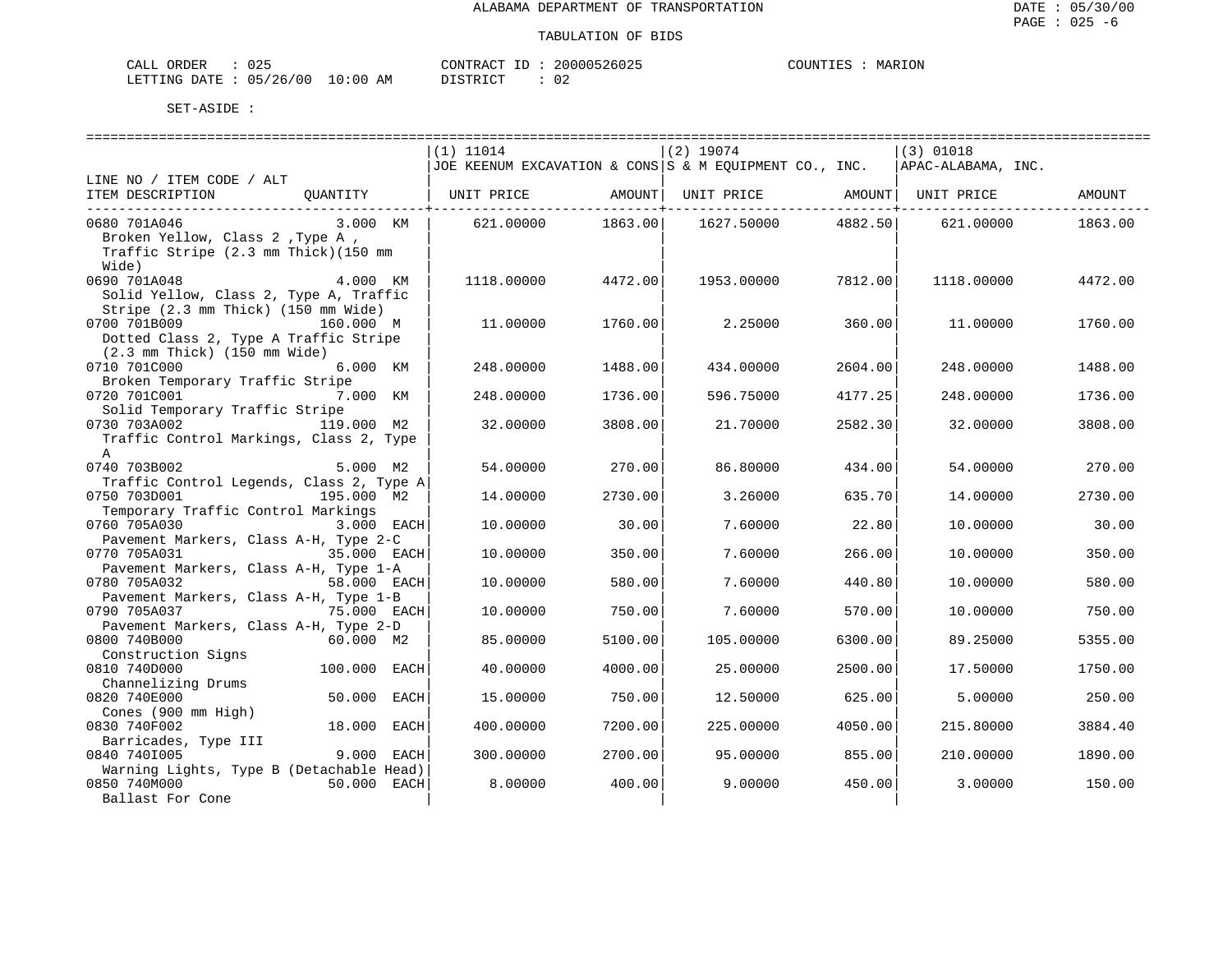| $\sim$ $\sim$ $\sim$<br>ORDER<br>$\sim$ $ -$<br>$\cdot$ $\wedge$ .<br>لللداب<br>∪∠J | $\cdot$ $R\Delta C$           | $\sim$ $\sim$ | ION<br>mr<br>т. с<br>MA'<br>.n. |
|-------------------------------------------------------------------------------------|-------------------------------|---------------|---------------------------------|
| <b>ATTTTNO</b><br>126<br>⊣⊤∆ר∩<br>$\overline{\phantom{a}}$<br>___                   | AM<br>' ດ ເ<br>. .<br>∵⊷<br>. | $\sim$<br>◡▵  |                                 |

|                                                                            |               | $(1)$ 11014<br> JOE KEENUM EXCAVATION & CONS S & M EOUIPMENT CO., INC. |             | $(2)$ 19074 |            | $(3)$ 01018<br> APAC-ALABAMA, INC. |                |
|----------------------------------------------------------------------------|---------------|------------------------------------------------------------------------|-------------|-------------|------------|------------------------------------|----------------|
| LINE NO / ITEM CODE / ALT<br>ITEM DESCRIPTION                              | OUANTITY      | UNIT PRICE                                                             | AMOUNT      | UNIT PRICE  | AMOUNT     | UNIT PRICE                         | AMOUNT         |
| 0860 741C010<br>Portable Sequential Arrow And Chevron<br>Sign Unit         | 1.000<br>EACH | 2500.00000                                                             | 2500.00     | 3700.00000  | 3700.001   | 583.02000                          | 583.02         |
| 0870 998A000<br>Construction Fuel (Maximum Bid Limited<br>To $75,500.00$ ) | LUMP          | 25000.00000                                                            | 25000.00    | 15500.00000 | 15500.00   | 0.00000                            | 0.00           |
| SECTION TOTALS                                                             |               |                                                                        | 996, 826.53 | \$          | 998,651.54 |                                    | \$1,017,523.52 |
| CONTRACT TOTALS                                                            |               |                                                                        | 996, 826.53 | \$          | 998,651.54 |                                    | \$1,017,523.52 |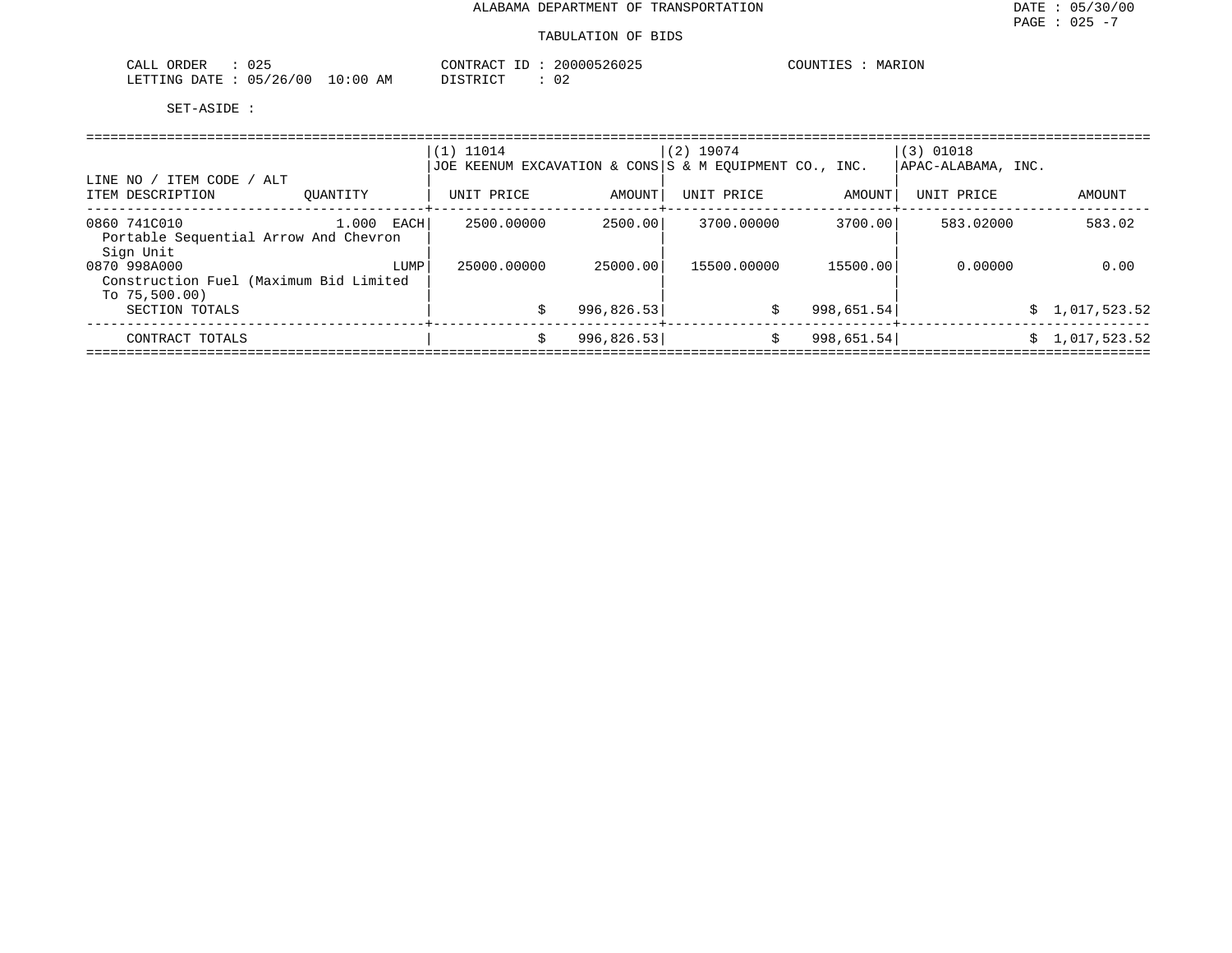DATE :

#### PAGE : 025 -8 TABULATION OF BIDS

| ORDER<br>ىلىل   | $\sim$ $\sim$ $\sim$<br>ぃムー      | $\cap$ רים אידוגרי $\cap$<br>1 1 1 1 1 1 v   | 20000526025 | MARION<br><b>COUNTILE</b><br>COUNTIES |
|-----------------|----------------------------------|----------------------------------------------|-------------|---------------------------------------|
| LETTING<br>DATE | 10:00<br>'26<br>ΑM<br>00 /<br>∩⊏ | TAT<br>חידים:<br>$\sim$ $\sim$ $\sim$ $\sim$ | ◡▵          |                                       |

|                                                                                                                 |               |      | ============================== |          |              |                                                           |             |          |
|-----------------------------------------------------------------------------------------------------------------|---------------|------|--------------------------------|----------|--------------|-----------------------------------------------------------|-------------|----------|
|                                                                                                                 |               |      | $(4)$ 18024                    |          | (5) 20011    |                                                           | $(6)$ 18036 |          |
|                                                                                                                 |               |      | RACON, INC.                    |          |              | TRI COUNTY CONCRETE CONSTRUC RILEY BRIDGE & ENGINEERING C |             |          |
| LINE NO / ITEM CODE / ALT                                                                                       |               |      |                                |          |              |                                                           |             |          |
| ITEM DESCRIPTION                                                                                                |               |      |                                |          |              |                                                           |             | AMOUNT   |
| SECTION 0001<br>Total                                                                                           |               |      |                                |          |              |                                                           |             |          |
| 0010 201A000                                                                                                    |               | LUMP | 25000.00000                    | 25000.00 | 107800.00000 | 107800.00                                                 | 12000.00000 | 12000.00 |
| Clearing & Grubbing (Approximately 5                                                                            |               |      |                                |          |              |                                                           |             |          |
| Hectares)                                                                                                       |               |      |                                |          |              |                                                           |             |          |
| 0020 206D000                                                                                                    | 82.000 M      |      | 13.12000                       | 1075.84  | 3.28000      | 268.96                                                    | 14.00000    | 1148.00  |
| Removing Pipe                                                                                                   |               |      |                                |          |              |                                                           |             |          |
| 0030 210A000                                                                                                    | 11027.000 M3  |      | 3.92000                        | 43225.84 | 4.25000      | 46864.75                                                  | 7.00000     | 77189.00 |
| Unclassified Excavation                                                                                         |               |      |                                |          |              |                                                           |             |          |
| 0040 210D000                                                                                                    | 5756.000 M3   |      | 6.54000                        | 37644.24 | 6.73000      | 38737.88                                                  | 9,00000     | 51804.00 |
| Borrow Excavation                                                                                               |               |      |                                |          |              |                                                           |             |          |
| 0050 214A000                                                                                                    | 1077.000 M3   |      | 6.54000                        | 7043.58  | 4.25000      | 4577.25                                                   | 8.00000     | 8616.00  |
| Structure Excavation                                                                                            |               |      |                                |          |              |                                                           |             |          |
| 0060 214B001                                                                                                    | 261.000 M3    |      | 32.96000                       | 8602.56  | 30.00000     | 7830.00                                                   | 21,00000    | 5481.00  |
| Foundation Backfill, Commercial                                                                                 |               |      |                                |          |              |                                                           |             |          |
| 0070 250B000                                                                                                    | 75.000 M3     |      | 32.70000                       | 2452.50  | 65.00000     | 4875.00                                                   | 15.00000    | 1125.00  |
| Treatment Of Hydrocarbon Contaminated                                                                           |               |      |                                |          |              |                                                           |             |          |
| Soil (Specialty Item)<br>0080 250C000                                                                           |               |      |                                |          |              |                                                           |             |          |
| Underground Storage Tank Removal                                                                                | 2.000 EACH    |      | 1000.00000                     | 2000.00  | 2500.00000   | 5000.00                                                   | 2200.00000  | 4400.00  |
| (Specialty Item)                                                                                                |               |      |                                |          |              |                                                           |             |          |
| 0090 250N000                                                                                                    | 379.000 L     |      | 0.40000                        | 151.60   | 4.00000      | 1516.00                                                   | 3.00000     | 1137.00  |
| Removal/Disposal Of Tank Contents                                                                               |               |      |                                |          |              |                                                           |             |          |
| (Sludge) (Specialty Item)                                                                                       |               |      |                                |          |              |                                                           |             |          |
| 0100 405A000 and the state of the state of the state of the state of the state of the state of the state of the | 3050.000 L    |      | 0.32000                        | 976.00   | 1,00000      | 3050.00                                                   | 1.05000     | 3202.50  |
| Tack Coat                                                                                                       |               |      |                                |          |              |                                                           |             |          |
| 0110 408A053                                                                                                    | 1434.000 M2   |      | 4.38000                        | 6280.92  | 7.13000      | 10224.42                                                  | 5.00000     | 7170.00  |
| Planing Existing Pavement                                                                                       |               |      |                                |          |              |                                                           |             |          |
| (Approximately 51 mm Thru 75 mm Thick)                                                                          |               |      |                                |          |              |                                                           |             |          |
| 0120 429A261                                                                                                    | 1794.000 MTON |      | 41.29000                       | 74074.26 | 39.41000     | 70701.54                                                  | 41.25000    | 74002.50 |
| Improved Bituminous Concrete Wearing                                                                            |               |      |                                |          |              |                                                           |             |          |
| Surface Layer, 19.0 mm Maximum                                                                                  |               |      |                                |          |              |                                                           |             |          |
| Aggregate Size Mix, ESAL Range D                                                                                |               |      |                                |          |              |                                                           |             |          |
| 0130 429A264                                                                                                    | 50.000 MTON   |      | 55.16000                       | 2758.00  | 58.60000     | 2930.00                                                   | 55.00000    | 2750.00  |
| Improved Bituminous Concrete Wearing                                                                            |               |      |                                |          |              |                                                           |             |          |
| Surface Layer, Patching, 19.0 mm                                                                                |               |      |                                |          |              |                                                           |             |          |
| Maximum Aggregate Size Mix, ESAL Range D                                                                        |               |      |                                |          |              |                                                           |             |          |
| 0140 429A267                                                                                                    | 100.000 MTON  |      | 56.61000                       | 5661.00  | 48.40000     | 4840.00                                                   | 55.00000    | 5500.00  |
| Improved Bituminous Concrete Wearing<br>Surface Layer, Leveling, 19.0 mm                                        |               |      |                                |          |              |                                                           |             |          |
| Maximum Aggregate Size Mix, ESAL Range D                                                                        |               |      |                                |          |              |                                                           |             |          |
|                                                                                                                 |               |      |                                |          |              |                                                           |             |          |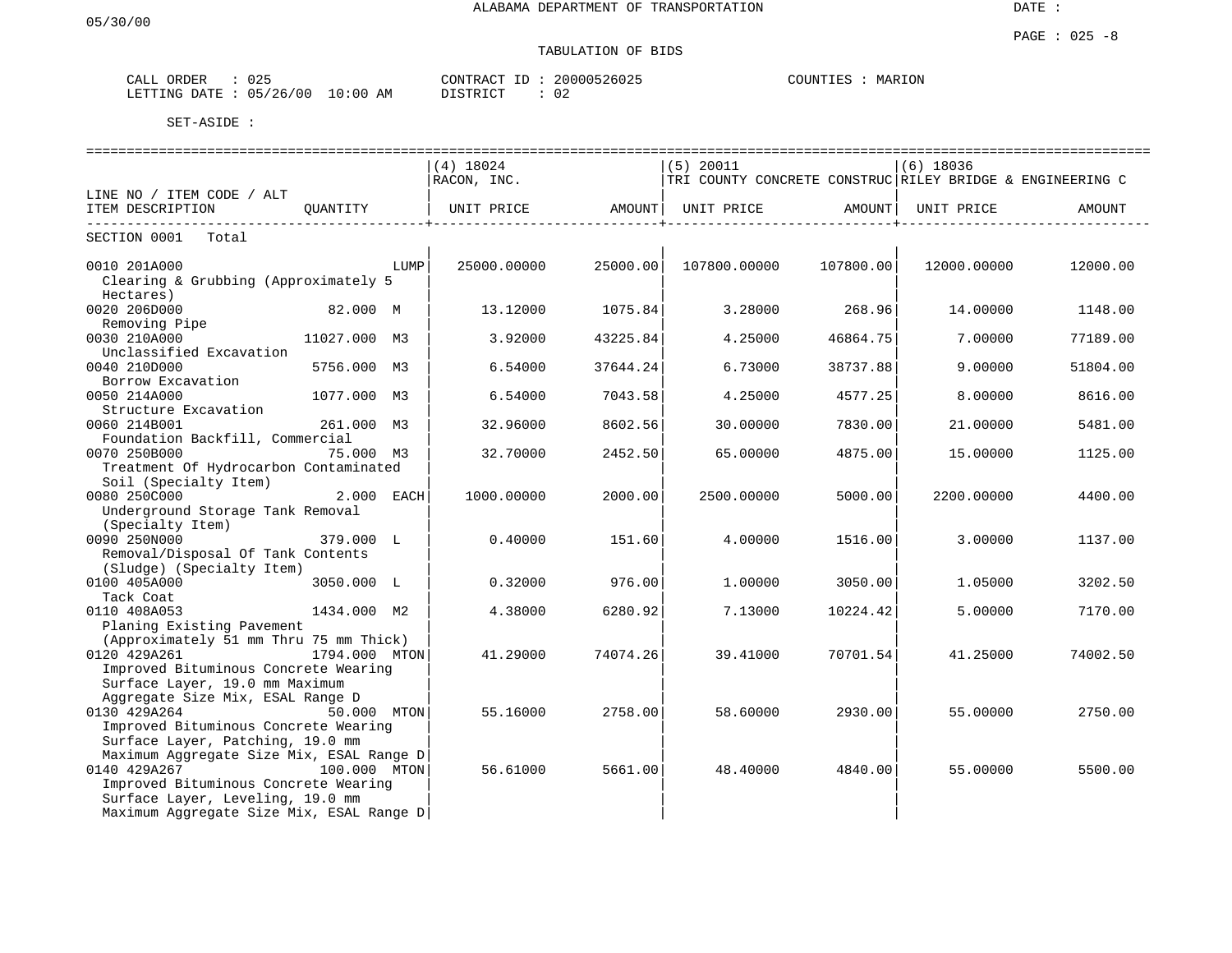| CALL ORDER                      | 025<br>. . |          | CONTRACT ID: 20000526025 | COUNTIES : | MARION |
|---------------------------------|------------|----------|--------------------------|------------|--------|
| LETTING DATE: 05/26/00 10:00 AM |            | DISTRICT |                          |            |        |

|                                                                                 |               |      |             |              |                    |                                                           | ======================== |           |
|---------------------------------------------------------------------------------|---------------|------|-------------|--------------|--------------------|-----------------------------------------------------------|--------------------------|-----------|
|                                                                                 |               |      | (4) 18024   |              | $(5)$ 20011        |                                                           | (6) 18036                |           |
|                                                                                 |               |      | RACON, INC. |              |                    | TRI COUNTY CONCRETE CONSTRUC RILEY BRIDGE & ENGINEERING C |                          |           |
| LINE NO / ITEM CODE / ALT<br>ITEM DESCRIPTION                                   | OUANTITY      |      | UNIT PRICE  |              | AMOUNT  UNIT PRICE | AMOUNT                                                    | UNIT PRICE               | AMOUNT    |
|                                                                                 |               |      |             | --------+--- |                    | --------+------                                           |                          |           |
| 0150 429B261                                                                    | 2649.000 MTON |      | 36.16000    | 95787.84     | 32.85000           | 87019.65                                                  | 36.00000                 | 95364.00  |
| Improved Bituminous Concrete Binder                                             |               |      |             |              |                    |                                                           |                          |           |
| Layer, 25.0 mm Maximum Aggregate Size                                           |               |      |             |              |                    |                                                           |                          |           |
| Mix, ESAL Range D                                                               |               |      |             |              |                    |                                                           |                          |           |
| 500.000 MTON<br>0160 429B269<br>Improved Bituminous Concrete Binder             |               |      | 45.67000    | 22835.00     | 35.94000           | 17970.00                                                  | 40.00000                 | 20000.00  |
| Layer, Leveling, 25.0 mm Maximum                                                |               |      |             |              |                    |                                                           |                          |           |
| Aggregate Size Mix, ESAL Range D                                                |               |      |             |              |                    |                                                           |                          |           |
| 0170 429C261                                                                    | 5677.000 MTON |      | 34.38000    | 195175.26    | 33.20000           | 188476.40                                                 | 36.50000                 | 207210.50 |
| Improved Bituminous Concrete Base Layer,                                        |               |      |             |              |                    |                                                           |                          |           |
| 37.5 mm Maximum Aggregate Size Mix,                                             |               |      |             |              |                    |                                                           |                          |           |
| ESAL Range D                                                                    |               |      |             |              |                    |                                                           |                          |           |
| 0180 429C265                                                                    | 5.000 MTON    |      | 418.64000   | 2093.20      | 68.50000           | 342.50                                                    | 60.00000                 | 300.00    |
| Improved Bituminous Concrete Base Layer,<br>Patching, 37.5 mm Maximum Aggregate |               |      |             |              |                    |                                                           |                          |           |
| Size Mix, ESAL Range D                                                          |               |      |             |              |                    |                                                           |                          |           |
| 0190 430B014                                                                    | 55.000 MTON   |      | 22.05000    | 1212.75      | 18,00000           | 990.00                                                    | 26,00000                 | 1430.00   |
| Aggregate Surfacing (ALDOT #410                                                 |               |      |             |              |                    |                                                           |                          |           |
| Modified)                                                                       |               |      |             |              |                    |                                                           |                          |           |
| 0200 430B017                                                                    | 500,000 MTON  |      | 22.05000    | 11025.00     | 16,00000           | 8000.00                                                   | 19,00000                 | 9500.00   |
| Aggregate Surfacing (ALDOT #410, #467,                                          |               |      |             |              |                    |                                                           |                          |           |
| Or $#810)$                                                                      |               |      |             |              |                    |                                                           |                          |           |
| 0210 502A000<br>Steel Reinforcement                                             | 3654.000 KG   |      | 1.43000     | 5225.22      | 1,00000            | 3654.00                                                   | 2.00000                  | 7308.00   |
| 0220 524B011                                                                    | 40.000 M3     |      | 653.98000   | 26159.20     | 458.00000          | 18320.00                                                  | 580.00000                | 23200.00  |
| Culvert Concrete Extension (Cast In                                             |               |      |             |              |                    |                                                           |                          |           |
| Place)                                                                          |               |      |             |              |                    |                                                           |                          |           |
| 0230 530A005                                                                    | 16.000 M      |      | 220.42000   | 3526.72      | 172.96000          | 2767.36                                                   | 212.00000                | 3392.00   |
| 1050 mm Roadway Pipe (Class 3 R.C.)                                             |               |      |             |              |                    |                                                           |                          |           |
| 0240 530A101                                                                    | 13.000 M      |      | 112.05000   | 1456.65      | 66.81000           | 868.53                                                    | 70.00000                 | 910.00    |
| 450 mm Roadway Pipe (Class 3 R.C.)<br>(Extension)                               |               |      |             |              |                    |                                                           |                          |           |
| 0250 530A102                                                                    | 22.000 M      |      | 119,20000   | 2622.40      | 87.26000           | 1919.72                                                   | 101,00000                | 2222.00   |
| 600 mm Roadway Pipe (Class 3 R.C.)                                              |               |      |             |              |                    |                                                           |                          |           |
| (Extension)                                                                     |               |      |             |              |                    |                                                           |                          |           |
| 0260 533A098                                                                    | 546.000 M     |      | 73.33000    | 40038.18     | 66.81000           | 36478.26                                                  | 59.00000                 | 32214.00  |
| 450 mm Storm Sewer Pipe (Class 3 R.C.)                                          |               |      |             |              |                    |                                                           |                          |           |
| 0270 535A001                                                                    | 128.000 M     |      | 80.00000    | 10240.00     | 54.80000           | 7014.40                                                   | 59.00000                 | 7552.00   |
| 450 mm Side Drain Pipe                                                          |               |      |             |              |                    |                                                           |                          |           |
| 0280 600A000<br>Mobilization                                                    |               | LUMP | 65000.00000 | 65000.00     | 75000.00000        | 75000.00                                                  | 50000.00000              | 50000.00  |
|                                                                                 |               |      |             |              |                    |                                                           |                          |           |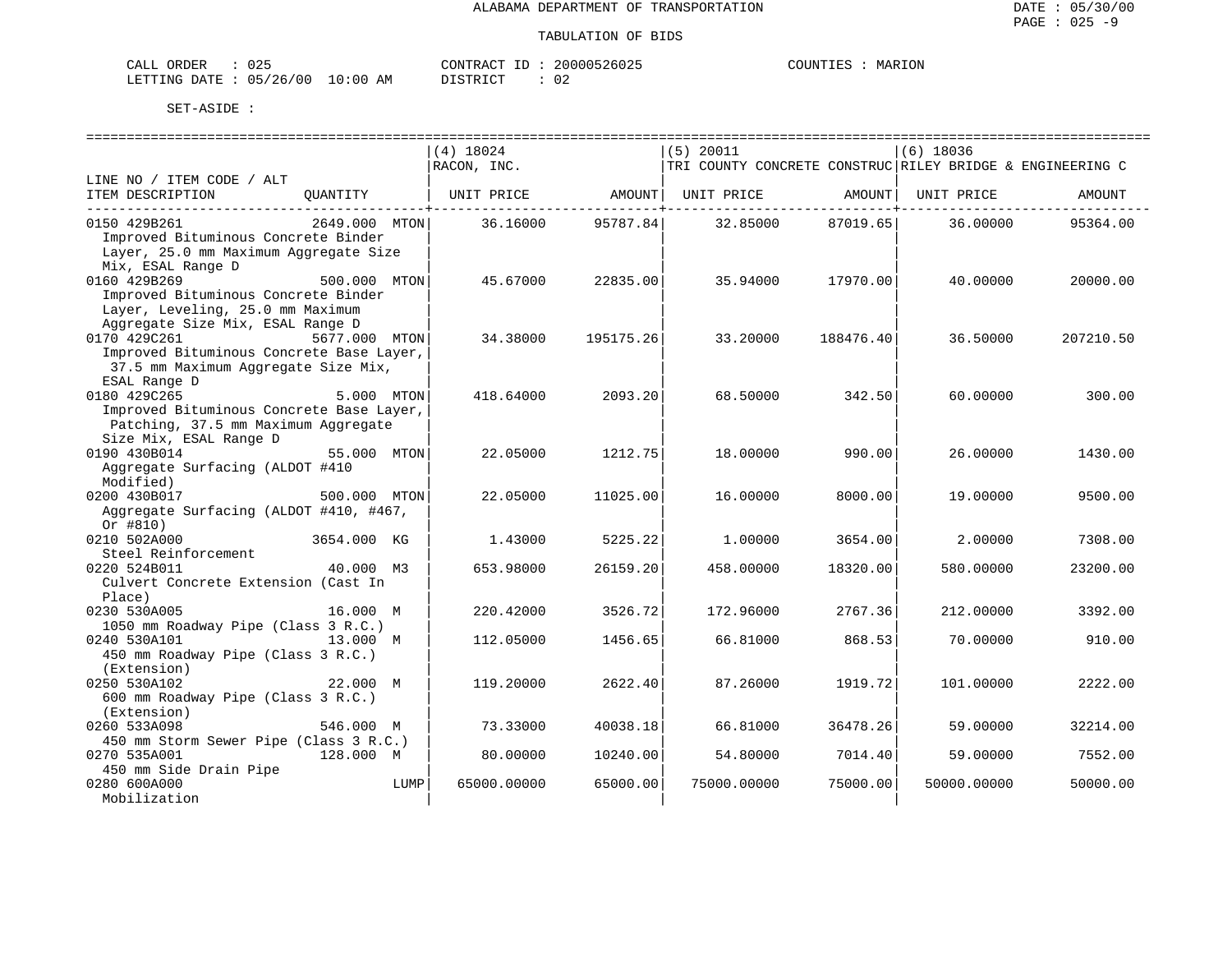| CALL ORDER                       | 025 | CONTRACT ID : | 20000526025 | COUNTIES | MARION |
|----------------------------------|-----|---------------|-------------|----------|--------|
| LETTING DATE : 05/26/00 10:00 AM |     | DISTRICT      | 02          |          |        |

|                                        |              | =========================== |           |                                                           |          |             |           |
|----------------------------------------|--------------|-----------------------------|-----------|-----------------------------------------------------------|----------|-------------|-----------|
|                                        |              | $(4)$ 18024                 |           | $(5)$ 20011                                               |          | $(6)$ 18036 |           |
|                                        |              | RACON, INC.                 |           | TRI COUNTY CONCRETE CONSTRUC RILEY BRIDGE & ENGINEERING C |          |             |           |
| LINE NO / ITEM CODE / ALT              |              |                             |           |                                                           |          |             |           |
| ITEM DESCRIPTION                       | QUANTITY     | UNIT PRICE AMOUNT           |           | UNIT PRICE AMOUNT                                         |          | UNIT PRICE  | AMOUNT    |
|                                        |              |                             |           |                                                           |          |             |           |
| 0290 602A000                           | 18.000 EACH  | 70.00000                    | 1260.00   | 80.00000                                                  | 1440.00  | 110.00000   | 1980.00   |
| Right Of Way Markers                   |              |                             |           |                                                           |          |             |           |
| 0300 606A000                           | 150.000 M    | 29.30000                    | 4395.00   | 32.80000                                                  | 4920.00  | 34,00000    | 5100.00   |
| 150 mm Underdrain Pipe                 |              |                             |           |                                                           |          |             |           |
| 0310 610C001                           | 489.000 MTON | 21.13000                    | 10332.57  | 20.47000                                                  | 10009.83 | 20.00000    | 9780.00   |
| Loose Riprap, Class 2                  |              |                             |           |                                                           |          |             |           |
| 0320 610D002                           | 364.000 M2   | 1,40000                     | 509.60    | 1.53000                                                   | 556.92   | 3.50000     | 1274.00   |
| Filter Blanket, Geotextile (Non-Woven) |              |                             |           |                                                           |          |             |           |
| 0330 614A000                           | 41.000 M3    | 261.59000                   | 10725.19  | 250.00000                                                 | 10250.00 | 285.00000   | 11685.00  |
| Slope Paving                           |              |                             |           |                                                           |          |             |           |
| 0340 617A000                           | 1057.000 M2  | 1.88000                     | 1987.16   | 2.50000                                                   | 2642.50  | 5,00000     | 5285.00   |
| Bituminous Treated Glass Fiber Flumes  |              |                             |           |                                                           |          |             |           |
| 0350 619A002                           | 23.000 EACH  | 465.00000                   | 10695.00  | 350.00000                                                 | 8050.00  | 700,00000   | 16100.00  |
| 450 mm Roadway Pipe End Treatment,     |              |                             |           |                                                           |          |             |           |
| Class 1                                |              |                             |           |                                                           |          |             |           |
| 0360 619A053                           | 2.000 EACH   | 1250.00000                  | 2500.00   | 771.84000                                                 | 1543.68  | 950,00000   | 1900.00   |
| 600 mm Roadway Pipe End Treatment,     |              |                             |           |                                                           |          |             |           |
| Class <sub>2</sub>                     |              |                             |           |                                                           |          |             |           |
| 0370 619A056                           | $1.000$ EACH | 2280.00000                  | 2280.00   | 1102.20000                                                | 1102.20  | 1250.00000  | 1250.00   |
| 1050 mm Roadway Pipe End Treatment,    |              |                             |           |                                                           |          |             |           |
| Class 2                                |              |                             |           |                                                           |          |             |           |
| 0380 619A101                           | 16.000 EACH  | 465.00000                   | 7440.00   | 350.00000                                                 | 5600.00  | 700.00000   | 11200.00  |
| 450 mm Side Drain Pipe End Treatment,  |              |                             |           |                                                           |          |             |           |
| Class 1                                |              |                             |           |                                                           |          |             |           |
| 0390 620A000                           | 1.000 M3     | 1307.95000                  | 1307.95   | 750.00000                                                 | 750.00   | 400.00000   | 400.00    |
| Minor Structure Concrete               |              |                             |           |                                                           |          |             |           |
| 0400 621A022                           | 1.000 EACH   | 2335.00000                  | 2335.00   | 2000.00000                                                | 2000.00  | 1800.00000  | 1800.00   |
| Junction Boxes, Type 1 (Modified)      |              |                             |           |                                                           |          |             |           |
| 0410 621B034                           | $1.000$ EACH | 525.00000                   | 525.00    | 300.00000                                                 | 300.00   | 300.00000   | 300.00    |
| Junction Box Units, Type 1 (Modified)  |              |                             |           |                                                           |          |             |           |
| 0420 621C002                           | $1.000$ EACH | 2015.00000                  | 2015.00   | 1200.00000                                                | 1200.00  | 1900.00000  | 1900.00   |
| Inlets, Type C, P1 Or P3               |              |                             |           |                                                           |          |             |           |
| 0430 621C015                           | 23.000 EACH  | 2120.00000                  | 48760.00  | 1500.00000                                                | 34500.00 | 1950.00000  | 44850.00  |
| Inlets, Type S1 Or S3 (1 Wing)         |              |                             |           |                                                           |          |             |           |
| 0440 621C017                           | 4.000 EACH   | 2440.00000                  | 9760.00   | 2000.00000                                                | 8000.00  | 2100.00000  | 8400.00   |
| Inlets, Type S1 Or S3 (2 Wing)         |              |                             |           |                                                           |          |             |           |
| 0450 621D015                           | 10.000 EACH  | 525.00000                   | 5250.00   | 250.00000                                                 | 2500.00  | 350.00000   | 3500.00   |
| Inlet Units, Type S1 Or S3             |              |                             |           |                                                           |          |             |           |
| 0460 623A003                           | 104.000 M    | 59.80000                    | 6219.20   | 39.00000                                                  | 4056.00  | 39.00000    | 4056.00   |
| Concrete Gutter (1200 mm Wide)         |              |                             |           |                                                           |          |             |           |
| 0470 623C000                           | 2998.000 M   | 42.64000                    | 127834.72 | 33.00000                                                  | 98934.00 | 37.50000    | 112425.00 |
| Combination Curb & Gutter, Type C      |              |                             |           |                                                           |          |             |           |
|                                        |              |                             |           |                                                           |          |             |           |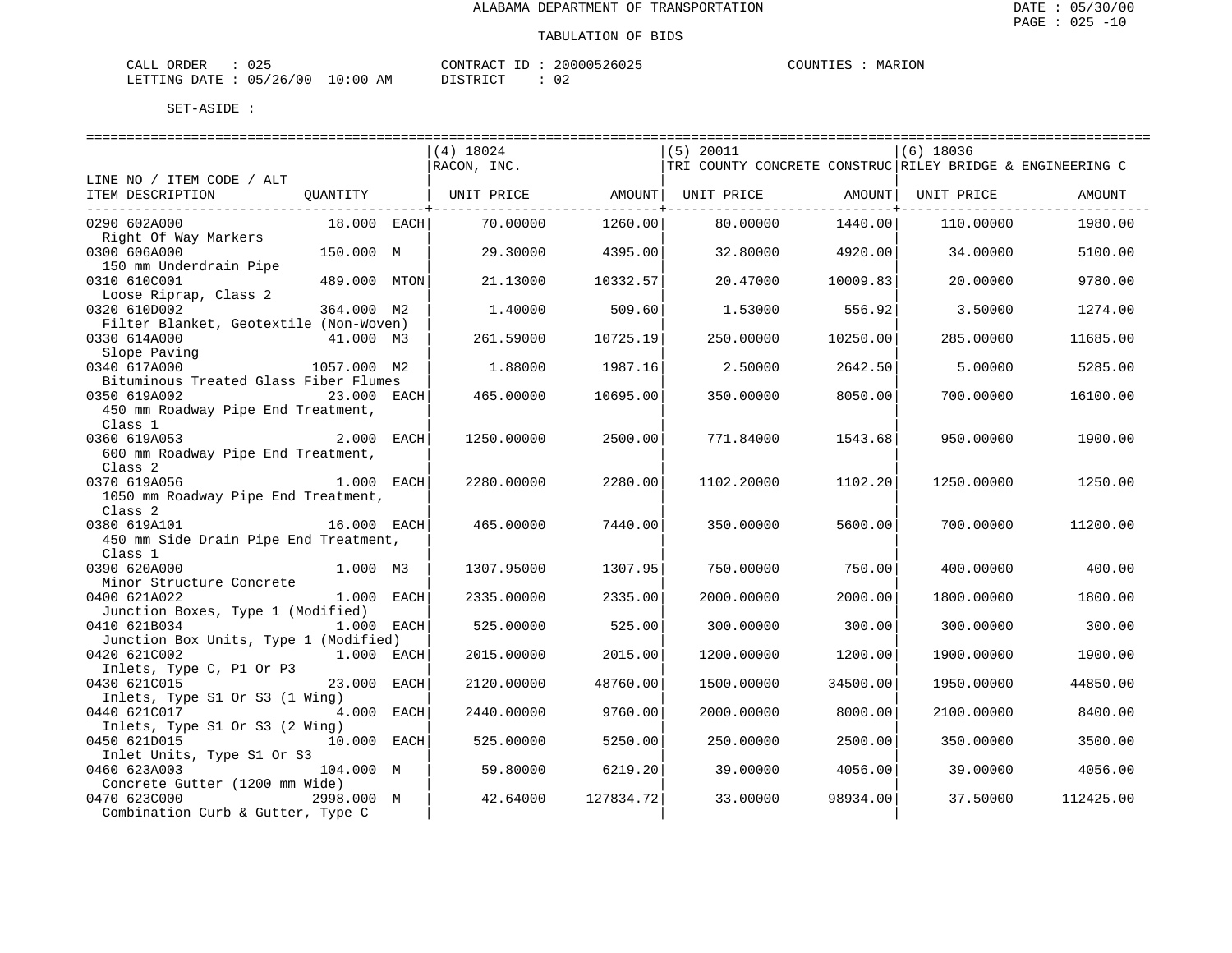| CALL<br>ORDER          | J 25 |             | CONTRACT ID |  | 20000526025 | COUNTIES | MARION |
|------------------------|------|-------------|-------------|--|-------------|----------|--------|
| LETTING DATE: 05/26/00 |      | 10:00<br>AM | DI STR TAT  |  |             |          |        |

|                                           |             |      | $(4)$ 18024 |          | $(5)$ 20011                                               |          | $(6)$ 18036 |          |
|-------------------------------------------|-------------|------|-------------|----------|-----------------------------------------------------------|----------|-------------|----------|
|                                           |             |      | RACON, INC. |          | TRI COUNTY CONCRETE CONSTRUC RILEY BRIDGE & ENGINEERING C |          |             |          |
| LINE NO / ITEM CODE / ALT                 |             |      |             |          |                                                           |          |             |          |
| ITEM DESCRIPTION                          | OUANTITY    |      | UNIT PRICE  |          | AMOUNT  UNIT PRICE                                        | AMOUNT   | UNIT PRICE  | AMOUNT   |
| ----------------------------              |             |      |             |          |                                                           |          |             |          |
| 0480 650A000                              | 596.000 M3  |      | 10.46000    | 6234.16  | 4.90000                                                   | 2920.40  | 7.00000     | 4172.00  |
| Topsoil                                   |             |      |             |          |                                                           |          |             |          |
| 0490 650B000                              | 1057.000 M3 |      | 2.61000     | 2758.77  | 4.25000                                                   | 4492.25  | 7.00000     | 7399.00  |
| Topsoil From Stockpiles                   |             |      |             |          |                                                           |          |             |          |
| 0500 652A050                              | 2.000 HA    |      | 1792.00000  | 3584.00  | 1625.00000                                                | 3250.00  | 2500.00000  | 5000.00  |
| Seeding (Mix 1A)                          |             |      |             |          |                                                           |          |             |          |
| 0510 652A053                              | 1.000 HA    |      | 1792.00000  | 1792.00  | 1625.00000                                                | 1625.00  | 2500.00000  | 2500.00  |
| Seeding (Mix 1E)                          |             |      |             |          |                                                           |          |             |          |
| 0520 652B050                              | 2.000       | HA   | 840.50000   | 1681.00  | 750.00000                                                 | 1500.00  | 800.00000   | 1600.00  |
| Temporary Seeding (Mix 1AT)               |             |      |             |          |                                                           |          |             |          |
| 0530 652D050                              | 2.000 HA    |      | 1525.00000  | 3050.00  | 1375.00000                                                | 2750.00  | 400.00000   | 800.00   |
| Seeding In Stubble (Mix 1A)               |             |      |             |          |                                                           |          |             |          |
| 0540 654A001                              | 2869.000 M2 |      | 3.33000     | 9553.77  | 3.00000                                                   | 8607.00  | 5.50000     | 15779.50 |
| Solid Sodding (Bermuda)                   |             |      |             |          |                                                           |          |             |          |
| 0550 656A000                              | 4.000 HA    |      | 1662.00000  | 6648.00  | 1500.00000                                                | 6000.00  | 2000.00000  | 8000.00  |
| Mulching, Class A, Type 1                 |             |      |             |          |                                                           |          |             |          |
| 0560 656A001                              | 1.000 HA    |      | 1890.00000  | 1890.00  | 1700.00000                                                | 1700.00  | 100.00000   | 100.00   |
|                                           |             |      |             |          |                                                           |          |             |          |
| Mulching, Class A, Type 2<br>0570 659A000 |             |      |             |          |                                                           |          |             |          |
|                                           | 100.000 M2  |      | 2.22000     | 222.00   | 2.00000                                                   | 200.00   | 3.50000     | 350.00   |
| Erosion Control Netting, Class A          |             |      |             |          |                                                           |          |             |          |
| 0580 659A001                              | 100.000 M2  |      | 2.25000     | 225.00   | 2.00000                                                   | 200.00   | 3.50000     | 350.00   |
| Erosion Control Netting, Class B          |             |      |             |          |                                                           |          |             |          |
| 0590 665F000                              | 165.000     | EACH | 5.00000     | 825.00   | 3.00000                                                   | 495.00   | 6.00000     | 990.00   |
| Hay Bales                                 |             |      |             |          |                                                           |          |             |          |
| 0600 6651000                              | 104.000     | MTON | 30.18000    | 3138.72  | 20.47000                                                  | 2128.88  | 20.00000    | 2080.00  |
| Temporary Riprap, Class 2                 |             |      |             |          |                                                           |          |             |          |
| 0610 665J000                              | 1217.000 M  |      | 7.22000     | 8786.74  | 13.12000                                                  | 15967.04 | 20.00000    | 24340.00 |
| Silt Fence, Type A                        |             |      |             |          |                                                           |          |             |          |
| 0620 665K000                              | 400.000 M3  |      | 17.23000    | 6892.00  | 5.00000                                                   | 2000.00  | 4.00000     | 1600.00  |
| Drainage Sump Excavation                  |             |      |             |          |                                                           |          |             |          |
| 0630 665L000                              | 45.000 M    |      | 54.15000    | 2436.75  | 50.00000                                                  | 2250.00  | 30.00000    | 1350.00  |
| Floating Basin Boom                       |             |      |             |          |                                                           |          |             |          |
| 0640 666A001                              | $6.000$ HA  |      | 75.00000    | 450.00   | 50.00000                                                  | 300.00   | 30.00000    | 180.00   |
| Pest Control Treatment                    |             |      |             |          |                                                           |          |             |          |
| 0650 680A000                              |             | LUMP | 17850.00000 | 17850.00 | 39500.00000                                               | 39500.00 | 30000.00000 | 30000.00 |
| Engineering Controls                      |             |      |             |          |                                                           |          |             |          |
| 0660 701A028                              | 1.000 KM    |      | 987.92000   | 987.92   | 932.00000                                                 | 932.00   | 938.00000   | 938.00   |
| Solid White, Class 2, Type A Traffic      |             |      |             |          |                                                           |          |             |          |
| Stripe (1.5 mm Thick) (150 mm Wide)       |             |      |             |          |                                                           |          |             |          |
| 0670 701A041                              | 1.000 KM    |      | 658.26000   | 658.26   | 621.00000                                                 | 621.00   | 825.00000   | 825.00   |
| Broken White, Class 2, Type A Traffic     |             |      |             |          |                                                           |          |             |          |
| Stripe (2.3 mm Thick) (150 mm Wide)       |             |      |             |          |                                                           |          |             |          |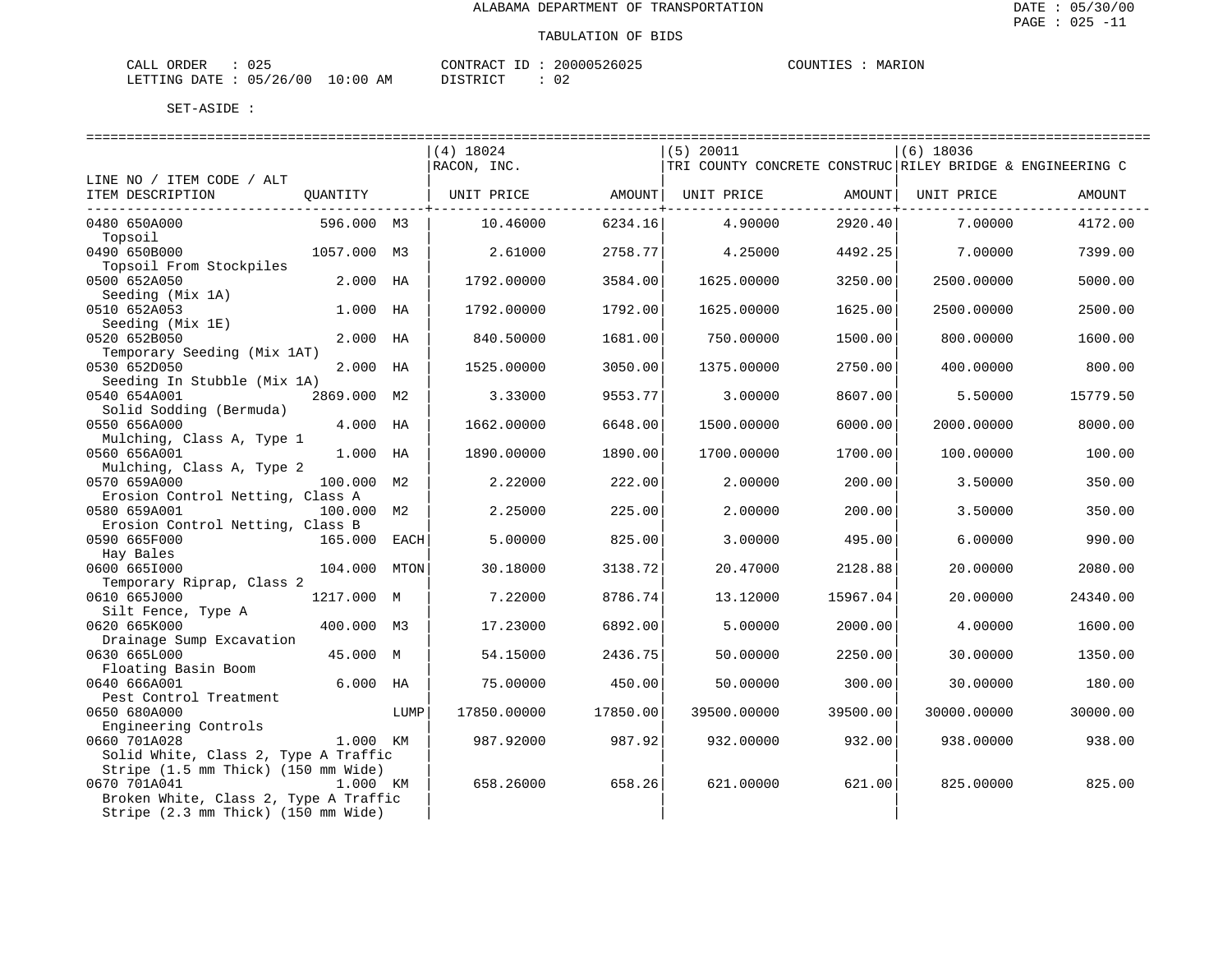| CALL ORDER                       | 025 | CONTRACT ID : | 20000526025 | COUNTIES | MARION |
|----------------------------------|-----|---------------|-------------|----------|--------|
| LETTING DATE : 05/26/00 10:00 AM |     | DISTRICT      | 02          |          |        |

|                                                                                                           |              |      | (4) 18024   |         | $(5)$ 20011                                               |         | $(6)$ 18036 |         |
|-----------------------------------------------------------------------------------------------------------|--------------|------|-------------|---------|-----------------------------------------------------------|---------|-------------|---------|
|                                                                                                           |              |      | RACON, INC. |         | TRI COUNTY CONCRETE CONSTRUC RILEY BRIDGE & ENGINEERING C |         |             |         |
| LINE NO / ITEM CODE / ALT<br>ITEM DESCRIPTION                                                             | QUANTITY     |      | UNIT PRICE  | AMOUNT  | UNIT PRICE                                                | AMOUNT  | UNIT PRICE  | AMOUNT  |
| 0680 701A046<br>Broken Yellow, Class 2, Type A,<br>Traffic Stripe (2.3 mm Thick) (150 mm<br>Wide)         | 3.000 KM     |      | 658.26000   | 1974.78 | 621.00000                                                 | 1863.00 | 825.00000   | 2475.00 |
| 0690 701A048<br>Solid Yellow, Class 2, Type A, Traffic<br>Stripe (2.3 mm Thick) (150 mm Wide)             | 4.000 KM     |      | 1185.08000  | 4740.32 | 1118,00000                                                | 4472.00 | 1120.00000  | 4480.00 |
| 0700 701B009<br>Dotted Class 2, Type A Traffic Stripe<br>$(2.3 \text{ mm}$ Thick) $(150 \text{ mm}$ Wide) | 160.000 M    |      | 11.66000    | 1865.60 | 11,00000                                                  | 1760.00 | 11,10000    | 1776.00 |
| 0710 701C000<br>Broken Temporary Traffic Stripe                                                           | 6.000 KM     |      | 262.88000   | 1577.28 | 248.00000                                                 | 1488.00 | 250.00000   | 1500.00 |
| 0720 701C001<br>Solid Temporary Traffic Stripe                                                            | 7.000 KM     |      | 262.88000   | 1840.16 | 248.00000                                                 | 1736.00 | 250.00000   | 1750.00 |
| 0730 703A002<br>Traffic Control Markings, Class 2, Type<br>$\mathbf{A}$                                   | 119.000 M2   |      | 33.92000    | 4036.48 | 32.00000                                                  | 3808.00 | 32.00000    | 3808.00 |
| 0740 703B002                                                                                              | 5.000 M2     |      | 57.24000    | 286.20  | 54.00000                                                  | 270.00  | 54.00000    | 270.00  |
| Traffic Control Legends, Class 2, Type A<br>0750 703D001                                                  | 195.000 M2   |      | 14.84000    | 2893.80 | 14.00000                                                  | 2730.00 | 14.00000    | 2730.00 |
| Temporary Traffic Control Markings<br>0760 705A030                                                        | 3.000 EACH   |      | 10.60000    | 31.80   | 10.00000                                                  | 30.00   | 11.00000    | 33.00   |
| Pavement Markers, Class A-H, Type 2-C<br>0770 705A031                                                     | 35.000 EACH  |      | 10.60000    | 371.00  | 10.00000                                                  | 350.00  | 11,00000    | 385.00  |
| Pavement Markers, Class A-H, Type 1-A<br>0780 705A032<br>Pavement Markers, Class A-H, Type 1-B            | 58.000 EACH  |      | 10.60000    | 614.80  | 10,00000                                                  | 580.00  | 11,00000    | 638.00  |
| 0790 705A037                                                                                              | 75.000 EACH  |      | 10.60000    | 795.00  | 10.00000                                                  | 750.00  | 11,00000    | 825.00  |
| Pavement Markers, Class A-H, Type 2-D<br>0800 740B000                                                     | 60.000 M2    |      | 99.70000    | 5982.00 | 110.00000                                                 | 6600.00 | 109,00000   | 6540.00 |
| Construction Signs<br>0810 740D000                                                                        | 100.000 EACH |      | 46.15000    | 4615.00 | 50.00000                                                  | 5000.00 | 80.00000    | 8000.00 |
| Channelizing Drums<br>0820 740E000                                                                        | 50.000       | EACH | 10.70000    | 535.00  | 12,00000                                                  | 600.00  | 30.00000    | 1500.00 |
| Cones (900 mm High)<br>0830 740F002                                                                       | 18.000       | EACH | 210.00000   | 3780.00 | 200.00000                                                 | 3600.00 | 400.00000   | 7200.00 |
| Barricades, Type III<br>0840 7401005                                                                      | 9.000 EACH   |      | 275.00000   | 2475.00 | 350.00000                                                 | 3150.00 | 500.00000   | 4500.00 |
| Warning Lights, Type B (Detachable Head)<br>0850 740M000<br>Ballast For Cone                              | 50.000 EACH  |      | 1.00000     | 50.00   | 5.00000                                                   | 250.00  | 8.00000     | 400.00  |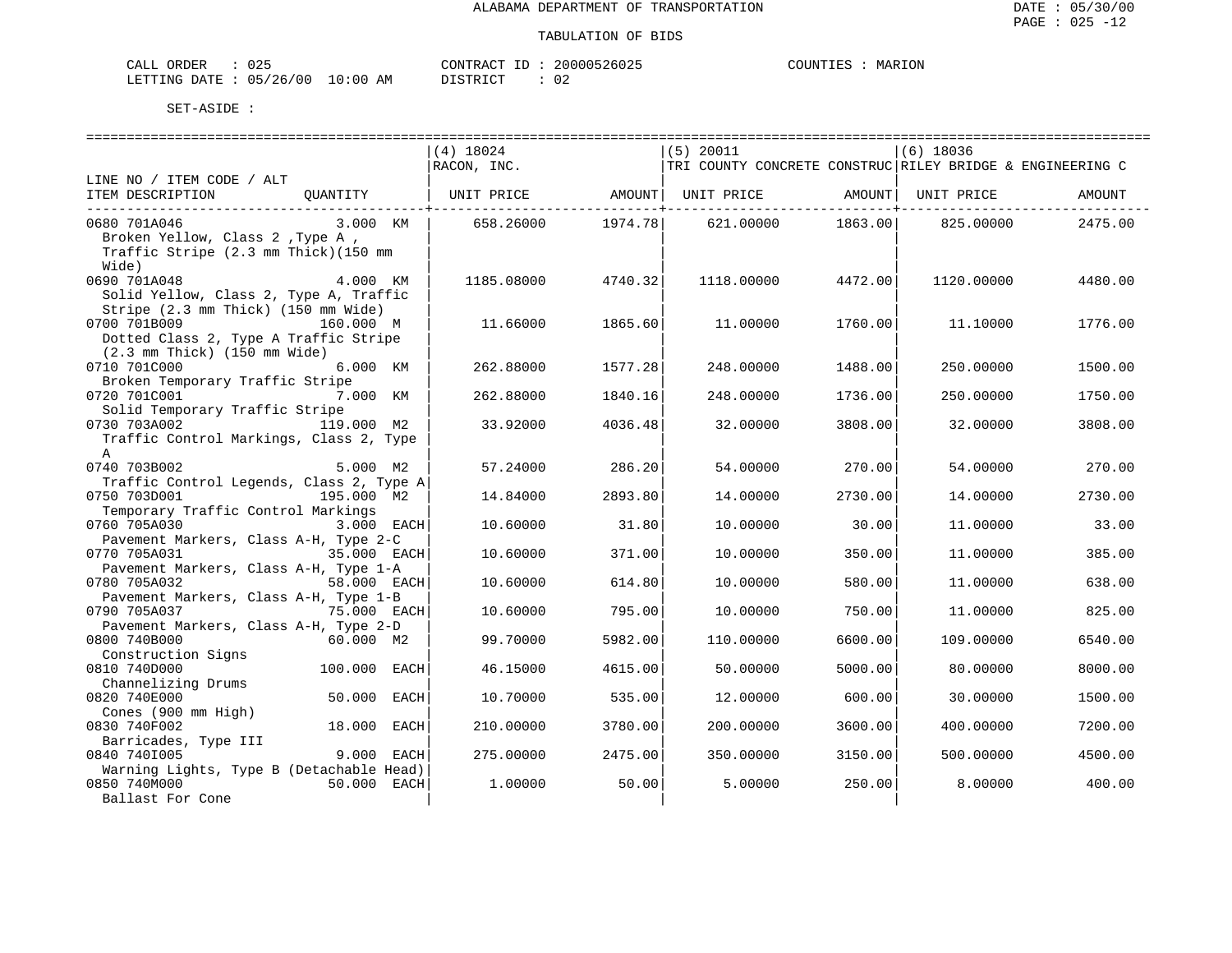| 025<br>∩RDER<br>ىلىلەت   |             | CONTRACT     | <b>NUUU</b><br>26025 | MARION<br>$C$ $C$ $T$ $T$ $T$ $T$ $T$ $T$ $T$<br>UUN'''<br>.⊥≝≻ |
|--------------------------|-------------|--------------|----------------------|-----------------------------------------------------------------|
| 05/26/00<br>LETTING DATE | 10:00<br>ΑM | <i>┙</i> ∸┘∸ |                      |                                                                 |

|                                                                     |               | $(4)$ 18024 |                 | $(5)$ 20011                                               |                 | $(6)$ 18036 |                |
|---------------------------------------------------------------------|---------------|-------------|-----------------|-----------------------------------------------------------|-----------------|-------------|----------------|
|                                                                     |               | RACON, INC. |                 | TRI COUNTY CONCRETE CONSTRUC RILEY BRIDGE & ENGINEERING C |                 |             |                |
| ' ITEM CODE / ALT<br>LINE NO<br>ITEM DESCRIPTION                    | OUANTITY      | UNIT PRICE  | AMOUNT          | UNIT PRICE                                                | AMOUNT          | UNIT PRICE  | AMOUNT         |
| 0860 741C010<br>Portable Sequential Arrow And Chevron               | 1.000<br>EACH | 6200.00000  | 6200.00         | 3000.00000                                                | 3000.00         | 2500.00000  | 2500.00        |
| Sign Unit<br>0870 998A000<br>Construction Fuel (Maximum Bid Limited | LUMP          | 0.00000     | 0.00            | 5500,00000                                                | 5500.00         | 1000.00000  | 1000.00        |
| To $75,500.00$ )<br>SECTION TOTALS                                  |               |             | \$1,079,803.46] |                                                           | \$1,101,367.32] |             | \$1,119,976.00 |
| CONTRACT TOTALS                                                     |               |             | \$1,079,803.46] |                                                           | \$1,101,367.32] |             | \$1,119,976.00 |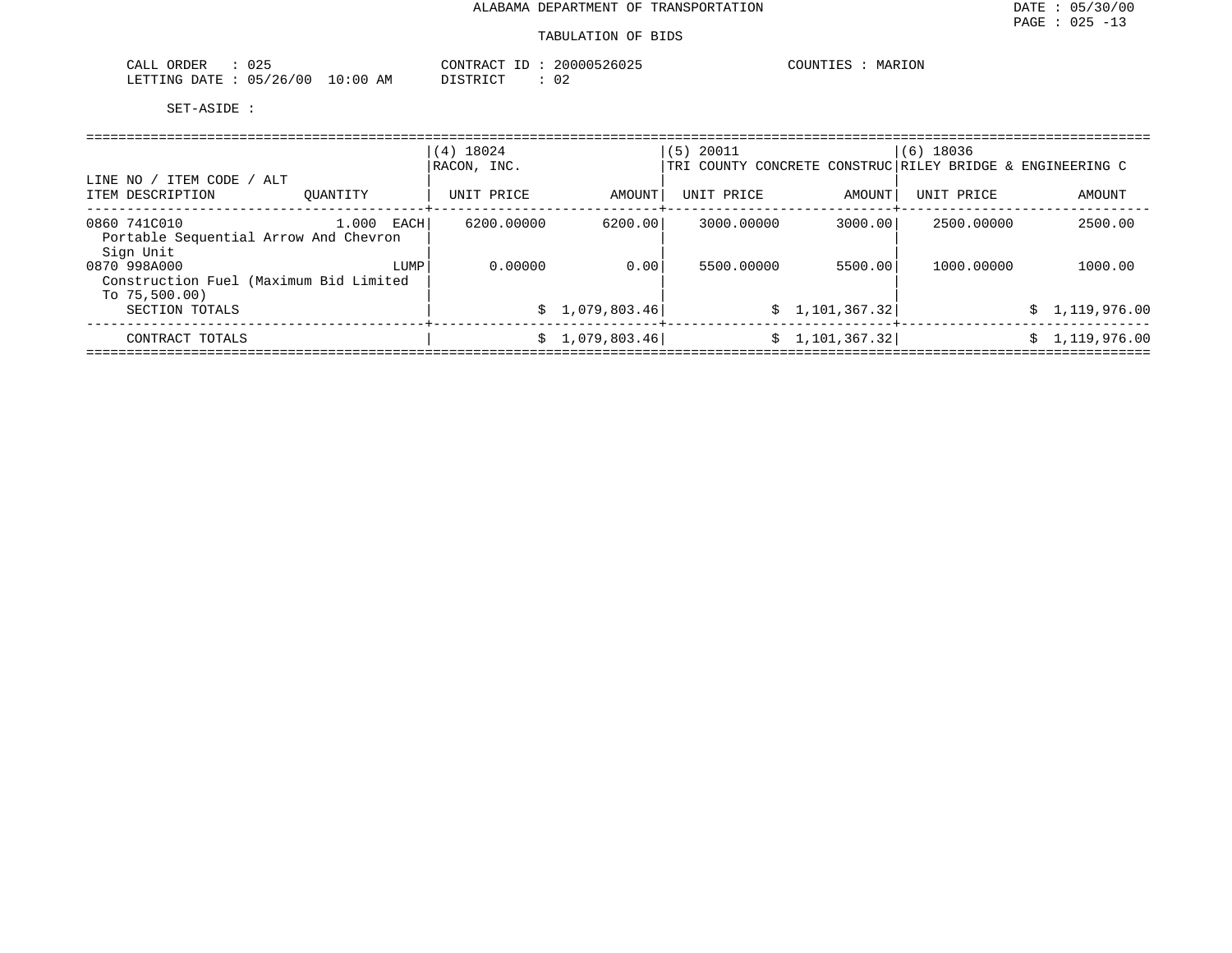DATE :

## TABULATION OF BIDS

| CALL ORDER                       | 025 |          | CONTRACT ID: 20000526025 | MARION<br>COUNTIES |
|----------------------------------|-----|----------|--------------------------|--------------------|
| LETTING DATE : 05/26/00 10:00 AM |     | DISTRICT | JZ                       |                    |

|                                                                                                                                                                                                                      |               |      | $(7)$ 04009<br>W. W. DYAR & SONS, INC. |          |                                                     |  |        |
|----------------------------------------------------------------------------------------------------------------------------------------------------------------------------------------------------------------------|---------------|------|----------------------------------------|----------|-----------------------------------------------------|--|--------|
| LINE NO / ITEM CODE / ALT<br>ITEM DESCRIPTION                                                                                                                                                                        | OUANTITY      |      | UNIT PRICE                             |          | AMOUNT  UNIT PRICE               AMOUNT  UNIT PRICE |  | AMOUNT |
| SECTION 0001<br>Total                                                                                                                                                                                                |               |      |                                        |          |                                                     |  |        |
| 0010 201A000<br>Clearing & Grubbing (Approximately 5<br>Hectares)                                                                                                                                                    |               | LUMP | 30000.00000                            | 30000.00 |                                                     |  |        |
| 0020 206D000<br>Removing Pipe                                                                                                                                                                                        | 82.000 M      |      | 8.00000                                | 656.00   |                                                     |  |        |
| 0030 210A000<br>Unclassified Excavation                                                                                                                                                                              | 11027.000 M3  |      | 3.00000                                | 33081.00 |                                                     |  |        |
| 0040 210D000<br>Borrow Excavation                                                                                                                                                                                    | 5756.000 M3   |      | 6.50000                                | 37414.00 |                                                     |  |        |
| 0050 214A000                                                                                                                                                                                                         | 1077.000 M3   |      | 8,00000                                | 8616.00  |                                                     |  |        |
| Structure Excavation<br>0060 214B001<br>Foundation Backfill, Commercial                                                                                                                                              | 261.000 M3    |      | 28,00000                               | 7308.00  |                                                     |  |        |
| 0070 250B000<br>Treatment Of Hydrocarbon Contaminated                                                                                                                                                                | 75.000 M3     |      | 75.00000                               | 5625.00  |                                                     |  |        |
| Soil (Specialty Item)<br>0080 250C000<br>Underground Storage Tank Removal                                                                                                                                            | 2.000 EACH    |      | 2000.00000                             | 4000.00  |                                                     |  |        |
| (Specialty Item)<br>0090 250N000<br>Removal/Disposal Of Tank Contents<br>(Sludge) (Specialty Item)                                                                                                                   | 379.000 L     |      | 1,00000                                | 379.00   |                                                     |  |        |
| 0100 405A000<br>Tack Coat                                                                                                                                                                                            | 3050.000 L    |      | 1.10000                                | 3355.00  |                                                     |  |        |
| 0110 408A053<br>Planing Existing Pavement                                                                                                                                                                            | 1434.000 M2   |      | 5.28000                                | 7571.52  |                                                     |  |        |
| (Approximately 51 mm Thru 75 mm Thick)<br>0120 429A261<br>Improved Bituminous Concrete Wearing<br>Surface Layer, 19.0 mm Maximum                                                                                     | 1794.000 MTON |      | 45.10000                               | 80909.40 |                                                     |  |        |
| Aggregate Size Mix, ESAL Range D<br>0130 429A264<br>Improved Bituminous Concrete Wearing                                                                                                                             | 50.000 MTON   |      | 60.50000                               | 3025.00  |                                                     |  |        |
| Surface Layer, Patching, 19.0 mm<br>Maximum Aggregate Size Mix, ESAL Range D<br>0140 429A267<br>Improved Bituminous Concrete Wearing<br>Surface Layer, Leveling, 19.0 mm<br>Maximum Aggregate Size Mix, ESAL Range D | 100.000 MTON  |      | 60.50000                               | 6050.00  |                                                     |  |        |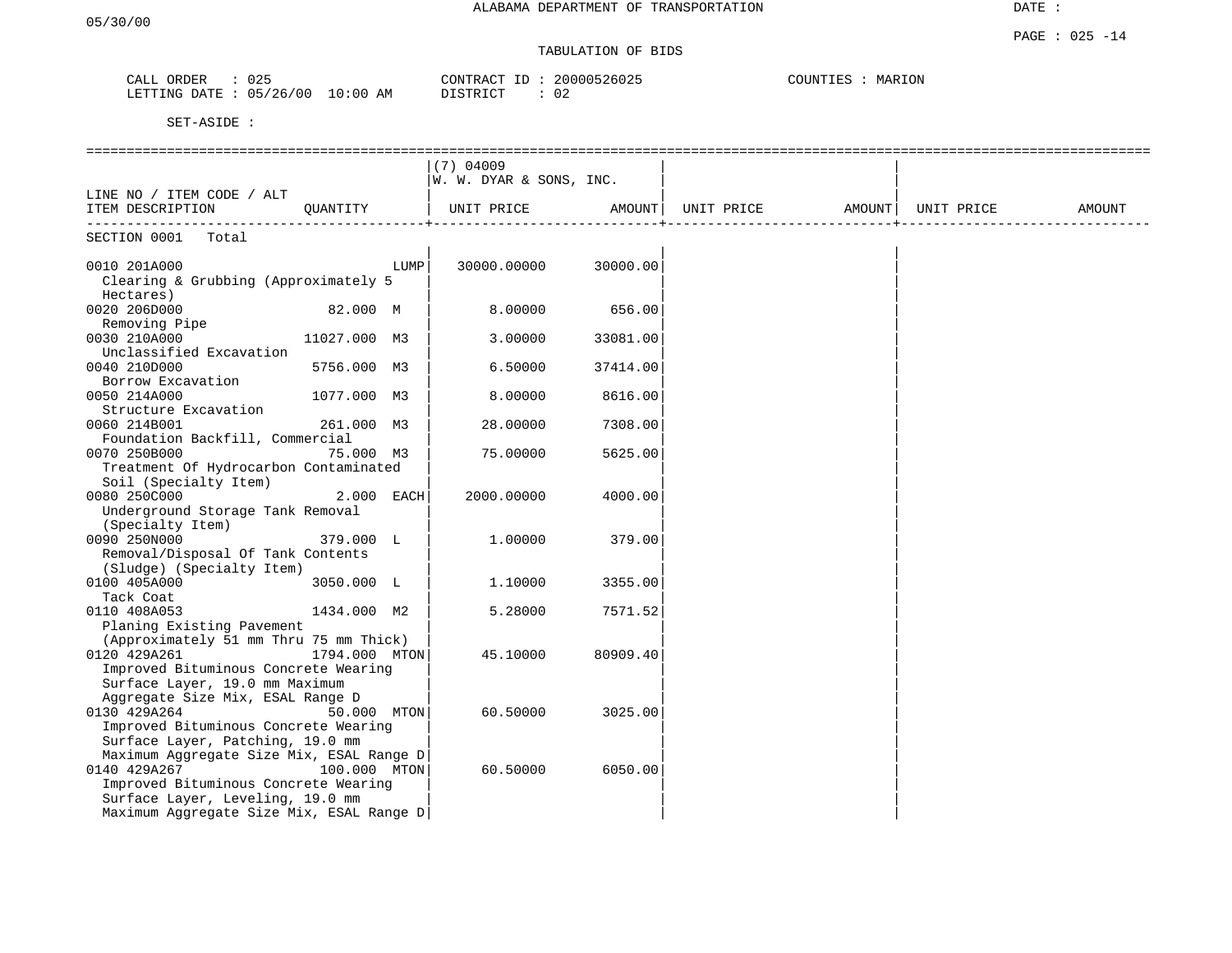| $\cap$ $\cap$<br>ORDER<br>∪∠ລ<br>سسدت |             | $\bigcap_{n\in\mathbb{N}}$<br>$+ \kappa A C^{\mathsf{m}}$ | 200          | 1777<br>COUNTI<br>MARION |
|---------------------------------------|-------------|-----------------------------------------------------------|--------------|--------------------------|
| 05/26/00<br>LETTING<br>، ΣΔ ΤΡ<br>∠∪  | 10:00<br>AΜ | $T \cap T$<br>$\Gamma$<br><i>ມ</i> ⊥ມ⊥ນ⊥∪⊥                | $\sim$<br>◡▵ |                          |

|                                                        |               | $(7)$ 04009<br> W. W. DYAR & SONS, INC. |                    |            |                    |        |
|--------------------------------------------------------|---------------|-----------------------------------------|--------------------|------------|--------------------|--------|
| LINE NO / ITEM CODE / ALT                              |               |                                         |                    |            |                    |        |
| ITEM DESCRIPTION                                       | QUANTITY      | UNIT PRICE                              | AMOUNT             | UNIT PRICE | AMOUNT  UNIT PRICE | AMOUNT |
| 0150 429B261                                           | 2649.000 MTON |                                         | 38.50000 101986.50 |            |                    |        |
| Improved Bituminous Concrete Binder                    |               |                                         |                    |            |                    |        |
| Layer, 25.0 mm Maximum Aggregate Size                  |               |                                         |                    |            |                    |        |
| Mix, ESAL Range D                                      |               |                                         |                    |            |                    |        |
| 0160 429B269                                           | 500.000 MTON  | 44.00000                                | 22000.00           |            |                    |        |
| Improved Bituminous Concrete Binder                    |               |                                         |                    |            |                    |        |
| Layer, Leveling, 25.0 mm Maximum                       |               |                                         |                    |            |                    |        |
| Aggregate Size Mix, ESAL Range D                       |               |                                         |                    |            |                    |        |
| 0170 429C261                                           | 5677.000 MTON | 39.60000                                | 224809.20          |            |                    |        |
| Improved Bituminous Concrete Base Layer,               |               |                                         |                    |            |                    |        |
| 37.5 mm Maximum Aggregate Size Mix,                    |               |                                         |                    |            |                    |        |
| ESAL Range D<br>0180 429C265                           | 5.000 MTON    | 66.00000                                | 330.00             |            |                    |        |
| Improved Bituminous Concrete Base Layer,               |               |                                         |                    |            |                    |        |
| Patching, 37.5 mm Maximum Aggregate                    |               |                                         |                    |            |                    |        |
| Size Mix, ESAL Range D                                 |               |                                         |                    |            |                    |        |
| 0190 430B014                                           | 55.000 MTON   | 50.00000                                | 2750.00            |            |                    |        |
| Aggregate Surfacing (ALDOT #410                        |               |                                         |                    |            |                    |        |
| Modified)                                              |               |                                         |                    |            |                    |        |
| 0200 430B017                                           | 500.000 MTON  | 60.00000                                | 30000.00           |            |                    |        |
| Aggregate Surfacing (ALDOT #410, #467,                 |               |                                         |                    |            |                    |        |
| Or $#810)$                                             |               |                                         |                    |            |                    |        |
| 0210 502A000                                           | 3654.000 KG   | 1,10000                                 | 4019.40            |            |                    |        |
| Steel Reinforcement                                    |               |                                         |                    |            |                    |        |
| 0220 524B011                                           | 40.000 M3     | 550.00000                               | 22000.00           |            |                    |        |
| Culvert Concrete Extension (Cast In                    |               |                                         |                    |            |                    |        |
| Place)                                                 |               |                                         |                    |            |                    |        |
| 0230 530A005                                           | 16.000 M      | 210,00000                               | 3360.00            |            |                    |        |
| 1050 mm Roadway Pipe (Class 3 R.C.)                    |               |                                         |                    |            |                    |        |
| 0240 530A101                                           | 13.000 M      | 80.00000                                | 1040.00            |            |                    |        |
| 450 mm Roadway Pipe (Class 3 R.C.)                     |               |                                         |                    |            |                    |        |
| (Extension)                                            |               |                                         |                    |            |                    |        |
| 0250 530A102                                           | 22.000 M      | 120.00000                               | 2640.00            |            |                    |        |
| 600 mm Roadway Pipe (Class 3 R.C.)                     |               |                                         |                    |            |                    |        |
| (Extension)                                            |               |                                         |                    |            |                    |        |
| 0260 533A098                                           | 546.000 M     | 80.00000                                | 43680.00           |            |                    |        |
| 450 mm Storm Sewer Pipe (Class 3 R.C.)<br>0270 535A001 | 128.000 M     | 80.00000                                | 10240.00           |            |                    |        |
| 450 mm Side Drain Pipe                                 |               |                                         |                    |            |                    |        |
| 0280 600A000                                           | LUMP          | 75000.00000                             | 75000.00           |            |                    |        |
| Mobilization                                           |               |                                         |                    |            |                    |        |
|                                                        |               |                                         |                    |            |                    |        |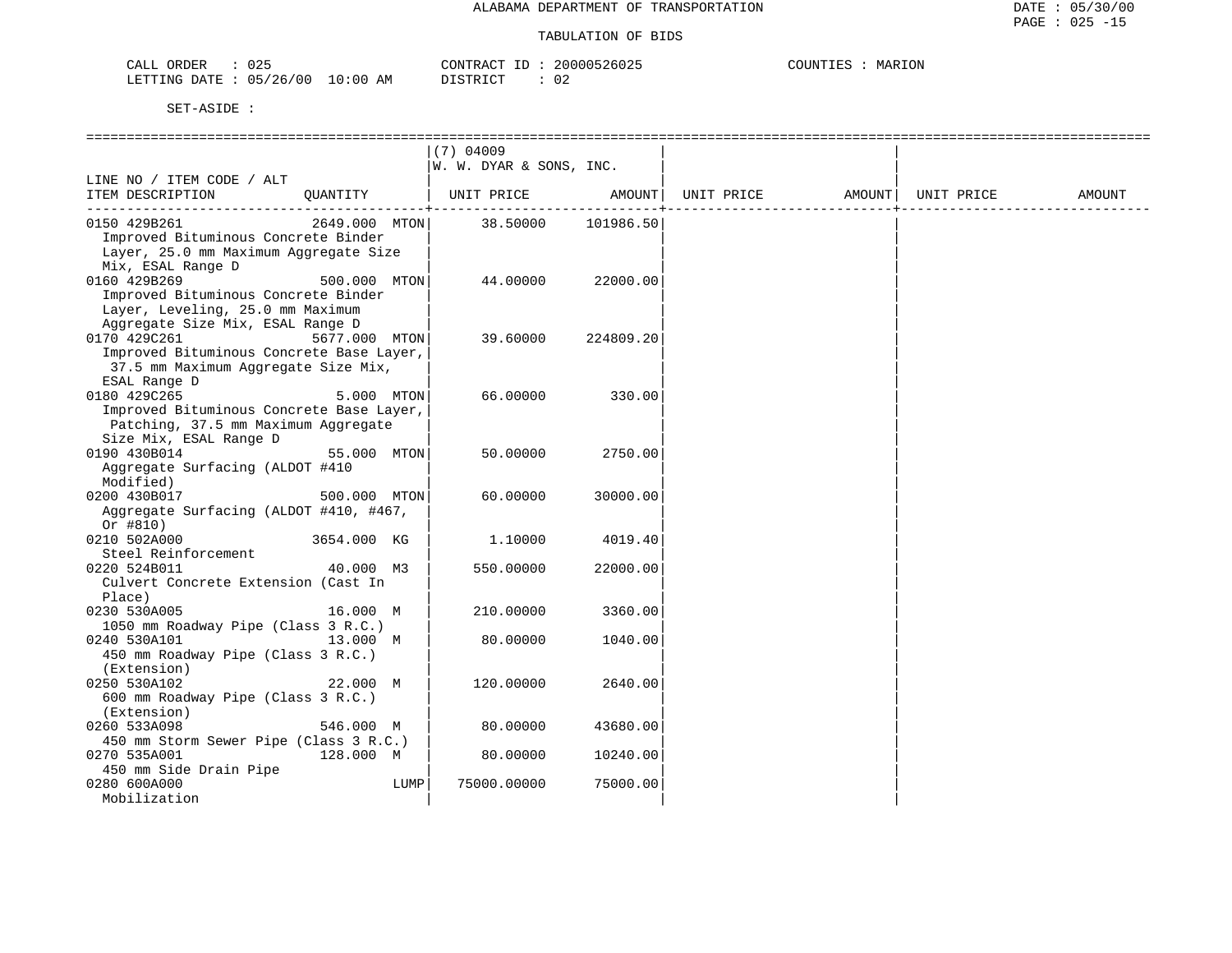| ORDER<br>CALL<br>U 4 -   | CONTRACT ID                    | 20000526025  | COUNTIES<br>MARION |
|--------------------------|--------------------------------|--------------|--------------------|
| 05/26/00<br>LETTING DATE | 10:00 AM<br>DISTRICT<br>⊥⊥∖⊥∪⊥ | $\sim$<br>◡▵ |                    |

|                                                                                            |              | $(7)$ 04009<br> W. W. DYAR & SONS, INC. |           |            |        |            |        |
|--------------------------------------------------------------------------------------------|--------------|-----------------------------------------|-----------|------------|--------|------------|--------|
| LINE NO / ITEM CODE / ALT<br>ITEM DESCRIPTION                                              | QUANTITY     | UNIT PRICE AMOUNT                       |           | UNIT PRICE | AMOUNT | UNIT PRICE | AMOUNT |
| 0290 602A000<br>Right Of Way Markers                                                       | 18.000 EACH  | 75.00000                                | 1350.00   |            |        |            |        |
| 0300 606A000<br>150 mm Underdrain Pipe                                                     | 150.000 M    | 20.00000                                | 3000.00   |            |        |            |        |
| 0310 610C001<br>Loose Riprap, Class 2                                                      | 489.000 MTON | 28.00000                                | 13692.00  |            |        |            |        |
| 0320 610D002<br>Filter Blanket, Geotextile (Non-Woven)                                     | 364.000 M2   | 5.00000                                 | 1820.00   |            |        |            |        |
| 0330 614A000                                                                               | 41.000 M3    | 250.00000                               | 10250.00  |            |        |            |        |
| Slope Paving<br>0340 617A000<br>Bituminous Treated Glass Fiber Flumes                      | 1057.000 M2  | 3.00000                                 | 3171.00   |            |        |            |        |
| 0350 619A002<br>450 mm Roadway Pipe End Treatment,                                         | 23.000 EACH  | 400.00000                               | 9200.00   |            |        |            |        |
| Class 1<br>0360 619A053<br>600 mm Roadway Pipe End Treatment,                              | $2.000$ EACH | 500.00000                               | 1000.00   |            |        |            |        |
| Class 2<br>0370 619A056<br>1050 mm Roadway Pipe End Treatment,                             | 1.000 EACH   | 600.00000                               | 600.00    |            |        |            |        |
| Class <sub>2</sub><br>0380 619A101<br>16.000 EACH<br>450 mm Side Drain Pipe End Treatment, |              | 400.00000                               | 6400.00   |            |        |            |        |
| Class 1<br>0390 620A000                                                                    | 1.000 M3     | 800.00000                               | 800.00    |            |        |            |        |
| Minor Structure Concrete<br>0400 621A022                                                   | $1.000$ EACH | 2000.00000                              | 2000.00   |            |        |            |        |
| Junction Boxes, Type 1 (Modified)<br>0410 621B034<br>Junction Box Units, Type 1 (Modified) | $1.000$ EACH | 400.00000                               | 400.00    |            |        |            |        |
| 0420 621C002<br>Inlets, Type C, P1 Or P3                                                   | 1.000 EACH   | 1700.00000                              | 1700.00   |            |        |            |        |
| 0430 621C015<br>Inlets, Type S1 Or S3 (1 Wing)                                             | 23.000 EACH  | 1700.00000                              | 39100.00  |            |        |            |        |
| 0440 621C017<br>Inlets, Type S1 Or S3 (2 Wing)                                             | 4.000 EACH   | 2000.00000                              | 8000.00   |            |        |            |        |
| 0450 621D015<br>Inlet Units, Type S1 Or S3                                                 | 10.000 EACH  | 400.00000                               | 4000.00   |            |        |            |        |
| 0460 623A003<br>Concrete Gutter (1200 mm Wide)                                             | 104.000 M    | 45.00000                                | 4680.00   |            |        |            |        |
| 0470 623C000<br>Combination Curb & Gutter, Type C                                          | 2998.000 M   | 42.00000                                | 125916.00 |            |        |            |        |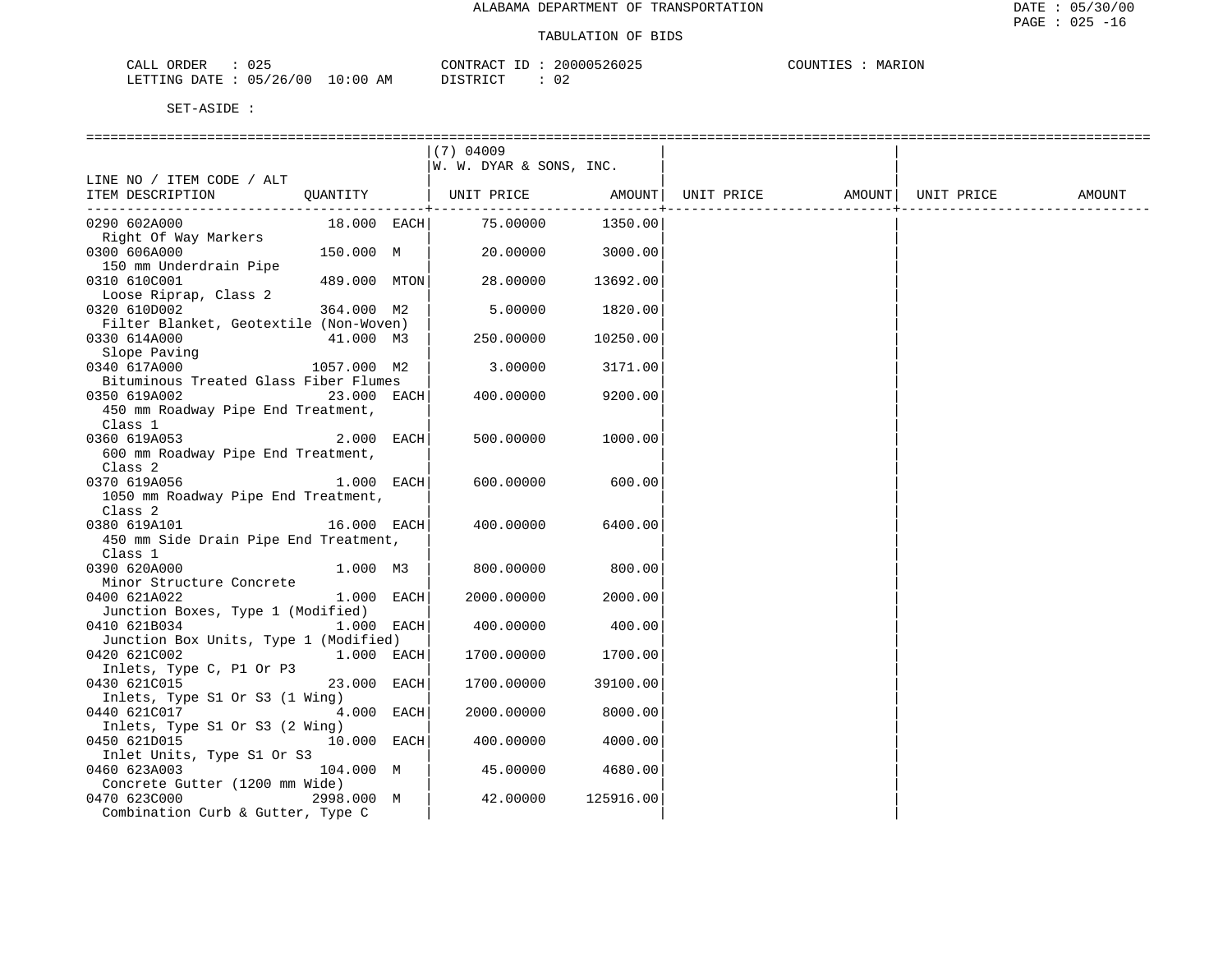| $\bigcap$<br>ORDER<br>CALL<br>UZ5       | CONTR.<br>$\sim$ $\sim$<br>'RAC | 200005<br>526025    | MARION<br>™™™ |
|-----------------------------------------|---------------------------------|---------------------|---------------|
| 05/26/00<br>LO : 00<br>LETTING<br>DATE. | ידי היה דרי<br>AΜ               | $\sim$ $\sim$<br>◡▵ |               |

|                                                                                                                                                                             |              |      | ==========================             |          |            |                    |        |
|-----------------------------------------------------------------------------------------------------------------------------------------------------------------------------|--------------|------|----------------------------------------|----------|------------|--------------------|--------|
|                                                                                                                                                                             |              |      | $(7)$ 04009<br>W. W. DYAR & SONS, INC. |          |            |                    |        |
| LINE NO / ITEM CODE / ALT                                                                                                                                                   |              |      |                                        |          |            |                    |        |
| ITEM DESCRIPTION                                                                                                                                                            | QUANTITY     |      | UNIT PRICE AMOUNT                      |          | UNIT PRICE | AMOUNT  UNIT PRICE | AMOUNT |
| 0480 650A000<br>Topsoil                                                                                                                                                     | 596.000 M3   |      | 10.00000                               | 5960.00  |            |                    |        |
| 0490 650B000<br>Topsoil From Stockpiles                                                                                                                                     | 1057.000 M3  |      | 5.00000                                | 5285.00  |            |                    |        |
| 0500 652A050                                                                                                                                                                | 2.000 HA     |      | 1870.00000                             | 3740.00  |            |                    |        |
| Seeding (Mix 1A)<br>0510 652A053                                                                                                                                            | 1.000 HA     |      | 1870.00000                             | 1870.00  |            |                    |        |
| Seeding (Mix 1E)<br>0520 652B050                                                                                                                                            | 2.000 HA     |      | 865.00000                              | 1730.00  |            |                    |        |
| Temporary Seeding (Mix 1AT)<br>0530 652D050                                                                                                                                 | $2.000$ HA   |      | 1585.00000                             | 3170.00  |            |                    |        |
| Seeding In Stubble (Mix 1A)<br>0540 654A001                                                                                                                                 | 2869.000 M2  |      | 3.50000                                | 10041.50 |            |                    |        |
| Solid Sodding (Bermuda)<br>0550 656A000                                                                                                                                     | 4.000 HA     |      | 1725.00000                             | 6900.00  |            |                    |        |
| Mulching, Class A, Type 1<br>0560 656A001                                                                                                                                   | 1.000 HA     |      | 1955.00000                             | 1955.00  |            |                    |        |
| Mulching, Class A, Type 2<br>0570 659A000                                                                                                                                   | 100.000 M2   |      | 2.30000                                | 230.00   |            |                    |        |
| Erosion Control Netting, Class A<br>0580 659A001                                                                                                                            | 100.000 M2   |      | 2.30000                                | 230.00   |            |                    |        |
| Erosion Control Netting, Class B<br>0590 665F000                                                                                                                            | 165.000 EACH |      | 5.00000                                | 825.00   |            |                    |        |
| Hay Bales<br>0600 6651000                                                                                                                                                   | 104.000 MTON |      | 32.00000                               | 3328.00  |            |                    |        |
| Temporary Riprap, Class 2<br>0610 665J000                                                                                                                                   | 1217.000 M   |      | 16.00000                               | 19472.00 |            |                    |        |
| Silt Fence, Type A<br>0620 665K000                                                                                                                                          | 400.000 M3   |      | 8.00000                                | 3200.00  |            |                    |        |
| Drainage Sump Excavation<br>0630 665L000                                                                                                                                    | 45.000 M     |      | 40.00000                               | 1800.00  |            |                    |        |
| Floating Basin Boom<br>0640 666A001                                                                                                                                         | $6.000$ HA   |      | 74.00000                               | 444.00   |            |                    |        |
| Pest Control Treatment<br>0650 680A000                                                                                                                                      |              | LUMP | 15000.00000                            | 15000.00 |            |                    |        |
| Engineering Controls<br>0660 701A028                                                                                                                                        | 1.000 KM     |      | 1100.00000                             | 1100.00  |            |                    |        |
| Solid White, Class 2, Type A Traffic<br>Stripe (1.5 mm Thick) (150 mm Wide)<br>0670 701A041<br>Broken White, Class 2, Type A Traffic<br>Stripe (2.3 mm Thick) (150 mm Wide) | 1.000 KM     |      | 990.00000                              | 990.00   |            |                    |        |
|                                                                                                                                                                             |              |      |                                        |          |            |                    |        |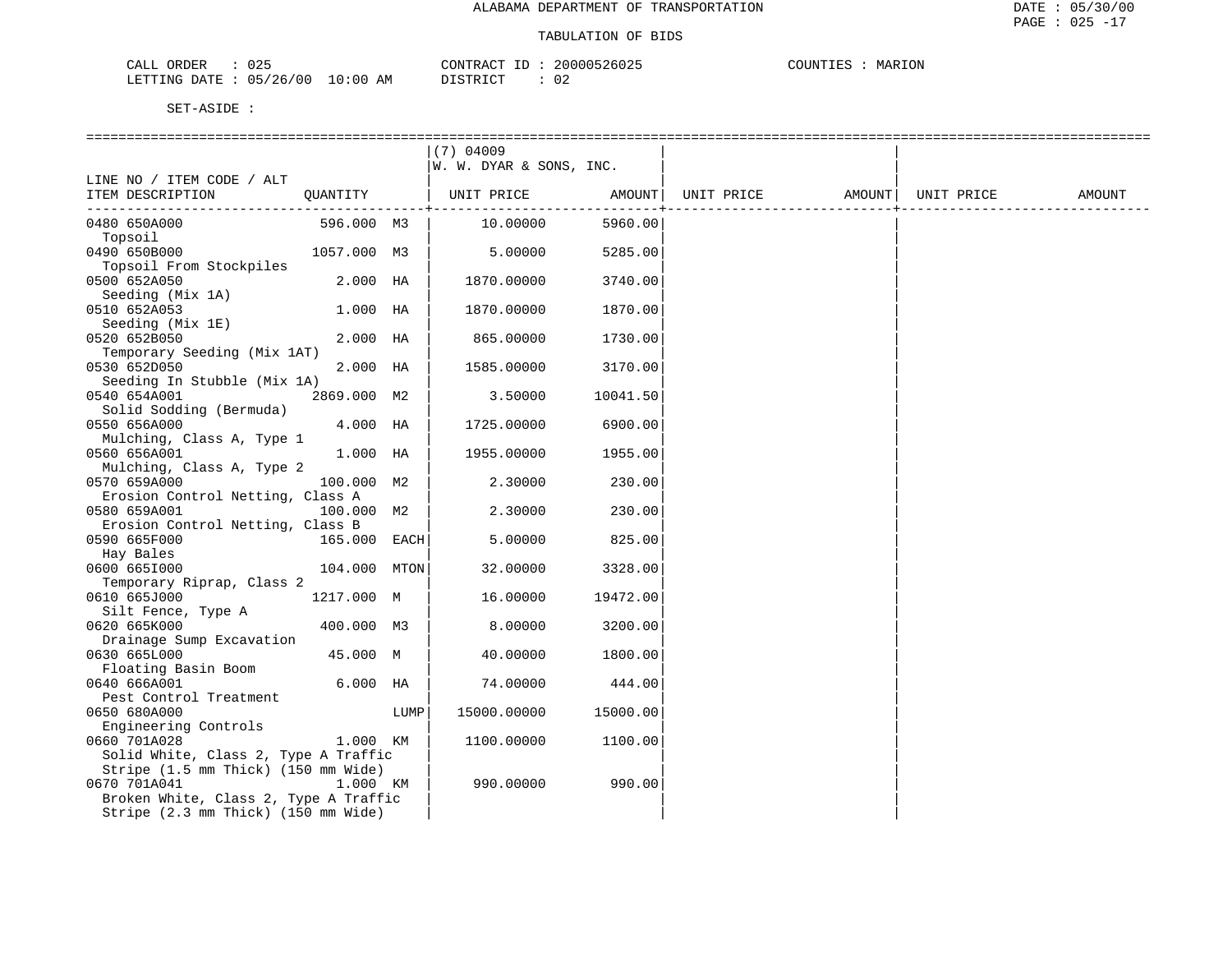| $\cap$ $\cap$ $\Gamma$<br>ORDER<br>U 45 | CONTRACT                                            | __<br>26025<br>11115 | MARION<br>COUNTIES |
|-----------------------------------------|-----------------------------------------------------|----------------------|--------------------|
| 05/26/00<br>LETTING<br><b>DATE</b>      | 10:00<br>$-72$<br>AΜ<br>$\Gamma$<br>. .<br>-------- | $\sim$<br>◡▵         |                    |

|                                                                                                           |              | $(7)$ 04009             |         |                               |                    |        |
|-----------------------------------------------------------------------------------------------------------|--------------|-------------------------|---------|-------------------------------|--------------------|--------|
|                                                                                                           |              | W. W. DYAR & SONS, INC. |         |                               |                    |        |
| LINE NO / ITEM CODE / ALT<br>OUANTITY<br>ITEM DESCRIPTION                                                 |              |                         |         | UNIT PRICE AMOUNT  UNIT PRICE | AMOUNT  UNIT PRICE | AMOUNT |
| 0680 701A046<br>Broken Yellow, Class 2, Type A,<br>Traffic Stripe (2.3 mm Thick) (150 mm<br>Wide)         | 3.000 KM     | 990.00000               | 2970.00 |                               |                    |        |
| 0690 701A048<br>Solid Yellow, Class 2, Type A, Traffic<br>Stripe (2.3 mm Thick) (150 mm Wide)             | 4.000 KM     | 1100.00000              | 4400.00 |                               |                    |        |
| 0700 701B009<br>Dotted Class 2, Type A Traffic Stripe<br>$(2.3 \text{ mm}$ Thick) $(150 \text{ mm}$ Wide) | 160.000 M    | 2.20000                 | 352.00  |                               |                    |        |
| 0710 701C000<br>Broken Temporary Traffic Stripe                                                           | 6.000 KM     | 247.50000               | 1485.00 |                               |                    |        |
| 0720 701C001<br>Solid Temporary Traffic Stripe                                                            | 7.000 KM     | 275.00000               | 1925.00 |                               |                    |        |
| 119.000 M2<br>0730 703A002<br>Traffic Control Markings, Class 2, Type<br>A                                |              | 19.80000                | 2356.20 |                               |                    |        |
| 0740 703B002<br>Traffic Control Legends, Class 2, Type A                                                  | 5.000 M2     | 19.80000                | 99.00   |                               |                    |        |
| 0750 703D001<br>Temporary Traffic Control Markings                                                        | 195.000 M2   | 15.40000                | 3003.00 |                               |                    |        |
| 0760 705A030                                                                                              | 3.000 EACH   | 4.95000                 | 14.85   |                               |                    |        |
| Pavement Markers, Class A-H, Type 2-C<br>0770 705A031<br>Pavement Markers, Class A-H, Type 1-A            | 35.000 EACH  | 4.95000                 | 173.25  |                               |                    |        |
| 0780 705A032                                                                                              | 58.000 EACH  | 4.95000                 | 287.10  |                               |                    |        |
| Pavement Markers, Class A-H, Type 1-B<br>0790 705A037                                                     | 75.000 EACH  | 4.95000                 | 371.25  |                               |                    |        |
| Pavement Markers, Class A-H, Type 2-D<br>0800 740B000                                                     | 60.000 M2    | 125.00000               | 7500.00 |                               |                    |        |
| Construction Signs<br>0810 740D000                                                                        | 100.000 EACH | 35.00000                | 3500.00 |                               |                    |        |
| Channelizing Drums<br>0820 740E000<br>Cones (900 mm High)                                                 | 50.000 EACH  | 15.00000                | 750.00  |                               |                    |        |
| 0830 740F002                                                                                              | 18.000 EACH  | 275.00000               | 4950.00 |                               |                    |        |
| Barricades, Type III<br>0840 7401005                                                                      | 9.000 EACH   | 200,00000               | 1800.00 |                               |                    |        |
| Warning Lights, Type B (Detachable Head)<br>0850 740M000<br>Ballast For Cone                              | 50.000 EACH  | 5.00000                 | 250.00  |                               |                    |        |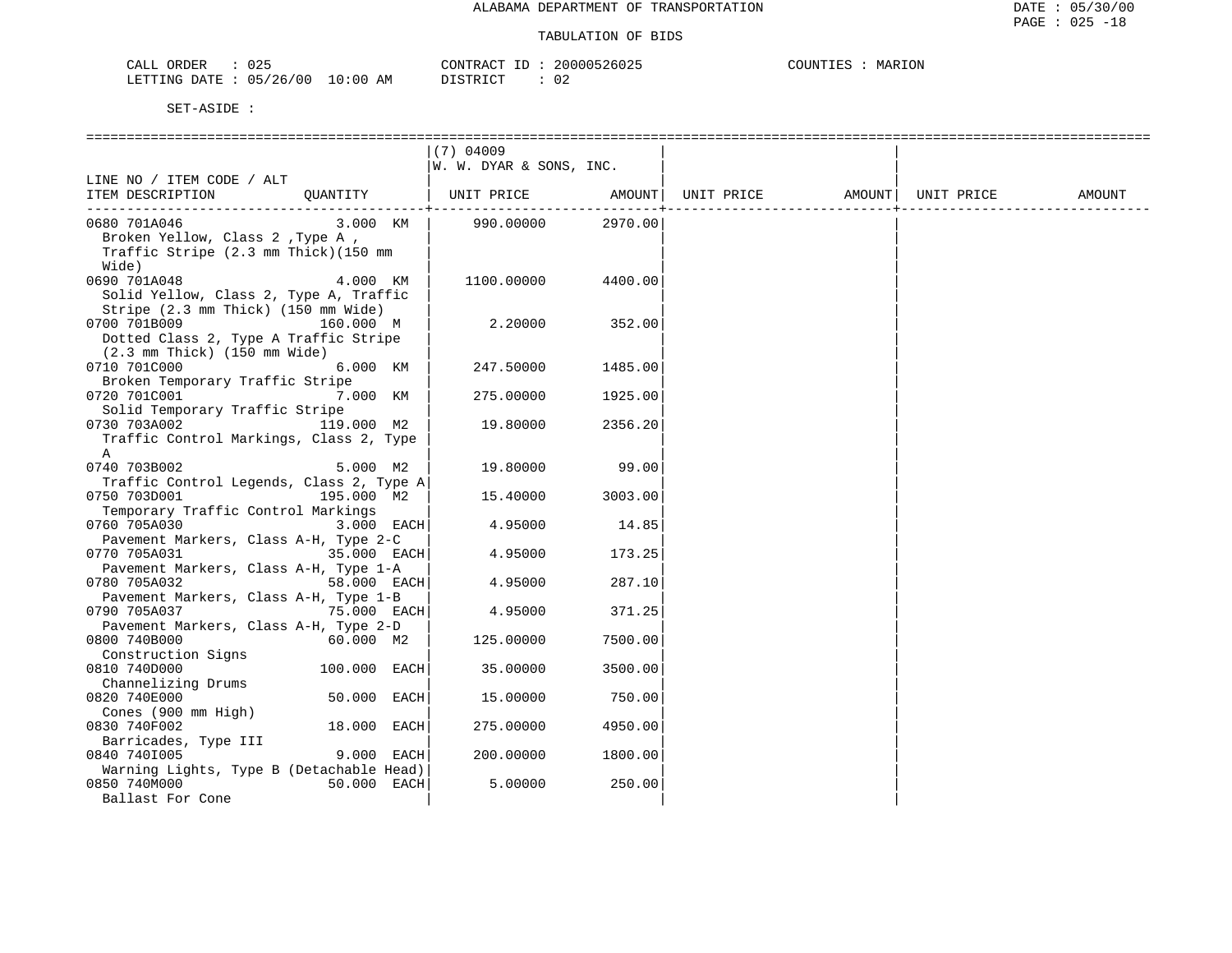| $\sqrt{2}$<br>ORDER<br>U 4 -<br>المستحقات                          |                                 | $\sim$ | (111111<br>$\overline{\phantom{a}}$<br>$\mathbf{u}$ | $- - - - - -$<br>־ידאז זרי<br>W A<br><br>$\sim$ $\sim$ $\sim$ $\sim$ $\sim$ $\sim$<br>. |
|--------------------------------------------------------------------|---------------------------------|--------|-----------------------------------------------------|-----------------------------------------------------------------------------------------|
| LETTING<br>ידי ברו<br>$\overline{\phantom{a}}$<br>UΙ<br>zc<br>ັບ ມ | ΆM<br>- 111<br>$\cdot$<br>$-11$ |        | <b>.</b><br>◡∠                                      |                                                                                         |

| LINE NO / ITEM CODE / ALT<br>ITEM DESCRIPTION<br>OUANTITY           |              | $(7)$ 04009<br>W. W. DYAR & SONS, INC.<br>UNIT PRICE | AMOUNT         | UNIT PRICE | AMOUNT | UNIT PRICE | AMOUNT |
|---------------------------------------------------------------------|--------------|------------------------------------------------------|----------------|------------|--------|------------|--------|
|                                                                     |              |                                                      |                |            |        |            |        |
| 0860 741C010<br>Portable Sequential Arrow And Chevron               | $1.000$ EACH | 6500.00000                                           | 6500.00        |            |        |            |        |
| Sign Unit<br>0870 998A000<br>Construction Fuel (Maximum Bid Limited | LUMP         | 15000.00000                                          | 15000.00       |            |        |            |        |
| To $75,500.00$ )<br>SECTION TOTALS                                  |              |                                                      | \$1,153,881.17 |            |        |            |        |
| CONTRACT TOTALS                                                     |              |                                                      | \$1,153,881.17 |            |        |            |        |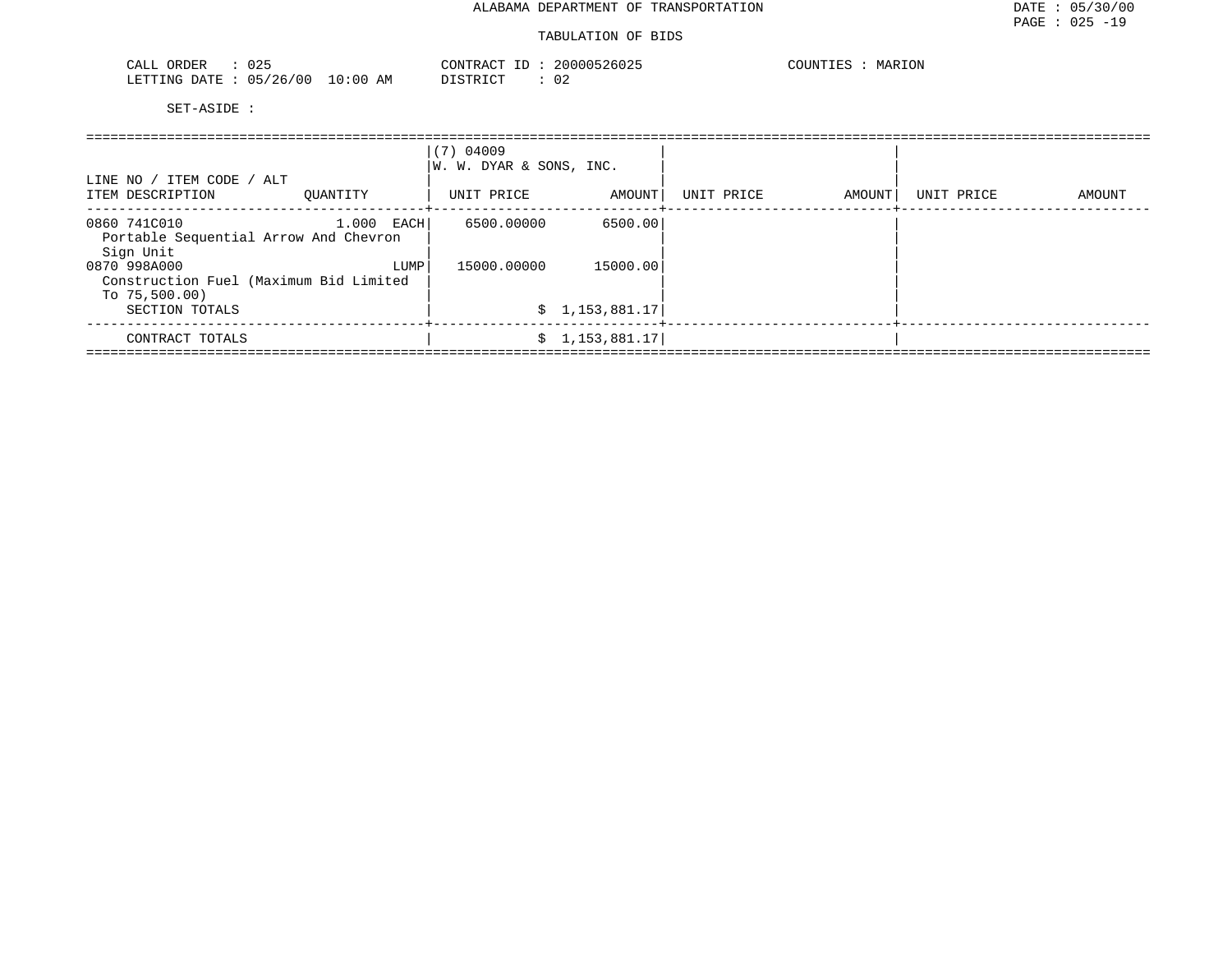DATE :

### VENDOR RANKING

| CALL ORDER : 026<br>LETTING DATE : 05/26/00 10:00 AM                                                                                                                                      | CONTRACT ID: 20000526026<br>: 09<br>DISTRICT |              | COUNTIES : ESCAMBIA       |
|-------------------------------------------------------------------------------------------------------------------------------------------------------------------------------------------|----------------------------------------------|--------------|---------------------------|
|                                                                                                                                                                                           | CONTRACT TIME : 45                           | Working Days | (available days)          |
| CONTRACT DESCRIPTION:                                                                                                                                                                     | MOBILE                                       |              | $PROJECT(S) : MG-226(10)$ |
| for constructing the Planing, Resurfacing, Traffic Stripe,<br>and Loop Detectors on S.R. #3 (U.S. #31) from the Baldwin<br>County Line $(M.P. 34.04)$ to north of Atmore $(M.P. 42.30)$ . |                                              |              |                           |
| Length $-8.260$ mi.                                                                                                                                                                       |                                              |              |                           |
| SET-ASIDE :                                                                                                                                                                               |                                              |              |                           |

| RANK | VENDOR NO./NAME |                                     | TOTAL<br><b>BID</b> | % OVER<br>LOW BID |
|------|-----------------|-------------------------------------|---------------------|-------------------|
|      | 23011           | HOSEA O. WEAVER & SONS, INC.        | \$1,192,547.45      | 100.0000%         |
|      | 13008           | MOBILE ASPHALT COMPANY, LLC         | \$1,235,620.95      | 103.6118%         |
|      | 01018           | APAC-ALABAMA, INC.                  | \$1,294,746.65      | 108.5698%         |
|      | 23007           | M.C. WILLIAMS CONTRACTING CO., INC. | \$1,431,969.97      | 120.0765%         |
|      | 02032           | BULLARD EXCAVATING, INC.            | \$2.034.009.30      | 170.5600%         |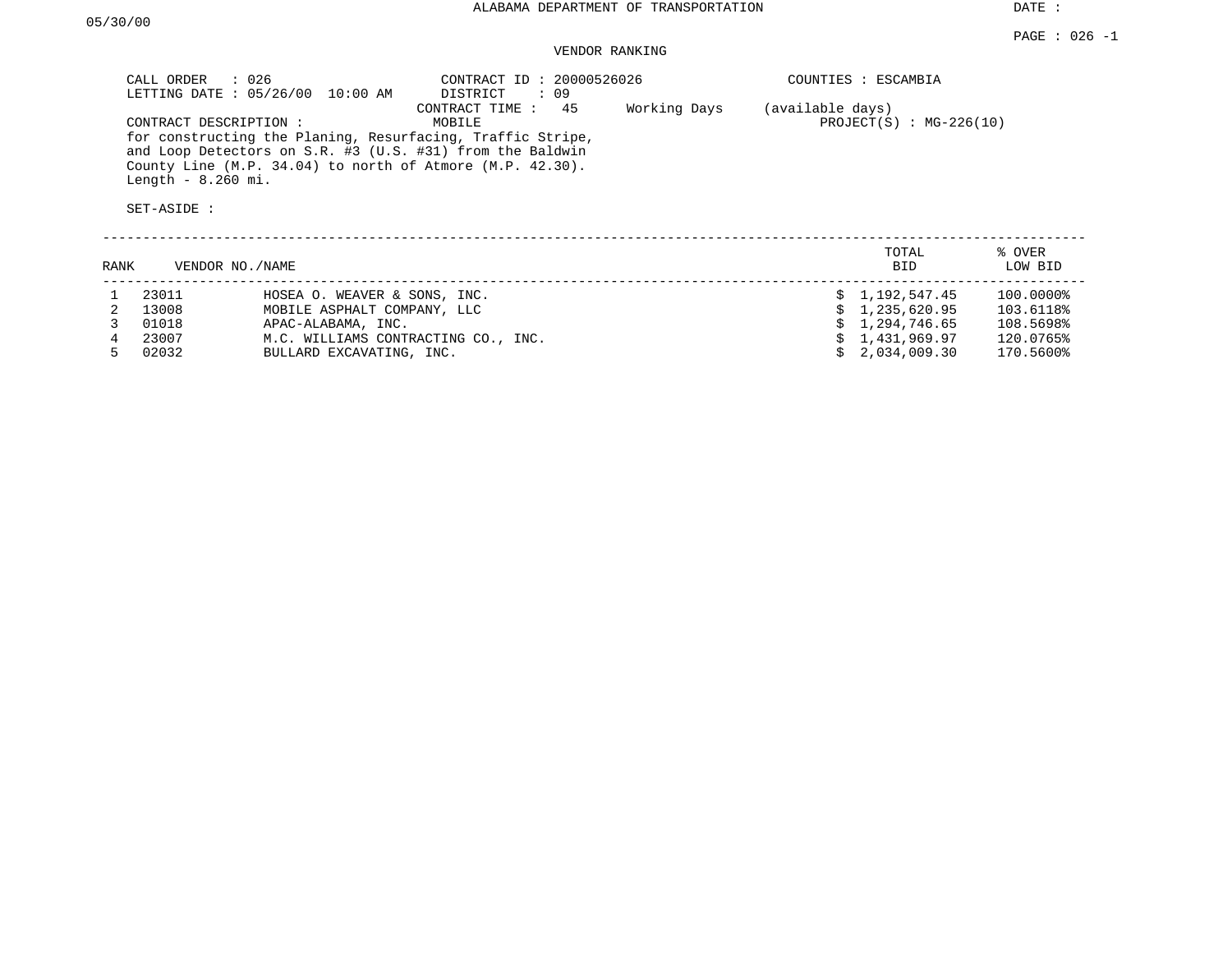| $\sim$ $\sim$<br>ORDER<br>لىلطات<br>∪∠o                                |            | CONTR.<br>$\sim$<br>$\overline{\phantom{a}}$ | 26026 | AMR<br>ורווו |
|------------------------------------------------------------------------|------------|----------------------------------------------|-------|--------------|
| $\sim$ $-$<br>00<br>. F.T.T.T.NG<br>״ד∆ת<br>11 h<br>26<br>, , ,<br>--- | АM<br>(11) | TAT<br>$\sim$                                | ה ה   |              |

|                                         |               |      |                                                                              |                           |             |                                           |             | ================================= |
|-----------------------------------------|---------------|------|------------------------------------------------------------------------------|---------------------------|-------------|-------------------------------------------|-------------|-----------------------------------|
|                                         |               |      | $(1)$ 23011                                                                  |                           | $(2)$ 13008 |                                           | $(3)$ 01018 |                                   |
|                                         |               |      | HOSEA O. WEAVER & SONS, INC. MOBILE ASPHALT COMPANY, LLC  APAC-ALABAMA, INC. |                           |             |                                           |             |                                   |
| LINE NO / ITEM CODE / ALT               |               |      |                                                                              |                           |             |                                           |             |                                   |
| ITEM DESCRIPTION                        | OUANTITY      |      | UNIT PRICE AMOUNT                                                            | -----------------+------- |             | UNIT PRICE AMOUNT<br>-------------------- | UNIT PRICE  | AMOUNT                            |
| SECTION 0001 TOTAL                      |               |      |                                                                              |                           |             |                                           |             |                                   |
| 0010 209A000                            | 22.000 EACH   |      | 75.24000                                                                     | 1655.28                   | 120.00000   | 2640.00                                   | 60.00000    | 1320.00                           |
| Mailbox Reset, Single                   |               |      |                                                                              |                           |             |                                           |             |                                   |
| 0020 209A002                            | 1.000 EACH    |      | 161.26000                                                                    | 161.26                    | 150.00000   | 150.00                                    | 125.00000   | 125.00                            |
| Mailbox Reset, Multiple                 |               |      |                                                                              |                           |             |                                           |             |                                   |
| 0030 405A000                            | 9559.000 GAL  |      | 0.66000                                                                      | 6308.94                   | 0.80000     | 7647.20                                   | 1.50000     | 14338.50                          |
| Tack Coat                               |               |      |                                                                              |                           |             |                                           |             |                                   |
| 0040 408A051<br>131950.000 SQYD         |               |      | 0.43000                                                                      | 56738.50                  | 0.35000     | 46182.50                                  | 0.59000     | 77850.50                          |
| Planing Existing Pavement               |               |      |                                                                              |                           |             |                                           |             |                                   |
| (Approximately 0.00" Thru 1.0" Thick)   |               |      |                                                                              |                           |             |                                           |             |                                   |
| 0050 408A052                            | 42455.000 SY  |      | 0.47000                                                                      | 19953.85                  | 0.50000     | 21227.50                                  | 0.68000     | 28869.40                          |
| Planing Existing Pavement               |               |      |                                                                              |                           |             |                                           |             |                                   |
| (Approximately 1.10" Thru 2.0" Thick)   |               |      |                                                                              |                           |             |                                           |             |                                   |
| 0060 424A260                            | 7257.000 TON  |      | 36.18000                                                                     | 262558.26                 | 37.00000    | 268509.00                                 | 38.75000    | 281208.75                         |
| Superpave Bituminous Concrete Wearing   |               |      |                                                                              |                           |             |                                           |             |                                   |
| Surface Layer, 1/2" Maximum Aggregate   |               |      |                                                                              |                           |             |                                           |             |                                   |
| Size Mix, ESAL Range D                  |               |      |                                                                              |                           |             |                                           |             |                                   |
| 0070 424A261                            | 1443.000 TON  |      | 35.46000                                                                     | 51168.78                  | 36.80000    | 53102.40                                  | 48.00000    | 69264.00                          |
| Superpave Bituminous Concrete Wearing   |               |      |                                                                              |                           |             |                                           |             |                                   |
| Surface Layer, 3/4" Maximum Aggregate   |               |      |                                                                              |                           |             |                                           |             |                                   |
| Size Mix, ESAL Range D                  |               |      |                                                                              |                           |             |                                           |             |                                   |
| 0080 424A264                            | 100.000 TON   |      | 53.28000                                                                     | 5328.00                   | 54.00000    | 5400.00                                   | 65.00000    | 6500.00                           |
| Superpave Bituminous Concrete Wearing   |               |      |                                                                              |                           |             |                                           |             |                                   |
| Surface Layer, Patching, 3/4" Maximum   |               |      |                                                                              |                           |             |                                           |             |                                   |
| Aggregate Size Mix, ESAL Range D        |               |      |                                                                              |                           |             |                                           |             |                                   |
| 0090 424A267                            | 400.000 TON   |      | 35.87000                                                                     | 14348.00                  | 35,00000    | 14000.00                                  | 38.50000    | 15400.00                          |
| Superpave Bituminous Concrete Wearing   |               |      |                                                                              |                           |             |                                           |             |                                   |
| Surface Layer, Leveling, 3/4" Maximum   |               |      |                                                                              |                           |             |                                           |             |                                   |
| Aggregate Size Mix, ESAL Range D        |               |      |                                                                              |                           |             |                                           |             |                                   |
| 0100 424B461                            | 14515.000 TON |      | 34.37000                                                                     | 498880.55                 | 32.80000    | 476092.00                                 | 34.50000    | 500767.50                         |
| Superpave Bituminous Concrete Upper     |               |      |                                                                              |                           |             |                                           |             |                                   |
| Binder Layer, 1" Maximum Aggregate Size |               |      |                                                                              |                           |             |                                           |             |                                   |
| Mix, ESAL Range D                       |               |      |                                                                              |                           |             |                                           |             |                                   |
| 0110 600A000                            |               | LUMP | 11606.08000                                                                  | 11606.08                  | 75000.00000 | 75000.00                                  | 47250.00000 | 47250.00                          |
| Mobilization                            |               |      |                                                                              |                           |             |                                           |             |                                   |
| 0120 622A002                            | 4.000         | EACH | 134.83000                                                                    | 539.32                    | 560.00000   | 2240.00                                   | 75.00000    | 300.00                            |
| Manhole Covers Reset (Sanitary)         |               |      |                                                                              |                           |             |                                           |             |                                   |
| 0130 643B000                            | 2.000 EACH    |      | 109.19000                                                                    | 218.38                    | 430.00000   | 860.00                                    | 40.00000    | 80.00                             |
| Valve Boxes Reset                       |               |      |                                                                              |                           |             |                                           |             |                                   |
| 0140 650A000                            | 1279.000 CYIP |      | 10.49000                                                                     | 13416.71                  | 10.00000    | 12790.00                                  | 10.00000    | 12790.00                          |
| Topsoil                                 |               |      |                                                                              |                           |             |                                           |             |                                   |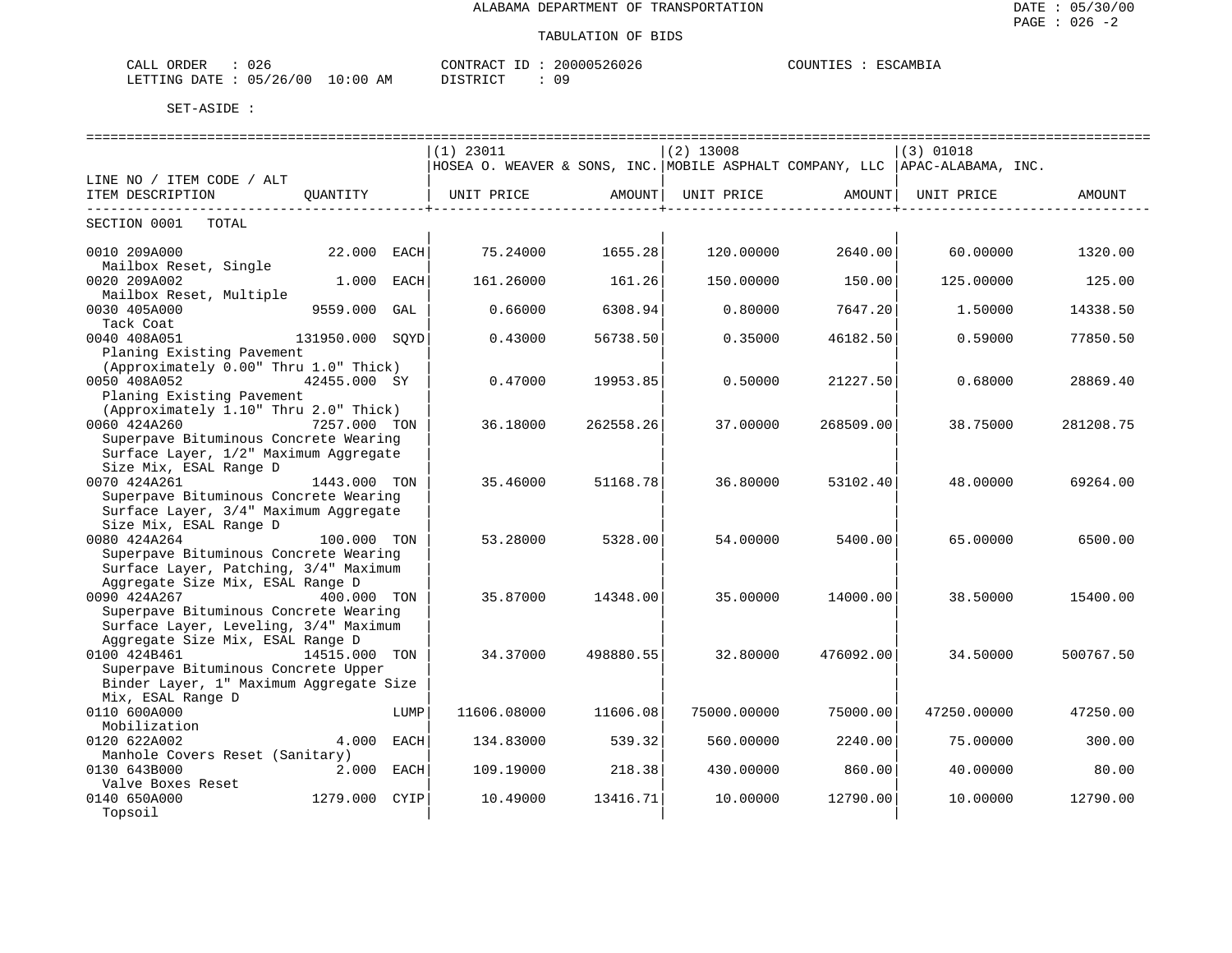| CALL ORDER                      | 026 |          | CONTRACT ID: 20000526026 |  | COUNTIES : ESCAMBIA |
|---------------------------------|-----|----------|--------------------------|--|---------------------|
| LETTING DATE: 05/26/00 10:00 AM |     | DISTRICT | 09                       |  |                     |

|                                          |               | $(1)$ 23011 |                    | $(2)$ 13008 |                | (3) 01018                                                                    |          |
|------------------------------------------|---------------|-------------|--------------------|-------------|----------------|------------------------------------------------------------------------------|----------|
|                                          |               |             |                    |             |                | HOSEA O. WEAVER & SONS, INC. MOBILE ASPHALT COMPANY, LLC  APAC-ALABAMA, INC. |          |
| LINE NO / ITEM CODE / ALT                |               |             |                    |             |                |                                                                              |          |
| ITEM DESCRIPTION                         | OUANTITY      | UNIT PRICE  | AMOUNT             | UNIT PRICE  | AMOUNT         | UNIT PRICE                                                                   | AMOUNT   |
|                                          |               |             | ------------+----- |             | ------------+- |                                                                              |          |
| 0150 652A061                             | 7.000 ACRE    | 548.00000   | 3836.00            | 422.60000   | 2958.20        | 400.00000                                                                    | 2800.00  |
| Seeding (Mix 3E)                         |               |             |                    |             |                |                                                                              |          |
| 0160 656A000                             | 7.000 ACRE    | 548.00000   | 3836.00            | 422.60000   | 2958.20        | 400.00000                                                                    | 2800.00  |
| Mulching, Class A, Type 1                |               |             |                    |             |                |                                                                              |          |
| 0170 665F000                             | 100.000 EACH  | 5.69000     | 569.00             | 7.50000     | 750.00         | 4.00000                                                                      | 400.00   |
| Hay Bales                                |               |             |                    |             |                |                                                                              |          |
| 0180 665G000                             | 100.000 EACH  | 1.62000     | 162.00             | 2.50000     | 250.00         | 1,50000                                                                      | 150.00   |
| Sand Bags                                |               |             |                    |             |                |                                                                              |          |
| 0190 701C000                             | 17.000 MILE   | 211,20000   | 3590.40            | 184.90000   | 3143.30        | 190.00000                                                                    | 3230.00  |
| Broken Temporary Traffic Stripe          |               |             |                    |             |                |                                                                              |          |
| 0200 701C001                             | 35.000 MILE   | 314.22000   | 10997.70           | 264.10000   | 9243.50        | 255.00000                                                                    | 8925.00  |
| Solid Temporary Traffic Stripe           |               |             |                    |             |                |                                                                              |          |
| 0210 701G125                             | 850.000 LF    | 4.27000     | 3629.50            | 4.20000     | 3570.00        | 4.00000                                                                      | 3400.00  |
| Solid White, Class 3W, Type A Traffic    |               |             |                    |             |                |                                                                              |          |
| Stripe (6" Wide)                         |               |             |                    |             |                |                                                                              |          |
| 0220 701G133                             | 850.000 LF    | 4.27000     | 3629.50            | 4.20000     | 3570.00        | 4.00000                                                                      | 3400.00  |
| Solid Yellow, Class 3W, Type A Traffic   |               |             |                    |             |                |                                                                              |          |
| Stripe (6" Wide)                         |               |             |                    |             |                |                                                                              |          |
| 0230 701H001                             | 850.000 LF    | 0.52000     | 442.00             | 1,20000     | 1020.00        | 1.10000                                                                      | 935.00   |
| Solid Traffic Stripe Removed (Plastic)   |               |             |                    |             |                |                                                                              |          |
| 0240 701H006                             | 850.000 LF    | 0.41000     | 348.50             | 1,10000     | 935.00         | 0.75000                                                                      | 637.50   |
| Broken Traffic Stripe Removed (Plastic)  |               |             |                    |             |                |                                                                              |          |
| 0250 702A007                             | 6.000 MILE    | 2194.41000  | 13166.46           | 1848.80000  | 11092.80       | 1800.00000                                                                   | 10800.00 |
| Broken Yellow, Inverted Profile Traffic  |               |             |                    |             |                |                                                                              |          |
| Stripe (6" Wide)                         |               |             |                    |             |                |                                                                              |          |
| 0260 702A008                             | 17.000 MILE   | 4187.93000  | 71194.81           | 3909.00000  | 66453.00       | 3800.00000                                                                   | 64600.00 |
| Solid White, Inverted Profile Traffic    |               |             |                    |             |                |                                                                              |          |
| Stripe (6" Wide)                         |               |             |                    |             |                |                                                                              |          |
| 0270 702A009                             | 11.000 MILE   |             | 46067.23           |             | 42999.00       | 3800.00000                                                                   |          |
| Solid Yellow, Inverted Profile Traffic   |               | 4187.93000  |                    | 3909.00000  |                |                                                                              | 41800.00 |
| Stripe (6" Wide)                         |               |             |                    |             |                |                                                                              |          |
| 0280 702A010                             | 4.000 MILE    | 2194.41000  | 8777.64            | 1848.80000  | 7395.20        | 2000.00000                                                                   | 8000.00  |
| Broken White, Inverted Profile Traffic   |               |             |                    |             |                |                                                                              |          |
|                                          |               |             |                    |             |                |                                                                              |          |
| Stripe (6" Wide)<br>0290 702B001         | 320.000 LF    |             | 377.60             |             |                |                                                                              | 960.00   |
|                                          |               | 1.18000     |                    | 3.20000     | 1024.00        | 3.00000                                                                      |          |
| Dotted Inverted Profile Traffic Stripe   |               |             |                    |             |                |                                                                              |          |
| $(6"$ Wide)                              |               |             |                    |             |                |                                                                              |          |
| 0300 703A002                             | 2200.000 SQFT | 1.44000     | 3168.00            | 1,70000     | 3740.00        | 1.65000                                                                      | 3630.00  |
| Traffic Control Markings, Class 2, Type  |               |             |                    |             |                |                                                                              |          |
| $\mathbf{A}$                             |               |             |                    |             |                |                                                                              |          |
| 0310 703B002                             | 135.000 SOFT  | 2.16000     | 291.60             | 2.10000     | 283.50         | 2.00000                                                                      | 270.00   |
| Traffic Control Legends, Class 2, Type A |               |             |                    |             |                |                                                                              |          |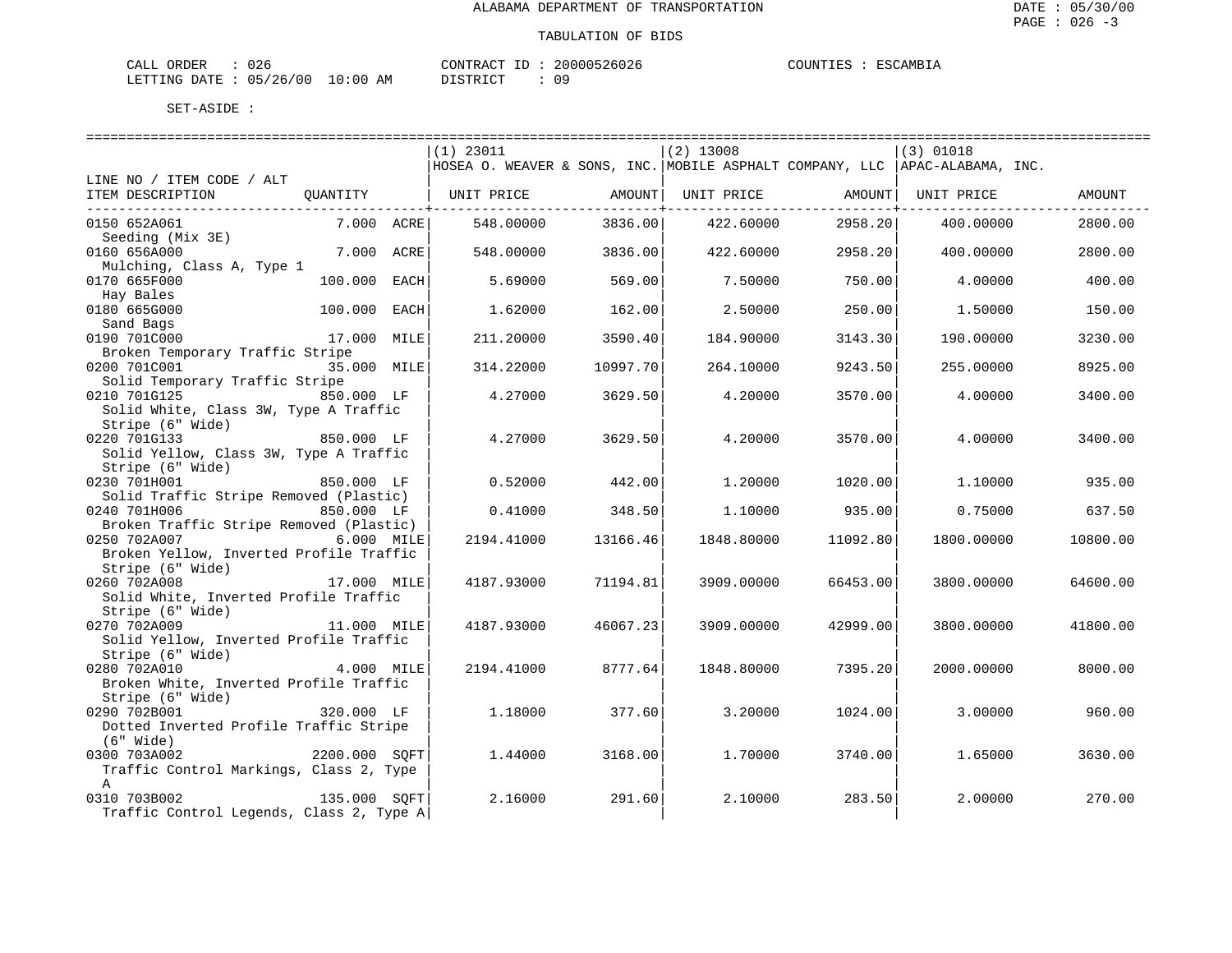| CALL ORDER                      | 026 |          | CONTRACT ID: 20000526026 |  | COUNTIES : ESCAMBIA |
|---------------------------------|-----|----------|--------------------------|--|---------------------|
| LETTING DATE: 05/26/00 10:00 AM |     | DISTRICT | 09                       |  |                     |

|                                                                                                                 |                |      | $(1)$ 23011       |                         | $(2)$ 13008                                     |                   | (3) 01018                                                                     |                |
|-----------------------------------------------------------------------------------------------------------------|----------------|------|-------------------|-------------------------|-------------------------------------------------|-------------------|-------------------------------------------------------------------------------|----------------|
|                                                                                                                 |                |      |                   |                         |                                                 |                   | HOSEA O. WEAVER & SONS, INC. MOBILE ASPHALT COMPANY, LLC   APAC-ALABAMA, INC. |                |
| LINE NO / ITEM CODE / ALT                                                                                       |                |      |                   |                         |                                                 |                   |                                                                               |                |
| ITEM DESCRIPTION                                                                                                | OUANTITY       |      | UNIT PRICE AMOUNT |                         | UNIT PRICE AMOUNT                               |                   | UNIT PRICE                                                                    | AMOUNT         |
| 0320 703D001                                                                                                    | 2200.000 SOFT  |      | 0.92000           | 2024.00                 |                                                 | $0.63000$ 1386.00 | 0.60000                                                                       | 1320.00        |
| Temporary Traffic Control Markings                                                                              |                |      |                   |                         |                                                 |                   |                                                                               |                |
| 0330 703E001                                                                                                    | 135.000        | SOFT | 1,44000           | 194.40                  | 0.53000                                         | 71.55             | 0.50000                                                                       | 67.50          |
| Temporary Traffic Control Legends                                                                               |                |      |                   |                         |                                                 |                   |                                                                               |                |
| 0340 705A030                                                                                                    | 100.000 EACH   |      | 4.07000           | 407.00                  | 4.80000                                         | 480.00            | 4.90000                                                                       | 490.00         |
| Pavement Markers, Class A-H, Type 2-C                                                                           |                |      |                   |                         |                                                 |                   |                                                                               |                |
| 0350 705A032                                                                                                    | 277.000 EACH   |      | 4.07000           | 1127.39                 | 4.80000                                         | 1329.60           | 4.90000                                                                       | 1357.30        |
| Pavement Markers, Class A-H, Type 1-B                                                                           |                |      |                   |                         |                                                 |                   |                                                                               |                |
| 0360 705A037                                                                                                    | 1550.000 EACH  |      | 4.07000           | 6308.50                 | 4.80000                                         | 7440.00           | 4.90000                                                                       | 7595.00        |
| Pavement Markers, Class A-H, Type 2-D                                                                           |                |      |                   |                         |                                                 |                   |                                                                               |                |
| 0370 705A038                                                                                                    | 348.000 EACH   |      | 4.07000           | 1416.36                 | 4.80000                                         | 1670.40           | 4.90000                                                                       | 1705.20        |
| Pavement Markers, Class A-H, Type 2-E                                                                           |                |      |                   |                         |                                                 |                   |                                                                               |                |
| 0380 705A039                                                                                                    | $240.000$ EACH |      | 4.07000           | 976.80                  | 4.80000                                         | 1152.00           | 4.90000                                                                       | 1176.00        |
| Pavement Markers, Class A-H, Type 2-A                                                                           |                |      |                   |                         |                                                 |                   |                                                                               |                |
| 0390 730H000                                                                                                    | 14000.000 LF   |      | 3.56000           | 49840.00                | 3.90000                                         | 54600.00          | 4.00000                                                                       | 56000.00       |
| Loop Detector                                                                                                   |                |      |                   |                         |                                                 |                   |                                                                               |                |
| 0400 740B000                                                                                                    | 618.000        | SOFT | 11.33000          | 7001.94                 | 14.70000                                        | 9084.60           | 10.25000                                                                      | 6334.50        |
| Construction Signs                                                                                              |                |      |                   |                         |                                                 |                   |                                                                               |                |
| 0410 740E000                                                                                                    | 300.000        | EACH | 11.75000          | 3525.00                 | 16.80000                                        | 5040.00           | 11.50000                                                                      | 3450.00        |
| Cones (36 Inches High)                                                                                          |                |      |                   |                         |                                                 |                   |                                                                               |                |
| 0420 740M000                                                                                                    | 300.000 EACH   |      | 5.64000           | 1692.00                 | 5.40000                                         | 1620.00           | 6.50000                                                                       | 1950.00        |
| Weight For Cone                                                                                                 |                |      |                   |                         |                                                 |                   |                                                                               |                |
| 0430 741C010                                                                                                    | 1.000 EACH     |      | 1068.21000        | 1068.21                 | 2020.50000                                      | 2020.50           | 500,00000                                                                     | 500.00         |
| Portable Sequential Arrow And Chevron                                                                           |                |      |                   |                         |                                                 |                   |                                                                               |                |
| Sign Unit<br>0440 998A000                                                                                       |                | LUMP | 0.00000           | 0.00                    | 2500.00000                                      | 2500.00           | 0.00000                                                                       | 0.00           |
| Construction Fuel (Maximum Bid Limited                                                                          |                |      |                   |                         |                                                 |                   |                                                                               |                |
| To $58.500.00$                                                                                                  |                |      |                   |                         |                                                 |                   |                                                                               |                |
| SECTION TOTALS                                                                                                  |                |      |                   |                         |                                                 |                   |                                                                               | \$1,294,746.65 |
| .cooperated at a construction of the construction of the construction of the construction of the construction o |                |      |                   | $\sharp$ 1, 192, 547.45 |                                                 |                   | \$1,235,620.95]                                                               |                |
| CONTRACT TOTALS                                                                                                 |                |      |                   |                         | $\sharp$ 1, 192, 547.45 $\sharp$ 1, 235, 620.95 |                   |                                                                               | \$1,294,746.65 |
|                                                                                                                 |                |      |                   |                         |                                                 |                   |                                                                               |                |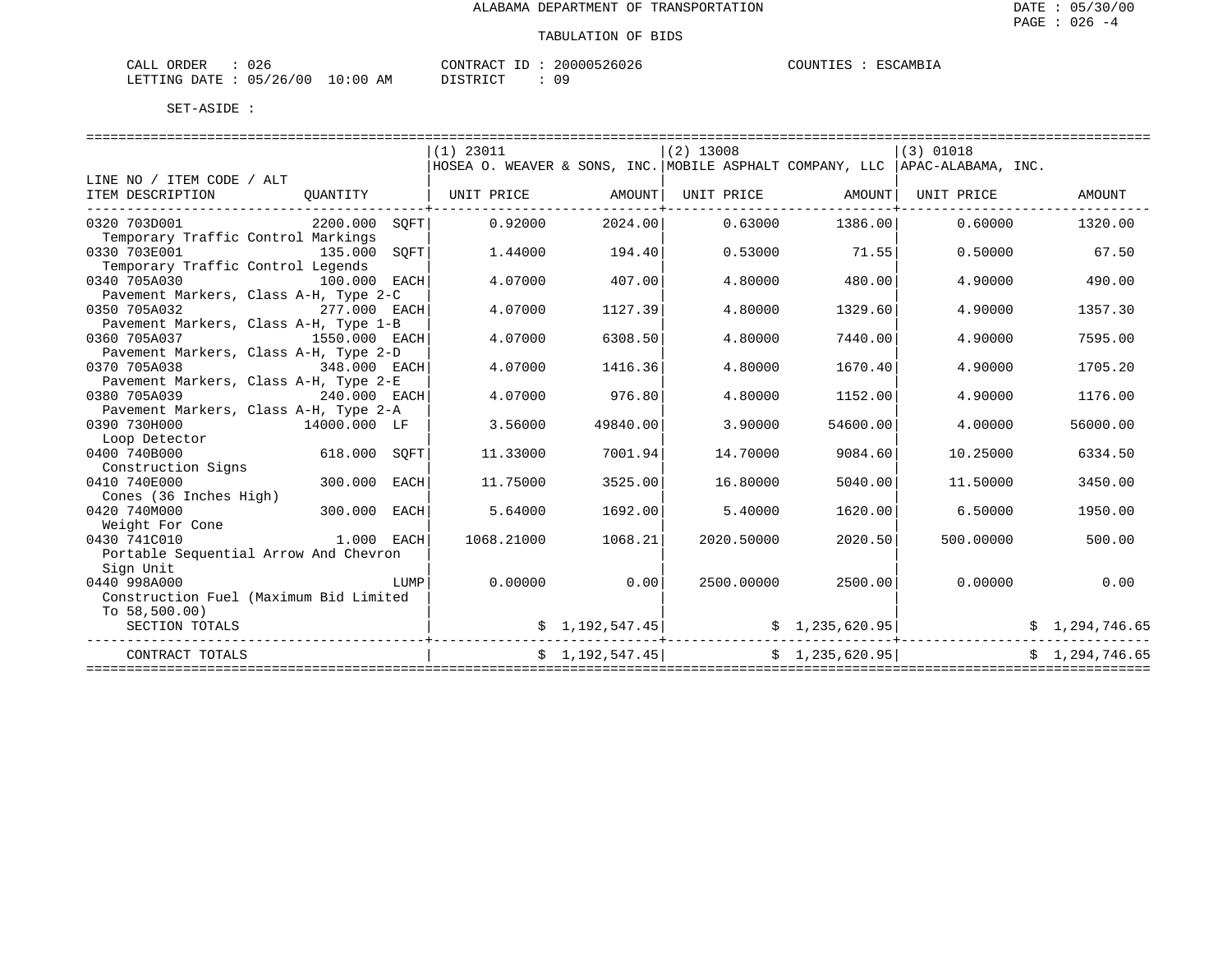# TABULATION OF BIDS

| ORDER<br>CALL | 026                                                    | CONTRAC'<br>$\pi$ $\sim$<br>$- -$<br>⊥ | 526026<br>200005 | COUNTIES<br>RSCAMBIA |
|---------------|--------------------------------------------------------|----------------------------------------|------------------|----------------------|
| LETTING DATE  | 10:00<br>/26<br>$^{\circ}$ 0 0<br>0 <sub>5</sub><br>ΑM | TAT<br><b>DICTE</b>                    | ററ               |                      |

|                                                                           |                 |      | $(4)$ 23007                                           |           | $(5)$ 02032  |           |            |        |
|---------------------------------------------------------------------------|-----------------|------|-------------------------------------------------------|-----------|--------------|-----------|------------|--------|
|                                                                           |                 |      | M.C. WILLIAMS CONTRACTING CO BULLARD EXCAVATING, INC. |           |              |           |            |        |
| LINE NO / ITEM CODE / ALT                                                 |                 |      |                                                       |           |              |           |            |        |
| ITEM DESCRIPTION                                                          | OUANTITY        |      | UNIT PRICE                                            | AMOUNT    | UNIT PRICE   | AMOUNT    | UNIT PRICE | AMOUNT |
| SECTION 0001<br>TOTAL                                                     |                 |      |                                                       |           |              |           |            |        |
|                                                                           |                 |      |                                                       |           |              |           |            |        |
| 0010 209A000                                                              | 22.000 EACH     |      | 25.00000                                              | 550.00    | 50.00000     | 1100.00   |            |        |
| Mailbox Reset, Single                                                     |                 |      |                                                       |           |              |           |            |        |
| 0020 209A002                                                              | 1.000 EACH      |      | 100.00000                                             | 100.00    | 125.00000    | 125.00    |            |        |
| Mailbox Reset, Multiple                                                   |                 |      |                                                       |           |              |           |            |        |
| 0030 405A000                                                              | 9559.000 GAL    |      | 0.75000                                               | 7169.25   | 1,20000      | 11470.80  |            |        |
| Tack Coat                                                                 |                 |      |                                                       |           |              |           |            |        |
| 0040 408A051                                                              | 131950.000 SQYD |      | 0.85000                                               | 112157.50 | 0.55000      | 72572.50  |            |        |
| Planing Existing Pavement                                                 |                 |      |                                                       |           |              |           |            |        |
| (Approximately 0.00" Thru 1.0" Thick)                                     |                 |      |                                                       |           |              |           |            |        |
| 0050 408A052                                                              | 42455.000 SY    |      | 0.88000                                               | 37360.40  | 0.72000      | 30567.60  |            |        |
| Planing Existing Pavement                                                 |                 |      |                                                       |           |              |           |            |        |
| (Approximately 1.10" Thru 2.0" Thick)                                     |                 |      |                                                       |           |              |           |            |        |
| 0060 424A260                                                              | 7257.000 TON    |      | 39.15000                                              | 284111.55 | 34.25000     | 248552.25 |            |        |
| Superpave Bituminous Concrete Wearing                                     |                 |      |                                                       |           |              |           |            |        |
| Surface Layer, 1/2" Maximum Aggregate                                     |                 |      |                                                       |           |              |           |            |        |
| Size Mix, ESAL Range D                                                    |                 |      |                                                       |           |              |           |            |        |
| 0070 424A261                                                              | 1443.000 TON    |      | 40.31000                                              | 58167.33  | 35.55000     | 51298.65  |            |        |
| Superpave Bituminous Concrete Wearing                                     |                 |      |                                                       |           |              |           |            |        |
| Surface Layer, 3/4" Maximum Aggregate                                     |                 |      |                                                       |           |              |           |            |        |
| Size Mix, ESAL Range D                                                    |                 |      |                                                       |           |              |           |            |        |
| 0080 424A264                                                              | 100.000 TON     |      | 39.85000                                              | 3985.00   | 100.00000    | 10000.00  |            |        |
| Superpave Bituminous Concrete Wearing                                     |                 |      |                                                       |           |              |           |            |        |
| Surface Layer, Patching, 3/4" Maximum                                     |                 |      |                                                       |           |              |           |            |        |
| Aggregate Size Mix, ESAL Range D                                          |                 |      |                                                       |           |              |           |            |        |
| 0090 424A267                                                              | 400.000 TON     |      | 41.86000                                              | 16744.00  | 45.00000     | 18000.00  |            |        |
| Superpave Bituminous Concrete Wearing                                     |                 |      |                                                       |           |              |           |            |        |
| Surface Layer, Leveling, 3/4" Maximum<br>Aggregate Size Mix, ESAL Range D |                 |      |                                                       |           |              |           |            |        |
| 0100 424B461                                                              | 14515.000 TON   |      | 37.92000                                              | 550408.80 | 33.50000     | 486252.50 |            |        |
| Superpave Bituminous Concrete Upper                                       |                 |      |                                                       |           |              |           |            |        |
| Binder Layer, 1" Maximum Aggregate Size                                   |                 |      |                                                       |           |              |           |            |        |
| Mix, ESAL Range D                                                         |                 |      |                                                       |           |              |           |            |        |
| 0110 600A000                                                              |                 | LUMP | 93341.34000                                           | 93341.34  | 187503.00000 | 187503.00 |            |        |
| Mobilization                                                              |                 |      |                                                       |           |              |           |            |        |
| 0120 622A002                                                              | 4.000           | EACH | 65.00000                                              | 260.00    | 250.00000    | 1000.00   |            |        |
| Manhole Covers Reset (Sanitary)                                           |                 |      |                                                       |           |              |           |            |        |
| 0130 643B000                                                              | 2.000 EACH      |      | 35.00000                                              | 70.00     | 175.00000    | 350.00    |            |        |
| Valve Boxes Reset                                                         |                 |      |                                                       |           |              |           |            |        |
| 0140 650A000                                                              | 1279.000 CYIP   |      | 8.79000                                               | 11242.41  | 8,00000      | 10232.00  |            |        |
| Topsoil                                                                   |                 |      |                                                       |           |              |           |            |        |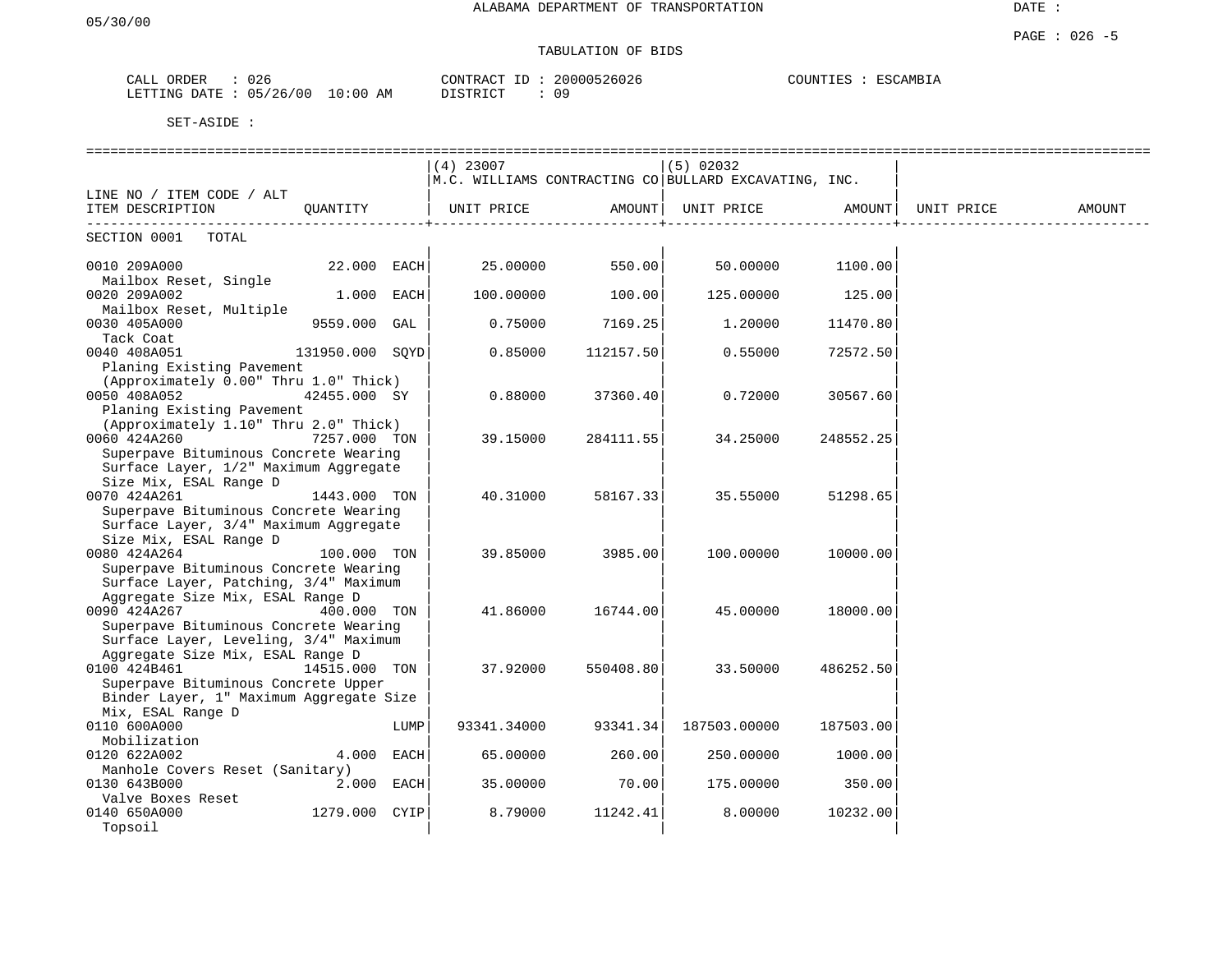| CALL<br>ORDER | $\sim$ $\sim$ $\sim$<br>U Z t |             | CONTRACT 1                 | 20000526026 | COUNTIES | ESCAMBIA |
|---------------|-------------------------------|-------------|----------------------------|-------------|----------|----------|
| LETTING DATE  | 05/26/00                      | 10:00<br>AM | $T \cap T$<br>סיד דרו<br>. | 09          |          |          |

|                                          |               | $(4)$ 23007                                           |                         | $(5)$ 02032                |                           |            |        |
|------------------------------------------|---------------|-------------------------------------------------------|-------------------------|----------------------------|---------------------------|------------|--------|
|                                          |               | M.C. WILLIAMS CONTRACTING CO BULLARD EXCAVATING, INC. |                         |                            |                           |            |        |
| LINE NO / ITEM CODE / ALT                |               |                                                       |                         |                            |                           |            |        |
| ITEM DESCRIPTION                         | OUANTITY      | UNIT PRICE                                            |                         | AMOUNT   UNIT PRICE AMOUNT |                           | UNIT PRICE | AMOUNT |
|                                          |               |                                                       | -----------+----------- |                            | . _ _ _ _ _ _ _ _ _ _ _ + |            |        |
| 0150 652A061                             | 7.000 ACRE    | 495.00000                                             | 3465.00                 | 450.00000                  | 3150.00                   |            |        |
| Seeding (Mix 3E)                         |               |                                                       |                         |                            |                           |            |        |
| 0160 656A000                             | 7.000 ACRE    | 465.00000                                             | 3255.00                 | 450.00000                  | 3150.00                   |            |        |
| Mulching, Class A, Type 1                |               |                                                       |                         |                            |                           |            |        |
| 0170 665F000                             | 100.000 EACH  | 4.25000                                               | 425.00                  | 5.00000                    | 500.00                    |            |        |
| Hay Bales                                |               |                                                       |                         |                            |                           |            |        |
| 0180 665G000                             | 100.000 EACH  | 1.00000                                               | 100.00                  | 10.00000                   | 1000.00                   |            |        |
| Sand Bags                                |               |                                                       |                         |                            |                           |            |        |
| 0190 701C000                             | 17.000 MILE   | 236.25000                                             | 4016.25                 | 320.00000                  | 5440.00                   |            |        |
| Broken Temporary Traffic Stripe          |               |                                                       |                         |                            |                           |            |        |
| 0200 701C001                             | 35.000 MILE   | 294.00000                                             | 10290.00                | 340.00000                  | 11900.00                  |            |        |
| Solid Temporary Traffic Stripe           |               |                                                       |                         |                            |                           |            |        |
| 0210 701G125                             | 850.000 LF    | 4.20000                                               | 3570.00                 | 375.00000                  | 318750.00                 |            |        |
| Solid White, Class 3W, Type A Traffic    |               |                                                       |                         |                            |                           |            |        |
| Stripe (6" Wide)                         |               |                                                       |                         |                            |                           |            |        |
| 0220 701G133                             | 850.000 LF    | 4.20000                                               | 3570.00                 | 400.00000                  | 340000.00                 |            |        |
| Solid Yellow, Class 3W, Type A Traffic   |               |                                                       |                         |                            |                           |            |        |
| Stripe (6" Wide)                         |               |                                                       |                         |                            |                           |            |        |
| 0230 701H001                             | 850.000 LF    | 1.16000                                               | 986.00                  | 1.50000                    | 1275.00                   |            |        |
| Solid Traffic Stripe Removed (Plastic)   |               |                                                       |                         |                            |                           |            |        |
| 0240 701H006                             | 850.000 LF    | 1,05000                                               | 892.50                  | 1,00000                    | 850.00                    |            |        |
| Broken Traffic Stripe Removed (Plastic)  |               |                                                       |                         |                            |                           |            |        |
| 0250 702A007                             | 6.000 MILE    | 1942.50000                                            | 11655.00                | 1975.00000                 | 11850.00                  |            |        |
| Broken Yellow, Inverted Profile Traffic  |               |                                                       |                         |                            |                           |            |        |
| Stripe (6" Wide)                         |               |                                                       |                         |                            |                           |            |        |
| 0260 702A008                             | 17.000 MILE   | 3990.00000                                            | 67830.00                | 3950.00000                 | 67150.00                  |            |        |
| Solid White, Inverted Profile Traffic    |               |                                                       |                         |                            |                           |            |        |
| Stripe (6" Wide)                         |               |                                                       |                         |                            |                           |            |        |
| 0270 702A009                             | 11.000 MILE   | 3990.00000                                            | 43890.00                | 3950.00000                 | 43450.00                  |            |        |
| Solid Yellow, Inverted Profile Traffic   |               |                                                       |                         |                            |                           |            |        |
| Stripe (6" Wide)                         |               |                                                       |                         |                            |                           |            |        |
| 0280 702A010                             | 4.000 MILE    | 2100.00000                                            | 8400.00                 | 1975.00000                 | 7900.00                   |            |        |
| Broken White, Inverted Profile Traffic   |               |                                                       |                         |                            |                           |            |        |
| Stripe (6" Wide)                         |               |                                                       |                         |                            |                           |            |        |
| 0290 702B001                             | 320.000 LF    | 3.15000                                               | 1008.00                 | 1.85000                    | 592.00                    |            |        |
| Dotted Inverted Profile Traffic Stripe   |               |                                                       |                         |                            |                           |            |        |
| $(6"$ Wide)                              |               |                                                       |                         |                            |                           |            |        |
| 0300 703A002                             | 2200.000 SOFT | 1.74000                                               | 3828.00                 | 1,80000                    | 3960.00                   |            |        |
| Traffic Control Markings, Class 2, Type  |               |                                                       |                         |                            |                           |            |        |
| $\mathbb A$                              |               |                                                       |                         |                            |                           |            |        |
| 135.000 SOFT<br>0310 703B002             |               | 2.10000                                               | 283.50                  | 2.80000                    | 378.00                    |            |        |
| Traffic Control Legends, Class 2, Type A |               |                                                       |                         |                            |                           |            |        |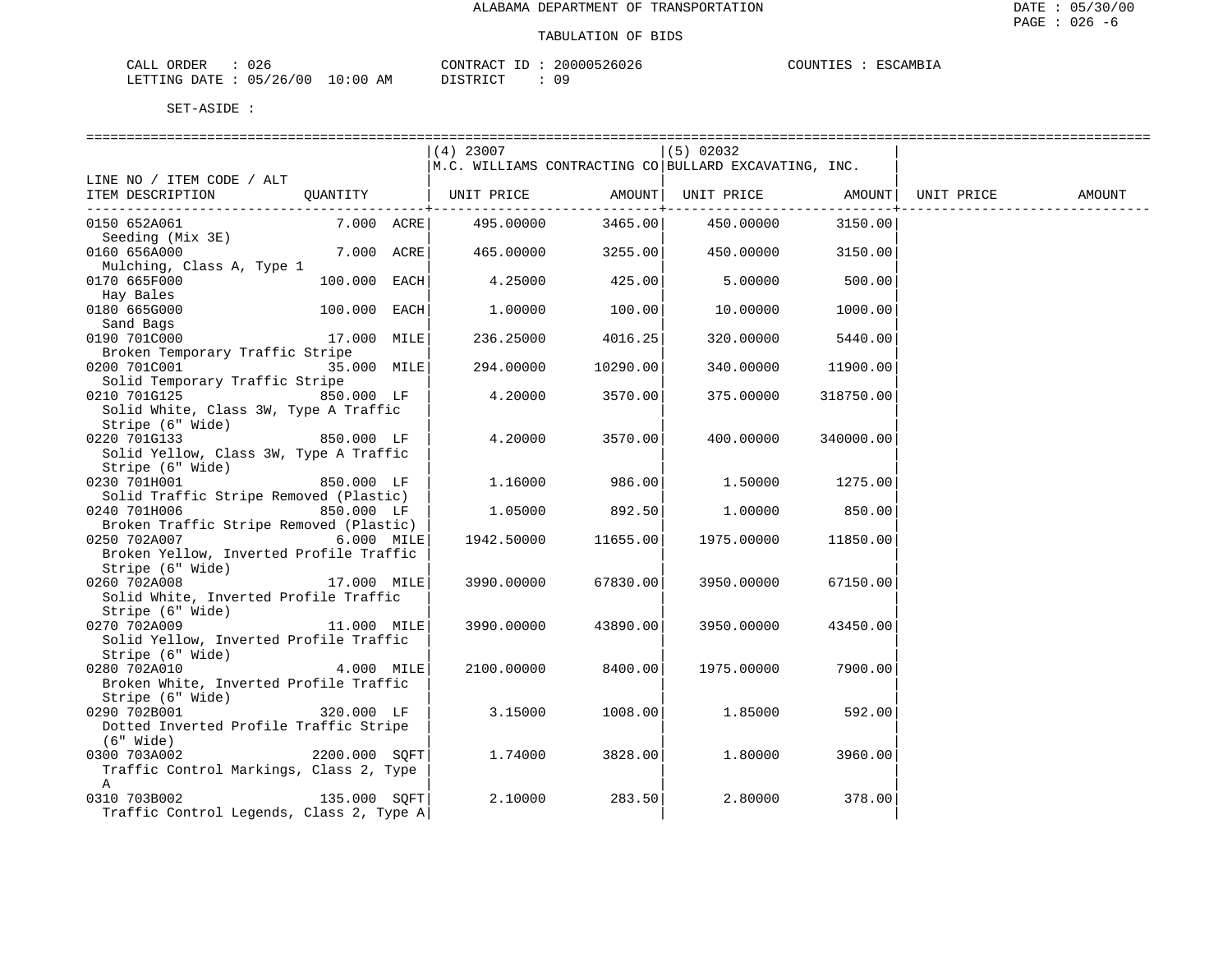| CALL ORDER                      | 026 | CONTRACT ID: |  | 20000526026 | COUNTIES | : ESCAMBIA |
|---------------------------------|-----|--------------|--|-------------|----------|------------|
| LETTING DATE: 05/26/00 10:00 AM |     | DISTRICT     |  | 09          |          |            |

|                                                                                     |                |      | $(4)$ 23007 |                 | (5) 02032                                                                                                                           |          |  |
|-------------------------------------------------------------------------------------|----------------|------|-------------|-----------------|-------------------------------------------------------------------------------------------------------------------------------------|----------|--|
|                                                                                     |                |      |             |                 | $ M.C.$ WILLIAMS CONTRACTING CO BULLARD EXCAVATING, INC.                                                                            |          |  |
| LINE NO / ITEM CODE / ALT                                                           |                |      |             |                 |                                                                                                                                     |          |  |
| ITEM DESCRIPTION QUANTITY   UNIT PRICE AMOUNT  UNIT PRICE AMOUNT  UNIT PRICE AMOUNT |                |      |             |                 |                                                                                                                                     |          |  |
| 0320 703D001                                                                        |                |      |             |                 | $2200.000$ SOFT $\vert$ 0.63000 $1386.00\vert$ 1.00000                                                                              | 2200.00  |  |
| Temporary Traffic Control Markings                                                  |                |      |             |                 |                                                                                                                                     |          |  |
| 0330 703E001                                                                        | 135.000        | SOFT |             | $0.53000$ 71.55 | 1,30000                                                                                                                             | 175.50   |  |
| Temporary Traffic Control Legends                                                   |                |      |             |                 |                                                                                                                                     |          |  |
| 0340 705A030                                                                        | $100.000$ EACH |      | 5.15000     | 515.00          | 5.25000                                                                                                                             | 525.00   |  |
| Pavement Markers, Class A-H, Type 2-C                                               |                |      |             |                 |                                                                                                                                     |          |  |
| 0350 705A032                                                                        | 277.000 EACH   |      | 5.15000     | 1426.55         | 5.00000                                                                                                                             | 1385.00  |  |
| Pavement Markers, Class A-H, Type 1-B                                               |                |      |             |                 |                                                                                                                                     |          |  |
| 0360 705A037                                                                        | 1550.000 EACH  |      | 5.15000     | 7982.50         | 5.25000                                                                                                                             | 8137.50  |  |
| Pavement Markers, Class A-H, Type 2-D                                               |                |      |             |                 |                                                                                                                                     |          |  |
| 0370 705A038                                                                        | 348.000 EACH   |      | 5.15000     | 1792.20         | 5.25000                                                                                                                             | 1827.00  |  |
| Pavement Markers, Class A-H, Type 2-E                                               |                |      |             |                 |                                                                                                                                     |          |  |
| 0380 705A039                                                                        | 240.000 EACH   |      | 5.15000     | 1236.00         | 5.25000                                                                                                                             | 1260.00  |  |
| Pavement Markers, Class A-H, Type 2-A                                               |                |      |             |                 |                                                                                                                                     |          |  |
| 0390 730H000                                                                        | 14000.000 LF   |      | 3.63000     | 50820.00        | 4.00000                                                                                                                             | 56000.00 |  |
| Loop Detector                                                                       |                |      |             |                 |                                                                                                                                     |          |  |
| 0400 740B000                                                                        | $618.000$ SQFT |      | 10.13000    | 6260.34         | 10,00000                                                                                                                            | 6180.00  |  |
| Construction Signs                                                                  |                |      |             |                 |                                                                                                                                     |          |  |
| 0410 740E000                                                                        | 300.000 EACH   |      | 8.75000     | 2625.00         | 10.00000                                                                                                                            | 3000.00  |  |
| Cones (36 Inches High)                                                              |                |      |             |                 |                                                                                                                                     |          |  |
| 0420 740M000                                                                        | 300.000 EACH   |      | 7.41000     | 2223.00         | 5.00000                                                                                                                             | 1500.00  |  |
| Weight For Cone                                                                     |                |      |             |                 |                                                                                                                                     |          |  |
| 0430 741C010                                                                        | $1.000$ EACH   |      | 2500.00000  | 2500.00         | 1500.00000                                                                                                                          | 1500.00  |  |
| Portable Sequential Arrow And Chevron                                               |                |      |             |                 |                                                                                                                                     |          |  |
| Sign Unit                                                                           |                |      |             |                 |                                                                                                                                     |          |  |
| 0440 998A000                                                                        |                | LUMP | 10000.00000 | 10000.00        | $0.00000$ 0.00                                                                                                                      |          |  |
| Construction Fuel (Maximum Bid Limited                                              |                |      |             |                 |                                                                                                                                     |          |  |
| To $58,500.00$ )                                                                    |                |      |             |                 |                                                                                                                                     |          |  |
| SECTION TOTALS                                                                      |                |      |             |                 |                                                                                                                                     |          |  |
| CONTRACT TOTALS                                                                     |                |      |             |                 | $\begin{bmatrix} 2 & 1 & 4 & 3 & 9 & 9 & 9 & 9 \end{bmatrix}$ $\begin{bmatrix} 5 & 2 & 0 & 3 & 4 & 0 & 0 & 9 & 3 & 0 \end{bmatrix}$ |          |  |
|                                                                                     |                |      |             |                 |                                                                                                                                     |          |  |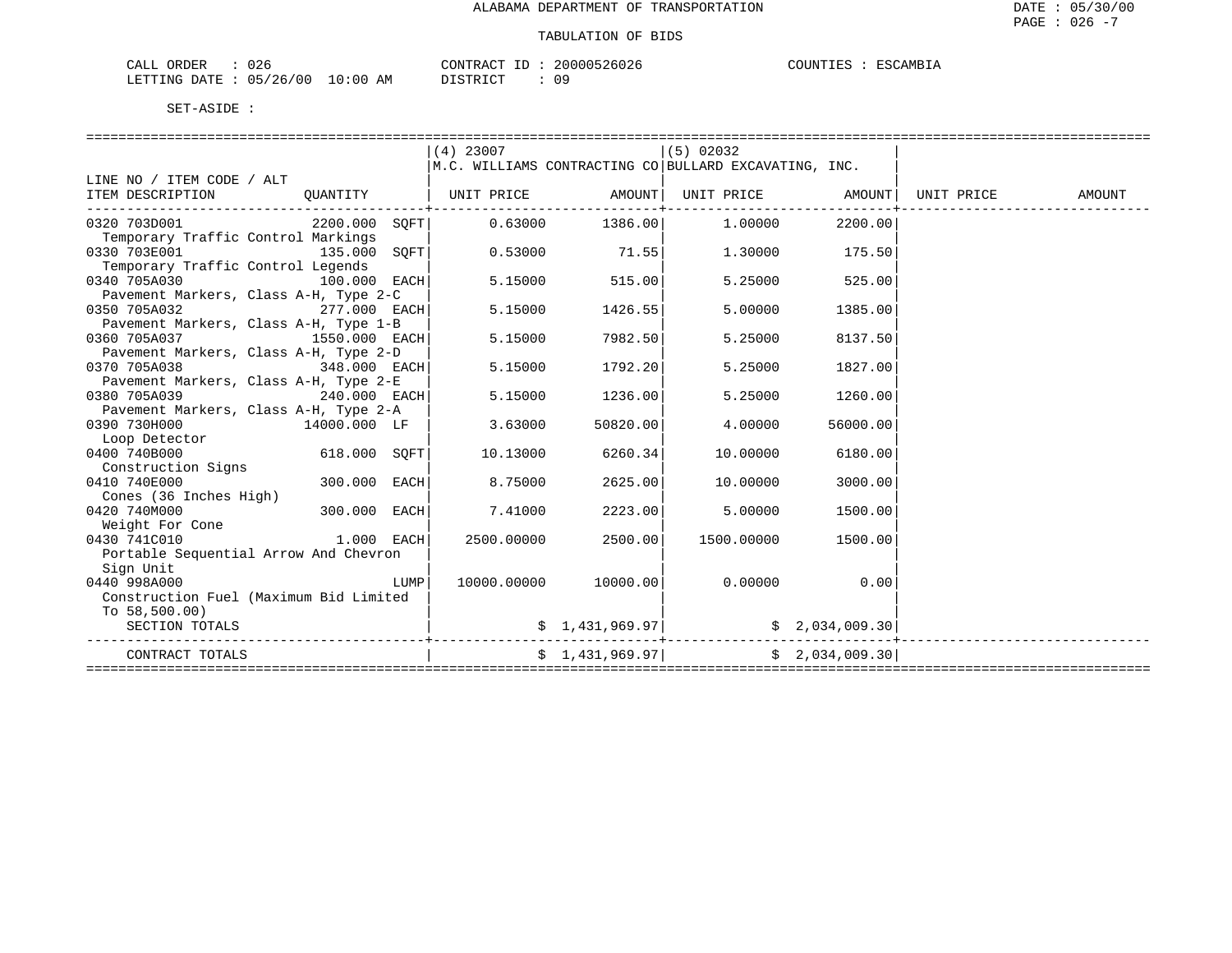DATE :

#### PAGE : 027 -1 VENDOR RANKING

| $\therefore$ 027<br>CALL ORDER<br>LETTING DATE: 05/26/00<br>10:00 AM                                                                                                         | CONTRACT ID: 20000526027<br>: 05<br>DISTRICT |              | COUNTIES : LAMAR                                 |  |
|------------------------------------------------------------------------------------------------------------------------------------------------------------------------------|----------------------------------------------|--------------|--------------------------------------------------|--|
| CONTRACT DESCRIPTION:<br>for constructing the Bridge Replacement (Bridge Culvert) and<br>Approaches on S.R.#118 (U.S.#278) at Turkey Creek in<br>Sulligent. Length 0.151 mi. | CONTRACT TIME : 75<br>RURAL                  | Working Days | (available days)<br>PROJECT $(S)$ : BR-264 $(5)$ |  |
| SET-ASIDE:                                                                                                                                                                   |                                              |              |                                                  |  |

|       |                                        |                 | TOTAL<br><b>BID</b> | % OVER<br>LOW BID                                                    |
|-------|----------------------------------------|-----------------|---------------------|----------------------------------------------------------------------|
| 18024 | RACON, INC.                            |                 | 935,975.76          | 100.0000%                                                            |
| 16003 | PHILLIPS CONTRACTING CO., INC.         |                 |                     | 113.2385%                                                            |
| 16039 | PINKERTON CONSTRUCTION, INC.           |                 |                     | 115.7624%                                                            |
| 20011 | TRI COUNTY CONCRETE CONSTRUCTION, INC. |                 |                     | 115.9522%                                                            |
| 18036 | RILEY BRIDGE & ENGINEERING CO., INC.   |                 |                     | 124.0024%                                                            |
|       |                                        | VENDOR NO./NAME |                     | \$1,059,885.70<br>\$1,083,508.60<br>\$1,085,285.40<br>\$1,160,633.22 |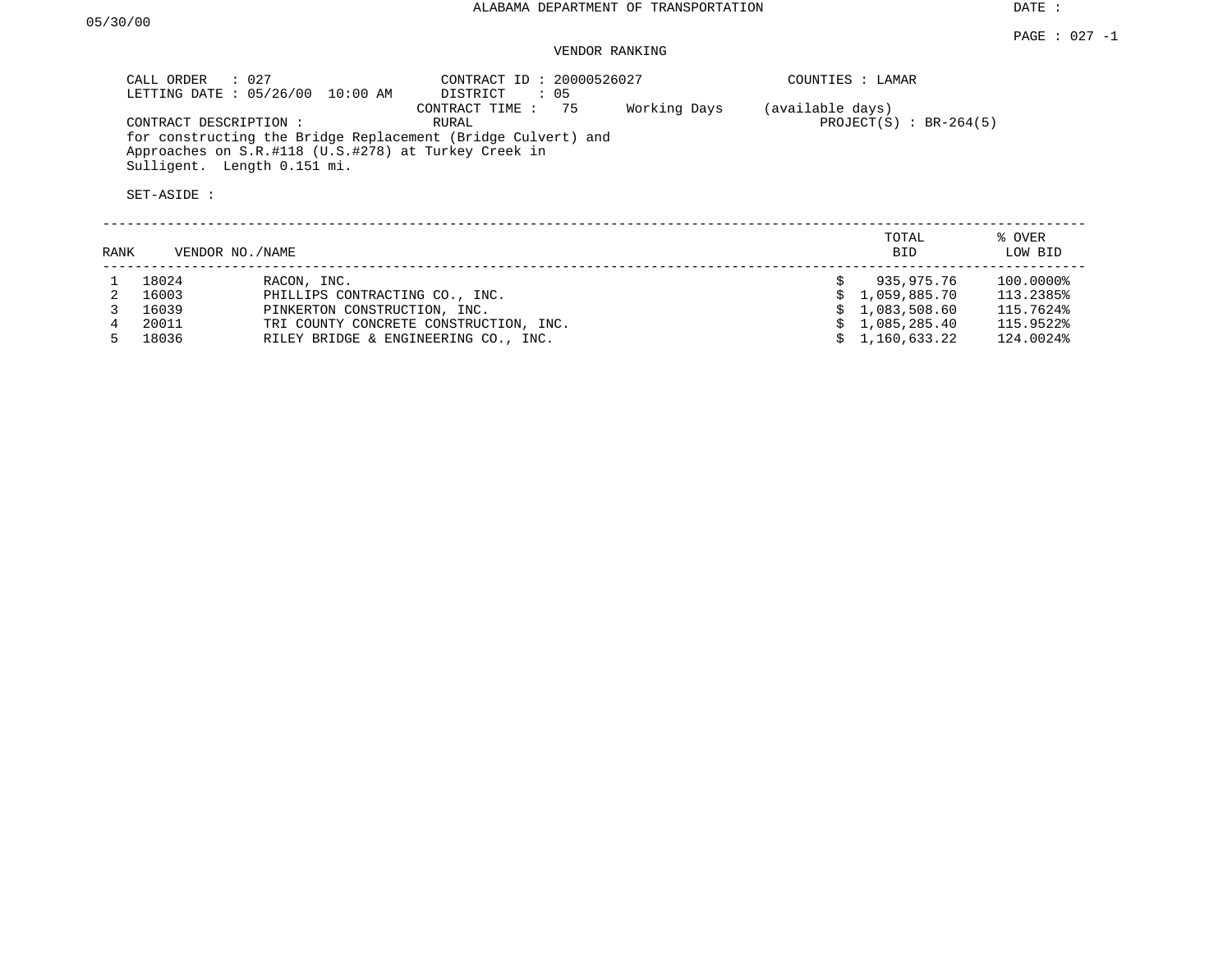| 02'<br>ORDER<br>CALL            | CONTRACT ID : | 20000526027 | COUNTIES | LAMAR |  |
|---------------------------------|---------------|-------------|----------|-------|--|
| LETTING DATE: 05/26/00 10:00 AM | DISTRICT      | 05          |          |       |  |

|                                                                       |                   |                    | ================== |          |                                                           |          |
|-----------------------------------------------------------------------|-------------------|--------------------|--------------------|----------|-----------------------------------------------------------|----------|
|                                                                       | $(1)$ 18024       |                    | $(2)$ 16003        |          | (3) 16039                                                 |          |
|                                                                       | RACON, INC.       |                    |                    |          | PHILLIPS CONTRACTING CO., IN PINKERTON CONSTRUCTION, INC. |          |
| LINE NO / ITEM CODE / ALT                                             |                   |                    |                    |          |                                                           |          |
| ITEM DESCRIPTION<br>OUANTITY<br>------------------------------------- | UNIT PRICE AMOUNT | -----------------+ | UNIT PRICE AMOUNT  |          | UNIT PRICE                                                | AMOUNT   |
| SECTION 0001 Total                                                    |                   |                    |                    |          |                                                           |          |
| 0010 201A000<br>LUMP<br>Clearing & Grubbing (Approximately 1          | 30000.00000       | 30000.00           | 38000.00000        | 38000.00 | 35000.00000                                               | 35000.00 |
| Acre)                                                                 |                   |                    |                    |          |                                                           |          |
| 0020 206A000<br>LUMP                                                  | 18000.00000       | 18000.00           | 6000.00000         | 6000.00  | 25000.00000                                               | 25000.00 |
| Removal Of Old Bridge Station 71+95.35                                |                   |                    |                    |          |                                                           |          |
| 0030 206D001<br>264.000 LF                                            | 2.65000           | 699.60             | 2,00000            | 528.00   | 2.00000                                                   | 528.00   |
| Removing Guardrail                                                    |                   |                    |                    |          |                                                           |          |
| 0040 206E010<br>4.000 EACH                                            | 265,00000         | 1060.00            | 125,00000          | 500.00   | 200,00000                                                 | 800.00   |
| Removing Guardrail End Anchor (Type 2-B)                              |                   |                    |                    |          |                                                           |          |
| 0050 206E019<br>4.000 EACH<br>Removing Guardrail End Anchor (Type 10) | 132.50000         | 530.00             | 125.00000          | 500.00   | 200,00000                                                 | 800.00   |
| 0060 210A000<br>1657.000 CYIP                                         | 3.00000           | 4971.00            | 4.00000            | 6628.00  | 4.00000                                                   | 6628.00  |
| Unclassified Excavation                                               |                   |                    |                    |          |                                                           |          |
| 0070 210D013<br>10611.000 CYIP                                        | 5.00000           | 53055.00           | 5.50000            | 58360.50 | 5.00000                                                   | 53055.00 |
| Borrow Excavation (A-4(0) or Better)                                  |                   |                    |                    |          |                                                           |          |
| 0080 214A000<br>497.000 CUYD <br>Structure Excavation                 | 6.67000           | 3314.99            | 7.00000            | 3479.00  | 6.00000                                                   | 2982.00  |
| 0090 214B001<br>263.000 CUYD                                          | 28.80000          | 7574.40            | 20.00000           | 5260.00  | 20,00000                                                  | 5260.00  |
| Foundation Backfill, Commercial                                       |                   |                    |                    |          |                                                           |          |
| 3.000 RBST<br>0100 230A000                                            | 1000.00000        | 3000.00            | 600.00000          | 1800.00  | 660.00000                                                 | 1980.00  |
| Roadbed Processing                                                    |                   |                    |                    |          |                                                           |          |
| 0110 301A004<br>1722.000 SYCP                                         | 5.00000           | 8610.00            | 5.45000            | 9384.90  | 6.00000                                                   | 10332.00 |
| Crushed Aggregate Base Course, Type B,                                |                   |                    |                    |          |                                                           |          |
| Plant Mixed, 4" Compacted Thickness                                   |                   |                    |                    |          |                                                           |          |
| 0120 301A008<br>5003.000 SYCP                                         | 5.00000           | 25015.00           | 6.30000            | 31518.90 | 7.20000                                                   | 36021.60 |
| Crushed Aggregate Base Course, Type B,                                |                   |                    |                    |          |                                                           |          |
| Plant Mixed, 5" Compacted Thickness                                   |                   |                    |                    |          |                                                           |          |
| 0130 305B060 25.000 TCIP                                              | 25.00000          | 625.00             | 25.00000           | 625.00   | 24.20000                                                  | 605.00   |
| Crushed Aggregate, Section 825, Type B,                               |                   |                    |                    |          |                                                           |          |
| For Miscellaneous Use<br>0140 401A000                                 |                   |                    |                    |          |                                                           |          |
| 599.000 SYCP<br>Bituminous Treatment A                                | 1,06000           | 634.94             | 1,00000            | 599.00   | 1,10000                                                   | 658.90   |
| 3177.000 SYCP<br>0150 401B106                                         | 5.36000           | 17028.72           | 5.05000            | 16043.85 | 5.60000                                                   | 17791.20 |
| Bituminous Treatment JG (With Polymer                                 |                   |                    |                    |          |                                                           |          |
| Additive)                                                             |                   |                    |                    |          |                                                           |          |
| 0160 405A000<br>$80.000$ GAL                                          | 1.06000           | 84.80              | 1,00000            | 80.00    | 1,10000                                                   | 88.00    |
| Tack Coat                                                             |                   |                    |                    |          |                                                           |          |
| 0170 429A260<br>197.000 TON                                           | 72.08000          | 14199.76           | 68.00000           | 13396.00 | 75.00000                                                  | 14775.00 |
| Improved Bituminous Concrete Wearing                                  |                   |                    |                    |          |                                                           |          |
| Surface Layer, 1/2" Maximum Aggregate                                 |                   |                    |                    |          |                                                           |          |
| Size Mix, ESAL Range D                                                |                   |                    |                    |          |                                                           |          |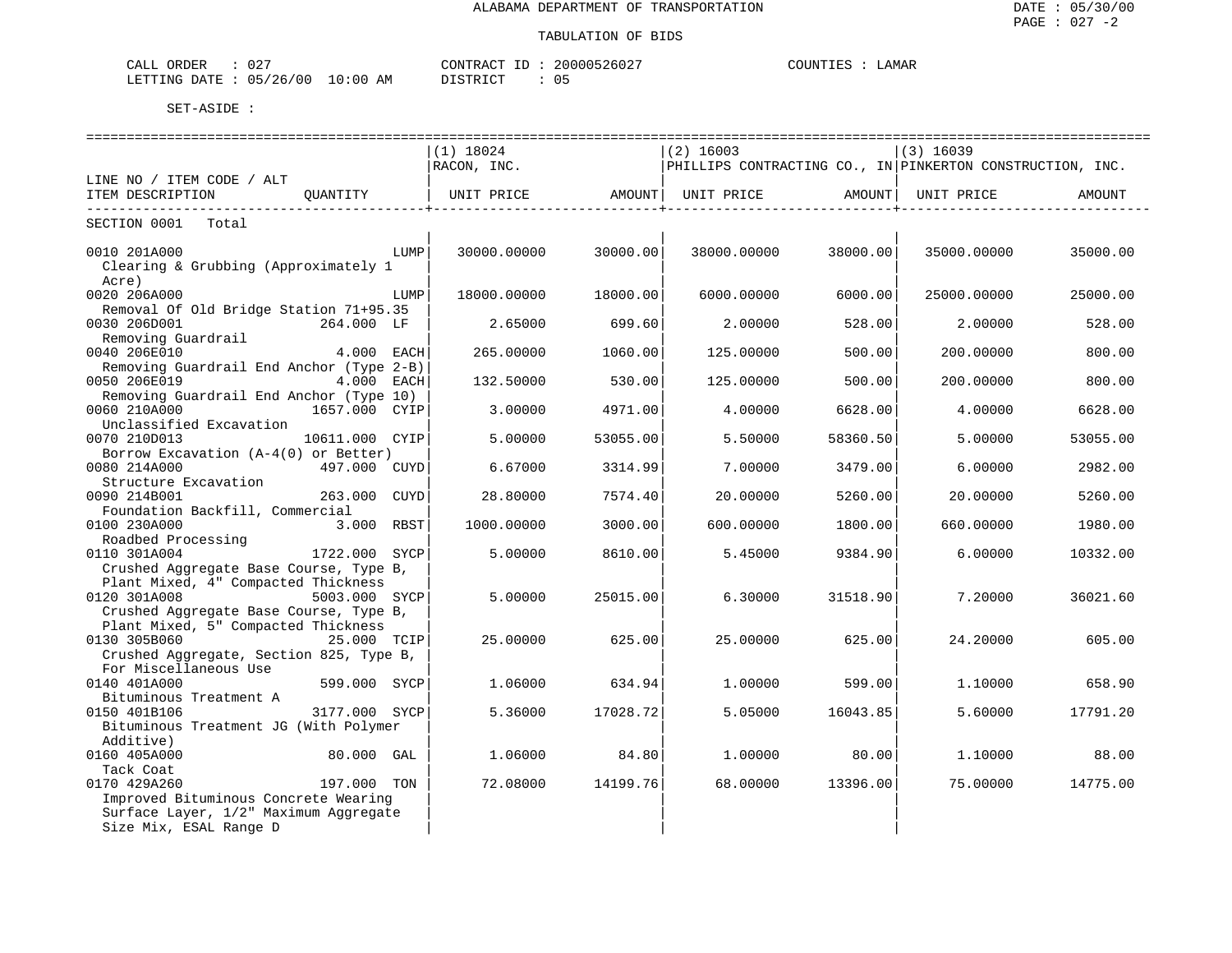| ORDER<br>CALL                    | $02^-$ | CONTRACT | ID | 20000526027 | COUNTIES | <b>AMAR</b> |
|----------------------------------|--------|----------|----|-------------|----------|-------------|
| LETTING DATE : 05/26/00 10:00 AM |        | DISTRICT |    |             |          |             |

|                                                                                                                                   |              | ================<br>$(1)$ 18024 |           | $(2)$ 16003                                               |           | $(3)$ 16039 |           |
|-----------------------------------------------------------------------------------------------------------------------------------|--------------|---------------------------------|-----------|-----------------------------------------------------------|-----------|-------------|-----------|
|                                                                                                                                   |              | RACON, INC.                     |           | PHILLIPS CONTRACTING CO., IN PINKERTON CONSTRUCTION, INC. |           |             |           |
| LINE NO / ITEM CODE / ALT<br>ITEM DESCRIPTION                                                                                     | OUANTITY     | UNIT PRICE                      | AMOUNT    | UNIT PRICE                                                | AMOUNT    | UNIT PRICE  | AMOUNT    |
| 0180 429A263<br>Improved Bituminous Concrete Wearing<br>Surface Layer, Patching, 1/2" Maximum<br>Aggregate Size Mix, ESAL Range D | 10.000 TON   | 84.80000                        | 848.00    | 80,00000                                                  | 800.00    | 88,00000    | 880.00    |
| 0190 429A266<br>Improved Bituminous Concrete Wearing<br>Surface Layer, Leveling, 1/2" Maximum<br>Aggregate Size Mix, ESAL Range D | 10.000 TON   | 72.08000                        | 720.80    | 68,00000                                                  | 680.00    | 75.00000    | 750.00    |
| 0200 429A269<br>Improved Bituminous Concrete Wearing<br>Surface Layer, Widening, 1/2" Maximum                                     | 10.000 TON   | 79.50000                        | 795.00    | 75,00000                                                  | 750.00    | 83.00000    | 830.00    |
| Aggregate Size Mix, ESAL Range D<br>0210 429B262<br>Improved Bituminous Concrete Binder<br>Layer, 1 1/2" Maximum Aggregate Size   | 99.000 TON   | 74.20000                        | 7345.80   | 70.00000                                                  | 6930.00   | 77.00000    | 7623.00   |
| Mix, ESAL Range D<br>0220 429B265<br>Improved Bituminous Concrete Binder<br>Layer, Patching, 1" Maximum Aggregate                 | 10.000 TON   | 84.80000                        | 848.00    | 80.00000                                                  | 800.00    | 88.00000    | 880.00    |
| Size Mix, ESAL Range D<br>0230 429B269<br>Improved Bituminous Concrete Binder<br>Layer, Leveling, 1" Maximum Aggregate            | 10.000 TON   | 74.20000                        | 742.00    | 70.00000                                                  | 700.00    | 77.00000    | 770.00    |
| Size Mix, ESAL Range D<br>0240 429B272<br>Improved Bituminous Concrete Binder<br>Layer, Widening, 1" Maximum Aggregate            | 10.000 TON   | 79.50000                        | 795.00    | 75.00000                                                  | 750.00    | 83.00000    | 830.00    |
| Size Mix, ESAL Range D<br>0250 429C261<br>Improved Bituminous Concrete Base Layer,<br>1 1/2" Maximum Aggregate Size Mix,          | 191.000 TON  | 74.20000                        | 14172.20  | 70.00000                                                  | 13370.00  | 77.00000    | 14707.00  |
| ESAL Range D<br>0260 429C271<br>Improved Bituminous Concrete Base Layer,<br>Widening, 1 1/2" Maximum Aggregate                    | 162.000 TON  | 79.50000                        | 12879.00  | 75.00000                                                  | 12150.00  | 86,00000    | 13932.00  |
| Size Mix, ESAL Range D<br>0270 430B000<br>Aggregate Surfacing (AHD #467 Or #57)                                                   | 50.000 TNCP  | 21.10000                        | 1055.00   | 25.00000                                                  | 1250.00   | 20.00000    | 1000.00   |
| 0280 502A000<br>Steel Reinforcement                                                                                               | 84174.000 LB | 0.50000                         | 42087.00  | 0.45000                                                   | 37878.30  | 0.60000     | 50504.40  |
| 0290 524A011<br>Culvert Concrete (Cast In Place)                                                                                  | 493.000 CUYD | 325.00000                       | 160225.00 | 295.00000                                                 | 145435.00 | 260.00000   | 128180.00 |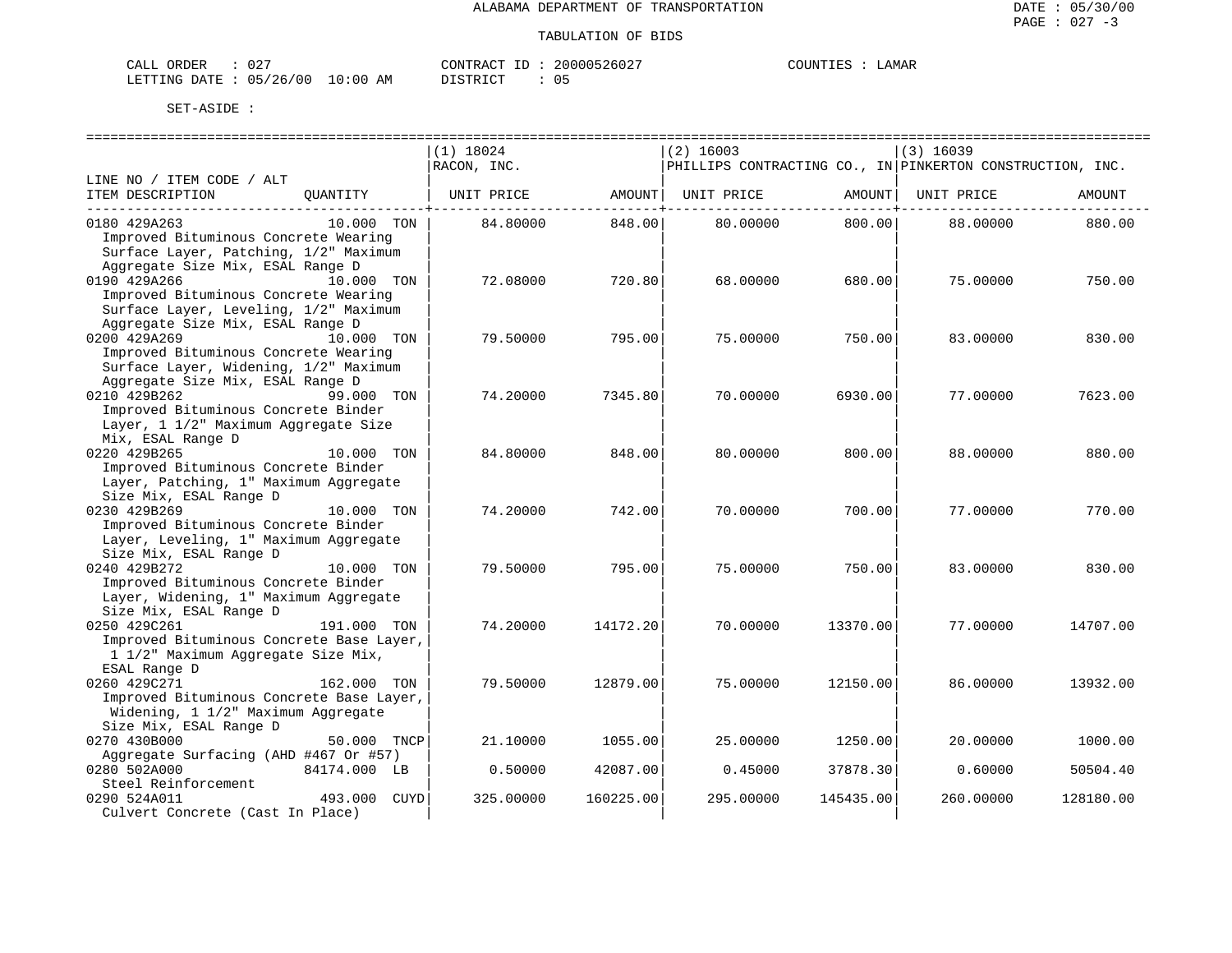| CALI<br>ORDER | 027      |             | CONTRACT<br>- 11 | 200005<br>5260z | ™™™<br><b>1.16</b> | <b>AMAR</b> |
|---------------|----------|-------------|------------------|-----------------|--------------------|-------------|
| LETTING DATE  | 05/26/00 | 10:00<br>ΑM | DI STRICT        |                 |                    |             |

|                                         |              |      | =============================== |           | =================== |           |                                                           |           |
|-----------------------------------------|--------------|------|---------------------------------|-----------|---------------------|-----------|-----------------------------------------------------------|-----------|
|                                         |              |      | $(1)$ 18024                     |           | $(2)$ 16003         |           | $(3)$ 16039                                               |           |
|                                         |              |      | RACON, INC.                     |           |                     |           | PHILLIPS CONTRACTING CO., IN PINKERTON CONSTRUCTION, INC. |           |
| LINE NO / ITEM CODE / ALT               |              |      |                                 |           |                     |           |                                                           |           |
| ITEM DESCRIPTION                        | QUANTITY     |      | UNIT PRICE                      | AMOUNT    | UNIT PRICE          | AMOUNT    | UNIT PRICE                                                | AMOUNT    |
| --------------------                    |              |      |                                 |           |                     |           |                                                           |           |
| 0300 530A001                            | 128.000 LF   |      | 21.75000                        | 2784.00   | 30.00000            | 3840.00   | 26.00000                                                  | 3328.00   |
| 18" Roadway Pipe (Class 3 R.C.)         |              |      |                                 |           |                     |           |                                                           |           |
| 0310 600A000                            |              | LUMP | 125000.00000                    | 125000.00 | 50600.00000         | 50600.00  | 55000.00000                                               | 55000.00  |
| Mobilization                            |              |      |                                 |           |                     |           |                                                           |           |
| 0320 601A000                            | $1.000$ EACH |      | 2500.00000                      | 2500.00   | 3000.00000          | 3000.00   | 8000.00000                                                | 8000.00   |
| Furnishing Base, Soil And Structure     |              |      |                                 |           |                     |           |                                                           |           |
| Laboratories                            |              |      |                                 |           |                     |           |                                                           |           |
| 0330 602A000                            | 8.000 EACH   |      | 65.00000                        | 520.00    | 75,00000            | 600.00    | 100.00000                                                 | 800.00    |
|                                         |              |      |                                 |           |                     |           |                                                           |           |
| Right Of Way Markers                    |              |      |                                 |           |                     |           |                                                           |           |
| 0340 610C001                            | 1374.000     | TON  | 10.00000                        | 13740.00  | 21.50000            | 29541.00  | 18.50000                                                  | 25419.00  |
| Loose Riprap, Class 2                   |              |      |                                 |           |                     |           |                                                           |           |
| 0350 610C002                            | 13658.000    | TON  | 10.00000                        | 136580.00 | 21.50000            | 293647.00 | 20,00000                                                  | 273160.00 |
| Loose Riprap, Class 3                   |              |      |                                 |           |                     |           |                                                           |           |
| 0360 610D000                            | 480.000      | SQYD | 1,22000                         | 585.60    | 2,00000             | 960.00    | 4.00000                                                   | 1920.00   |
| Filter Blanket                          |              |      |                                 |           |                     |           |                                                           |           |
| 0370 620A000                            | 2.000 CUYD   |      | 750.00000                       | 1500.00   | 400.00000           | 800.00    | 600.00000                                                 | 1200.00   |
| Minor Structure Concrete                |              |      |                                 |           |                     |           |                                                           |           |
| 0380 641C204                            | 600.000 LF   |      | 48.76000                        | 29256.00  | 28,00000            | 16800.00  | 22.00000                                                  | 13200.00  |
| 6 Inch D.I. Restrained Joint Water Main |              |      |                                 |           |                     |           |                                                           |           |
| Laid, Type 1B Installation              |              |      |                                 |           |                     |           |                                                           |           |
| 0390 644B001                            | 2.000 EACH   |      | 2915.00000                      | 5830.00   | 500.00000           | 1000.00   | 650.00000                                                 | 1300.00   |
| 6 Inch Gate Valves And Boxes            |              |      |                                 |           |                     |           |                                                           |           |
| 0400 650A000                            | 444.000 CYIP |      | 8,00000                         | 3552.00   | 6.00000             | 2664.00   | 6.00000                                                   | 2664.00   |
| Topsoil                                 |              |      |                                 |           |                     |           |                                                           |           |
| 0410 652A053                            | 1.000 ACRE   |      | 490.00000                       | 490.00    | 1250.00000          | 1250.00   | 2000.00000                                                | 2000.00   |
| Seeding (Mix 1E)                        |              |      |                                 |           |                     |           |                                                           |           |
| 0420 652C000                            | 1.000 ACRE   |      | 71.00000                        | 71.00     | 150.00000           | 150.00    | 300.00000                                                 | 300.00    |
| Mowing                                  |              |      |                                 |           |                     |           |                                                           |           |
| 0430 654A001                            | 123.000      | SOYD | 3.10000                         | 381.30    | 3.50000             | 430.50    | 4.50000                                                   | 553.50    |
| Solid Sodding (Bermuda)                 |              |      |                                 |           |                     |           |                                                           |           |
| 0440 656A000                            | 1.000 ACRE   |      | 432.00000                       | 432.00    | 600.00000           | 600.00    | 2000.00000                                                | 2000.00   |
| Mulching, Class A, Type 1               |              |      |                                 |           |                     |           |                                                           |           |
| 0450 659A000                            | 200.000      | SOYD | 1,20000                         | 240.00    | 5.00000             | 1000.00   | 2.50000                                                   | 500.00    |
| Erosion Control Netting, Class A        |              |      |                                 |           |                     |           |                                                           |           |
| 0460 665A000                            | 1.000 ACRE   |      | 400.00000                       | 400.00    | 650.00000           | 650.00    | 500.00000                                                 | 500.00    |
| Temporary Seeding                       |              |      |                                 |           |                     |           |                                                           |           |
| 0470 665B000                            | 1.000        | ACRE | 432.00000                       | 432.00    | 500.00000           | 500.00    | 2000.00000                                                | 2000.00   |
| Temporary Mulching                      |              |      |                                 |           |                     |           |                                                           |           |
| 0480 665F000                            |              |      | 5.00000                         |           |                     |           |                                                           |           |
|                                         | 100.000      | EACH |                                 | 500.00    | 5.00000             | 500.00    | 5.00000                                                   | 500.00    |
| Hay Bales                               |              |      |                                 |           |                     |           |                                                           |           |
| 0490 665G000                            | 250.000 EACH |      | 1,00000                         | 250.00    | 5.00000             | 1250.00   | 5.00000                                                   | 1250.00   |
| Sand Bags                               |              |      |                                 |           |                     |           |                                                           |           |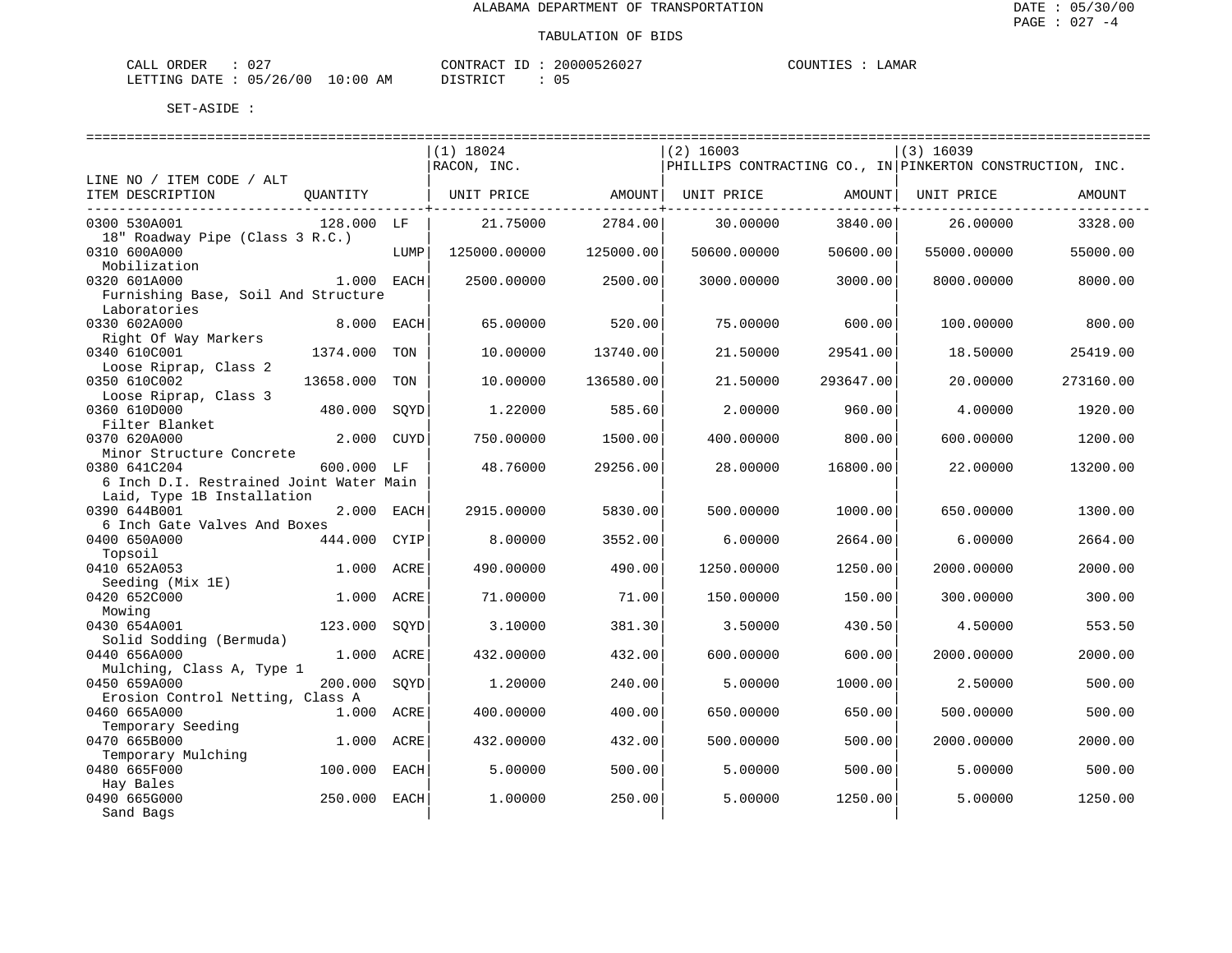| CALI<br>ORDER | 027      |             | CONTRACT<br>- 11 | 200005<br>5260z | ™™™<br><b>1.16</b> | <b>AMAR</b> |
|---------------|----------|-------------|------------------|-----------------|--------------------|-------------|
| LETTING DATE  | 05/26/00 | 10:00<br>ΑM | DI STRICT        |                 |                    |             |

|                                                                       |              |      | $(1)$ 18024       |          | $(2)$ 16003       |           | $(3)$ 16039                                                       |           |
|-----------------------------------------------------------------------|--------------|------|-------------------|----------|-------------------|-----------|-------------------------------------------------------------------|-----------|
|                                                                       |              |      | RACON, INC.       |          |                   |           | $ $ PHILLIPS CONTRACTING CO., IN $ $ PINKERTON CONSTRUCTION, INC. |           |
| LINE NO / ITEM CODE / ALT                                             |              |      |                   |          |                   |           |                                                                   |           |
| ITEM DESCRIPTION<br>----------------------------                      | QUANTITY     |      | UNIT PRICE AMOUNT |          | UNIT PRICE AMOUNT |           | UNIT PRICE                                                        | AMOUNT    |
| 0500 6651000<br>Temporary Riprap, Class 2                             | 6107.000 TON |      | 10,00000          | 61070.00 | 21.50000          | 131300.50 | 23.00000                                                          | 140461.00 |
| 0510 665J000                                                          | 2440.000 LF  |      | 2.15000           | 5246.00  | 3.00000           | 7320.00   | 4.00000                                                           | 9760.00   |
| Silt Fence, Type A<br>0520 665K000                                    | 40.000 CUYD  |      | 7.70000           | 308.00   | 7.00000           | 280.00    | 50.00000                                                          | 2000.00   |
| Drainage Sump Excavation<br>0530 665L000                              | 39.000 LF    |      | 16.00000          | 624.00   | 10,00000          | 390.00    | 39,00000                                                          | 1521.00   |
| Floating Basin Boom<br>0540 666A001                                   | 1.000 ACRE   |      | 35.00000          | 35.00    | 150.00000         | 150.00    | 50.00000                                                          | 50.00     |
| Pest Control Treatment<br>0550 680A000                                |              | LUMP | 25000.00000       | 25000.00 | 15000.00000       | 15000.00  | 15000.00000                                                       | 15000.00  |
| Engineering Controls<br>0560 701A028                                  | 1.000 MILE   |      | 2120.00000        | 2120.00  | 2000.00000        | 2000.00   | 1100.00000                                                        | 1100.00   |
| Solid White, Class 2, Type A Traffic<br>Stripe (0.06" Thick) (6"Wide) |              |      |                   |          |                   |           |                                                                   |           |
| 0570 701A032<br>Solid Yellow, Class 2, Type A Traffic                 | $1.000$ MILE |      | 2650.00000        | 2650.00  | 2500.00000        | 2500.00   | 1100.00000                                                        | 1100.00   |
| Stripe (0.06" Thick) (6" Wide)<br>0580 701C001                        | 1.000 MILE   |      | 530.00000         | 530.00   | 500.00000         | 500.00    | 480.00000                                                         | 480.00    |
| Solid Temporary Traffic Stripe<br>0590 701D008                        | 1.000 MILE   |      | 1590.00000        | 1590.00  | 1500.00000        | 1500.00   | 1100.00000                                                        | 1100.00   |
| Solid Traffic Stripe Removed (Plastic)<br>0600 705A037                | 19.000 EACH  |      | 10.60000          | 201.40   | 10.00000          | 190.00    | 5,00000                                                           | 95.00     |
| Pavement Markers, Class A-H, Type 2-D<br>0610 726F000                 | 676.000 LF   |      | 105.00000         | 70980.00 | 95.00000          | 64220.00  | 105.50000                                                         | 71318.00  |
| Portable Safety Barriers (Triton                                      |              |      |                   |          |                   |           |                                                                   |           |
| Barrier)<br>0620 740B000                                              | 355.000      | SOFT | 8.67000           | 3077.85  | 8.75000           | 3106.25   | 9.60000                                                           | 3408.00   |
| Construction Signs<br>0630 740D000                                    | 32.000       | EACH | 47.00000          | 1504.00  | 50.00000          | 1600.00   | 50.00000                                                          | 1600.00   |
| Channelizing Drums<br>0640 740E000                                    | 30.000       | EACH | 13.42000          | 402.60   | 15,00000          | 450.00    | 15,00000                                                          | 450.00    |
| Cones (36 Inches High)<br>0650 740F002                                | 8.000        | EACH | 224.00000         | 1792.00  | 200.00000         | 1600.00   | 250.00000                                                         | 2000.00   |
| Barricades, Type III<br>0660 7401005                                  | 4.000        | EACH | 220.00000         | 880.00   | 250.00000         | 1000.00   | 245.00000                                                         | 980.00    |
| Warning Lights, Type B (Detachable Head)<br>0670 740L003              | 40.000       | EACH | 43.00000          | 1720.00  | 37.50000          | 1500.00   | 50.00000                                                          | 2000.00   |
| Vertical Panel Type I, Single-Sided<br>0680 740M000                   | 30.000       | EACH | 9.50000           | 285.00   | 10.00000          | 300.00    | 10.00000                                                          | 300.00    |
| Weight For Cone                                                       |              |      |                   |          |                   |           |                                                                   |           |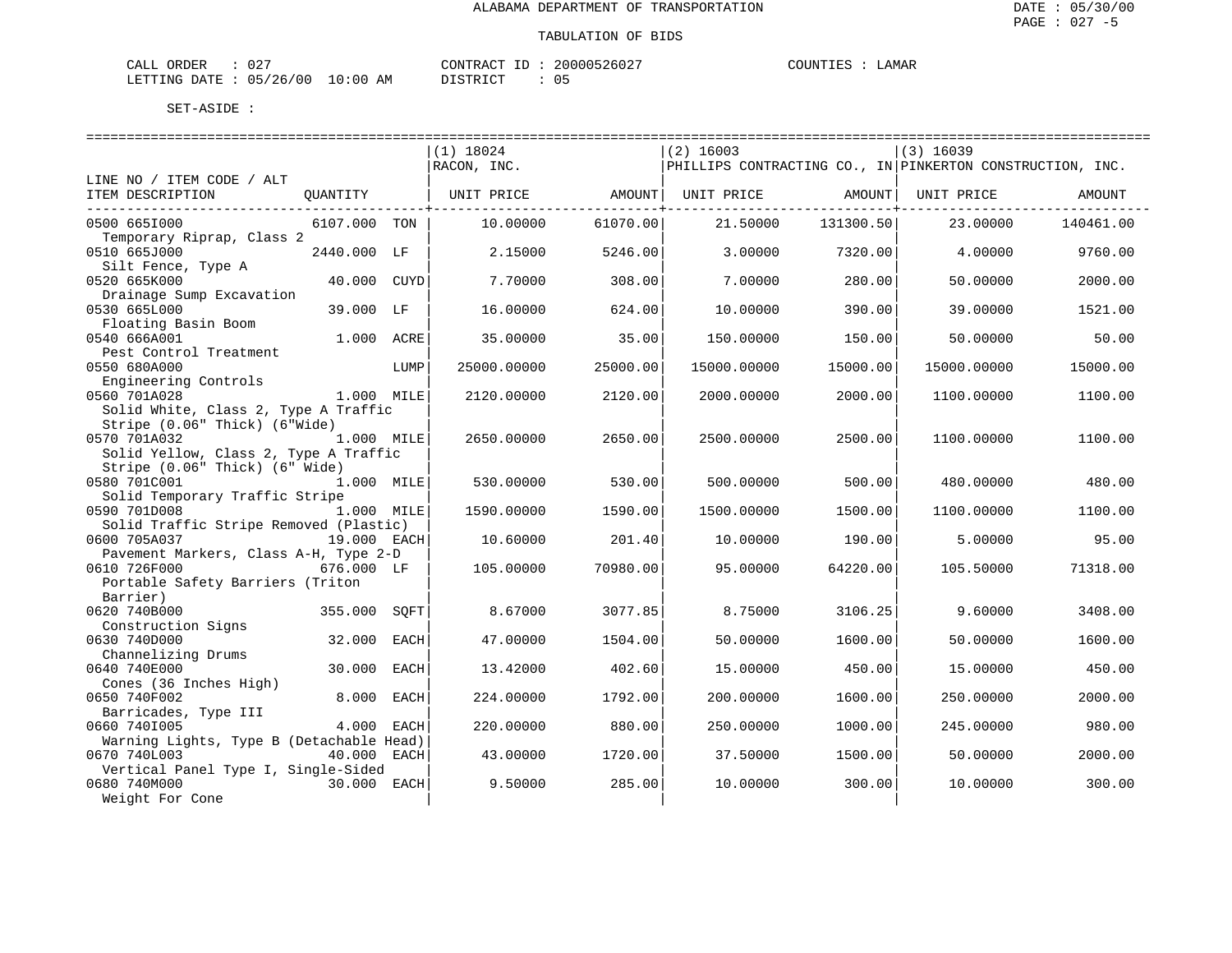| $\cap$ $\cap$ $\Gamma$<br>ORDER<br>$^{\prime}$ $\Lambda$ .<br>∪∠<br>للتما                                                                                             | <b>UCATED</b><br>$\sqrt{2}$<br>261<br>$U_{\mathcal{L}}$ | ≒AMAR<br>)TTN' |
|-----------------------------------------------------------------------------------------------------------------------------------------------------------------------|---------------------------------------------------------|----------------|
| (00)<br>/26<br>05<br>ETTING<br>AΜ<br>DATE.<br>0:00<br>the contract of the contract of the contract of the contract of the contract of the contract of the contract of | $T \cap T$<br>- <del>.</del><br>() F                    |                |

| LINE NO /                                                                  |          | $(1)$ 18024<br>RACON, INC. |             | $(2)$ 16003 |                 | $(3)$ 16039<br>$\mathsf{PHILLIPS}$ CONTRACTING CO., IN $\mathsf{PINKERTON}$ CONSTRUCTION, INC. |                |
|----------------------------------------------------------------------------|----------|----------------------------|-------------|-------------|-----------------|------------------------------------------------------------------------------------------------|----------------|
| / ITEM CODE / ALT<br>ITEM DESCRIPTION                                      | OUANTITY | UNIT PRICE                 | AMOUNT      | UNIT PRICE  | AMOUNT          | UNIT PRICE                                                                                     | AMOUNT         |
| 0690 998A000<br>Construction Fuel (Maximum Bid Limited<br>To $78,500.00$ ) | LUMP     | 0.00000                    | 0.001       | 1000.00000  | 1000.00         | 0.00000                                                                                        | 0.00           |
| SECTION TOTALS                                                             |          |                            | 935, 975.76 |             | \$1,059,885.70] |                                                                                                | \$1,083,508.60 |
| CONTRACT TOTALS                                                            |          |                            | 935, 975.76 |             | \$1,059,885.70] |                                                                                                | 1,083,508.60   |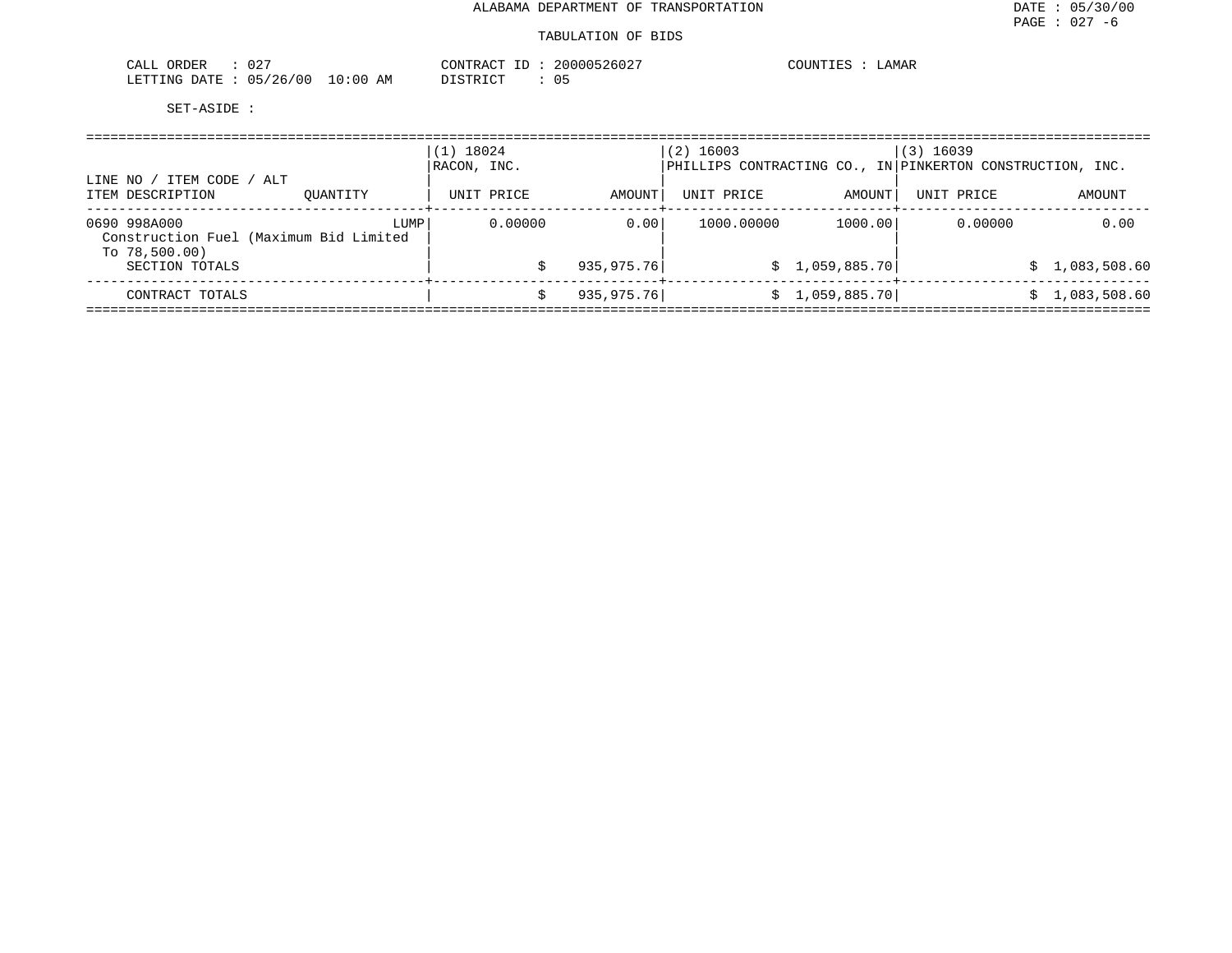## TABULATION OF BIDS

| DRDER<br>CALL                               | 027                                                                      |              | $T\cap\mathrm{MTF}$<br>$\sim$<br>$\Delta$      | 20000 | 2602 | بمستلاط ب | ∟AMAF |
|---------------------------------------------|--------------------------------------------------------------------------|--------------|------------------------------------------------|-------|------|-----------|-------|
| LETTING<br>$\mathbb{R}^n$<br>$\overline{H}$ | $\sim$<br>10 O<br>$\overline{a}$<br>$\overline{\phantom{a}}$<br>▵◡<br>ັບ | ່າ: በጠ<br>AΜ | $\gamma$ T C $\pi$ D $\pi$ T C $\pi$<br>וו שיו | 05    |      |           |       |

|                                                                                                         |                |      | (4) 20011                                                 |                   | $(5)$ 18036 |           |            |        |
|---------------------------------------------------------------------------------------------------------|----------------|------|-----------------------------------------------------------|-------------------|-------------|-----------|------------|--------|
|                                                                                                         |                |      | TRI COUNTY CONCRETE CONSTRUC RILEY BRIDGE & ENGINEERING C |                   |             |           |            |        |
| LINE NO / ITEM CODE / ALT                                                                               |                |      |                                                           | AMOUNT            |             |           |            | AMOUNT |
| ITEM DESCRIPTION<br>-------------------------------                                                     | OUANTITY       |      | UNIT PRICE                                                | ---------------+- | UNIT PRICE  | AMOUNT    | UNIT PRICE |        |
| SECTION 0001 Total                                                                                      |                |      |                                                           |                   |             |           |            |        |
| 0010 201A000<br>Clearing & Grubbing (Approximately 1                                                    |                | LUMP | 175000.00000                                              | 175000.00         | 4000.00000  | 4000.00   |            |        |
| Acre)<br>0020 206A000                                                                                   |                | LUMP | 15000.00000                                               | 15000.00          | 11000.00000 | 11000.00  |            |        |
| Removal Of Old Bridge Station 71+95.35                                                                  |                |      |                                                           |                   |             |           |            |        |
| 0030 206D001<br>Removing Guardrail                                                                      | 264.000 LF     |      | 1.50000                                                   | 396.00            | 3.00000     | 792.00    |            |        |
| 0040 206E010                                                                                            | $4.000$ EACH   |      | 125.00000                                                 | 500.00            | 200.00000   | 800.00    |            |        |
| Removing Guardrail End Anchor (Type 2-B)<br>0050 206E019                                                | 4.000 EACH     |      | 125.00000                                                 | 500.00            | 150.00000   | 600.00    |            |        |
| Removing Guardrail End Anchor (Type 10)<br>0060 210A000                                                 | 1657.000 CYIP  |      | 4.00000                                                   | 6628.00           | 9.00000     | 14913.00  |            |        |
| Unclassified Excavation<br>0070 210D013                                                                 | 10611.000 CYIP |      | 6.00000                                                   | 63666.00          | 11,00000    | 116721.00 |            |        |
| Borrow Excavation (A-4(0) or Better)<br>0080 214A000                                                    | 497.000 CUYD   |      | 6.00000                                                   | 2982.00           | 14.00000    | 6958.00   |            |        |
| Structure Excavation<br>0090 214B001                                                                    | 263.000 CUYD   |      | 20.50000                                                  | 5391.50           | 22,00000    | 5786.00   |            |        |
| Foundation Backfill, Commercial<br>0100 230A000<br>Roadbed Processing                                   | 3.000 RBST     |      | 300.00000                                                 | 900.00            | 400.00000   | 1200.00   |            |        |
| 0110 301A004<br>Crushed Aggregate Base Course, Type B,                                                  | 1722.000 SYCP  |      | 5.45000                                                   | 9384.90           | 5.50000     | 9471.00   |            |        |
| Plant Mixed, 4" Compacted Thickness                                                                     |                |      |                                                           |                   |             |           |            |        |
| 0120 301A008                                                                                            | 5003.000 SYCP  |      | 6.30000                                                   | 31518.90          | 5.90000     | 29517.70  |            |        |
| Crushed Aggregate Base Course, Type B,<br>Plant Mixed, 5" Compacted Thickness                           |                |      |                                                           |                   |             |           |            |        |
| 0130 305B060<br>Crushed Aggregate, Section 825, Type B,                                                 | 25.000 TCIP    |      | 22.00000                                                  | 550.00            | 24.00000    | 600.00    |            |        |
| For Miscellaneous Use                                                                                   |                |      |                                                           |                   |             |           |            |        |
| 0140 401A000                                                                                            | 599.000 SYCP   |      | 1,00000                                                   | 599.00            | 1,00000     | 599.00    |            |        |
| Bituminous Treatment A                                                                                  |                |      |                                                           |                   |             |           |            |        |
| 0150 401B106<br>Bituminous Treatment JG (With Polymer                                                   | 3177.000 SYCP  |      | 5.00000                                                   | 15885.00          | 5.50000     | 17473.50  |            |        |
| Additive)                                                                                               |                |      |                                                           |                   |             |           |            |        |
| 0160 405A000                                                                                            | 80.000 GAL     |      | 1.00000                                                   | 80.00             | 1.50000     | 120.00    |            |        |
| Tack Coat                                                                                               |                |      |                                                           |                   |             |           |            |        |
| 0170 429A260                                                                                            | 197.000 TON    |      | 70.00000                                                  | 13790.00          | 65.00000    | 12805.00  |            |        |
| Improved Bituminous Concrete Wearing<br>Surface Layer, 1/2" Maximum Aggregate<br>Size Mix, ESAL Range D |                |      |                                                           |                   |             |           |            |        |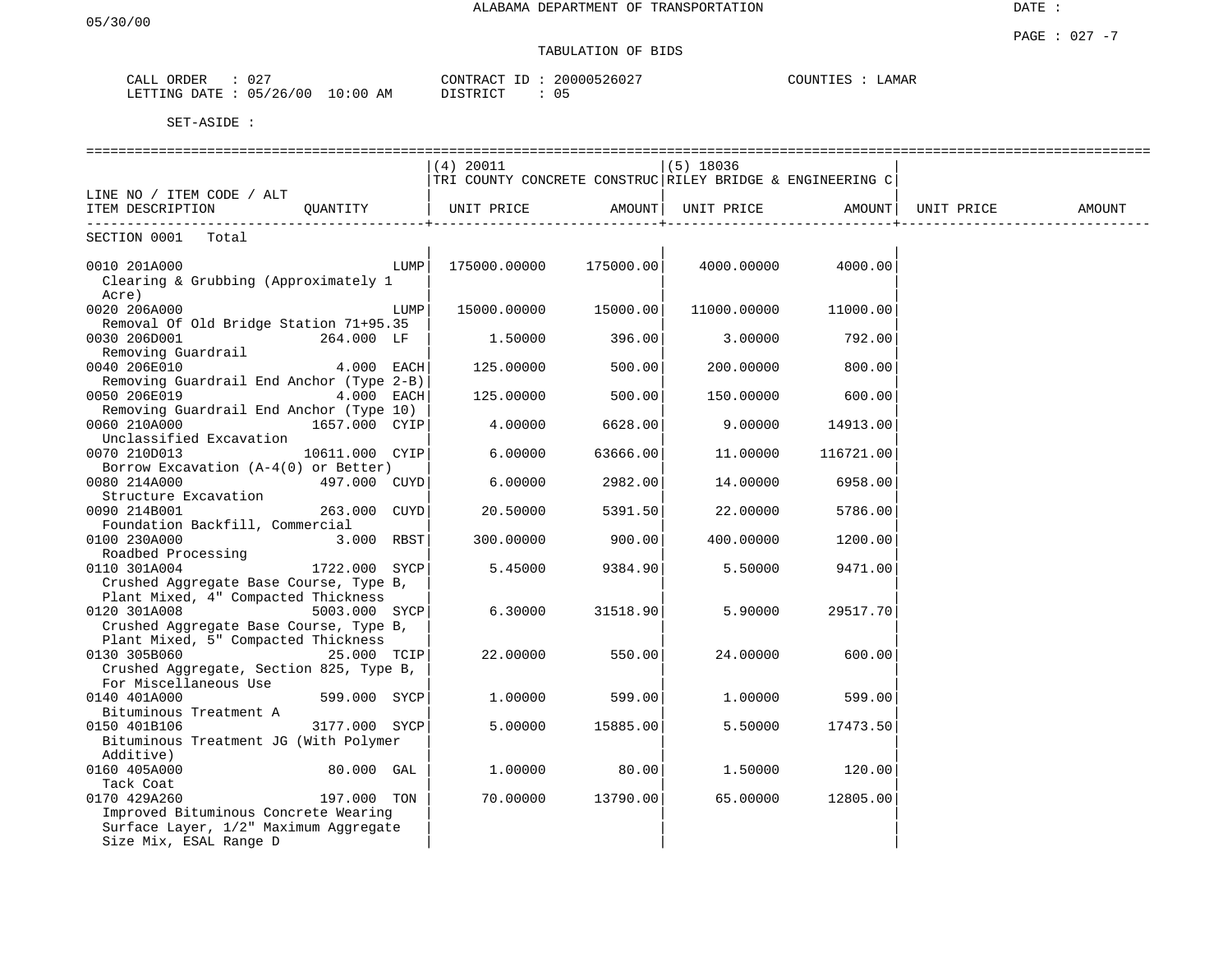| CALI<br>ORDER | 027      |             | CONTRACT<br>- 11 | 200005<br>5260z | ™™™<br><b>1.16</b> | <b>AMAR</b> |
|---------------|----------|-------------|------------------|-----------------|--------------------|-------------|
| LETTING DATE  | 05/26/00 | 10:00<br>ΑM | DISTRICT         |                 |                    |             |

|                                          |              | (4) 20011                                                 |           | $(5)$ 18036 |           |            |        |
|------------------------------------------|--------------|-----------------------------------------------------------|-----------|-------------|-----------|------------|--------|
|                                          |              | TRI COUNTY CONCRETE CONSTRUC RILEY BRIDGE & ENGINEERING C |           |             |           |            |        |
| LINE NO / ITEM CODE / ALT                |              |                                                           |           |             |           |            |        |
| ITEM DESCRIPTION                         | OUANTITY     | UNIT PRICE                                                | AMOUNT    | UNIT PRICE  | AMOUNT    | UNIT PRICE | AMOUNT |
|                                          |              |                                                           |           |             |           |            |        |
| 0180 429A263                             | 10.000 TON   | 75.00000                                                  | 750.00    | 70.00000    | 700.00    |            |        |
| Improved Bituminous Concrete Wearing     |              |                                                           |           |             |           |            |        |
| Surface Layer, Patching, 1/2" Maximum    |              |                                                           |           |             |           |            |        |
| Aggregate Size Mix, ESAL Range D         |              |                                                           |           |             |           |            |        |
| 0190 429A266                             | 10.000 TON   | 75.00000                                                  | 750.00    | 70.00000    | 700.00    |            |        |
| Improved Bituminous Concrete Wearing     |              |                                                           |           |             |           |            |        |
| Surface Layer, Leveling, 1/2" Maximum    |              |                                                           |           |             |           |            |        |
| Aggregate Size Mix, ESAL Range D         |              |                                                           |           |             |           |            |        |
| 0200 429A269                             | 10.000 TON   | 75.00000                                                  | 750.00    | 80.00000    | 800.00    |            |        |
| Improved Bituminous Concrete Wearing     |              |                                                           |           |             |           |            |        |
| Surface Layer, Widening, 1/2" Maximum    |              |                                                           |           |             |           |            |        |
| Aggregate Size Mix, ESAL Range D         |              |                                                           |           |             |           |            |        |
| 0210 429B262                             | 99.000 TON   | 75.00000                                                  | 7425.00   | 60.00000    | 5940.00   |            |        |
| Improved Bituminous Concrete Binder      |              |                                                           |           |             |           |            |        |
| Layer, 1 1/2" Maximum Aggregate Size     |              |                                                           |           |             |           |            |        |
| Mix, ESAL Range D                        |              |                                                           |           |             |           |            |        |
| 0220 429B265                             | 10.000 TON   | 75.00000                                                  | 750.00    | 70.00000    | 700.00    |            |        |
| Improved Bituminous Concrete Binder      |              |                                                           |           |             |           |            |        |
| Layer, Patching, 1" Maximum Aggregate    |              |                                                           |           |             |           |            |        |
| Size Mix, ESAL Range D                   |              |                                                           |           |             |           |            |        |
| 0230 429B269                             | 10.000 TON   | 75.00000                                                  | 750.00    | 70,00000    | 700.00    |            |        |
| Improved Bituminous Concrete Binder      |              |                                                           |           |             |           |            |        |
| Layer, Leveling, 1" Maximum Aggregate    |              |                                                           |           |             |           |            |        |
| Size Mix, ESAL Range D                   |              |                                                           |           |             |           |            |        |
| 0240 429B272                             | 10.000 TON   | 75.00000                                                  | 750.00    | 70.00000    | 700.00    |            |        |
| Improved Bituminous Concrete Binder      |              |                                                           |           |             |           |            |        |
| Layer, Widening, 1" Maximum Aggregate    |              |                                                           |           |             |           |            |        |
| Size Mix, ESAL Range D                   |              |                                                           |           |             |           |            |        |
| 0250 429C261                             | 191.000 TON  | 70.00000                                                  | 13370.00  | 55.00000    | 10505.00  |            |        |
| Improved Bituminous Concrete Base Layer, |              |                                                           |           |             |           |            |        |
| 1 1/2" Maximum Aggregate Size Mix,       |              |                                                           |           |             |           |            |        |
| ESAL Range D                             |              |                                                           |           |             |           |            |        |
| 0260 429C271                             | 162.000 TON  | 75.00000                                                  | 12150.00  | 60.00000    | 9720.00   |            |        |
| Improved Bituminous Concrete Base Layer, |              |                                                           |           |             |           |            |        |
| Widening, 1 1/2" Maximum Aggregate       |              |                                                           |           |             |           |            |        |
| Size Mix, ESAL Range D                   |              |                                                           |           |             |           |            |        |
| 0270 430B000                             | 50.000 TNCP  | 20.55000                                                  | 1027.50   | 25.00000    | 1250.00   |            |        |
| Aggregate Surfacing (AHD #467 Or #57)    |              |                                                           |           |             |           |            |        |
| 0280 502A000                             | 84174.000 LB | 0.50000                                                   | 42087.00  | 0.48000     | 40403.52  |            |        |
| Steel Reinforcement                      |              |                                                           |           |             |           |            |        |
| 0290 524A011                             | 493.000 CUYD | 270.00000                                                 | 133110.00 | 410.00000   | 202130.00 |            |        |
| Culvert Concrete (Cast In Place)         |              |                                                           |           |             |           |            |        |
|                                          |              |                                                           |           |             |           |            |        |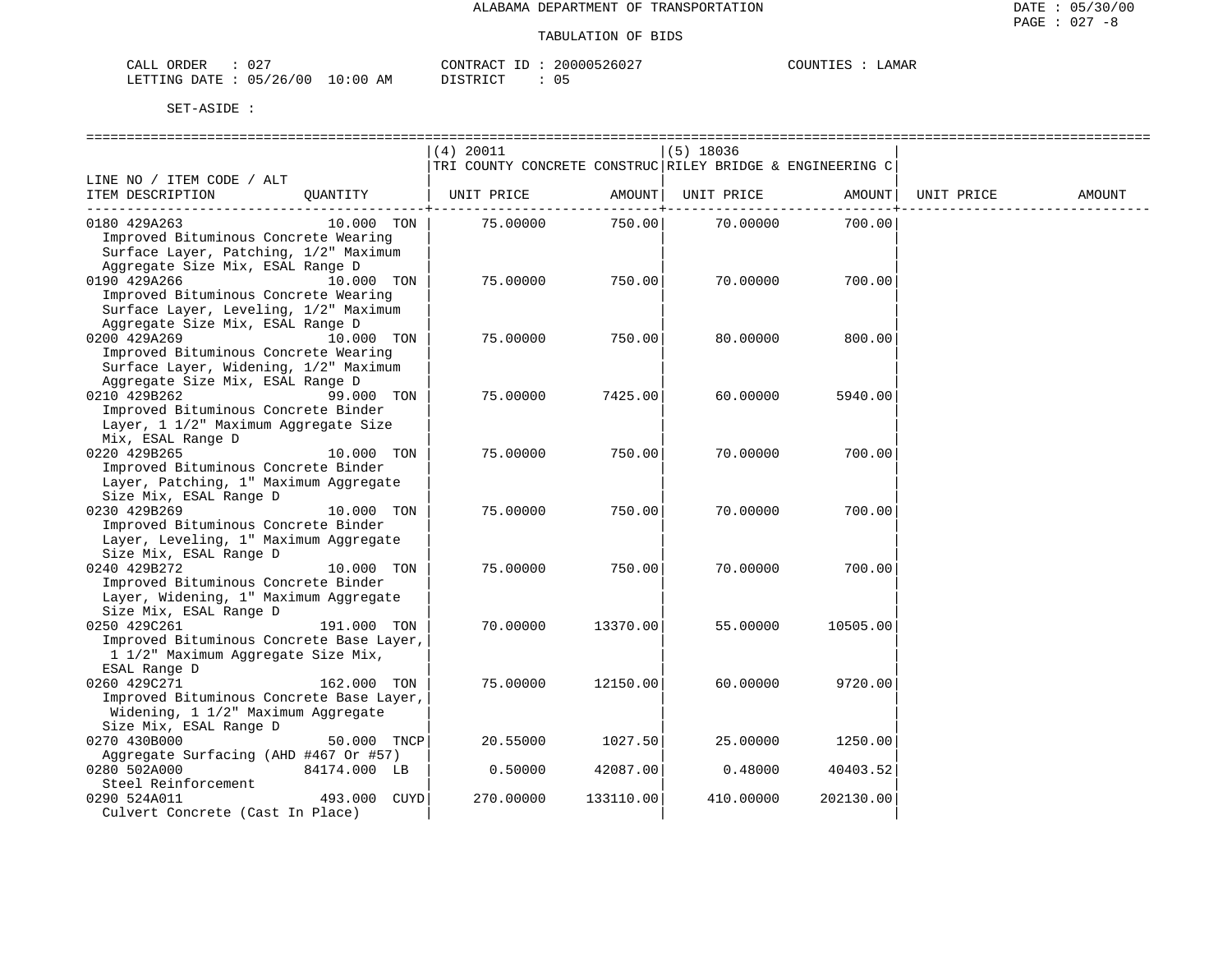| $\cap$ $\cap$ $\cap$<br>ORDER<br>CALL<br>U Z. |    | CONTRACT | 20000526027 | TOUNTIES<br>LAMAR |
|-----------------------------------------------|----|----------|-------------|-------------------|
| 05/26/00 10:00.<br>LETTING DATE :             | AM | DISTRICT | $\cap$      |                   |

|                                         |              |      | $(4)$ 20011                                               |             | $(5)$ 18036 |              |            |        |
|-----------------------------------------|--------------|------|-----------------------------------------------------------|-------------|-------------|--------------|------------|--------|
|                                         |              |      | TRI COUNTY CONCRETE CONSTRUC RILEY BRIDGE & ENGINEERING C |             |             |              |            |        |
| LINE NO / ITEM CODE / ALT               |              |      |                                                           |             |             |              |            |        |
| ITEM DESCRIPTION                        | OUANTITY     |      | UNIT PRICE                                                | AMOUNT      | UNIT PRICE  | AMOUNT       | UNIT PRICE | AMOUNT |
|                                         |              |      |                                                           | ----------+ |             | ------------ |            |        |
| 0300 530A001                            | 128.000 LF   |      | 21.70000                                                  | 2777.60     | 24.00000    | 3072.00      |            |        |
| 18" Roadway Pipe (Class 3 R.C.)         |              |      |                                                           |             |             |              |            |        |
| 0310 600A000                            |              | LUMP | 25000.00000                                               | 25000.00    | 70000.00000 | 70000.00     |            |        |
| Mobilization                            |              |      |                                                           |             |             |              |            |        |
| 0320 601A000                            | 1.000 EACH   |      | 3000.00000                                                | 3000.00     | 7000.00000  | 7000.00      |            |        |
| Furnishing Base, Soil And Structure     |              |      |                                                           |             |             |              |            |        |
| Laboratories                            |              |      |                                                           |             |             |              |            |        |
| 0330 602A000                            | 8.000 EACH   |      | 100.00000                                                 | 800.00      | 120.00000   | 960.00       |            |        |
| Right Of Way Markers                    |              |      |                                                           |             |             |              |            |        |
| 0340 610C001                            | 1374.000 TON |      | 17.50000                                                  | 24045.00    | 23.00000    | 31602.00     |            |        |
| Loose Riprap, Class 2                   |              |      |                                                           |             |             |              |            |        |
| 0350 610C002                            | 13658.000    | TON  | 17.00000                                                  | 232186.00   | 20.00000    | 273160.00    |            |        |
| Loose Riprap, Class 3                   |              |      |                                                           |             |             |              |            |        |
| 0360 610D000                            | 480.000      | SOYD | 3,00000                                                   | 1440.00     | 3.25000     | 1560.00      |            |        |
| Filter Blanket                          |              |      |                                                           |             |             |              |            |        |
| 0370 620A000                            | 2.000 CUYD   |      | 750.00000                                                 | 1500.00     | 350.00000   | 700.00       |            |        |
| Minor Structure Concrete                |              |      |                                                           |             |             |              |            |        |
| 0380 641C204                            | 600.000 LF   |      | 25.83000                                                  | 15498.00    | 28.00000    | 16800.00     |            |        |
| 6 Inch D.I. Restrained Joint Water Main |              |      |                                                           |             |             |              |            |        |
| Laid, Type 1B Installation              |              |      |                                                           |             |             |              |            |        |
| 0390 644B001                            | 2.000 EACH   |      | 437.50000                                                 | 875.00      | 750.00000   | 1500.00      |            |        |
| 6 Inch Gate Valves And Boxes            |              |      |                                                           |             |             |              |            |        |
| 0400 650A000                            | 444.000 CYIP |      | 5.00000                                                   | 2220.00     | 6.00000     | 2664.00      |            |        |
| Topsoil                                 |              |      |                                                           |             |             |              |            |        |
| 0410 652A053                            | 1.000 ACRE   |      | 1000.00000                                                | 1000.00     | 1500.00000  | 1500.00      |            |        |
| Seeding (Mix 1E)                        |              |      |                                                           |             |             |              |            |        |
| 0420 652C000                            | 1.000 ACRE   |      | 200.00000                                                 | 200.00      | 20.00000    | 20.00        |            |        |
| Mowing                                  |              |      |                                                           |             |             |              |            |        |
| 0430 654A001                            | 123.000 SOYD |      | 4.00000                                                   | 492.00      | 6.50000     | 799.50       |            |        |
| Solid Sodding (Bermuda)                 |              |      |                                                           |             |             |              |            |        |
| 0440 656A000                            | 1.000 ACRE   |      | 600.00000                                                 | 600.00      | 1500.00000  | 1500.00      |            |        |
| Mulching, Class A, Type 1               |              |      |                                                           |             |             |              |            |        |
| 0450 659A000                            | 200.000      | SQYD | 2.50000                                                   | 500.00      | 4.00000     | 800.00       |            |        |
| Erosion Control Netting, Class A        |              |      |                                                           |             |             |              |            |        |
| 0460 665A000                            | 1.000 ACRE   |      | 500.00000                                                 | 500.00      | 500.00000   | 500.00       |            |        |
| Temporary Seeding                       |              |      |                                                           |             |             |              |            |        |
| 0470 665B000                            | 1.000 ACRE   |      | 500.00000                                                 | 500.00      | 500.00000   | 500.00       |            |        |
| Temporary Mulching                      |              |      |                                                           |             |             |              |            |        |
| 0480 665F000                            | 100.000 EACH |      | 5.00000                                                   | 500.00      | 6.00000     | 600.00       |            |        |
| Hay Bales                               |              |      |                                                           |             |             |              |            |        |
| 0490 665G000                            | 250.000 EACH |      | 3.00000                                                   | 750.00      | 3.00000     | 750.00       |            |        |
| Sand Bags                               |              |      |                                                           |             |             |              |            |        |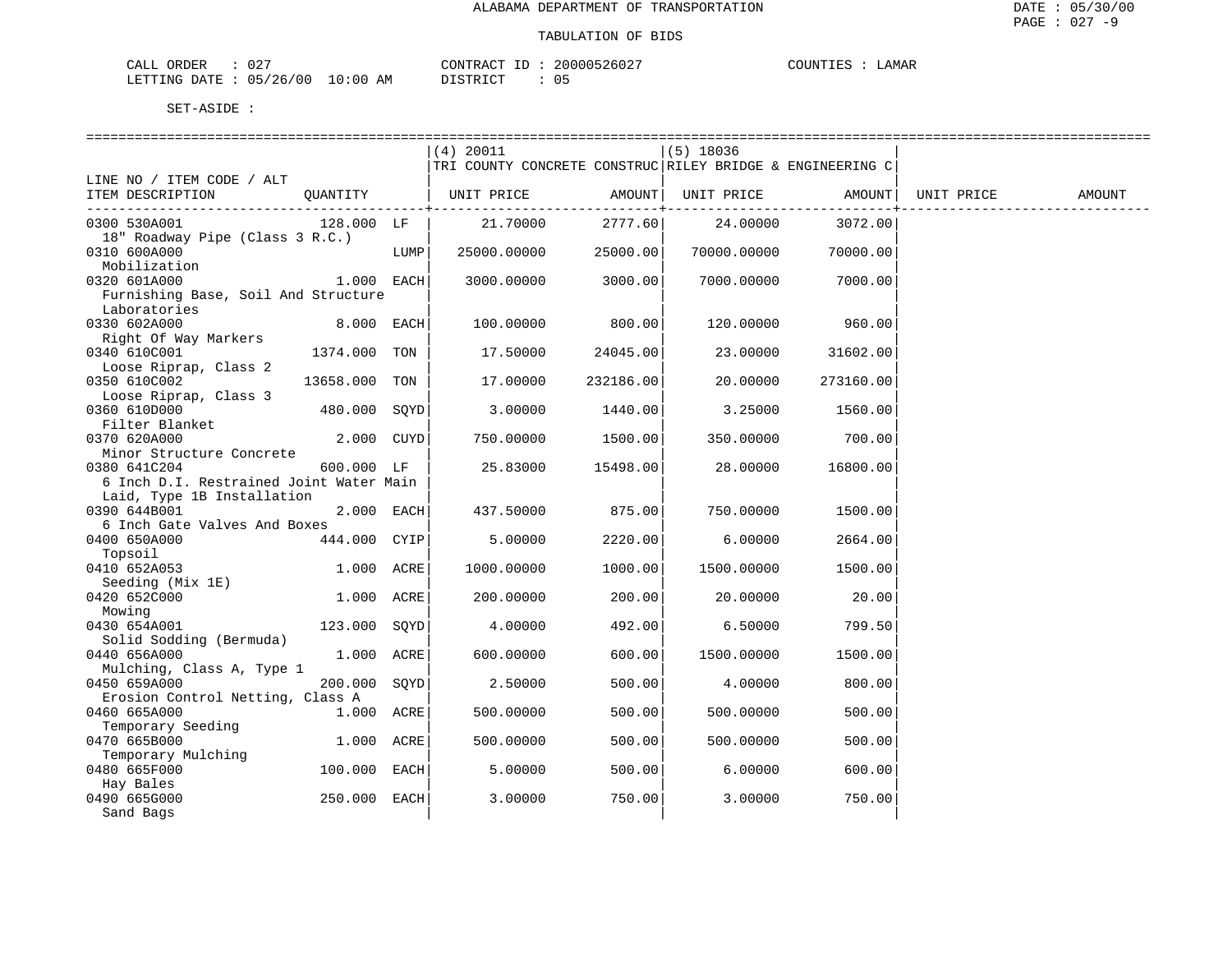| $\cap$<br>ORDER<br>لىلطات<br>U 4                                                  |           | $\bigcap_{\Gamma} \bigcap_{\Gamma} \bigcap_{\Gamma} \bigcap_{\Gamma}$<br>$\overline{a}$ | ? በ በ<br>5,002. | יותד | ⊿AMAF |
|-----------------------------------------------------------------------------------|-----------|-----------------------------------------------------------------------------------------|-----------------|------|-------|
| $\sim$ $-$<br>.ETTTIMG<br>⊤∆ת<br>26<br>O C<br>$\overline{\phantom{a}}$<br>.<br>__ | AΜ<br>-96 | TAT<br>יחו                                                                              |                 |      |       |

|                                                                                                |               |      | $(4)$ 20011<br>TRI COUNTY CONCRETE CONSTRUC RILEY BRIDGE & ENGINEERING C |                      | $(5)$ 18036        |           |            |        |
|------------------------------------------------------------------------------------------------|---------------|------|--------------------------------------------------------------------------|----------------------|--------------------|-----------|------------|--------|
| LINE NO / ITEM CODE / ALT<br>ITEM DESCRIPTION QUANTITY   UNIT PRICE AMOUNT   UNIT PRICE AMOUNT |               |      |                                                                          | --------------+----- |                    |           | UNIT PRICE | AMOUNT |
| 0500 6651000                                                                                   |               |      | $6107.000$ TON $\vert$ 18.00000 109926.00 20.00000                       |                      |                    | 122140.00 |            |        |
| Temporary Riprap, Class 2<br>0510 665J000                                                      |               |      | 2440.000 LF   3.50000 8540.00                                            |                      | $6.00000$ 14640.00 |           |            |        |
| Silt Fence, Type A<br>0520 665K000                                                             | 40.000 CUYD   |      | 5.00000                                                                  | 200.00               | 12.00000           | 480.00    |            |        |
| Drainage Sump Excavation<br>0530 665L000                                                       | 39.000 LF     |      | 25.00000                                                                 | 975.00               | 12.00000           | 468.00    |            |        |
| Floating Basin Boom<br>0540 666A001                                                            | 1.000 ACRE    |      | 100.00000                                                                | 100.00               | 30.00000           | 30.00     |            |        |
| Pest Control Treatment<br>0550 680A000                                                         |               | LUMP | 8500.00000                                                               | 8500.00              | 8000.00000         | 8000.00   |            |        |
| Engineering Controls<br>0560 701A028                                                           | $1.000$ MILE  |      | 2000.00000                                                               | 2000.00              | 2200.00000         | 2200.00   |            |        |
| Solid White, Class 2, Type A Traffic<br>Stripe (0.06" Thick) (6"Wide)                          |               |      |                                                                          |                      |                    |           |            |        |
| 1.000 MILE<br>0570 701A032                                                                     |               |      | 2500.00000                                                               | 2500.00              | 2700.00000         | 2700.00   |            |        |
| Solid Yellow, Class 2, Type A Traffic<br>Stripe (0.06" Thick) (6" Wide)                        |               |      |                                                                          |                      |                    |           |            |        |
| 0580 701C001<br>Solid Temporary Traffic Stripe                                                 | $1.000$ MILE  |      | 500.00000                                                                | 500.00               | 600.00000          | 600.00    |            |        |
| 0590 701D008 1.000 MILE<br>Solid Traffic Stripe Removed (Plastic)                              |               |      | 1500.00000                                                               | 1500.00              | 1550.00000         | 1550.00   |            |        |
| 0600 705A037<br>Pavement Markers, Class A-H, Type 2-D                                          | 19.000 EACH   |      | 10.00000                                                                 | 190.00               | 11,00000           | 209.00    |            |        |
| 0610 726F000<br>Portable Safety Barriers (Triton                                               | 676.000 LF    |      | 100.00000                                                                | 67600.00             | 99.00000           | 66924.00  |            |        |
| Barrier)<br>0620 740B000                                                                       |               |      |                                                                          |                      |                    |           |            |        |
| Construction Signs                                                                             | 355.000 SOFT  |      | 10.00000                                                                 | 3550.00              | 10.00000           | 3550.00   |            |        |
| 0630 740D000<br>Channelizing Drums                                                             | 32.000 EACH   |      | 65.00000                                                                 | 2080.00              | 90.00000           | 2880.00   |            |        |
| 0640 740E000<br>Cones (36 Inches High)                                                         | 30.000 EACH   |      | 25.00000                                                                 | 750.00               | 14.00000           | 420.00    |            |        |
| 0650 740F002<br>Barricades, Type III                                                           | 8.000 EACH    |      | 225,00000                                                                | 1800.00              | 600.00000          | 4800.00   |            |        |
| 0660 7401005<br>Warning Lights, Type B (Detachable Head)                                       | 4.000 EACH    |      | 400.00000                                                                | 1600.00              | 600.00000          | 2400.00   |            |        |
| 0670 740L003<br>Vertical Panel Type I, Single-Sided                                            | 40.000 EACH   |      | 50.00000                                                                 | 2000.00              | 40.00000           | 1600.00   |            |        |
| 0680 740M000<br>Weight For Cone                                                                | $30.000$ EACH |      | 5.00000                                                                  | 150.00               | 15,00000           | 450.00    |            |        |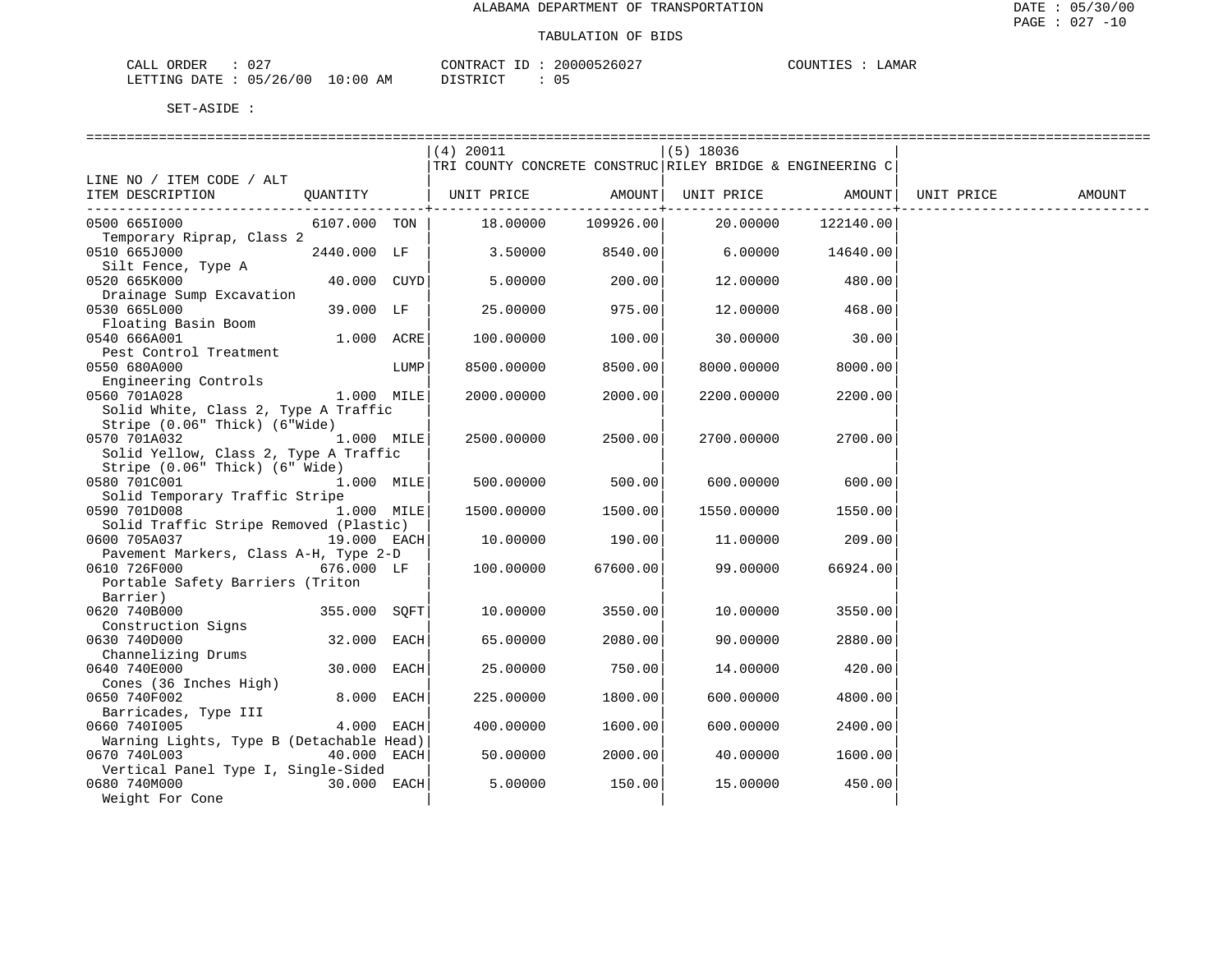## TABULATION OF BIDS

| $\sqrt{2}$<br>$- - -$<br>◝<br>لمستدعات<br>◡▵<br>ິ້                | 20000526027<br>$\overline{1}$ | דת דו<br>LAMAR |
|-------------------------------------------------------------------|-------------------------------|----------------|
| LETTING<br>0٢)<br>176<br>DATE.<br>:00<br>ΔM<br>ハヒ<br>- 97<br>- 11 | T OMD T OF<br>-05             |                |

| LINE NO / ITEM CODE / ALT                                                  |          | (4) 20011<br>TRI COUNTY CONCRETE CONSTRUC RILEY BRIDGE & ENGINEERING C |                 | $(5)$ 18036 |                 |            |        |
|----------------------------------------------------------------------------|----------|------------------------------------------------------------------------|-----------------|-------------|-----------------|------------|--------|
| ITEM DESCRIPTION                                                           | OUANTITY | UNIT PRICE                                                             | AMOUNT          | UNIT PRICE  | AMOUNT          | UNIT PRICE | AMOUNT |
| 0690 998A000<br>Construction Fuel (Maximum Bid Limited<br>To $78,500.00$ ) | LUMP     | 0.00000                                                                | 0.001           | 1000.00000  | 1000.00         |            |        |
| SECTION TOTALS                                                             |          |                                                                        | \$1,085,285.40  |             | \$1,160,633.22] |            |        |
| CONTRACT TOTALS                                                            |          |                                                                        | \$1,085,285.40] |             | \$1,160,633.22] |            |        |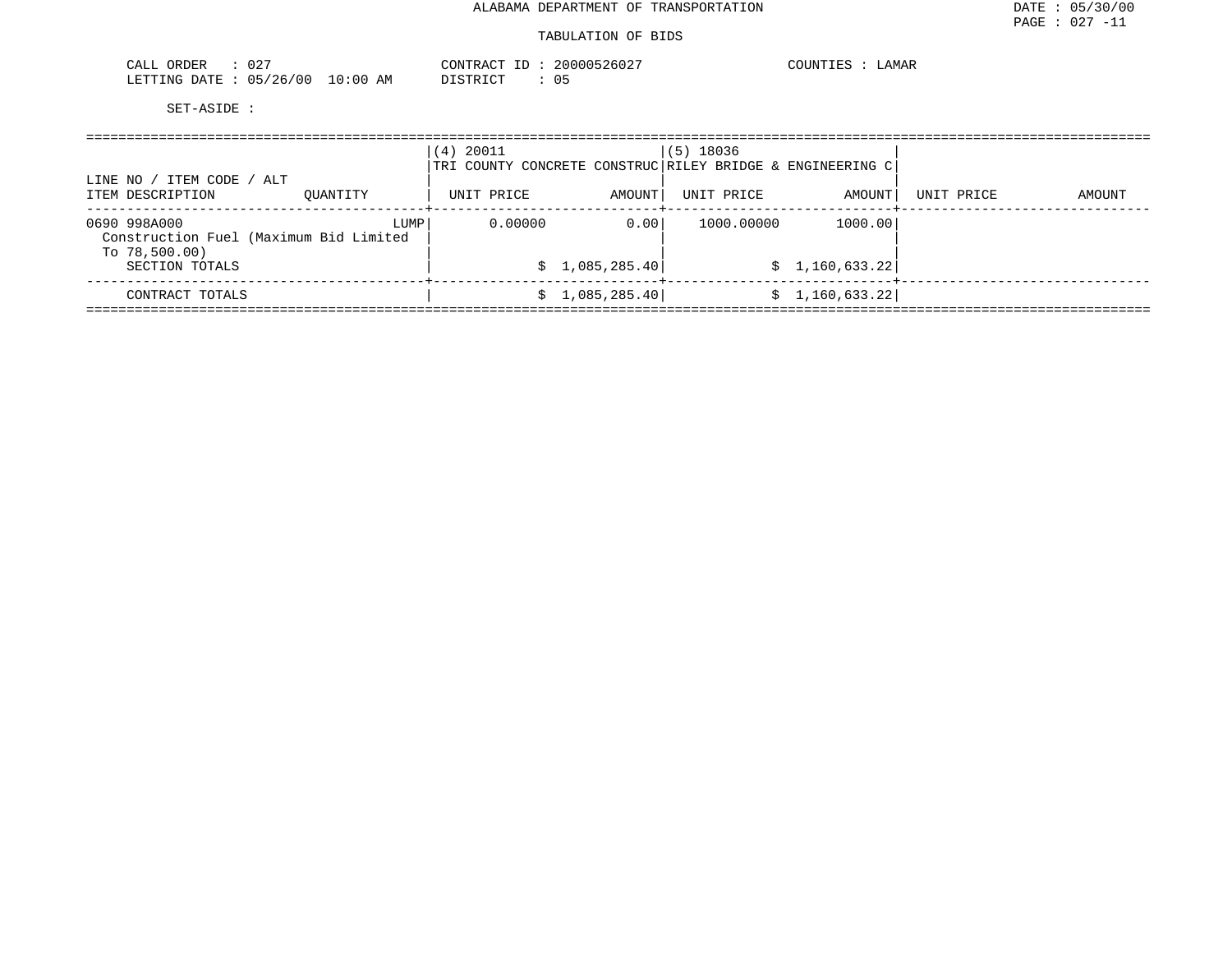## VENDOR RANKING

| CALL ORDER     | $\therefore$ 029<br>LETTING DATE : 05/26/00<br>10:00 AM                                                      | CONTRACT ID: 20000526029<br>DISTRICT<br>$\therefore$ 01                                                                                                          |              |                  | COUNTIES : MADISON             |                        |  |
|----------------|--------------------------------------------------------------------------------------------------------------|------------------------------------------------------------------------------------------------------------------------------------------------------------------|--------------|------------------|--------------------------------|------------------------|--|
| SET-ASIDE :    | CONTRACT DESCRIPTION:<br>of the five lane section north of Mastin Lake Road (MP<br>324.46). Length 4.510 mi. | 70<br>CONTRACT TIME:<br>HUNTSVILLE<br>for constructing the Planing, Resurfacing and Traffic Stripe<br>on S.R.#53 from I-565 in Huntsville (MP 318.74) to the end | Working Days | (available days) | PROJECT $(S)$ : MG-418 $(4)$   |                        |  |
| RANK           | VENDOR NO./NAME                                                                                              |                                                                                                                                                                  |              |                  | TOTAL<br><b>BID</b>            | % OVER<br>LOW BID      |  |
| 19010<br>01018 | SHELBY CONTRACTING COMPANY, INC.<br>APAC-ALABAMA, INC.                                                       |                                                                                                                                                                  |              |                  | \$1,659,088.88<br>1,785,682.44 | 100.0000%<br>107.6303% |  |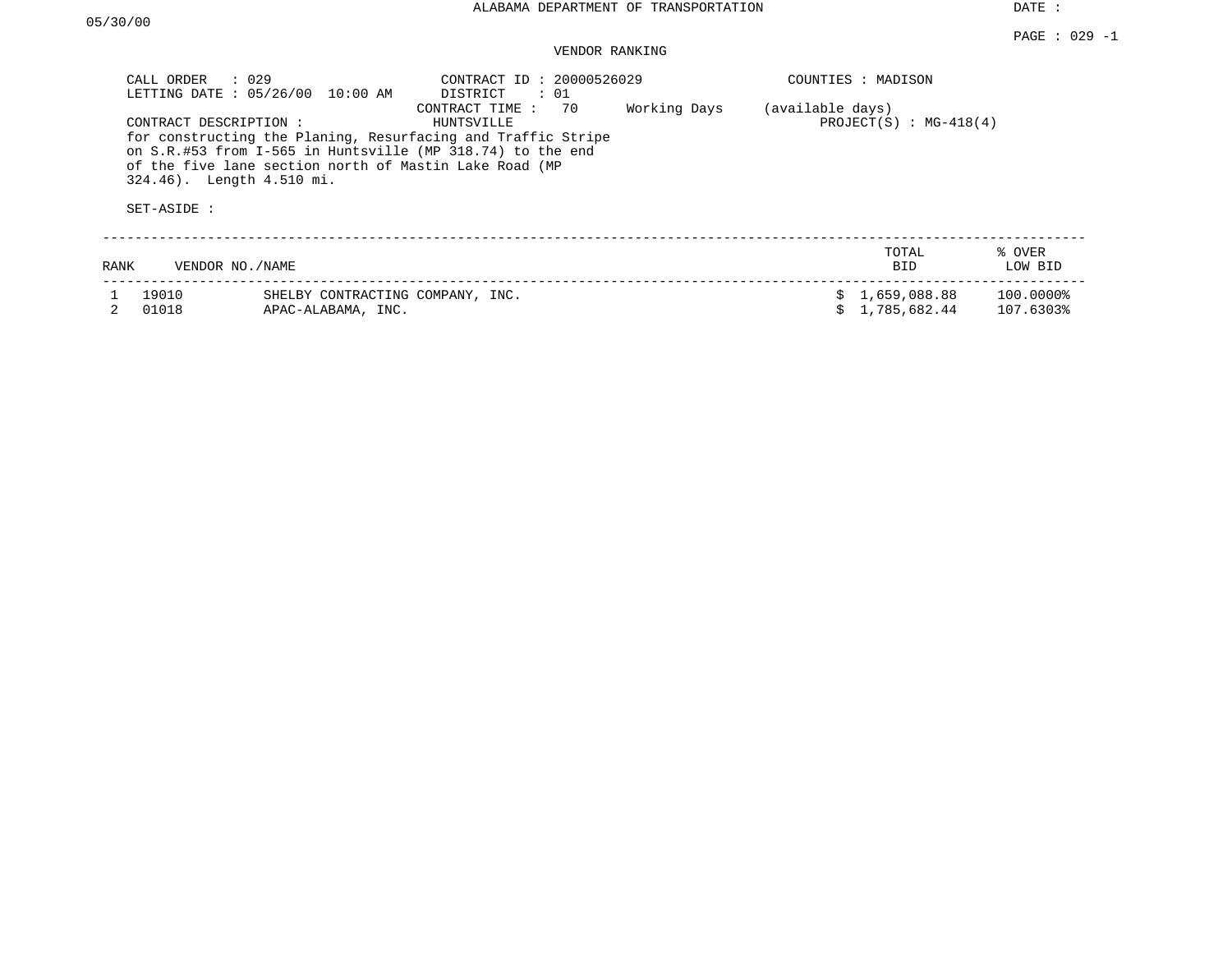| 0.20<br>CALL<br>ORDER<br>U4. |             | CONTRACT                     | 20000526029 | MADISON<br>COUNTIL |
|------------------------------|-------------|------------------------------|-------------|--------------------|
| 05/26/00<br>LETTING DATE     | 10:00<br>AΜ | חי היה דגודו בת<br>ມ⊥⊔⊥⊥∖⊥∪⊥ |             |                    |

|                                                     |               |      | (1) 19010                                      |           | $(2)$ 01018       |           |            |        |
|-----------------------------------------------------|---------------|------|------------------------------------------------|-----------|-------------------|-----------|------------|--------|
|                                                     |               |      | SHELBY CONTRACTING COMPANY, APAC-ALABAMA, INC. |           |                   |           |            |        |
| LINE NO / ITEM CODE / ALT                           |               |      |                                                |           |                   |           |            |        |
| ITEM DESCRIPTION                                    | QUANTITY      |      | UNIT PRICE                                     | AMOUNT    | UNIT PRICE AMOUNT |           | UNIT PRICE | AMOUNT |
| SECTION 0001 Total                                  |               |      |                                                |           |                   |           |            |        |
| 0010 405A000                                        | 4274.000 GAL  |      | 1.00000                                        | 4274.00   | 1.51000           | 6453.74   |            |        |
| Tack Coat<br>0020 408A052                           | 171790.000 SY |      | 0.94000                                        | 161482.60 | 0.97000           | 166636.30 |            |        |
| Planing Existing Pavement                           |               |      |                                                |           |                   |           |            |        |
| (Approximately 1.10" Thru 2.0" Thick)               |               |      |                                                |           |                   |           |            |        |
| 0030 408A053                                        | 6667.000 SOYD |      | 1,50000                                        | 10000.50  | 3.73000           | 24867.91  |            |        |
| Planing Existing Pavement                           |               |      |                                                |           |                   |           |            |        |
| (Approximately 2.10" Thru 3.0" Thick)               |               |      |                                                |           |                   |           |            |        |
| 0040 424A261                                        | 13431.000 TON |      | 41.87000                                       | 562355.97 | 43.19000          | 580084.89 |            |        |
| Superpave Bituminous Concrete Wearing               |               |      |                                                |           |                   |           |            |        |
| Surface Layer, 3/4" Maximum Aggregate               |               |      |                                                |           |                   |           |            |        |
| Size Mix, ESAL Range D                              |               |      |                                                |           |                   |           |            |        |
| 0050 424A267                                        | 387.000 TON   |      | 36.36000                                       | 14071.32  | 52.15000          | 20182.05  |            |        |
| Superpave Bituminous Concrete Wearing               |               |      |                                                |           |                   |           |            |        |
| Surface Layer, Leveling, 3/4" Maximum               |               |      |                                                |           |                   |           |            |        |
| Aggregate Size Mix, ESAL Range D                    |               |      |                                                |           |                   |           |            |        |
| 0060 424B460                                        | 13367.000 TON |      | 36.36000                                       | 486024.12 | 37.27000          | 498188.09 |            |        |
| Superpave Bituminous Concrete Upper                 |               |      |                                                |           |                   |           |            |        |
| Binder Layer, 3/4" Max Aggregate Size               |               |      |                                                |           |                   |           |            |        |
| Mix, ESAL Range D                                   |               |      |                                                |           |                   |           |            |        |
| 0070 424B468<br>Superpave Bituminous Concrete Upper | 570.000 TON   |      | 36.36000                                       | 20725.20  | 41.89000          | 23877.30  |            |        |
| Binder Layer, Leveling, 3/4" Maximum                |               |      |                                                |           |                   |           |            |        |
| Aggregate Size Mix, ESAL Range D                    |               |      |                                                |           |                   |           |            |        |
| 0080 424B470                                        | 131.000 TON   |      | 36.36000                                       | 4763.16   | 47.66000          | 6243.46   |            |        |
| Superpave Bituminous Concrete Upper                 |               |      |                                                |           |                   |           |            |        |
| Binder Layer, Leveling, 1 1/2" Maximum              |               |      |                                                |           |                   |           |            |        |
| Aggregate Size Mix, ESAL Range D                    |               |      |                                                |           |                   |           |            |        |
| 0090 424B570                                        | 1500.000 TON  |      | 36.36000                                       | 54540.00  | 40.45000          | 60675.00  |            |        |
| Superpave Bituminous Concrete Lower                 |               |      |                                                |           |                   |           |            |        |
| Binder Layer, Leveling, 1 1/2" Maximum              |               |      |                                                |           |                   |           |            |        |
| Aggregate Size Mix, ESAL Range D                    |               |      |                                                |           |                   |           |            |        |
| 0100 430B004                                        | 579.000 TNCP  |      | 12.00000                                       | 6948.00   | 17.38000          | 10063.02  |            |        |
| Aggregate Surfacing (AHD #810)                      |               |      |                                                |           |                   |           |            |        |
| 0110 600A000                                        |               | LUMP | 19066.01000                                    | 19066.01  | 130233.06000      | 130233.06 |            |        |
| Mobilization                                        |               |      |                                                |           |                   |           |            |        |
| 0120 701C000                                        | 24.000 MILE   |      | 400.00000                                      | 9600.00   | 408.16000         | 9795.84   |            |        |
| Broken Temporary Traffic Stripe                     | 8.000 MILE    |      |                                                |           |                   |           |            |        |
| 0130 701C001                                        |               |      | 450.00000                                      | 3600.00   | 459.18000         | 3673.44   |            |        |
| Solid Temporary Traffic Stripe                      |               |      |                                                |           |                   |           |            |        |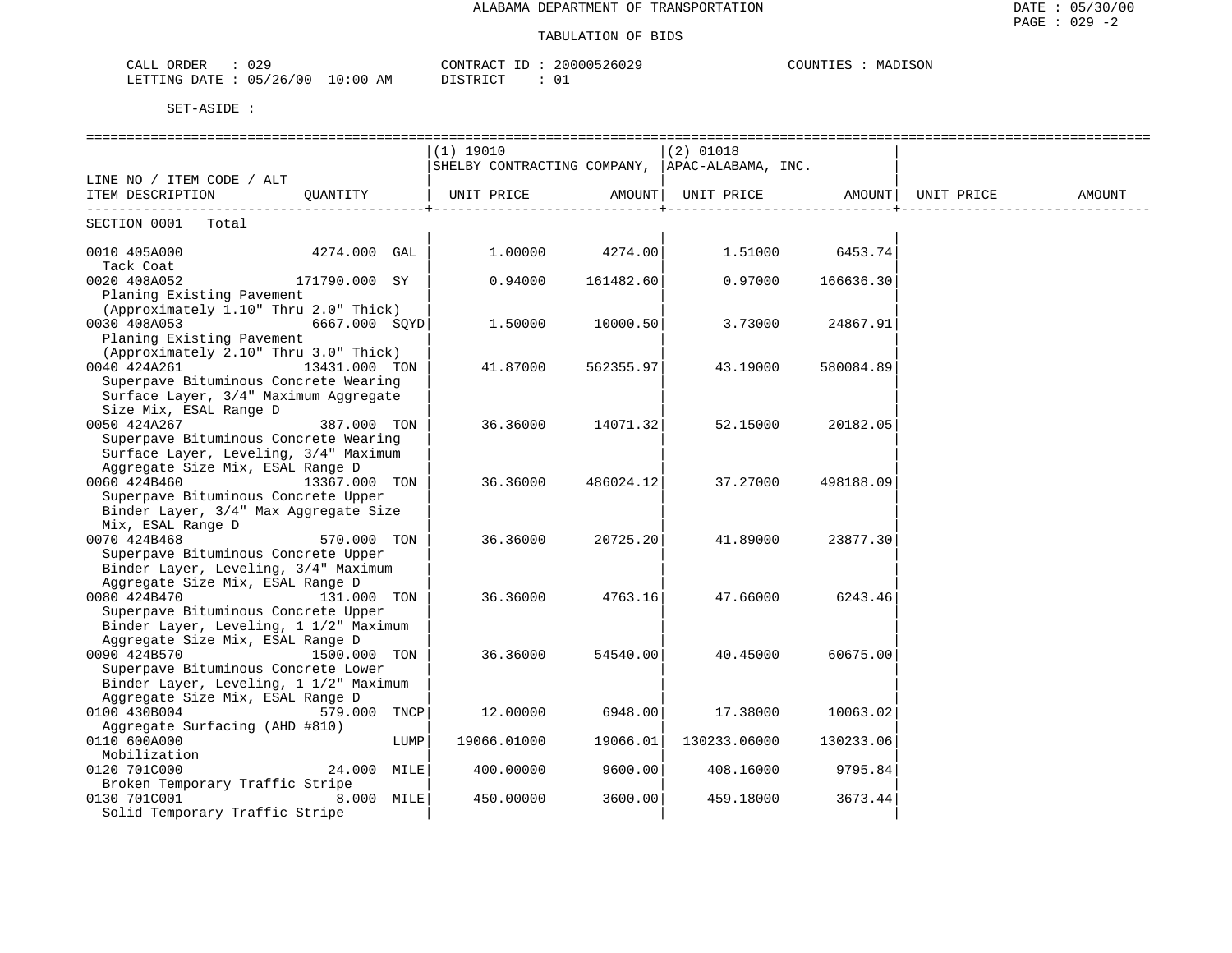| CALL ORDER                      | 029 | CONTRACT              | ' ID | 20000526029 | COUNTIES | MADISON |
|---------------------------------|-----|-----------------------|------|-------------|----------|---------|
| LETTING DATE: 05/26/00 10:00 AM |     | DISTRICT<br>--------- |      |             |          |         |

|                                                            |                       | (1) 19010<br>SHELBY CONTRACTING COMPANY, APAC-ALABAMA, INC. |          | (2) 01018                                                       |               |            |        |
|------------------------------------------------------------|-----------------------|-------------------------------------------------------------|----------|-----------------------------------------------------------------|---------------|------------|--------|
| LINE NO / ITEM CODE / ALT                                  |                       |                                                             |          |                                                                 |               |            |        |
| ITEM DESCRIPTION                                           | QUANTITY   UNIT PRICE |                                                             |          | AMOUNT   UNIT PRICE AMOUNT<br>. _ _ _ _ _ _ _ _ + _ _ _ _ _ _ _ | ------------+ | UNIT PRICE | AMOUNT |
| 0140 701G121                                               | 2375.000 LF           | 4.00000                                                     | 9500.00  | 3.06000                                                         | 7267.50       |            |        |
| Broken White, Class 3W, Type A Traffic                     |                       |                                                             |          |                                                                 |               |            |        |
| Stripe (6" Wide)                                           |                       |                                                             |          |                                                                 |               |            |        |
| 0150 701G125                                               | 680.000 LF            | 5.00000                                                     | 3400.00  | 4.08000                                                         | 2774.40       |            |        |
| Solid White, Class 3W, Type A Traffic                      |                       |                                                             |          |                                                                 |               |            |        |
| Stripe (6" Wide)                                           | 680.000 LF            |                                                             |          |                                                                 |               |            |        |
| 0160 701G133                                               |                       | 5.00000                                                     | 3400.00  | 4.08000                                                         | 2774.40       |            |        |
| Solid Yellow, Class 3W, Type A Traffic<br>Stripe (6" Wide) |                       |                                                             |          |                                                                 |               |            |        |
| 0170 701H001                                               | 1360.000 LF           | 0.50000                                                     | 680.00   | 0.51000                                                         | 693.60        |            |        |
| Solid Traffic Stripe Removed (Plastic)                     |                       |                                                             |          |                                                                 |               |            |        |
| 0180 701H006                                               | 2375.000 LF           | 0.40000                                                     | 950.00   | 0.41000                                                         | 973.75        |            |        |
| Broken Traffic Stripe Removed (Plastic)                    |                       |                                                             |          |                                                                 |               |            |        |
| 0190 702A007                                               | 8.000 MILE            | 2050.00000 16400.00                                         |          | 1887.76000                                                      | 15102.08      |            |        |
| Broken Yellow, Inverted Profile Traffic                    |                       |                                                             |          |                                                                 |               |            |        |
| Stripe (6" Wide)                                           |                       |                                                             |          |                                                                 |               |            |        |
| 0200 702A008                                               | 8.000 MILE            | 3975.00000                                                  | 31800.00 | 3928.57000                                                      | 31428.56      |            |        |
| Solid White, Inverted Profile Traffic                      |                       |                                                             |          |                                                                 |               |            |        |
| Stripe (6" Wide)                                           |                       |                                                             |          |                                                                 |               |            |        |
| 0210 702A009                                               | 8.000 MILE            | 3975.00000                                                  | 31800.00 | 3928.57000                                                      | 31428.56      |            |        |
| Solid Yellow, Inverted Profile Traffic                     |                       |                                                             |          |                                                                 |               |            |        |
| Stripe (6" Wide)                                           |                       |                                                             |          |                                                                 |               |            |        |
| 0220 702A010                                               | 8.000 MILE            | 2050.00000 16400.00                                         |          | 1887.76000                                                      | 15102.08      |            |        |
| Broken White, Inverted Profile Traffic                     |                       |                                                             |          |                                                                 |               |            |        |
| Stripe (6" Wide)                                           |                       |                                                             |          |                                                                 |               |            |        |
| 0230 702B001                                               | 4928.000 LF           | 1.50000                                                     | 7392.00  | 1.53000                                                         | 7539.84       |            |        |
| Dotted Inverted Profile Traffic Stripe                     |                       |                                                             |          |                                                                 |               |            |        |
| (6" Wide)                                                  |                       |                                                             |          |                                                                 |               |            |        |
| 0240 703A002                                               | 12160.000 SQFT        | 2.20000                                                     | 26752.00 | 2.14000                                                         | 26022.40      |            |        |
| Traffic Control Markings, Class 2, Type                    |                       |                                                             |          |                                                                 |               |            |        |
| A                                                          |                       |                                                             |          |                                                                 |               |            |        |
| 0250 703B002                                               | 3441.000 SOFT         | 3.00000                                                     | 10323.00 | 3.06000                                                         | 10529.46      |            |        |
| Traffic Control Legends, Class 2, Type A                   |                       |                                                             |          |                                                                 |               |            |        |
| 0260 705A030                                               | 200.000 EACH          | 5.00000                                                     | 1000.00  | 5.10000                                                         | 1020.00       |            |        |
| Pavement Markers, Class A-H, Type 2-C                      |                       |                                                             |          |                                                                 |               |            |        |
| 0270 705A031                                               | 600.000 EACH          | 5.00000                                                     | 3000.00  | 5.10000                                                         | 3060.00       |            |        |
| Pavement Markers, Class A-H, Type 1-A                      |                       |                                                             |          |                                                                 |               |            |        |
| 0280 705A032                                               | $50.000$ EACH         | 5.00000                                                     | 250.00   | 5.10000                                                         | 255.00        |            |        |
| Pavement Markers, Class A-H, Type 1-B                      |                       |                                                             |          |                                                                 |               |            |        |
| 0290 705A037                                               | $525.000$ EACH        | 5.00000                                                     | 2625.00  | 5.10000                                                         | 2677.50       |            |        |
| Pavement Markers, Class A-H, Type 2-D                      |                       |                                                             |          |                                                                 |               |            |        |
|                                                            |                       |                                                             |          |                                                                 |               |            |        |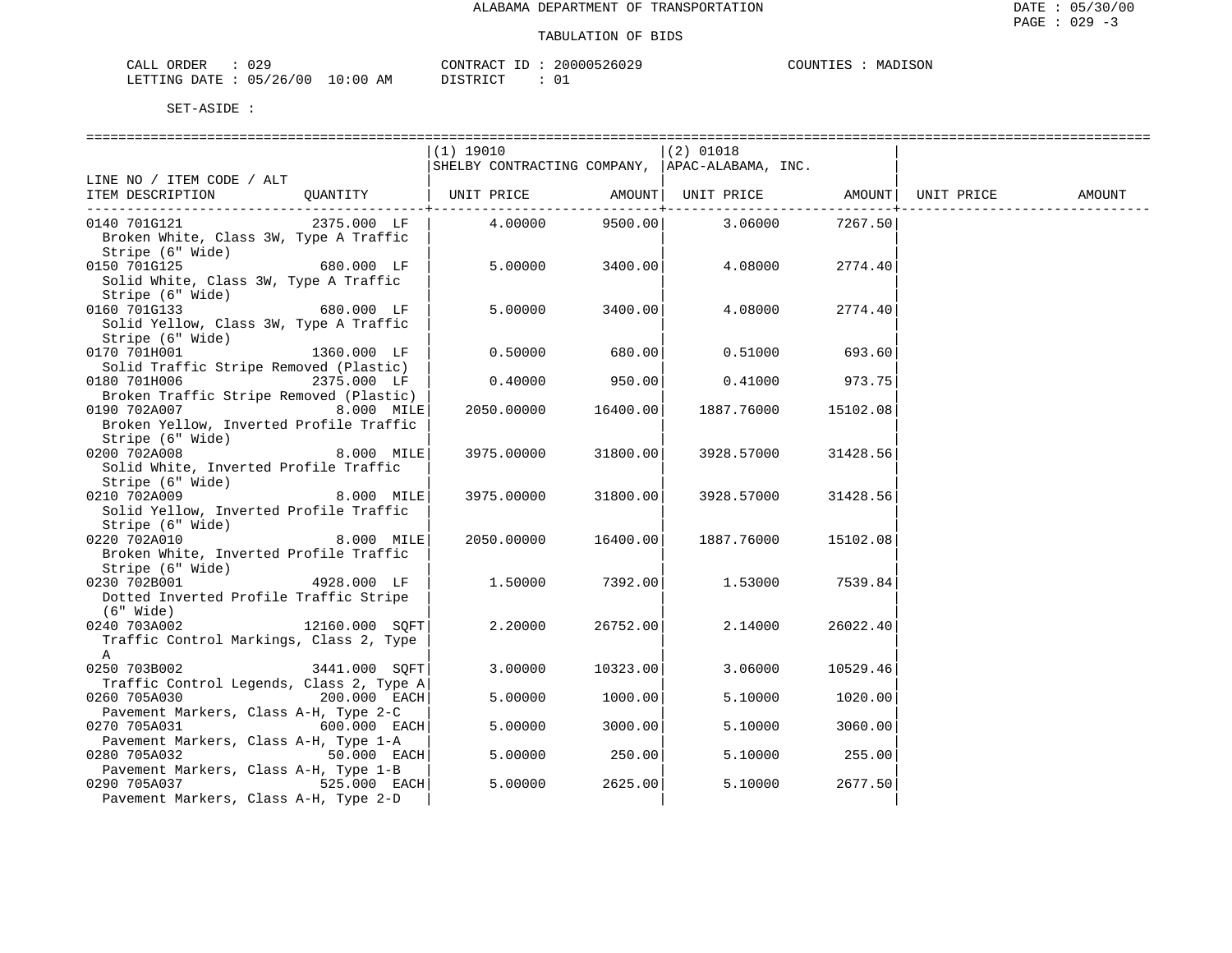| いつく<br>ORDER<br>' A I<br>U 41<br>للسلطات                         |                                   | חיזור<br>$\Delta$ | , NU UU<br>ント | SON<br>™™™<br>MA. |
|------------------------------------------------------------------|-----------------------------------|-------------------|---------------|-------------------|
| ነ∆ ጥፔ<br>$\sim$<br>∶∩∩<br>mmm<br>NIC.<br>.<br>$\sim$<br>$\cdots$ | ΆM<br>ו ט<br>⊥∪<br>$\overline{1}$ | CDD               | — ∪           |                   |

|                                        |              |      | $(1)$ 19010                                     |                | $(2)$ 01018 |                 |            |        |
|----------------------------------------|--------------|------|-------------------------------------------------|----------------|-------------|-----------------|------------|--------|
|                                        |              |      | SHELBY CONTRACTING COMPANY,  APAC-ALABAMA, INC. |                |             |                 |            |        |
| LINE NO / ITEM CODE / ALT              |              |      |                                                 |                |             |                 |            |        |
| ITEM DESCRIPTION                       | OUANTITY     |      | UNIT PRICE                                      | AMOUNT         | UNIT PRICE  | AMOUNT          | UNIT PRICE | AMOUNT |
| 0300 705A038                           | 100.000 EACH |      | 5,00000                                         |                | 5.10000     |                 |            |        |
| Pavement Markers, Class A-H, Type 2-E  |              |      |                                                 | 500.00         |             | 510.00          |            |        |
| 0310 730H000                           | 11800.000 LF |      | 4.30000                                         | 50740.00       | 3.06000     | 36108.00        |            |        |
| Loop Detector                          |              |      |                                                 |                |             |                 |            |        |
| 0320 7301000<br>12700.000 LF           |              |      | 4.30000                                         | 54610.00       | 0.77000     | 9779.00         |            |        |
| Shielded Loop Detector Home-Run Cable  |              |      |                                                 |                |             |                 |            |        |
| 0330 730K000                           | 17.000 EACH  |      | 200,00000                                       | 3400.00        | 280.61000   | 4770.37         |            |        |
| Traffic Signal Junction Box            |              |      |                                                 |                |             |                 |            |        |
| 0340 740B000                           | 918.000 SQFT |      | 12.00000                                        | 11016.00       | 24.96000    | 22913.28        |            |        |
| Construction Signs                     |              |      |                                                 |                |             |                 |            |        |
| 0350 740D000                           | 100.000      | EACH | 50.00000                                        | 5000.00        | 50.84000    | 5084.00         |            |        |
| Channelizing Drums                     |              |      |                                                 |                |             |                 |            |        |
| 0360 740E000                           | 200.000 EACH |      | 15.00000                                        | 3000.00        | 18.39000    | 3678.00         |            |        |
| Cones (36 Inches High)                 |              |      |                                                 |                |             |                 |            |        |
| 0370 740M000                           | 200.000      | EACH | 6.00000                                         | 1200.00        | 9.20000     | 1840.00         |            |        |
| Weight For Cone                        |              |      |                                                 |                |             |                 |            |        |
| 0380 741C010                           | 1.000 EACH   |      | 6500.00000                                      | 6500.001       | 1375.56000  | 1375.56         |            |        |
| Portable Sequential Arrow And Chevron  |              |      |                                                 |                |             |                 |            |        |
| Sign Unit                              |              |      |                                                 |                |             |                 |            |        |
| 0390 998A000                           |              | LUMP | 0.00000                                         | 0.00           | 1,00000     | 1.00            |            |        |
| Construction Fuel (Maximum Bid Limited |              |      |                                                 |                |             |                 |            |        |
| To $72,000.00$ )                       |              |      |                                                 |                |             |                 |            |        |
| SECTION TOTALS                         |              |      |                                                 | \$1,659,088.88 |             | \$1,785,682.44] |            |        |
| CONTRACT TOTALS                        |              |      |                                                 | \$1,659,088.88 |             | \$1,785,682.44] |            |        |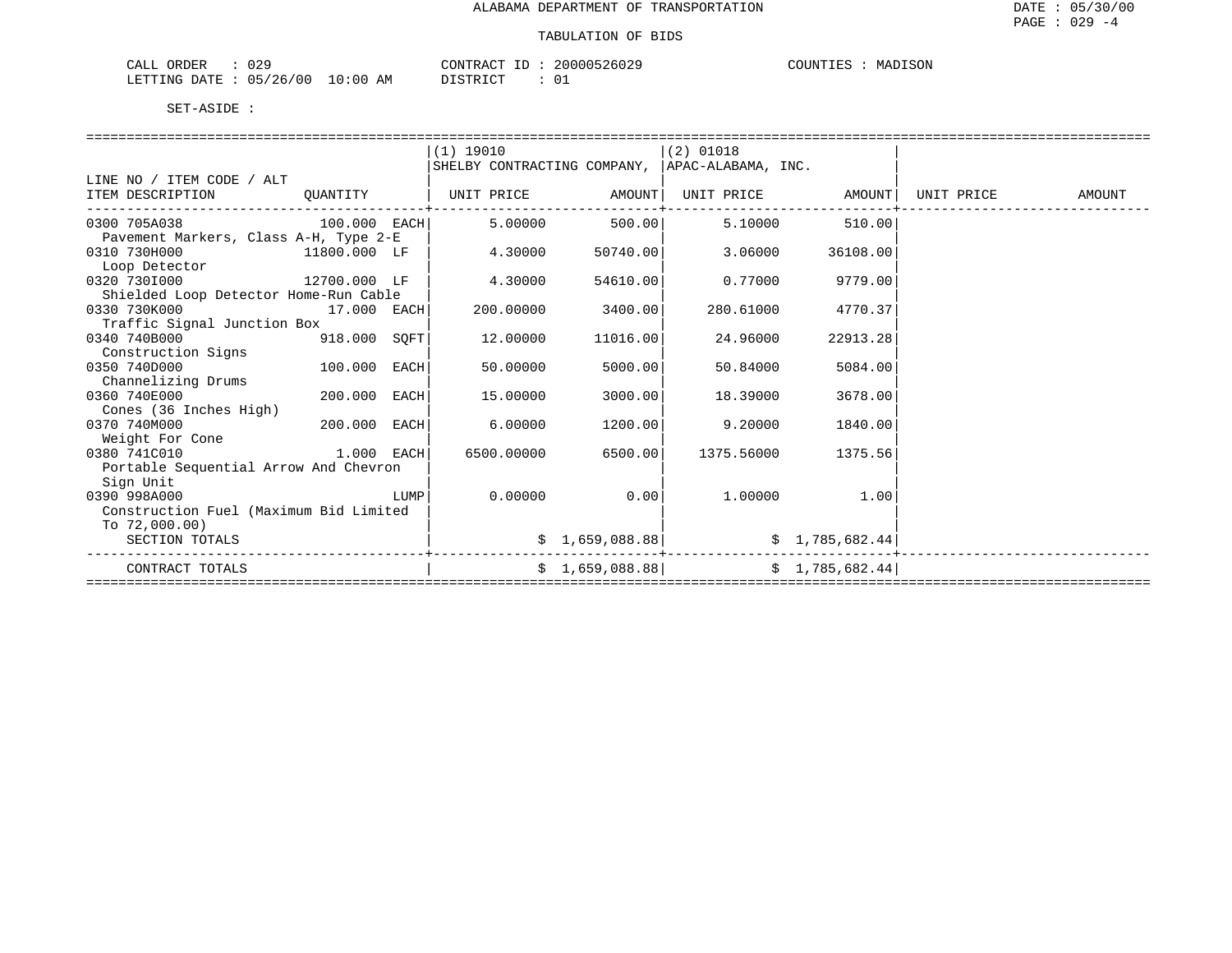DATE :

## VENDOR RANKING

| CALL ORDER     | $\therefore$ 0.30<br>LETTING DATE : 05/26/00 10:00 AM                                                                                                                                            | CONTRACT ID: 20000526030<br>DISTRICT<br>: 04 |              |                  | COUNTIES : CLEBURNE        |                        |  |  |
|----------------|--------------------------------------------------------------------------------------------------------------------------------------------------------------------------------------------------|----------------------------------------------|--------------|------------------|----------------------------|------------------------|--|--|
| SET-ASIDE :    | CONTRACT DESCRIPTION:<br>for constructing the Resurfacing and Traffic Stripe on<br>$S.R.$ #9 from the Clay county line (MP 203.17) to I-20 (MP<br>213.60) southwest of Heflin. Length 10.371 mi. | 50<br>CONTRACT TIME :<br>RURAL               | Working Days | (available days) | PROJECT $(S)$ : MG-0440(3) |                        |  |  |
| RANK           | VENDOR NO./NAME                                                                                                                                                                                  |                                              |              |                  | TOTAL<br>BID               | % OVER<br>LOW BID      |  |  |
| 13022<br>01018 | MCCARTNEY CONSTRUCTION CO., INC.<br>APAC-ALABAMA, INC.                                                                                                                                           |                                              |              |                  | 940,291.25<br>1,003,878.43 | 100.0000%<br>106.7624% |  |  |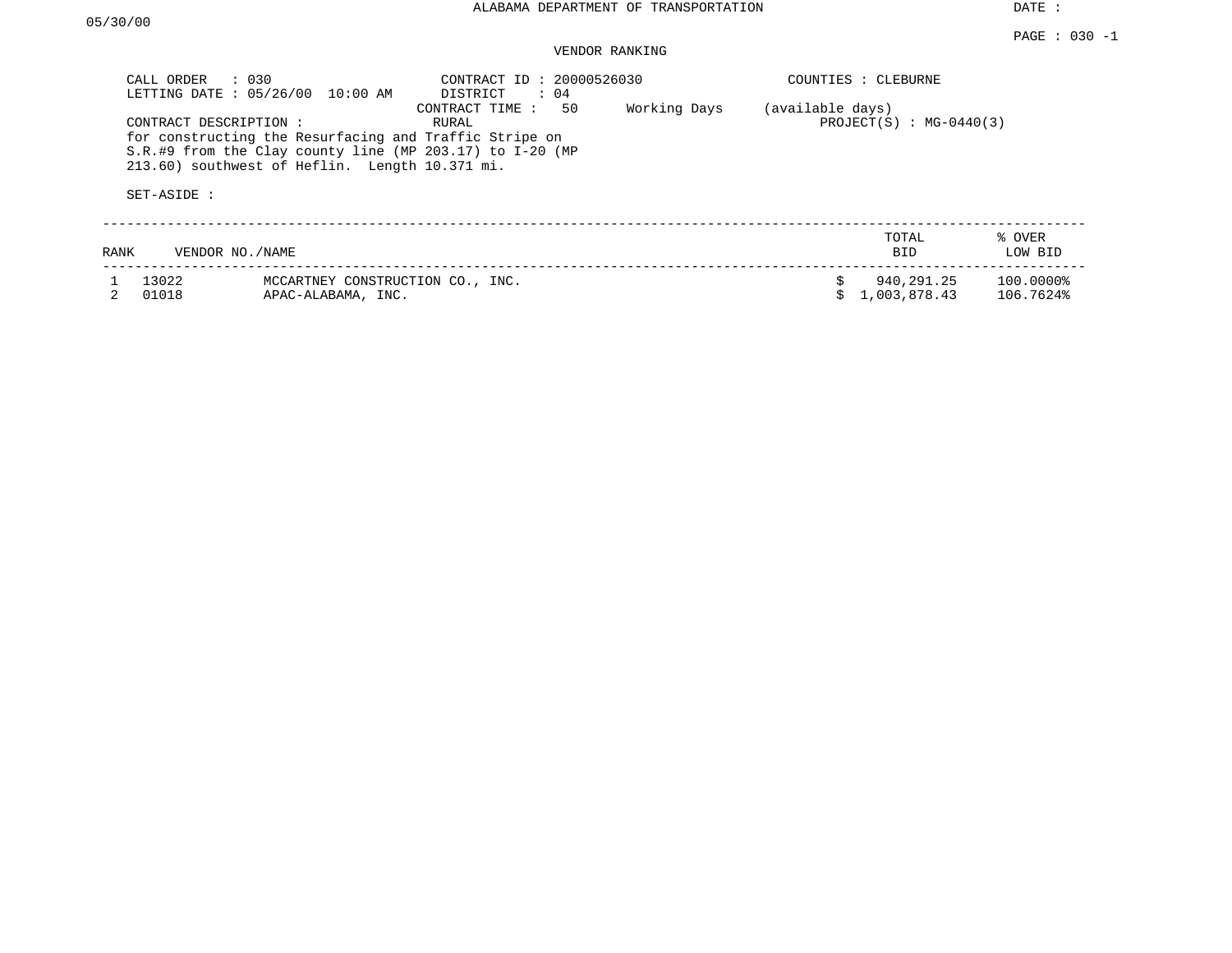| JRDER<br>030<br>لططات                   |    | CONTR<br>$R^2$ RACT | -26036 | COUNT.<br>้⊶<br>上馬之 |
|-----------------------------------------|----|---------------------|--------|---------------------|
| '26/00<br>UE,<br>LETTING<br><b>DATE</b> | AM | חי חים דרד דר       | υ4     |                     |

|                                                                           |                 | $(1)$ 13022                                                                            |           | $(2)$ 01018 |           |        |
|---------------------------------------------------------------------------|-----------------|----------------------------------------------------------------------------------------|-----------|-------------|-----------|--------|
|                                                                           |                 | $ {\tt MCCARTNEY}$ CONSTRUCTION CO., $ {\tt APAC-ALABAMA}$ , INC.                      |           |             |           |        |
| LINE NO / ITEM CODE / ALT                                                 |                 | UNIT PRICE                  AMOUNT    UNIT PRICE                  AMOUNT    UNIT PRICE |           |             |           | AMOUNT |
| ITEM DESCRIPTION QUANTITY                                                 |                 |                                                                                        |           |             |           |        |
| SECTION 0001 Total                                                        |                 |                                                                                        |           |             |           |        |
| 0010 209A000                                                              | 26.000 EACH     | 76.00000                                                                               | 1976.00   | 127.70000   | 3320.20   |        |
| Mailbox Reset, Single                                                     |                 |                                                                                        |           |             |           |        |
| 0020 209A001                                                              | $1.000$ EACH    | 152.00000                                                                              | 152.00    | 143.85000   | 143.85    |        |
| Mailbox Reset, Double                                                     |                 |                                                                                        |           |             |           |        |
| 0030 209A002                                                              | 4.000 EACH      | 257.00000                                                                              | 1028.00   | 290.00000   | 1160.00   |        |
| Mailbox Reset, Multiple                                                   |                 |                                                                                        |           |             |           |        |
| 0040 401B100                                                              | 151200.000 SYCP | 0.45000                                                                                | 68040.00  | 0.61000     | 92232.00  |        |
| Bituminous Treatment E (With Polymer                                      |                 |                                                                                        |           |             |           |        |
| Additive)                                                                 |                 |                                                                                        |           |             |           |        |
| 0050 405A000                                                              | 5300.000 GAL    | 1.20000                                                                                | 6360.00   | 0.00000     | 0.00      |        |
| Tack Coat<br>0070 408A052                                                 | 4978.000 SY     | 1,75000                                                                                | 8711.50   | 2.98000     | 14834.44  |        |
| Planing Existing Pavement                                                 |                 |                                                                                        |           |             |           |        |
| (Approximately 1.10" Thru 2.0" Thick)                                     |                 |                                                                                        |           |             |           |        |
| 0075 408A053                                                              | 845.000 SQYD    | 1.75000                                                                                | 1478.75   | 3.36000     | 2839.20   |        |
| Planing Existing Pavement                                                 |                 |                                                                                        |           |             |           |        |
| (Approximately 2.10" Thru 3.0" Thick)                                     |                 |                                                                                        |           |             |           |        |
| 0080 424A240                                                              | 8600.000 TON    | 31.00000                                                                               | 266600.00 | 32.93000    | 283198.00 |        |
| Superpave Bituminous Concrete Wearing                                     |                 |                                                                                        |           |             |           |        |
| Surface Layer, 1/2" Maximum Aggregate                                     |                 |                                                                                        |           |             |           |        |
| Size Mix, ESAL Range C                                                    |                 |                                                                                        |           |             |           |        |
| 0090 424A246                                                              | 250.000 TON     | 31.00000                                                                               | 7750.00   | 37.17000    | 9292.50   |        |
| Superpave Bituminous Concrete Wearing                                     |                 |                                                                                        |           |             |           |        |
| Surface Layer, Leveling, 1/2" Maximum                                     |                 |                                                                                        |           |             |           |        |
| Aggregate Size Mix, ESAL Range C                                          |                 |                                                                                        |           |             |           |        |
| 0100 424A249                                                              | 250.000 TON     | 49.00000                                                                               | 12250.00  | 36.22000    | 9055.00   |        |
| Superpave Bituminous Concrete Wearing                                     |                 |                                                                                        |           |             |           |        |
| Surface Layer, Widening, 1/2" Maximum<br>Aggregate Size Mix, ESAL Range C |                 |                                                                                        |           |             |           |        |
| 0110 424B441                                                              | 15500.000 TON   | 24.50000                                                                               | 379750.00 | 26.49000    | 410595.00 |        |
| Superpave Bituminous Concrete Upper                                       |                 |                                                                                        |           |             |           |        |
| Binder Layer, 1" Maximum Aggregate Size                                   |                 |                                                                                        |           |             |           |        |
| Mix, ESAL Range C                                                         |                 |                                                                                        |           |             |           |        |
| 0120 424B445                                                              | 300.000 TON     | 55.00000                                                                               | 16500.00  | 20.00000    | 6000.00   |        |
| Superpave Bituminous Concrete Upper                                       |                 |                                                                                        |           |             |           |        |
| Binder Layer, Patching, 1" Maximum                                        |                 |                                                                                        |           |             |           |        |
| Aggregate Size Mix, ESAL Range C                                          |                 |                                                                                        |           |             |           |        |
| 0130 424B452                                                              | 200.000 TON     | 35.50000                                                                               | 7100.00   | 1,00000     | 200.00    |        |
| Superpave Bituminous Concrete Upper                                       |                 |                                                                                        |           |             |           |        |
| Binder Layer, Widening, 1" Max                                            |                 |                                                                                        |           |             |           |        |
| Aggregate Size Mix, ESAL Range C                                          |                 |                                                                                        |           |             |           |        |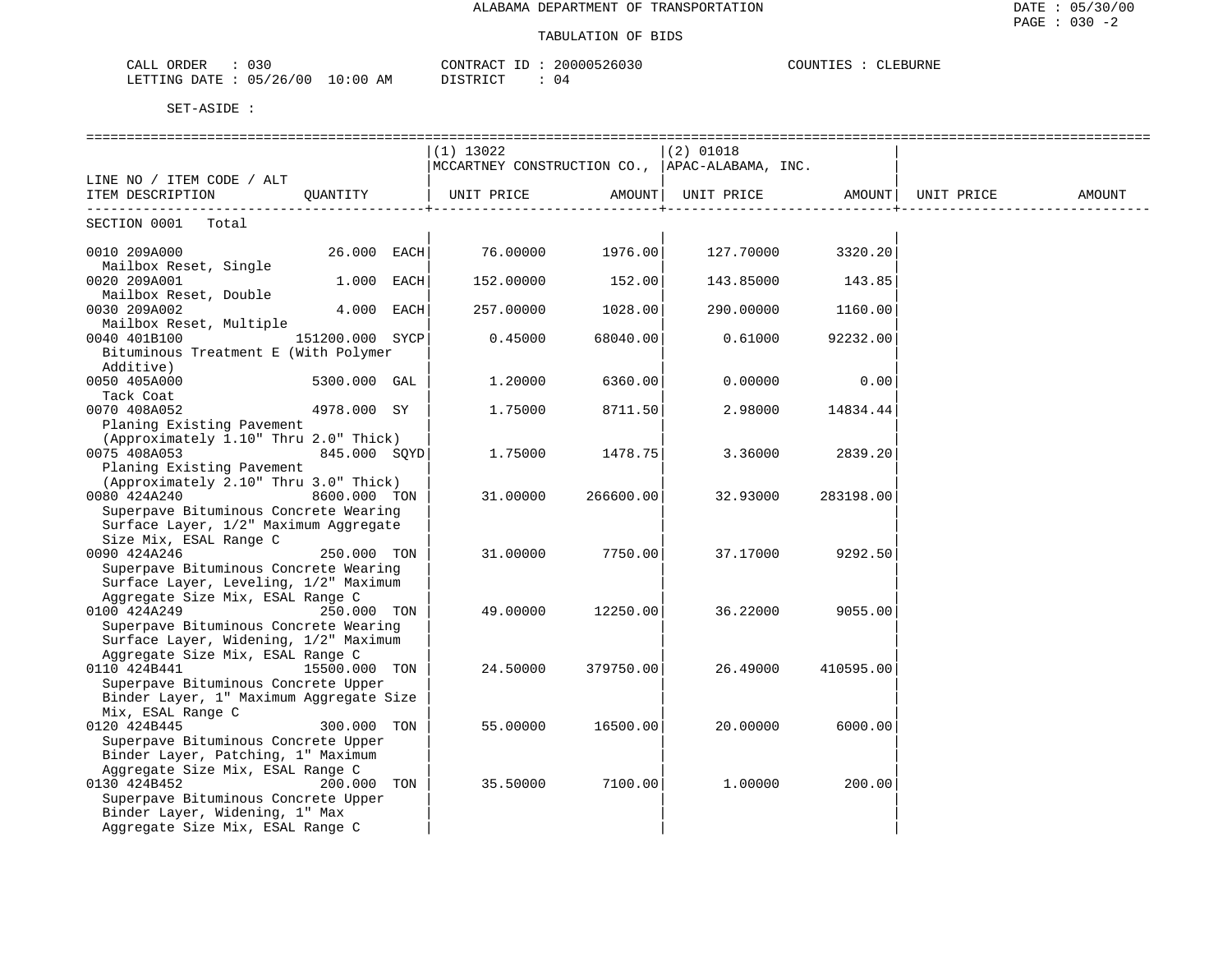| ORDER<br>CALL  | $\sim$ $\sim$ $\sim$<br>U3 U |             | CONTRACT ID | 20000526030 | COUNTIES | CLEBURNE |
|----------------|------------------------------|-------------|-------------|-------------|----------|----------|
| LETTING DATE : | : 05/26/00                   | 10:00<br>AM | DISTRICT    | (14         |          |          |

|                                                                                                         |              |      | $(1)$ 13022                                                          |                | $(2)$ 01018 |                |                        |
|---------------------------------------------------------------------------------------------------------|--------------|------|----------------------------------------------------------------------|----------------|-------------|----------------|------------------------|
|                                                                                                         |              |      | MCCARTNEY CONSTRUCTION CO., APAC-ALABAMA, INC.                       |                |             |                |                        |
| LINE NO / ITEM CODE / ALT                                                                               |              |      |                                                                      |                |             |                |                        |
| ITEM DESCRIPTION                                                                                        | OUANTITY     |      | UNIT PRICE $\qquad$ AMOUNT   UNIT PRICE $\qquad$ AMOUNT   UNIT PRICE |                |             |                | AMOUNT                 |
| 0140 430B043<br>Aggregate Surfacing (1" Down, Crusher<br>Run)                                           |              |      |                                                                      | 56000.00       | 15.20000    | 60800.00       |                        |
| 0150 600A000<br>Mobilization                                                                            |              | LUMP | 14440.00000                                                          | 14440.00       | 10000.00000 | 10000.00       |                        |
| 0160 701A028<br>Solid White, Class 2, Type A Traffic<br>Stripe (0.06" Thick) (6"Wide)                   | 21.000 MILE  |      | 1365.00000                                                           | 28665.00       | 1433.25000  | 30098.25       |                        |
| 7.000 MILE<br>0170 701A046<br>Broken Yellow, Class 2, Type A Traffic<br>Stripe (0.09" Thick) (6" Wide)  |              |      | 950.00000                                                            | 6650.00        | 997.50000   | 6982.50        |                        |
| 0180 701A048<br>Solid Yellow, Class 2, Type A Traffic<br>Stripe (0.09" Thick) (6" Wide)                 | 13.000 MILE  |      | 1550.00000                                                           | 20150.00       | 1627.50000  | 21157.50       |                        |
| $200.000$ LF<br>0190 701B009<br>Dotted Class 2, Type A Traffic Stripe<br>$(0.09"$ Thick $)(6"$ Wide $)$ |              |      | 1,00000                                                              | 200.00         | 1.05000     | 210.00         |                        |
| 0200 701C000<br>Broken Temporary Traffic Stripe                                                         | 21.000 MILE  |      | 320.00000                                                            | 6720.00        | 336.00000   | 7056.00        |                        |
| 0210 701C001<br>Solid Temporary Traffic Stripe                                                          | 40.000 MILE  |      | 360.00000                                                            | 14400.00       | 378.00000   | 15120.00       |                        |
| 0220 703A002 2000.000 SQFT<br>Traffic Control Markings, Class 2, Type<br>$\mathbb{A}$                   |              |      | 1.80000                                                              | 3600.00        | 1.89000     | 3780.00        |                        |
| 0230 703B002<br>Traffic Control Legends, Class 2, Type A                                                | 50.000 SOFT  |      | 10.00000                                                             | 500.00         | 10.50000    | 525.00         |                        |
| 0240 703D001<br>Temporary Traffic Control Markings                                                      | 200.000 SQFT |      | 1,30000                                                              | 260.00         | 1.36000     | 272.00         |                        |
| 0250 740B000<br>Construction Signs                                                                      | 701.000 SOFT |      | 10.00000                                                             | 7010.00        | 7.99000     | 5600.99        |                        |
| 0260 7400000<br>Pilot Car                                                                               | 1.000 EACH   |      | 4000.00000                                                           | 4000.00        | 9406.00000  | 9406.00        |                        |
| 0270 998A000<br>Construction Fuel (Maximum Bid Limited                                                  |              | LUMP | 0.00000                                                              | 0.00           | 0.00000     | 0.00           |                        |
| To $53,500.00$ )<br>SECTION TOTALS                                                                      |              |      |                                                                      | \$940, 291.25] |             | \$1,003,878.43 | ______________________ |
| CONTRACT TOTALS                                                                                         |              |      | $\ddot{s}$                                                           | 940,291.25     |             | \$1,003,878.43 |                        |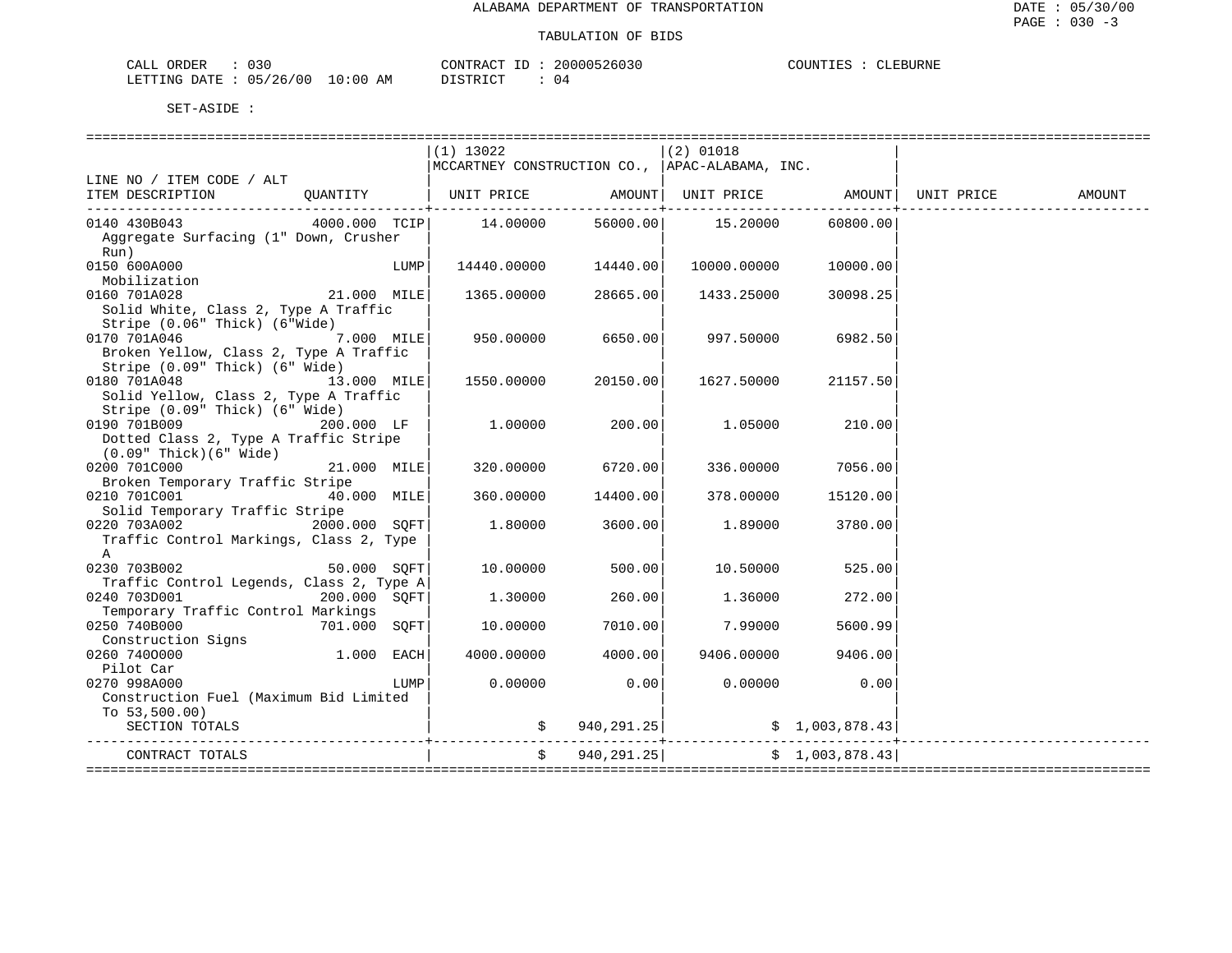DATE :

### VENDOR RANKING

| CALL ORDER<br>CONTRACT DESCRIPTION:<br>SET-ASIDE : | $\therefore$ 032<br>LETTING DATE : 05/26/00 10:00 AM<br>gate of Fort Rucker. Length 5.393 mi. | CONTRACT ID: 20000526032<br>DISTRICT<br>: 07<br>75<br>CONTRACT TIME:<br>RURAL<br>for constructing the Planing, Concrete Pavement Rubblizing,<br>Resurfacing and Traffic Stripe on S.R.#134 from the end of<br>the curb section in Pinckard to near the Wiregrass Central<br>Railroad in Newton and the Planing, Resurfacing and Traffic<br>Stripe on S.R.#85 from S.R.#134 in Daleville to the south | Working Days | COUNTIES : DALE<br>(available days)<br>PROJECT $(S)$ : MG-489 $(8)$ | $MG-489(9)$<br>STPAA-505(7) |                        |
|----------------------------------------------------|-----------------------------------------------------------------------------------------------|------------------------------------------------------------------------------------------------------------------------------------------------------------------------------------------------------------------------------------------------------------------------------------------------------------------------------------------------------------------------------------------------------|--------------|---------------------------------------------------------------------|-----------------------------|------------------------|
| RANK                                               | VENDOR NO./NAME                                                                               |                                                                                                                                                                                                                                                                                                                                                                                                      |              |                                                                     | TOTAL<br><b>BID</b>         | % OVER<br>LOW BID      |
| 23024<br>01018                                     | APAC-ALABAMA, INC.                                                                            | WIREGRASS CONSTRUCTION COMPANY, INC.                                                                                                                                                                                                                                                                                                                                                                 |              | \$1,343,240.61                                                      | 1,348,815.28                | 100.0000%<br>100.4150% |

3 02032 BULLARD EXCAVATING, INC. \$ 1,425,129.02 106.0963%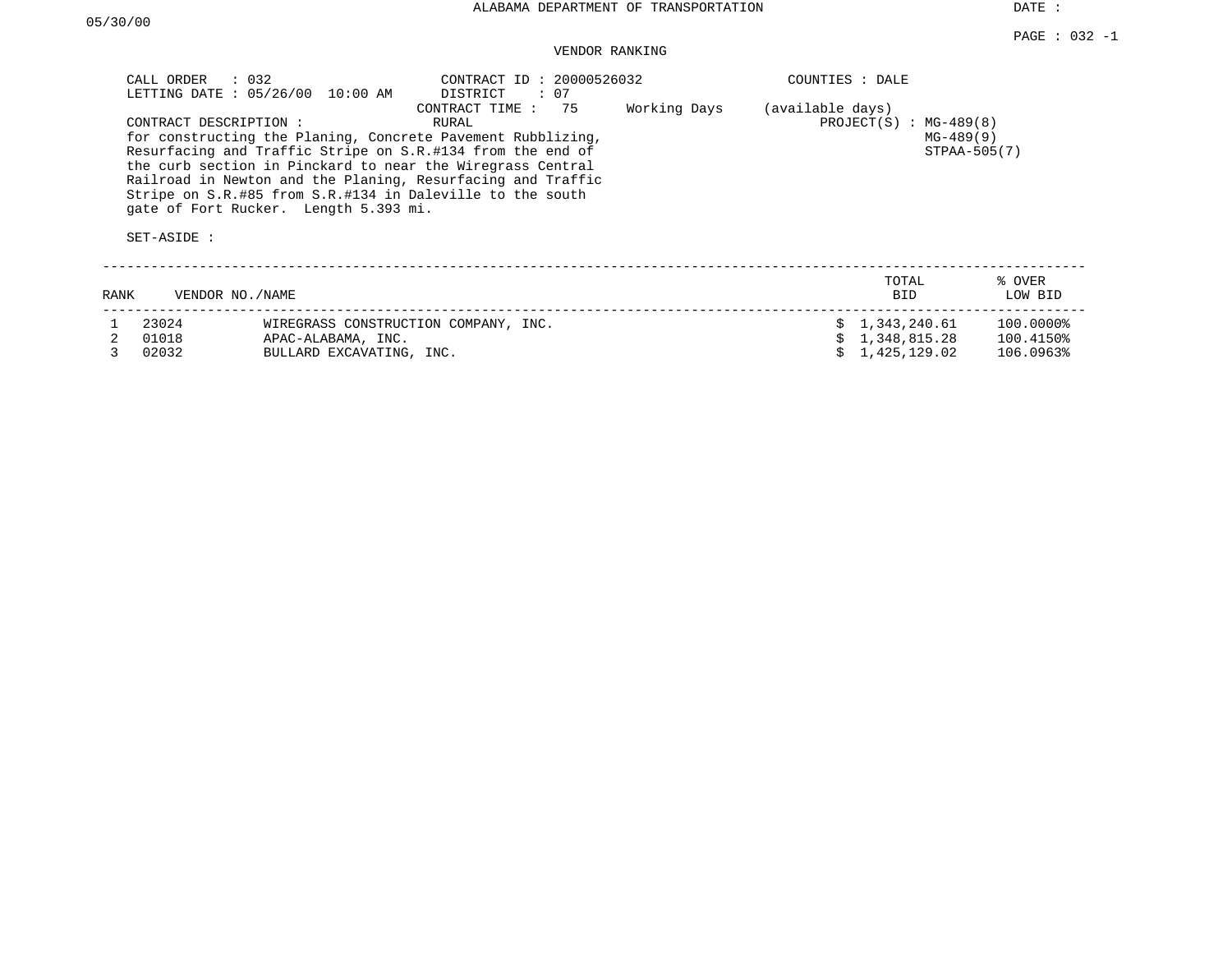| . . <i>.</i><br>ORDER<br>CALL<br>13.<br>ັບມ |             | CONTRACT      | 20000526032      | <b>COUNTIES</b><br>DALE<br>◡◡◡ェ▾++ |
|---------------------------------------------|-------------|---------------|------------------|------------------------------------|
| 05/26/00<br>LETTING<br>DATE.                | 10:00<br>AΜ | די קידי איד ה | $\sim$ $-$<br>U. |                                    |

|                                                  |                | ======================== |                    | ========================= |                    | ----------------------------                                               |           |
|--------------------------------------------------|----------------|--------------------------|--------------------|---------------------------|--------------------|----------------------------------------------------------------------------|-----------|
|                                                  |                | $(1)$ 23024              |                    | $(2)$ 01018               |                    | (3) 02032                                                                  |           |
|                                                  |                |                          |                    |                           |                    | WIREGRASS CONSTRUCTION COMPA APAC-ALABAMA, INC.   BULLARD EXCAVATING, INC. |           |
| LINE NO / ITEM CODE / ALT                        |                |                          |                    |                           |                    |                                                                            |           |
| ITEM DESCRIPTION QUANTITY                        |                | UNIT PRICE AMOUNT        | ----------------+- | UNIT PRICE AMOUNT         | ----------------+- | UNIT PRICE                                                                 | AMOUNT    |
| SECTION 0001 Total                               |                |                          |                    |                           |                    |                                                                            |           |
| 0010 206C010                                     | 90.000 SOYD    | 10.00000                 | 900.00             |                           |                    | 20.25000 1822.50 25.00000                                                  | 2250.00   |
| Removing Concrete Driveway                       |                |                          |                    |                           |                    |                                                                            |           |
| 0020 209A000                                     | 1.000 EACH     | 100.00000                | 100.00             | 70.64000                  | 70.64              | 150.00000                                                                  | 150.00    |
| Mailbox Reset, Single                            |                |                          |                    |                           |                    |                                                                            |           |
| 0030 210D020                                     | 364.000 CYIP   | 12.00000                 | 4368.00            | 10.61000                  | 3862.04            | 10.00000                                                                   | 3640.00   |
| Borrow Excavation (Loose Truckbed                |                |                          |                    |                           |                    |                                                                            |           |
| Measurement) (A2 or Better)                      |                |                          |                    |                           |                    |                                                                            |           |
| 0040 401B100                                     | 33833.000 SYCP | 0.74000                  | 25036.42           | 0.75000                   | 25374.75           | 0.65000                                                                    | 21991.45  |
| Bituminous Treatment E (With Polymer             |                |                          |                    |                           |                    |                                                                            |           |
| Additive)                                        |                |                          |                    |                           |                    |                                                                            |           |
| 4500.000 GAL<br>0050 405A000                     |                | 2.10000                  | 9450.00            | 3.08000                   | 13860.00           | 1,20000                                                                    | 5400.00   |
| Tack Coat                                        |                |                          |                    |                           |                    |                                                                            |           |
| 0060 408A052<br>Planing Existing Pavement        | 73666.000 SY   | 0.47000                  | 34623.02           | 0.67000                   | 49356.22           | 0.50000                                                                    | 36833.00  |
| (Approximately 1.10" Thru 2.0" Thick)            |                |                          |                    |                           |                    |                                                                            |           |
| 0070 408A053<br>17476.000 SOYD                   |                | 0.57000                  | 9961.32            | 0.99000                   | 17301.24           | 0.65000                                                                    | 11359.40  |
| Planing Existing Pavement                        |                |                          |                    |                           |                    |                                                                            |           |
| (Approximately 2.10" Thru 3.0" Thick)            |                |                          |                    |                           |                    |                                                                            |           |
| 0080 408A054 22051.000 SQYD                      |                | 0.67000                  | 14774.17           | 1,29000                   | 28445.79           | 1,00000                                                                    | 22051.00  |
| Planing Existing Pavement                        |                |                          |                    |                           |                    |                                                                            |           |
| (Approximately 3.10" Thru 4.0" Thick)            |                |                          |                    |                           |                    |                                                                            |           |
| 0090 424A240<br>1323.000 TON                     |                | 39.98000                 | 52893.54           | 41.72000                  | 55195.56           | 39.88000                                                                   | 52761.24  |
| Superpave Bituminous Concrete Wearing            |                |                          |                    |                           |                    |                                                                            |           |
| Surface Layer, 1/2" Maximum Aggregate            |                |                          |                    |                           |                    |                                                                            |           |
| Size Mix, ESAL Range C                           |                |                          |                    |                           |                    |                                                                            |           |
| 0100 424A241                                     | 6578.000 TON   | 38.15000                 | 250950.70          | 40.20000                  | 264435.60          | 37.62000                                                                   | 247464.36 |
| Superpave Bituminous Concrete Wearing            |                |                          |                    |                           |                    |                                                                            |           |
| Surface Layer, 3/4" Maximum Aggregate            |                |                          |                    |                           |                    |                                                                            |           |
| Size Mix, ESAL Range C                           |                |                          |                    |                           |                    |                                                                            |           |
| 0110 424A243                                     | 1000.000 TON   | 64.00000                 | 64000.00           | 58.99000                  | 58990.00           | 55.00000                                                                   | 55000.00  |
| Superpave Bituminous Concrete Wearing            |                |                          |                    |                           |                    |                                                                            |           |
| Surface Layer, Patching, 1/2" Maximum            |                |                          |                    |                           |                    |                                                                            |           |
| Aggregate Size Mix, ESAL Range C<br>0120 424A246 | 1950.000 TON   | 41,90000                 | 81705.00           | 43.53000                  | 84883.50           | 39.88000                                                                   | 77766.00  |
| Superpave Bituminous Concrete Wearing            |                |                          |                    |                           |                    |                                                                            |           |
| Surface Layer, Leveling, 1/2" Maximum            |                |                          |                    |                           |                    |                                                                            |           |
| Aggregate Size Mix, ESAL Range C                 |                |                          |                    |                           |                    |                                                                            |           |
| 0130 424B448                                     | 4285.000 TON   | 37.90000                 | 162401.50          | 38.04000                  | 163001.40          | 37.62000                                                                   | 161201.70 |
| Superpave Bituminous Concrete Upper              |                |                          |                    |                           |                    |                                                                            |           |
| Binder Layer, Leveling, 3/4" Max                 |                |                          |                    |                           |                    |                                                                            |           |
| Aggregate Size Mix, ESAL Range C                 |                |                          |                    |                           |                    |                                                                            |           |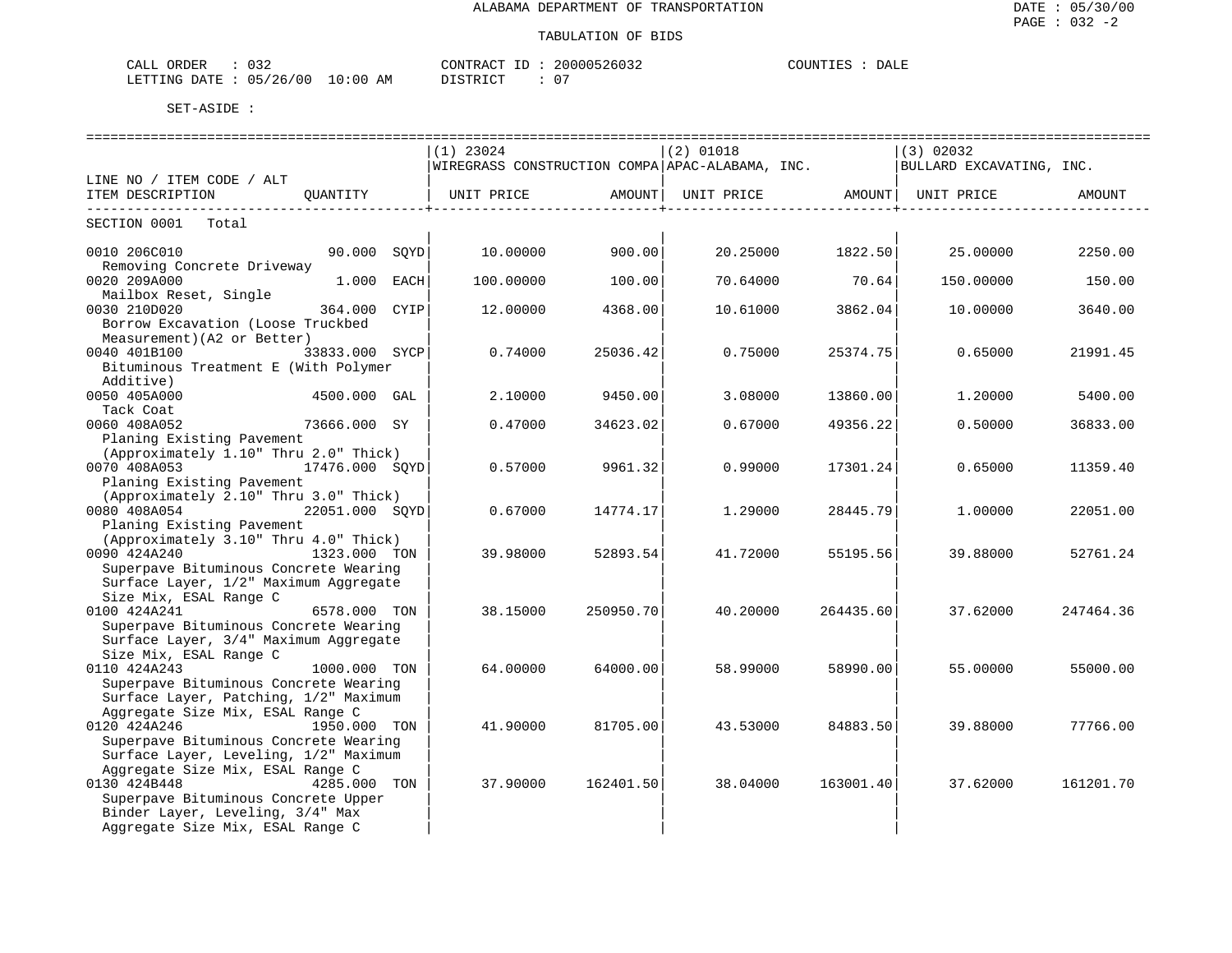| CALL ORDER                       | 032 |                      | CONTRACT ID: 20000526032 | COUNTIES | DALE |
|----------------------------------|-----|----------------------|--------------------------|----------|------|
| LETTING DATE : 05/26/00 10:00 AM |     | DISTRICT<br>PISINICI |                          |          |      |

|                                                                            |      | $(1)$ 23024       |           | $(2)$ 01018                                     |           | (3) 02032                |           |
|----------------------------------------------------------------------------|------|-------------------|-----------|-------------------------------------------------|-----------|--------------------------|-----------|
|                                                                            |      |                   |           | WIREGRASS CONSTRUCTION COMPA APAC-ALABAMA, INC. |           | BULLARD EXCAVATING, INC. |           |
| LINE NO / ITEM CODE / ALT<br>ITEM DESCRIPTION<br>QUANTITY                  |      | UNIT PRICE AMOUNT |           | UNIT PRICE AMOUNT                               |           | UNIT PRICE               | AMOUNT    |
|                                                                            |      |                   |           |                                                 |           |                          |           |
| 0140 424B549<br>6033.000 TON                                               |      | 38.15000          | 230158.95 | 36.15000                                        | 218092.95 | 37.52000                 | 226358.16 |
| Superpave Bituminous Concrete Lower                                        |      |                   |           |                                                 |           |                          |           |
| Binder Layer, Leveling, 1" Maximum                                         |      |                   |           |                                                 |           |                          |           |
| Aggregate Size Mix, ESAL Range C                                           |      |                   |           |                                                 |           |                          |           |
| 0150 424B553<br>1052.000 TON                                               |      | 39.64000          | 41701.28  | 36.90000                                        | 38818.80  | 39,00000                 | 41028.00  |
| Superpave Bituminous Concrete Lower                                        |      |                   |           |                                                 |           |                          |           |
| Binder Layer, Widening, 1 1/2" Maximum<br>Aggregate Size Mix, ESAL Range C |      |                   |           |                                                 |           |                          |           |
| 0160 459A001<br>35518.000 SOYD                                             |      | 2,00000           | 71036.00  | 1.61000                                         | 57183.98  | 2.50000                  | 88795.00  |
| Rubblizing Reinforced Concrete Pavement                                    |      |                   |           |                                                 |           |                          |           |
| 0170 459B000<br>1000.000 TON                                               |      | 10.00000          | 10000.00  | 20.00000                                        | 20000.00  | 20.00000                 | 20000.00  |
| Filler Aggregate                                                           |      |                   |           |                                                 |           |                          |           |
| 0180 600A000                                                               | LUMP | 75000.00000       | 75000.00  | 50000.00000                                     | 50000.00  | 130000.00000             | 130000.00 |
| Mobilization                                                               |      |                   |           |                                                 |           |                          |           |
| 0190 618B002<br>78.000                                                     | SOYD | 35.00000          | 2730.00   | 47.20000                                        | 3681.60   | 30.00000                 | 2340.00   |
| Concrete Driveway, 6" Thick                                                |      |                   |           |                                                 |           |                          |           |
| 0200 652A061<br>6.000 ACRE                                                 |      | 393.00000         | 2358.00   | 393.00000                                       | 2358.00   | 450.00000                | 2700.00   |
| Seeding (Mix 3E)                                                           |      |                   |           |                                                 |           |                          |           |
| 6.000 ACRE<br>0210 656A000                                                 |      | 393.00000         | 2358.00   | 393.00000                                       | 2358.00   | 450.00000                | 2700.00   |
| Mulching, Class A, Type 1<br>0220 665F000<br>150.000 EACH                  |      | 4.50000           | 675.00    | 5.00000                                         | 750.00    | 5.00000                  | 750.00    |
| Hay Bales                                                                  |      |                   |           |                                                 |           |                          |           |
| 0230 665J000<br>4000.000 LF                                                |      | 3.18000           | 12720.00  | 3.00000                                         | 12000.00  | 5.50000                  | 22000.00  |
| Silt Fence, Type A                                                         |      |                   |           |                                                 |           |                          |           |
| 0240 680A000                                                               | LUMP | 2500.00000        | 2500.00   | 1500.00000                                      | 1500.00   | 5000.00000               | 5000.00   |
| Engineering Controls                                                       |      |                   |           |                                                 |           |                          |           |
| 8.000 MILE<br>0250 701C000                                                 |      | 280.00000         | 2240.00   | 280.00000                                       | 2240.00   | 280.00000                | 2240.00   |
| Broken Temporary Traffic Stripe                                            |      |                   |           |                                                 |           |                          |           |
| 0260 701C001<br>38.000 MILE                                                |      | 300.00000         | 11400.00  | 300.00000                                       | 11400.00  | 300.00000                | 11400.00  |
| Solid Temporary Traffic Stripe<br>0270 701D007<br>3.000 MILE               |      | 1200.00000        | 3600.00   | 1200.00000                                      | 3600.00   | 1200.00000               | 3600.00   |
| Solid Traffic Stripe Removed (Paint)                                       |      |                   |           |                                                 |           |                          |           |
| 0280 701D008<br>3.000 MILE                                                 |      | 1300.00000        | 3900.00   | 1300.00000                                      | 3900.00   | 1300.00000               | 3900.00   |
| Solid Traffic Stripe Removed (Plastic)                                     |      |                   |           |                                                 |           |                          |           |
| 0290 701D014<br>3.000 MILE                                                 |      | 1000.00000        | 3000.00   | 1000.00000                                      | 3000.00   | 1000.00000               | 3000.00   |
| Broken Traffic Stripe Removed (Paint)                                      |      |                   |           |                                                 |           |                          |           |
| 0300 701D015<br>3.000 MILE                                                 |      | 1000.00000        | 3000.00   | 1000.00000                                      | 3000.00   | 1000.00000               | 3000.00   |
| Broken Traffic Stripe Removed (Plastic)                                    |      |                   |           |                                                 |           |                          |           |
| 0310 701G125<br>1276.000 LF                                                |      | 3.36000           | 4287.36   | 3.36000                                         | 4287.36   | 3.36000                  | 4287.36   |
| Solid White, Class 3W, Type A Traffic                                      |      |                   |           |                                                 |           |                          |           |
| Stripe (6" Wide)                                                           |      |                   |           |                                                 |           |                          |           |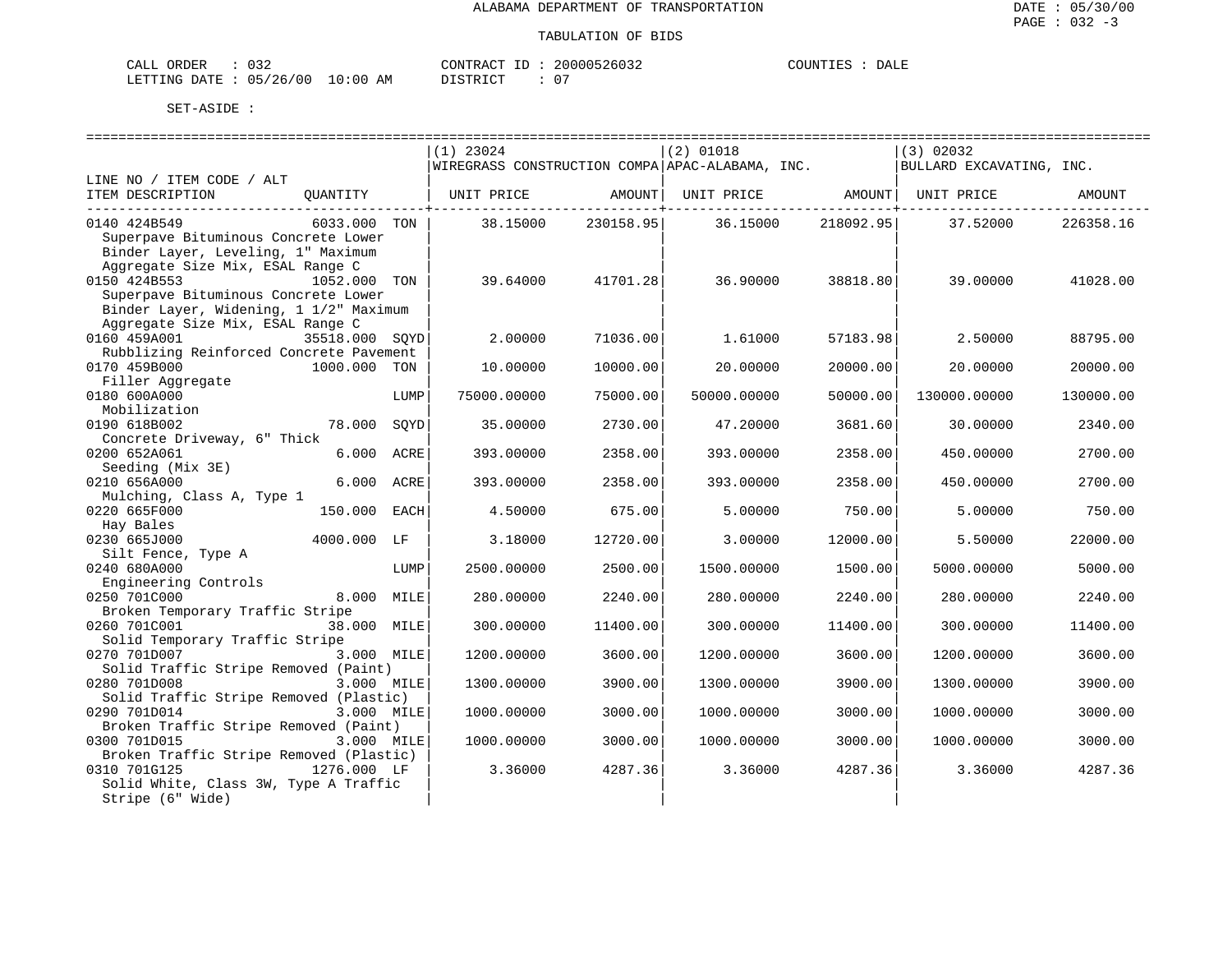| ORDER<br>CALL | ∩າາ      |             | CONTRACT<br><b>TD</b> | 20000526032 | COUNTIES<br>____ | DALE |
|---------------|----------|-------------|-----------------------|-------------|------------------|------|
| LETTING DATE  | 05/26/00 | 10:00<br>AΜ | DISTRICT<br>.         | $\cap$      |                  |      |

|                                                            | $(1)$ 23024                                     | $(2)$ 01018            | (3) 02032                     |
|------------------------------------------------------------|-------------------------------------------------|------------------------|-------------------------------|
|                                                            | WIREGRASS CONSTRUCTION COMPA APAC-ALABAMA, INC. |                        | BULLARD EXCAVATING, INC.      |
| LINE NO / ITEM CODE / ALT                                  |                                                 |                        |                               |
| ITEM DESCRIPTION<br>QUANTITY                               | UNIT PRICE<br>AMOUNT                            | UNIT PRICE             | AMOUNT   UNIT PRICE<br>AMOUNT |
|                                                            |                                                 |                        |                               |
| 0320 701G129<br>638.000 LF                                 | 957.00<br>1.50000                               | 957.00<br>1.50000      | 1.50000<br>957.00             |
| Broken Yellow, Class 3W, Type A Traffic                    |                                                 |                        |                               |
| Stripe (6" Wide)                                           |                                                 |                        |                               |
| 0330 702A007<br>4.000 MILE                                 | 7900.00<br>1975.00000                           | 7900.00<br>1975.00000  | 7900.00<br>1975.00000         |
| Broken Yellow, Inverted Profile Traffic                    |                                                 |                        |                               |
| Stripe (6" Wide)                                           |                                                 |                        |                               |
| 0340 702A008<br>11.000 MILE                                | 3950.00000<br>43450.00                          | 3950.00000<br>43450.00 | 3950.00000<br>43450.00        |
| Solid White, Inverted Profile Traffic                      |                                                 |                        |                               |
| Stripe (6" Wide)                                           |                                                 |                        |                               |
| 0350 702A009<br>9.000 MILE                                 | 35550.00<br>3950.00000                          | 3950.00000<br>35550.00 | 3950.00000<br>35550.00        |
| Solid Yellow, Inverted Profile Traffic<br>Stripe (6" Wide) |                                                 |                        |                               |
| 0360 702A010<br>2.000 MILE                                 | 1975.00000<br>3950.00                           | 1975.00000<br>3950.00  | 3950.00<br>1975.00000         |
| Broken White, Inverted Profile Traffic                     |                                                 |                        |                               |
| Stripe (6" Wide)                                           |                                                 |                        |                               |
| 0370 702B001<br>977.000 LF                                 | 1.85000<br>1807.45                              | 1.85000<br>1807.45     | 1807.45<br>1.85000            |
| Dotted Inverted Profile Traffic Stripe                     |                                                 |                        |                               |
| $(6"$ Wide)                                                |                                                 |                        |                               |
| 0380 703A002<br>4611.000 SOFT                              | 1.80000<br>8299.80                              | 1.80000<br>8299.80     | 1.80000<br>8299.80            |
| Traffic Control Markings, Class 2, Type                    |                                                 |                        |                               |
| $\mathbb{A}$                                               |                                                 |                        |                               |
| 0390 703B002<br>793.000 SOFT                               | 2.80000<br>2220.40                              | 2.80000<br>2220.40     | 2220.40<br>2.80000            |
| Traffic Control Legends, Class 2, Type A                   |                                                 |                        |                               |
| 0400 703D001<br>3147.000 SOFT                              | 1.00000<br>3147.00                              | 1,00000<br>3147.00     | 1,00000<br>3147.00            |
| Temporary Traffic Control Markings                         |                                                 |                        |                               |
| 0410 703E001<br>613.000<br>SOFT                            | 1,00000<br>613.00                               | 1,00000<br>613.00      | 613.00<br>1,00000             |
| Temporary Traffic Control Legends                          |                                                 |                        |                               |
| 0420 705A030<br>32.000 EACH                                | 4.90000<br>156.80                               | 4.90000<br>156.80      | 4.90000<br>156.80             |
| Pavement Markers, Class A-H, Type 2-C                      |                                                 |                        |                               |
| 0430 705A031<br>288.000 EACH                               | 4.70000<br>1353.60                              | 4.70000<br>1353.60     | 4.70000<br>1353.60            |
| Pavement Markers, Class A-H, Type 1-A                      |                                                 |                        |                               |
| 0440 705A032<br>279.000 EACH                               | 4.70000<br>1311.30                              | 4.70000<br>1311.30     | 4.70000<br>1311.30            |
| Pavement Markers, Class A-H, Type 1-B                      |                                                 |                        |                               |
| 0450 705A037<br>1290.000 EACH                              | 4.90000<br>6321.00                              | 4.90000<br>6321.00     | 4.90000<br>6321.00            |
| Pavement Markers, Class A-H, Type 2-D                      |                                                 |                        |                               |
| 0460 740B000<br>1125.000 SOFT                              | 15.00000<br>16875.00                            | 16.34000<br>18382.50   | 12.00000<br>13500.00          |
| Construction Signs                                         |                                                 |                        |                               |
| 0470 740E000<br>175.000 EACH                               | 2625.00<br>15.00000                             | 6.27000<br>1097.25     | 10.00000<br>1750.00           |
| Cones (36 Inches High)<br>0480 740M000<br>175.000 EACH     | 875.00<br>5.00000                               | 768.25<br>4.39000      | 5.00000<br>875.00             |
| Weight For Cone                                            |                                                 |                        |                               |
|                                                            |                                                 |                        |                               |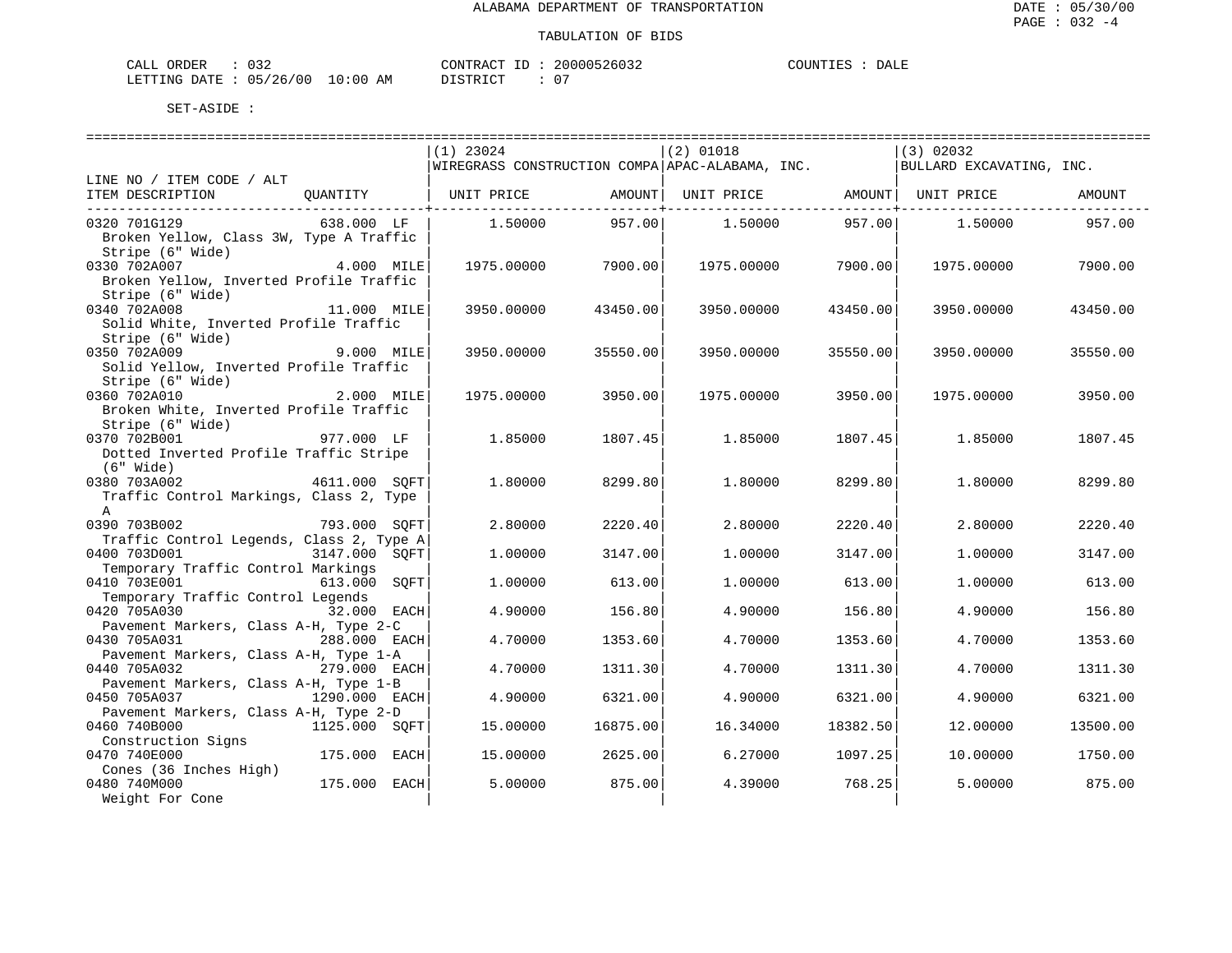| ORDER<br>$\sim$ $ -$<br>-'ALI<br>. .<br>∪ <i>J 4</i> |               | CONTRACT          | 2000050<br>20032 | COUNTIES<br>DALE |
|------------------------------------------------------|---------------|-------------------|------------------|------------------|
| 05/26<br>LETTING<br>DATE<br>′ N N<br>$\sim$<br>.     | ) : 0 0<br>AΜ | ידי הוא די קידי ה |                  |                  |

|                                                                          |          |      | $(1)$ 23024<br>WIREGRASS CONSTRUCTION COMPA APAC-ALABAMA, INC. |                | $(2)$ 01018 |                 | (3) 02032<br>BULLARD EXCAVATING, INC. |                |  |  |  |  |  |
|--------------------------------------------------------------------------|----------|------|----------------------------------------------------------------|----------------|-------------|-----------------|---------------------------------------|----------------|--|--|--|--|--|
| ITEM CODE / ALT<br>LINE NO                                               |          |      |                                                                |                |             |                 |                                       |                |  |  |  |  |  |
| ITEM DESCRIPTION                                                         | OUANTITY |      | UNIT PRICE                                                     | AMOUNT         | UNIT PRICE  | AMOUNT          | UNIT PRICE                            | AMOUNT         |  |  |  |  |  |
| 0490 7400000<br>Pilot Car                                                | 2.000    | EACH | 1000.00000                                                     | 2000.00        | 2000.00000  | 4000.00         | 7500.00000                            | 15000.00       |  |  |  |  |  |
| 0500 741C010<br>Portable Sequential Arrow And Chevron<br>Sign Unit       | 4.000    | EACH | 2500.00000                                                     | 10000.00       | 690.00000   | 2760.00         | 1500.00000                            | 6000.00        |  |  |  |  |  |
| 0510 998A000<br>Construction Fuel (Maximum Bid Limited<br>To $55,000.00$ |          | LUMP | 0.00000                                                        | 0.00           | 0.00000     | 0.00            | 0.00000                               | 0.00           |  |  |  |  |  |
| SECTION TOTALS                                                           |          |      |                                                                | \$1,343,240.61 |             | \$1,348,815.28] |                                       | \$1,425,129.02 |  |  |  |  |  |
| CONTRACT TOTALS                                                          |          |      |                                                                | \$1,343,240.61 |             | \$1,348,815.28] |                                       | \$1,425,129.02 |  |  |  |  |  |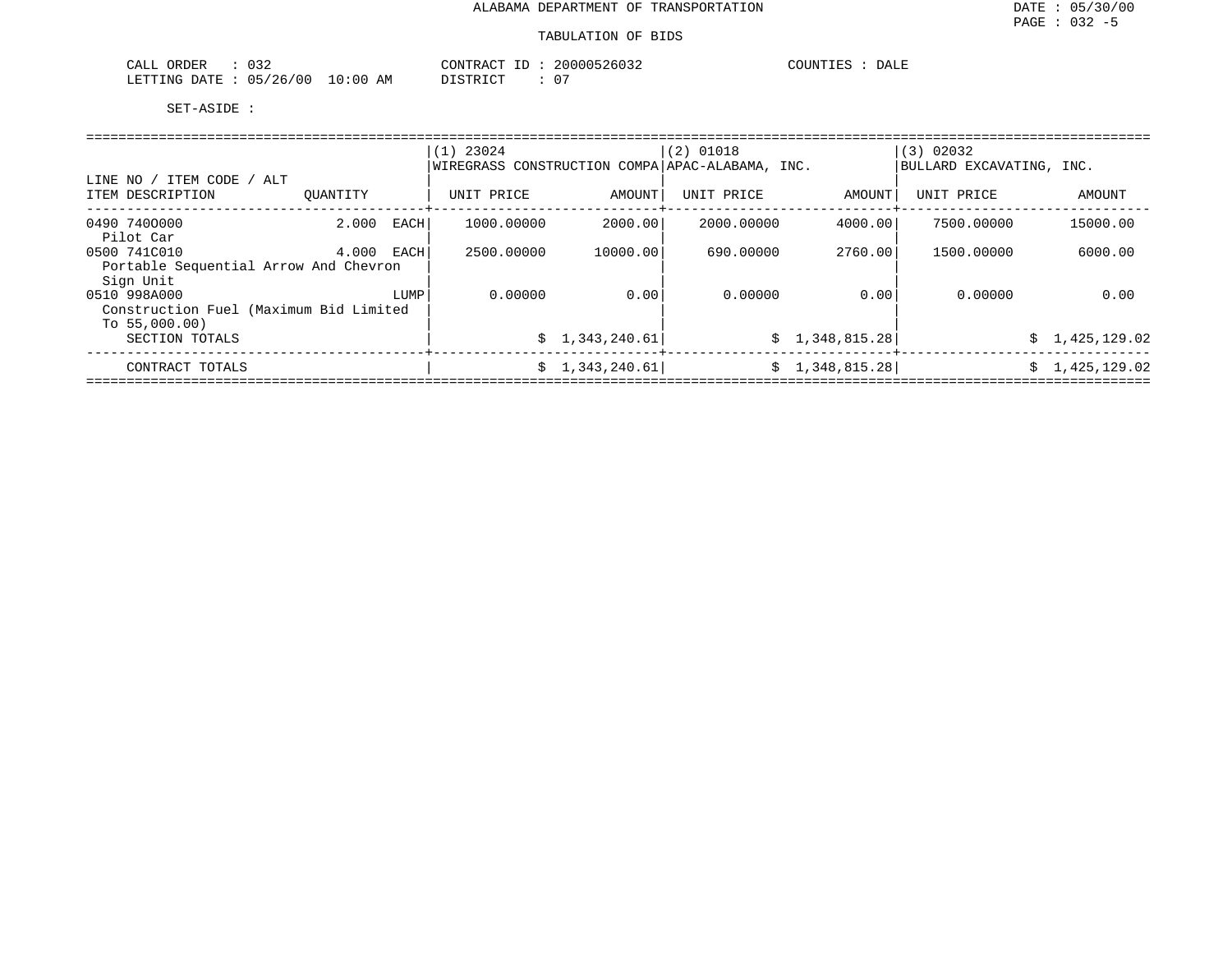DATE :

## VENDOR RANKING

|      | CALL ORDER<br>$\therefore$ 033                                    | LETTING DATE : 05/26/00 10:00 AM                                                       | CONTRACT ID: 20000526033<br>$\cdot$ 07<br>DISTRICT                            |                    |                  | COUNTIES : COFFEE              |                                        |                                     |
|------|-------------------------------------------------------------------|----------------------------------------------------------------------------------------|-------------------------------------------------------------------------------|--------------------|------------------|--------------------------------|----------------------------------------|-------------------------------------|
|      | CONTRACT DESCRIPTION:<br>Elba. Length $-5.468$ mi.<br>SET-ASIDE : | for constructing the Resurfacing, Traffic Stripe, and                                  | CONTRACT TIME:<br>Guardrail on C.R. #215 from S.R. #87 to S.R. #125, north of | 30<br>Working Days | (available days) | $PROJECT(S)$ : STPNU-1624(101) |                                        |                                     |
| RANK | VENDOR NO./NAME                                                   |                                                                                        |                                                                               |                    |                  |                                | TOTAL<br>BID.                          | % OVER<br>LOW BID                   |
|      | 23024<br>01018<br>02032                                           | WIREGRASS CONSTRUCTION COMPANY, INC.<br>APAC-ALABAMA, INC.<br>BULLARD EXCAVATING, INC. |                                                                               |                    |                  |                                | 297,626.45<br>321,345.14<br>321,365.24 | 100.0000%<br>107.9692%<br>107.9760% |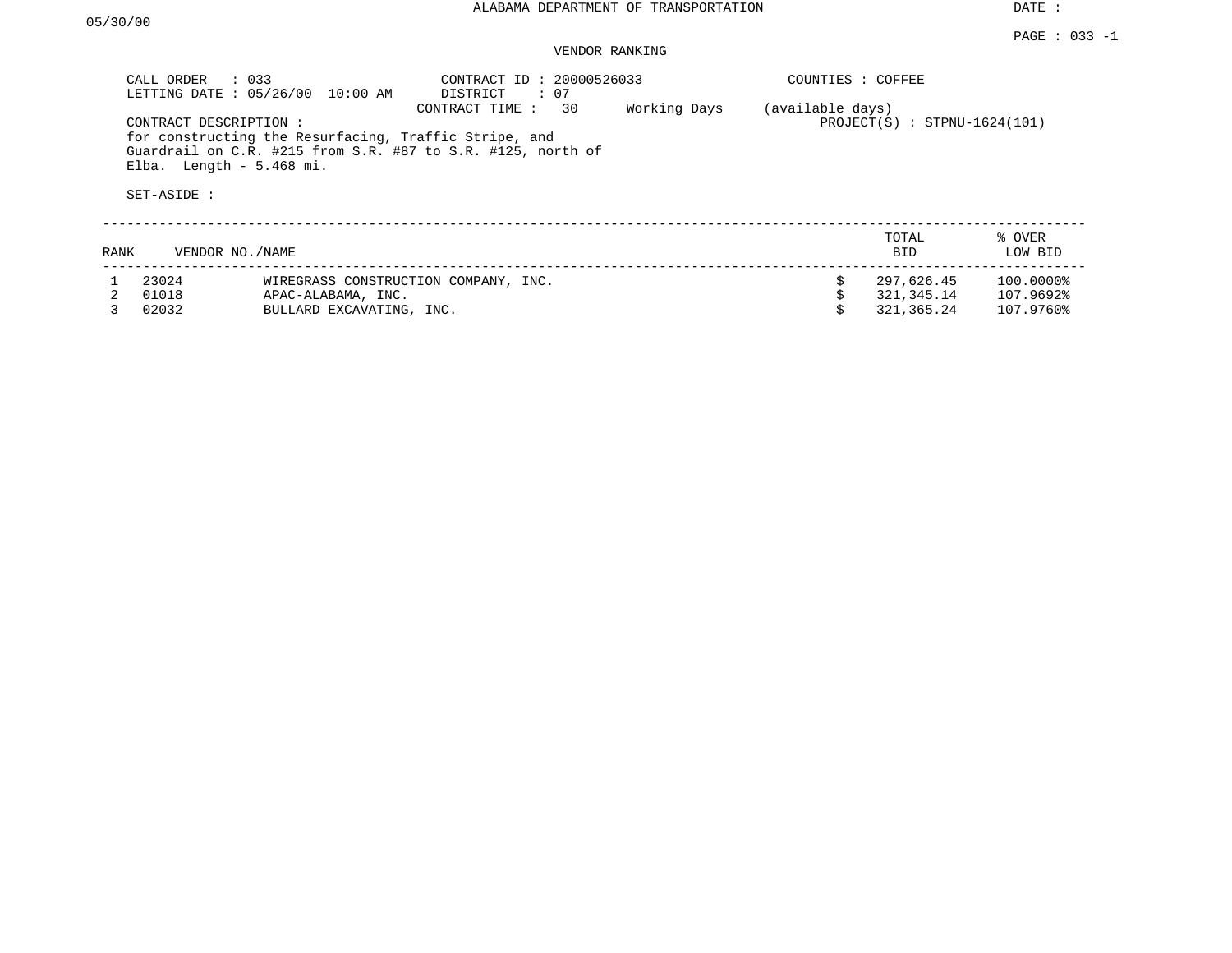| CALL ORDER                      | CONTRACT ID: 2 | 20000526033 | COFFEE<br>COUNTIES |
|---------------------------------|----------------|-------------|--------------------|
| LETTING DATE: 05/26/00 10:00 AM | DISTRICT       | - 0         |                    |

|                                         |               |      | $(1)$ 23024 |           | $(2)$ 01018                                     |           | (3) 02032                                          |           |
|-----------------------------------------|---------------|------|-------------|-----------|-------------------------------------------------|-----------|----------------------------------------------------|-----------|
|                                         |               |      |             |           | WIREGRASS CONSTRUCTION COMPA APAC-ALABAMA, INC. |           | BULLARD EXCAVATING, INC.                           |           |
| LINE NO / ITEM CODE / ALT               |               |      |             |           |                                                 |           |                                                    |           |
| ITEM DESCRIPTION                        | OUANTITY      |      |             |           |                                                 |           | UNIT PRICE AMOUNT   UNIT PRICE AMOUNT   UNIT PRICE | AMOUNT    |
| ----------------------------            |               |      |             |           |                                                 |           |                                                    |           |
| SECTION 0001<br>TOTAL                   |               |      |             |           |                                                 |           |                                                    |           |
|                                         |               |      |             |           |                                                 |           |                                                    |           |
| 0010 305A000                            | 2816.000 CYCP |      | 8,00000     | 22528.00  | 5.51000                                         | 15516.16  | 7.50000                                            | 21120.00  |
| Borrow, Section 210, A-4 or Better, For |               |      |             |           |                                                 |           |                                                    |           |
| Miscellaneous Use                       |               |      |             |           |                                                 |           |                                                    |           |
| 0020 405A000                            | 1891.000 GAL  |      | 1,80000     | 3403.80   | 2.40000                                         | 4538.40   | 1,20000                                            | 2269.20   |
| Tack Coat                               |               |      |             |           |                                                 |           |                                                    |           |
| 0030 429A201                            | 5015.000 TON  |      | 32.95000    | 165244.25 | 37.18000                                        | 186457.70 | 33.00000                                           | 165495.00 |
| Improved Bituminous Concrete Wearing    |               |      |             |           |                                                 |           |                                                    |           |
| Surface Layer, 3/4" Maximum Aggregate   |               |      |             |           |                                                 |           |                                                    |           |
| Size Mix, ESAL Range A                  |               |      |             |           |                                                 |           |                                                    |           |
| 0040 429A207                            | 1610.000 TON  |      | 34.14000    | 54965.40  | 38,46000                                        | 61920.60  | 34,00000                                           | 54740.00  |
| Improved Bituminous Concrete Wearing    |               |      |             |           |                                                 |           |                                                    |           |
| Surface Layer, Leveling, 3/4" Maximum   |               |      |             |           |                                                 |           |                                                    |           |
| Aggregate Size Mix, ESAL Range A        |               |      |             |           |                                                 |           |                                                    |           |
| 0050 600A000                            |               | LUMP | 5500.00000  | 5500.00   | 7550.00000                                      | 7550.00   | 28213.04000                                        | 28213.04  |
| Mobilization                            |               |      |             |           |                                                 |           |                                                    |           |
| 0060 630A000                            | 200.000 LF    |      | 17.00000    | 3400.00   | 17.00000                                        | 3400.00   | 17.00000                                           | 3400.00   |
| Steel Beam Guardrail, Class A, Type 1   |               |      |             |           |                                                 |           |                                                    |           |
| 0070 630C022                            | 2.000 EACH    |      | 1600.00000  | 3200.00   | 1600.00000                                      | 3200.00   | 1600.00000                                         | 3200.00   |
| Guardrail End Anchor, Type Special      |               |      |             |           |                                                 |           |                                                    |           |
| 0080 630C050                            | 2.000 EACH    |      | 1900.00000  | 3800.00   | 1900.00000                                      | 3800.00   | 1900.00000                                         | 3800.00   |
| Guardrail End Anchor, Type 20 Series    |               |      |             |           |                                                 |           |                                                    |           |
| 0090 630C070                            | 4.000 EACH    |      | 1500.00000  | 6000.00   | 1500.00000                                      | 6000.00   | 1500.00000                                         | 6000.00   |
| Guardrail End Anchor, Type 10 Series    |               |      |             |           |                                                 |           |                                                    |           |
| 0100 652A061                            | 5.000 ACRE    |      | 393.00000   | 1965.00   | 393.00000                                       | 1965.00   | 425.00000                                          | 2125.00   |
| Seeding (Mix 3E)                        |               |      |             |           |                                                 |           |                                                    |           |
| 0110 656A000                            | 5.000 ACRE    |      | 393.00000   | 1965.00   | 393.00000                                       | 1965.00   | 425.00000                                          | 2125.00   |
| Mulching, Class A, Type 1               |               |      |             |           |                                                 |           |                                                    |           |
| 0120 701A004                            | 11.000 MILE   |      | 300.00000   | 3300.00   | 300.00000                                       | 3300.00   | 300.00000                                          | 3300.00   |
| Solid White, Class 1, Type A Traffic    |               |      |             |           |                                                 |           |                                                    |           |
| Stripe                                  |               |      |             |           |                                                 |           |                                                    |           |
| 0130 701A035                            | 8.000 MILE    |      | 1050.00000  | 8400.00   | 1050.00000                                      | 8400.00   | 1050.00000                                         | 8400.00   |
| Solid Yellow, Class 2, Type A Traffic   |               |      |             |           |                                                 |           |                                                    |           |
| Stripe (0.09" Thick)                    |               |      |             |           |                                                 |           |                                                    |           |
| 0140 701A045                            | 3.000 MILE    |      | 600,00000   | 1800.00   | 600,00000                                       | 1800.00   | 600.00000                                          | 1800.00   |
| Broken Yellow, Class 2, Type A Traffic  |               |      |             |           |                                                 |           |                                                    |           |
| Stripe (0.09" Thick)                    |               |      |             |           |                                                 |           |                                                    |           |
| 0150 701C000                            | 6.000 MILE    |      | 280.00000   | 1680.00   | 280.00000                                       | 1680.00   | 280,00000                                          | 1680.00   |
| Broken Temporary Traffic Stripe         |               |      |             |           |                                                 |           |                                                    |           |
| 0160 701C001                            | 15.000 MILE   |      | 300.00000   | 4500.00   | 300.00000                                       | 4500.00   | 300.00000                                          | 4500.00   |
| Solid Temporary Traffic Stripe          |               |      |             |           |                                                 |           |                                                    |           |
|                                         |               |      |             |           |                                                 |           |                                                    |           |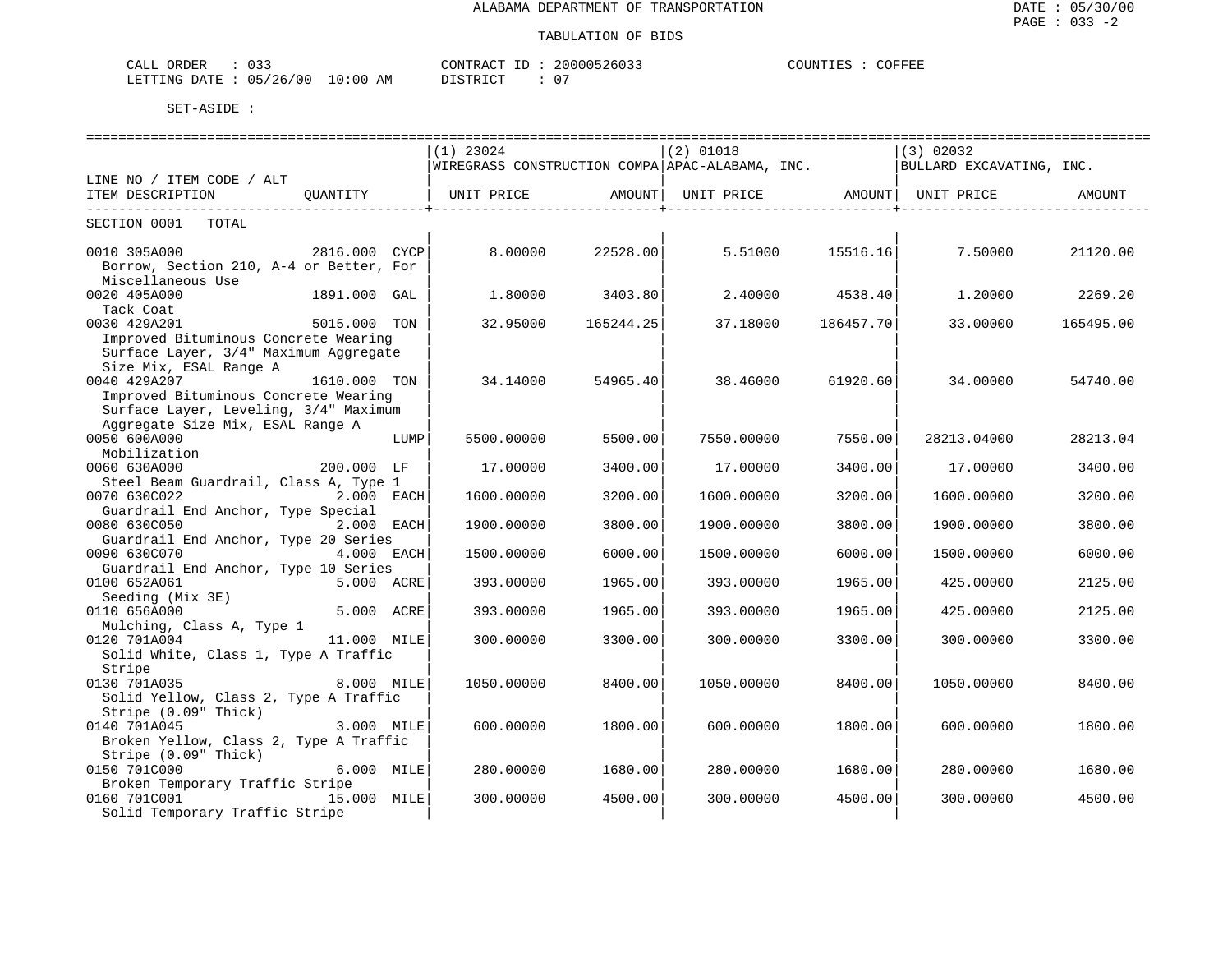| $\sim$ $\sim$ $\sim$<br>CALL<br>ORDER                                                                                                                               | 20000526033<br>CONTRACT<br>$- -$ | COUNTIES<br>COFFEE |
|---------------------------------------------------------------------------------------------------------------------------------------------------------------------|----------------------------------|--------------------|
| /26/00<br>10:00<br>∩ҕ<br>LETTING<br>ΆM<br>חים מח<br>the contract of the contract of the contract of the contract of the contract of the contract of the contract of | $\sim$ $-$<br>דת לתיי<br>v       |                    |

|                                                                            |          |      | $(1)$ 23024<br>WIREGRASS CONSTRUCTION COMPA APAC-ALABAMA, INC. |            | $(2)$ 01018 |             | (3) 02032<br>BULLARD EXCAVATING, INC. |                    |  |
|----------------------------------------------------------------------------|----------|------|----------------------------------------------------------------|------------|-------------|-------------|---------------------------------------|--------------------|--|
| ITEM CODE / ALT<br>LINE NO<br>ITEM DESCRIPTION                             | QUANTITY |      | UNIT PRICE                                                     | AMOUNT     | UNIT PRICE  | AMOUNT      | UNIT PRICE                            | AMOUNT             |  |
| 0170 703A002<br>Traffic Control Markings, Class 2, Type                    | 118.000  | SOFT | 5.00000                                                        | 590.00     | 5.00000     | 590.00      | 5.00000                               | 590.00             |  |
| 0180 740B000<br>Construction Signs                                         | 259.000  | SOFT | 15.00000                                                       | 3885.00    | 11.92000    | 3087.28     | 12,00000                              | 3108.00            |  |
| 0190 740E000<br>Cones (36 Inches High)                                     | 50.000   | EACH | 15.00000                                                       | 750.00     | 2.33000     | 116.50      | 5.00000                               | 250.00             |  |
| 0200 740M000<br>Weight For Cone                                            | 50.000   | EACH | 5.00000                                                        | 250.00     | 1.17000     | 58.50       | 5.00000                               | 250.00             |  |
| 0210 7400000<br>Pilot Car                                                  | 1.000    | EACH | 500.00000                                                      | 500.00     | 1500.00000  | 1500.00     | 5000.00000                            | 5000.00            |  |
| 0220 998A000<br>Construction Fuel (Maximum Bid Limited<br>To $14,000.00$ ) |          | LUMP | 0.00000                                                        | 0.00       | 0.00000     | 0.00        | 0.00000                               | 0.00               |  |
| SECTION TOTALS                                                             |          |      | Ŝ.                                                             | 297,626.45 | \$          | 321, 345.14 |                                       | \$<br>321, 365. 24 |  |
| CONTRACT TOTALS                                                            |          |      | \$                                                             | 297,626.45 | Ŝ.          | 321, 345.14 |                                       | \$<br>321, 365.24  |  |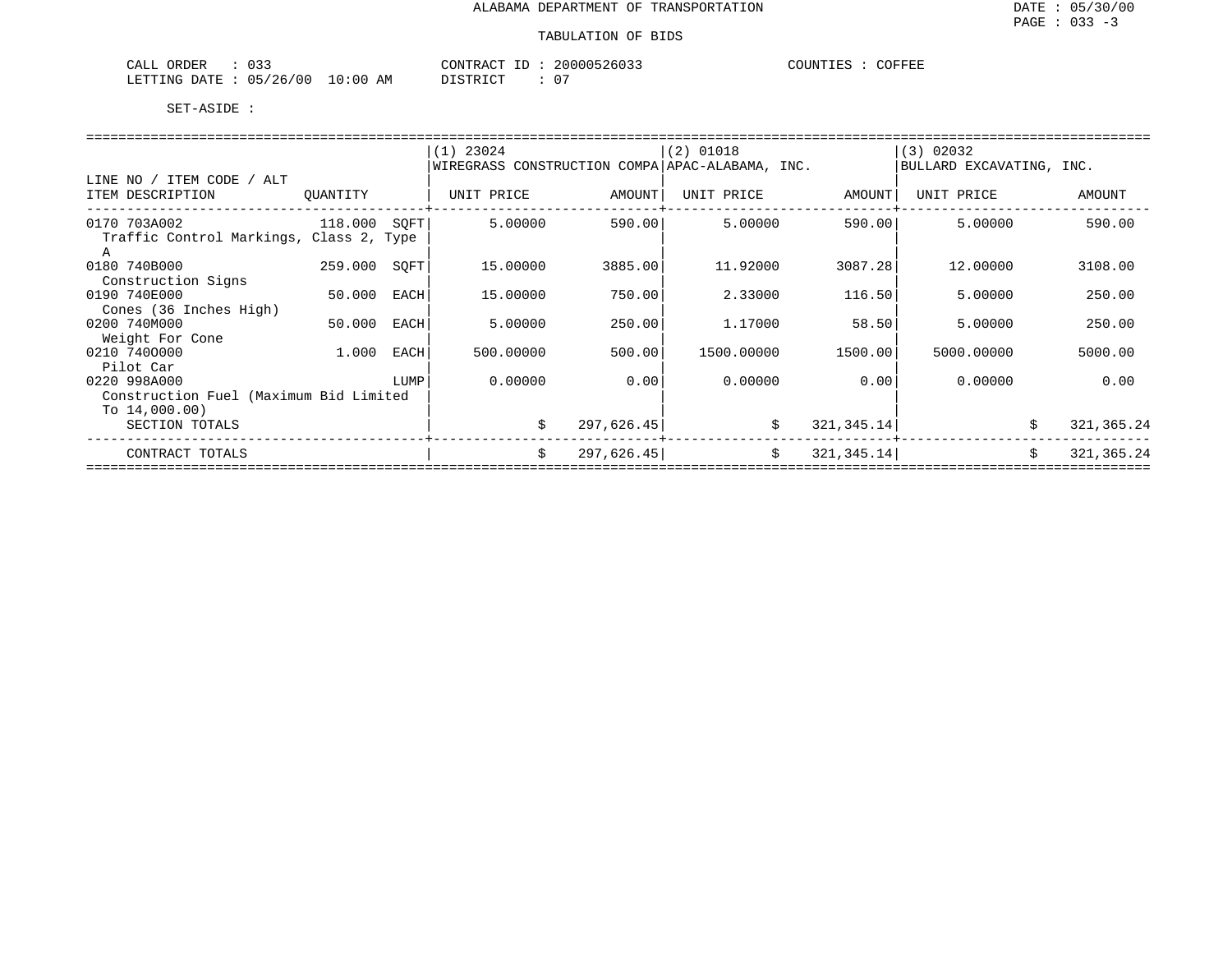DATE :

## VENDOR RANKING

| CALL ORDER : 034<br>LETTING DATE: 05/26/00<br>10:00 AM                                                                                                                                                     | CONTRACT ID: 20000526034<br>$\therefore$ 05<br>DISTRICT |              | COUNTIES : GREENE |                             |
|------------------------------------------------------------------------------------------------------------------------------------------------------------------------------------------------------------|---------------------------------------------------------|--------------|-------------------|-----------------------------|
| CONTRACT DESCRIPTION:<br>for constructing the Grade, Drain, Pave, Traffic Stripe, and<br>Bridge Culvert on S.R. #7 (U.S. #11)/S.R. #13 (U.S. #43)<br>over Minter Creek, north of Eutaw. Length - 0.160 mi. | CONTRACT TIME : 75<br>RURAL                             | Working Days | (available days)  | $PROJECT(S) : BR-3205(102)$ |
| SET-ASIDE:                                                                                                                                                                                                 |                                                         |              |                   |                             |
|                                                                                                                                                                                                            |                                                         |              | TOTAL             | % OVER                      |

| <b>RANK</b> |       | VENDOR NO./NAME                        | <b>BID</b> | LOW BID   |
|-------------|-------|----------------------------------------|------------|-----------|
|             | 18024 | RACON, INC.                            | 486,400.98 | 100.0000% |
|             | 08017 | H & L CONSTRUCTION, INC.               | 517,037.90 | 106.2986% |
|             | 20011 | TRI COUNTY CONCRETE CONSTRUCTION, INC. | 521,614.48 | 107.2396% |
|             | 16048 | WALKER PATTON COMPANY, INC.            | 547,406.73 | 112.5422% |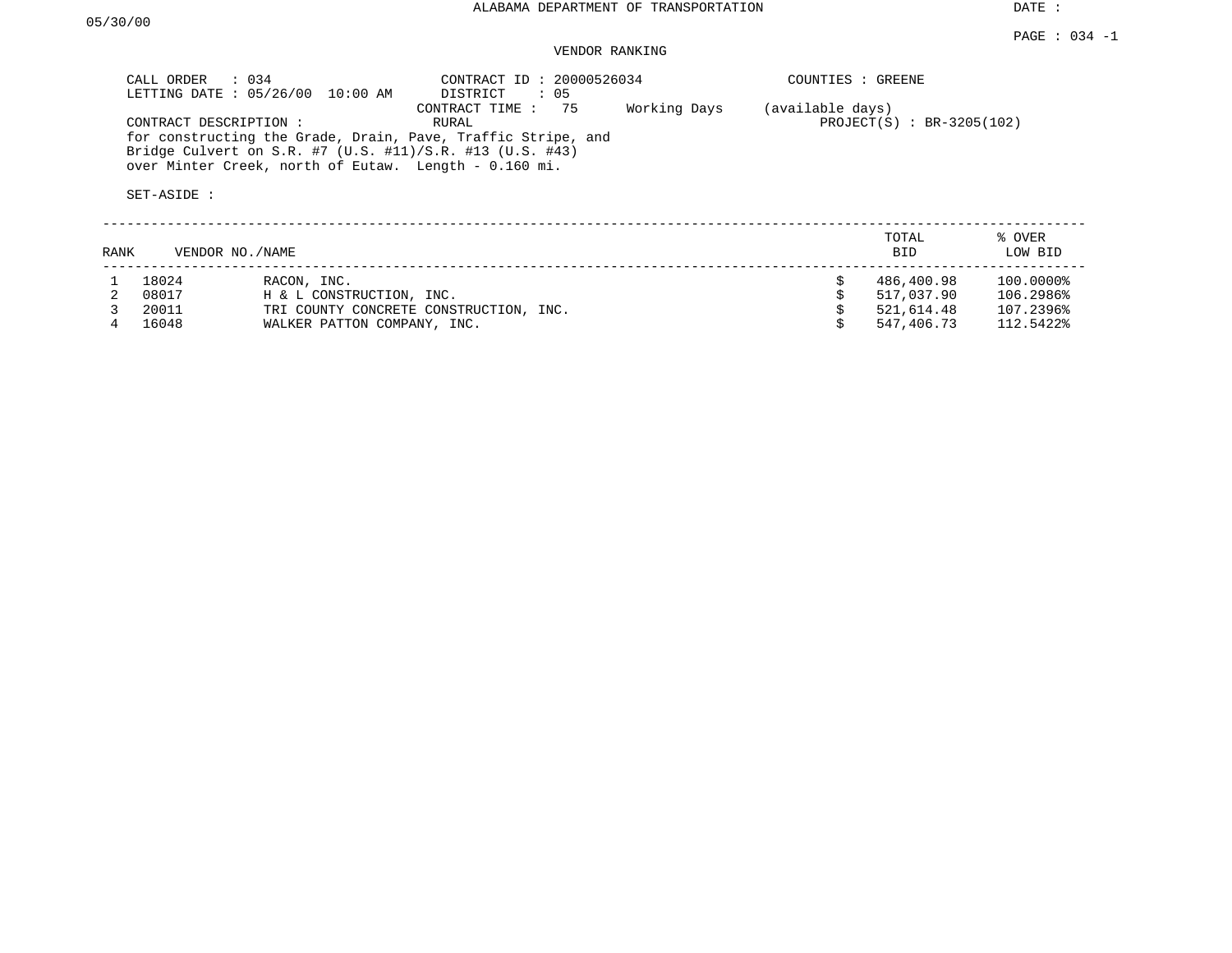| $\sim$ $\sim$<br>ORDER<br>CALL<br>J 34 |            | CONTRACT<br>ID | 20000526034 | COUNTIES | <b>GREENE</b> |  |
|----------------------------------------|------------|----------------|-------------|----------|---------------|--|
| 05/26/00<br>LETTING DATE .             | $10:00$ AM |                |             |          |               |  |

|                                                            |               |      | ----------------------------- |                    | ------------------------------                                        |                                  | ================================== |          |
|------------------------------------------------------------|---------------|------|-------------------------------|--------------------|-----------------------------------------------------------------------|----------------------------------|------------------------------------|----------|
|                                                            |               |      | $(1)$ 18024                   |                    | (2) 08017                                                             |                                  | $(3)$ 20011                        |          |
|                                                            |               |      | RACON, INC.                   |                    | $\vert$ H & L CONSTRUCTION, INC. $\vert$ TRI COUNTY CONCRETE CONSTRUC |                                  |                                    |          |
| LINE NO / ITEM CODE / ALT                                  |               |      |                               |                    |                                                                       |                                  |                                    |          |
| ITEM DESCRIPTION QUANTITY<br>----------------------------- |               |      | UNIT PRICE AMOUNT             | ----------------+- | UNIT PRICE AMOUNT                                                     | ----------------- <del>-</del> - | UNIT PRICE                         | AMOUNT   |
| TOTAL<br>SECTION 0001                                      |               |      |                               |                    |                                                                       |                                  |                                    |          |
| 0010 201A000                                               |               | LUMP | 5000.00000                    | 5000.00            | 12000.00000                                                           | 12000.00                         | 39618.53000                        | 39618.53 |
| Clearing & Grubbing (Approximately 2                       |               |      |                               |                    |                                                                       |                                  |                                    |          |
| acres)                                                     |               |      |                               |                    |                                                                       |                                  |                                    |          |
| 0020 206A000                                               |               | LUMP | 5500.00000                    | 5500.00            | 20000.00000                                                           | 20000.00                         | 8000.00000                         | 8000.00  |
| Removal Of Old Bridge Station 318+05.09                    |               |      |                               |                    |                                                                       |                                  |                                    |          |
| 0030 206C001                                               | 314.000 SOYD  |      | 6.00000                       | 1884.00            | 8.75000                                                               | 2747.50                          | 9,00000                            | 2826.00  |
| Removing Concrete Pavement                                 |               |      |                               |                    |                                                                       |                                  |                                    |          |
| 0040 206E010                                               | 4.000 EACH    |      | 265.00000                     | 1060.00            | 85.00000                                                              | 340.00                           | 100.00000                          | 400.00   |
| Removing Guardrail End Anchor (Type 2-B)                   |               |      |                               |                    |                                                                       |                                  |                                    |          |
| 0050 206E019                                               | 4.000 EACH    |      | 92.75000                      | 371.00             | 85,00000                                                              | 340.00                           | 100.00000                          | 400.00   |
| Removing Guardrail End Anchor (Type 10)                    |               |      |                               |                    |                                                                       |                                  |                                    |          |
| 0060 210A000                                               | 4695.000 CYIP |      | 3.00000                       | 14085.00           | 4.25000                                                               | 19953.75                         | 4.00000                            | 18780.00 |
| Unclassified Excavation                                    |               |      |                               |                    |                                                                       |                                  |                                    |          |
| 0070 210C000                                               | 823.000 CYIP  |      | 10.00000                      | 8230.00            | 3,00000                                                               | 2469.00                          | 6,00000                            | 4938.00  |
| Muck Excavation                                            |               |      |                               |                    |                                                                       |                                  |                                    |          |
| 0080 210D013                                               | 3239.000 CYIP |      | 7.00000                       | 22673.00           | 6.60000                                                               | 21377.40                         | 7.75000                            | 25102.25 |
| Borrow Excavation (A-4(0) or Better)                       |               |      |                               |                    |                                                                       |                                  |                                    |          |
| 0090 214A000                                               | 320.000 CUYD  |      | 7.00000                       | 2240.00            | 8,00000                                                               | 2560.00                          | 8.00000                            | 2560.00  |
| Structure Excavation                                       |               |      |                               |                    |                                                                       |                                  |                                    |          |
| 0100 214B001                                               | 478.000 CUYD  |      | 30.20000                      | 14435.60           | 32,00000                                                              | 15296.00                         | 22,00000                           | 10516.00 |
| Foundation Backfill, Commercial                            |               |      |                               |                    |                                                                       |                                  |                                    |          |
| 0110 230A000                                               | 2.000 RBST    |      | 1000.00000                    | 2000.00            | 685.00000                                                             | 1370.00                          | 650.00000                          | 1300.00  |
| Roadbed Processing                                         |               |      |                               |                    |                                                                       |                                  |                                    |          |
| 0120 301A008                                               | 3347.000 SYCP |      | 5.50000                       | 18408.50           | 5.85000                                                               | 19579.95                         | 5.60000                            | 18743.20 |
| Crushed Aggregate Base Course, Type B,                     |               |      |                               |                    |                                                                       |                                  |                                    |          |
| Plant Mixed, 5" Compacted Thickness                        |               |      |                               |                    |                                                                       |                                  |                                    |          |
| 0130 301A012                                               | 978.000 SYCP  |      | 8.50000                       | 8313.00            | 7.45000                                                               | 7286.10                          | 7.10000                            | 6943.80  |
| Crushed Aggregate Base Course, Type B,                     |               |      |                               |                    |                                                                       |                                  |                                    |          |
| Plant Mixed, 6" Compacted Thickness                        |               |      |                               |                    |                                                                       |                                  |                                    |          |
| 0140 305B060<br>30.000 TCIP                                |               |      | 25.00000                      | 750.00             | 31.50000                                                              | 945.00                           | 22,00000                           | 660.00   |
|                                                            |               |      |                               |                    |                                                                       |                                  |                                    |          |
| Crushed Aggregate, Section 825, Type B,                    |               |      |                               |                    |                                                                       |                                  |                                    |          |
| For Miscellaneous Use                                      |               |      |                               |                    |                                                                       |                                  |                                    |          |
| 0150 401A000                                               | 933.000 SYCP  |      | 1.06000                       | 988.98             | 1.05000                                                               | 979.65                           | 1,00000                            | 933.00   |
| Bituminous Treatment A                                     |               |      |                               |                    |                                                                       |                                  |                                    |          |
| 0160 405A000                                               | 231.000 GAL   |      | 1.06000                       | 244.86             | 1.05000                                                               | 242.55                           | 1,00000                            | 231.00   |
| Tack Coat                                                  |               |      |                               |                    |                                                                       |                                  |                                    |          |
| 0170 424A240                                               | 264.000 TON   |      | 72.88000                      | 19240.32           | 72.00000                                                              | 19008.00                         | 68.75000                           | 18150.00 |
| Superpave Bituminous Concrete Wearing                      |               |      |                               |                    |                                                                       |                                  |                                    |          |
| Surface Layer, 1/2" Maximum Aggregate                      |               |      |                               |                    |                                                                       |                                  |                                    |          |
| Size Mix, ESAL Range C                                     |               |      |                               |                    |                                                                       |                                  |                                    |          |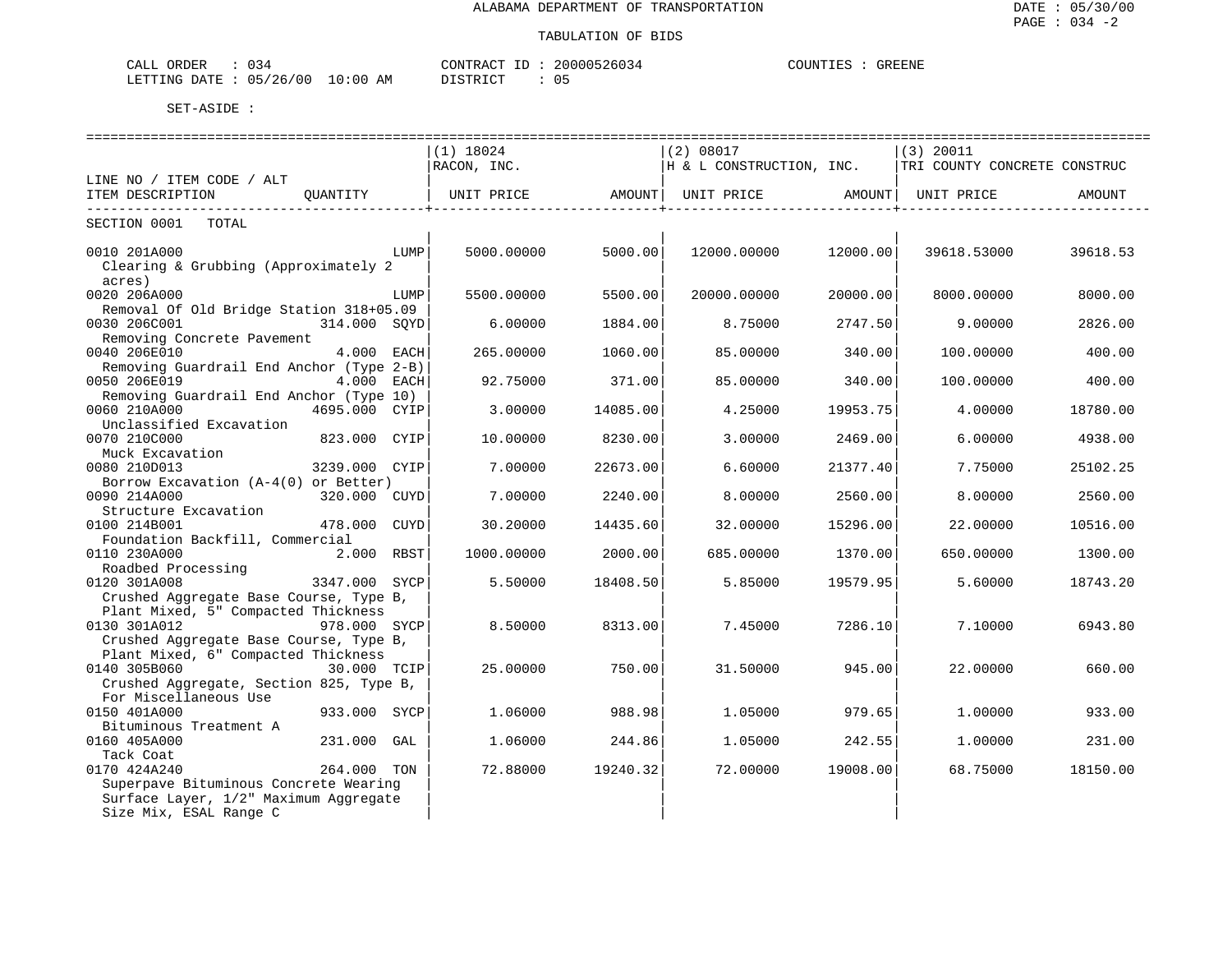| CALL ORDER                       |  |          |  | CONTRACT ID: 20000526034 | COUNTIES | GREENE |
|----------------------------------|--|----------|--|--------------------------|----------|--------|
| LETTING DATE : 05/26/00 10:00 AM |  | DISTRICT |  |                          |          |        |

|                                         |                 | $(1)$ 18024 |           | (2) 08017                |           | (3) 20011                    |          |
|-----------------------------------------|-----------------|-------------|-----------|--------------------------|-----------|------------------------------|----------|
|                                         |                 | RACON, INC. |           | H & L CONSTRUCTION, INC. |           | TRI COUNTY CONCRETE CONSTRUC |          |
| LINE NO / ITEM CODE / ALT               |                 |             |           |                          |           |                              |          |
| ITEM DESCRIPTION                        | OUANTITY        | UNIT PRICE  | AMOUNT    | UNIT PRICE               | AMOUNT    | UNIT PRICE                   | AMOUNT   |
| ------------------------                |                 |             |           |                          |           |                              |          |
| 0180 424A243                            | 20.000 TON      | 79.50000    | 1590.00   | 78.75000                 | 1575.00   | 75.00000                     | 1500.00  |
| Superpave Bituminous Concrete Wearing   |                 |             |           |                          |           |                              |          |
|                                         |                 |             |           |                          |           |                              |          |
| Surface Layer, Patching, 1/2" Maximum   |                 |             |           |                          |           |                              |          |
| Aggregate Size Mix, ESAL Range C        |                 |             |           |                          |           |                              |          |
| 0190 424A246                            | 20.000 TON      | 72.88000    | 1457.60   | 72.00000                 | 1440.00   | 68.75000                     | 1375.00  |
| Superpave Bituminous Concrete Wearing   |                 |             |           |                          |           |                              |          |
| Surface Layer, Leveling, 1/2" Maximum   |                 |             |           |                          |           |                              |          |
| Aggregate Size Mix, ESAL Range C        |                 |             |           |                          |           |                              |          |
| 0200 424A249                            | 20.000 TON      | 76.32000    | 1526.40   | 75.00000                 | 1500.00   | 72.00000                     | 1440.00  |
| Superpave Bituminous Concrete Wearing   |                 |             |           |                          |           |                              |          |
| Surface Layer, Widening, 1/2" Maximum   |                 |             |           |                          |           |                              |          |
| Aggregate Size Mix, ESAL Range C        |                 |             |           |                          |           |                              |          |
|                                         |                 |             |           |                          |           |                              |          |
| 0210 424B442                            | 390.000 TON     | 49.40000    | 19266.00  | 49.00000                 | 19110.00  | 46.60000                     | 18174.00 |
| Superpave Bituminous Concrete Upper     |                 |             |           |                          |           |                              |          |
| Binder Layer, 1 1/2" Max Aggregate Size |                 |             |           |                          |           |                              |          |
| Mix, ESAL Range C                       |                 |             |           |                          |           |                              |          |
| 0220 424B446                            | 20.000 TON      | 79.50000    | 1590.00   | 78.00000                 | 1560.00   | 75.00000                     | 1500.00  |
| Superpave Bituminous Concrete Upper     |                 |             |           |                          |           |                              |          |
| Binder Layer, Patching, 1 1/2" Max      |                 |             |           |                          |           |                              |          |
| Aggregate Size Mix, ESAL Range C        |                 |             |           |                          |           |                              |          |
| 0230 424B450                            | 20.000 TON      | 76.32000    | 1526.40   | 75,00000                 | 1500.00   | 72.00000                     | 1440.00  |
| Superpave Bituminous Concrete Upper     |                 |             |           |                          |           |                              |          |
| Binder Layer, Leveling, 1 1/2" Max      |                 |             |           |                          |           |                              |          |
|                                         |                 |             |           |                          |           |                              |          |
| Aggregate Size Mix, ESAL Range C        |                 |             |           |                          |           |                              |          |
| 0240 424B453                            | 20.000 TON      | 76.32000    | 1526.40   | 75.00000                 | 1500.00   | 72.00000                     | 1440.00  |
| Superpave Bituminous Concrete Upper     |                 |             |           |                          |           |                              |          |
| Binder Layer, Widening, 1 1/2" Maximum  |                 |             |           |                          |           |                              |          |
| Aggregate Size Mix, ESAL Range C        |                 |             |           |                          |           |                              |          |
| 0250 424C241                            | 254.000 TON     | 74.20000    | 18846.80  | 73.50000                 | 18669.00  | 70,00000                     | 17780.00 |
| Superpave Bituminous Concrete Base      |                 |             |           |                          |           |                              |          |
| Layer, 1 1/2" Maximum Aggregate Size    |                 |             |           |                          |           |                              |          |
| Mix, ESAL Range C                       |                 |             |           |                          |           |                              |          |
| 0260 424C251                            | 20,000<br>TON   | 76.32000    | 1526.40   | 75.00000                 | 1500.00   | 72.00000                     | 1440.00  |
| Superpave Bituminous Concrete Base      |                 |             |           |                          |           |                              |          |
| Layer, Widening, 1 1/2", Maximum        |                 |             |           |                          |           |                              |          |
| Aggregate Size Mix, ESAL Range C        |                 |             |           |                          |           |                              |          |
|                                         |                 |             |           |                          |           |                              |          |
| 0270 502A000                            | 72050.000 LB    | 0.50000     | 36025.00  | 0.50000                  | 36025.00  | 0.44000                      | 31702.00 |
| Steel Reinforcement                     |                 |             |           |                          |           |                              |          |
| 0280 524A011                            | 362.000<br>CUYD | 300,00000   | 108600.00 | 325,00000                | 117650.00 | 260.00000                    | 94120.00 |
| Culvert Concrete (Cast In Place)        |                 |             |           |                          |           |                              |          |
| 0290 530A608                            | 341.000 LF      | 44.22000    | 15079.02  | 65.00000                 | 22165.00  | 38,00000                     | 12958.00 |
| 60" Roadway Pipe (14 Gauge C.S.)        |                 |             |           |                          |           |                              |          |
| (Temporary)                             |                 |             |           |                          |           |                              |          |
|                                         |                 |             |           |                          |           |                              |          |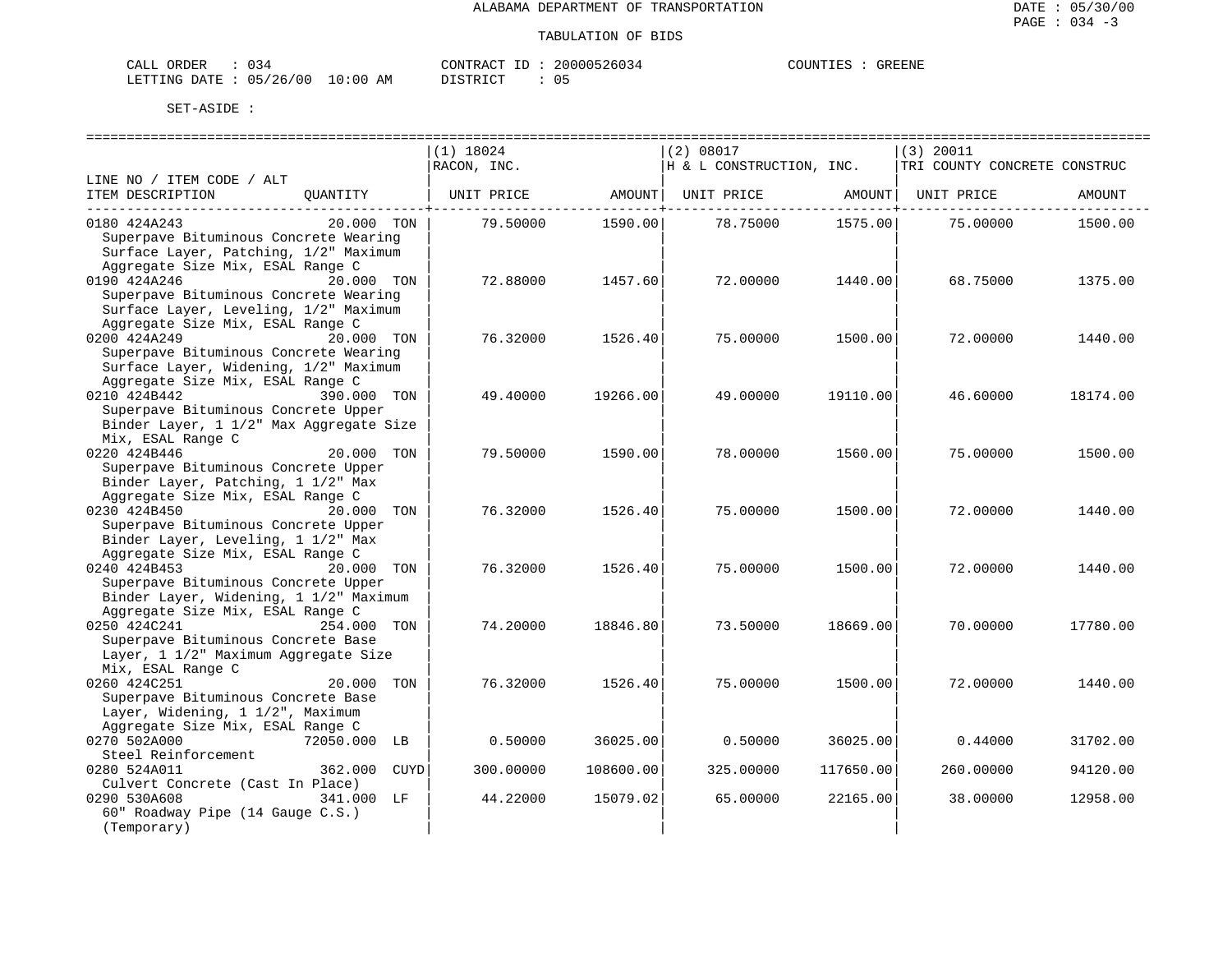| CALL<br>ORDER | $\sim$<br>` -< 4<br>ັບມ |             | CONTRACT                                     | TD. | 20000526034 | COUNTIES | <b>GREENE</b> |
|---------------|-------------------------|-------------|----------------------------------------------|-----|-------------|----------|---------------|
| LETTING DATE  | 05/26/00                | 10:00<br>AΜ | TAT<br>$\neg$ $\tau$ $\land$ $\Box$ $\vdash$ |     |             |          |               |

|                                                  |              |      | $(1)$ 18024       |          | (2) 08017                |          | $(3)$ 20011                  |          |
|--------------------------------------------------|--------------|------|-------------------|----------|--------------------------|----------|------------------------------|----------|
|                                                  |              |      | RACON, INC.       |          | H & L CONSTRUCTION, INC. |          | TRI COUNTY CONCRETE CONSTRUC |          |
| LINE NO / ITEM CODE / ALT                        |              |      |                   |          |                          |          |                              |          |
| ITEM DESCRIPTION                                 | OUANTITY     |      | UNIT PRICE AMOUNT | -------- | UNIT PRICE AMOUNT        |          | UNIT PRICE                   | AMOUNT   |
| 0300 600A000                                     |              | LUMP | 30300.00000       | 30300.00 | 15000.00000              | 15000.00 | 58500.00000                  | 58500.00 |
| Mobilization                                     |              |      |                   |          |                          |          |                              |          |
| 0310 610C001                                     | 510.000      | TON  | 21.37000          | 10898.70 | 25,00000                 | 12750.00 | 19.85000                     | 10123.50 |
| Loose Riprap, Class 2                            |              |      |                   |          |                          |          |                              |          |
| 0320 610D000<br>Filter Blanket                   | 402.000      | SOYD | 1.25000           | 502.50   | 3.00000                  | 1206.00  | 2.75000                      | 1105.50  |
| 0330 629A004                                     | 176.000 LF   |      | 125.00000         | 22000.00 | 135.00000                | 23760.00 | 150.00000                    | 26400.00 |
| Concrete Median Or Safety Barrier, Type          |              |      |                   |          |                          |          |                              |          |
| 4A (Modified)                                    |              |      |                   |          |                          |          |                              |          |
| 0340 630C003                                     | 4.000 EACH   |      | 1113,00000        | 4452.00  | 900.00000                | 3600.00  | 1000.00000                   | 4000.00  |
| Guardrail End Anchor, Type 13                    |              |      |                   |          |                          |          |                              |          |
| 0350 630C070                                     | 4.000 EACH   |      | 1356.80000        | 5427.20  | 1500.00000               | 6000.00  | 1500.00000                   | 6000.00  |
| Guardrail End Anchor, Type 10 Series             |              |      |                   |          |                          |          |                              |          |
| 0360 641A085<br>3 Inch P.V.C. Water Pipe Laid    | 950.000 LF   |      | 8.06000           | 7657.00  | 7.35000                  | 6982.50  | 5.00000                      | 4750.00  |
| 0370 641C003                                     | 2.000 EACH   |      | 2014.00000        | 4028.00  | 385.00000                | 770.00   | 1000.00000                   | 2000.00  |
| 3 Inch Gate Valves With Box                      |              |      |                   |          |                          |          |                              |          |
| 0380 649A052                                     | 110.000 LF   |      | 77.38000          | 8511.80  | 73.50000                 | 8085.00  | 24.00000                     | 2640.00  |
| 5 Inch Encasement Pipe, Type 2                   |              |      |                   |          |                          |          |                              |          |
| Installation                                     |              |      |                   |          |                          |          |                              |          |
| 0390 649A053                                     | 90.000 LF    |      | 33.92000          | 3052.80  | 73.50000                 | 6615.00  | 25.93000                     | 2333.70  |
| 5 Inch Encasement Pipe, Type 1                   |              |      |                   |          |                          |          |                              |          |
| Installation<br>0400 650A000                     | 400.000 CYIP |      | 8.00000           | 3200.00  | 1,00000                  | 400.00   | 7.00000                      | 2800.00  |
| Topsoil                                          |              |      |                   |          |                          |          |                              |          |
| 0410 650B000                                     | 130.000      | CYIP | 4.00000           | 520.00   | 6.85000                  | 890.50   | 4.00000                      | 520.00   |
| Topsoil From Stockpiles                          |              |      |                   |          |                          |          |                              |          |
| 0420 652A054                                     | 1.000 ACRE   |      | 535.00000         | 535.00   | 600.00000                | 600.00   | 1200.00000                   | 1200.00  |
| Seeding (Mix 2A)                                 |              |      |                   |          |                          |          |                              |          |
| 0430 652A056                                     | 1.000 ACRE   |      | 562.00000         | 562.00   | 600.00000                | 600.00   | 1000.00000                   | 1000.00  |
| Seeding (Mix 2E)<br>0440 652B053                 | 1.000 ACRE   |      | 430.00000         | 430.00   | 500.00000                | 500.00   | 600.00000                    | 600.00   |
| Temporary Seeding (Mix 2AT)                      |              |      |                   |          |                          |          |                              |          |
| 0450 652D054                                     | 1.000 ACRE   |      | 510.00000         | 510.00   | 600.00000                | 600.00   | 1000.00000                   | 1000.00  |
| Seeding In Stubble (Mix 2A)                      |              |      |                   |          |                          |          |                              |          |
| 0460 654A001                                     | 200.000      | SOYD | 3.05000           | 610.00   | 4.00000                  | 800.00   | 5.00000                      | 1000.00  |
| Solid Sodding (Bermuda)                          |              |      |                   |          |                          |          |                              |          |
| 0470 656A000                                     | 3.000 ACRE   |      | 432.00000         | 1296.00  | 600.00000                | 1800.00  | 600.00000                    | 1800.00  |
| Mulching, Class A, Type 1                        |              |      |                   |          |                          |          |                              |          |
| 0480 659A000<br>Erosion Control Netting, Class A | 200.000      | SOYD | 1.37000           | 274.00   | 5.00000                  | 1000.00  | 6,00000                      | 1200.00  |
|                                                  |              |      |                   |          |                          |          |                              |          |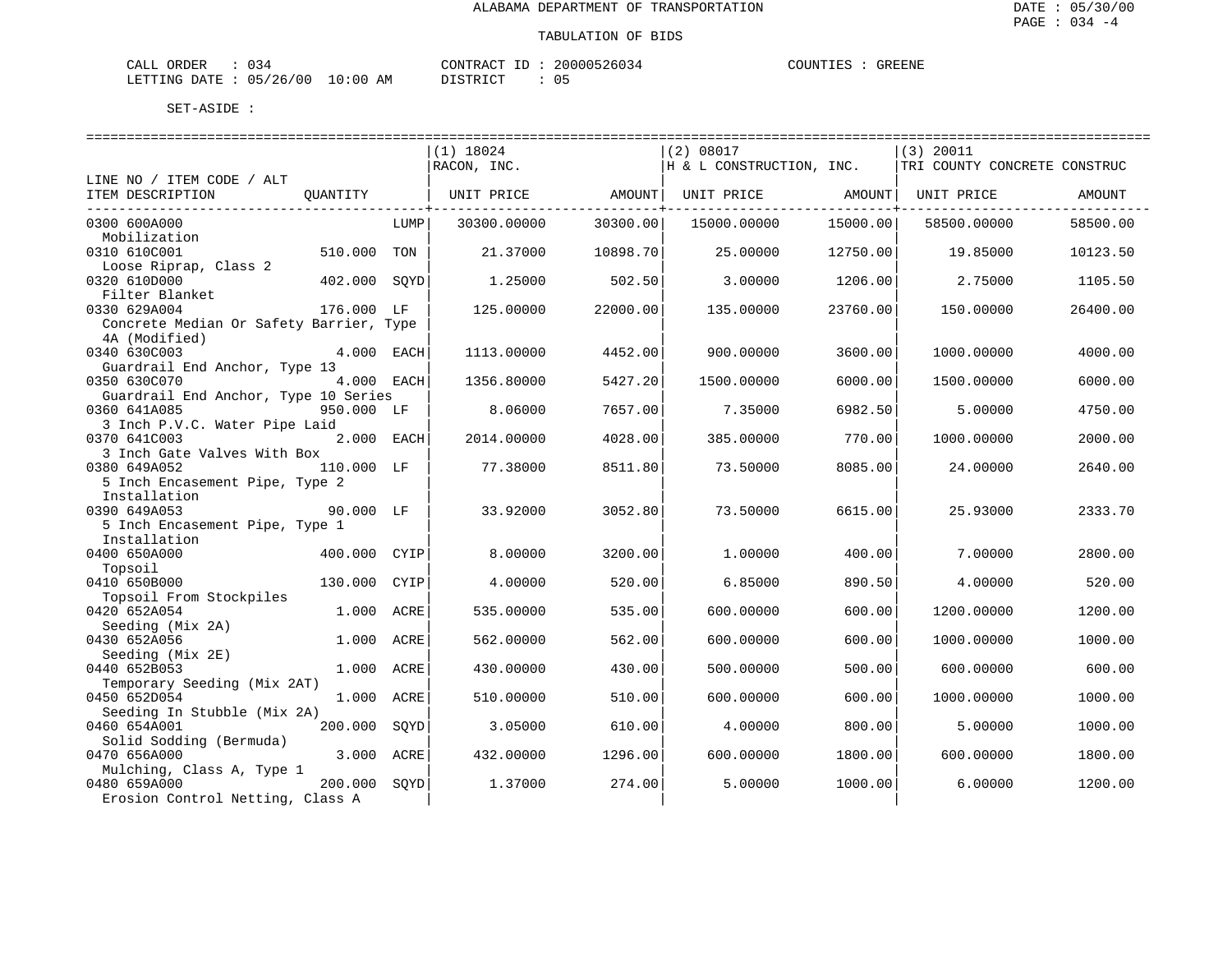| CALL ORDER                       |  |          |  | CONTRACT ID: 20000526034 | COUNTIES | GREENE |
|----------------------------------|--|----------|--|--------------------------|----------|--------|
| LETTING DATE : 05/26/00 10:00 AM |  | DISTRICT |  |                          |          |        |

|                                                           |              |      | $(1)$ 18024 |          | (2) 08017                                                                                          |          | (3) 20011                    |          |
|-----------------------------------------------------------|--------------|------|-------------|----------|----------------------------------------------------------------------------------------------------|----------|------------------------------|----------|
|                                                           |              |      | RACON, INC. |          | H & L CONSTRUCTION, INC.                                                                           |          | TRI COUNTY CONCRETE CONSTRUC |          |
| LINE NO / ITEM CODE / ALT                                 |              |      |             |          |                                                                                                    |          |                              |          |
| ITEM DESCRIPTION                                          |              |      |             |          | QUANTITY   UNIT PRICE                 AMOUNT    UNIT PRICE                    AMOUNT    UNIT PRICE |          |                              | AMOUNT   |
| 0490 665F000                                              | 320.000 EACH |      | 5.00000     | 1600.00  | 4.00000                                                                                            | 1280.00  | 5,00000                      | 1600.00  |
| Hay Bales                                                 |              |      |             |          |                                                                                                    |          |                              |          |
| 0500 665G000                                              | 320.000 EACH |      | 1.50000     | 480.00   | 4.00000                                                                                            | 1280.00  | 2.50000                      | 800.00   |
| Sand Bags                                                 |              |      |             |          |                                                                                                    |          |                              |          |
| 0510 6651000<br>Temporary Riprap, Class 2                 | 419.000      | TON  | 25.00000    | 10475.00 | 35.00000                                                                                           | 14665.00 | 24.00000                     | 10056.00 |
| 0520 665J000                                              | 845.000 LF   |      | 2.30000     | 1943.50  | 3.00000                                                                                            | 2535.00  | 3.00000                      | 2535.00  |
| Silt Fence, Type A                                        |              |      |             |          |                                                                                                    |          |                              |          |
| 0530 665K000                                              | 100.000 CUYD |      | 7.72000     | 772.00   | 12,00000                                                                                           | 1200.00  | 10.00000                     | 1000.00  |
| Drainage Sump Excavation                                  |              |      |             |          |                                                                                                    |          |                              |          |
| 0540 666A001                                              | 2.000 ACRE   |      | 35.00000    | 70.00    | 100.00000                                                                                          | 200.00   | 25.00000                     | 50.00    |
| Pest Control Treatment                                    |              |      |             |          |                                                                                                    |          |                              |          |
| 0550 680A000<br>Engineering Controls                      |              | LUMP | 13700.00000 | 13700.00 | 5000.00000                                                                                         | 5000.00  | 13500.00000                  | 13500.00 |
| 0560 701A006                                              | 1.000 MILE   |      | 530.00000   | 530.00   | 300.00000                                                                                          | 300.00   | 500,00000                    | 500.00   |
| Solid White, Class 1, Type A Traffic                      |              |      |             |          |                                                                                                    |          |                              |          |
| Stripe (6" Wide)                                          |              |      |             |          |                                                                                                    |          |                              |          |
| 0570 701A010                                              | 1.000 MILE   |      | 530.00000   | 530.00   | 300.00000                                                                                          | 300.00   | 500.00000                    | 500.00   |
| Broken Yellow, Class 1, Type A Traffic                    |              |      |             |          |                                                                                                    |          |                              |          |
| Stripe (6" Wide)                                          |              |      |             |          |                                                                                                    |          |                              |          |
| 0580 701A014                                              | $1.000$ MILE |      | 530.00000   | 530.00   | 300.00000                                                                                          | 300.00   | 500.00000                    | 500.00   |
| Solid Yellow, Class 1, Type A Traffic<br>Stripe (6" Wide) |              |      |             |          |                                                                                                    |          |                              |          |
| 0590 701C001                                              | 1.000 MILE   |      | 530.00000   | 530.00   | 300.00000                                                                                          | 300.00   | 500,00000                    | 500.00   |
| Solid Temporary Traffic Stripe                            |              |      |             |          |                                                                                                    |          |                              |          |
| 0600 701D007<br>1.000 MILE                                |              |      | 1325.00000  | 1325.00  | 300.00000                                                                                          | 300.00   | 1250.00000                   | 1250.00  |
| Solid Traffic Stripe Removed (Paint)                      |              |      |             |          |                                                                                                    |          |                              |          |
| 0610 705A011                                              | 388.000 EACH |      | 5.30000     | 2056.40  | 25,00000                                                                                           | 9700.00  | 5.00000                      | 1940.00  |
| Pavement Markers, Class C, Type 1-A                       |              |      |             |          |                                                                                                    |          |                              |          |
| 0620 705A023                                              | 17.000 EACH  |      | 5.30000     | 90.10    | 25.00000                                                                                           | 425.00   | 5.00000                      | 85.00    |
| Pavement Markers, Class C, Type 2-D<br>0630 705A037       | 11.000 EACH  |      | 10.60000    | 116.60   | 25.00000                                                                                           | 275.00   | 10.00000                     | 110.00   |
| Pavement Markers, Class A-H, Type 2-D                     |              |      |             |          |                                                                                                    |          |                              |          |
| 0640 740B000                                              | 388.000 SOFT |      | 11.50000    | 4462.00  | 10.00000                                                                                           | 3880.00  | 9.75000                      | 3783.00  |
| Construction Signs                                        |              |      |             |          |                                                                                                    |          |                              |          |
| 0650 740D000                                              | 50.000       | EACH | 52.00000    | 2600.00  | 50.00000                                                                                           | 2500.00  | 70.00000                     | 3500.00  |
| Channelizing Drums                                        |              |      |             |          |                                                                                                    |          |                              |          |
| 0660 740F002                                              | 12.000 EACH  |      | 225.00000   | 2700.00  | 200.00000                                                                                          | 2400.00  | 280.00000                    | 3360.00  |
| Barricades, Type III                                      |              |      |             |          |                                                                                                    |          |                              |          |
| 0670 7401005<br>Warning Lights, Type B (Detachable Head)  | 6.000 EACH   |      | 325.00000   | 1950.00  | 150.00000                                                                                          | 900.00   | 200.00000                    | 1200.00  |
|                                                           |              |      |             |          |                                                                                                    |          |                              |          |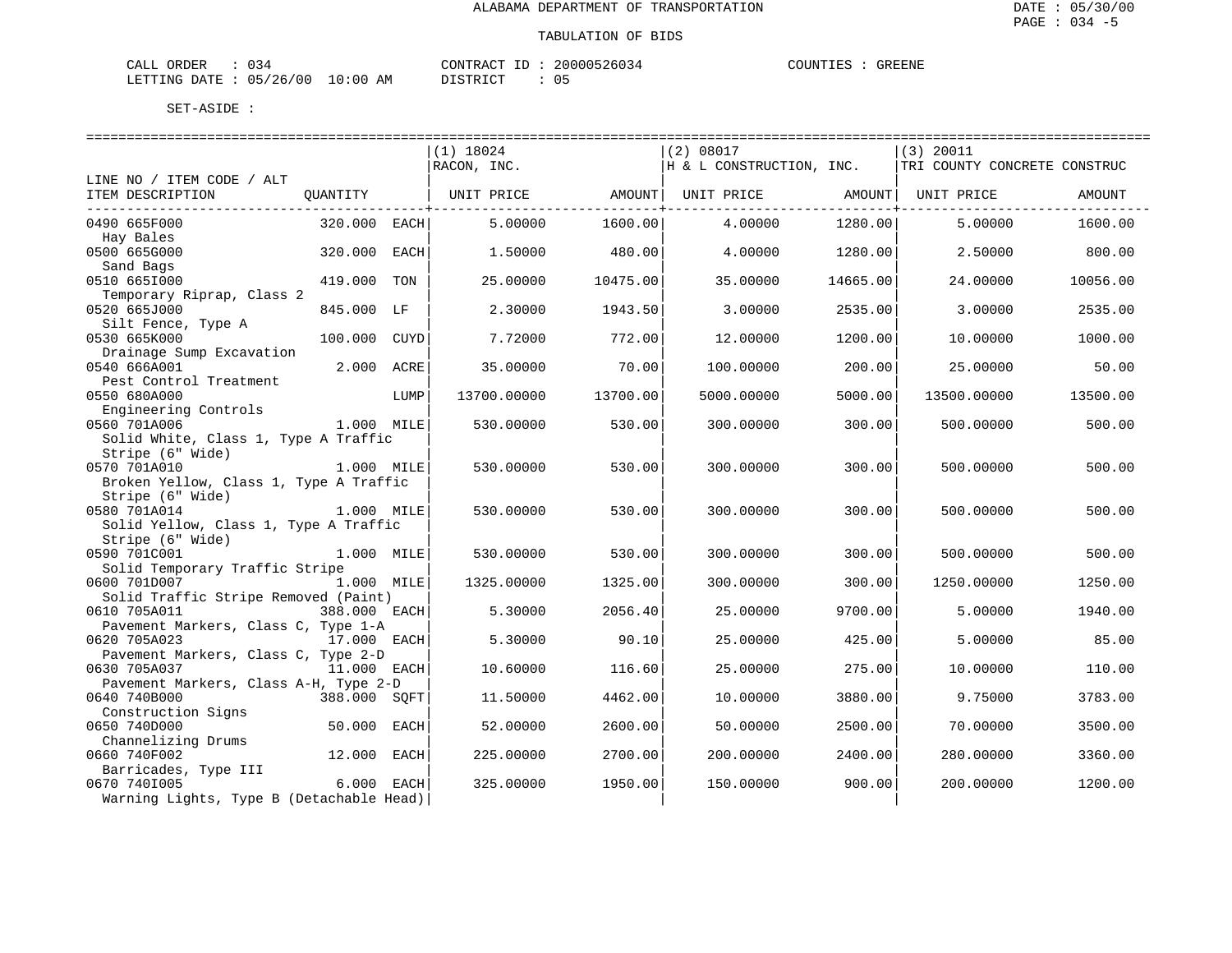| 034<br>CALL ORDER               | CONTRACT ID: 20000526034 | COUNTIES : GREENE |
|---------------------------------|--------------------------|-------------------|
| LETTING DATE: 05/26/00 10:00 AM | 05<br>DISTRICT           |                   |

|                                                                          |                | $(1)$ 18024<br>RACON, INC. |            | (2) 08017<br>H & L CONSTRUCTION, INC. |            | $(3)$ 20011<br>TRI COUNTY CONCRETE CONSTRUC |                 |  |  |  |  |
|--------------------------------------------------------------------------|----------------|----------------------------|------------|---------------------------------------|------------|---------------------------------------------|-----------------|--|--|--|--|
| LINE NO / ITEM CODE / ALT<br>ITEM DESCRIPTION                            | OUANTITY       | UNIT PRICE                 | AMOUNT     | UNIT PRICE                            | AMOUNT     | UNIT PRICE                                  | AMOUNT          |  |  |  |  |
| 0680 740L005<br>Vertical Panel, Type I (Double-Sided)                    | 22.000<br>EACH | 54.05000                   | 1189.10    | 75,00000                              | 1650.00    | 41.00000                                    | 902.00          |  |  |  |  |
| 0690 998A000<br>Construction Fuel (Maximum Bid Limited<br>To $23,500.00$ | LUMP           | 0.00000                    | 0.00       | 5000,00000                            | 5000.00    | 0.00000                                     | 0.00            |  |  |  |  |
| SECTION TOTALS                                                           |                |                            | 486,400.98 | \$                                    | 517,037.90 |                                             | 521,614.48<br>Ŝ |  |  |  |  |
| CONTRACT TOTALS                                                          |                |                            | 486,400.98 |                                       | 517,037.90 |                                             | 521,614.48      |  |  |  |  |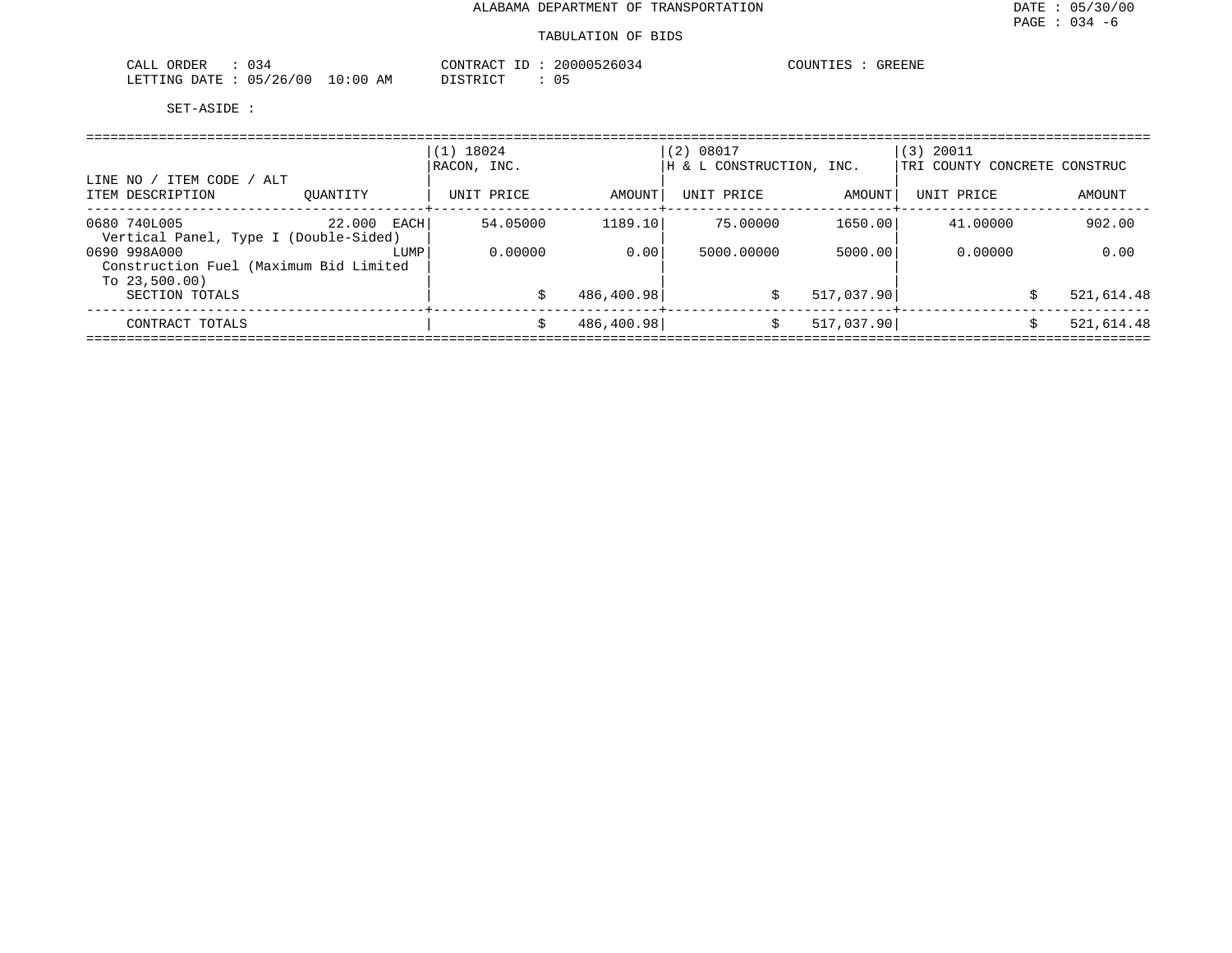DATE :

# TABULATION OF BIDS

| CALL<br>ORDER    | 034      |             | 20000526034<br>CONTRACT<br>$-1$  | COUNTIES<br><b>GREENE</b> |
|------------------|----------|-------------|----------------------------------|---------------------------|
| LETTING<br>DATE. | 05/26/00 | 10:00<br>ΑM | 05<br>ידי אירו אידי פרי<br>----- |                           |

|                                                      |               |      | $(4)$ 16048<br>WALKER PATTON COMPANY, INC. |          |                                |                             |        |
|------------------------------------------------------|---------------|------|--------------------------------------------|----------|--------------------------------|-----------------------------|--------|
| LINE NO / ITEM CODE / ALT                            |               |      |                                            |          |                                |                             |        |
| ITEM DESCRIPTION                                     | QUANTITY      |      | UNIT PRICE                                 | AMOUNT   | UNIT PRICE AMOUNT   UNIT PRICE | ------------------ <b>-</b> | AMOUNT |
| ------------------------<br>SECTION 0001<br>TOTAL    |               |      |                                            |          |                                |                             |        |
| 0010 201A000<br>Clearing & Grubbing (Approximately 2 |               | LUMP | 20347.00000                                | 20347.00 |                                |                             |        |
| acres)<br>0020 206A000                               |               | LUMP | 12600.00000                                | 12600.00 |                                |                             |        |
| Removal Of Old Bridge Station 318+05.09              |               |      |                                            |          |                                |                             |        |
| 0030 206C001<br>Removing Concrete Pavement           | 314.000 SOYD  |      | 4.25000                                    | 1334.50  |                                |                             |        |
| 0040 206E010                                         | $4.000$ EACH  |      | 550.00000                                  | 2200.00  |                                |                             |        |
| Removing Guardrail End Anchor (Type 2-B)             |               |      |                                            |          |                                |                             |        |
| 0050 206E019                                         | $4.000$ EACH  |      |                                            |          |                                |                             |        |
|                                                      |               |      | 387.00000                                  | 1548.00  |                                |                             |        |
| Removing Guardrail End Anchor (Type 10)              |               |      |                                            |          |                                |                             |        |
| 0060 210A000                                         | 4695.000 CYIP |      | 4.38000                                    | 20564.10 |                                |                             |        |
| Unclassified Excavation                              |               |      |                                            |          |                                |                             |        |
| 0070 210C000                                         | 823.000 CYIP  |      | 10.50000                                   | 8641.50  |                                |                             |        |
| Muck Excavation                                      |               |      |                                            |          |                                |                             |        |
| 0080 210D013                                         | 3239.000 CYIP |      | 10.23000                                   | 33134.97 |                                |                             |        |
| Borrow Excavation (A-4(0) or Better)                 |               |      |                                            |          |                                |                             |        |
| 0090 214A000                                         | 320.000 CUYD  |      | 8.00000                                    | 2560.00  |                                |                             |        |
| Structure Excavation                                 |               |      |                                            |          |                                |                             |        |
| 0100 214B001                                         | 478.000 CUYD  |      | 24.02000                                   | 11481.56 |                                |                             |        |
| Foundation Backfill, Commercial                      |               |      |                                            |          |                                |                             |        |
| 0110 230A000                                         | 2.000 RBST    |      | 1400.00000                                 | 2800.00  |                                |                             |        |
| Roadbed Processing                                   |               |      |                                            |          |                                |                             |        |
| 0120 301A008                                         | 3347.000 SYCP |      | 7.04000                                    | 23562.88 |                                |                             |        |
| Crushed Aggregate Base Course, Type B,               |               |      |                                            |          |                                |                             |        |
| Plant Mixed, 5" Compacted Thickness                  |               |      |                                            |          |                                |                             |        |
| 0130 301A012                                         | 978.000 SYCP  |      | 8.18000                                    | 8000.04  |                                |                             |        |
| Crushed Aggregate Base Course, Type B,               |               |      |                                            |          |                                |                             |        |
| Plant Mixed, 6" Compacted Thickness                  |               |      |                                            |          |                                |                             |        |
| 0140 305B060                                         | 30.000 TCIP   |      | 31.39000                                   | 941.70   |                                |                             |        |
| Crushed Aggregate, Section 825, Type B,              |               |      |                                            |          |                                |                             |        |
| For Miscellaneous Use                                |               |      |                                            |          |                                |                             |        |
| 0150 401A000                                         | 933.000 SYCP  |      | 1,00000                                    | 933.00   |                                |                             |        |
| Bituminous Treatment A                               |               |      |                                            |          |                                |                             |        |
| 0160 405A000                                         | 231.000 GAL   |      | 1.00000                                    | 231.00   |                                |                             |        |
| Tack Coat                                            |               |      |                                            |          |                                |                             |        |
| 0170 424A240                                         | 264.000 TON   |      | 68.75000                                   | 18150.00 |                                |                             |        |
| Superpave Bituminous Concrete Wearing                |               |      |                                            |          |                                |                             |        |
| Surface Layer, 1/2" Maximum Aggregate                |               |      |                                            |          |                                |                             |        |
| Size Mix, ESAL Range C                               |               |      |                                            |          |                                |                             |        |
|                                                      |               |      |                                            |          |                                |                             |        |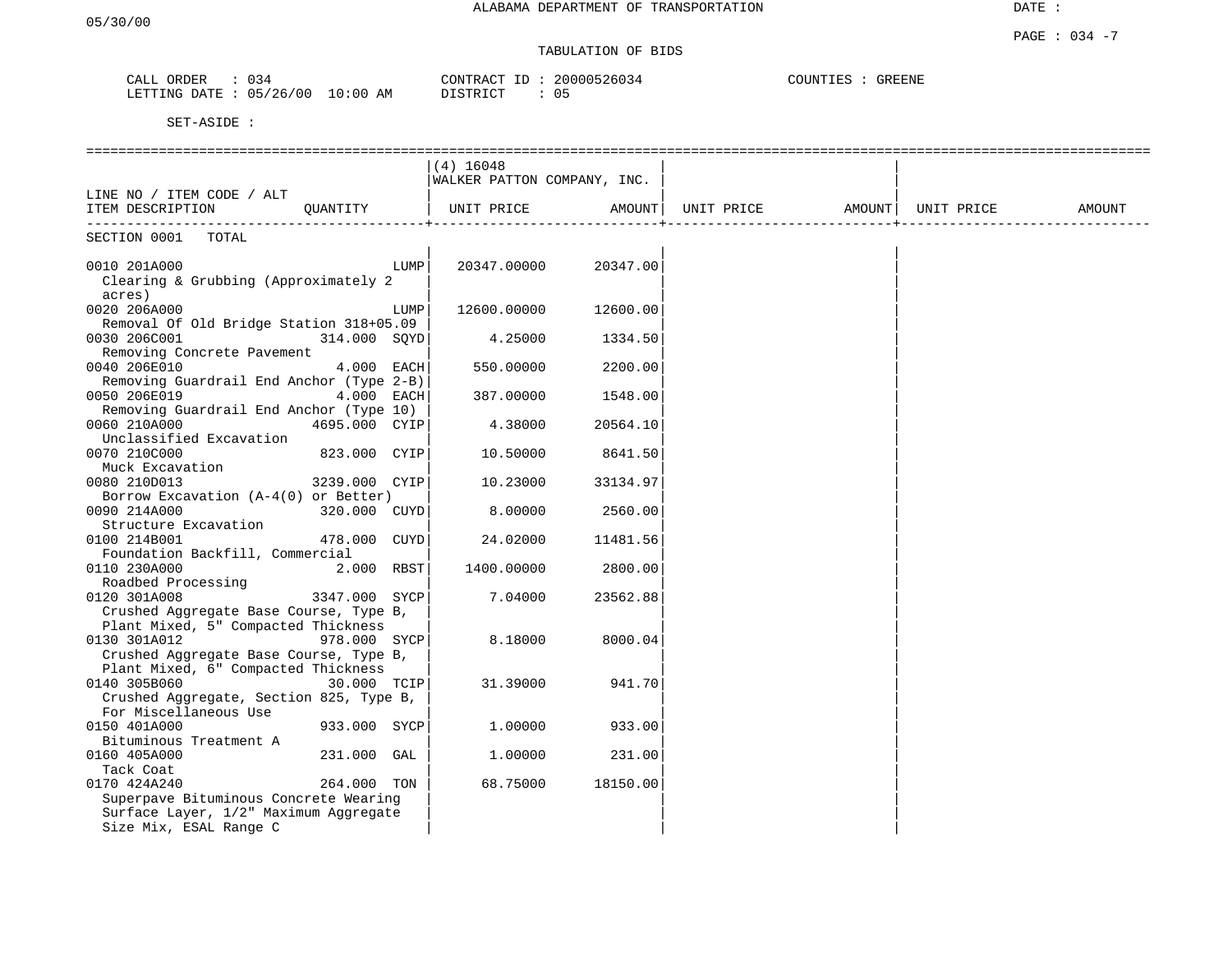| ORDER<br>CALL (               |  |    | CONTRACT ID: $\frac{1}{2}$ | 20000526034 | COUNTIES | <b>GREENE</b> |
|-------------------------------|--|----|----------------------------|-------------|----------|---------------|
| LETTING DATE : 05/26/00 10:00 |  | AΜ | PISTRICT                   |             |          |               |

|                                         |              |     | $(4)$ 16048                 |           |            |        |            |        |
|-----------------------------------------|--------------|-----|-----------------------------|-----------|------------|--------|------------|--------|
|                                         |              |     | WALKER PATTON COMPANY, INC. |           |            |        |            |        |
| LINE NO / ITEM CODE / ALT               |              |     |                             |           |            |        |            |        |
| ITEM DESCRIPTION                        | OUANTITY     |     | UNIT PRICE                  | AMOUNT    | UNIT PRICE | AMOUNT | UNIT PRICE | AMOUNT |
|                                         |              |     |                             |           |            |        |            |        |
| 0180 424A243                            | 20.000 TON   |     | 75.00000                    | 1500.00   |            |        |            |        |
| Superpave Bituminous Concrete Wearing   |              |     |                             |           |            |        |            |        |
| Surface Layer, Patching, 1/2" Maximum   |              |     |                             |           |            |        |            |        |
| Aggregate Size Mix, ESAL Range C        |              |     |                             |           |            |        |            |        |
| 0190 424A246                            | 20.000 TON   |     | 68.75000                    | 1375.00   |            |        |            |        |
| Superpave Bituminous Concrete Wearing   |              |     |                             |           |            |        |            |        |
| Surface Layer, Leveling, 1/2" Maximum   |              |     |                             |           |            |        |            |        |
| Aggregate Size Mix, ESAL Range C        |              |     |                             |           |            |        |            |        |
| 0200 424A249                            | 20.000 TON   |     | 72.00000                    | 1440.00   |            |        |            |        |
| Superpave Bituminous Concrete Wearing   |              |     |                             |           |            |        |            |        |
| Surface Layer, Widening, 1/2" Maximum   |              |     |                             |           |            |        |            |        |
| Aggregate Size Mix, ESAL Range C        |              |     |                             |           |            |        |            |        |
| 0210 424B442                            | 390.000 TON  |     | 46.60000                    | 18174.00  |            |        |            |        |
| Superpave Bituminous Concrete Upper     |              |     |                             |           |            |        |            |        |
| Binder Layer, 1 1/2" Max Aggregate Size |              |     |                             |           |            |        |            |        |
| Mix, ESAL Range C                       |              |     |                             |           |            |        |            |        |
| 0220 424B446                            | 20.000 TON   |     | 75.00000                    | 1500.00   |            |        |            |        |
| Superpave Bituminous Concrete Upper     |              |     |                             |           |            |        |            |        |
| Binder Layer, Patching, 1 1/2" Max      |              |     |                             |           |            |        |            |        |
| Aggregate Size Mix, ESAL Range C        |              |     |                             |           |            |        |            |        |
| 0230 424B450                            | 20.000 TON   |     | 72.00000                    | 1440.00   |            |        |            |        |
| Superpave Bituminous Concrete Upper     |              |     |                             |           |            |        |            |        |
| Binder Layer, Leveling, 1 1/2" Max      |              |     |                             |           |            |        |            |        |
| Aggregate Size Mix, ESAL Range C        |              |     |                             |           |            |        |            |        |
| 0240 424B453                            | 20.000 TON   |     | 72.00000                    | 1440.00   |            |        |            |        |
| Superpave Bituminous Concrete Upper     |              |     |                             |           |            |        |            |        |
| Binder Layer, Widening, 1 1/2" Maximum  |              |     |                             |           |            |        |            |        |
| Aggregate Size Mix, ESAL Range C        |              |     |                             |           |            |        |            |        |
| 0250 424C241                            | 254.000 TON  |     | 70.00000                    | 17780.00  |            |        |            |        |
| Superpave Bituminous Concrete Base      |              |     |                             |           |            |        |            |        |
| Layer, 1 1/2" Maximum Aggregate Size    |              |     |                             |           |            |        |            |        |
| Mix, ESAL Range C                       |              |     |                             |           |            |        |            |        |
| 0260 424C251                            | 20,000       | TON | 72.00000                    | 1440.00   |            |        |            |        |
| Superpave Bituminous Concrete Base      |              |     |                             |           |            |        |            |        |
| Layer, Widening, 1 1/2", Maximum        |              |     |                             |           |            |        |            |        |
| Aggregate Size Mix, ESAL Range C        |              |     |                             |           |            |        |            |        |
| 0270 502A000                            | 72050.000 LB |     | 0.79000                     | 56919.50  |            |        |            |        |
| Steel Reinforcement                     |              |     |                             |           |            |        |            |        |
| 0280 524A011                            | 362.000 CUYD |     | 276.29000                   | 100016.98 |            |        |            |        |
| Culvert Concrete (Cast In Place)        |              |     |                             |           |            |        |            |        |
| 0290 530A608                            | 341.000 LF   |     | 51.45000                    | 17544.45  |            |        |            |        |
| 60" Roadway Pipe (14 Gauge C.S.)        |              |     |                             |           |            |        |            |        |
| (Temporary)                             |              |     |                             |           |            |        |            |        |
|                                         |              |     |                             |           |            |        |            |        |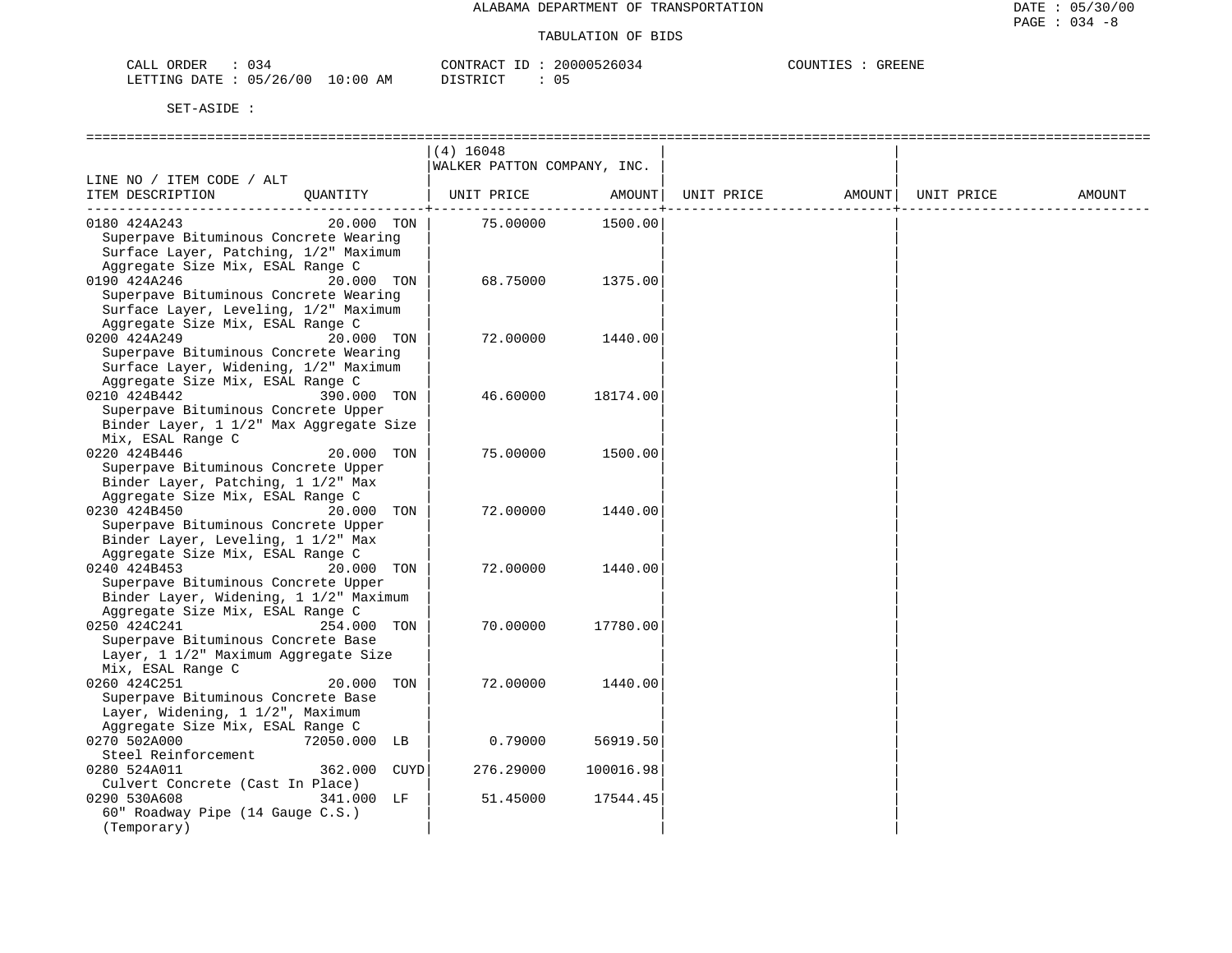| 034<br>ORDER<br>CALL                                                       | 200005<br>CONTR.<br>'RAC<br>٠.                                                      | COUNTIES<br>GREENE |
|----------------------------------------------------------------------------|-------------------------------------------------------------------------------------|--------------------|
| /26/00<br>0:00<br>0.57<br><b>FITTING</b><br><u>namn</u><br>ד.הד<br>'ا`∆ /ا | $\Gamma$ $\Gamma$ $\Gamma$ $\Gamma$ $\Gamma$ $\Gamma$ $\Gamma$ $\Gamma$<br>ΆM<br>ັບ |                    |

|                                         |              |      | $(4)$ 16048                    |          |                                |  |        |
|-----------------------------------------|--------------|------|--------------------------------|----------|--------------------------------|--|--------|
|                                         |              |      | WALKER PATTON COMPANY, INC.    |          |                                |  |        |
| LINE NO / ITEM CODE / ALT               |              |      |                                |          |                                |  |        |
| ITEM DESCRIPTION                        | QUANTITY     |      | UNIT PRICE                     | AMOUNT   | UNIT PRICE AMOUNT   UNIT PRICE |  | AMOUNT |
| -----------------------------           |              |      | ------------------------------ |          |                                |  |        |
| 0300 600A000                            |              | LUMP | 30956.00000                    | 30956.00 |                                |  |        |
| Mobilization                            |              |      |                                |          |                                |  |        |
| 0310 610C001                            | 510.000 TON  |      | 26.80000                       | 13668.00 |                                |  |        |
| Loose Riprap, Class 2                   |              |      |                                |          |                                |  |        |
| 0320 610D000                            | 402.000 SOYD |      | 2.50000                        | 1005.00  |                                |  |        |
| Filter Blanket                          |              |      |                                |          |                                |  |        |
| 0330 629A004                            | 176.000 LF   |      | 130.00000                      | 22880.00 |                                |  |        |
| Concrete Median Or Safety Barrier, Type |              |      |                                |          |                                |  |        |
| 4A (Modified)                           |              |      |                                |          |                                |  |        |
| 0340 630C003                            | 4.000 EACH   |      | 1102.50000                     | 4410.00  |                                |  |        |
| Guardrail End Anchor, Type 13           |              |      |                                |          |                                |  |        |
| 0350 630C070                            | 4.000 EACH   |      | 1344.00000                     | 5376.00  |                                |  |        |
| Guardrail End Anchor, Type 10 Series    |              |      |                                |          |                                |  |        |
| 0360 641A085                            | 950.000 LF   |      | 7.60000                        | 7220.00  |                                |  |        |
| 3 Inch P.V.C. Water Pipe Laid           |              |      |                                |          |                                |  |        |
| 0370 641C003                            | 2.000 EACH   |      | 175.00000                      | 350.00   |                                |  |        |
| 3 Inch Gate Valves With Box             |              |      |                                |          |                                |  |        |
| 0380 649A052                            | 110.000 LF   |      | 90.00000                       | 9900.00  |                                |  |        |
| 5 Inch Encasement Pipe, Type 2          |              |      |                                |          |                                |  |        |
| Installation                            |              |      |                                |          |                                |  |        |
| 0390 649A053                            | 90.000 LF    |      | 90.00000                       | 8100.00  |                                |  |        |
| 5 Inch Encasement Pipe, Type 1          |              |      |                                |          |                                |  |        |
| Installation                            |              |      |                                |          |                                |  |        |
| 0400 650A000                            | 400.000 CYIP |      | 8.00000                        | 3200.00  |                                |  |        |
| Topsoil                                 |              |      |                                |          |                                |  |        |
| 0410 650B000                            | 130.000 CYIP |      | 5.00000                        | 650.00   |                                |  |        |
| Topsoil From Stockpiles                 |              |      |                                |          |                                |  |        |
| 0420 652A054                            | 1.000 ACRE   |      | 930.00000                      | 930.00   |                                |  |        |
| Seeding (Mix 2A)                        |              |      |                                |          |                                |  |        |
| 0430 652A056                            | 1.000 ACRE   |      | 930.00000                      | 930.00   |                                |  |        |
| Seeding (Mix 2E)                        |              |      |                                |          |                                |  |        |
| 0440 652B053                            | 1.000 ACRE   |      | 400.00000                      | 400.00   |                                |  |        |
| Temporary Seeding (Mix 2AT)             |              |      |                                |          |                                |  |        |
| 0450 652D054                            | 1.000 ACRE   |      | 1100.00000                     | 1100.00  |                                |  |        |
| Seeding In Stubble (Mix 2A)             |              |      |                                |          |                                |  |        |
| 0460 654A001                            | 200.000 SOYD |      | 5.00000                        | 1000.00  |                                |  |        |
| Solid Sodding (Bermuda)                 |              |      |                                |          |                                |  |        |
| 0470 656A000                            | 3.000 ACRE   |      | 870.00000                      | 2610.00  |                                |  |        |
| Mulching, Class A, Type 1               |              |      |                                |          |                                |  |        |
| 0480 659A000                            | 200.000 SQYD |      | 2.50000                        | 500.00   |                                |  |        |
| Erosion Control Netting, Class A        |              |      |                                |          |                                |  |        |
|                                         |              |      |                                |          |                                |  |        |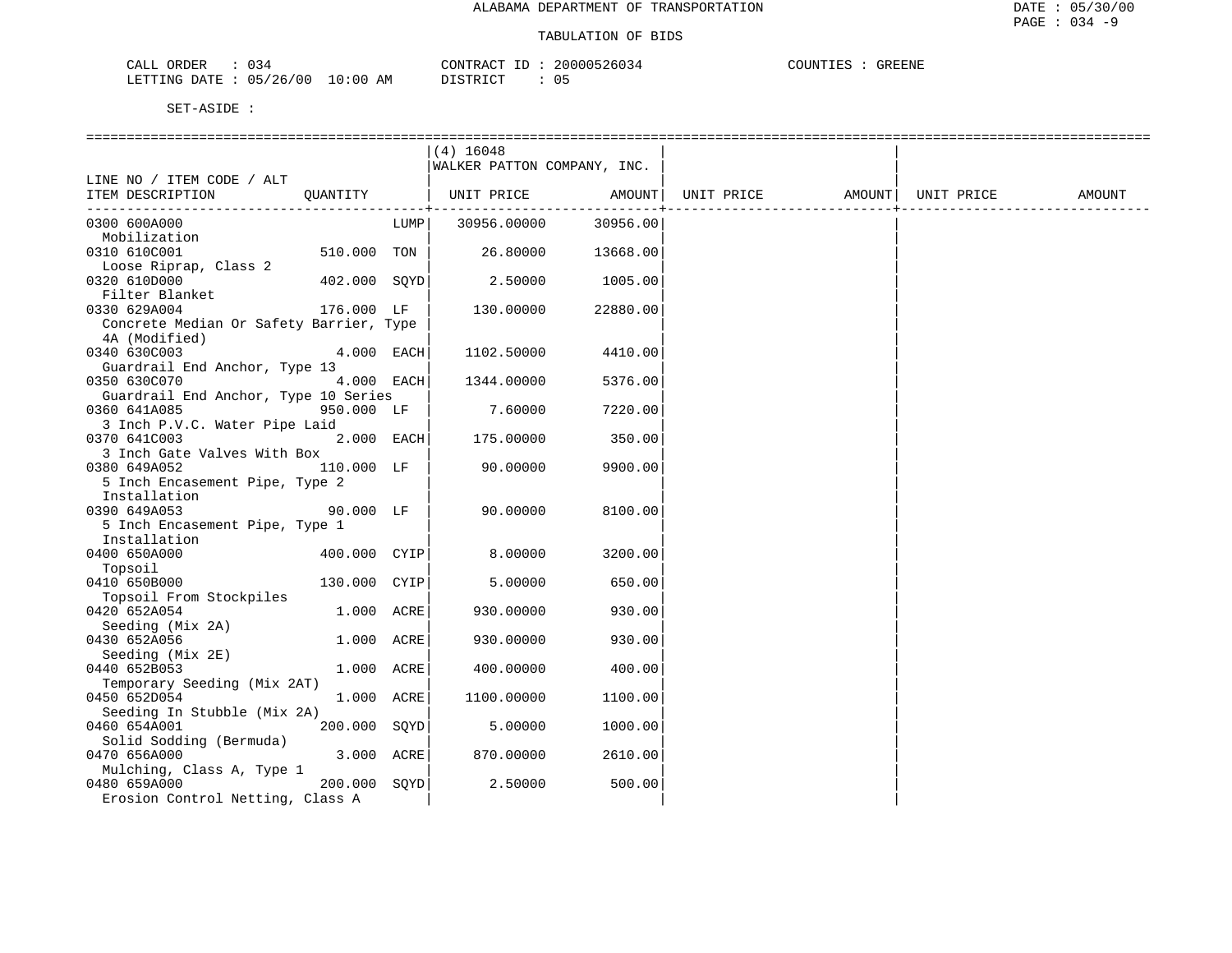| ORDER<br>CALL<br>034                   | CONTRACT<br>- TD           | 20000526034 | COUNTIES<br><b>GREENE</b> |
|----------------------------------------|----------------------------|-------------|---------------------------|
| 05/26/00<br>LETTING<br>DATE.<br>$\sim$ | 10:00<br>ידי קידף דר<br>AΜ | ◡ ◡         |                           |

|                                          |              |      | $(4)$ 16048                 |          |                   |            |        |
|------------------------------------------|--------------|------|-----------------------------|----------|-------------------|------------|--------|
|                                          |              |      | WALKER PATTON COMPANY, INC. |          |                   |            |        |
| LINE NO / ITEM CODE / ALT                |              |      |                             |          |                   |            |        |
| ITEM DESCRIPTION                         |              |      | QUANTITY   UNIT PRICE       | AMOUNT   | UNIT PRICE AMOUNT | UNIT PRICE | AMOUNT |
|                                          |              |      |                             |          |                   |            |        |
| 0490 665F000                             | 320.000 EACH |      | 3.00000                     | 960.00   |                   |            |        |
| Hay Bales                                |              |      |                             |          |                   |            |        |
| 0500 665G000                             | 320.000 EACH |      | 4.00000                     | 1280.00  |                   |            |        |
| Sand Bags                                |              |      |                             |          |                   |            |        |
| 0510 6651000                             | 419.000 TON  |      | 26.80000                    | 11229.20 |                   |            |        |
| Temporary Riprap, Class 2                |              |      |                             |          |                   |            |        |
| 0520 665J000                             | 845.000 LF   |      | 2.25000                     | 1901.25  |                   |            |        |
| Silt Fence, Type A                       |              |      |                             |          |                   |            |        |
| 0530 665K000                             | 100.000 CUYD |      | 3.50000                     | 350.00   |                   |            |        |
| Drainage Sump Excavation                 |              |      |                             |          |                   |            |        |
| 0540 666A001                             | 2.000 ACRE   |      | 600.00000                   | 1200.00  |                   |            |        |
| Pest Control Treatment                   |              |      |                             |          |                   |            |        |
| 0550 680A000                             |              | LUMP | 9000.00000                  | 9000.00  |                   |            |        |
| Engineering Controls                     |              |      |                             |          |                   |            |        |
| 0560 701A006                             | 1.000 MILE   |      | 367.50000                   | 367.50   |                   |            |        |
| Solid White, Class 1, Type A Traffic     |              |      |                             |          |                   |            |        |
| Stripe (6" Wide)                         |              |      |                             |          |                   |            |        |
| 0570 701A010                             | 1.000 MILE   |      | 262.50000                   | 262.50   |                   |            |        |
| Broken Yellow, Class 1, Type A Traffic   |              |      |                             |          |                   |            |        |
| Stripe (6" Wide)                         |              |      |                             |          |                   |            |        |
| 0580 701A014                             | 1.000 MILE   |      | 367.50000                   | 367.50   |                   |            |        |
| Solid Yellow, Class 1, Type A Traffic    |              |      |                             |          |                   |            |        |
| Stripe (6" Wide)                         |              |      |                             |          |                   |            |        |
| 0590 701C001                             | 1.000 MILE   |      | 420.00000                   | 420.00   |                   |            |        |
| Solid Temporary Traffic Stripe           |              |      |                             |          |                   |            |        |
| 0600 701D007                             | 1.000 MILE   |      | 840.00000                   | 840.00   |                   |            |        |
| Solid Traffic Stripe Removed (Paint)     |              |      |                             |          |                   |            |        |
| 0610 705A011                             | 388.000 EACH |      | 3.15000                     | 1222.20  |                   |            |        |
| Pavement Markers, Class C, Type 1-A      |              |      |                             |          |                   |            |        |
| 17.000 EACH<br>0620 705A023              |              |      | 3.15000                     | 53.55    |                   |            |        |
| Pavement Markers, Class C, Type 2-D      |              |      |                             |          |                   |            |        |
| 0630 705A037                             | 11.000 EACH  |      | 3.15000                     | 34.65    |                   |            |        |
| Pavement Markers, Class A-H, Type 2-D    |              |      |                             |          |                   |            |        |
| 0640 740B000                             | 388.000 SOFT |      | 14.85000                    | 5761.80  |                   |            |        |
| Construction Signs                       |              |      |                             |          |                   |            |        |
| 0650 740D000                             | 50.000 EACH  |      | 51.75000                    | 2587.50  |                   |            |        |
| Channelizing Drums                       |              |      |                             |          |                   |            |        |
| 0660 740F002                             | 12.000 EACH  |      | 270.00000                   | 3240.00  |                   |            |        |
| Barricades, Type III                     |              |      |                             |          |                   |            |        |
| 0670 7401005                             | 6.000 EACH   |      | 118.00000                   | 708.00   |                   |            |        |
| Warning Lights, Type B (Detachable Head) |              |      |                             |          |                   |            |        |
|                                          |              |      |                             |          |                   |            |        |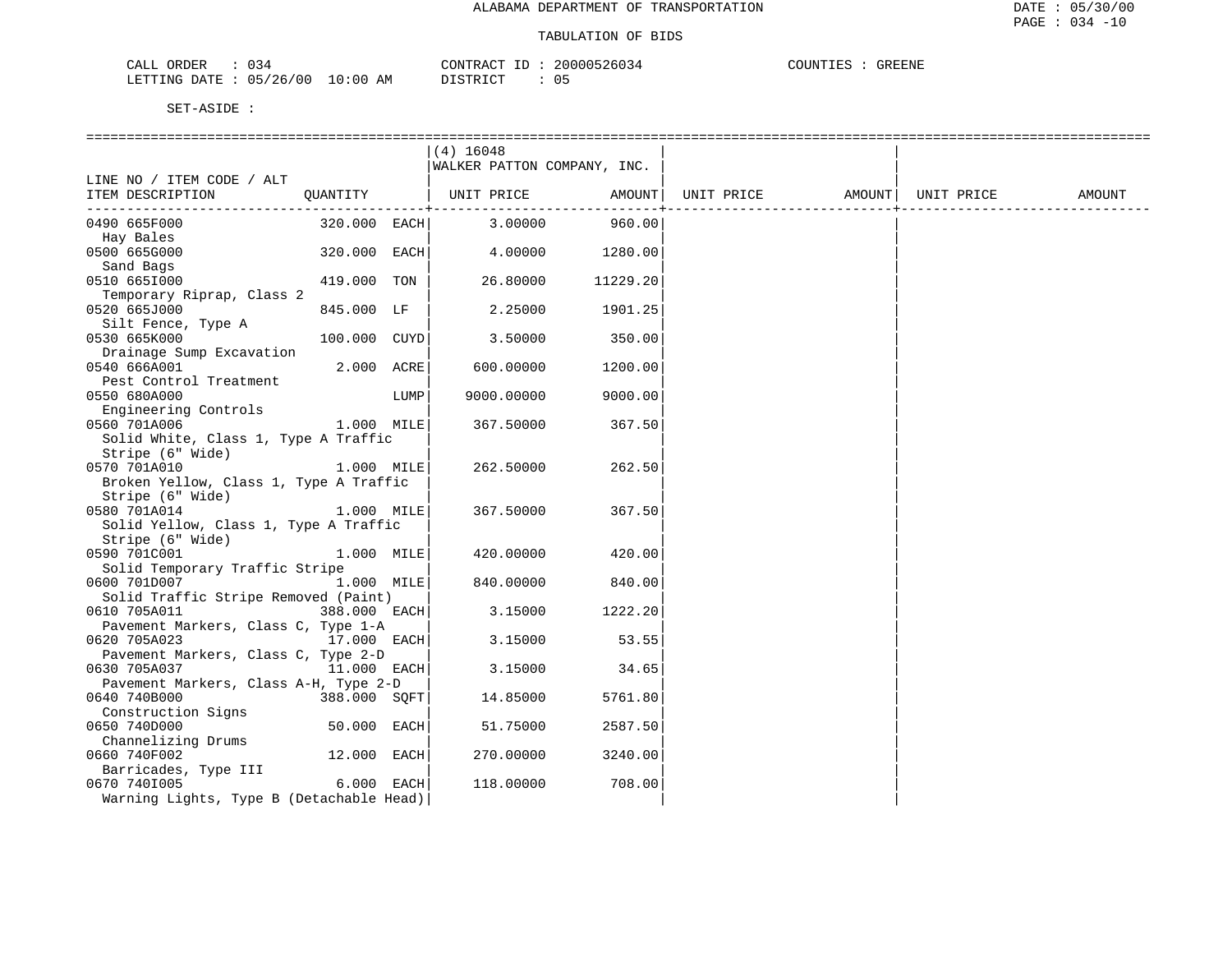| $\sim$ $\sim$<br>ORDER<br>CALL<br>134<br>ັບປີ |             | CONTR<br>$\cdot$ , $\cdot$ $\triangleright$ $\triangleright$ $\wedge$ $\wedge$ $\neg$<br>D. | 2000052<br>, 26034 | COUNTIES<br><b>GREENE</b> |
|-----------------------------------------------|-------------|---------------------------------------------------------------------------------------------|--------------------|---------------------------|
| 05/26<br>LETTING<br>700<br>DATE.<br>$\sim$    | 10:00<br>AΜ | $T$ $\cap$ $\cap$ $\cap$                                                                    | ⌒⌒冖<br>◡ ◡         |                           |

| LINE NO / ITEM CODE / ALT<br>ITEM DESCRIPTION                                                                                                       | OUANTITY            | (4) 16048<br>WALKER PATTON COMPANY, INC.<br>UNIT PRICE | AMOUNT                        | UNIT PRICE | AMOUNT | UNIT PRICE | AMOUNT |
|-----------------------------------------------------------------------------------------------------------------------------------------------------|---------------------|--------------------------------------------------------|-------------------------------|------------|--------|------------|--------|
| 0680 740L005<br>Vertical Panel, Type I (Double-Sided)<br>0690 998A000<br>Construction Fuel (Maximum Bid Limited<br>To $23,500.00$<br>SECTION TOTALS | 22.000 EACH<br>LUMP | 37.95000<br>1,00000                                    | 834.90<br>1.00<br>547, 406.73 |            |        |            |        |
| CONTRACT TOTALS                                                                                                                                     |                     |                                                        | 547, 406.73                   |            |        |            |        |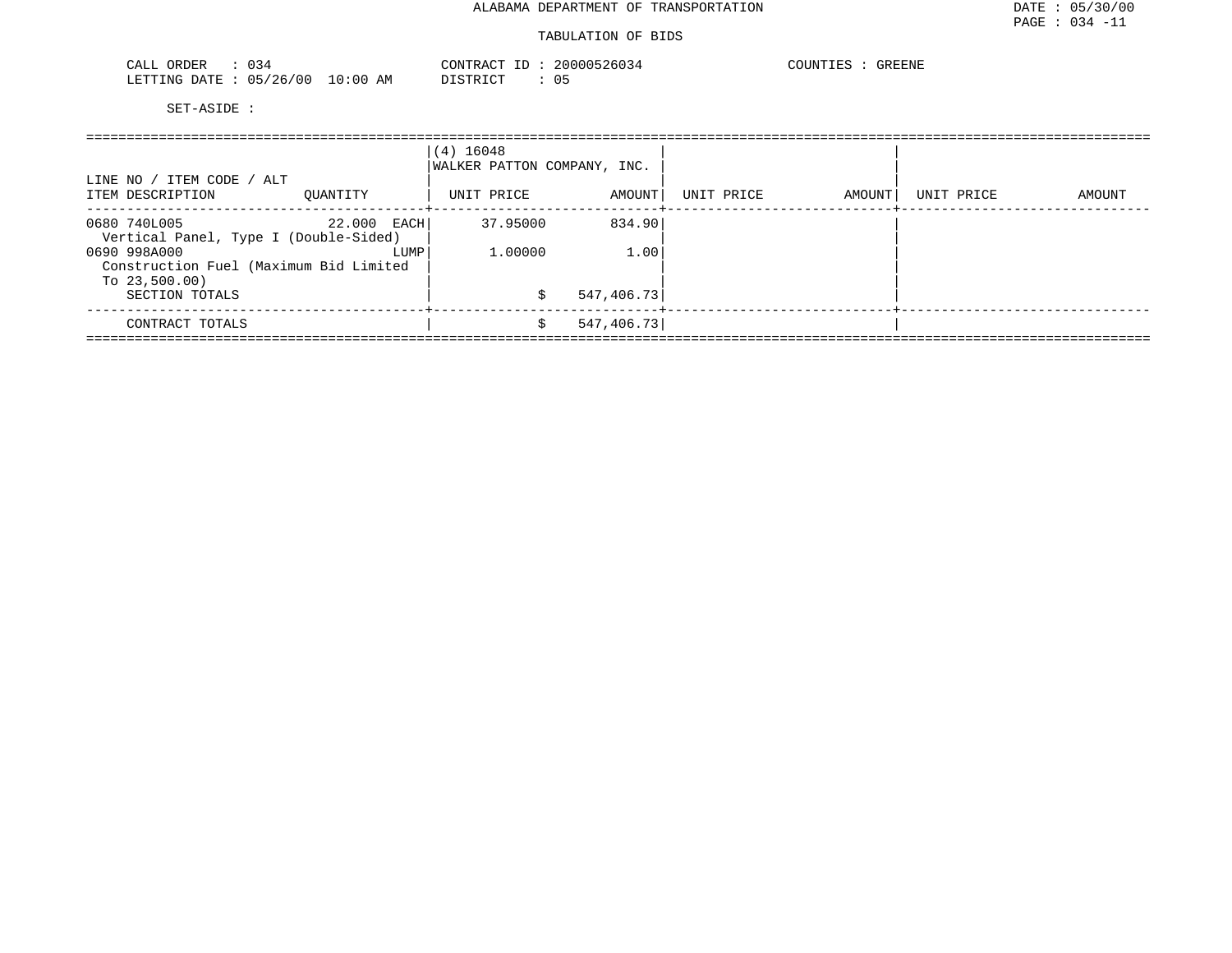DATE :

### PAGE : 035 -1 VENDOR RANKING

|      | CALL ORDER<br>$\therefore$ 035<br>LETTING DATE: 05/26/00 | 10:00 AM                       | CONTRACT ID: 20000526035<br>$\therefore$ 05<br>DISTRICT                                                                                                    |              | COUNTIES : HALE  |                               |                        |
|------|----------------------------------------------------------|--------------------------------|------------------------------------------------------------------------------------------------------------------------------------------------------------|--------------|------------------|-------------------------------|------------------------|
|      | CONTRACT DESCRIPTION:<br>SET-ASIDE :                     | Moundville. Length - 1.810 mi. | 45<br>CONTRACT TIME:<br>TUSCALOOSA<br>for constructing the Resurfacing and Traffic Stripe on C.R.<br>#64 (Guinea Road) from C.R. #21 to S.R. #69, south of | Working Days | (available days) | $PROJECT(S)$ : STPNU-3300(25) |                        |
| RANK | VENDOR NO./NAME                                          |                                |                                                                                                                                                            |              |                  | TOTAL<br>BID.                 | % OVER<br>LOW BID      |
|      | 02033<br>01018                                           | APAC-ALABAMA, INC.             | S. T. BUNN CONSTRUCTION COMPANY, INC.                                                                                                                      |              |                  | 166,780.95<br>168,440.01      | 100.0000%<br>100.9947% |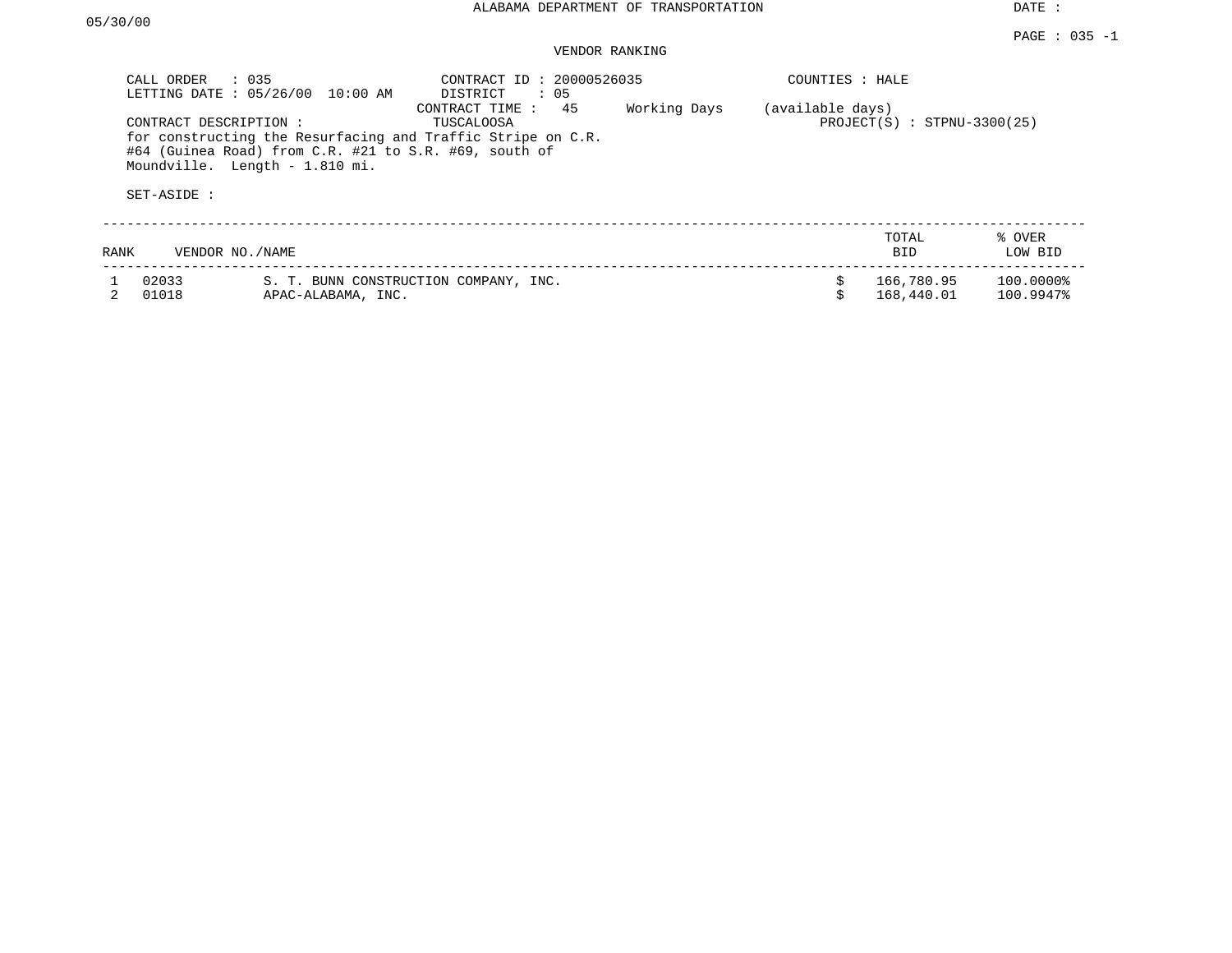### TABULATION OF BIDS

| $\sim$ $\sim$ $\sim$<br>$\sim$ $-$<br>$\cap$<br>-איגו<br>OKDER<br>لىطب<br><u> U J J</u>                                                                                                                                       | ו ∆ קידיז\ריר<br>wann'<br>3603. | COLINT'<br>H N L<br>nann |
|-------------------------------------------------------------------------------------------------------------------------------------------------------------------------------------------------------------------------------|---------------------------------|--------------------------|
| 00 /<br>' 7 6<br><b>DOMTATC</b><br>DATE<br>ΑM<br>$\cdot$ 00<br>$^{\prime}$<br>. .<br>⊥ ⊥ NG<br>$\sim$<br>.<br>the contract of the contract of the contract of the contract of the contract of the contract of the contract of | דת סידים דת<br>- 0 L            |                          |

|                                                                                                                            |              |      | $(1)$ 02033       |          | $(2)$ 01018                                     |          |            |        |
|----------------------------------------------------------------------------------------------------------------------------|--------------|------|-------------------|----------|-------------------------------------------------|----------|------------|--------|
|                                                                                                                            |              |      |                   |          | S. T. BUNN CONSTRUCTION CO., APAC-ALABAMA, INC. |          |            |        |
| LINE NO / ITEM CODE / ALT<br>ITEM DESCRIPTION QUANTITY                                                                     |              |      | UNIT PRICE AMOUNT |          | UNIT PRICE AMOUNT                               |          | UNIT PRICE | AMOUNT |
| SECTION 0001 TOTAL                                                                                                         |              |      |                   |          |                                                 |          |            |        |
| 0010 405A000<br>Tack Coat                                                                                                  | 1500.000 GAL |      | 1.00000           |          |                                                 |          |            |        |
| 0020 429A240<br>Improved Bituminous Concrete Wearing<br>Surface Layer, 1/2" Maximum Aggregate<br>Size Mix, ESAL Range C    | 1310.000 TON |      | 33.63000          | 44055.30 | 35.33000                                        | 46282.30 |            |        |
| 0030 429B241<br>Improved Bituminous Concrete Binder<br>Layer, 1" Maximum Aggregate Size Mix,<br>ESAL Range C               | 2337.000 TON |      | 30.00000          | 70110.00 | 31.75000                                        | 74199.75 |            |        |
| 0040 429B249<br>Improved Bituminous Concrete Binder<br>Layer, Leveling, 1" Maximum Aggregate<br>Size Mix, ESAL Range C     | 500.000 TON  |      | 35.08000          | 17540.00 | 33.60000                                        | 16800.00 |            |        |
| 0050 429B253<br>Improved Bituminous Concrete Binder<br>Layer, Widening, 1 1/2" Maximum<br>Aggregate Size Mix, ESAL Range C | 372.000 TON  |      | 39.35000          | 14638.20 | 33.60000                                        | 12499.20 |            |        |
| 0060 600A000<br>Mobilization                                                                                               |              | LUMP | 6650.00000        | 6650.00  | 2625.00000                                      | 2625.00  |            |        |
| 0070 665F000<br>Hay Bales                                                                                                  | 60.000 EACH  |      | 5.00000           | 300.00   | 4.75000                                         | 285.00   |            |        |
| 0080 665J000<br>Silt Fence, Type A                                                                                         | 325.000 LF   |      | 3,00000           | 975.00   | 5.25000                                         | 1706.25  |            |        |
| $4.000$ MILE<br>0090 701A004<br>Solid White, Class 1, Type A Traffic<br>Stripe                                             |              |      | 330.00000         | 1320.00  | 346.50000                                       | 1386.00  |            |        |
| 0100 701A008<br>Broken Yellow, Class 1, Type A Traffic<br>Stripe                                                           | 2.000 MILE   |      | 200.00000         | 400.00   | 210.00000                                       | 420.00   |            |        |
| 0110 701A012<br>Solid Yellow, Class 1, Type A Traffic<br>Stripe                                                            | 3.000 MILE   |      | 330.00000         | 990.00   | 346.50000                                       | 1039.50  |            |        |
| 0120 701C000<br>Broken Temporary Traffic Stripe                                                                            | 3.000 MILE   |      | 500.00000         | 1500.00  | 525.00000                                       | 1575.00  |            |        |
| 0130 701C001<br>Solid Temporary Traffic Stripe                                                                             | 6.000 MILE   |      | 500.00000         | 3000.00  | 525.00000                                       | 3150.00  |            |        |
| 0140 703A000<br>Traffic Control Markings, Class 1, Type<br>A                                                               | 24.000 SOFT  |      | 1,30000           | 31.20    | 1.37000                                         | 32.88    |            |        |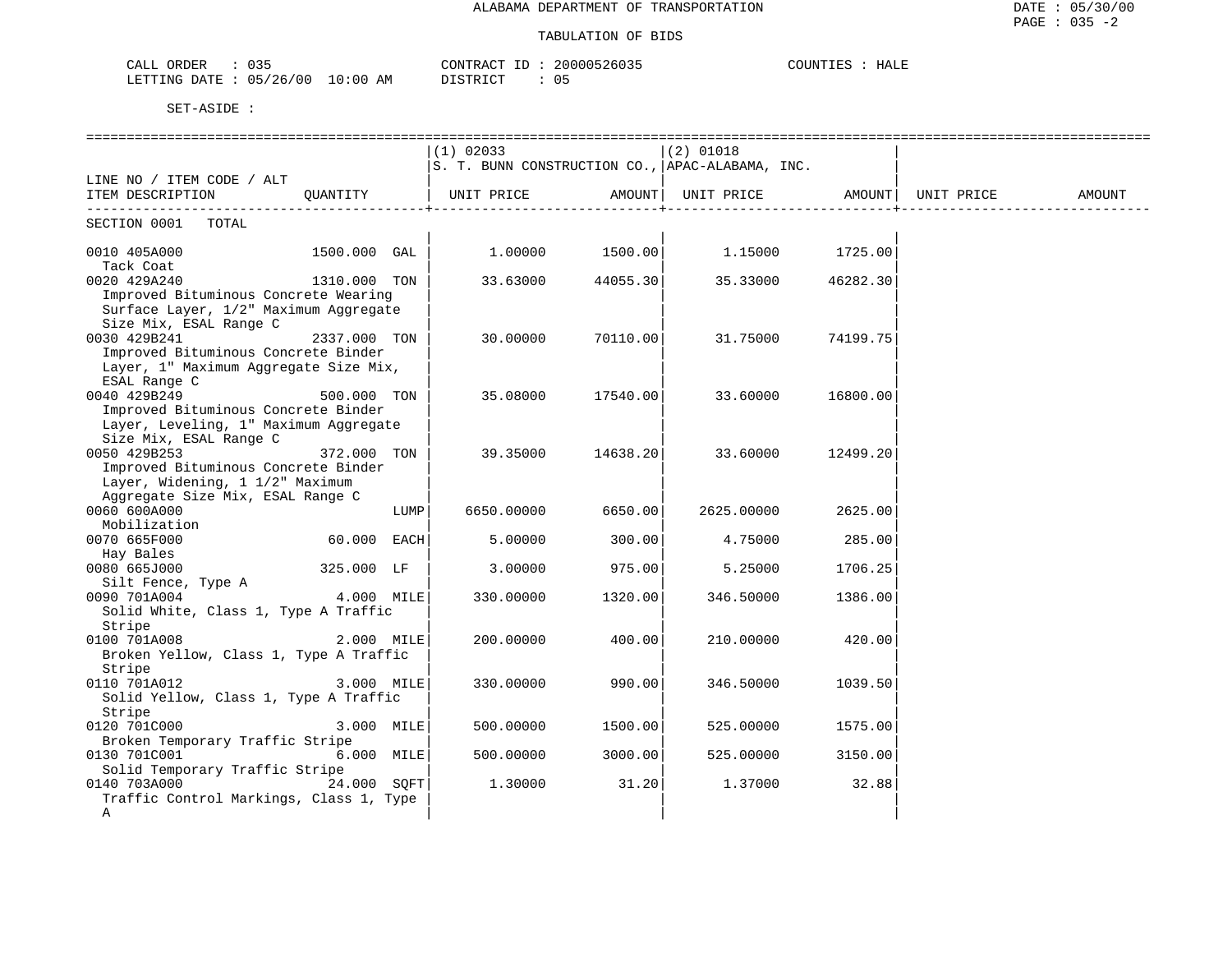| $\sim$ $\sim$ $\sim$<br>ORDER<br>$\cdot$<br>.<br>ບວວ<br>ىلىدى |                    | CONTRACT    | ו הי<br>n | $\cap$ tin'<br>HALE |
|---------------------------------------------------------------|--------------------|-------------|-----------|---------------------|
| 0.5<br>LETTING<br><b>DATE</b><br>′ 0 (<br>シム<br>$\sim$        | AΜ<br>,,,,<br>L V. | $\sim$<br>. | U.S       |                     |

|                                        |          |      | $(1)$ 02033                                     |            | $ (2)$ 01018 |            |            |        |
|----------------------------------------|----------|------|-------------------------------------------------|------------|--------------|------------|------------|--------|
|                                        |          |      | S. T. BUNN CONSTRUCTION CO., APAC-ALABAMA, INC. |            |              |            |            |        |
| LINE NO / ITEM CODE / ALT              |          |      |                                                 |            |              |            |            |        |
| ITEM DESCRIPTION                       | OUANTITY |      | UNIT PRICE                                      | AMOUNT     | UNIT PRICE   | AMOUNT     | UNIT PRICE | AMOUNT |
|                                        |          |      |                                                 |            |              |            |            |        |
| 0150 705A032<br>75.000 EACH            |          |      | 5.00000                                         | 375.00     | 5.25000      | 393.75     |            |        |
| Pavement Markers, Class A-H, Type 1-B  |          |      |                                                 |            |              |            |            |        |
| 0160 705A037 165.000 EACH              |          |      | 5.25000                                         | 866.25     | 5.50000      | 907.50     |            |        |
| Pavement Markers, Class A-H, Type 2-D  |          |      |                                                 |            |              |            |            |        |
| 0170 740B000<br>228.000 SOFT           |          |      | 10.00000                                        | 2280.00    | 9.46000      | 2156.88    |            |        |
| Construction Signs                     |          |      |                                                 |            |              |            |            |        |
| 0180 7400000                           | 1.000    | EACH | 250.00000                                       | 250.001    | 1255.00000   | 1255.00    |            |        |
| Pilot Car                              |          |      |                                                 |            |              |            |            |        |
| 0190 998A000                           |          | LUMP | 0.00000                                         | 0.001      | 1.00000      | 1.00       |            |        |
| Construction Fuel (Maximum Bid Limited |          |      |                                                 |            |              |            |            |        |
| To 8000.00)                            |          |      |                                                 |            |              |            |            |        |
| SECTION TOTALS                         |          |      | \$                                              | 166,780.95 |              | 168,440.01 |            |        |
| CONTRACT TOTALS                        |          |      | \$                                              | 166,780.95 | $\ddot{s}$   | 168,440.01 |            |        |
|                                        |          |      |                                                 |            |              |            |            |        |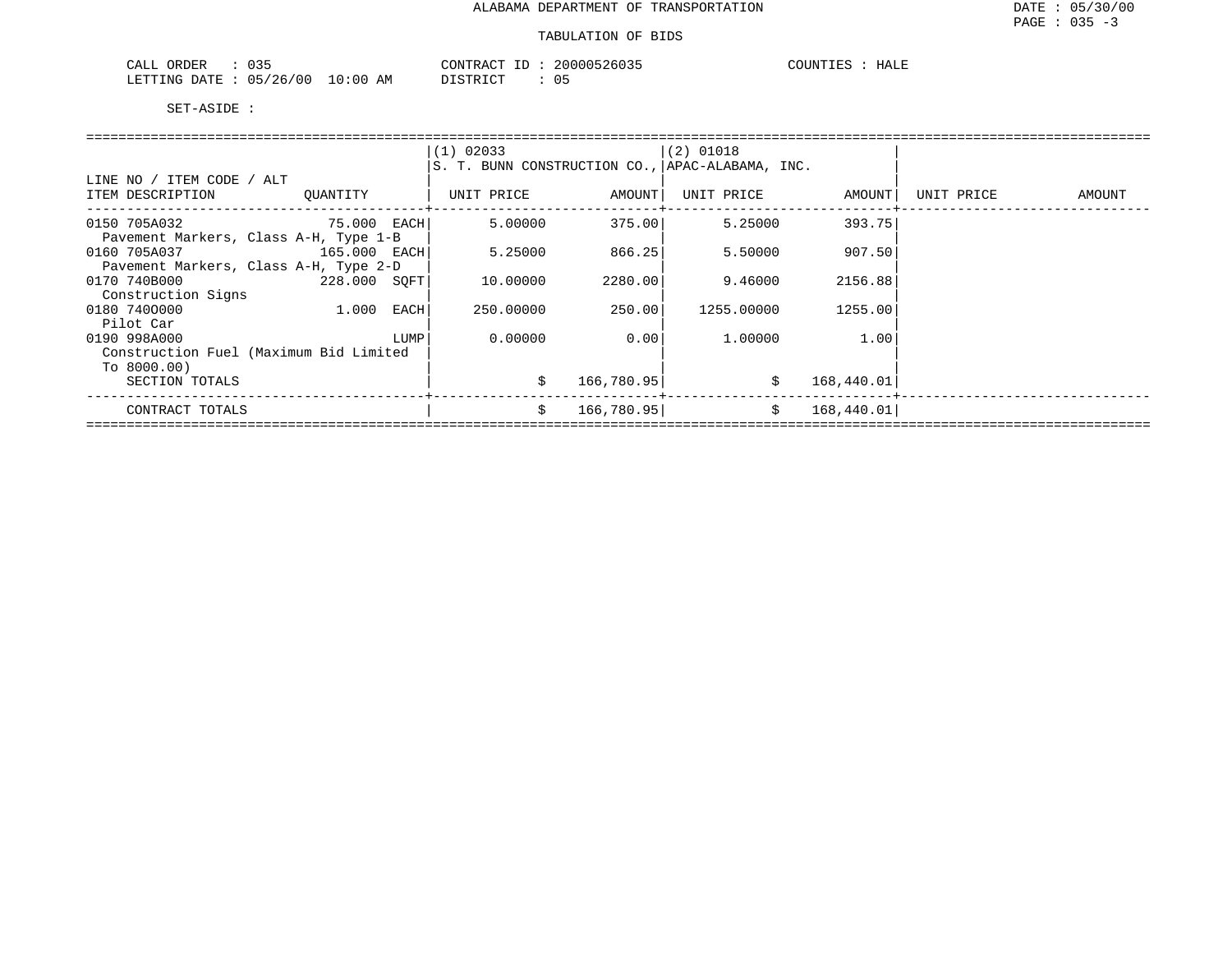DATE :

## VENDOR RANKING

| CALL ORDER : 036<br>LETTING DATE : 05/26/00 10:00 AM                                                             | CONTRACT ID: 20000526036<br>: 07<br>DISTRICT    | COUNTIES : HOUSTON                                 |
|------------------------------------------------------------------------------------------------------------------|-------------------------------------------------|----------------------------------------------------|
| CONTRACT DESCRIPTION:                                                                                            | 220<br>Working Days<br>CONTRACT TIME :<br>RURAL | (available days)<br>$: BRZ-3500(21)$<br>PROJECT(S) |
| for constructing the Bridge Replacements (Precast) at<br>various locations in Houston County as indicated on the |                                                 | BR-3505(102)<br>BRZ-3500 (22                       |
| plans. Length 0.133 mi.                                                                                          |                                                 | OTHERS                                             |
| SET-ASIDE :                                                                                                      |                                                 |                                                    |

| RANK | VENDOR NO./NAME |                                         | TOTAL<br><b>BID</b> | % OVER<br>LOW BID |
|------|-----------------|-----------------------------------------|---------------------|-------------------|
|      | 06001           | F & W CONSTRUCTION COMPANY, INC.        | \$1,286,868.50      | 100.0000%         |
|      | 14005           | G. W. NORRELL CONTRACTING COMPANY, INC. | \$1,321,186.00      | 102.6667%         |
|      | 03001           | CLARK CONSTRUCTION COMPANY, INC.        | \$1,323,631.50      | 102.8567%         |
|      | 13021           | MURPHREE BRIDGE CORPORATION             | \$1,440,800.00      | 111.9617%         |
|      | 14008           | NEWELL & BUSH, INC.                     | \$1.882.235.40      | 146.2647%         |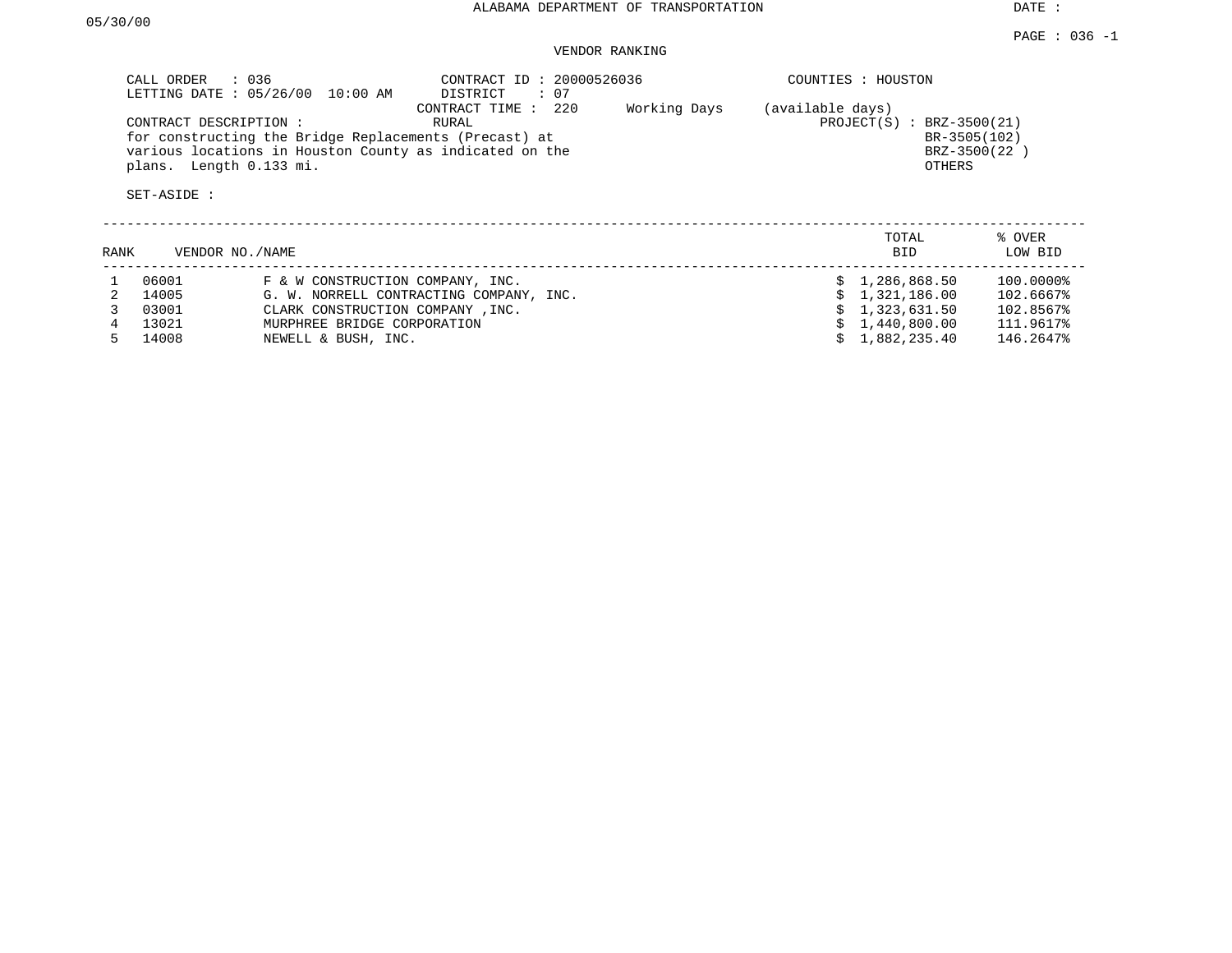| CALL ORDER                      | りろも | CONTRACT ID : |  | 20000526036 | COUNTIES | HOUSTON |
|---------------------------------|-----|---------------|--|-------------|----------|---------|
| LETTING DATE: 05/26/00 10:00 AM |     | DISTRICT      |  |             |          |         |

|                                                                            | (1) 06001                                                                                      |           | $(2)$ 14005 |           | (3) 03001           |           |
|----------------------------------------------------------------------------|------------------------------------------------------------------------------------------------|-----------|-------------|-----------|---------------------|-----------|
|                                                                            | $ F \kappa W$ construction co., INC. G. W. NORRELL CONTRACTING CO CLARK CONSTRUCTION CO., INC. |           |             |           |                     |           |
| LINE NO / ITEM CODE / ALT                                                  |                                                                                                |           |             |           |                     |           |
| ITEM DESCRIPTION<br>-----------------------+-------                        | QUANTITY   UNIT PRICE AMOUNT  UNIT PRICE                                                       |           |             |           | AMOUNT   UNIT PRICE | AMOUNT    |
| -----------------<br>SECTION 0001 Total                                    |                                                                                                |           |             |           |                     |           |
|                                                                            |                                                                                                |           |             |           |                     |           |
| LUMP<br>0010 206A000                                                       | 50000.00000                                                                                    | 50000.00  | 15000.00000 | 15000.00  | 60000.00000         | 60000.00  |
| Removal Of Old Bridge Station 6+97.90<br>0020 206A001<br>LUMP              | 50000.00000                                                                                    | 50000.00  | 15000.00000 | 15000.00  | 10000.00000         | 10000.00  |
| Removal Of Old Bridge Station 5+24.93                                      |                                                                                                |           |             |           |                     |           |
| 0030 206A002<br>LUMP                                                       | 50000.00000                                                                                    | 50000.00  | 15000.00000 | 15000.00  | 40000.00000         | 40000.00  |
| Removal Of Old Bridge Station 5+00.00                                      |                                                                                                |           |             |           |                     |           |
| 0040 206A003<br>LUMP                                                       | 50000.00000                                                                                    | 50000.00  | 15000.00000 | 15000.00  | 10000.00000         | 10000.00  |
| Removal Of Old Bridge Station 5+00.00                                      |                                                                                                |           |             |           |                     |           |
| 0050 206A005<br>LUMP                                                       | 30000.00000                                                                                    | 30000.00  | 15000.00000 | 15000.00  | 35000.00000         | 35000.00  |
| Removal Of Old Bridge Station 5+00                                         |                                                                                                |           |             |           |                     |           |
| 0060 210A000<br>775.000 CYIP                                               | 10.00000                                                                                       | 7750.00   | 5.00000     | 3875.00   | 3.00000             | 2325.00   |
| Unclassified Excavation                                                    |                                                                                                |           |             |           |                     |           |
| 0070 502A000<br>891.000 LB<br>Steel Reinforcement                          | 1,00000                                                                                        | 891.00    | 1,00000     | 891.00    | 0.50000             | 445.50    |
| 0080 505C002<br>10130.000 LF                                               | 14.00000                                                                                       | 141820.00 | 23.00000    | 232990.00 | 20.00000            | 202600.00 |
| Steel Piling (HP 12x53)                                                    |                                                                                                |           |             |           |                     |           |
| 0090 505C008<br>825.000 LF                                                 | 19.50000                                                                                       | 16087.50  | 30,00000    | 24750.00  | 27.00000            | 22275.00  |
| Steel Piling (HP 12 x 74)                                                  |                                                                                                |           |             |           |                     |           |
| 0100 507A000<br>10.000 EACH                                                | 2000.00000                                                                                     | 20000.00  | 2100.00000  | 21000.00  | 1750.00000          | 17500.00  |
| Wire Rope Abutment Anchor Assembly                                         |                                                                                                |           |             |           |                     |           |
| 0110 510A000<br>111.000 CUYD                                               | 500.00000                                                                                      | 55500.00  | 300.00000   | 33300.00  | 400.00000           | 44400.00  |
| Bridge Substructure Concrete, Class A                                      |                                                                                                |           |             |           |                     |           |
| 0120 512A014<br>8.000 EACH                                                 | 2000.00000                                                                                     | 16000.00  | 2700.00000  | 21600.00  | 2400.00000          | 19200.00  |
| Precast Concrete Abutment Caps, 2'-0"<br>Wide By 1'-8" Deep By 33'-0" Long |                                                                                                |           |             |           |                     |           |
| 0130 512A015<br>2.000 EACH                                                 | 2000.00000                                                                                     | 4000.00   | 2900.00000  | 5800.00   | 2650.00000          | 5300.00   |
| Precast Concrete Abutment Caps, 2'-0"                                      |                                                                                                |           |             |           |                     |           |
| Wide x $1'-4$ 7/8" Deep By 33'-0" Long                                     |                                                                                                |           |             |           |                     |           |
| (Modified)                                                                 |                                                                                                |           |             |           |                     |           |
| 0140 512B004<br>12.000 EACH                                                | 2000.00000                                                                                     | 24000.00  | 2600.00000  | 31200.00  | 2700.00000          | 32400.00  |
| Precast Concrete Intermediate Bent Caps,                                   |                                                                                                |           |             |           |                     |           |
| $2'$ -0" Wide By $2'$ - 0" Deep By $31'$ -6" Long                          |                                                                                                |           |             |           |                     |           |
| 4.000 EACH<br>0150 512B010                                                 | 2000.00000                                                                                     | 8000.00   | 2800.00000  | 11200.00  | 2600.00000          | 10400.00  |
| Precast Concrete Intermediate Bent Caps,                                   |                                                                                                |           |             |           |                     |           |
| $2'$ -0" Wide By 1'- 9 1/16" Deep By<br>31'-6" Long (Modified)             |                                                                                                |           |             |           |                     |           |
| 0160 512C004<br>126.000 EACH                                               | 2000.00000                                                                                     | 252000.00 | 2500.00000  | 315000.00 | 2300.00000          | 289800.00 |
| Precast Concrete Type 1 Span Section,                                      |                                                                                                |           |             |           |                     |           |
| $3'$ -6" Wide By $1'$ -9" Deep By $34'$ -0" Long                           |                                                                                                |           |             |           |                     |           |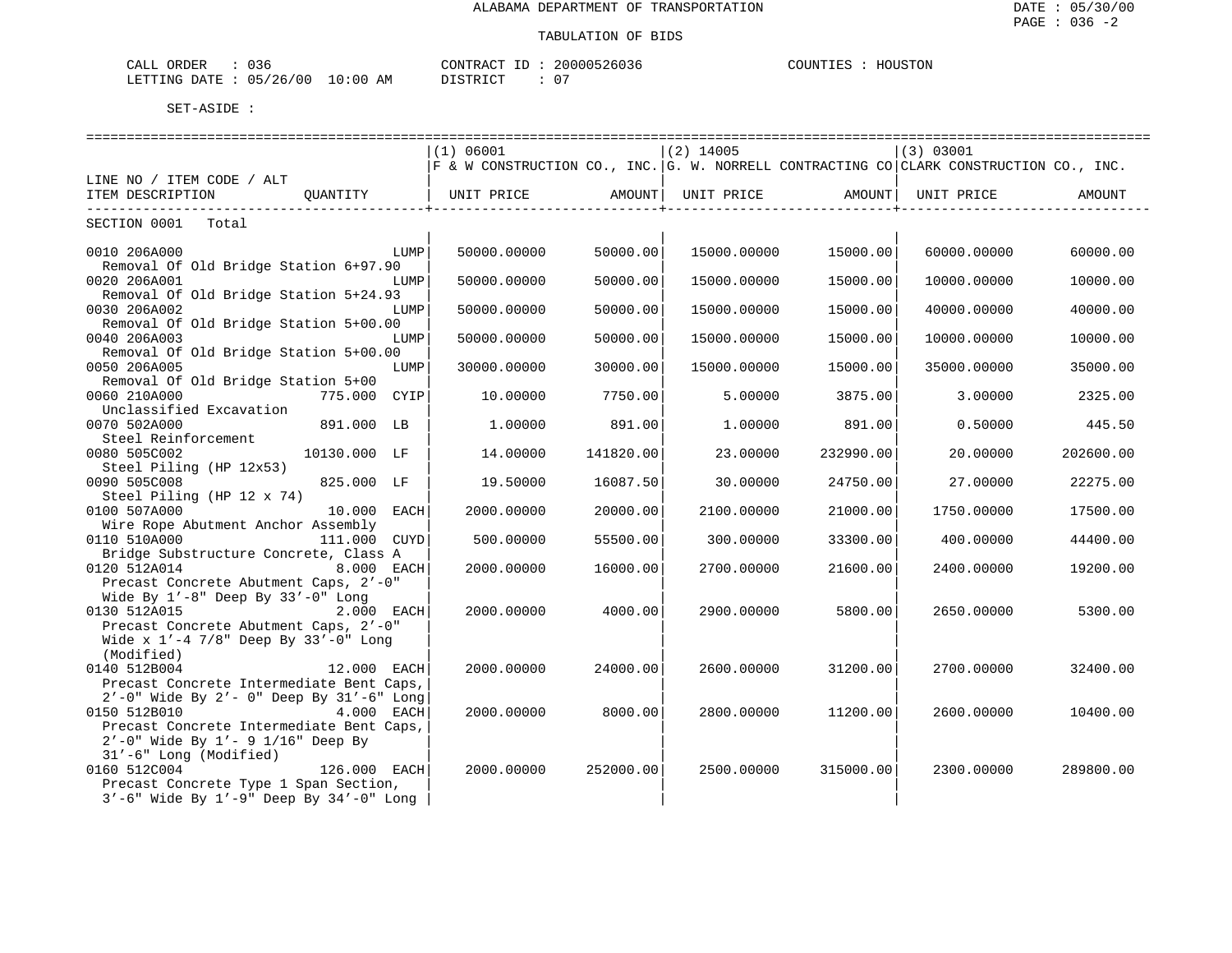| CALL ORDER                      | 036 |          |  | CONTRACT ID: 20000526036 | COUNTIES | HOUSTON |
|---------------------------------|-----|----------|--|--------------------------|----------|---------|
| LETTING DATE: 05/26/00 10:00 AM |     | DISTRICT |  |                          |          |         |

|                                                                                   |              |      | (1) 06001    |                 | $(2)$ 14005 |                                                                              | (3) 03001                                                                              |                           |
|-----------------------------------------------------------------------------------|--------------|------|--------------|-----------------|-------------|------------------------------------------------------------------------------|----------------------------------------------------------------------------------------|---------------------------|
|                                                                                   |              |      |              |                 |             |                                                                              | F & W CONSTRUCTION CO., INC. G. W. NORRELL CONTRACTING CO CLARK CONSTRUCTION CO., INC. |                           |
| LINE NO / ITEM CODE / ALT                                                         |              |      |              |                 |             |                                                                              |                                                                                        |                           |
| ITEM DESCRIPTION QUANTITY   UNIT PRICE AMOUNT UNIT PRICE AMOUNT UNIT PRICE AMOUNT |              |      |              |                 |             |                                                                              |                                                                                        |                           |
| 0170 512C007                                                                      | 42.000 EACH  |      | 2200.00000   | 92400.00        | 2700.00000  | 113400.00                                                                    | 2500.00000                                                                             | 105000.00                 |
| Precast Concrete Type 2C Span Section,                                            |              |      |              |                 |             |                                                                              |                                                                                        |                           |
| 3'-6" Wide By 1'- 9" Deep By 34'-0" Long                                          |              |      |              |                 |             |                                                                              |                                                                                        |                           |
| 0180 512D002<br>18.000 EACH                                                       |              |      | 2200.00000   | 39600.00        | 2900.00000  | 52200.00                                                                     | 2550.00000                                                                             | 45900.00                  |
| Precast Concrete Barrier Rail End                                                 |              |      |              |                 |             |                                                                              |                                                                                        |                           |
| Section, 34'-0" Long                                                              |              |      |              |                 |             |                                                                              |                                                                                        |                           |
| 0190 512D005                                                                      | 24.000 EACH  |      | 2200.00000   | 52800.00        | 2900.00000  | 69600.00                                                                     | 2550.00000                                                                             | 61200.00                  |
| Precast Concrete Barrier Rail                                                     |              |      |              |                 |             |                                                                              |                                                                                        |                           |
| Intermediate Section, 34'-0" Long                                                 |              |      |              |                 |             |                                                                              |                                                                                        |                           |
| 0200 512E001                                                                      | 24.000 EACH  |      | 450.00000    | 10800.00        | 450.00000   | 10800.00                                                                     | 350.00000                                                                              | 8400.00                   |
| Precast Concrete Abutment Panels, Type                                            |              |      |              |                 |             |                                                                              |                                                                                        |                           |
| A2                                                                                |              |      |              |                 |             |                                                                              |                                                                                        |                           |
| 0210 512E002                                                                      | 68.000 EACH  |      | 500.00000    | 34000.00        | 500.00000   | 34000.00                                                                     | 400.00000                                                                              | 27200.00                  |
| Precast Concrete Abutment Panels, Type                                            |              |      |              |                 |             |                                                                              |                                                                                        |                           |
| A <sub>3</sub>                                                                    |              |      |              |                 |             |                                                                              |                                                                                        |                           |
| 0220 512F001                                                                      | 12.000 EACH  |      | 550.00000    | 6600.00         | 600.00000   | 7200.00                                                                      | 500.00000                                                                              | 6000.00                   |
| Precast Concrete Wing Panels, Type W2                                             |              |      |              |                 |             |                                                                              |                                                                                        |                           |
| 0230 512F002                                                                      | 34.000 EACH  |      | 550.00000    | 18700.00        | 700.00000   | 23800.00                                                                     | 550.00000                                                                              | 18700.00                  |
| Precast Concrete Wing Panels, Type W3                                             |              |      |              |                 |             |                                                                              |                                                                                        |                           |
| 0240 512G000                                                                      | 20.000 EACH  |      | 550.00000    | 11000.00        | 600.00000   | 12000.00                                                                     | 475.00000                                                                              | 9500.00                   |
| Precast Concrete Abutment Wing Cap Panel                                          |              |      |              |                 |             |                                                                              |                                                                                        |                           |
| 0250 600A000                                                                      |              | LUMP | 125000.00000 | 125000.00       | 60000.00000 | 60000.00                                                                     | 100000.00000                                                                           | 100000.00                 |
| Mobilization                                                                      |              |      |              |                 |             |                                                                              |                                                                                        |                           |
| 0260 610C001                                                                      | 2104.000 TON |      | 20.00000     | 42080.00        | 35.00000    | 73640.00                                                                     | 28,00000                                                                               | 58912.00                  |
| Loose Riprap, Class 2                                                             |              |      |              |                 |             |                                                                              |                                                                                        |                           |
| 0270 610D003                                                                      | 1658.000     | SOYD | 5.00000      | 8290.00         | 5.00000     | 8290.00                                                                      | 3.00000                                                                                | 4974.00                   |
| Filter Blanket, Geotextile                                                        |              |      |              |                 |             |                                                                              |                                                                                        |                           |
| 0280 630C003                                                                      | 20.000 EACH  |      | 1250.00000   | 25000.00        | 1000.00000  | 20000.00                                                                     | 1000.00000                                                                             | 20000.00                  |
| Guardrail End Anchor, Type 13                                                     |              |      |              |                 |             |                                                                              |                                                                                        |                           |
| 0290 630C070                                                                      | 20.000 EACH  |      | 1500.00000   | 30000.00        | 1450.00000  | 29000.00                                                                     | 1450.00000                                                                             | 29000.00                  |
| Guardrail End Anchor, Type 10 Series                                              |              |      |              |                 |             |                                                                              |                                                                                        |                           |
| 0300 665F000                                                                      | 250.000 EACH |      | 5.00000      | 1250.00         | 3.00000     | 750.00                                                                       | 4.00000                                                                                | 1000.00                   |
| Hay Bales                                                                         |              |      |              |                 |             |                                                                              |                                                                                        |                           |
| 0310 665J000                                                                      | 3300.000 LF  |      | 1,00000      | 3300.00         | 3.00000     | 9900.00                                                                      | 4.00000                                                                                | 13200.00                  |
| Silt Fence, Type A                                                                |              |      |              |                 |             |                                                                              |                                                                                        |                           |
| 0320 680A000                                                                      |              | LUMP | 5000.00000   | 5000.00         | 15000.00000 | 15000.00                                                                     | 5000.00000                                                                             | 5000.00                   |
| Engineering Controls                                                              |              |      |              |                 |             |                                                                              |                                                                                        |                           |
| 0330 998A000                                                                      |              | LUMP | 5000.00000   | 5000.00         | 5000.00000  | 5000.00                                                                      | 8000.00000                                                                             | 8000.00                   |
| Construction Fuel (Maximum Bid Limited                                            |              |      |              |                 |             |                                                                              |                                                                                        |                           |
| To $30,500.00$                                                                    |              |      |              |                 |             |                                                                              |                                                                                        |                           |
|                                                                                   |              |      |              |                 |             |                                                                              |                                                                                        | 0 $\vert$ \$ 1,323,631.50 |
|                                                                                   |              |      |              |                 |             |                                                                              |                                                                                        |                           |
| CONTRACT TOTALS                                                                   |              |      |              | \$1,286,868.50] |             | $\begin{array}{c c} \texttt{-----} & \texttt{\$} & 1,321,186.00 \end{array}$ |                                                                                        | \$1,323,631.50            |
|                                                                                   |              |      |              |                 |             |                                                                              |                                                                                        |                           |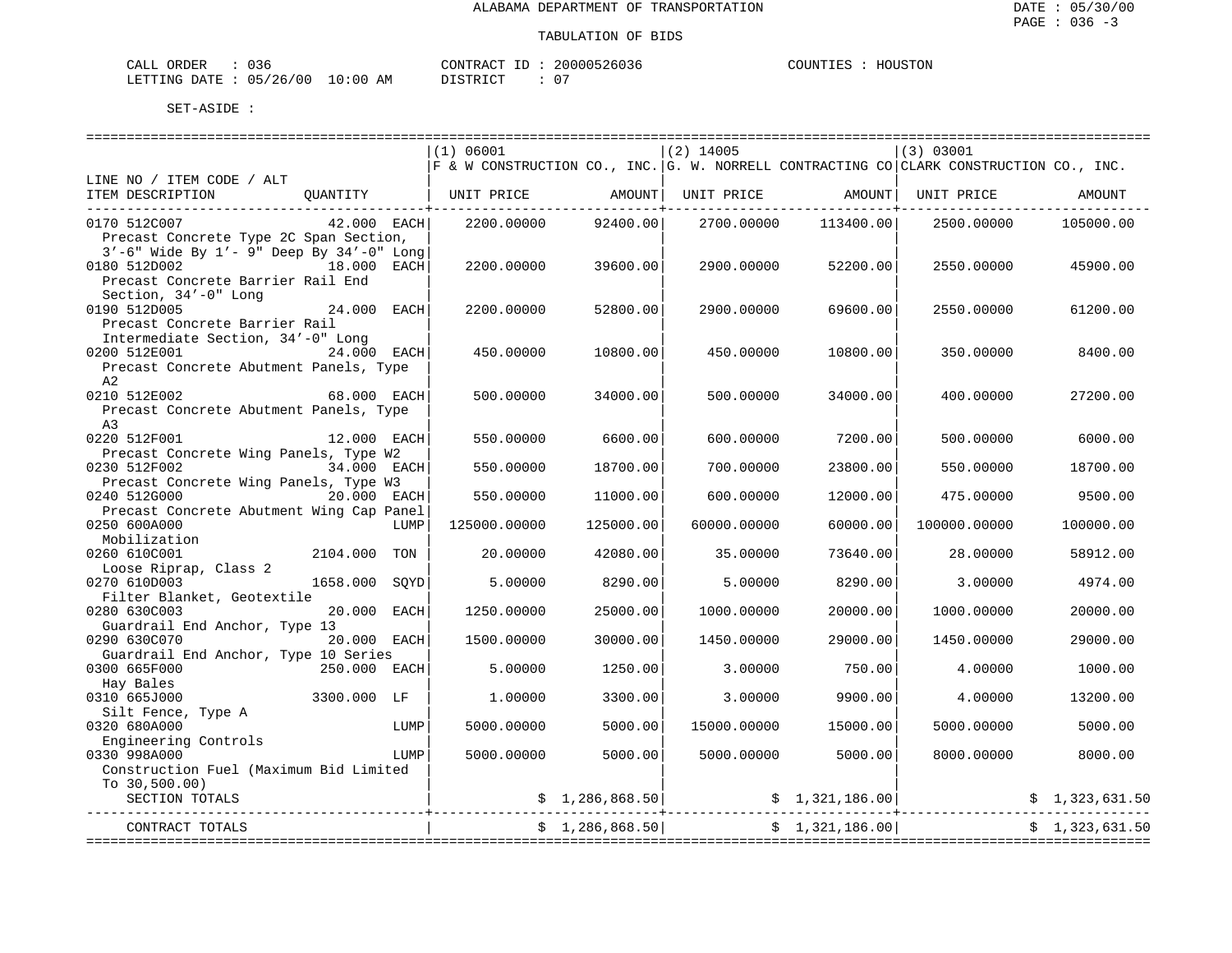DATE :

### PAGE : 036 -4 TABULATION OF BIDS

| ORDER<br>$\mathbf{A}$<br>IJĿĸ<br>للدائب | $\sim$ $\sim$<br>U 3 t                                     | $- -$<br>CONTR "<br>$\sqrt{2}$ | חחמ<br>ֲ<br><b>b</b> U3b | HOUSTON<br>$\bigcap \text{TIN}^r$<br>н. |
|-----------------------------------------|------------------------------------------------------------|--------------------------------|--------------------------|-----------------------------------------|
| LETTING<br>DATE.                        | $\sim$<br>05<br>AΜ<br>′ 0 (<br>ี 1<br>,,,,<br>$\sim$<br>∸∪ | CMDT<br>---                    | $\sim$ $\sim$<br>v       |                                         |

|                                                                                  | ==============================                  |                      |             |                   |            |        |
|----------------------------------------------------------------------------------|-------------------------------------------------|----------------------|-------------|-------------------|------------|--------|
|                                                                                  | $(4)$ 13021                                     |                      | $(5)$ 14008 |                   |            |        |
|                                                                                  | MURPHREE BRIDGE CORPORATION NEWELL & BUSH, INC. |                      |             |                   |            |        |
| LINE NO / ITEM CODE / ALT                                                        |                                                 |                      |             |                   |            |        |
| ITEM DESCRIPTION<br>OUANTITY   UNIT PRICE                                        |                                                 | AMOUNT               |             | UNIT PRICE AMOUNT | UNIT PRICE | AMOUNT |
| SECTION 0001<br>Total                                                            |                                                 |                      |             |                   |            |        |
|                                                                                  |                                                 |                      |             |                   |            |        |
| 0010 206A000<br>LUMP                                                             |                                                 | 18000.00000 18000.00 | 30000.00000 | 30000.00          |            |        |
| Removal Of Old Bridge Station 6+97.90                                            |                                                 |                      |             |                   |            |        |
| 0020 206A001<br>LUMP                                                             | 4000.00000                                      | 4000.00              | 8000.00000  | 8000.00           |            |        |
| Removal Of Old Bridge Station 5+24.93                                            |                                                 |                      |             |                   |            |        |
| 0030 206A002<br>LUMP                                                             | 14000.00000                                     | 14000.00             | 25000.00000 | 25000.00          |            |        |
| Removal Of Old Bridge Station 5+00.00                                            |                                                 |                      |             |                   |            |        |
| 0040 206A003<br>LUMP                                                             | 4000.00000                                      | 4000.00              | 7000.00000  | 7000.00           |            |        |
| Removal Of Old Bridge Station 5+00.00<br>0050 206A005<br>LUMP                    | 10000.00000                                     | 10000.00             | 22000.00000 | 22000.00          |            |        |
| Removal Of Old Bridge Station 5+00                                               |                                                 |                      |             |                   |            |        |
| 0060 210A000<br>775.000 CYIP                                                     | 1.50000                                         | 1162.50              | 15.00000    | 11625.00          |            |        |
| Unclassified Excavation                                                          |                                                 |                      |             |                   |            |        |
| 891.000 LB<br>0070 502A000                                                       | 0.80000                                         | 712.80               | 1.40000     | 1247.40           |            |        |
| Steel Reinforcement                                                              |                                                 |                      |             |                   |            |        |
| 0080 505C002<br>10130.000 LF                                                     | 22.50000                                        | 227925.00            | 31.00000    | 314030.00         |            |        |
| Steel Piling (HP 12x53)                                                          |                                                 |                      |             |                   |            |        |
| 0090 505C008<br>825.000 LF                                                       | 27.00000                                        | 22275.00             | 46.00000    | 37950.00          |            |        |
| Steel Piling (HP 12 x 74)                                                        |                                                 |                      |             |                   |            |        |
| 0100 507A000<br>10.000 EACH                                                      | 2500.00000                                      | 25000.00             | 2650.00000  | 26500.00          |            |        |
| Wire Rope Abutment Anchor Assembly                                               |                                                 |                      |             |                   |            |        |
| 0110 510A000<br>111.000 CUYD<br>Bridge Substructure Concrete, Class A            | 350.00000                                       | 38850.00             | 410.00000   | 45510.00          |            |        |
| 0120 512A014<br>8.000 EACH                                                       | 2325,00000                                      | 18600.00             | 4270.00000  | 34160.00          |            |        |
| Precast Concrete Abutment Caps, 2'-0"                                            |                                                 |                      |             |                   |            |        |
| Wide By $1'-8$ " Deep By $33'-0$ " Long                                          |                                                 |                      |             |                   |            |        |
| 0130 512A015<br>2.000 EACH                                                       | 2500.00000                                      | 5000.00              | 4270.00000  | 8540.00           |            |        |
| Precast Concrete Abutment Caps, 2'-0"                                            |                                                 |                      |             |                   |            |        |
| Wide x $1'-4$ 7/8" Deep By 33'-0" Long                                           |                                                 |                      |             |                   |            |        |
| (Modified)                                                                       |                                                 |                      |             |                   |            |        |
| 0140 512B004<br>12.000 EACH                                                      | 2920.00000                                      | 35040.00             | 4145.00000  | 49740.001         |            |        |
| Precast Concrete Intermediate Bent Caps,                                         |                                                 |                      |             |                   |            |        |
| 2'-0" Wide By 2'- 0" Deep By 31'-6" Long                                         |                                                 |                      |             |                   |            |        |
| 0150 512B010<br>4.000 EACH                                                       | 3500.00000                                      | 14000.00             | 4540.00000  | 18160.00          |            |        |
| Precast Concrete Intermediate Bent Caps,<br>$2'$ -0" Wide By 1'- 9 1/16" Deep By |                                                 |                      |             |                   |            |        |
| 31'-6" Long (Modified)                                                           |                                                 |                      |             |                   |            |        |
| 0160 512C004<br>126.000 EACH                                                     | 2900.00000                                      | 365400.00            | 3425.00000  | 431550.00         |            |        |
| Precast Concrete Type 1 Span Section,                                            |                                                 |                      |             |                   |            |        |
| $3'-6$ " Wide By $1'-9$ " Deep By $34'-0$ " Long                                 |                                                 |                      |             |                   |            |        |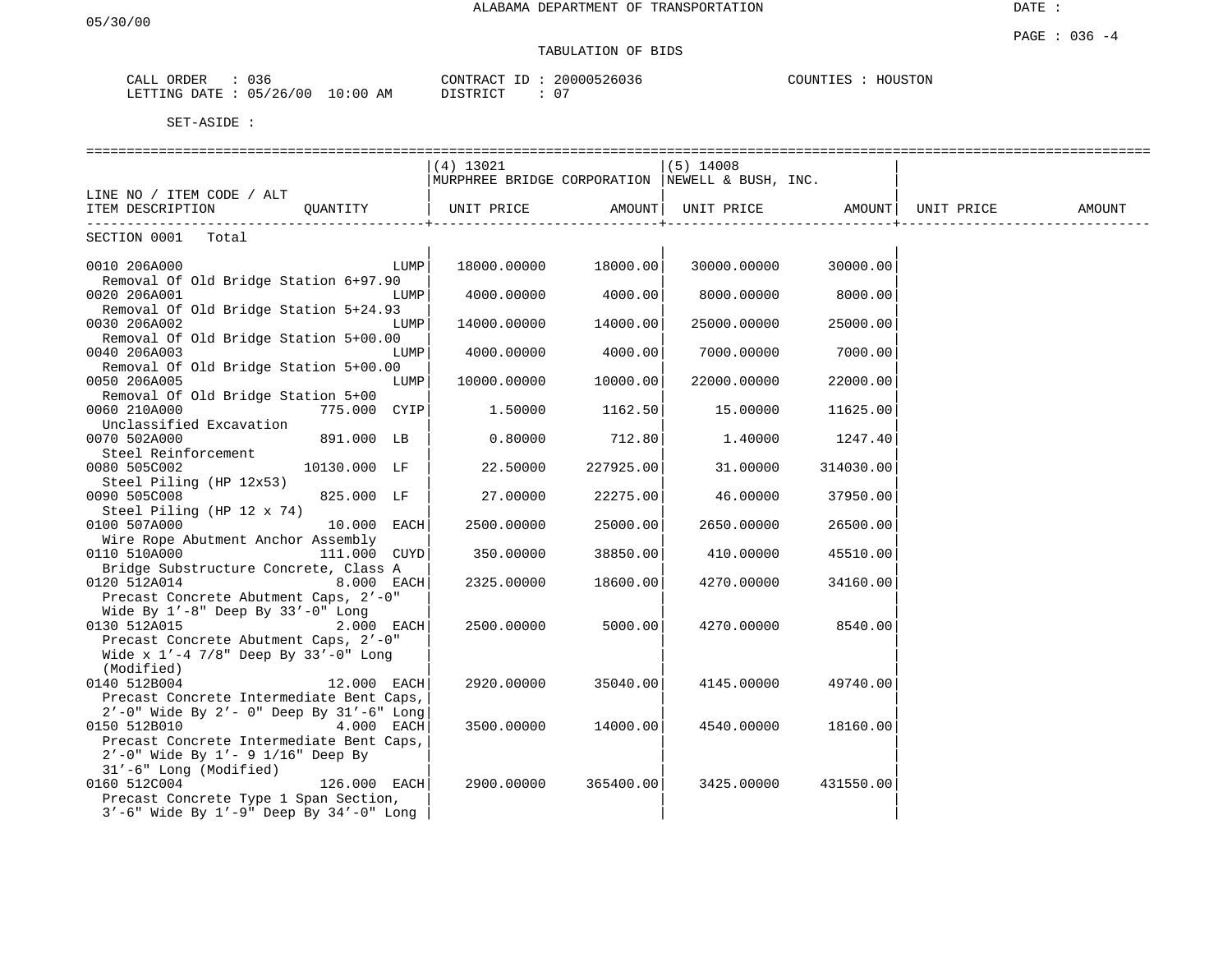| CALL ORDER                      | 'J 36 | CONTRACT | ' ID | 20000526036 | COUNTIES | HOUSTON |
|---------------------------------|-------|----------|------|-------------|----------|---------|
| LETTING DATE: 05/26/00 10:00 AM |       | DISTRICT |      |             |          |         |

|                                                                              |               |      | (4) 13021                                        |                         | $(5)$ 14008  |                 |        |
|------------------------------------------------------------------------------|---------------|------|--------------------------------------------------|-------------------------|--------------|-----------------|--------|
|                                                                              |               |      | MURPHREE BRIDGE CORPORATION  NEWELL & BUSH, INC. |                         |              |                 |        |
| LINE NO / ITEM CODE / ALT                                                    |               |      |                                                  |                         |              |                 |        |
| ITEM DESCRIPTION QUANTITY   UNIT PRICE AMOUNT  UNIT PRICE AMOUNT  UNIT PRICE |               |      |                                                  |                         |              |                 | AMOUNT |
|                                                                              |               |      |                                                  | ---------------+------- |              |                 |        |
| 0170 512C007                                                                 | 42.000 EACH   |      |                                                  | 3225.00000 135450.00    | 3870.00000   | 162540.00       |        |
| Precast Concrete Type 2C Span Section,                                       |               |      |                                                  |                         |              |                 |        |
| $3'-6$ " Wide By $1'-9$ " Deep By $34'-0$ " Long                             |               |      |                                                  |                         |              |                 |        |
| 18.000 EACH<br>0180 512D002                                                  |               |      | 3270.00000                                       | 58860.00                | 3715.00000   | 66870.00        |        |
| Precast Concrete Barrier Rail End                                            |               |      |                                                  |                         |              |                 |        |
| Section, 34'-0" Long                                                         |               |      |                                                  |                         |              |                 |        |
| 0190 512D005                                                                 | 24.000 EACH   |      | 3270.00000                                       | 78480.00                | 3720.00000   | 89280.00        |        |
| Precast Concrete Barrier Rail                                                |               |      |                                                  |                         |              |                 |        |
| Intermediate Section, 34'-0" Long                                            |               |      |                                                  |                         |              |                 |        |
| 0200 512E001                                                                 | 24.000 EACH   |      | 335.00000                                        | 8040.00                 | 595,00000    | 14280.00        |        |
| Precast Concrete Abutment Panels, Type                                       |               |      |                                                  |                         |              |                 |        |
| A2                                                                           |               |      |                                                  |                         |              |                 |        |
| 0210 512E002                                                                 | 68.000 EACH   |      | 395.00000                                        | 26860.00                | 560.00000    | 38080.00        |        |
| Precast Concrete Abutment Panels, Type                                       |               |      |                                                  |                         |              |                 |        |
| A3                                                                           |               |      |                                                  |                         |              |                 |        |
| 0220 512F001                                                                 | 12.000 EACH   |      | 560.00000                                        | 6720.00                 | 945.00000    | 11340.00        |        |
| Precast Concrete Wing Panels, Type W2                                        |               |      |                                                  |                         |              |                 |        |
| 0230 512F002                                                                 | 34.000 EACH   |      | 725.00000                                        | 24650.00                | 805.00000    | 27370.00        |        |
| Precast Concrete Wing Panels, Type W3                                        |               |      |                                                  |                         |              |                 |        |
| 0240 512G000                                                                 | 20.000 EACH   |      | 525.00000                                        | 10500.00                | 815.00000    | 16300.00        |        |
| Precast Concrete Abutment Wing Cap Panel                                     |               |      |                                                  |                         |              |                 |        |
| 0250 600A000                                                                 |               | LUMP | 138771.00000                                     | 138771.00               | 125000.00000 | 125000.00       |        |
| Mobilization                                                                 |               |      |                                                  |                         |              |                 |        |
| tin 1996.<br>Tanzania<br>0260 610C001                                        | 2104.000 TON  |      | 26.00000                                         | 54704.00                | 38.00000     | 79952.00        |        |
| Loose Riprap, Class 2                                                        |               |      |                                                  |                         |              |                 |        |
| 0270 610D003                                                                 | 1658.000 SOYD |      | 2.00000                                          | 3316.00                 | 4.50000      | 7461.00         |        |
| Filter Blanket, Geotextile                                                   |               |      |                                                  |                         |              |                 |        |
| 0280 630C003                                                                 | 20.000 EACH   |      | 1000.00000                                       | 20000.00                | 2160.00000   | 43200.00        |        |
| Guardrail End Anchor, Type 13                                                |               |      |                                                  |                         |              |                 |        |
| 0290 630C070                                                                 | 20.000 EACH   |      | 1450.00000                                       | 29000.00                | 2660.00000   | 53200.00        |        |
| Guardrail End Anchor, Type 10 Series                                         |               |      |                                                  |                         |              |                 |        |
| 0300 665F000                                                                 | 250.000 EACH  |      | 5.00000                                          | 1250.00                 | 11,00000     | 2750.00         |        |
| Hay Bales                                                                    |               |      |                                                  |                         |              |                 |        |
| 3300.000 LF<br>0310 665J000                                                  |               |      | 3.00000                                          | 9900.00                 | 7.00000      | 23100.00        |        |
| Silt Fence, Type A                                                           |               |      |                                                  |                         |              |                 |        |
| 0320 680A000                                                                 |               | LUMP | 20333.70000                                      | 20333.70                | 20000.00000  | 20000.00        |        |
| Engineering Controls                                                         |               |      |                                                  |                         |              |                 |        |
| 0330 998A000                                                                 |               | LUMP | 10000.00000                                      | 10000.00                | 30500.00000  | 30500.00        |        |
| Construction Fuel (Maximum Bid Limited                                       |               |      |                                                  |                         |              |                 |        |
| To $30,500.00$ )                                                             |               |      |                                                  |                         |              |                 |        |
| SECTION TOTALS                                                               |               |      |                                                  |                         |              |                 |        |
|                                                                              |               |      |                                                  |                         |              |                 |        |
| CONTRACT TOTALS                                                              |               |      |                                                  | \$1,440,800.00          |              | \$1,882,235.40] |        |
|                                                                              |               |      |                                                  |                         |              |                 |        |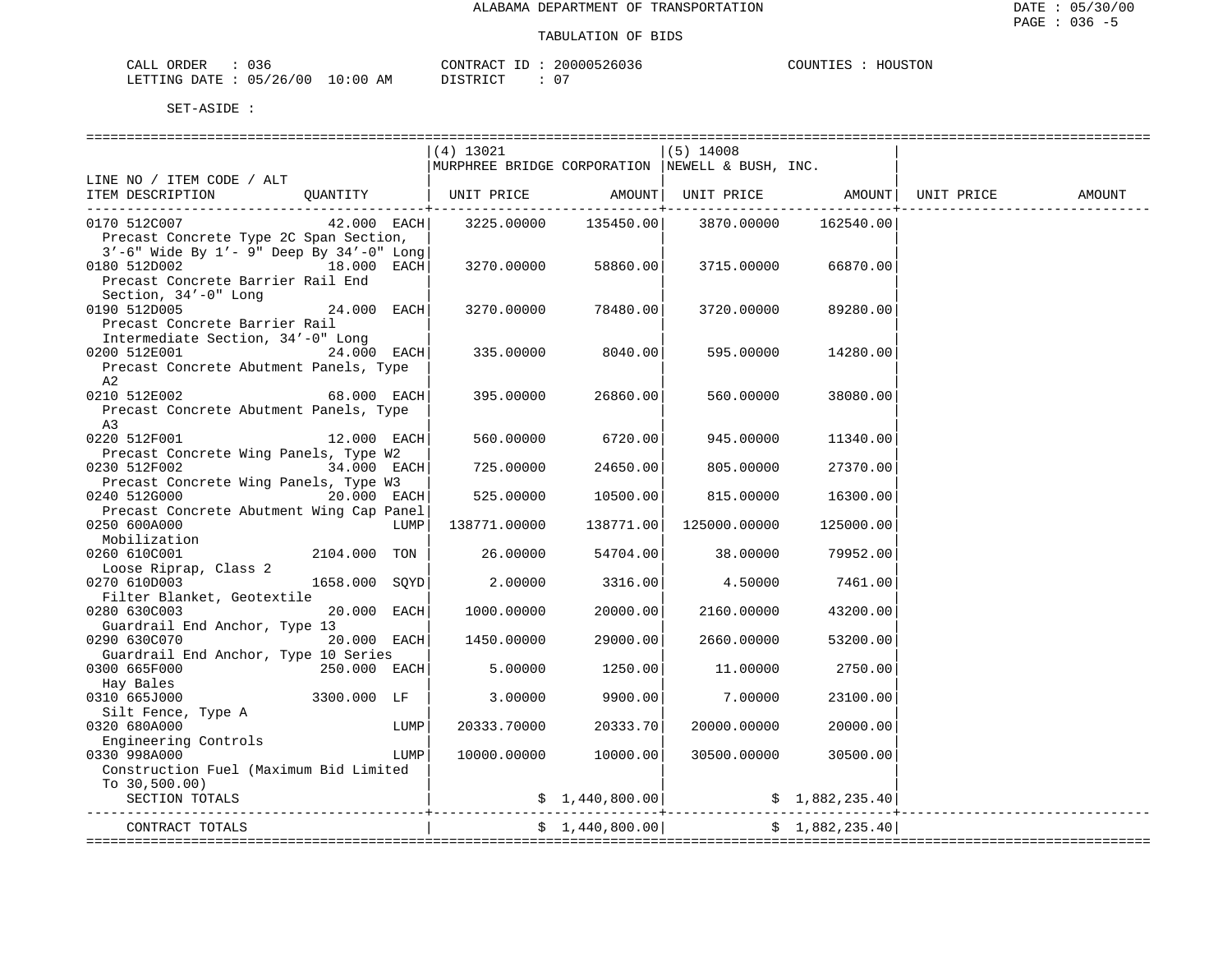DATE :

### PAGE : 038 -1 VENDOR RANKING

|      | CALL ORDER<br>$\therefore$ 0.38<br>LETTING DATE: 05/26/00 | $10:00$ AM                                            | CONTRACT ID: 20000526038<br>: 08<br>DISTRICT                                    |              | COUNTIES : SUMTER |                              |                        |
|------|-----------------------------------------------------------|-------------------------------------------------------|---------------------------------------------------------------------------------|--------------|-------------------|------------------------------|------------------------|
|      | CONTRACT DESCRIPTION:<br>SET-ASIDE :                      | sites in Sumter County as indicated on the plans.     | 45<br>CONTRACT TIME:<br>for constructing the Guardrail Installations at various | Working Days | (available days)  | $PROJECT(S)$ : STPSA-6000(9) |                        |
| RANK | VENDOR NO./NAME                                           |                                                       |                                                                                 |              |                   | TOTAL<br><b>BID</b>          | % OVER<br>LOW BID      |
|      | 01029<br>01010                                            | ATWOOD FENCE COMPANY, INC.<br>ALABAMA GUARDRAIL, INC. |                                                                                 |              |                   | 133,488.00<br>139, 152.00    | 100.0000%<br>104.2430% |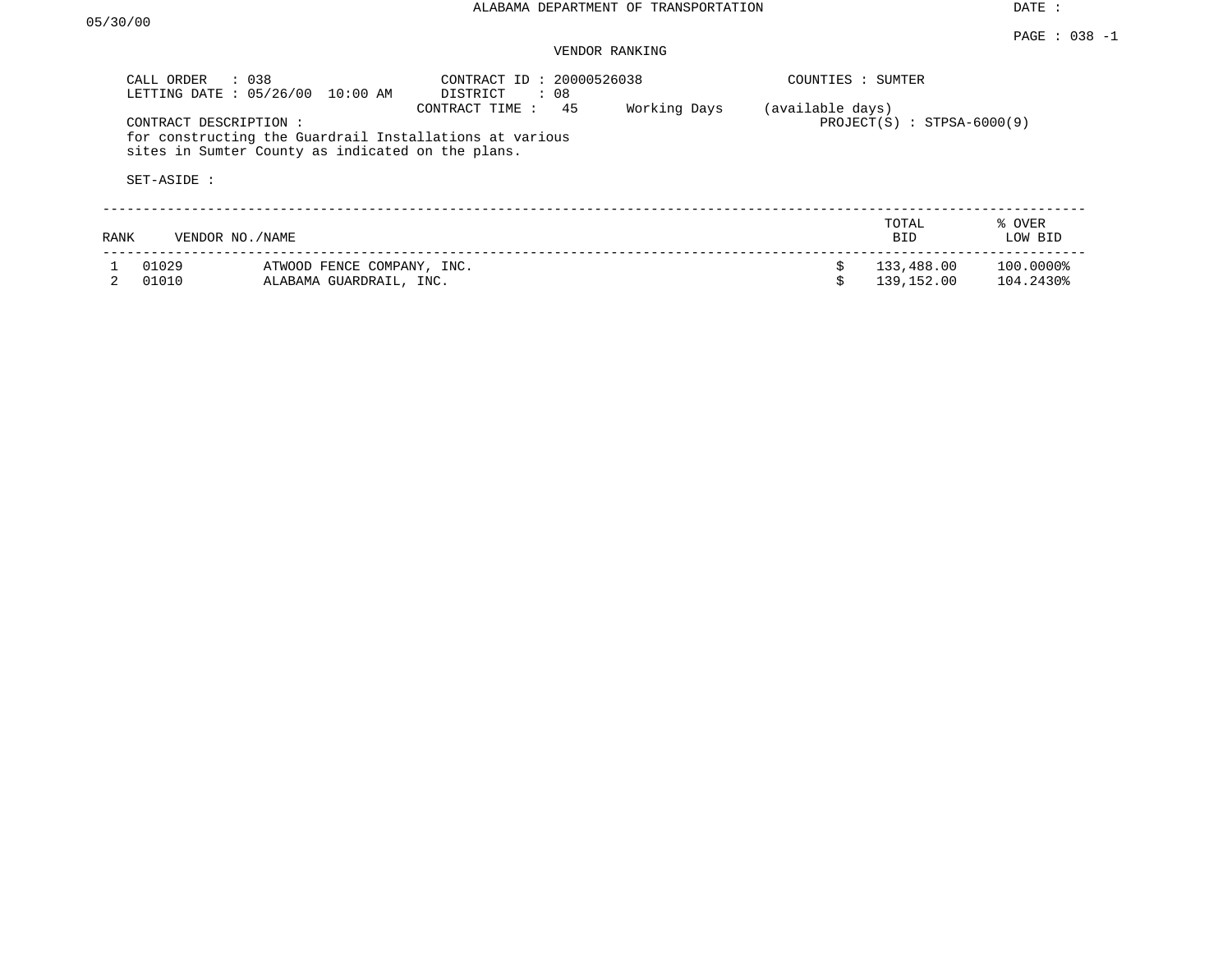| $\sim$ $\sim$ $\sim$<br>ORDER<br>038                                       |                | CONTRAC<br>$\sim$   | `ባበበ52⊾<br>۶ د ۱<br>260.38 | 5.777<br>.∪UN™⊺<br>LT. F. K<br>$\ldots$<br>ن کا کا |
|----------------------------------------------------------------------------|----------------|---------------------|----------------------------|----------------------------------------------------|
| 125<br>00 /<br>LETTING<br>$n - n$<br>ᅚ<br>) A ' I<br>-40<br>$\mathbf{u}$ . | :00<br>ΆM<br>. | $T \cap T$<br>C TD. | 08                         |                                                    |

|                                        |               |      | $(1)$ 01029                                                |            | $(2)$ 01010 |             |            |        |
|----------------------------------------|---------------|------|------------------------------------------------------------|------------|-------------|-------------|------------|--------|
|                                        |               |      | ATWOOD FENCE COMPANY, INC. ALABAMA GUARDRAIL, INC.         |            |             |             |            |        |
| LINE NO / ITEM CODE / ALT              |               |      |                                                            |            |             |             |            |        |
| ITEM DESCRIPTION                       | QUANTITY      |      | UNIT PRICE             AMOUNT  UNIT PRICE           AMOUNT |            |             |             | UNIT PRICE | AMOUNT |
| SECTION 0001 Total                     |               |      |                                                            |            |             |             |            |        |
| 0010 206D001                           | 2992.000 LF   |      | 1.00000                                                    | 2992.00    | 2.00000     | 5984.00     |            |        |
| Removing Guardrail                     |               |      |                                                            |            |             |             |            |        |
| 0020 600A000                           |               | LUMP | 3500.00000                                                 | 3500.00    | 3500.00000  | 3500.00     |            |        |
| Mobilization                           |               |      |                                                            |            |             |             |            |        |
| 0030 630A004                           | 2992.000 LF   |      | 22.00000                                                   | 65824.00   | 16.50000    | 49368.00    |            |        |
| Steel Beam Guardrail, Class B, Type 2  |               |      |                                                            |            |             |             |            |        |
| 0040 630C022                           | 24.000 EACH   |      | 1100.00000                                                 | 26400.00   | 1950.00000  | 46800.00    |            |        |
| Guardrail End Anchor, Type Special     |               |      |                                                            |            |             |             |            |        |
| 0050 630C070                           | $24.000$ EACH |      | 1350.00000                                                 | 32400.00   | 1285.00000  | 30840.00    |            |        |
| Guardrail End Anchor, Type 10 Series   |               |      |                                                            |            |             |             |            |        |
| 0060 740B000                           | 144.000 SOFT  |      | 13.00000                                                   | 1872.00    | 15.00000    | 2160.00     |            |        |
| Construction Signs                     |               |      |                                                            |            |             |             |            |        |
| 0070 998A000                           |               | LUMP | 500.00000                                                  | 500.00     | 500.00000   | 500.00      |            |        |
| Construction Fuel (Maximum Bid Limited |               |      |                                                            |            |             |             |            |        |
| To $3000.00$ )                         |               |      |                                                            |            |             |             |            |        |
| SECTION TOTALS                         |               |      | \$                                                         | 133,488.00 | \$          | 139,152.00  |            |        |
|                                        |               |      |                                                            |            |             |             |            |        |
| CONTRACT TOTALS                        |               |      | \$                                                         | 133,488.00 | \$          | 139, 152.00 |            |        |
|                                        |               |      |                                                            |            |             |             |            |        |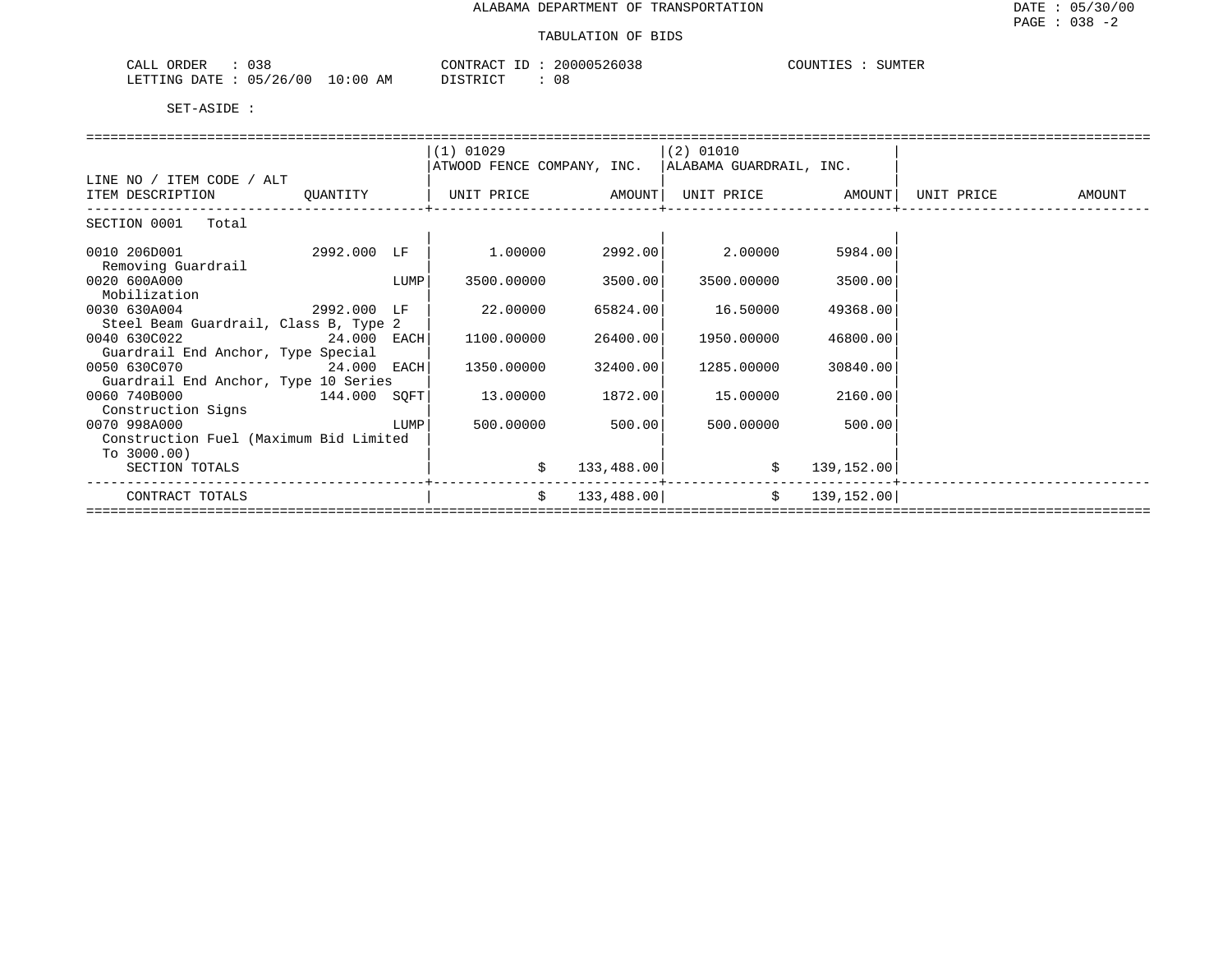DATE :

## VENDOR RANKING

|      | CALL ORDER<br>$\therefore$ 040<br>LETTING DATE: 05/26/00 | 10:00 AM                                               | CONTRACT ID: 20000526040<br>DISTRICT                                                                                                                          | : 01 |              | COUNTIES : MADISON |                               |                        |
|------|----------------------------------------------------------|--------------------------------------------------------|---------------------------------------------------------------------------------------------------------------------------------------------------------------|------|--------------|--------------------|-------------------------------|------------------------|
|      | CONTRACT DESCRIPTION :<br>Huntsville. Length 1.506 mi.   |                                                        | CONTRACT TIME:<br>HUNTSVILLE<br>for constructing the Planing, Resurfacing and Traffic Stripe<br>on $S.R.$ #53 from $S.R.$ #1 (U.S.#231/431) to 14th Street in | 50   | Working Days | (available days)   | PROJECT $(S)$ : MG-8529 $(1)$ |                        |
|      | SET-ASIDE :                                              |                                                        |                                                                                                                                                               |      |              |                    |                               |                        |
| RANK | VENDOR NO./NAME                                          |                                                        |                                                                                                                                                               |      |              |                    | TOTAL<br><b>BID</b>           | % OVER<br>LOW BID      |
|      | 01018<br>19010                                           | APAC-ALABAMA, INC.<br>SHELBY CONTRACTING COMPANY, INC. |                                                                                                                                                               |      |              | \$                 | 574,575.52<br>637,798.03      | 100.0000%<br>111.0033% |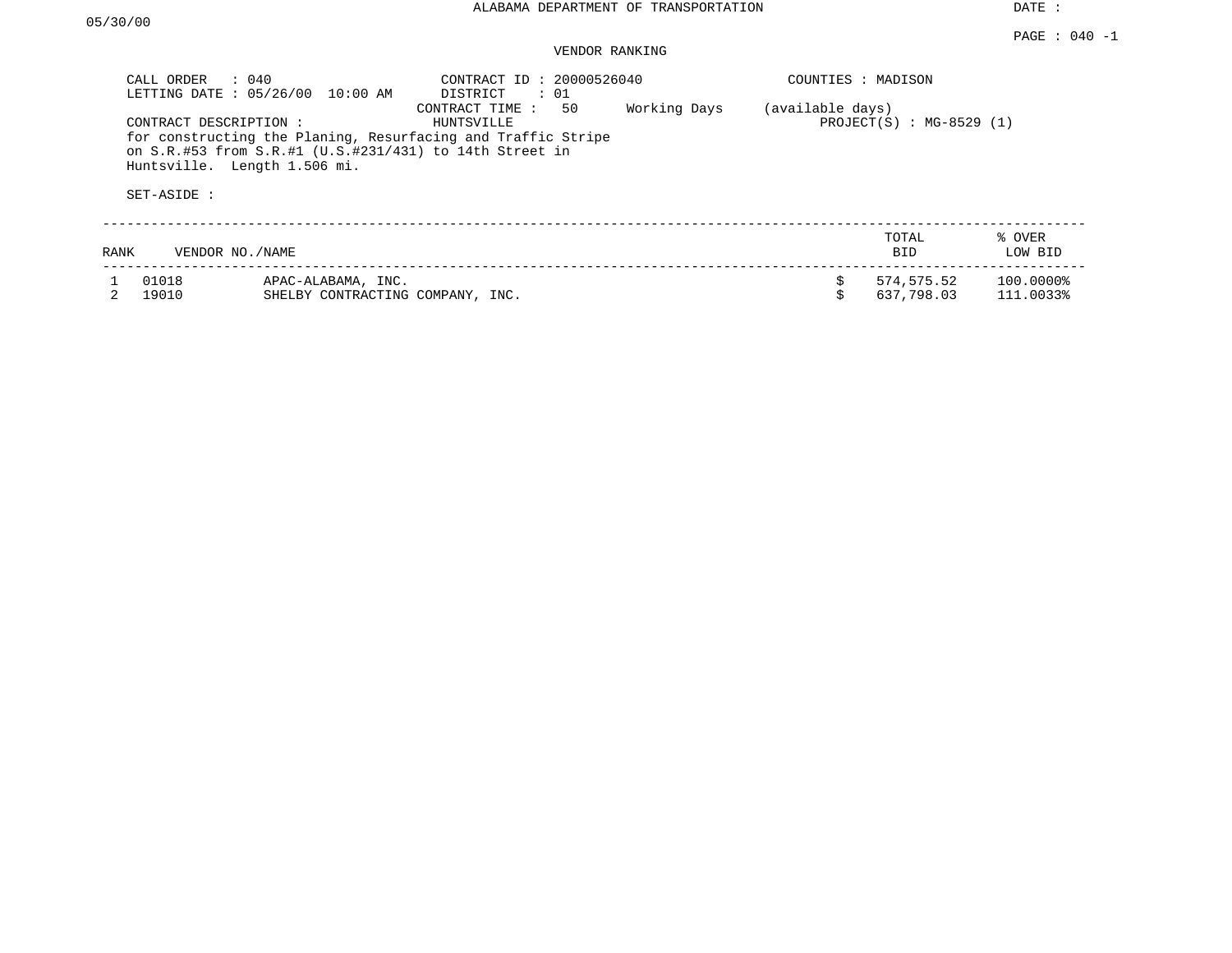### TABULATION OF BIDS

| 040<br>ORDER<br>CALL   | CONTRACT ID          | 20000526040 | COUNTIES<br>MADISON |
|------------------------|----------------------|-------------|---------------------|
| LETTING DATE: 05/26/00 | 10:00 AM<br>DISTRICT | 0 L         |                     |

|                                                                              |               |      | $(1)$ 01018<br>APAC-ALABAMA, INC. SHELBY CONTRACTING COMPANY, |           | ===============<br>(2) 19010            |           |                    |        |
|------------------------------------------------------------------------------|---------------|------|---------------------------------------------------------------|-----------|-----------------------------------------|-----------|--------------------|--------|
| LINE NO / ITEM CODE / ALT                                                    |               |      |                                                               |           |                                         |           |                    |        |
| ITEM DESCRIPTION                                                             | QUANTITY      |      | UNIT PRICE AMOUNT  UNIT PRICE                                 |           |                                         |           | AMOUNT  UNIT PRICE | AMOUNT |
| SECTION 0001 Total                                                           |               |      |                                                               |           |                                         |           |                    |        |
| 0010 405A000<br>Tack Coat                                                    | 2094.000 GAL  |      |                                                               |           | $1.48000$ $3099.12$ $2.00000$ $4188.00$ |           |                    |        |
| 0020 408A052                                                                 | 69808.000 SY  |      | 1.32000                                                       | 92146.56  | 1.31300                                 | 91657.90  |                    |        |
| Planing Existing Pavement                                                    |               |      |                                                               |           |                                         |           |                    |        |
| (Approximately 1.10" Thru 2.0" Thick)                                        |               |      |                                                               |           |                                         |           |                    |        |
| 0030 408A053                                                                 | 2500.000 SOYD |      | 2.70000                                                       | 6750.00   | 2.27000                                 | 5675.00   |                    |        |
| Planing Existing Pavement                                                    |               |      |                                                               |           |                                         |           |                    |        |
| (Approximately 2.10" Thru 3.0" Thick)                                        |               |      |                                                               |           |                                         |           |                    |        |
| 0040 429A261                                                                 | 5759.000 TON  |      | 47.35000                                                      | 272688.65 | 44.80000                                | 258003.20 |                    |        |
| Improved Bituminous Concrete Wearing                                         |               |      |                                                               |           |                                         |           |                    |        |
| Surface Layer, 3/4" Maximum Aggregate                                        |               |      |                                                               |           |                                         |           |                    |        |
| Size Mix, ESAL Range D                                                       |               |      |                                                               |           |                                         |           |                    |        |
| 0050 429B265                                                                 | 25.000 TON    |      | 61.48000                                                      | 1537.00   | 100.00000                               | 2500.00   |                    |        |
| Improved Bituminous Concrete Binder<br>Layer, Patching, 1" Maximum Aggregate |               |      |                                                               |           |                                         |           |                    |        |
| Size Mix, ESAL Range D                                                       |               |      |                                                               |           |                                         |           |                    |        |
| 0060 429B269                                                                 | 375.000 TON   |      | 41.30000                                                      | 15487.50  | 40.80000                                | 15300.00  |                    |        |
| Improved Bituminous Concrete Binder                                          |               |      |                                                               |           |                                         |           |                    |        |
| Layer, Leveling, 1" Maximum Aggregate                                        |               |      |                                                               |           |                                         |           |                    |        |
| Size Mix, ESAL Range D                                                       |               |      |                                                               |           |                                         |           |                    |        |
| 0070 600A000                                                                 |               | LUMP | 26330.55000                                                   | 26330.55  | 32089.72000                             | 32089.72  |                    |        |
| Mobilization                                                                 |               |      |                                                               |           |                                         |           |                    |        |
| 0080 701C000                                                                 | 21.000 MILE   |      | 408.16000                                                     | 8571.36   | 420.00000                               | 8820.00   |                    |        |
| Broken Temporary Traffic Stripe                                              |               |      |                                                               |           |                                         |           |                    |        |
| 0090 701C001                                                                 | 6.000 MILE    |      | 459.18000                                                     | 2755.08   | 470.00000                               | 2820.00   |                    |        |
| Solid Temporary Traffic Stripe                                               |               |      |                                                               |           |                                         |           |                    |        |
| 0100 701G121                                                                 | 972.000 LF    |      | 3.06000                                                       | 2974.32   | 4.15000                                 | 4033.80   |                    |        |
| Broken White, Class 3W, Type A Traffic                                       |               |      |                                                               |           |                                         |           |                    |        |
| Stripe (6" Wide)                                                             |               |      |                                                               |           |                                         |           |                    |        |
| 0110 701G125                                                                 | 486.000 LF    |      | 4.08000                                                       | 1982.88   | 5.20000                                 | 2527.20   |                    |        |
| Solid White, Class 3W, Type A Traffic<br>Stripe (6" Wide)                    |               |      |                                                               |           |                                         |           |                    |        |
| 0120 701G133<br>486.000 LF                                                   |               |      | 4.08000                                                       | 1982.88   | 5.20000                                 | 2527.20   |                    |        |
| Solid Yellow, Class 3W, Type A Traffic                                       |               |      |                                                               |           |                                         |           |                    |        |
| Stripe (6" Wide)                                                             |               |      |                                                               |           |                                         |           |                    |        |
| 0130 701H001                                                                 | 972.000 LF    |      | 0.51000                                                       | 495.72    | 0.57000                                 | 554.04    |                    |        |
| Solid Traffic Stripe Removed (Plastic)                                       |               |      |                                                               |           |                                         |           |                    |        |
| 0140 701H006                                                                 | 972.000 LF    |      | 0.41000                                                       | 398.52    | 0.46000                                 | 447.12    |                    |        |
| Broken Traffic Stripe Removed (Plastic)                                      |               |      |                                                               |           |                                         |           |                    |        |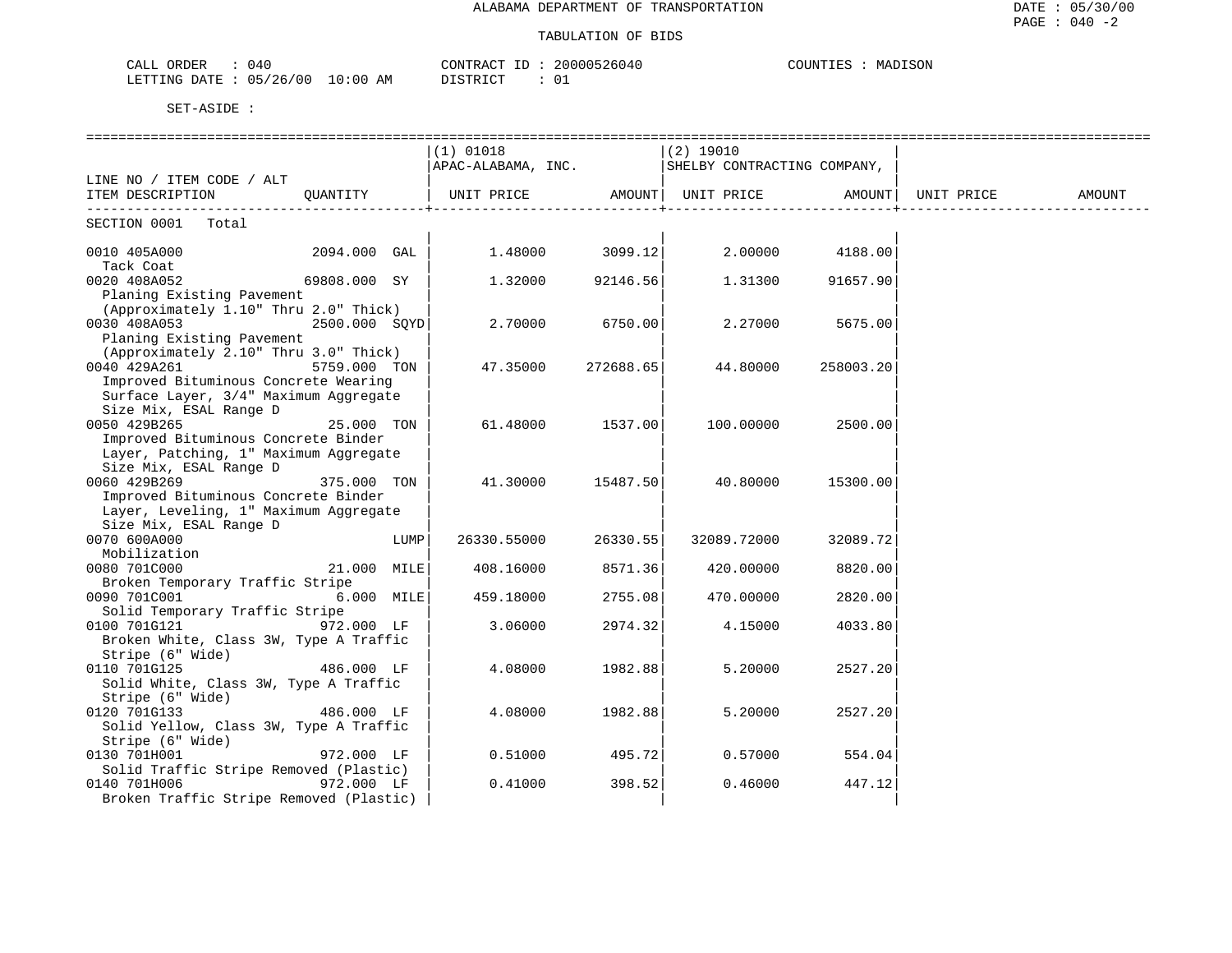| ORDER<br>CALI          | 040 |               | CONTRACT  | TD. | 20000526040   | COUNTIES | MADISON |
|------------------------|-----|---------------|-----------|-----|---------------|----------|---------|
| LETTING DATE: 05/26/00 |     | LO : 00<br>AM | T STR TOT |     | $\sim$ $\sim$ |          |         |

|                                          |               | $(1)$ 01018                                                    |                | $(2)$ 19010 |                    |            |        |
|------------------------------------------|---------------|----------------------------------------------------------------|----------------|-------------|--------------------|------------|--------|
|                                          |               | $\vert$ APAC-ALABAMA, INC. $\vert$ SHELBY CONTRACTING COMPANY, |                |             |                    |            |        |
| LINE NO / ITEM CODE / ALT                | OUANTITY      | UNIT PRICE AMOUNT UNIT PRICE AMOUNT                            |                |             |                    | UNIT PRICE | AMOUNT |
| ITEM DESCRIPTION                         |               |                                                                | ------------+- |             |                    |            |        |
| 0150 702A007                             | $2.000$ MILE  | 1887.76000 3775.52                                             |                |             | 2320.00000 4640.00 |            |        |
| Broken Yellow, Inverted Profile Traffic  |               |                                                                |                |             |                    |            |        |
| Stripe (6" Wide)                         |               |                                                                |                |             |                    |            |        |
| 0160 702A008                             | 2.000 MILE    | 3928.57000 7857.14                                             |                | 3990.00000  | 7980.00            |            |        |
| Solid White, Inverted Profile Traffic    |               |                                                                |                |             |                    |            |        |
| Stripe (6" Wide)                         |               |                                                                |                |             |                    |            |        |
| 0170 702A009                             | 2.000 MILE    | 3928.57000 7857.14                                             |                | 3990.00000  | 7980.00            |            |        |
| Solid Yellow, Inverted Profile Traffic   |               |                                                                |                |             |                    |            |        |
| Stripe (6" Wide)                         |               |                                                                |                |             |                    |            |        |
| 0180 702A010                             | 9.000 MILE    | 1887.76000                                                     | 16989.84       | 2320.00000  | 20880.00           |            |        |
| Broken White, Inverted Profile Traffic   |               |                                                                |                |             |                    |            |        |
| Stripe (6" Wide)                         |               |                                                                |                |             |                    |            |        |
| 0190 702B001 2000                        | 5520.000 LF   | 1.53000                                                        | 8445.60        | 1.65000     | 9108.00            |            |        |
| Dotted Inverted Profile Traffic Stripe   |               |                                                                |                |             |                    |            |        |
| $(6"$ Wide)                              |               |                                                                |                |             |                    |            |        |
| 9329.000 SQFT<br>0200 703A002            |               | 2.14000                                                        | 19964.06       | 2.32000     | 21643.28           |            |        |
| Traffic Control Markings, Class 2, Type  |               |                                                                |                |             |                    |            |        |
| A                                        |               |                                                                |                |             |                    |            |        |
| 0210 703B002                             | 2221.000 SQFT | 3.06000                                                        | 6796.26        |             | 3.17000 7040.57    |            |        |
| Traffic Control Legends, Class 2, Type A |               |                                                                |                |             |                    |            |        |
| 0220 705A030                             | 191.000 EACH  | 5.10000                                                        | 974.10         | 5.20000     | 993.20             |            |        |
| Pavement Markers, Class A-H, Type 2-C    |               |                                                                |                |             |                    |            |        |
| 0230 705A031                             | 1004.000 EACH | 5.10000                                                        | 5120.40        | 5.20000     | 5220.80            |            |        |
| Pavement Markers, Class A-H, Type 1-A    |               |                                                                |                |             |                    |            |        |
| 0240 705A032                             | 192.000 EACH  | 5.10000                                                        | 979.20         | 5.20000     | 998.40             |            |        |
| Pavement Markers, Class A-H, Type 1-B    |               |                                                                |                |             |                    |            |        |
| 0250 705A037                             | 192.000 EACH  | 5.10000                                                        | 979.20         | 5.20000     | 998.40             |            |        |
| Pavement Markers, Class A-H, Type 2-D    |               |                                                                |                |             |                    |            |        |
| 0260 730H000                             | 7310.000 LF   | 2.50000                                                        | 18275.00       | 4.42000     | 32310.20           |            |        |
| Loop Detector                            |               |                                                                |                |             |                    |            |        |
| 0270 7301000                             | 11800.000 LF  | 1.53000                                                        | 18054.00       | 4.42000     | 52156.00           |            |        |
| Shielded Loop Detector Home-Run Cable    |               |                                                                |                |             |                    |            |        |
| 0280 730K000                             | $12.000$ EACH | 280.61000                                                      | 3367.32        | 200.00000   | 2400.00            |            |        |
| Traffic Signal Junction Box              |               |                                                                |                |             |                    |            |        |
| 0290 740B000                             | 657.000 SOFT  | 8.16000                                                        | 5361.12        | 15.00000    | 9855.00            |            |        |
| Construction Signs                       |               |                                                                |                |             |                    |            |        |
| 0300 740E000                             | 450.000 EACH  | 18.01000                                                       | 8104.50        | 15.00000    | 6750.00            |            |        |
| Cones (36 Inches High)                   |               |                                                                |                |             |                    |            |        |
| 0310 740M000                             | 450.000 EACH  | 4.50000                                                        | 2025.00        | 6.00000     | 2700.00            |            |        |
| Weight For Cone                          |               |                                                                |                |             |                    |            |        |
| 0320 741C010                             | 2.000 EACH    | 1224.49000                                                     | 2448.98        | 6500.00000  | 13000.00           |            |        |
| Portable Sequential Arrow And Chevron    |               |                                                                |                |             |                    |            |        |
| Sign Unit                                |               |                                                                |                |             |                    |            |        |
|                                          |               |                                                                |                |             |                    |            |        |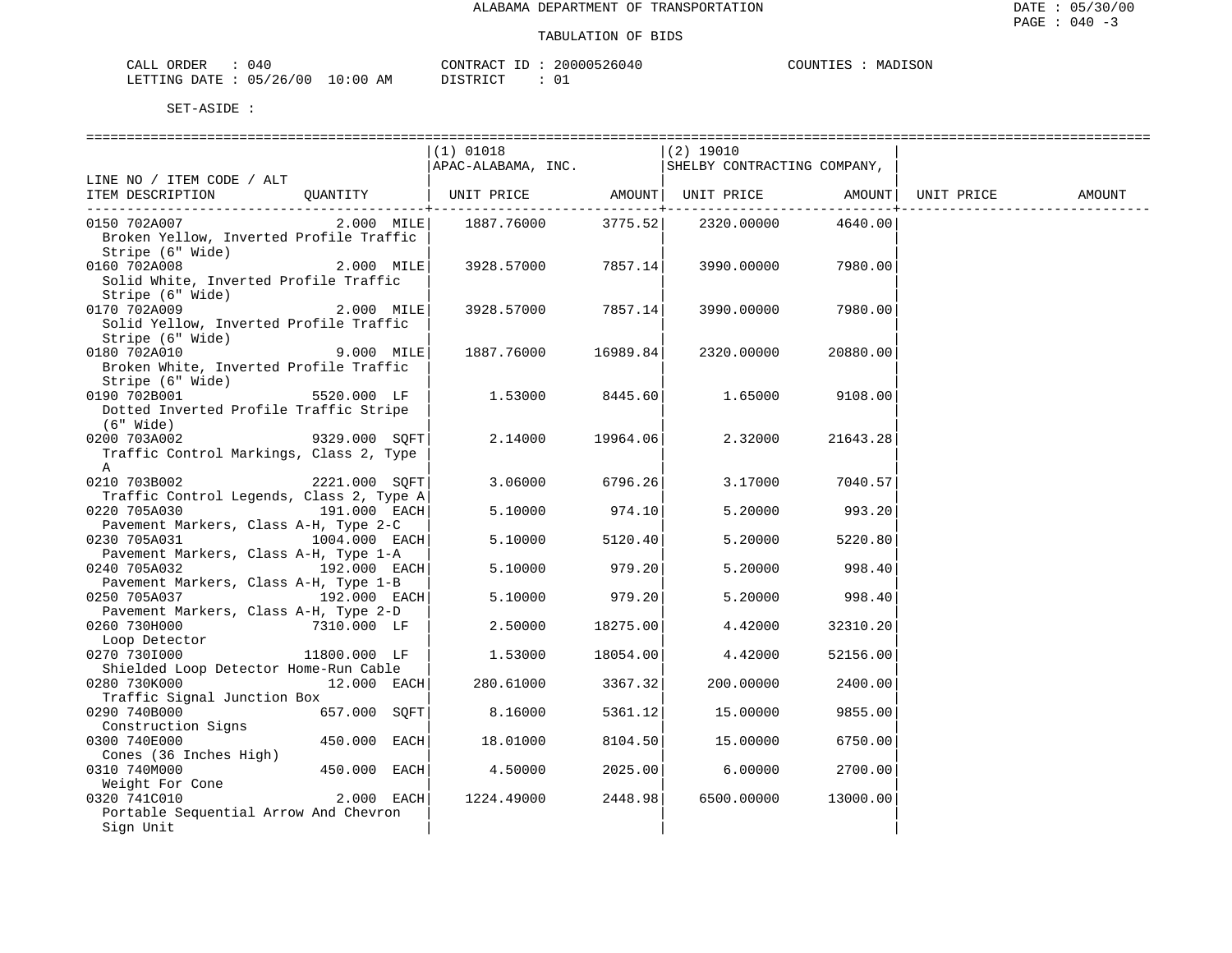#### TABULATION OF BIDS

| ORDER<br>040<br>CALL       | CONTRACT ID                          | 20000526040 | COUNTIES<br>MADISON |
|----------------------------|--------------------------------------|-------------|---------------------|
| 05/26/00<br>LETTING DATE : | 10:00 <sub>h</sub><br>DISTRICT<br>ΑM | د 0         |                     |

| ITEM CODE /<br>ALT<br>LINE NO<br>ITEM DESCRIPTION<br>OUANTITY              |      | $(1)$ 01018<br>APAC-ALABAMA, INC.<br>UNIT PRICE | AMOUNT      | $(2)$ 19010<br>UNIT PRICE | SHELBY CONTRACTING COMPANY,<br>AMOUNT | UNIT PRICE | AMOUNT |
|----------------------------------------------------------------------------|------|-------------------------------------------------|-------------|---------------------------|---------------------------------------|------------|--------|
|                                                                            |      |                                                 |             |                           | -----+                                |            |        |
| 0330 998A000<br>Construction Fuel (Maximum Bid Limited<br>To $24,000.00$ ) | LUMP | 1,00000                                         | 1.00        | 1,00000                   | 1.00                                  |            |        |
| SECTION TOTALS                                                             |      |                                                 | 574, 575.52 |                           | 637,798.03                            |            |        |
| CONTRACT TOTALS                                                            |      |                                                 | 574,575.52  |                           | 637,798.03                            |            |        |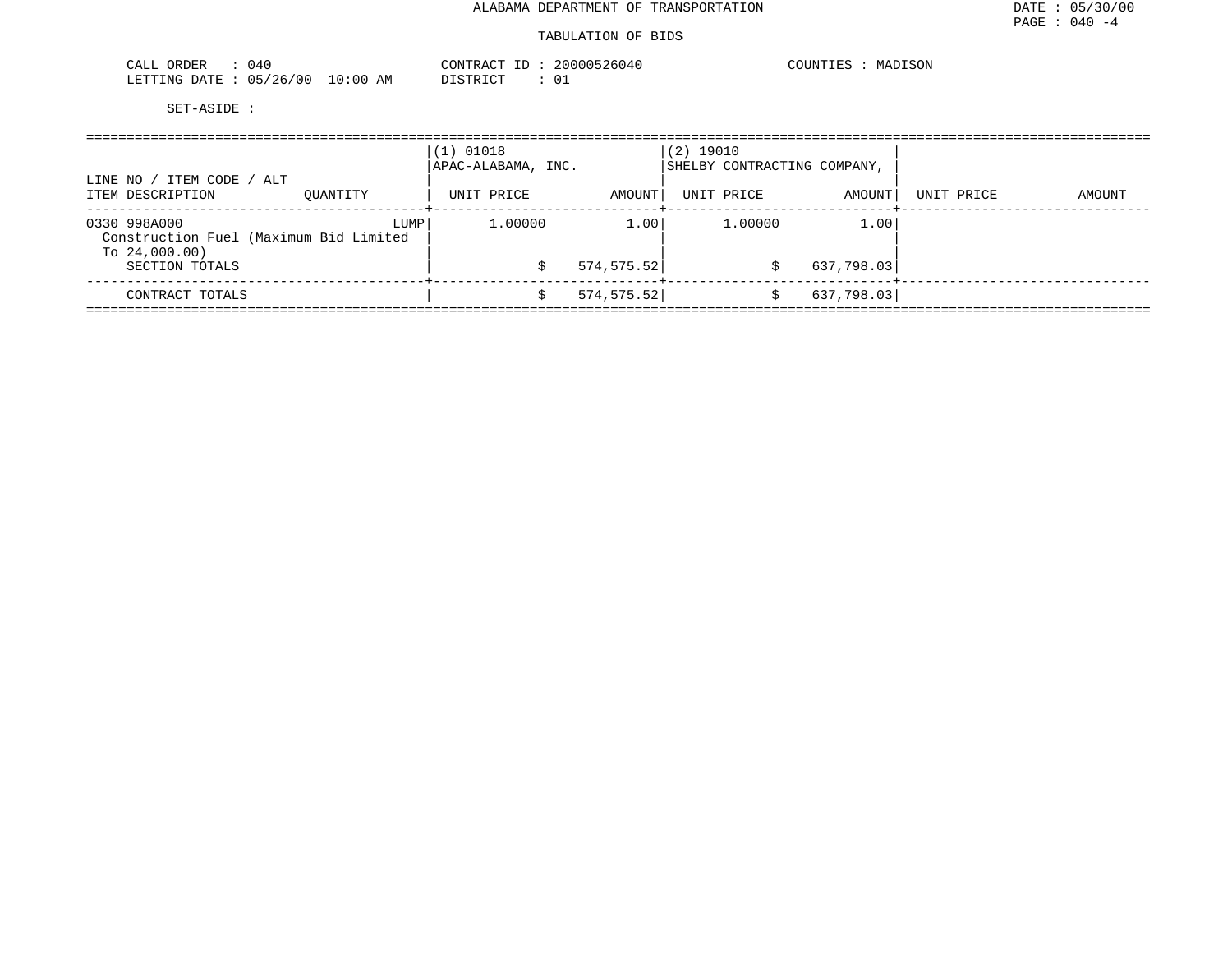DATE :

### PAGE : 061 -1 VENDOR RANKING

| CALL ORDER : 061<br>LETTING DATE : 05/26/00 10:00 AM                                                                         | CONTRACT ID: 20000526061<br>DISTRICT : 09 | COUNTIES : MOBILE           |
|------------------------------------------------------------------------------------------------------------------------------|-------------------------------------------|-----------------------------|
|                                                                                                                              | CONTRACT TIME : 01/10/01 COMPLETION DATE  |                             |
| CONTRACT DESCRIPTION:                                                                                                        | MOBILE                                    | PROJECT(S) : ST-049-888-007 |
| for constructing the Grade, Drain, Base, Bridge, and Signing<br>on Ipsco Road from Ipsco Steel Plant Entrance to the Alabama |                                           |                             |
| State Docks, north of Creola. Length - 1.887 mi.                                                                             |                                           |                             |
| SET-ASIDE:                                                                                                                   |                                           |                             |

| RANK | VENDOR NO./NAME |                                           |    | TOTAL<br><b>BID</b> | % OVER<br>LOW BID |
|------|-----------------|-------------------------------------------|----|---------------------|-------------------|
|      | 23011           | HOSEA O. WEAVER & SONS, INC.              |    | \$4,028,281.17      | 100.0000%         |
|      | 03001           | CLARK CONSTRUCTION COMPANY, INC.          |    | 4,244,101.65        | 105.3576%         |
|      | 13053           | MCINNIS CORPORATION                       |    | \$4,286,900.01      | 106.4200%         |
| 4    | 01007           | ALABAMA BRIDGE BUILDERS, INC.             |    | \$4,607,084.29      | 114.3684%         |
| 5.   | 23056           | JOHN G. WALTON CONSTRUCTION COMPANY, INC. |    | 4,610,459.79        | 114.4522%         |
| 6.   | 23029           | J. S. WALTON & COMPANY, INC.              |    | \$4,639,371.69      | 115.1700%         |
|      | 20045           | TAYLOR SERVICES, INC.                     | Ŝ. | 4,861,686.38        | 120.6888%         |
| 8    | 16035           | PACO, INC.                                |    | 5,026,951.00        | 124.7914%         |
|      | 19058           | $S J & L$ , INC.                          |    | 5,069,840.16        | 125.8561%         |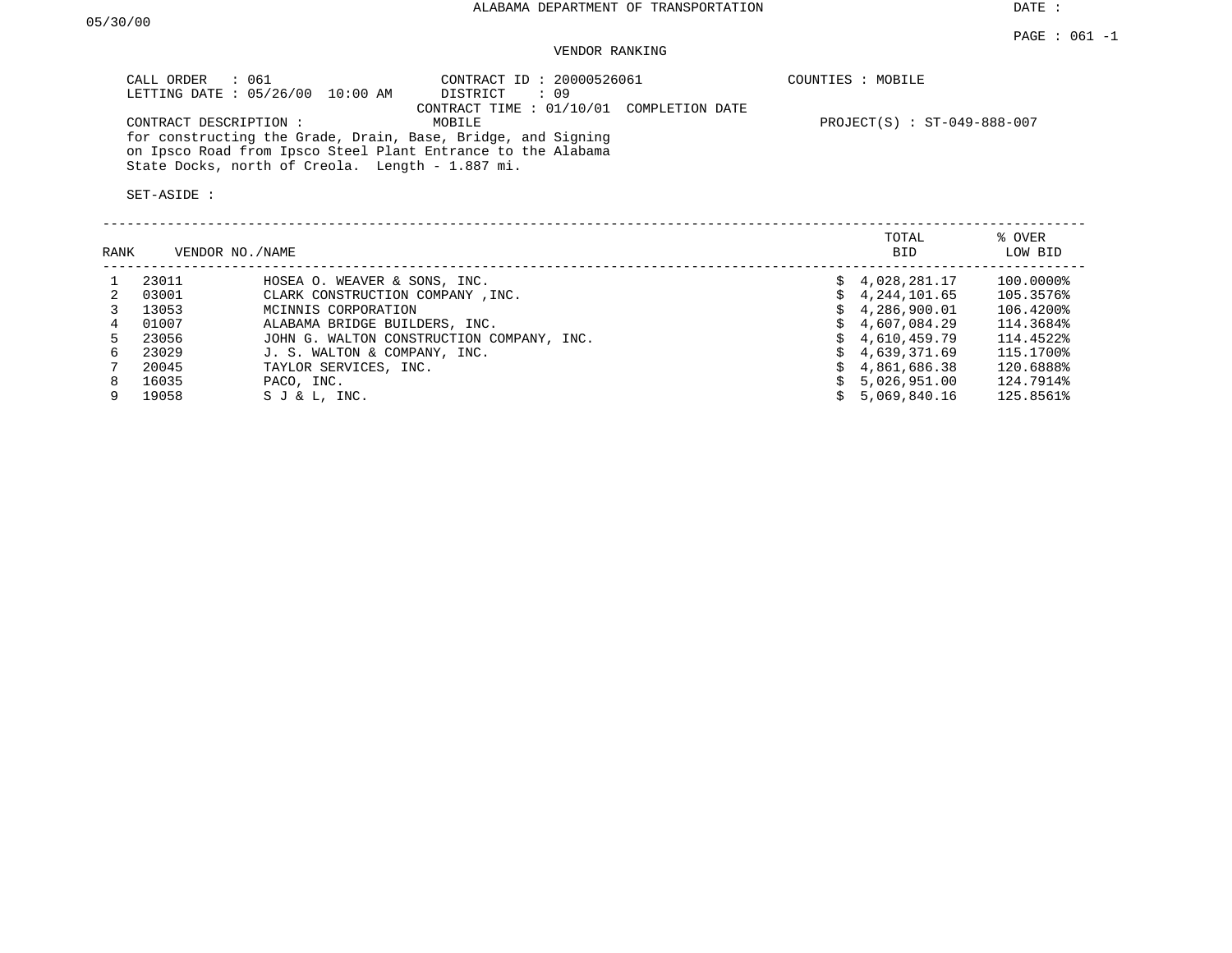| 061<br>CALL ORDER               |          | CONTRACT ID: 20000526061 | COUNTIES : MOBILE |  |
|---------------------------------|----------|--------------------------|-------------------|--|
| LETTING DATE: 05/26/00 10:00 AM | DISTRICT |                          |                   |  |

|                                          |                        | $(1)$ 23011 |           | (2) 03001         |                    | $(3)$ 13053                                                                   |           |
|------------------------------------------|------------------------|-------------|-----------|-------------------|--------------------|-------------------------------------------------------------------------------|-----------|
|                                          |                        |             |           |                   |                    | HOSEA O. WEAVER & SONS, INC. CLARK CONSTRUCTION CO., INC. MCINNIS CORPORATION |           |
| LINE NO / ITEM CODE / ALT                |                        |             |           |                   |                    |                                                                               |           |
| ITEM DESCRIPTION                         | OUANTITY               | UNIT PRICE  | AMOUNT    | UNIT PRICE AMOUNT |                    | UNIT PRICE                                                                    | AMOUNT    |
| ------------------------------           |                        |             |           |                   | -----------------+ |                                                                               |           |
| SECTION 0001<br>TOTAL                    |                        |             |           |                   |                    |                                                                               |           |
| 0010 201A000                             | LUMP                   | 25500.00000 | 25500.00  | 130000.00000      | 130000.00          | 149984.00000                                                                  | 149984.00 |
| Clearing & Grubbing (Approximately 46    |                        |             |           |                   |                    |                                                                               |           |
| acres)                                   |                        |             |           |                   |                    |                                                                               |           |
| 0020 206D000                             | 653.000 LF             | 4.92000     | 3212.76   | 10.00000          | 6530.00            | 4.92000                                                                       | 3212.76   |
|                                          |                        |             |           |                   |                    |                                                                               |           |
| Removing Pipe                            |                        |             |           |                   |                    |                                                                               |           |
| 0030 210A000                             | 79661.000 CYIP         | 2.77000     | 220660.97 | 2.95000           | 234999.95          | 2.78000                                                                       | 221457.58 |
| Unclassified Excavation                  |                        |             |           |                   |                    |                                                                               |           |
| 0040 210D012                             | 47842.000 CYIP         | 5.78000     | 276526.76 | 6.85000           | 327717.70          | 5.91000                                                                       | 282746.22 |
| Borrow Excavation $(A2-4(0)$ or $A-4(0)$ |                        |             |           |                   |                    |                                                                               |           |
| 0050 210E000                             | 752.000 CYIP           | 5.78000     | 4346.56   | 6.85000           | 5151.20            | 5.91000                                                                       | 4444.32   |
| Borrow Excavation (Underwater Backfill)  |                        |             |           |                   |                    |                                                                               |           |
| 0060 214A000                             | 2334.000 CUYD          | 5.46000     | 12743.64  | 6.10000           | 14237.40           | 5,08000                                                                       | 11856.72  |
| Structure Excavation                     |                        |             |           |                   |                    |                                                                               |           |
| 0070 214B000                             | 448.000<br>CUYD        | 5.75000     | 2576.00   | 15,00000          | 6720.00            | 5.19000                                                                       | 2325.12   |
| Foundation Backfill, Local               |                        |             |           |                   |                    |                                                                               |           |
| 0080 214B001                             | 207.000<br><b>CUYD</b> | 30.93000    | 6402.51   | 35.00000          | 7245.00            | 41.24000                                                                      | 8536.68   |
| Foundation Backfill, Commercial          |                        |             |           |                   |                    |                                                                               |           |
| 0090 230A000                             | 95.000<br>RBST         | 150.28000   | 14276.60  | 175.00000         | 16625.00           | 168.80000                                                                     | 16036.00  |
| Roadbed Processing                       |                        |             |           |                   |                    |                                                                               |           |
| 0100 301A012                             | 78655.000<br>SYCP      | 6.80000     | 534854.00 | 6.15000           | 483728.25          | 6.83000                                                                       | 537213.65 |
| Crushed Aggregate Base Course, Type B,   |                        |             |           |                   |                    |                                                                               |           |
| Plant Mixed, 6" Compacted Thickness      |                        |             |           |                   |                    |                                                                               |           |
| 0110 430B009                             | 4624.000<br>TNCP       | 20.30000    | 93867.20  | 31.00000          | 143344.00          | 21.26000                                                                      | 98306.24  |
|                                          |                        |             |           |                   |                    |                                                                               |           |
| Aggregate Surfacing (AHD #357)           |                        |             |           |                   |                    |                                                                               |           |
| 0120 430B040                             | 71.000 TCIP            | 20.71000    | 1470.41   | 24.00000          | 1704.00            | 21.68000                                                                      | 1539.28   |
| Aggregate Surfacing (Crushed Aggregate   |                        |             |           |                   |                    |                                                                               |           |
| Base, Type B)                            |                        |             |           |                   |                    |                                                                               |           |
| 0130 502A000                             | 439162.000 LB          | 0.50000     | 219581.00 | 0.45000           | 197622.90          | 0.62000                                                                       | 272280.44 |
| Steel Reinforcement                      |                        |             |           |                   |                    |                                                                               |           |
| 0140 502B000                             | LUMP                   | 93000.00000 | 93000.00  | 120000.00000      | 120000.00          | 123000.00000                                                                  | 123000.00 |
| Steel Reinforcement For Bridge           |                        |             |           |                   |                    |                                                                               |           |
| Superstructure STA. 134+75.25, APPROX.   |                        |             |           |                   |                    |                                                                               |           |
| 190400 LBS.                              |                        |             |           |                   |                    |                                                                               |           |
| 0150 505A015                             | 1.000 EACH             | 5000.00000  | 5000.00   | 8000.00000        | 8000.00            | 3500.00000                                                                    | 3500.00   |
| Concrete Test Piles (14 Inches Square)   |                        |             |           |                   |                    |                                                                               |           |
| 0160 505B075                             | 1.000 EACH             | 3500.00000  | 3500.00   | 1500.00000        | 1500.00            | 6000.00000                                                                    | 6000.00   |
| Dynamic Loading Tests (14 Inches Square) |                        |             |           |                   |                    |                                                                               |           |
| 0170 505C015                             | 1150.000 LF            | 33.00000    | 37950.00  | 28.00000          | 32200.00           | 32.00000                                                                      | 36800.00  |
| Concrete Piling (14 Inches Square)       |                        |             |           |                   |                    |                                                                               |           |
|                                          |                        |             |           |                   |                    |                                                                               |           |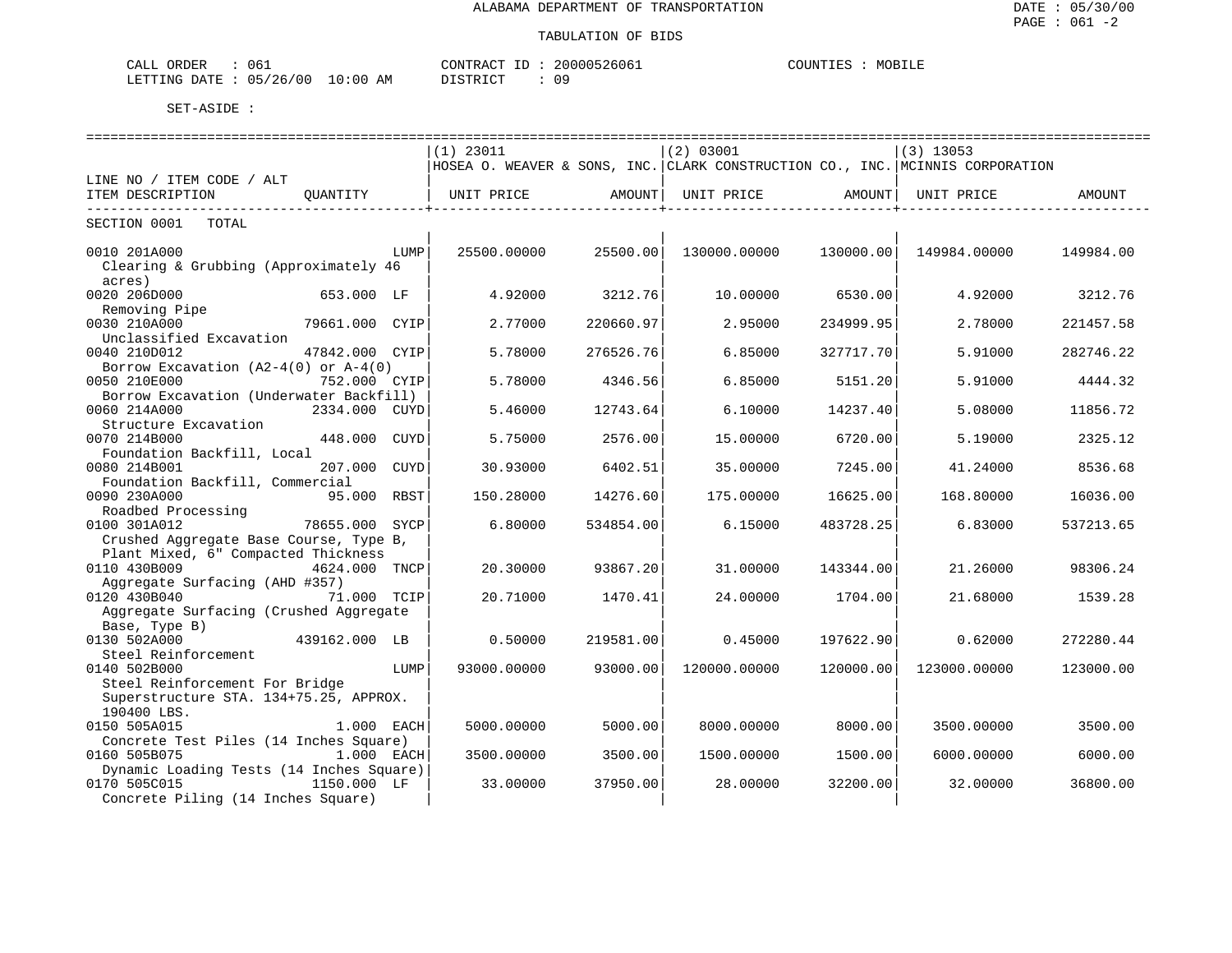| CALL ORDER                      | 061 |          | CONTRACT ID: 20000526061 | COUNTIES | MOBILE |
|---------------------------------|-----|----------|--------------------------|----------|--------|
| LETTING DATE: 05/26/00 10:00 AM |     | DISTRICT |                          |          |        |

|                                              |              |      | $(1)$ 23011                                                                   |           | (2) 03001    |           | $(3)$ 13053  |           |
|----------------------------------------------|--------------|------|-------------------------------------------------------------------------------|-----------|--------------|-----------|--------------|-----------|
|                                              |              |      | HOSEA O. WEAVER & SONS, INC. CLARK CONSTRUCTION CO., INC. MCINNIS CORPORATION |           |              |           |              |           |
| LINE NO / ITEM CODE / ALT                    |              |      |                                                                               |           |              |           |              |           |
| ITEM DESCRIPTION                             | QUANTITY     |      | UNIT PRICE                                                                    | AMOUNT    | UNIT PRICE   | AMOUNT    | UNIT PRICE   | AMOUNT    |
| ----------------------------<br>0180 506A001 | 1050.000 LF  |      | 400.00000                                                                     | 420000.00 | 190.00000    | 199500.00 | 334.00000    | 350700.00 |
| Drilled Shaft Excavation, 6'-0" Diameter     |              |      |                                                                               |           |              |           |              |           |
| 0190 506C026                                 | 1050.000 LF  |      | 235.00000                                                                     | 246750.00 | 190.00000    | 199500.00 | 151.58000    | 159159.00 |
| Drilled Shaft Construction, 6'-0"            |              |      |                                                                               |           |              |           |              |           |
| Diameter, Class DS2 Concrete                 |              |      |                                                                               |           |              |           |              |           |
| 0200 506F002                                 | 1050.000 LF  |      | 0.00000                                                                       | 0.00      | 100.00000    | 105000.00 | 0.00000      | 0.00      |
| Permanent Drilled Shaft Casing, 6'-0"        |              |      |                                                                               |           |              |           |              |           |
| Diameter                                     |              |      |                                                                               |           |              |           |              |           |
| 0210 506G006                                 | 10.000 EACH  |      | 5800.00000                                                                    | 58000.00  | 1000.00000   | 10000.00  | 5300.00000   | 53000.00  |
| Crosshole Sonic Logging, 6'-0" Diameter      |              |      |                                                                               |           |              |           |              |           |
| 0220 508A000                                 | 10390.000 LB |      | 2.00000                                                                       | 20780.00  | 2.50000      | 25975.00  | 2.75000      | 28572.50  |
| Structural Steel                             |              |      |                                                                               |           |              |           |              |           |
| 0230 510A000                                 | 298.000 CUYD |      | 325.00000                                                                     | 96850.00  | 400.00000    | 119200.00 | 390.00000    | 116220.00 |
| Bridge Substructure Concrete, Class A        |              |      |                                                                               |           |              |           |              |           |
|                                              |              |      |                                                                               |           |              |           |              |           |
| 0240 510C051                                 |              | LUMP | 290000.00000                                                                  | 290000.00 | 275000.00000 | 275000.00 | 374500.00000 | 374500.00 |
| Bridge Concrete Superstructure, STA.         |              |      |                                                                               |           |              |           |              |           |
| 134+72.25, APPROX. 749 CU. YD.               |              |      |                                                                               |           |              |           |              |           |
| 0250 510E000                                 | 1525.000     | SOYD | 2.65000                                                                       | 4041.25   | 2.25000      | 3431.25   | 3.15000      | 4803.75   |
| Grooving Concrete Bridge Decks               |              |      |                                                                               |           |              |           |              |           |
| 0260 511A001                                 | 120.000 EACH |      | 95.00000                                                                      | 11400.00  | 75.00000     | 9000.00   | 130.00000    | 15600.00  |
| Elastomeric Bearings, Type 2                 |              |      |                                                                               |           |              |           |              |           |
| 0270 513B003                                 | 794.000 LF   |      | 51.00000                                                                      | 40494.00  | 50.00000     | 39700.00  | 60.00000     | 47640.00  |
| Pretensioned-Prestressed Concrete            |              |      |                                                                               |           |              |           |              |           |
| Girders, Type I (Specialty Item)             |              |      |                                                                               |           |              |           |              |           |
| 0280 513B015                                 | 4080.000 LF  |      | 91.00000                                                                      | 371280.00 | 95,00000     | 387600.00 | 112,00000    | 456960.00 |
| Pretensioned-Prestressed Concrete            |              |      |                                                                               |           |              |           |              |           |
| Girders, Type BT-54 (Specialty Item)         |              |      |                                                                               |           |              |           |              |           |
| 0290 524A011 275.000 CUYD                    |              |      | 427.82000                                                                     | 117650.50 | 500.00000    | 137500.00 | 463.91000    | 127575.25 |
| Culvert Concrete (Cast In Place)             |              |      |                                                                               |           |              |           |              |           |
| 0300 527H000                                 |              | LUMP | 54122.25000                                                                   | 54122.25  | 85000.00000  | 85000.00  | 61854.00000  | 61854.00  |
| Sheeting and Shoring, STA. 112+87            |              |      |                                                                               |           |              |           |              |           |
| 0310 530A001                                 | 133.000 LF   |      | 21,90000                                                                      | 2912.70   | 24,00000     | 3192.00   | 22.61000     | 3007.13   |
| 18" Roadway Pipe (Class 3 R.C.)              |              |      |                                                                               |           |              |           |              |           |
| 0320 530A003                                 | 81.000 LF    |      | 41.88000                                                                      | 3392.28   | 41.00000     | 3321.00   | 43.49000     | 3522.69   |
| 30" Roadway Pipe (Class 3 R.C.)              |              |      |                                                                               |           |              |           |              |           |
| 0330 530A005                                 | 110.000 LF   |      | 76.14000                                                                      | 8375.40   | 52.00000     | 5720.00   | 79.36000     | 8729.60   |
| 42" Roadway Pipe (Class 3 R.C.)              |              |      |                                                                               |           |              |           |              |           |
| 0340 530B005 189.000 LF                      |              |      | 77.81000                                                                      | 14706.09  | 96.00000     | 18144.00  | 81.11000     | 15329.79  |
| 51" Span, 31" Rise Roadway Pipe (Class       |              |      |                                                                               |           |              |           |              |           |
| 3 R.C.                                       |              |      |                                                                               |           |              |           |              |           |
| 0350 535A001                                 | 180.000 LF   |      | 20.94000                                                                      | 3769.20   | 20.00000     | 3600.00   | 21.66000     | 3898.80   |
| 18" Side Drain Pipe                          |              |      |                                                                               |           |              |           |              |           |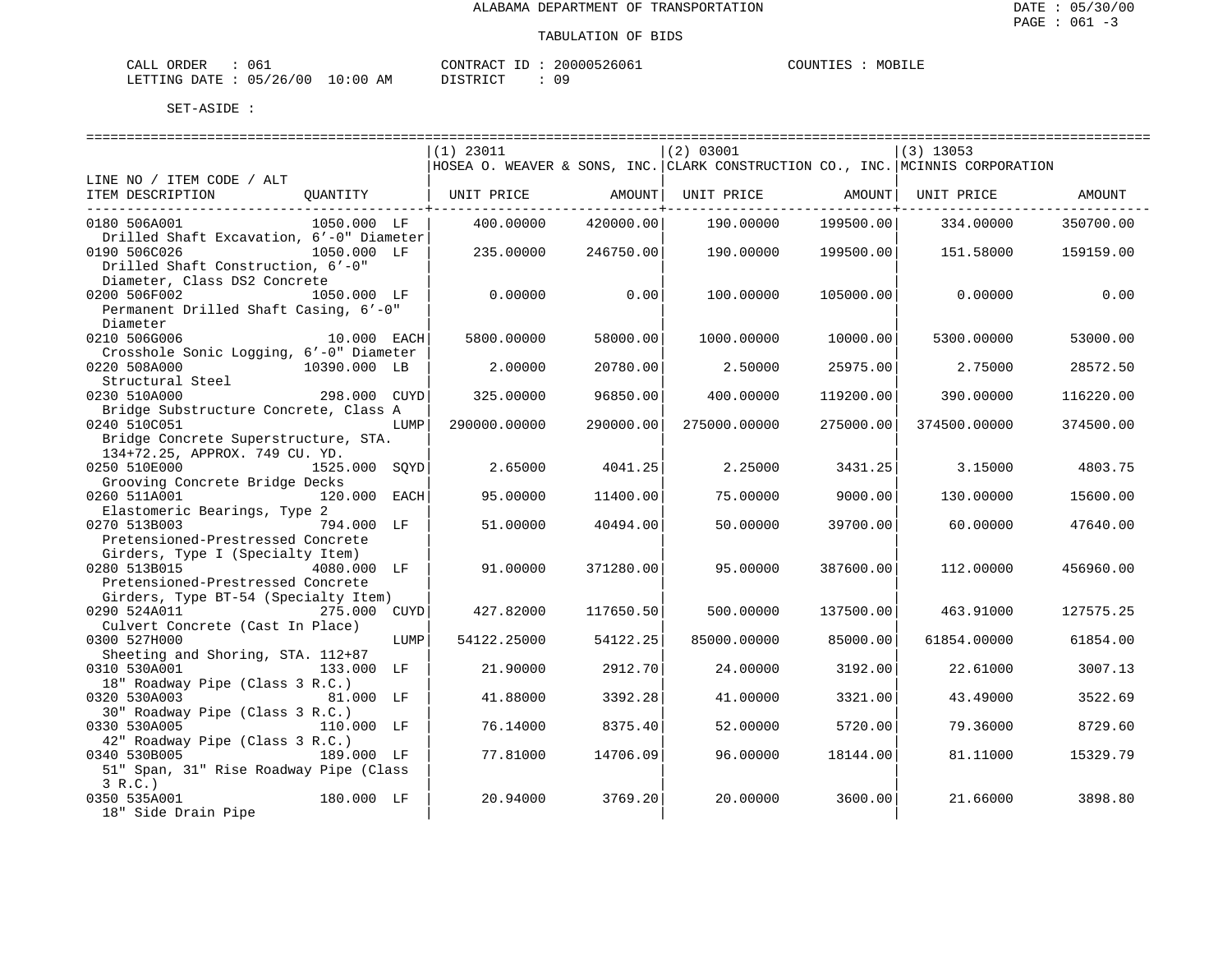| ORDER<br>CALL (                  | د06 | CONTRACT ID: | 20000526061 | COUNTIES | MOBILE |
|----------------------------------|-----|--------------|-------------|----------|--------|
| LETTING DATE : 05/26/00 10:00 AM |     | PISTRICT     |             |          |        |

|                                                                   | $(1)$ 23011 |              |           | (2) 03001    |           | $(3)$ 13053                                                                   |           |
|-------------------------------------------------------------------|-------------|--------------|-----------|--------------|-----------|-------------------------------------------------------------------------------|-----------|
|                                                                   |             |              |           |              |           | HOSEA O. WEAVER & SONS, INC. CLARK CONSTRUCTION CO., INC. MCINNIS CORPORATION |           |
| LINE NO / ITEM CODE / ALT                                         |             |              |           |              |           |                                                                               |           |
| ITEM DESCRIPTION<br>QUANTITY                                      |             | UNIT PRICE   | AMOUNT    | UNIT PRICE   | AMOUNT    | UNIT PRICE                                                                    | AMOUNT    |
|                                                                   |             |              |           |              |           |                                                                               |           |
| 0360 535A002<br>40.000 LF<br>24" Side Drain Pipe                  |             | 30.06000     | 1202.40   | 26,00000     | 1040.00   | 31,20000                                                                      | 1248.00   |
| 0370 600A000                                                      | LUMP        | 349385.00000 | 349385.00 | 400000.00000 | 400000.00 | 261961.50000                                                                  | 261961.50 |
| Mobilization                                                      |             |              |           |              |           |                                                                               |           |
| 9.000 EACH<br>0380 602A000                                        |             | 165.23000    | 1487.07   | 100.00000    | 900.00    | 169.29000                                                                     | 1523.61   |
| Right Of Way Markers                                              |             |              |           |              |           |                                                                               |           |
| 0390 606A019<br>1050.000 LF                                       |             | 6.05000      | 6352.50   | 7.00000      | 7350.00   | 6.22000                                                                       | 6531.00   |
| 6" Underdrain Pipe Type 9 (Schedule 40)                           |             |              |           |              |           |                                                                               |           |
| 0400 610C001<br>2270.000 TON                                      |             | 29.72000     | 67464.40  | 30.00000     | 68100.00  | 30.74000                                                                      | 69779.80  |
| Loose Riprap, Class 2                                             |             |              |           |              |           |                                                                               |           |
| 0410 610D003<br>1579.000                                          | SOYD        | 1.91000      | 3015.89   | 2.50000      | 3947.50   | 1.96000                                                                       | 3094.84   |
| Filter Blanket, Geotextile<br>1.000 EACH<br>0420 619A002          |             | 329.89000    | 329.89    | 450.00000    | 450.00    | 412.36000                                                                     | 412.36    |
| 18" Roadway Pipe End Treatment, Class 1                           |             |              |           |              |           |                                                                               |           |
| 0430 619A004<br>2.000 EACH                                        |             | 463.91000    | 927.82    | 750.00000    | 1500.00   | 686.58000                                                                     | 1373.16   |
| 30" Roadway Pipe End Treatment, Class 1                           |             |              |           |              |           |                                                                               |           |
| 0440 619A056<br>2.000 EACH                                        |             | 773.18000    | 1546.36   | 1500.00000   | 3000.00   | 1443.26000                                                                    | 2886.52   |
| 42" Roadway Pipe End Treatment, Class 2                           |             |              |           |              |           |                                                                               |           |
| 6.000 EACH<br>0450 619A101                                        |             | 329.89000    | 1979.34   | 500.00000    | 3000.00   | 463.91000                                                                     | 2783.46   |
| 18" Side Drain Pipe End Treatment,                                |             |              |           |              |           |                                                                               |           |
| Class 1                                                           |             |              |           |              |           |                                                                               |           |
| 0460 619A102<br>2.000 EACH                                        |             | 412.36000    | 824.72    | 650.00000    | 1300.00   | 567.00000                                                                     | 1134.00   |
| 24" Side Drain Pipe End Treatment,                                |             |              |           |              |           |                                                                               |           |
| Class 1                                                           |             |              |           |              |           |                                                                               |           |
| 0470 619B070<br>2.000 EACH<br>51" Span, 31" Rise Roadway Pipe End |             | 773.18000    | 1546.36   | 2000.00000   | 4000.00   | 1804.08000                                                                    | 3608.16   |
| Treatment, Class 2                                                |             |              |           |              |           |                                                                               |           |
| 0480 621C027<br>1.000 EACH                                        |             | 2396.84000   | 2396.84   | 2000.00000   | 2000.00   | 1649.44000                                                                    | 1649.44   |
| Inlets, Type C                                                    |             |              |           |              |           |                                                                               |           |
| 2.000 EACH<br>0490 621D002                                        |             | 360.82000    | 721.64    | 400.00000    | 800.00    | 329.89000                                                                     | 659.78    |
| Inlet Units, Type C                                               |             |              |           |              |           |                                                                               |           |
| 0500 629A005<br>20.000 LF                                         |             | 149.48000    | 2989.60   | 50.00000     | 1000.00   | 149.48000                                                                     | 2989.60   |
| Concrete Median Or Safety Barrier, Type                           |             |              |           |              |           |                                                                               |           |
| 4A (Reinforced)                                                   |             |              |           |              |           |                                                                               |           |
| 0510 629C001<br>2.000 EACH                                        |             | 4123.60000   | 8247.20   | 2000.00000   | 4000.00   | 4123.60000                                                                    | 8247.20   |
| Concrete Median Or Safety Barrier End                             |             |              |           |              |           |                                                                               |           |
| Section, (Type TES Modified)<br>0520 630A000<br>100.000 LF        |             | 15.98000     | 1598.00   | 15.50000     | 1550.00   | 15.98000                                                                      | 1598.00   |
| Steel Beam Guardrail, Class A, Type 1                             |             |              |           |              |           |                                                                               |           |
| 0530 630C003<br>2.000 EACH                                        |             | 1133.99000   | 2267.98   | 1100.00000   | 2200.00   | 1133.99000                                                                    | 2267.98   |
| Guardrail End Anchor, Type 13                                     |             |              |           |              |           |                                                                               |           |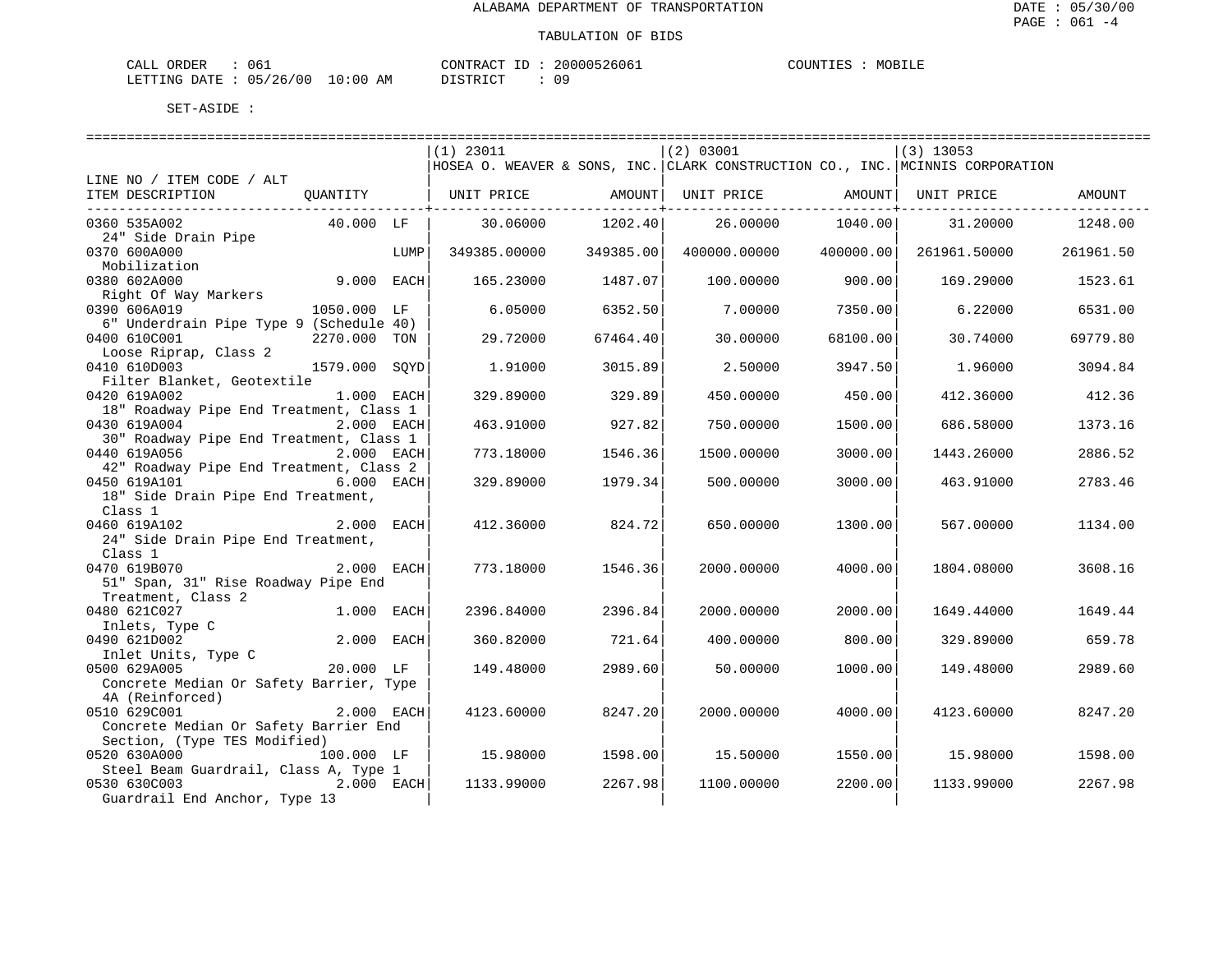| ORDER<br>CALL (                  | د06 | CONTRACT ID: | 20000526061 | COUNTIES | MOBILE |
|----------------------------------|-----|--------------|-------------|----------|--------|
| LETTING DATE : 05/26/00 10:00 AM |     | PISTRICT     |             |          |        |

|                                          |                |      | $(1)$ 23011 |                                 | (2) 03001   |                                   | $(3)$ 13053                                                                   |           |
|------------------------------------------|----------------|------|-------------|---------------------------------|-------------|-----------------------------------|-------------------------------------------------------------------------------|-----------|
|                                          |                |      |             |                                 |             |                                   | HOSEA O. WEAVER & SONS, INC. CLARK CONSTRUCTION CO., INC. MCINNIS CORPORATION |           |
| LINE NO / ITEM CODE / ALT                |                |      |             |                                 |             |                                   |                                                                               |           |
| ITEM DESCRIPTION                         | OUANTITY       |      | UNIT PRICE  | AMOUNT                          | UNIT PRICE  | AMOUNT                            | UNIT PRICE                                                                    | AMOUNT    |
| 0540 630C070                             | 2.000 EACH     |      |             | ------------+-------<br>3350.44 |             | ---------------+------<br>3250.00 |                                                                               | 3350.44   |
| Guardrail End Anchor, Type 10 Series     |                |      | 1675.22000  |                                 | 1625.00000  |                                   | 1675.22000                                                                    |           |
| 0550 634E005                             | 490.000 LF     |      | 32.00000    | 15680.00                        | 20,00000    | 9800.00                           | 16.50000                                                                      | 8085.00   |
| Industrial Fence, 4 Feet High, Special   |                |      |             |                                 |             |                                   |                                                                               |           |
| Mounting                                 |                |      |             |                                 |             |                                   |                                                                               |           |
| 0560 650A000                             | 20450.000 CYIP |      | 3.83000     | 78323.50                        | 9.85000     | 201432.50                         | 5.94000                                                                       | 121473.00 |
| Topsoil                                  |                |      |             |                                 |             |                                   |                                                                               |           |
| 0570 652A057                             | 17.000 ACRE    |      | 515.45000   | 8762.65                         | 495.00000   | 8415.00                           | 510.30000                                                                     | 8675.10   |
| Seeding (Mix 3A)                         |                |      |             |                                 |             |                                   |                                                                               |           |
| 0580 652A061                             | 29.000 ACRE    |      | 515.45000   | 14948.05                        | 495.00000   | 14355.00                          | 510.30000                                                                     | 14798.70  |
| Seeding (Mix 3E)                         |                |      |             |                                 |             |                                   |                                                                               |           |
| 0590 652D057                             | 46.000 ACRE    |      | 25.77000    | 1185.42                         | 85,00000    | 3910.00                           | 25.77000                                                                      | 1185.42   |
| Seeding In Stubble (Mix 3A)              |                |      |             |                                 |             |                                   |                                                                               |           |
| 0600 654A000                             | 567.000        | SOYD | 3.09000     | 1752.03                         | 4.00000     | 2268.00                           | 4.12000                                                                       | 2336.04   |
| Solid Sodding                            |                |      |             |                                 |             |                                   |                                                                               |           |
| 0610 656A000                             | 46.000         | ACRE | 515.45000   | 23710.70                        | 495.00000   | 22770.00                          | 499.99000                                                                     | 22999.54  |
| Mulching, Class A, Type 1                |                |      |             |                                 |             |                                   |                                                                               |           |
| 0620 665A000                             | 36.000 ACRE    |      | 103.09000   | 3711.24                         | 100.00000   | 3600.00                           | 103.09000                                                                     | 3711.24   |
| Temporary Seeding                        |                |      |             |                                 |             |                                   |                                                                               |           |
| 0630 665B000                             | 36.000         | ACRE | 128.86000   | 4638.96                         | 50.00000    | 1800.00                           | 51.55000                                                                      | 1855.80   |
| Temporary Mulching                       |                |      |             |                                 |             |                                   |                                                                               |           |
| 0640 665F000                             | 432.000        | EACH | 5.69000     | 2458.08                         | 5.00000     | 2160.00                           | 5.83000                                                                       | 2518.56   |
| Hay Bales                                |                |      |             |                                 |             |                                   |                                                                               |           |
| 0650 6651000                             | 42.000         | TON  | 26.65000    | 1119.30                         | 30.00000    | 1260.00                           | 27.08000                                                                      | 1137.36   |
| Temporary Riprap, Class 2                |                |      |             |                                 |             |                                   |                                                                               |           |
| 0660 665J000                             | 10000.000 LF   |      | 3.19000     | 31900.00                        | 3.85000     | 38500.00                          | 3.64000                                                                       | 36400.00  |
| Silt Fence, Type A                       |                |      |             |                                 |             |                                   |                                                                               |           |
| 0670 665K000                             | 16.000 CUYD    |      | 7.62000     | 121.92                          | 50.00000    | 800.00                            | 7.62000                                                                       | 121.92    |
| Drainage Sump Excavation<br>0680 665L000 | 1194.000 LF    |      | 12.44000    | 14853.36                        | 10.00000    | 11940.00                          | 12.98000                                                                      | 15498.12  |
| Floating Basin Boom                      |                |      |             |                                 |             |                                   |                                                                               |           |
| 0690 666A001                             | 31.000 ACRE    |      | 30.93000    | 958.83                          | 5.00000     | 155.00                            | 30.93000                                                                      | 958.83    |
| Pest Control Treatment                   |                |      |             |                                 |             |                                   |                                                                               |           |
| 0700 680A000                             |                | LUMP | 29125.00000 | 29125.00                        | 15000.00000 | 15000.00                          | 19125.00000                                                                   | 19125.00  |
| Engineering Controls                     |                |      |             |                                 |             |                                   |                                                                               |           |
| 0710 710A120                             | 65.000 SOFT    |      | 14.95000    | 971.75                          | 25.00000    | 1625.00                           | 14.95000                                                                      | 971.75    |
| Class 4, Aluminum Flat Sign Panels       |                |      |             |                                 |             |                                   |                                                                               |           |
| 0.08" Thickness (Type III Or Type IV     |                |      |             |                                 |             |                                   |                                                                               |           |
| Background)                              |                |      |             |                                 |             |                                   |                                                                               |           |
| 0720 710B001                             | 135.000 LF     |      | 6.96000     | 939.60                          | 3.00000     | 405.00                            | 6.96000                                                                       | 939.60    |
| Roadway Sign Post (#3 "U" Channel        |                |      |             |                                 |             |                                   |                                                                               |           |
| Galvanized Steel)                        |                |      |             |                                 |             |                                   |                                                                               |           |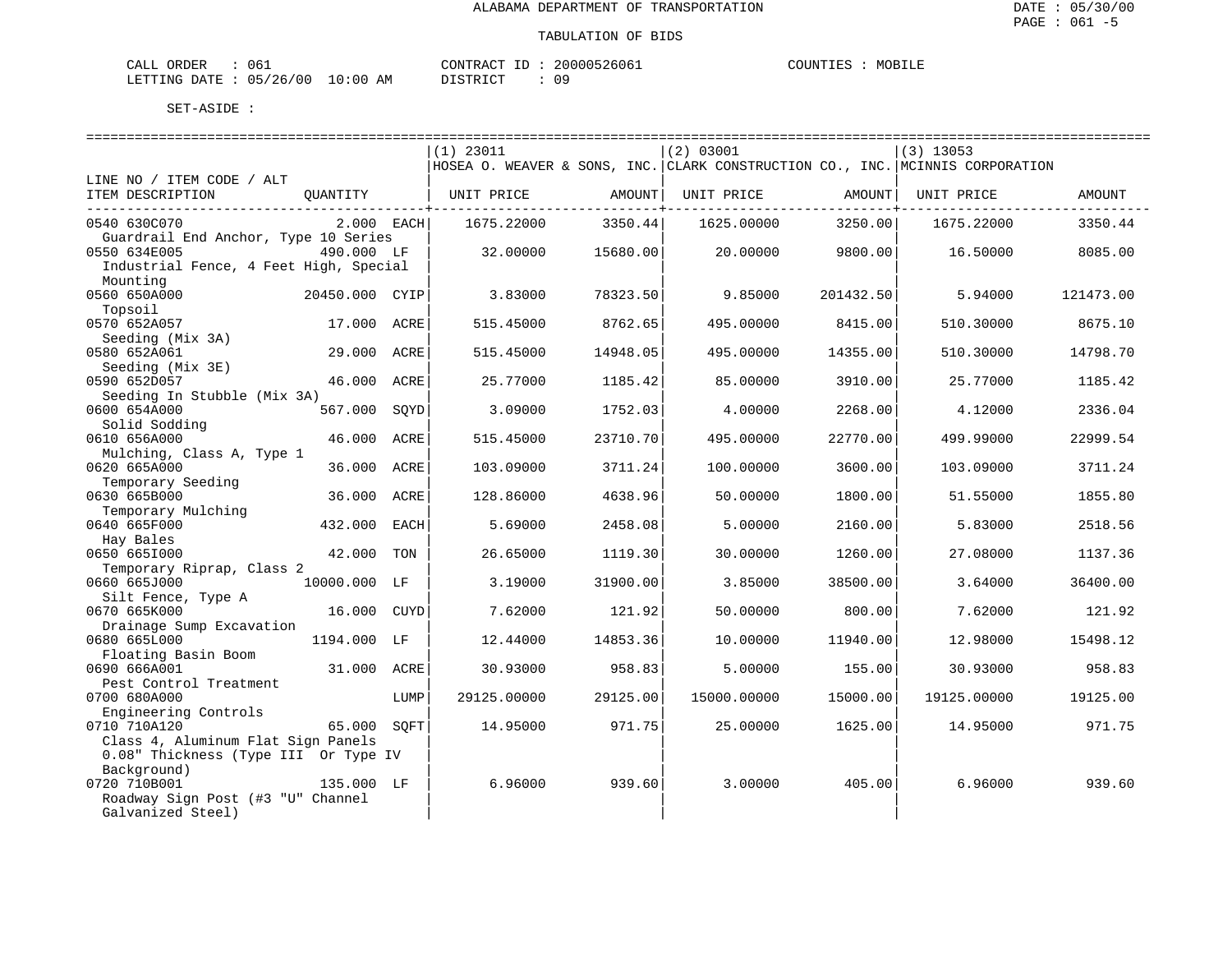| 061<br>CALL<br>ORDER     | CONTRACT<br>$ -$                    | 20000526061 | COUNTIES<br>MOBILE |
|--------------------------|-------------------------------------|-------------|--------------------|
| 05/26/00<br>LETTING DATE | 10:00<br>DISTRICT<br>ΆM<br>ມ⊥ມ⊥ນ⊥ບ⊥ | 09          |                    |

|                                                      |            |      | $(1)$ 23011 |                            | $ (2)$ 03001 |                 | $(3)$ 13053                                                                   |                |  |  |  |
|------------------------------------------------------|------------|------|-------------|----------------------------|--------------|-----------------|-------------------------------------------------------------------------------|----------------|--|--|--|
|                                                      |            |      |             |                            |              |                 | HOSEA O. WEAVER & SONS, INC. CLARK CONSTRUCTION CO., INC. MCINNIS CORPORATION |                |  |  |  |
| LINE NO / ITEM CODE / ALT                            |            |      |             |                            |              |                 |                                                                               |                |  |  |  |
| ITEM DESCRIPTION                                     | OUANTITY   |      | UNIT PRICE  | AMOUNT                     | UNIT PRICE   | AMOUNT          | UNIT PRICE                                                                    | AMOUNT         |  |  |  |
| 0730 726C000                                         | 200.000    | T.F  | 25.77000    | 5154.00                    | 15.00000     | 3000.00         | 25.77000                                                                      | 5154.00        |  |  |  |
| State Furnished Portable Concrete<br>Safety Barriers |            |      |             |                            |              |                 |                                                                               |                |  |  |  |
| 0740 740B000                                         | 229.000    | SQFT | 9.00000     | 2061.00                    | 15.00000     | 3435.00         | 12.86000                                                                      | 2944.94        |  |  |  |
| Construction Signs                                   |            |      |             |                            |              |                 |                                                                               |                |  |  |  |
| 0750 740E000                                         | 25.000     | EACH | 12.15000    | 303.75                     | 20.00000     | 500.00          | 12.73000                                                                      | 318.25         |  |  |  |
| Cones (36 Inches High)                               |            |      |             |                            |              |                 |                                                                               |                |  |  |  |
| 0760 740F002                                         | 21.000     | EACH | 245.75000   | 5160.75                    | 350.00000    | 7350.00         | 255.39000                                                                     | 5363.19        |  |  |  |
| Barricades, Type III                                 |            |      |             |                            |              |                 |                                                                               |                |  |  |  |
| 0770 7401005                                         | 7.000 EACH |      | 274.00000   | 1918.00                    | 275.00000    | 1925.00         | 287.04000                                                                     | 2009.28        |  |  |  |
| Warning Lights, Type B (Detachable Head)             |            |      |             |                            |              |                 |                                                                               |                |  |  |  |
| 0780 740M000                                         | 25.000     | EACH | 7.67000     | 191.75                     | 8,00000      | 200.00          | 8.04000                                                                       | 201.00         |  |  |  |
| Weight For Cone                                      |            |      |             |                            |              |                 |                                                                               |                |  |  |  |
| 0790 7400000                                         | 200.000 LF |      | 3.53000     | 706.00                     | 2.00000      | 400.001         | 3.54000                                                                       | 708.00         |  |  |  |
| Construction Safety Fence                            |            |      |             |                            |              |                 |                                                                               |                |  |  |  |
| 0800 998A000                                         |            | LUMP | 0.00000     | 0.001                      | 10000.00000  | 10000.00        | 20000.00000                                                                   | 20000.00       |  |  |  |
| Construction Fuel (Maximum Bid Limited               |            |      |             |                            |              |                 |                                                                               |                |  |  |  |
| To $166,000.00$ )                                    |            |      |             |                            |              |                 |                                                                               |                |  |  |  |
| SECTION TOTALS                                       |            |      |             | $\frac{1}{2}$ 4,028,281.17 |              | \$4,244,101.65] |                                                                               | \$4,286,900.01 |  |  |  |
| CONTRACT TOTALS                                      |            |      |             | \$4,028,281.17             |              | \$4,244,101.65] | Ŝ.                                                                            | 4,286,900.01   |  |  |  |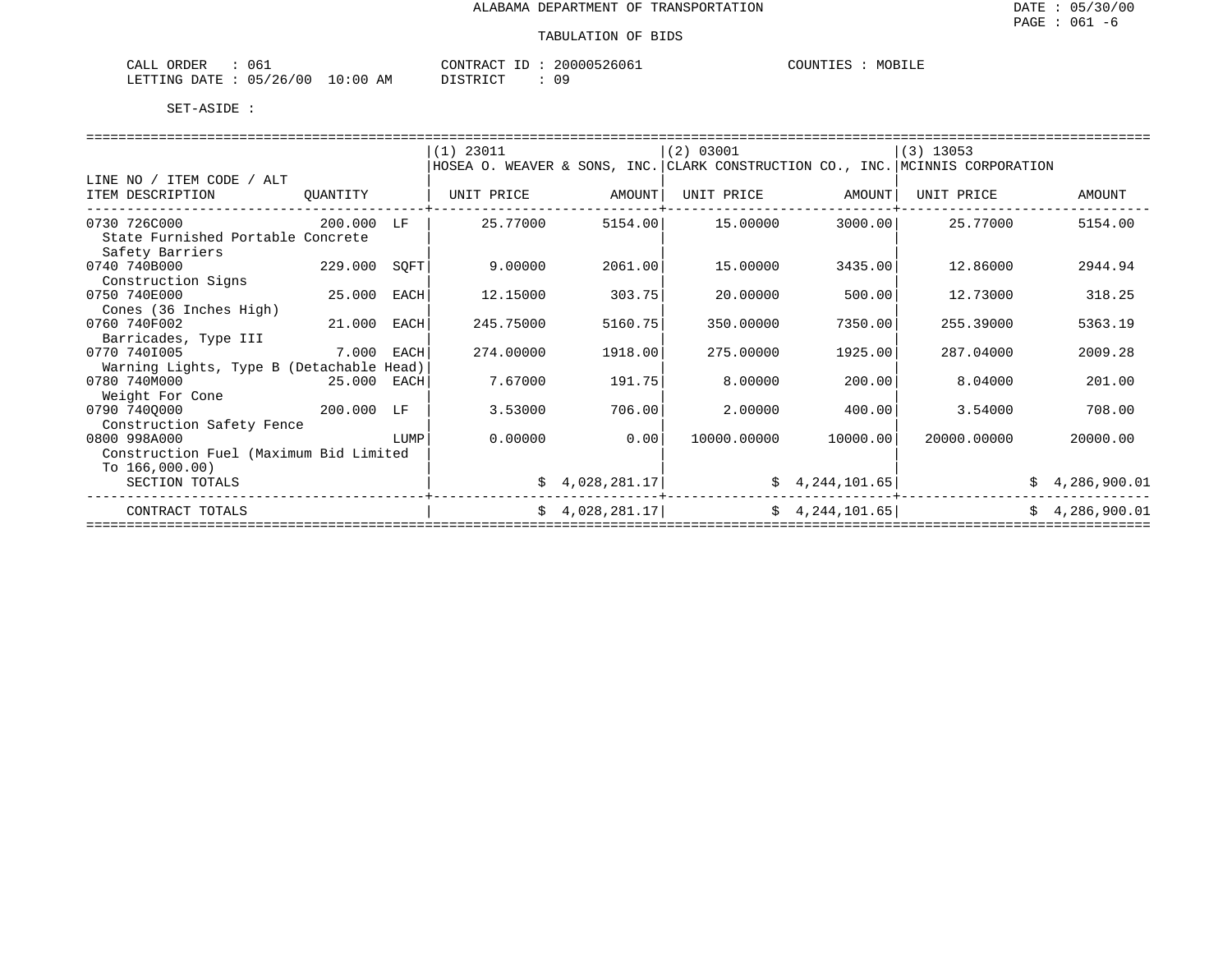# TABULATION OF BIDS

| CALL | ORDER        | 160      |             | CONTRACT | 20000526061 | <b>COUNTIE.</b><br>MOBILE |
|------|--------------|----------|-------------|----------|-------------|---------------------------|
|      | LETTING DATE | 05/26/00 | 10:00<br>AM | DISTRICT | n r         |                           |

|                                                                                         |                |             |                                                                                         |           |              |           | ========================= |           |
|-----------------------------------------------------------------------------------------|----------------|-------------|-----------------------------------------------------------------------------------------|-----------|--------------|-----------|---------------------------|-----------|
|                                                                                         |                |             | $(4)$ 01007                                                                             |           | $(5)$ 23056  |           | $(6)$ 23029               |           |
| LINE NO / ITEM CODE / ALT                                                               |                |             | ALABAMA BRIDGE BUILDERS, INC JOHN G. WALTON CONSTRUCTION $J. S.$ WALTON & COMPANY, INC. |           |              |           |                           |           |
| ITEM DESCRIPTION                                                                        | OUANTITY       |             | UNIT PRICE                                                                              | AMOUNT    | UNIT PRICE   | AMOUNT    | UNIT PRICE                | AMOUNT    |
| SECTION 0001<br>TOTAL                                                                   |                |             |                                                                                         |           |              |           |                           |           |
| 0010 201A000<br>Clearing & Grubbing (Approximately 46<br>acres)                         |                | LUMP        | 316000.00000                                                                            | 316000.00 | 120231.00000 | 120231.00 | 30188.80000               | 30188.80  |
| 0020 206D000<br>Removing Pipe                                                           | 653.000 LF     |             | 5.25000                                                                                 | 3428.25   | 3.34000      | 2181.02   | 5.05000                   | 3297.65   |
| 0030 210A000<br>Unclassified Excavation                                                 | 79661.000 CYIP |             | 3.00000                                                                                 | 238983.00 | 4.26000      | 339355.86 | 3.46000                   | 275627.06 |
| 0040 210D012<br>Borrow Excavation $(A2-4(0))$ or $A-4(0)$                               | 47842.000 CYIP |             | 6.00000                                                                                 | 287052.00 | 7.74000      | 370297.08 | 6.84000                   | 327239.28 |
| 0050 210E000<br>Borrow Excavation (Underwater Backfill)                                 | 752.000 CYIP   |             | 6.25000                                                                                 | 4700.00   | 7.74000      | 5820.48   | 8.56000                   | 6437.12   |
| 0060 214A000<br>Structure Excavation                                                    | 2334.000 CUYD  |             | 5.50000                                                                                 | 12837.00  | 6.07000      | 14167.38  | 4.08000                   | 9522.72   |
| 0070 214B000<br>Foundation Backfill, Local                                              | 448.000        | <b>CUYD</b> | 5.50000                                                                                 | 2464.00   | 10.50000     | 4704.00   | 7.93000                   | 3552.64   |
| 0080 214B001<br>Foundation Backfill, Commercial                                         | 207.000        | CUYD        | 44.00000                                                                                | 9108.00   | 33.39000     | 6911.73   | 38.93000                  | 8058.51   |
| 0090 230A000<br>Roadbed Processing                                                      | 95.000 RBST    |             | 180.00000                                                                               | 17100.00  | 143.07000    | 13591.65  | 121.42000                 | 11534.90  |
| 0100 301A012<br>Crushed Aggregate Base Course, Type B,                                  | 78655.000      | SYCP        | 7.25000                                                                                 | 570248.75 | 6.94000      | 545865.70 | 6.26000                   | 492380.30 |
| Plant Mixed, 6" Compacted Thickness<br>0110 430B009<br>Aggregate Surfacing (AHD #357)   | 4624.000 TNCP  |             | 22.50000                                                                                | 104040.00 | 21.35000     | 98722.40  | 19.54000                  | 90352.96  |
| 0120 430B040<br>Aggregate Surfacing (Crushed Aggregate                                  | 71.000 TCIP    |             | 23.00000                                                                                | 1633.00   | 27.17000     | 1929.07   | 19.09000                  | 1355.39   |
| Base, Type B)<br>0130 502A000                                                           | 439162.000 LB  |             | 0.52000                                                                                 | 228364.24 | 0.53000      | 232755.86 | 0.67000                   | 294238.54 |
| Steel Reinforcement<br>0140 502B000                                                     |                | LUMP        | 90000.00000                                                                             | 90000.00  | 103509.00000 | 103509.00 | 136776.00000              | 136776.00 |
| Steel Reinforcement For Bridge<br>Superstructure STA. 134+75.25, APPROX.<br>190400 LBS. |                |             |                                                                                         |           |              |           |                           |           |
| 0150 505A015<br>Concrete Test Piles (14 Inches Square)                                  | 1.000 EACH     |             | 3750.00000                                                                              | 3750.00   | 5565.00000   | 5565.00   | 3892.00000                | 3892.00   |
| 0160 505B075<br>Dynamic Loading Tests (14 Inches Square)                                | 1.000 EACH     |             | 106.50000                                                                               | 106.50    | 3895.50000   | 3895.50   | 6672.00000                | 6672.00   |
| 0170 505C015<br>Concrete Piling (14 Inches Square)                                      | 1150.000 LF    |             | 20.25000                                                                                | 23287.50  | 36.73000     | 42239.50  | 35.58000                  | 40917.00  |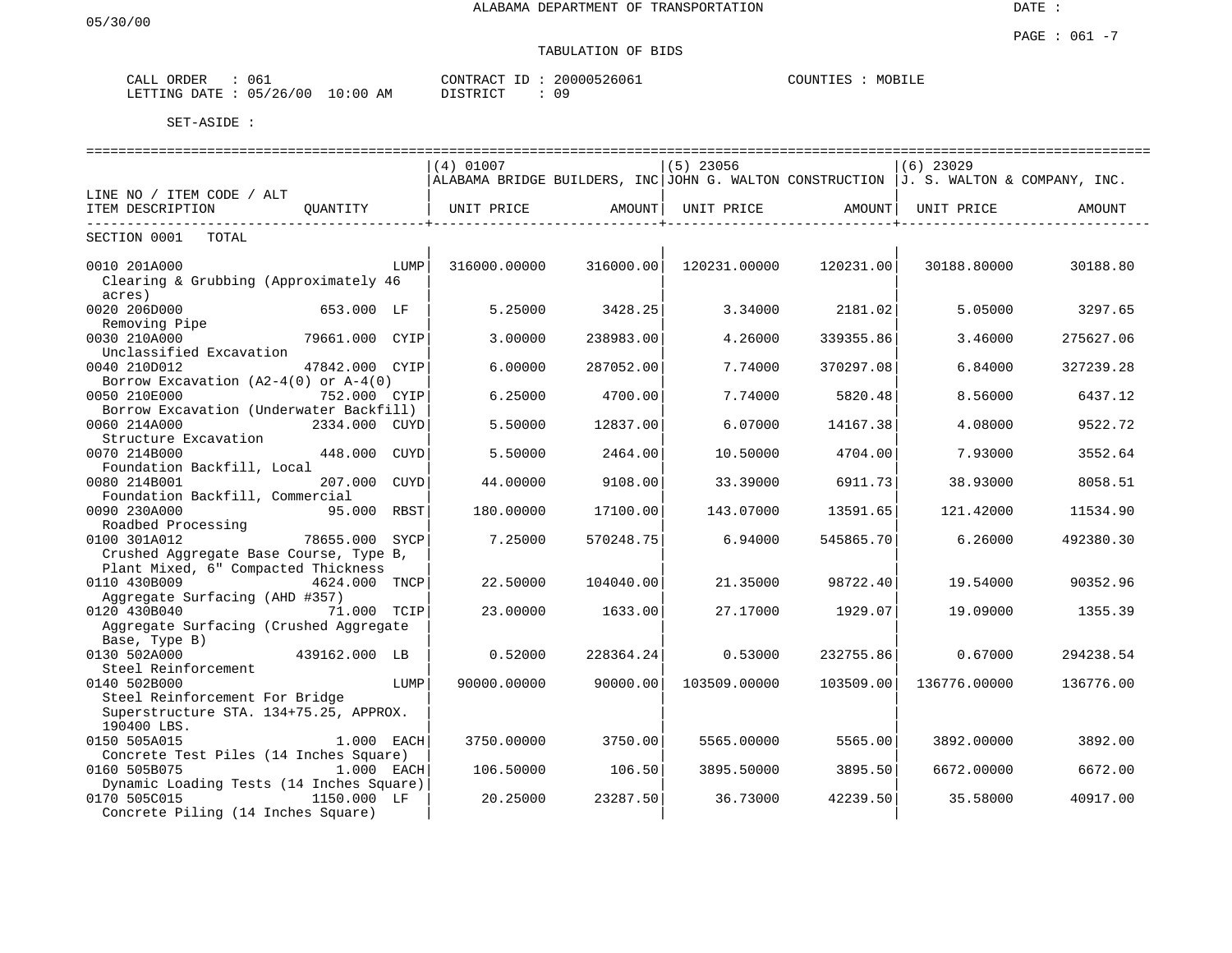| ORDER<br>CALL                | 061 |    | CONTRACT ID: | 20000526061 | COUNTIES | MOBILE |
|------------------------------|-----|----|--------------|-------------|----------|--------|
| LETTING DATE: 05/26/00 10:00 |     | ΆM | חימים דת     |             |          |        |

|                                                                 |              |      | $(4)$ 01007                  |                     | (5) 23056                      |                                    | $(6)$ 23029                                                                             |           |
|-----------------------------------------------------------------|--------------|------|------------------------------|---------------------|--------------------------------|------------------------------------|-----------------------------------------------------------------------------------------|-----------|
|                                                                 |              |      |                              |                     |                                |                                    | ALABAMA BRIDGE BUILDERS, INC JOHN G. WALTON CONSTRUCTION $J. S.$ WALTON & COMPANY, INC. |           |
| LINE NO / ITEM CODE / ALT                                       |              |      |                              |                     |                                |                                    |                                                                                         |           |
| ITEM DESCRIPTION                                                |              |      | QUANTITY   UNIT PRICE AMOUNT | ------------+------ | UNIT PRICE AMOUNT   UNIT PRICE | --------------- <del>-</del> ----- |                                                                                         | AMOUNT    |
| 0180 506A001                                                    | 1050.000 LF  |      | 118.00000                    | 123900.00           | 445.20000                      | 467460.00                          | 371.41000                                                                               | 389980.50 |
| Drilled Shaft Excavation, 6'-0" Diameter                        |              |      |                              |                     |                                |                                    |                                                                                         |           |
| 0190 506C026                                                    | 1050.000 LF  |      | 192.00000                    | 201600.00           | 261.56000                      | 274638.00                          | 168.56000                                                                               | 176988.00 |
| Drilled Shaft Construction, 6'-0"                               |              |      |                              |                     |                                |                                    |                                                                                         |           |
| Diameter, Class DS2 Concrete                                    |              |      |                              |                     |                                |                                    |                                                                                         |           |
| 0200 506F002<br>1050.000 LF                                     |              |      | 255.00000                    | 267750.00           | 0.00000                        | 0.00                               | 0.00000                                                                                 | 0.00      |
| Permanent Drilled Shaft Casing, 6'-0"                           |              |      |                              |                     |                                |                                    |                                                                                         |           |
| Diameter                                                        |              |      |                              |                     |                                |                                    |                                                                                         |           |
| $10.000$ EACH<br>0210 506G006                                   |              |      | 4050.00000                   | 40500.00            | 6455.40000                     | 64554.00                           | 5893.60000                                                                              | 58936.00  |
| Crosshole Sonic Logging, 6'-0" Diameter                         |              |      |                              |                     |                                |                                    |                                                                                         |           |
| 0220 508A000<br>10390.000 LB                                    |              |      | 2.55000                      | 26494.50            | 2.23000                        | 23169.70                           | 3.06000                                                                                 | 31793.40  |
| Structural Steel                                                |              |      |                              |                     |                                |                                    |                                                                                         |           |
| 0230 510A000                                                    | 298.000 CUYD |      | 340.00000                    | 101320.00           | 361.73000                      | 107795.54                          | 433.68000                                                                               | 129236.64 |
| Bridge Substructure Concrete, Class A                           |              |      |                              |                     |                                |                                    |                                                                                         |           |
| 0240 510C051                                                    |              | LUMP | 237000.00000                 | 237000.00           | 322770.00000                   | 322770.00                          | 416444.00000                                                                            | 416444.00 |
| Bridge Concrete Superstructure, STA.                            |              |      |                              |                     |                                |                                    |                                                                                         |           |
| 134+72.25, APPROX. 749 CU. YD.<br>0250 510E000<br>1525.000 SOYD |              |      | 2.50000                      | 3812.50             | 2.95000                        | 4498.75                            | 3.50000                                                                                 | 5337.50   |
| Grooving Concrete Bridge Decks                                  |              |      |                              |                     |                                |                                    |                                                                                         |           |
| 0260 511A001                                                    | 120.000 EACH |      | 120.00000                    | 14400.00            | 105.74000                      | 12688.80                           | 144.56000                                                                               | 17347.20  |
| Elastomeric Bearings, Type 2                                    |              |      |                              |                     |                                |                                    |                                                                                         |           |
| 0270 513B003                                                    | 794.000 LF   |      | 70.00000                     | 55580.00            | 56.76000                       | 45067.44                           | 66.72000                                                                                | 52975.68  |
| Pretensioned-Prestressed Concrete                               |              |      |                              |                     |                                |                                    |                                                                                         |           |
| Girders, Type I (Specialty Item)                                |              |      |                              |                     |                                |                                    |                                                                                         |           |
| 0280 513B015                                                    | 4080.000 LF  |      | 125,00000                    | 510000.00           | 101.28000                      | 413222.40                          | 116.76000                                                                               | 476380.80 |
| Pretensioned-Prestressed Concrete                               |              |      |                              |                     |                                |                                    |                                                                                         |           |
| Girders, Type BT-54 (Specialty Item)                            |              |      |                              |                     |                                |                                    |                                                                                         |           |
| 0290 524A011 275.000 CUYD                                       |              |      | 493.50000                    | 135712.50           | 461.90000                      | 127022.50                          | 422.21000                                                                               | 116107.75 |
| Culvert Concrete (Cast In Place)                                |              |      |                              |                     |                                |                                    |                                                                                         |           |
| 0300 527H000                                                    |              | LUMP | 66000.00000                  | 66000.00            | 68751.00000                    | 68751.00                           | 66720.00000                                                                             | 66720.00  |
| Sheeting and Shoring, STA. 112+87                               |              |      |                              |                     |                                |                                    |                                                                                         |           |
| 0310 530A001                                                    | 133.000 LF   |      | 24.00000                     | 3192.00             | 24.92000                       | 3314.36                            | 21.59000                                                                                | 2871.47   |
| 18" Roadway Pipe (Class 3 R.C.)                                 |              |      |                              |                     |                                |                                    |                                                                                         |           |
| 0320 530A003                                                    | 81.000 LF    |      | 46.25000                     | 3746.25             | 47.05000                       | 3811.05                            | 44.24000                                                                                | 3583.44   |
| 30" Roadway Pipe (Class 3 R.C.)                                 |              |      |                              |                     |                                |                                    |                                                                                         |           |
| 0330 530A005                                                    | 110.000 LF   |      | 84.50000                     | 9295.00             | 84.54000                       | 9299.40                            | 77.08000                                                                                | 8478.80   |
| 42" Roadway Pipe (Class 3 R.C.)                                 |              |      |                              |                     |                                |                                    |                                                                                         |           |
| 0340 530B005 189.000 LF                                         |              |      | 86.25000                     | 16301.25            | 85.87000                       | 16229.43                           | 78.67000                                                                                | 14868.63  |
| 51" Span, 31" Rise Roadway Pipe (Class                          |              |      |                              |                     |                                |                                    |                                                                                         |           |
| 3 R.C.                                                          | 180.000 LF   |      |                              |                     |                                |                                    |                                                                                         |           |
| 0350 535A001                                                    |              |      | 23.00000                     | 4140.00             | 25.28000                       | 4550.40                            | 22.16000                                                                                | 3988.80   |
| 18" Side Drain Pipe                                             |              |      |                              |                     |                                |                                    |                                                                                         |           |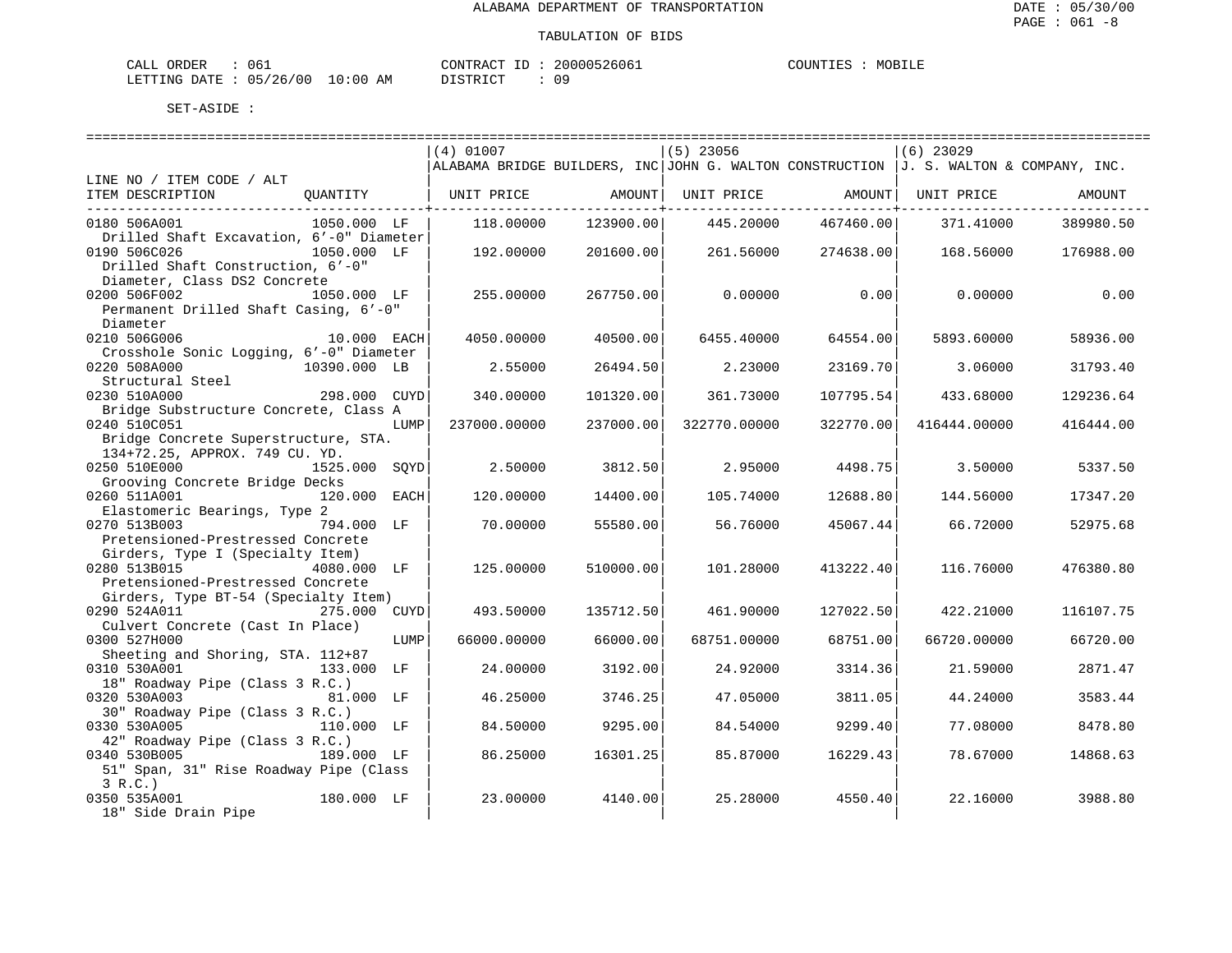| ORDER<br>CALL                | 061 |    | CONTRACT ID: | 20000526061 | COUNTIES | MOBILE |
|------------------------------|-----|----|--------------|-------------|----------|--------|
| LETTING DATE: 05/26/00 10:00 |     | ΆM | חימים דת     |             |          |        |

|                                                         |              |      | $(4)$ 01007  |           | $(5)$ 23056  |           | $(6)$ 23029                                                                           |           |
|---------------------------------------------------------|--------------|------|--------------|-----------|--------------|-----------|---------------------------------------------------------------------------------------|-----------|
|                                                         |              |      |              |           |              |           | ALABAMA BRIDGE BUILDERS, INC JOHN G. WALTON CONSTRUCTION J. S. WALTON & COMPANY, INC. |           |
| LINE NO / ITEM CODE / ALT                               |              |      |              |           |              |           |                                                                                       |           |
| ITEM DESCRIPTION                                        | QUANTITY     |      | UNIT PRICE   | AMOUNT    | UNIT PRICE   | AMOUNT    | UNIT PRICE                                                                            | AMOUNT    |
| 0360 535A002                                            | 40.000 LF    |      |              |           | 35.88000     |           | 33.55000                                                                              | 1342.00   |
| 24" Side Drain Pipe                                     |              |      | 33.00000     | 1320.00   |              | 1435.201  |                                                                                       |           |
| 0370 600A000                                            |              | LUMP | 430000.00000 | 430000.00 | 288476.00000 | 288476.00 | 450617.76000                                                                          | 450617.76 |
| Mobilization                                            |              |      |              |           |              |           |                                                                                       |           |
| 0380 602A000                                            | 9.000 EACH   |      | 180.00000    | 1620.00   | 75.36000     | 678.24    | 97.93000                                                                              | 881.37    |
| Right Of Way Markers                                    |              |      |              |           |              |           |                                                                                       |           |
| 0390 606A019                                            | 1050.000 LF  |      | 6.50000      | 6825.00   | 9.86000      | 10353.00  | 10.39000                                                                              | 10909.50  |
| 6" Underdrain Pipe Type 9 (Schedule 40)                 |              |      |              |           |              |           |                                                                                       |           |
| 0400 610C001                                            | 2270.000 TON |      | 33.00000     | 74910.00  | 29.75000     | 67532.50  | 27.08000                                                                              | 61471.60  |
| Loose Riprap, Class 2                                   |              |      |              |           |              |           |                                                                                       |           |
| 0410 610D003                                            | 1579.000     | SOYD | 2.00000      | 3158.00   | 1.61000      | 2542.19   | 1.47000                                                                               | 2321.13   |
| Filter Blanket, Geotextile<br>0420 619A002              | 1.000 EACH   |      | 440.00000    | 440.00    | 356.16000    | 356.16    | 656.98000                                                                             | 656.98    |
| 18" Roadway Pipe End Treatment, Class 1                 |              |      |              |           |              |           |                                                                                       |           |
| 0430 619A004                                            | 2.000 EACH   |      | 730.00000    | 1460.00   | 500.85000    | 1001.70   | 706.84000                                                                             | 1413.68   |
| 30" Roadway Pipe End Treatment, Class 1                 |              |      |              |           |              |           |                                                                                       |           |
| 0440 619A056                                            | 2.000 EACH   |      | 1535.00000   | 3070.00   | 834.75000    | 1669.50   | 1309.81000                                                                            | 2619.62   |
| 42" Roadway Pipe End Treatment, Class 2                 |              |      |              |           |              |           |                                                                                       |           |
| 0450 619A101                                            | 6.000        | EACH | 500.00000    | 3000.00   | 356.16000    | 2136.96   | 657.02000                                                                             | 3942.12   |
| 18" Side Drain Pipe End Treatment,                      |              |      |              |           |              |           |                                                                                       |           |
| Class 1                                                 |              |      |              |           |              |           |                                                                                       |           |
| 0460 619A102<br>24" Side Drain Pipe End Treatment,      | 2.000        | EACH | 600.00000    | 1200.00   | 445.20000    | 890.40    | 670.15000                                                                             | 1340.30   |
| Class 1                                                 |              |      |              |           |              |           |                                                                                       |           |
| 0470 619B070                                            | 2.000 EACH   |      | 1900.00000   | 3800.00   | 834.75000    | 1669.50   | 1213.06000                                                                            | 2426.12   |
| 51" Span, 31" Rise Roadway Pipe End                     |              |      |              |           |              |           |                                                                                       |           |
| Treatment, Class 2                                      |              |      |              |           |              |           |                                                                                       |           |
| 0480 621C027                                            | 1.000 EACH   |      | 1750.00000   | 1750.00   | 2587.73000   | 2587.73   | 2838.62000                                                                            | 2838.62   |
| Inlets, Type C                                          |              |      |              |           |              |           |                                                                                       |           |
| 0490 621D002                                            | 2.000 EACH   |      | 350.00000    | 700.00    | 389.55000    | 779.10    | 340.14000                                                                             | 680.28    |
| Inlet Units, Type C                                     |              |      |              |           |              |           |                                                                                       |           |
| 0500 629A005<br>Concrete Median Or Safety Barrier, Type | 20.000 LF    |      | 160.00000    | 3200.00   | 161.39000    | 3227.80   | 161.24000                                                                             | 3224.80   |
| 4A (Reinforced)                                         |              |      |              |           |              |           |                                                                                       |           |
| 0510 629C001                                            | 2.000 EACH   |      | 4400.00000   | 8800.00   | 4452.00000   | 8904.00   | 4448.00000                                                                            | 8896.00   |
| Concrete Median Or Safety Barrier End                   |              |      |              |           |              |           |                                                                                       |           |
| Section, (Type TES Modified)                            |              |      |              |           |              |           |                                                                                       |           |
| 0520 630A000                                            | 100.000 LF   |      | 17.00000     | 1700.00   | 17.25000     | 1725.00   | 17.24000                                                                              | 1724.00   |
| Steel Beam Guardrail, Class A, Type 1                   |              |      |              |           |              |           |                                                                                       |           |
| 0530 630C003                                            | 2.000 EACH   |      | 1205.00000   | 2410.00   | 1224.30000   | 2448.60   | 1223.20000                                                                            | 2446.40   |
| Guardrail End Anchor, Type 13                           |              |      |              |           |              |           |                                                                                       |           |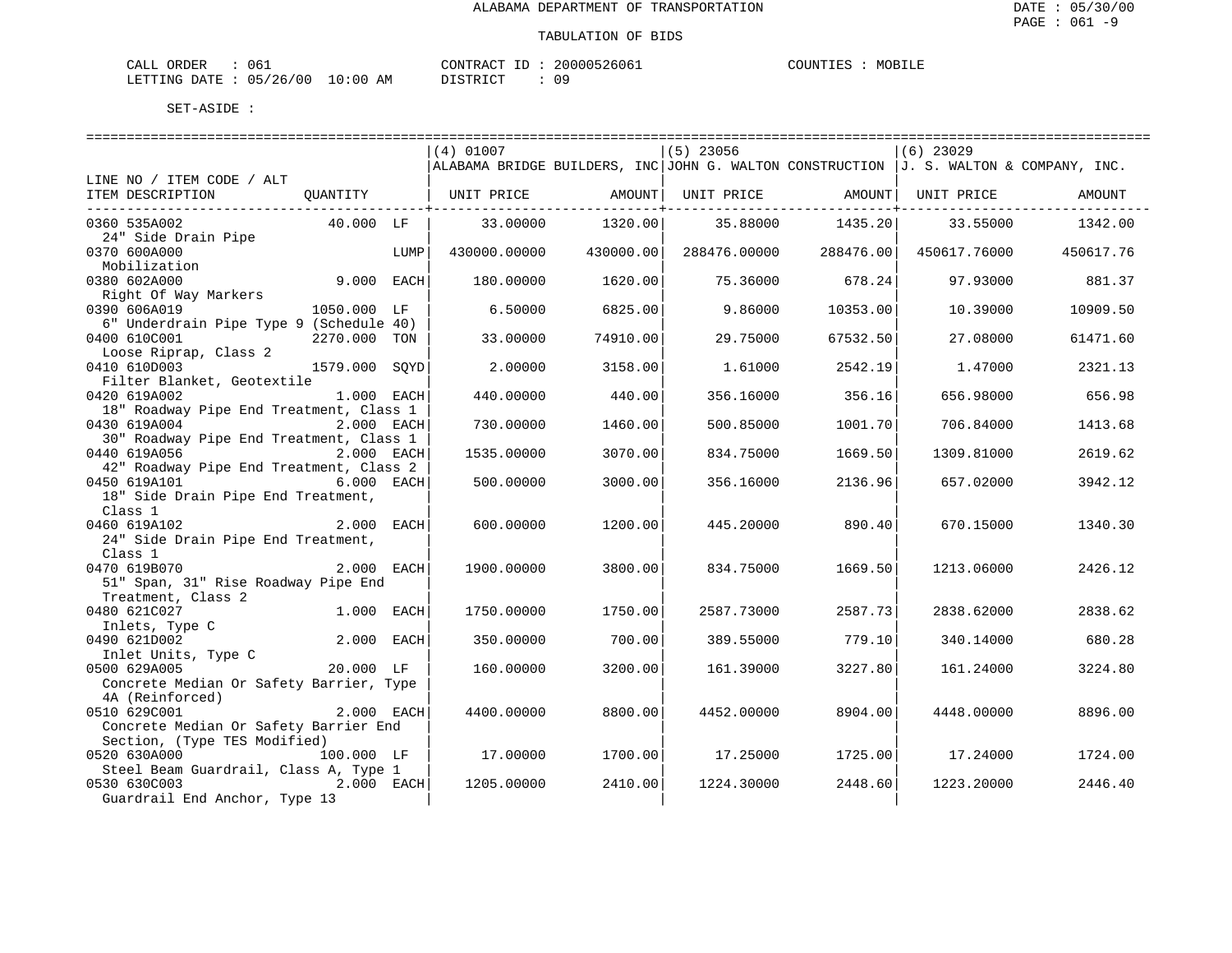| CALL ORDER                       | 061 |          |  | CONTRACT ID: 20000526061 | COUNTIES | MOBILE |
|----------------------------------|-----|----------|--|--------------------------|----------|--------|
| LETTING DATE : 05/26/00 10:00 AM |     | DISTRICT |  | n c                      |          |        |

| $(4)$ 01007<br>$(5)$ 23056<br>$(6)$ 23029<br>ALABAMA BRIDGE BUILDERS, INC JOHN G. WALTON CONSTRUCTION $J. S.$ WALTON & COMPANY, INC.<br>LINE NO / ITEM CODE / ALT<br>ITEM DESCRIPTION<br>UNIT PRICE<br>AMOUNT<br>UNIT PRICE<br>AMOUNT<br>UNIT PRICE<br>OUANTITY<br>AMOUNT<br>0540 630C070<br>2.000 EACH<br>3570.00<br>3614.00<br>1785.00000<br>1808.63000<br>3617.26<br>1807.00000<br>Guardrail End Anchor, Type 10 Series<br>490.000 LF<br>0550 634E005<br>32.50000<br>15925.00<br>17.65000<br>8648.50<br>23.62000<br>11573.80<br>Industrial Fence, 4 Feet High, Special<br>Mounting<br>0560 650A000<br>7.83000<br>20450.000 CYIP<br>6.30000<br>128835.00<br>8.05000<br>164622.50<br>160123.50<br>Topsoil<br>0570 652A057<br>17.000 ACRE<br>545.00000<br>9265.00<br>550.94000<br>9365.98<br>550.44000<br>9357.48<br>Seeding (Mix 3A)<br>0580 652A061<br>29,000<br>545.00000<br>15805.00<br>15977.26<br>550.44000<br>15962.76<br>ACRE<br>550.94000<br>Seeding (Mix 3E)<br>0590 652D057<br>1280.18<br>1278.80<br>46.000<br>ACRE<br>27.50000<br>1265.00<br>27.83000<br>27.80000<br>Seeding In Stubble (Mix 3A)<br>0600 654A000<br>567.000<br>4.40000<br>2494.80<br>2523.15<br>2523.15<br>SQYD<br>4.45000<br>4.45000<br>Solid Sodding<br>0610 656A000<br>46.000<br>535.00000<br>24610.00<br>539.81000<br>24831.26<br>539.32000<br>24808.72<br>ACRE<br>Mulching, Class A, Type 1<br>0620 665A000<br>36.000<br>3960.00<br>4006.80<br>ACRE<br>110.00000<br>111.30000<br>111,20000<br>4003.20<br>Temporary Seeding<br>0630 665B000<br>36.000<br>ACRE<br>55.00000<br>1980.00<br>55.65000<br>2003.40<br>55.60000<br>2001.60<br>Temporary Mulching<br>0640 665F000<br>2678.40<br>432.000<br>EACH<br>6.20000<br>7.28000<br>3144.96<br>4.61000<br>1991.52<br>Hay Bales<br>0650 6651000<br>42.000<br>29.00000<br>1218.00<br>44.49000<br>1868.58<br>32.08000<br>1347.36<br>TON<br>Temporary Riprap, Class 2<br>0660 665J000<br>10000.000 LF<br>3.85000<br>38500.00<br>2.68000<br>26800.00<br>3.66000<br>36600.00<br>Silt Fence, Type A<br>0670 665K000<br>16.000 CUYD<br>8.10000<br>129.60<br>12.96000<br>207.36<br>17.30000<br>276.80<br>Drainage Sump Excavation<br>0680 665L000<br>1194.000 LF<br>14.00000<br>16716.00<br>6.64000<br>7928.16<br>3.68000<br>4393.92<br>Floating Basin Boom<br>1723.60<br>0690 666A001<br>31.000 ACRE<br>33.00000<br>1023.00<br>46.65000<br>1446.15<br>55.60000<br>Pest Control Treatment<br>0700 680A000<br>35000.00000<br>35000.00<br>27409.47<br>LUMP<br>38762.00000<br>38762.00<br>27409.47000<br>Engineering Controls<br>0710 710A120<br>65.000<br>SOFT<br>16.00000<br>1040.00<br>20.07000<br>1304.55<br>222.40000<br>14456.00<br>Class 4, Aluminum Flat Sign Panels<br>0.08" Thickness (Type III Or Type IV<br>Background)<br>0720 710B001<br>135.000 LF<br>7.40000<br>999.00<br>9.39000<br>1267.65<br>15.57000<br>2101.95<br>Roadway Sign Post (#3 "U" Channel |  |  |  |  |  |
|------------------------------------------------------------------------------------------------------------------------------------------------------------------------------------------------------------------------------------------------------------------------------------------------------------------------------------------------------------------------------------------------------------------------------------------------------------------------------------------------------------------------------------------------------------------------------------------------------------------------------------------------------------------------------------------------------------------------------------------------------------------------------------------------------------------------------------------------------------------------------------------------------------------------------------------------------------------------------------------------------------------------------------------------------------------------------------------------------------------------------------------------------------------------------------------------------------------------------------------------------------------------------------------------------------------------------------------------------------------------------------------------------------------------------------------------------------------------------------------------------------------------------------------------------------------------------------------------------------------------------------------------------------------------------------------------------------------------------------------------------------------------------------------------------------------------------------------------------------------------------------------------------------------------------------------------------------------------------------------------------------------------------------------------------------------------------------------------------------------------------------------------------------------------------------------------------------------------------------------------------------------------------------------------------------------------------------------------------------------------------------------------------------------------------------------------------------------------------------------------------------------------------------------------------------------------------------------------------------------------------------------------------------------------------------------------------------------------------------------------------------------------------------------------------------------------------------------------------------------------------------------|--|--|--|--|--|
|                                                                                                                                                                                                                                                                                                                                                                                                                                                                                                                                                                                                                                                                                                                                                                                                                                                                                                                                                                                                                                                                                                                                                                                                                                                                                                                                                                                                                                                                                                                                                                                                                                                                                                                                                                                                                                                                                                                                                                                                                                                                                                                                                                                                                                                                                                                                                                                                                                                                                                                                                                                                                                                                                                                                                                                                                                                                                          |  |  |  |  |  |
|                                                                                                                                                                                                                                                                                                                                                                                                                                                                                                                                                                                                                                                                                                                                                                                                                                                                                                                                                                                                                                                                                                                                                                                                                                                                                                                                                                                                                                                                                                                                                                                                                                                                                                                                                                                                                                                                                                                                                                                                                                                                                                                                                                                                                                                                                                                                                                                                                                                                                                                                                                                                                                                                                                                                                                                                                                                                                          |  |  |  |  |  |
|                                                                                                                                                                                                                                                                                                                                                                                                                                                                                                                                                                                                                                                                                                                                                                                                                                                                                                                                                                                                                                                                                                                                                                                                                                                                                                                                                                                                                                                                                                                                                                                                                                                                                                                                                                                                                                                                                                                                                                                                                                                                                                                                                                                                                                                                                                                                                                                                                                                                                                                                                                                                                                                                                                                                                                                                                                                                                          |  |  |  |  |  |
|                                                                                                                                                                                                                                                                                                                                                                                                                                                                                                                                                                                                                                                                                                                                                                                                                                                                                                                                                                                                                                                                                                                                                                                                                                                                                                                                                                                                                                                                                                                                                                                                                                                                                                                                                                                                                                                                                                                                                                                                                                                                                                                                                                                                                                                                                                                                                                                                                                                                                                                                                                                                                                                                                                                                                                                                                                                                                          |  |  |  |  |  |
|                                                                                                                                                                                                                                                                                                                                                                                                                                                                                                                                                                                                                                                                                                                                                                                                                                                                                                                                                                                                                                                                                                                                                                                                                                                                                                                                                                                                                                                                                                                                                                                                                                                                                                                                                                                                                                                                                                                                                                                                                                                                                                                                                                                                                                                                                                                                                                                                                                                                                                                                                                                                                                                                                                                                                                                                                                                                                          |  |  |  |  |  |
|                                                                                                                                                                                                                                                                                                                                                                                                                                                                                                                                                                                                                                                                                                                                                                                                                                                                                                                                                                                                                                                                                                                                                                                                                                                                                                                                                                                                                                                                                                                                                                                                                                                                                                                                                                                                                                                                                                                                                                                                                                                                                                                                                                                                                                                                                                                                                                                                                                                                                                                                                                                                                                                                                                                                                                                                                                                                                          |  |  |  |  |  |
|                                                                                                                                                                                                                                                                                                                                                                                                                                                                                                                                                                                                                                                                                                                                                                                                                                                                                                                                                                                                                                                                                                                                                                                                                                                                                                                                                                                                                                                                                                                                                                                                                                                                                                                                                                                                                                                                                                                                                                                                                                                                                                                                                                                                                                                                                                                                                                                                                                                                                                                                                                                                                                                                                                                                                                                                                                                                                          |  |  |  |  |  |
|                                                                                                                                                                                                                                                                                                                                                                                                                                                                                                                                                                                                                                                                                                                                                                                                                                                                                                                                                                                                                                                                                                                                                                                                                                                                                                                                                                                                                                                                                                                                                                                                                                                                                                                                                                                                                                                                                                                                                                                                                                                                                                                                                                                                                                                                                                                                                                                                                                                                                                                                                                                                                                                                                                                                                                                                                                                                                          |  |  |  |  |  |
|                                                                                                                                                                                                                                                                                                                                                                                                                                                                                                                                                                                                                                                                                                                                                                                                                                                                                                                                                                                                                                                                                                                                                                                                                                                                                                                                                                                                                                                                                                                                                                                                                                                                                                                                                                                                                                                                                                                                                                                                                                                                                                                                                                                                                                                                                                                                                                                                                                                                                                                                                                                                                                                                                                                                                                                                                                                                                          |  |  |  |  |  |
|                                                                                                                                                                                                                                                                                                                                                                                                                                                                                                                                                                                                                                                                                                                                                                                                                                                                                                                                                                                                                                                                                                                                                                                                                                                                                                                                                                                                                                                                                                                                                                                                                                                                                                                                                                                                                                                                                                                                                                                                                                                                                                                                                                                                                                                                                                                                                                                                                                                                                                                                                                                                                                                                                                                                                                                                                                                                                          |  |  |  |  |  |
|                                                                                                                                                                                                                                                                                                                                                                                                                                                                                                                                                                                                                                                                                                                                                                                                                                                                                                                                                                                                                                                                                                                                                                                                                                                                                                                                                                                                                                                                                                                                                                                                                                                                                                                                                                                                                                                                                                                                                                                                                                                                                                                                                                                                                                                                                                                                                                                                                                                                                                                                                                                                                                                                                                                                                                                                                                                                                          |  |  |  |  |  |
|                                                                                                                                                                                                                                                                                                                                                                                                                                                                                                                                                                                                                                                                                                                                                                                                                                                                                                                                                                                                                                                                                                                                                                                                                                                                                                                                                                                                                                                                                                                                                                                                                                                                                                                                                                                                                                                                                                                                                                                                                                                                                                                                                                                                                                                                                                                                                                                                                                                                                                                                                                                                                                                                                                                                                                                                                                                                                          |  |  |  |  |  |
|                                                                                                                                                                                                                                                                                                                                                                                                                                                                                                                                                                                                                                                                                                                                                                                                                                                                                                                                                                                                                                                                                                                                                                                                                                                                                                                                                                                                                                                                                                                                                                                                                                                                                                                                                                                                                                                                                                                                                                                                                                                                                                                                                                                                                                                                                                                                                                                                                                                                                                                                                                                                                                                                                                                                                                                                                                                                                          |  |  |  |  |  |
|                                                                                                                                                                                                                                                                                                                                                                                                                                                                                                                                                                                                                                                                                                                                                                                                                                                                                                                                                                                                                                                                                                                                                                                                                                                                                                                                                                                                                                                                                                                                                                                                                                                                                                                                                                                                                                                                                                                                                                                                                                                                                                                                                                                                                                                                                                                                                                                                                                                                                                                                                                                                                                                                                                                                                                                                                                                                                          |  |  |  |  |  |
|                                                                                                                                                                                                                                                                                                                                                                                                                                                                                                                                                                                                                                                                                                                                                                                                                                                                                                                                                                                                                                                                                                                                                                                                                                                                                                                                                                                                                                                                                                                                                                                                                                                                                                                                                                                                                                                                                                                                                                                                                                                                                                                                                                                                                                                                                                                                                                                                                                                                                                                                                                                                                                                                                                                                                                                                                                                                                          |  |  |  |  |  |
|                                                                                                                                                                                                                                                                                                                                                                                                                                                                                                                                                                                                                                                                                                                                                                                                                                                                                                                                                                                                                                                                                                                                                                                                                                                                                                                                                                                                                                                                                                                                                                                                                                                                                                                                                                                                                                                                                                                                                                                                                                                                                                                                                                                                                                                                                                                                                                                                                                                                                                                                                                                                                                                                                                                                                                                                                                                                                          |  |  |  |  |  |
|                                                                                                                                                                                                                                                                                                                                                                                                                                                                                                                                                                                                                                                                                                                                                                                                                                                                                                                                                                                                                                                                                                                                                                                                                                                                                                                                                                                                                                                                                                                                                                                                                                                                                                                                                                                                                                                                                                                                                                                                                                                                                                                                                                                                                                                                                                                                                                                                                                                                                                                                                                                                                                                                                                                                                                                                                                                                                          |  |  |  |  |  |
|                                                                                                                                                                                                                                                                                                                                                                                                                                                                                                                                                                                                                                                                                                                                                                                                                                                                                                                                                                                                                                                                                                                                                                                                                                                                                                                                                                                                                                                                                                                                                                                                                                                                                                                                                                                                                                                                                                                                                                                                                                                                                                                                                                                                                                                                                                                                                                                                                                                                                                                                                                                                                                                                                                                                                                                                                                                                                          |  |  |  |  |  |
|                                                                                                                                                                                                                                                                                                                                                                                                                                                                                                                                                                                                                                                                                                                                                                                                                                                                                                                                                                                                                                                                                                                                                                                                                                                                                                                                                                                                                                                                                                                                                                                                                                                                                                                                                                                                                                                                                                                                                                                                                                                                                                                                                                                                                                                                                                                                                                                                                                                                                                                                                                                                                                                                                                                                                                                                                                                                                          |  |  |  |  |  |
|                                                                                                                                                                                                                                                                                                                                                                                                                                                                                                                                                                                                                                                                                                                                                                                                                                                                                                                                                                                                                                                                                                                                                                                                                                                                                                                                                                                                                                                                                                                                                                                                                                                                                                                                                                                                                                                                                                                                                                                                                                                                                                                                                                                                                                                                                                                                                                                                                                                                                                                                                                                                                                                                                                                                                                                                                                                                                          |  |  |  |  |  |
|                                                                                                                                                                                                                                                                                                                                                                                                                                                                                                                                                                                                                                                                                                                                                                                                                                                                                                                                                                                                                                                                                                                                                                                                                                                                                                                                                                                                                                                                                                                                                                                                                                                                                                                                                                                                                                                                                                                                                                                                                                                                                                                                                                                                                                                                                                                                                                                                                                                                                                                                                                                                                                                                                                                                                                                                                                                                                          |  |  |  |  |  |
|                                                                                                                                                                                                                                                                                                                                                                                                                                                                                                                                                                                                                                                                                                                                                                                                                                                                                                                                                                                                                                                                                                                                                                                                                                                                                                                                                                                                                                                                                                                                                                                                                                                                                                                                                                                                                                                                                                                                                                                                                                                                                                                                                                                                                                                                                                                                                                                                                                                                                                                                                                                                                                                                                                                                                                                                                                                                                          |  |  |  |  |  |
|                                                                                                                                                                                                                                                                                                                                                                                                                                                                                                                                                                                                                                                                                                                                                                                                                                                                                                                                                                                                                                                                                                                                                                                                                                                                                                                                                                                                                                                                                                                                                                                                                                                                                                                                                                                                                                                                                                                                                                                                                                                                                                                                                                                                                                                                                                                                                                                                                                                                                                                                                                                                                                                                                                                                                                                                                                                                                          |  |  |  |  |  |
|                                                                                                                                                                                                                                                                                                                                                                                                                                                                                                                                                                                                                                                                                                                                                                                                                                                                                                                                                                                                                                                                                                                                                                                                                                                                                                                                                                                                                                                                                                                                                                                                                                                                                                                                                                                                                                                                                                                                                                                                                                                                                                                                                                                                                                                                                                                                                                                                                                                                                                                                                                                                                                                                                                                                                                                                                                                                                          |  |  |  |  |  |
|                                                                                                                                                                                                                                                                                                                                                                                                                                                                                                                                                                                                                                                                                                                                                                                                                                                                                                                                                                                                                                                                                                                                                                                                                                                                                                                                                                                                                                                                                                                                                                                                                                                                                                                                                                                                                                                                                                                                                                                                                                                                                                                                                                                                                                                                                                                                                                                                                                                                                                                                                                                                                                                                                                                                                                                                                                                                                          |  |  |  |  |  |
|                                                                                                                                                                                                                                                                                                                                                                                                                                                                                                                                                                                                                                                                                                                                                                                                                                                                                                                                                                                                                                                                                                                                                                                                                                                                                                                                                                                                                                                                                                                                                                                                                                                                                                                                                                                                                                                                                                                                                                                                                                                                                                                                                                                                                                                                                                                                                                                                                                                                                                                                                                                                                                                                                                                                                                                                                                                                                          |  |  |  |  |  |
|                                                                                                                                                                                                                                                                                                                                                                                                                                                                                                                                                                                                                                                                                                                                                                                                                                                                                                                                                                                                                                                                                                                                                                                                                                                                                                                                                                                                                                                                                                                                                                                                                                                                                                                                                                                                                                                                                                                                                                                                                                                                                                                                                                                                                                                                                                                                                                                                                                                                                                                                                                                                                                                                                                                                                                                                                                                                                          |  |  |  |  |  |
|                                                                                                                                                                                                                                                                                                                                                                                                                                                                                                                                                                                                                                                                                                                                                                                                                                                                                                                                                                                                                                                                                                                                                                                                                                                                                                                                                                                                                                                                                                                                                                                                                                                                                                                                                                                                                                                                                                                                                                                                                                                                                                                                                                                                                                                                                                                                                                                                                                                                                                                                                                                                                                                                                                                                                                                                                                                                                          |  |  |  |  |  |
|                                                                                                                                                                                                                                                                                                                                                                                                                                                                                                                                                                                                                                                                                                                                                                                                                                                                                                                                                                                                                                                                                                                                                                                                                                                                                                                                                                                                                                                                                                                                                                                                                                                                                                                                                                                                                                                                                                                                                                                                                                                                                                                                                                                                                                                                                                                                                                                                                                                                                                                                                                                                                                                                                                                                                                                                                                                                                          |  |  |  |  |  |
|                                                                                                                                                                                                                                                                                                                                                                                                                                                                                                                                                                                                                                                                                                                                                                                                                                                                                                                                                                                                                                                                                                                                                                                                                                                                                                                                                                                                                                                                                                                                                                                                                                                                                                                                                                                                                                                                                                                                                                                                                                                                                                                                                                                                                                                                                                                                                                                                                                                                                                                                                                                                                                                                                                                                                                                                                                                                                          |  |  |  |  |  |
|                                                                                                                                                                                                                                                                                                                                                                                                                                                                                                                                                                                                                                                                                                                                                                                                                                                                                                                                                                                                                                                                                                                                                                                                                                                                                                                                                                                                                                                                                                                                                                                                                                                                                                                                                                                                                                                                                                                                                                                                                                                                                                                                                                                                                                                                                                                                                                                                                                                                                                                                                                                                                                                                                                                                                                                                                                                                                          |  |  |  |  |  |
|                                                                                                                                                                                                                                                                                                                                                                                                                                                                                                                                                                                                                                                                                                                                                                                                                                                                                                                                                                                                                                                                                                                                                                                                                                                                                                                                                                                                                                                                                                                                                                                                                                                                                                                                                                                                                                                                                                                                                                                                                                                                                                                                                                                                                                                                                                                                                                                                                                                                                                                                                                                                                                                                                                                                                                                                                                                                                          |  |  |  |  |  |
|                                                                                                                                                                                                                                                                                                                                                                                                                                                                                                                                                                                                                                                                                                                                                                                                                                                                                                                                                                                                                                                                                                                                                                                                                                                                                                                                                                                                                                                                                                                                                                                                                                                                                                                                                                                                                                                                                                                                                                                                                                                                                                                                                                                                                                                                                                                                                                                                                                                                                                                                                                                                                                                                                                                                                                                                                                                                                          |  |  |  |  |  |
|                                                                                                                                                                                                                                                                                                                                                                                                                                                                                                                                                                                                                                                                                                                                                                                                                                                                                                                                                                                                                                                                                                                                                                                                                                                                                                                                                                                                                                                                                                                                                                                                                                                                                                                                                                                                                                                                                                                                                                                                                                                                                                                                                                                                                                                                                                                                                                                                                                                                                                                                                                                                                                                                                                                                                                                                                                                                                          |  |  |  |  |  |
|                                                                                                                                                                                                                                                                                                                                                                                                                                                                                                                                                                                                                                                                                                                                                                                                                                                                                                                                                                                                                                                                                                                                                                                                                                                                                                                                                                                                                                                                                                                                                                                                                                                                                                                                                                                                                                                                                                                                                                                                                                                                                                                                                                                                                                                                                                                                                                                                                                                                                                                                                                                                                                                                                                                                                                                                                                                                                          |  |  |  |  |  |
|                                                                                                                                                                                                                                                                                                                                                                                                                                                                                                                                                                                                                                                                                                                                                                                                                                                                                                                                                                                                                                                                                                                                                                                                                                                                                                                                                                                                                                                                                                                                                                                                                                                                                                                                                                                                                                                                                                                                                                                                                                                                                                                                                                                                                                                                                                                                                                                                                                                                                                                                                                                                                                                                                                                                                                                                                                                                                          |  |  |  |  |  |
|                                                                                                                                                                                                                                                                                                                                                                                                                                                                                                                                                                                                                                                                                                                                                                                                                                                                                                                                                                                                                                                                                                                                                                                                                                                                                                                                                                                                                                                                                                                                                                                                                                                                                                                                                                                                                                                                                                                                                                                                                                                                                                                                                                                                                                                                                                                                                                                                                                                                                                                                                                                                                                                                                                                                                                                                                                                                                          |  |  |  |  |  |
|                                                                                                                                                                                                                                                                                                                                                                                                                                                                                                                                                                                                                                                                                                                                                                                                                                                                                                                                                                                                                                                                                                                                                                                                                                                                                                                                                                                                                                                                                                                                                                                                                                                                                                                                                                                                                                                                                                                                                                                                                                                                                                                                                                                                                                                                                                                                                                                                                                                                                                                                                                                                                                                                                                                                                                                                                                                                                          |  |  |  |  |  |
|                                                                                                                                                                                                                                                                                                                                                                                                                                                                                                                                                                                                                                                                                                                                                                                                                                                                                                                                                                                                                                                                                                                                                                                                                                                                                                                                                                                                                                                                                                                                                                                                                                                                                                                                                                                                                                                                                                                                                                                                                                                                                                                                                                                                                                                                                                                                                                                                                                                                                                                                                                                                                                                                                                                                                                                                                                                                                          |  |  |  |  |  |
|                                                                                                                                                                                                                                                                                                                                                                                                                                                                                                                                                                                                                                                                                                                                                                                                                                                                                                                                                                                                                                                                                                                                                                                                                                                                                                                                                                                                                                                                                                                                                                                                                                                                                                                                                                                                                                                                                                                                                                                                                                                                                                                                                                                                                                                                                                                                                                                                                                                                                                                                                                                                                                                                                                                                                                                                                                                                                          |  |  |  |  |  |
|                                                                                                                                                                                                                                                                                                                                                                                                                                                                                                                                                                                                                                                                                                                                                                                                                                                                                                                                                                                                                                                                                                                                                                                                                                                                                                                                                                                                                                                                                                                                                                                                                                                                                                                                                                                                                                                                                                                                                                                                                                                                                                                                                                                                                                                                                                                                                                                                                                                                                                                                                                                                                                                                                                                                                                                                                                                                                          |  |  |  |  |  |
|                                                                                                                                                                                                                                                                                                                                                                                                                                                                                                                                                                                                                                                                                                                                                                                                                                                                                                                                                                                                                                                                                                                                                                                                                                                                                                                                                                                                                                                                                                                                                                                                                                                                                                                                                                                                                                                                                                                                                                                                                                                                                                                                                                                                                                                                                                                                                                                                                                                                                                                                                                                                                                                                                                                                                                                                                                                                                          |  |  |  |  |  |
|                                                                                                                                                                                                                                                                                                                                                                                                                                                                                                                                                                                                                                                                                                                                                                                                                                                                                                                                                                                                                                                                                                                                                                                                                                                                                                                                                                                                                                                                                                                                                                                                                                                                                                                                                                                                                                                                                                                                                                                                                                                                                                                                                                                                                                                                                                                                                                                                                                                                                                                                                                                                                                                                                                                                                                                                                                                                                          |  |  |  |  |  |
|                                                                                                                                                                                                                                                                                                                                                                                                                                                                                                                                                                                                                                                                                                                                                                                                                                                                                                                                                                                                                                                                                                                                                                                                                                                                                                                                                                                                                                                                                                                                                                                                                                                                                                                                                                                                                                                                                                                                                                                                                                                                                                                                                                                                                                                                                                                                                                                                                                                                                                                                                                                                                                                                                                                                                                                                                                                                                          |  |  |  |  |  |
|                                                                                                                                                                                                                                                                                                                                                                                                                                                                                                                                                                                                                                                                                                                                                                                                                                                                                                                                                                                                                                                                                                                                                                                                                                                                                                                                                                                                                                                                                                                                                                                                                                                                                                                                                                                                                                                                                                                                                                                                                                                                                                                                                                                                                                                                                                                                                                                                                                                                                                                                                                                                                                                                                                                                                                                                                                                                                          |  |  |  |  |  |
| Galvanized Steel)                                                                                                                                                                                                                                                                                                                                                                                                                                                                                                                                                                                                                                                                                                                                                                                                                                                                                                                                                                                                                                                                                                                                                                                                                                                                                                                                                                                                                                                                                                                                                                                                                                                                                                                                                                                                                                                                                                                                                                                                                                                                                                                                                                                                                                                                                                                                                                                                                                                                                                                                                                                                                                                                                                                                                                                                                                                                        |  |  |  |  |  |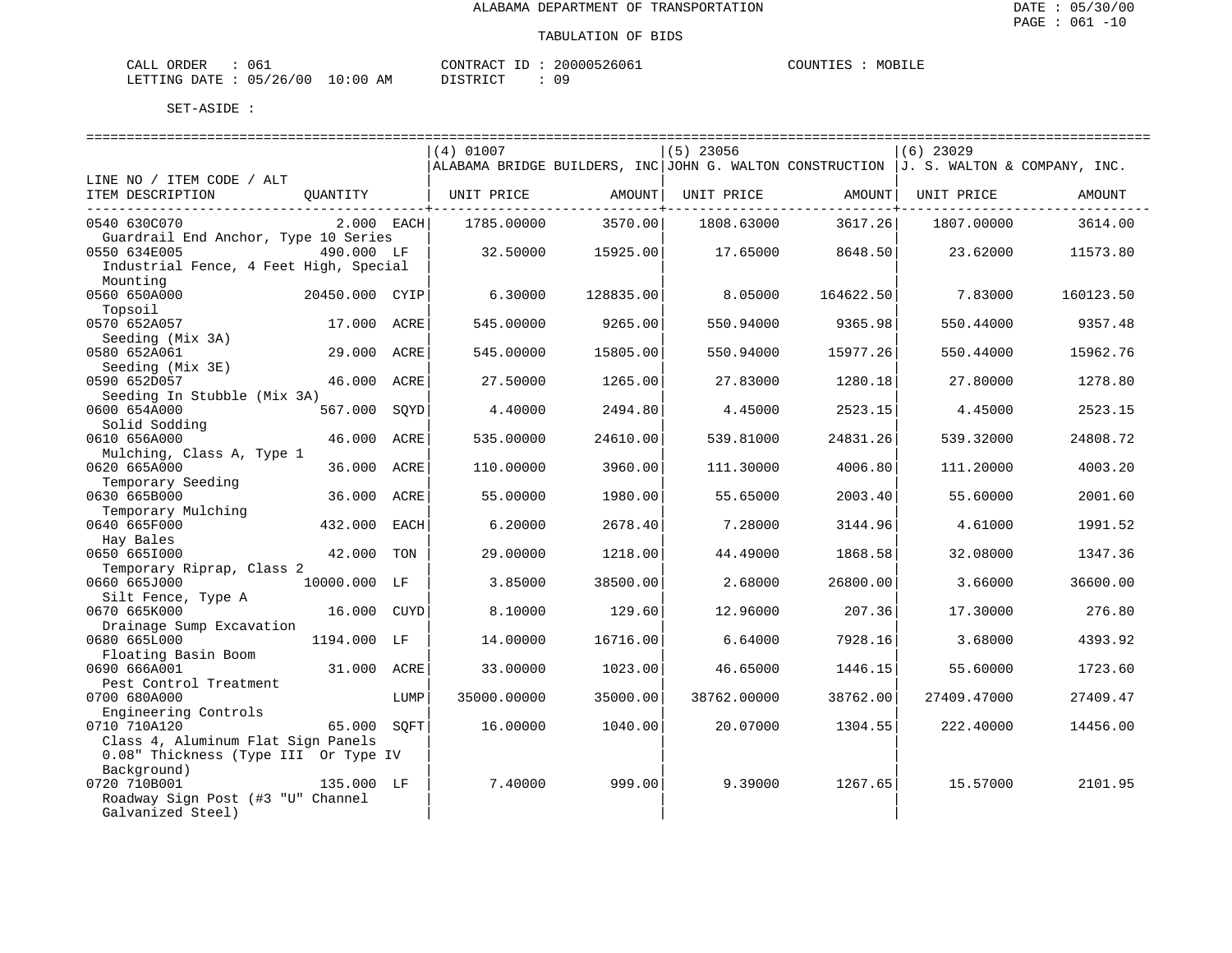| 061<br>ORDER<br>CALL                    | 20000526061<br>CONTRACT ID<br>ுப    | MOBILE<br>COUNTIES |
|-----------------------------------------|-------------------------------------|--------------------|
| 10:00<br>05/26/00<br>LETTING DATE<br>ΑM | 09<br>חי חים דח<br><i>ມ</i> ⊥ມ⊥ນ⊥ບ⊥ |                    |

|                                                   |          |      | $(4)$ 01007 |                 | $(5)$ 23056                                              |                | $(6)$ 23029                  |                |
|---------------------------------------------------|----------|------|-------------|-----------------|----------------------------------------------------------|----------------|------------------------------|----------------|
|                                                   |          |      |             |                 | ALABAMA BRIDGE BUILDERS, INC JOHN G. WALTON CONSTRUCTION |                | J. S. WALTON & COMPANY, INC. |                |
| LINE NO / ITEM CODE / ALT                         |          |      |             |                 |                                                          |                |                              |                |
| ITEM DESCRIPTION                                  | OUANTITY |      | UNIT PRICE  | AMOUNT          | UNIT PRICE                                               | AMOUNT         | UNIT PRICE                   | AMOUNT         |
| 0730 726C000<br>State Furnished Portable Concrete | 200,000  | LF   | 27.50000    | 5500.00         | 8.41000                                                  | 1682.00        | 4.46000                      | 892.00         |
| Safety Barriers                                   |          |      |             |                 |                                                          |                |                              |                |
| 0740 740B000                                      | 229.000  | SOFT | 13.75000    | 3148.75         | 14.85000                                                 | 3400.65        | 14.30000                     | 3274.70        |
| Construction Signs                                |          |      |             |                 |                                                          |                |                              |                |
| 0750 740E000                                      | 25.000   | EACH | 13.55000    | 338.75          | 12.00000                                                 | 300.00         | 11.52000                     | 288.00         |
| Cones (36 Inches High)                            |          |      |             |                 |                                                          |                |                              |                |
| 0760 740F002                                      | 21,000   | EACH | 275.00000   | 5775.00         | 199.93000                                                | 4198.53        | 315.14000                    | 6617.94        |
| Barricades, Type III                              |          |      |             |                 |                                                          |                |                              |                |
| 0770 7401005                                      | 7.000    | EACH | 305.00000   | 2135.00         | 118.44000                                                | 829.08         | 255.13000                    | 1785.91        |
| Warning Lights, Type B (Detachable Head)          |          |      |             |                 |                                                          |                |                              |                |
| 0780 740M000                                      | 25.000   | EACH | 8.55000     | 213.75          | 7.57000                                                  | 189.25         | 7.27000                      | 181.75         |
| Weight For Cone                                   |          |      |             |                 |                                                          |                |                              |                |
| 0790 7400000                                      | 200.000  | LF   | 3.75000     | 750.00          | 1,28000                                                  | 256.00         | 1.31000                      | 262.00         |
| Construction Safety Fence                         |          |      |             |                 |                                                          |                |                              |                |
| 0800 998A000                                      |          | LUMP | 1000.00000  | 1000.00         | 1000.00000                                               | 1000.00        | 26688,00000                  | 26688.00       |
| Construction Fuel (Maximum Bid Limited            |          |      |             |                 |                                                          |                |                              |                |
| To $166,000.00)$                                  |          |      |             |                 |                                                          |                |                              |                |
| SECTION TOTALS                                    |          |      |             | \$4,607,084.29  |                                                          | \$4,610,459.79 |                              | \$4,639,371.69 |
| CONTRACT TOTALS                                   |          |      |             | \$4,607,084.29] |                                                          | \$4,610,459.79 |                              | \$4,639,371.69 |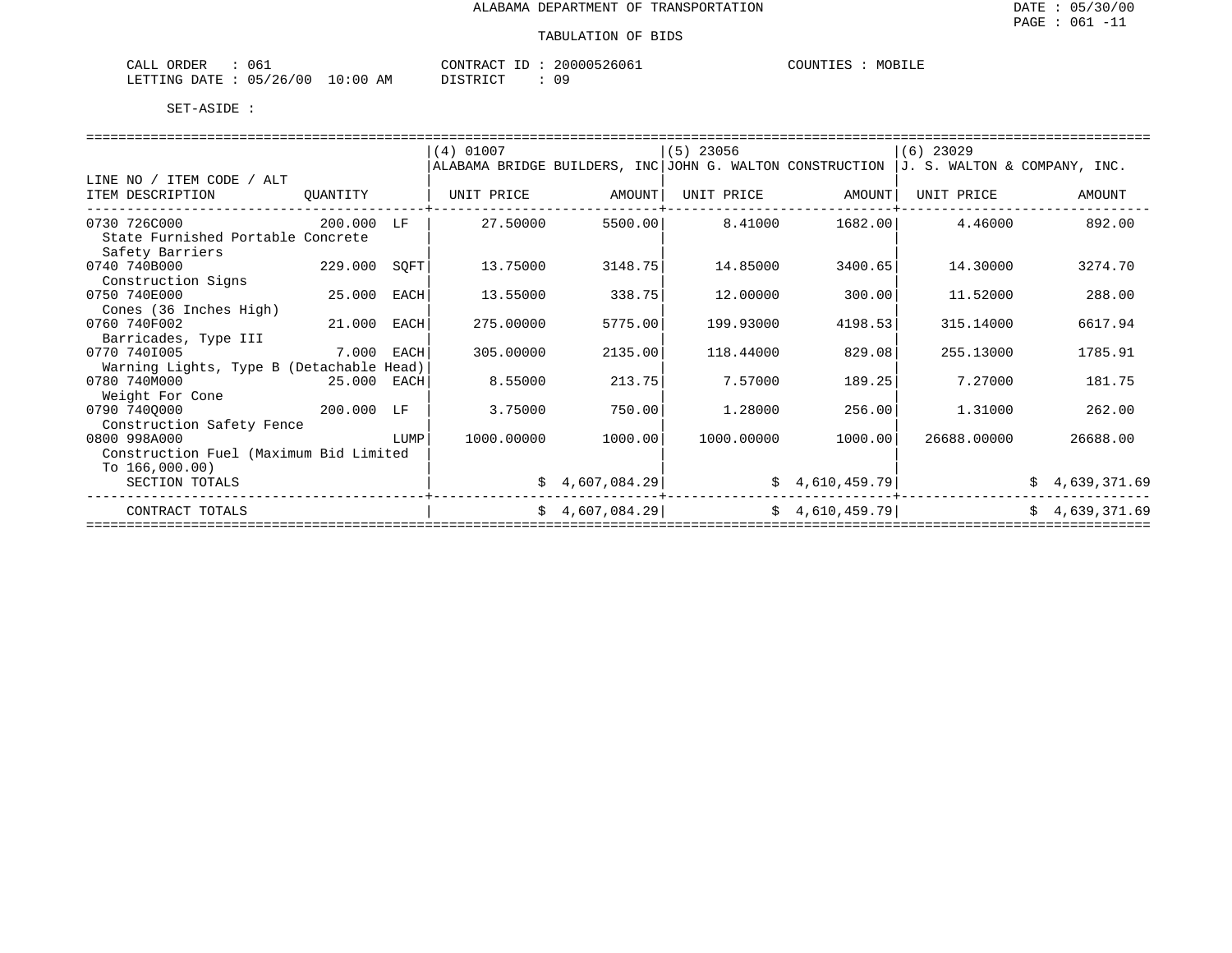# TABULATION OF BIDS

| ORDER<br>ىلىلى | 061                             | CONTRACT<br>$-1$   | 20000526061 | COUNTIES<br>MOBILE |
|----------------|---------------------------------|--------------------|-------------|--------------------|
| LETTING DATE   | 10:00<br>/26<br>'00<br>05<br>AΜ | DIAMP <sub>1</sub> | ററ<br>◡     |                    |

|                                                                          |                |             | ----------------------------- |           |                                |           |                 |           |
|--------------------------------------------------------------------------|----------------|-------------|-------------------------------|-----------|--------------------------------|-----------|-----------------|-----------|
|                                                                          |                |             | $(7)$ 20045                   |           | $(8)$ 16035                    |           | $(9)$ 19058     |           |
|                                                                          |                |             | TAYLOR SERVICES, INC.         |           | PACO, INC.                     |           | $S$ J & L, INC. |           |
| LINE NO / ITEM CODE / ALT                                                |                |             |                               |           |                                |           |                 |           |
| ITEM DESCRIPTION                                                         | OUANTITY       |             | UNIT PRICE AMOUNT             |           | UNIT PRICE AMOUNT   UNIT PRICE |           |                 | AMOUNT    |
| SECTION 0001<br>TOTAL                                                    |                |             |                               |           |                                |           |                 |           |
| 0010 201A000                                                             |                | LUMP        | 27600.00000                   | 27600.00  | 200000.00000                   | 200000.00 | 135500.00000    | 135500.00 |
| Clearing & Grubbing (Approximately 46<br>acres)                          |                |             |                               |           |                                |           |                 |           |
| 0020 206D000                                                             | 653.000 LF     |             | 4.00000                       | 2612.00   | 5.00000                        | 3265.00   | 3.30000         | 2154.90   |
| Removing Pipe<br>0030 210A000                                            | 79661.000 CYIP |             | 2.25000                       | 179237.25 | 7.00000                        | 557627.00 | 4.85000         | 386355.85 |
| Unclassified Excavation<br>0040 210D012                                  | 47842.000 CYIP |             | 5.25000                       | 251170.50 | 8.50000                        | 406657.00 | 7.60000         | 363599.20 |
| Borrow Excavation $(A2-4(0))$ or $A-4(0)$                                |                |             |                               |           |                                |           |                 |           |
| 0050 210E000<br>Borrow Excavation (Underwater Backfill)                  | 752.000 CYIP   |             | 4.50000                       | 3384.00   | 8,00000                        | 6016.00   | 7.40000         | 5564.80   |
| 0060 214A000                                                             | 2334.000 CUYD  |             | 6.15000                       | 14354.10  | 4.00000                        | 9336.00   | 3.60000         | 8402.40   |
| Structure Excavation<br>0070 214B000                                     | 448.000        | CUYD        | 8.25000                       | 3696.00   | 55.00000                       | 24640.00  | 8,00000         | 3584.00   |
| Foundation Backfill, Local                                               |                |             |                               |           |                                |           |                 |           |
| 0080 214B001<br>Foundation Backfill, Commercial                          | 207.000        | <b>CUYD</b> | 33.00000                      | 6831.00   | 200.00000                      | 41400.00  | 32.15000        | 6655.05   |
| 0090 230A000                                                             | 95.000 RBST    |             | 180.00000                     | 17100.00  | 7.00000                        | 665.00    | 135,00000       | 12825.00  |
| Roadbed Processing<br>0100 301A012                                       | 78655.000 SYCP |             | 7.66000                       | 602497.30 | 7.00000                        | 550585.00 | 7.75000         | 609576.25 |
| Crushed Aggregate Base Course, Type B,                                   |                |             |                               |           |                                |           |                 |           |
| Plant Mixed, 6" Compacted Thickness                                      |                |             |                               |           |                                |           |                 |           |
| 0110 430B009<br>Aggregate Surfacing (AHD #357)                           | 4624.000 TNCP  |             | 23.50000                      | 108664.00 | 30.00000                       | 138720.00 | 21.50000        | 99416.00  |
| 0120 430B040                                                             | 71.000 TCIP    |             | 23.00000                      | 1633.00   | 50.00000                       | 3550.00   | 23.25000        | 1650.75   |
| Aggregate Surfacing (Crushed Aggregate                                   |                |             |                               |           |                                |           |                 |           |
| Base, Type B)<br>0130 502A000                                            | 439162.000 LB  |             | 0.80000                       | 351329.60 | 0.50000                        | 219581.00 | 0.68000         | 298630.16 |
| Steel Reinforcement                                                      |                |             |                               |           |                                |           |                 |           |
| 0140 502B000                                                             |                | LUMP        | 88355.00000                   | 88355.00  | 125000.00000                   | 125000.00 | 137250.00000    | 137250.00 |
| Steel Reinforcement For Bridge<br>Superstructure STA. 134+75.25, APPROX. |                |             |                               |           |                                |           |                 |           |
| 190400 LBS.                                                              |                |             |                               |           |                                |           |                 |           |
| 0150 505A015                                                             | 1.000 EACH     |             | 5637.50000                    | 5637.50   | 6500.00000                     | 6500.00   | 3900.00000      | 3900.00   |
| Concrete Test Piles (14 Inches Square)                                   |                |             |                               |           |                                |           |                 |           |
| 0160 505B075                                                             | 1.000 EACH     |             | 1845.00000                    | 1845.00   | 5000.00000                     | 5000.00   | 6700.00000      | 6700.00   |
| Dynamic Loading Tests (14 Inches Square)<br>0170 505C015                 | 1150.000 LF    |             | 36.90000                      | 42435.00  | 40.00000                       | 46000.00  | 35.70000        | 41055.00  |
| Concrete Piling (14 Inches Square)                                       |                |             |                               |           |                                |           |                 |           |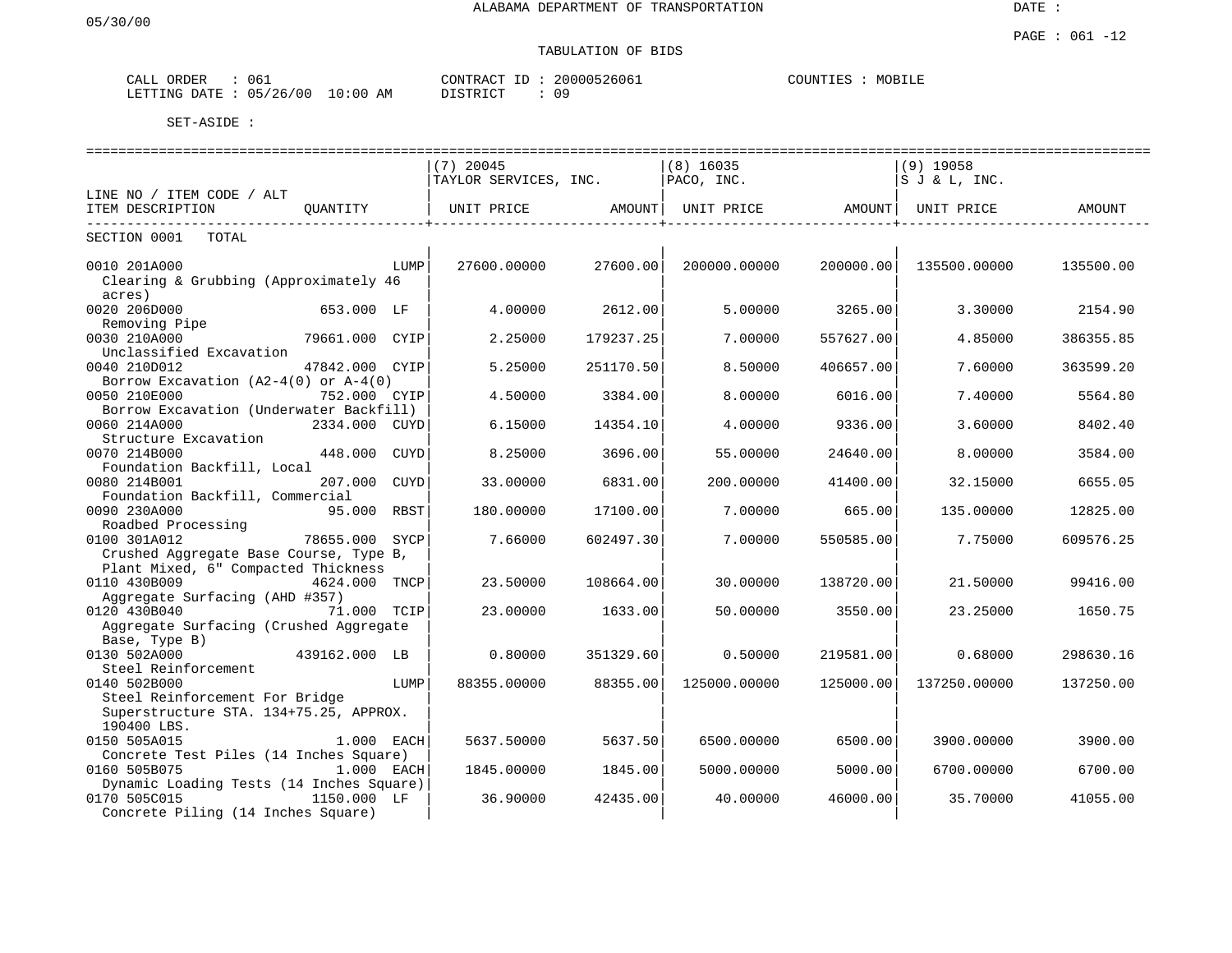| CALL ORDER                       | 061 |          |  | CONTRACT ID: 20000526061 | COUNTIES | MOBILE |
|----------------------------------|-----|----------|--|--------------------------|----------|--------|
| LETTING DATE : 05/26/00 10:00 AM |     | DISTRICT |  | n c                      |          |        |

|                                                                                                   |               |      | $(7)$ 20045<br>TAYLOR SERVICES, INC. |           | $(8)$ 16035<br>PACO, INC. |           | $(9)$ 19058<br>IS J & L, INC. |           |
|---------------------------------------------------------------------------------------------------|---------------|------|--------------------------------------|-----------|---------------------------|-----------|-------------------------------|-----------|
| LINE NO / ITEM CODE / ALT                                                                         |               |      |                                      |           |                           |           |                               |           |
| ITEM DESCRIPTION                                                                                  | OUANTITY      |      | UNIT PRICE                           | AMOUNT    | UNIT PRICE AMOUNT         |           | UNIT PRICE                    | AMOUNT    |
| 0180 506A001<br>Drilled Shaft Excavation, 6'-0" Diameter                                          | 1050.000 LF   |      | 307.50000                            | 322875.00 | 298.00000                 | 312900.00 | 375.00000                     | 393750.00 |
| 0190 506C026<br>Drilled Shaft Construction, 6'-0"                                                 | 1050.000 LF   |      | 307.50000                            | 322875.00 | 317,00000                 | 332850.00 | 170.00000                     | 178500.00 |
| Diameter, Class DS2 Concrete<br>0200 506F002<br>Permanent Drilled Shaft Casing, 6'-0"<br>Diameter | 1050.000 LF   |      | 164,00000                            | 172200.00 | 175.00000                 | 183750.00 | 0.00000                       | 0.00      |
| 0210 506G006<br>Crosshole Sonic Logging, 6'-0" Diameter                                           | 10.000 EACH   |      | 2152.50000                           | 21525.00  | 1300.00000                | 13000.00  | 5915.00000                    | 59150.00  |
| 0220 508A000<br>Structural Steel                                                                  | 10390.000 LB  |      | 2.56250                              | 26624.38  | 2.50000                   | 25975.00  | 3.05000                       | 31689.50  |
| 0230 510A000<br>Bridge Substructure Concrete, Class A                                             | 298.000 CUYD  |      | 445.87500                            | 132870.75 | 375.00000                 | 111750.00 | 435.00000                     | 129630.00 |
| 0240 510C051<br>Bridge Concrete Superstructure, STA.                                              |               | LUMP | 328000.00000                         | 328000.00 | 190000.00000              | 190000.00 | 417875.00000                  | 417875.00 |
| 134+72.25, APPROX. 749 CU. YD.<br>0250 510E000<br>Grooving Concrete Bridge Decks                  | 1525.000 SOYD |      | 2.05000                              | 3126.25   | 10.00000                  | 15250.00  | 3.50000                       | 5337.50   |
| 0260 511A001                                                                                      | 120.000 EACH  |      | 307.50000                            | 36900.00  | 100.00000                 | 12000.00  | 145.00000                     | 17400.00  |
| Elastomeric Bearings, Type 2<br>0270 513B003<br>Pretensioned-Prestressed Concrete                 | 794.000 LF    |      | 57.40000                             | 45575.60  | 60.00000                  | 47640.00  | 66.95000                      | 53158.30  |
| Girders, Type I (Specialty Item)<br>0280 513B015<br>Pretensioned-Prestressed Concrete             | 4080.000 LF   |      | 90.71250                             | 370107.00 | 100,00000                 | 408000.00 | 125,00000                     | 510000.00 |
| Girders, Type BT-54 (Specialty Item)<br>0290 524A011                                              | 275.000 CUYD  |      | 425.37500                            | 116978.13 | 300.00000                 | 82500.00  | 535.00000                     | 147125.00 |
| Culvert Concrete (Cast In Place)<br>0300 527H000                                                  |               | LUMP | 432397.00000                         | 432397.00 | 40000.00000               | 40000.00  | 71250.00000                   | 71250.00  |
| Sheeting and Shoring, STA. 112+87<br>0310 530A001<br>18" Roadway Pipe (Class 3 R.C.)              | 133.000 LF    |      | 22.75000                             | 3025.75   | 36.00000                  | 4788.00   | 28.40000                      | 3777.20   |
| 0320 530A003<br>30" Roadway Pipe (Class 3 R.C.)                                                   | 81.000 LF     |      | 45.00000                             | 3645.00   | 50.00000                  | 4050.00   | 43.65000                      | 3535.65   |
| 0330 530A005                                                                                      | 110.000 LF    |      | 92.75000                             | 10202.50  | 75.00000                  | 8250.00   | 82.10000                      | 9031.00   |
| 42" Roadway Pipe (Class 3 R.C.)<br>0340 530B005<br>51" Span, 31" Rise Roadway Pipe (Class         | 189.000 LF    |      | 94.98000                             | 17951.22  | 100.00000                 | 18900.00  | 82.70000                      | 15630.30  |
| 3 R.C.<br>0350 535A001<br>18" Side Drain Pipe                                                     | 180.000 LF    |      | 24.50000                             | 4410.00   | 25,00000                  | 4500.00   | 28.25000                      | 5085.00   |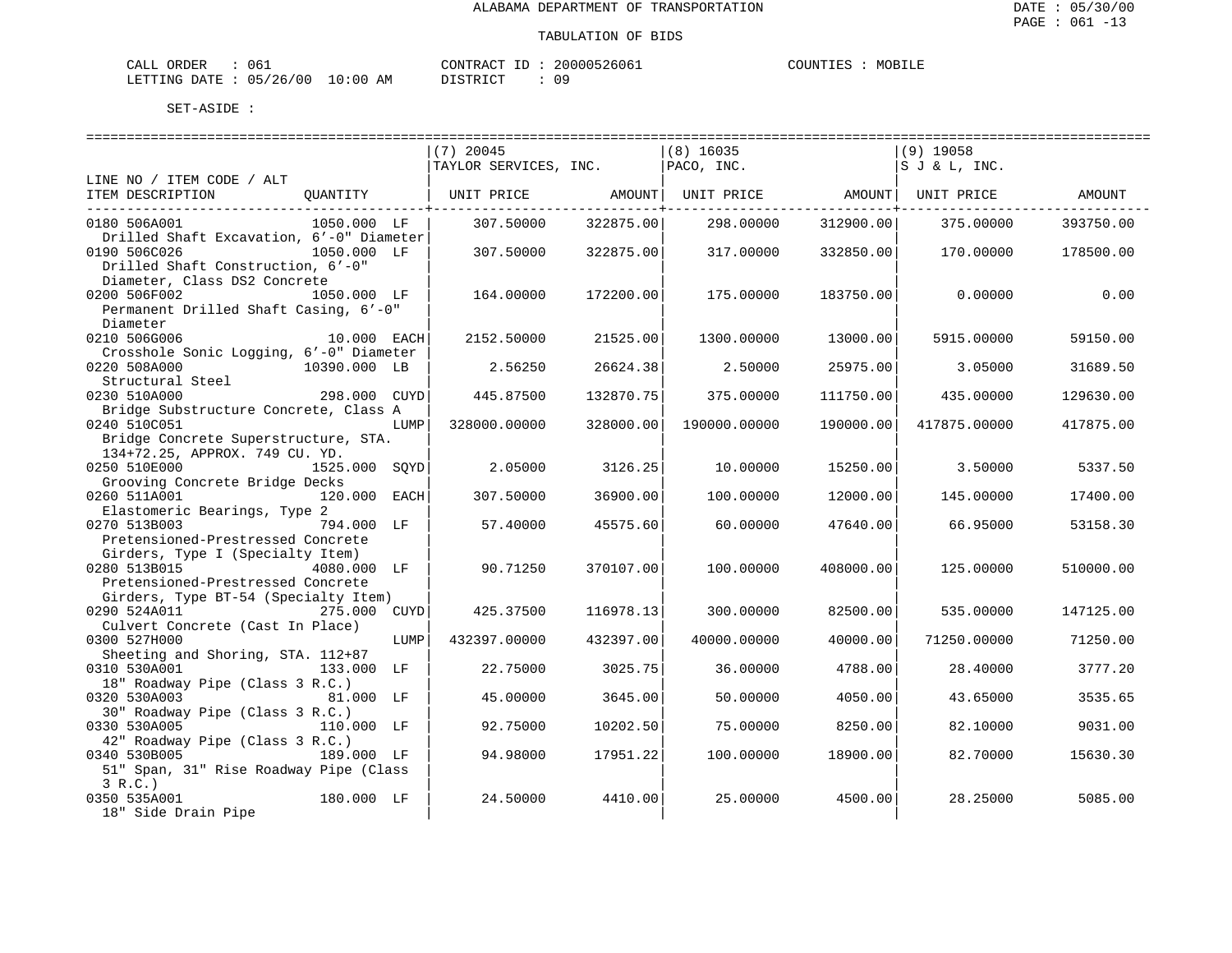| ORDER<br>CALL (                  | د06 | CONTRACT ID: | 20000526061 | COUNTIES | MOBILE |
|----------------------------------|-----|--------------|-------------|----------|--------|
| LETTING DATE : 05/26/00 10:00 AM |     | PISTRICT     |             |          |        |

|                                                                                        |              |      | $(7)$ 20045           |           | $(8)$ 16035  |           | (9) 19058          |           |
|----------------------------------------------------------------------------------------|--------------|------|-----------------------|-----------|--------------|-----------|--------------------|-----------|
|                                                                                        |              |      | TAYLOR SERVICES, INC. |           | PACO, INC.   |           | SJ & L, INC.       |           |
| LINE NO / ITEM CODE / ALT<br>ITEM DESCRIPTION                                          | QUANTITY     |      | UNIT PRICE            | AMOUNT    | UNIT PRICE   |           | AMOUNT  UNIT PRICE | AMOUNT    |
| 0360 535A002<br>24" Side Drain Pipe                                                    | 40.000 LF    |      | 30.50000              | 1220.00   | 30.00000     | 1200.00   | 34.55000           | 1382.00   |
| 0370 600A000<br>Mobilization                                                           |              | LUMP | 320550.00000          | 320550.00 | 200000.00000 | 200000.00 | 255000.00000       | 255000.00 |
| 0380 602A000<br>Right Of Way Markers                                                   | 9.000 EACH   |      | 375.00000             | 3375.00   | 50.00000     | 450.00    | 90.00000           | 810.00    |
| 0390 606A019<br>6" Underdrain Pipe Type 9 (Schedule 40)                                | 1050.000 LF  |      | 7.50000               | 7875.00   | 8.00000      | 8400.00   | 6.40000            | 6720.00   |
| 0400 610C001<br>Loose Riprap, Class 2                                                  | 2270.000 TON |      | 32.50000              | 73775.00  | 31.00000     | 70370.00  | 29.15000           | 66170.50  |
| 0410 610D003<br>Filter Blanket, Geotextile                                             | 1579.000     | SOYD | 2.00000               | 3158.00   | 3.00000      | 4737.00   | 0.95000            | 1500.05   |
| 0420 619A002<br>18" Roadway Pipe End Treatment, Class 1                                | 1.000 EACH   |      | 335.00000             | 335.00    | 800.00000    | 800.00    | 475.00000          | 475.00    |
| 0430 619A004<br>30" Roadway Pipe End Treatment, Class 1                                | 2.000 EACH   |      | 465.00000             | 930.00    | 1600.00000   | 3200.00   | 790.00000          | 1580.00   |
| 0440 619A056<br>42" Roadway Pipe End Treatment, Class 2                                | 2.000 EACH   |      | 788.00000             | 1576.00   | 1800.00000   | 3600.00   | 1650.00000         | 3300.00   |
| 0450 619A101<br>18" Side Drain Pipe End Treatment,                                     | 6.000 EACH   |      | 335.00000             | 2010.00   | 600.00000    | 3600.00   | 535.00000          | 3210.00   |
| Class 1<br>0460 619A102<br>24" Side Drain Pipe End Treatment,                          | 2.000 EACH   |      | 410.00000             | 820.00    | 600,00000    | 1200.00   | 650.00000          | 1300.00   |
| Class 1<br>0470 619B070<br>51" Span, 31" Rise Roadway Pipe End                         | 2.000 EACH   |      | 835.00000             | 1670.00   | 1400.00000   | 2800.00   | 2075.00000         | 4150.00   |
| Treatment, Class 2<br>0480 621C027                                                     | 1.000 EACH   |      | 2425.00000            | 2425.00   | 2000.00000   | 2000.00   | 1900.00000         | 1900.00   |
| Inlets, Type C<br>0490 621D002<br>Inlet Units, Type C                                  | 2.000 EACH   |      | 375.00000             | 750.00    | 500.00000    | 1000.00   | 380.00000          | 760.00    |
| 0500 629A005<br>Concrete Median Or Safety Barrier, Type                                | $20.000$ LF  |      | 180.00000             | 3600.00   | 150.00000    | 3000.00   | 170.00000          | 3400.00   |
| 4A (Reinforced)<br>0510 629C001<br>Concrete Median Or Safety Barrier End               | 2.000 EACH   |      | 2126.00000            | 4252.00   | 1600.00000   | 3200.00   | 4750.00000         | 9500.00   |
| Section, (Type TES Modified)<br>0520 630A000                                           | 100.000 LF   |      | 17.05000              | 1705.00   | 25.00000     | 2500.00   | 17.30000           | 1730.00   |
| Steel Beam Guardrail, Class A, Type 1<br>0530 630C003<br>Guardrail End Anchor, Type 13 | 2.000 EACH   |      | 1210.00000            | 2420.00   | 1500.00000   | 3000.00   | 1200.00000         | 2400.00   |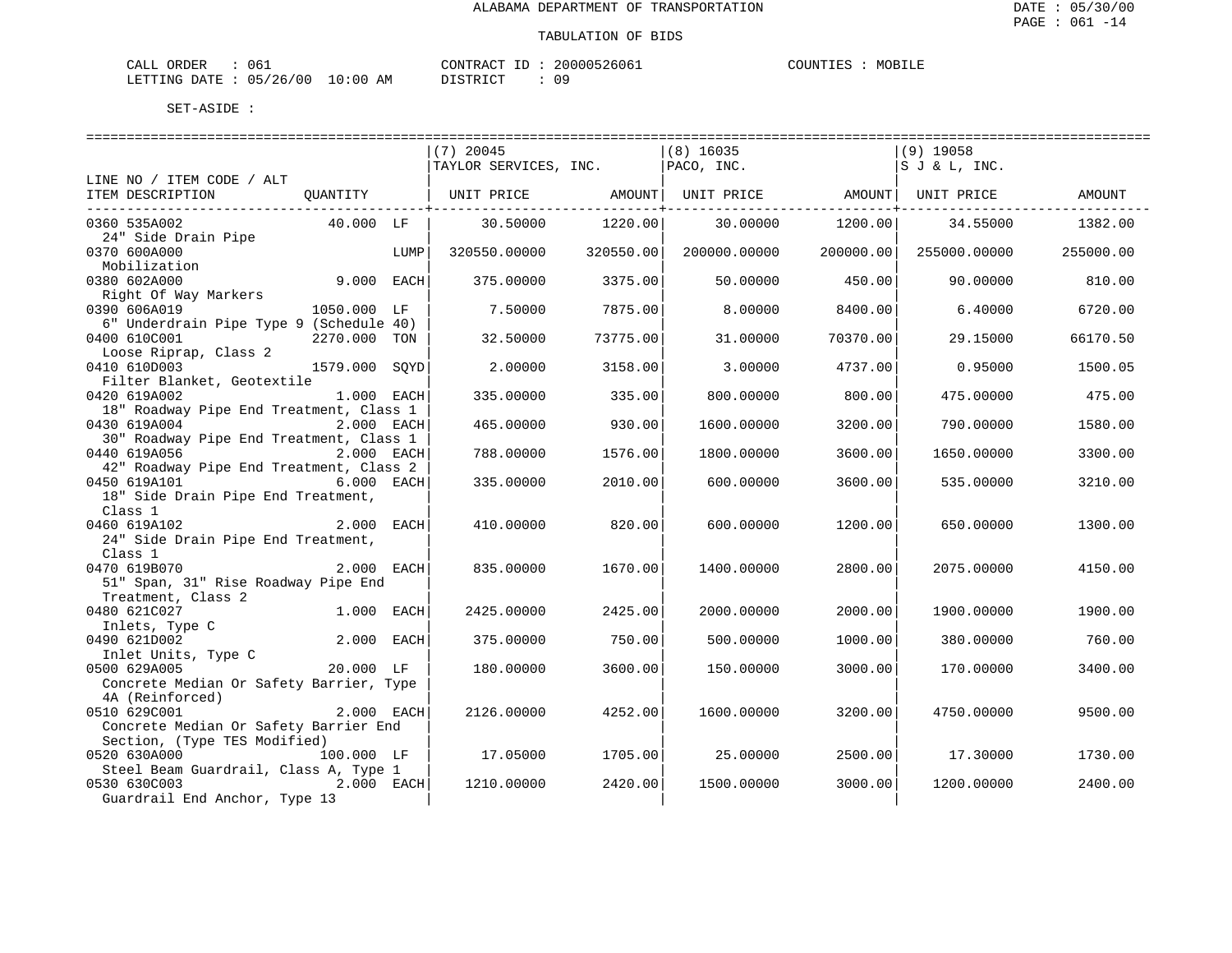| ORDER<br>CALL                | 061 |    | CONTRACT ID: | 20000526061 | COUNTIES | MOBILE |
|------------------------------|-----|----|--------------|-------------|----------|--------|
| LETTING DATE: 05/26/00 10:00 |     | ΆM | חימים דת     |             |          |        |

|                                                                            |                |      | $(7)$ 20045           |                                  | $(8)$ 16035       |                                                            | $(9)$ 19058  |           |
|----------------------------------------------------------------------------|----------------|------|-----------------------|----------------------------------|-------------------|------------------------------------------------------------|--------------|-----------|
|                                                                            |                |      | TAYLOR SERVICES, INC. |                                  | PACO, INC.        |                                                            | SJ & L, INC. |           |
| LINE NO / ITEM CODE / ALT                                                  |                |      |                       |                                  |                   |                                                            |              |           |
| ITEM DESCRIPTION                                                           | QUANTITY       |      | UNIT PRICE            | AMOUNT                           | UNIT PRICE AMOUNT |                                                            | UNIT PRICE   | AMOUNT    |
| 0540 630C070                                                               | $2.000$ EACH   |      | 1787.50000            | -------------+-------<br>3575.00 | 2200.00000        | . _ _ _ _ _ _ _ _ _ _ _ _ _ _ _ + _ _ _ _ _ _ _<br>4400.00 | 1800.00000   | 3600.00   |
| Guardrail End Anchor, Type 10 Series                                       |                |      |                       |                                  |                   |                                                            |              |           |
| 0550 634E005                                                               | 490.000 LF     |      | 17.45000              | 8550.50                          | 21,00000          | 10290.00                                                   | 18.85000     | 9236.50   |
| Industrial Fence, 4 Feet High, Special                                     |                |      |                       |                                  |                   |                                                            |              |           |
| Mounting                                                                   |                |      |                       |                                  |                   |                                                            |              |           |
| 0560 650A000                                                               | 20450.000 CYIP |      | 6.00000               | 122700.00                        | 9.00000           | 184050.00                                                  | 8.90000      | 182005.00 |
| Topsoil                                                                    |                |      |                       |                                  |                   |                                                            |              |           |
| 0570 652A057                                                               | 17.000 ACRE    |      | 485.00000             | 8245.00                          | 500.00000         | 8500.00                                                    | 830.00000    | 14110.00  |
| Seeding (Mix 3A)                                                           |                |      |                       |                                  |                   |                                                            |              |           |
| 0580 652A061                                                               | 29.000 ACRE    |      | 500.00000             | 14500.00                         | 600.00000         | 17400.00                                                   | 830.00000    | 24070.00  |
| Seeding (Mix 3E)                                                           |                |      |                       |                                  |                   |                                                            |              |           |
| 0590 652D057                                                               | 46.000 ACRE    |      | 485.00000             | 22310.00                         | 450.00000         | 20700.00                                                   | 830.00000    | 38180.00  |
| Seeding In Stubble (Mix 3A)                                                |                |      |                       |                                  |                   |                                                            |              |           |
| 0600 654A000                                                               | 567.000        | SOYD | 3.50000               | 1984.50                          | 6.00000           | 3402.00                                                    | 3.25000      | 1842.75   |
| Solid Sodding                                                              | 46.000         | ACRE | 500.00000             | 23000.00                         | 500.00000         | 23000.00                                                   |              |           |
| 0610 656A000                                                               |                |      |                       |                                  |                   |                                                            | 830.00000    | 38180.00  |
| Mulching, Class A, Type 1<br>0620 665A000                                  | 36.000 ACRE    |      | 310.00000             | 11160.00                         | 500.00000         | 18000.00                                                   | 830.00000    | 29880.00  |
| Temporary Seeding                                                          |                |      |                       |                                  |                   |                                                            |              |           |
| 0630 665B000                                                               | 36.000         | ACRE | 300.00000             | 10800.00                         | 800.00000         | 28800.00                                                   | 830.00000    | 29880.00  |
| Temporary Mulching                                                         |                |      |                       |                                  |                   |                                                            |              |           |
| 0640 665F000                                                               | 432.000 EACH   |      | 4.50000               | 1944.00                          | 5.00000           | 2160.00                                                    | 4.55000      | 1965.60   |
| Hay Bales                                                                  |                |      |                       |                                  |                   |                                                            |              |           |
| 0650 6651000                                                               | 42.000 TON     |      | 32.50000              | 1365.00                          | 45.00000          | 1890.00                                                    | 35.85000     | 1505.70   |
| Temporary Riprap, Class 2                                                  |                |      |                       |                                  |                   |                                                            |              |           |
| 0660 665J000                                                               | 10000.000 LF   |      | 3.00000               | 30000.00                         | 4.00000           | 40000.00                                                   | 2.05000      | 20500.00  |
| Silt Fence, Type A                                                         |                |      |                       |                                  |                   |                                                            |              |           |
| 0670 665K000                                                               | 16.000 CUYD    |      | 7.75000               | 124.00                           | 20.00000          | 320.00                                                     | 6.00000      | 96.00     |
| Drainage Sump Excavation                                                   |                |      |                       |                                  |                   |                                                            |              |           |
| 0680 665L000                                                               | 1194.000 LF    |      | 10.45000              | 12477.30                         | 8,00000           | 9552.00                                                    | 31.00000     | 37014.00  |
| Floating Basin Boom                                                        |                |      |                       |                                  |                   |                                                            |              |           |
| 0690 666A001                                                               | 31.000 ACRE    |      | 38.50000              | 1193.50                          | 100.00000         | 3100.00                                                    | 355.00000    | 11005.00  |
| Pest Control Treatment                                                     |                |      |                       |                                  |                   |                                                            |              |           |
| 0700 680A000                                                               |                | LUMP | 62397.00000           | 62397.00                         | 50000.00000       | 50000.00                                                   | 47500.00000  | 47500.00  |
| Engineering Controls                                                       |                |      |                       |                                  |                   |                                                            |              |           |
| 0710 710A120                                                               | 65.000 SOFT    |      | 18.00000              | 1170.00                          | 45.00000          | 2925.00                                                    | 31.00000     | 2015.00   |
| Class 4, Aluminum Flat Sign Panels<br>0.08" Thickness (Type III Or Type IV |                |      |                       |                                  |                   |                                                            |              |           |
| Background)                                                                |                |      |                       |                                  |                   |                                                            |              |           |
| 0720 710B001                                                               | 135.000 LF     |      | 6.85000               | 924.75                           | 10.00000          | 1350.00                                                    | 1.25000      | 168.75    |
| Roadway Sign Post (#3 "U" Channel                                          |                |      |                       |                                  |                   |                                                            |              |           |
| Galvanized Steel)                                                          |                |      |                       |                                  |                   |                                                            |              |           |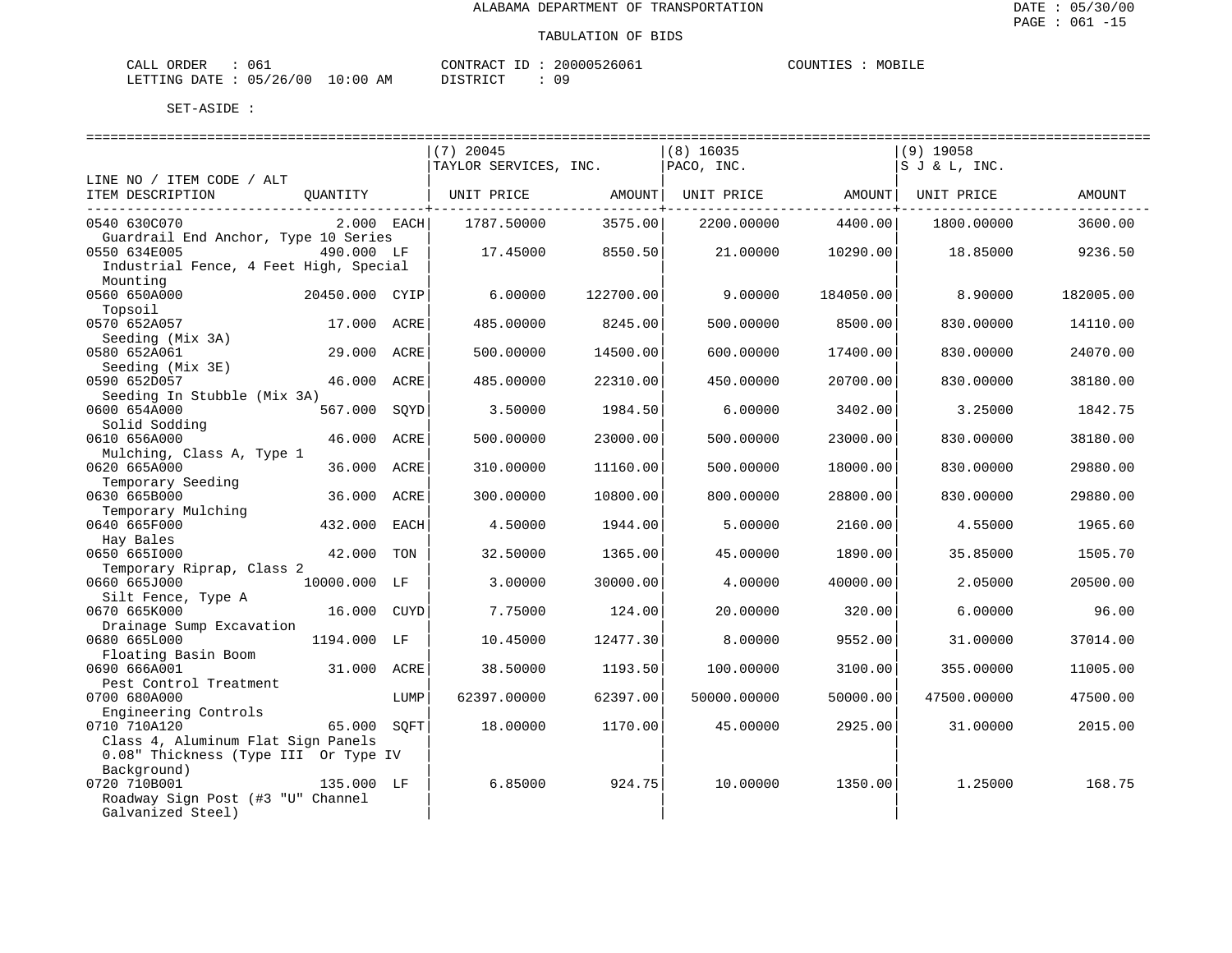| 061<br>ORDER<br>CALL         |             | CONTRACT<br>$ -$<br>л. | 20000526061 | COUNTIES<br>MOBILE |
|------------------------------|-------------|------------------------|-------------|--------------------|
| 05/26/00<br>LETTING<br>DATE. | 10:00<br>AM | חימת קידי את ה         | 09          |                    |

|                                                      |             |      | $(7)$ 20045           |                 | $(8)$ 16035  |                | $(9)$ 19058    |    |                |
|------------------------------------------------------|-------------|------|-----------------------|-----------------|--------------|----------------|----------------|----|----------------|
|                                                      |             |      | TAYLOR SERVICES, INC. |                 | PACO, INC.   |                | IS J & L, INC. |    |                |
| LINE NO / ITEM CODE / ALT                            |             |      |                       |                 |              |                |                |    |                |
| ITEM DESCRIPTION                                     | QUANTITY    |      | UNIT PRICE            | AMOUNT          | UNIT PRICE   | AMOUNT         | UNIT PRICE     |    | AMOUNT         |
| 0730 726C000                                         | 200.000     | LF   | 10.00000              | 2000.00         | 30.00000     | 6000.00        | 14.95000       |    | 2990.00        |
| State Furnished Portable Concrete<br>Safety Barriers |             |      |                       |                 |              |                |                |    |                |
| 0740 740B000                                         | 229.000     | SQFT | 11.25000              | 2576.25         | 15.00000     | 3435.00        | 12,00000       |    | 2748.00        |
| Construction Signs                                   |             |      |                       |                 |              |                |                |    |                |
| 0750 740E000                                         | 25.000      | EACH | 11,00000              | 275.00          | 25.00000     | 625.00         | 7.45000        |    | 186.25         |
| Cones (36 Inches High)                               |             |      |                       |                 |              |                |                |    |                |
| 0760 740F002                                         | 21.000      | EACH | 195.00000             | 4095.00         | 250.00000    | 5250.00        | 215,00000      |    | 4515.00        |
| Barricades, Type III                                 |             |      |                       |                 |              |                |                |    |                |
| 0770 7401005                                         | 7.000 EACH  |      | 225.00000             | 1575.00         | 550.00000    | 3850.00        | 297.00000      |    | 2079.00        |
| Warning Lights, Type B (Detachable Head)             |             |      |                       |                 |              |                |                |    |                |
| 0780 740M000                                         | 25.000 EACH |      | 7.15000               | 178.75          | 10.00000     | 250.00         | 7.45000        |    | 186.25         |
| Weight For Cone                                      |             |      |                       |                 |              |                |                |    |                |
| 0790 7400000                                         |             |      | 2.25000               | 450.00          | 10.00000     | 2000.00        | 3.00000        |    | 600.00         |
| Construction Safety Fence                            |             |      |                       |                 |              |                |                |    |                |
| 0800 998A000                                         |             | LUMP | 0.00000               | 0.00            | 100000.00000 | 100000.00      | 23750.00000    |    | 23750.00       |
| Construction Fuel (Maximum Bid Limited               |             |      |                       |                 |              |                |                |    |                |
| To $166,000.00$ )                                    |             |      |                       |                 |              |                |                |    |                |
| SECTION TOTALS                                       |             |      |                       | \$4,861,686.38] |              | \$5,026,951.00 |                |    | \$5,069,840.16 |
| CONTRACT TOTALS                                      |             |      |                       | \$4,861,686.38] |              | \$5,026,951.00 |                | Ŝ. | 5,069,840.16   |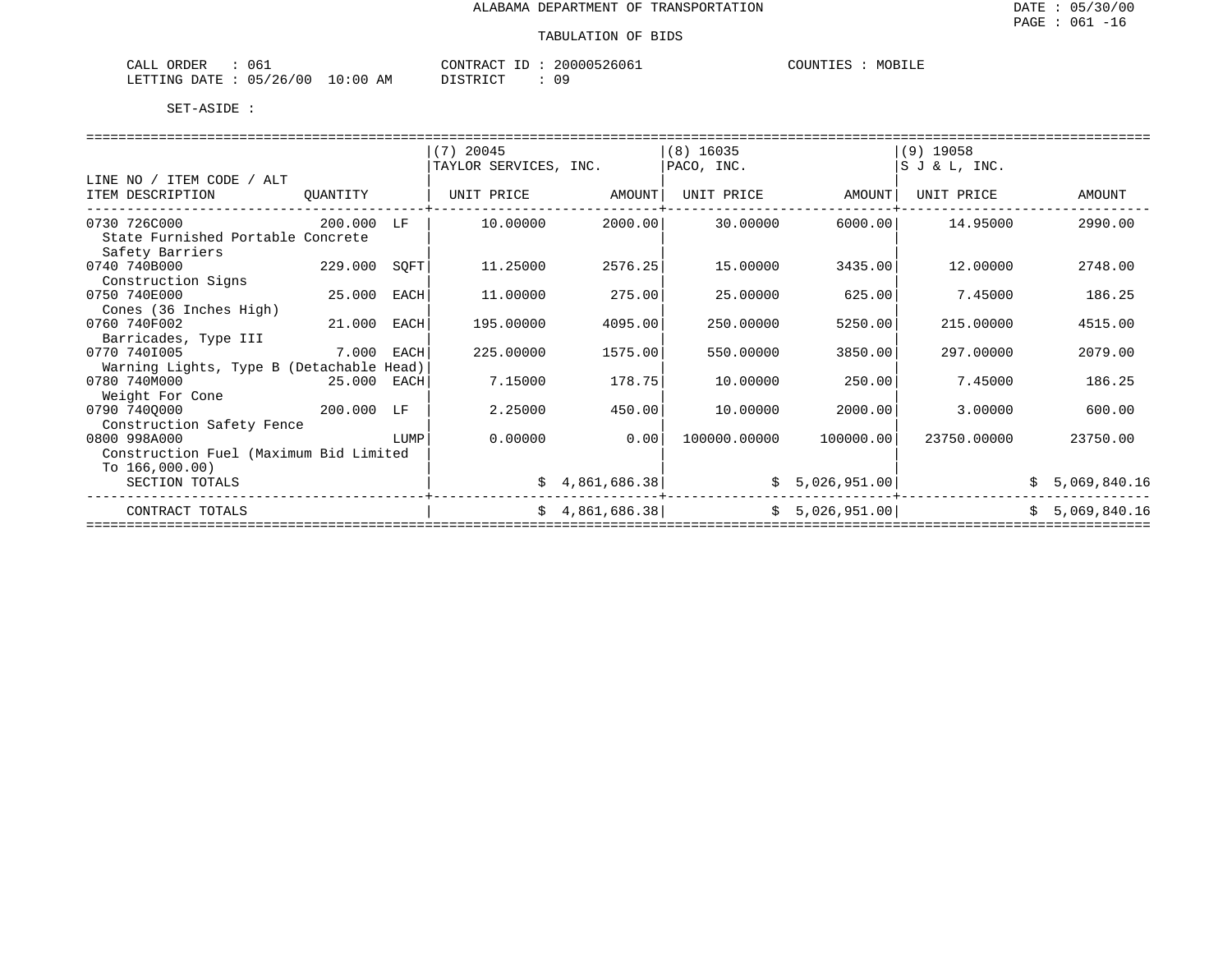DATE :

## VENDOR RANKING

| CALL ORDER $: 063$<br>LETTING DATE: 05/26/00<br>10:00 AM                                                                                                                                 | CONTRACT ID: 20000526063<br>: 09<br>DISTRICT |              | COUNTIES : ESCAMBIA |                                 |
|------------------------------------------------------------------------------------------------------------------------------------------------------------------------------------------|----------------------------------------------|--------------|---------------------|---------------------------------|
| CONTRACT DESCRIPTION:<br>for constructing the Grade, Drain, Pave, & Traffic Stripe<br>for a Turn Lane on S.R. #21 at the new Atmore School, M.P.<br>3.3 to M.P. 3.5. Length $-0.210$ mi. | CONTRACT TIME : 30<br>MOBILE                 | Working Days | (available days)    | PROJECT(S) : 99-609-273-021-021 |
| SET-ASIDE :                                                                                                                                                                              |                                              |              |                     |                                 |
|                                                                                                                                                                                          |                                              |              | TOTAL               | % OVER                          |

| RANK | VENDOR NO./NAME |                                     | <b>BID</b> | LOW BID   |
|------|-----------------|-------------------------------------|------------|-----------|
|      | 23007           | M.C. WILLIAMS CONTRACTING CO., INC. | 220,075.36 | 100.0000% |
|      | 02032           | BULLARD EXCAVATING, INC.            | 249,933.90 | 113.5674% |
|      | 23011           | HOSEA O. WEAVER & SONS, INC.        | 268,653.95 | 122.0736% |
|      | 19058           | SJ & L, INC.                        | 300,424.20 | 136.5096% |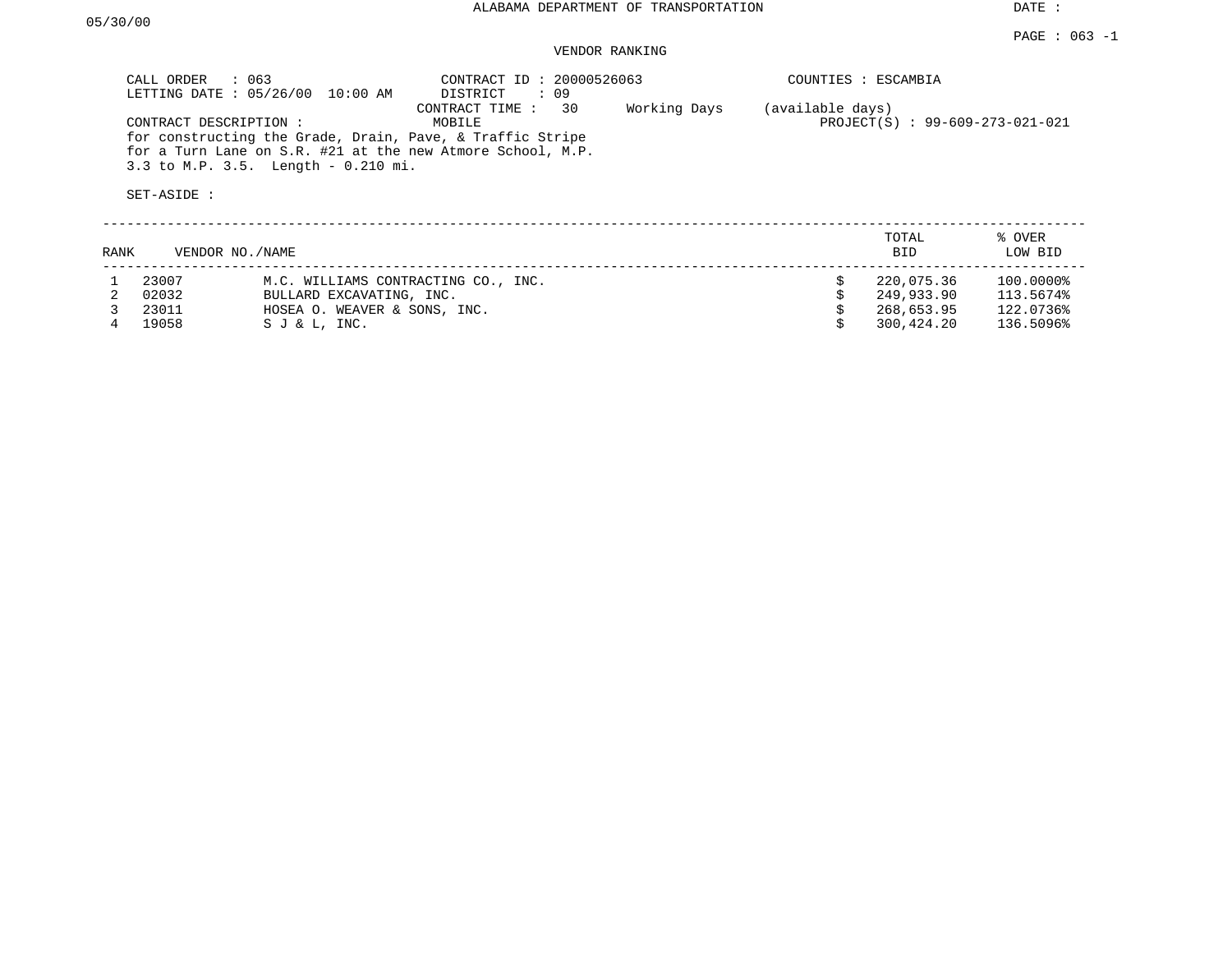| ORDER<br>- 06-<br>$\mathbf{v}$<br>ىلىلك                                                                                                                           |                                    | $\sim$<br>- - | 26065<br>20000 | COUNTIES<br>'SCAMBIA |
|-------------------------------------------------------------------------------------------------------------------------------------------------------------------|------------------------------------|---------------|----------------|----------------------|
| 0 <sup>0</sup><br>LETTING<br>DATE.<br>05<br>26<br>the contract of the contract of the contract of the contract of the contract of the contract of the contract of | $\cap$<br>ΑM<br>$\cdot$ : 0.6<br>. | $- \cap$      | ኅ ር<br>∪∴      |                      |

|                                                  |               |      | $(1)$ 23007 |          | (2) 02032                                                       |          | $(3)$ 23011                  |          |
|--------------------------------------------------|---------------|------|-------------|----------|-----------------------------------------------------------------|----------|------------------------------|----------|
|                                                  |               |      |             |          | $\,$ M.C. WILLIAMS CONTRACTING CO $\,$ BULLARD EXCAVATING, INC. |          | HOSEA O. WEAVER & SONS, INC. |          |
| LINE NO / ITEM CODE / ALT                        |               |      |             |          |                                                                 |          |                              |          |
| ITEM DESCRIPTION                                 | OUANTITY      |      |             |          |                                                                 |          |                              | AMOUNT   |
| _______________________<br>SECTION 0001<br>TOTAL |               |      |             |          |                                                                 |          |                              |          |
|                                                  |               |      |             |          |                                                                 |          |                              |          |
| 0010 206D000                                     | 15.000 LF     |      | 10.50000    | 157.50   | 50.00000                                                        | 750.00   | 12.50000                     | 187.50   |
| Removing Pipe                                    |               |      |             |          |                                                                 |          |                              |          |
| 0020 206D003                                     | 2228.000 LF   |      | 10.15000    | 22614.20 | 8,00000                                                         | 17824.00 | 6.88000                      | 15328.64 |
| Removing Curb And Gutter                         |               |      |             |          |                                                                 |          |                              |          |
| 0030 206E001                                     | 6.000 EACH    |      | 385.00000   | 2310.00  | 500.00000                                                       | 3000.00  | 437.50000                    | 2625.00  |
| Removing Inlets                                  |               |      |             |          |                                                                 |          |                              |          |
| 0040 209A000                                     | 5.000         | EACH | 75.00000    | 375.00   | 75,00000                                                        | 375.00   | 81.18000                     | 405.90   |
| Mailbox Reset, Single                            |               |      |             |          |                                                                 |          |                              |          |
| 0050 209A002                                     | 1.000         | EACH | 200.00000   | 200.00   | 150.00000                                                       | 150.00   | 175.99000                    | 175.99   |
| Mailbox Reset, Multiple                          |               |      |             |          |                                                                 |          |                              |          |
| 0060 210A000                                     | 848.000       | CYIP | 3,00000     | 2544.00  | 10,00000                                                        | 8480.00  | 7.14000                      | 6054.72  |
| Unclassified Excavation                          |               |      |             |          |                                                                 |          |                              |          |
| 0070 210D022                                     | 1848.000      | CYIP | 3.50000     | 6468.00  | 10.00000                                                        | 18480.00 | 8.17000                      | 15098.16 |
| Borrow Excavation (Loose Truckbed                |               |      |             |          |                                                                 |          |                              |          |
| Measurement) $(A-2-4(0)$ or $A-4(0)$             |               |      |             |          |                                                                 |          |                              |          |
| 0080 214A000                                     | 100.000       | CUYD | 6.30000     | 630.00   | 10.00000                                                        | 1000.00  | 7.50000                      | 750.00   |
| Structure Excavation                             |               |      |             |          |                                                                 |          |                              |          |
| 0090 214B000<br>Foundation Backfill, Local       | 12.000        | CUYD | 10.50000    | 126.00   | 35.00000                                                        | 420.00   | 12.50000                     | 150.00   |
| 0100 230A000                                     | 10.000 RBST   |      |             |          |                                                                 |          |                              |          |
| Roadbed Processing                               |               |      | 145.00000   | 1450.00  | 500.00000                                                       | 5000.00  | 354.11000                    | 3541.10  |
| 0110 301A012                                     | 2062.000 SYCP |      | 9.76000     | 20125.12 | 6.00000                                                         | 12372.00 | 11.60000                     | 23919.20 |
| Crushed Aggregate Base Course, Type B,           |               |      |             |          |                                                                 |          |                              |          |
| Plant Mixed, 6" Compacted Thickness              |               |      |             |          |                                                                 |          |                              |          |
| 0120 401A000                                     | 2062.000 SYCP |      | 0.35000     | 721.70   | 1,00000                                                         | 2062.00  | 0.63000                      | 1299.06  |
| Bituminous Treatment A                           |               |      |             |          |                                                                 |          |                              |          |
| 0130 405A000                                     | $200.000$ GAL |      | 0.75000     | 150.00   | 1,50000                                                         | 300.00   | 0.83000                      | 166.00   |
| Tack Coat                                        |               |      |             |          |                                                                 |          |                              |          |
| 0140 424A260                                     | 385.000 TON   |      | 45.44000    | 17494.40 | 55.00000                                                        | 21175.00 | 49.87000                     | 19199.95 |
| Superpave Bituminous Concrete Wearing            |               |      |             |          |                                                                 |          |                              |          |
| Surface Layer, 1/2" Maximum Aggregate            |               |      |             |          |                                                                 |          |                              |          |
| Size Mix, ESAL Range D                           |               |      |             |          |                                                                 |          |                              |          |
| 0150 424A263                                     | 50.000 TON    |      | 45.00000    | 2250.00  | 100.00000                                                       | 5000.00  | 84.24000                     | 4212.00  |
| Superpave Bituminous Concrete Wearing            |               |      |             |          |                                                                 |          |                              |          |
| Surface Layer, Patching, 1/2" Maximum            |               |      |             |          |                                                                 |          |                              |          |
| Aggregate Size Mix, ESAL Range D                 |               |      |             |          |                                                                 |          |                              |          |
| 0160 424A266                                     | 50.000 TON    |      | 45.00000    | 2250.00  | 65.00000                                                        | 3250.00  | 84.24000                     | 4212.00  |
| Superpave Bituminous Concrete Wearing            |               |      |             |          |                                                                 |          |                              |          |
| Surface Layer, Leveling, 1/2" Maximum            |               |      |             |          |                                                                 |          |                              |          |
| Aggregate Size Mix, ESAL Range D                 |               |      |             |          |                                                                 |          |                              |          |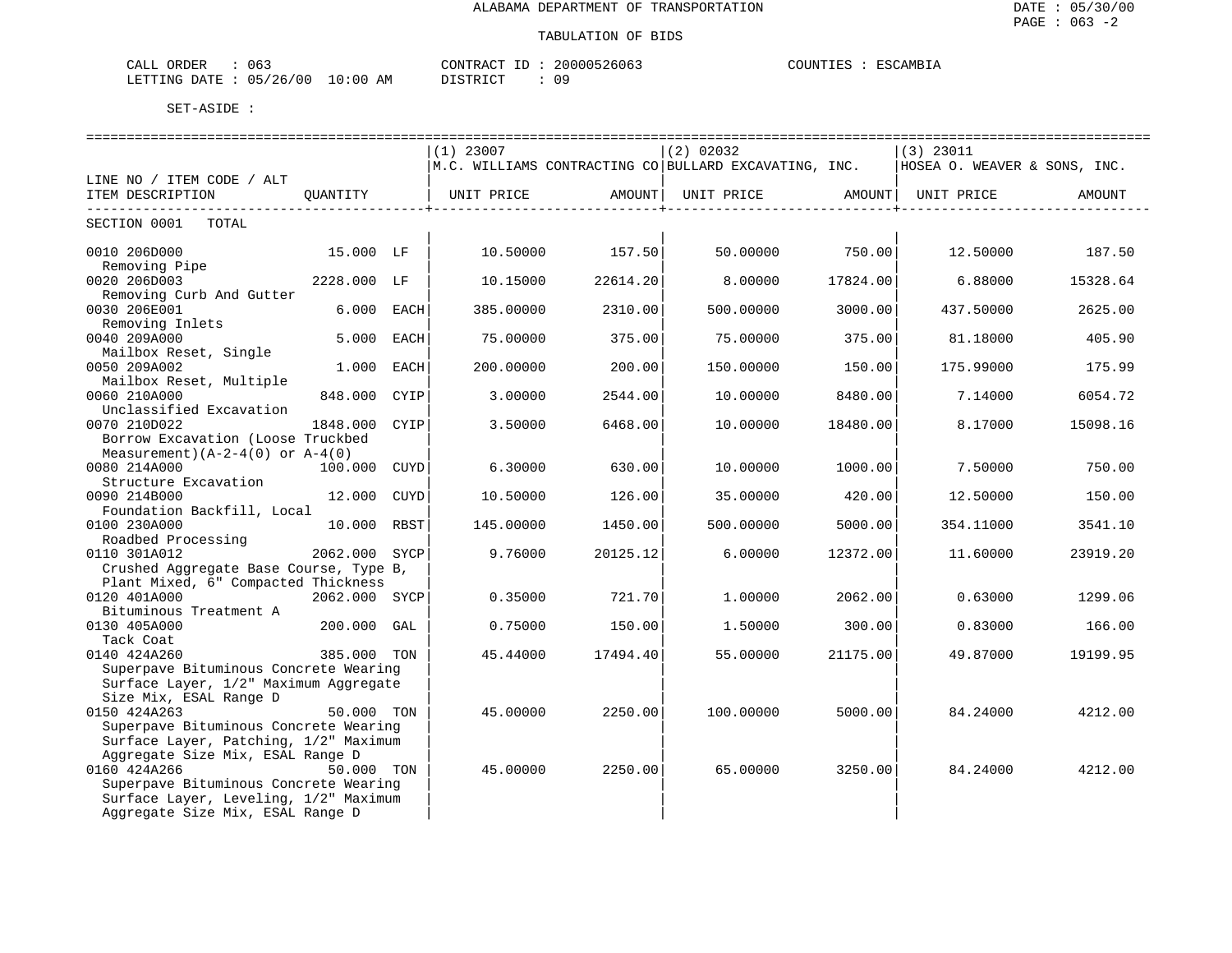| CALL ORDER                      |  | CONTRACT ID | 20000526063 | COUNTIES | : ESCAMBIA |
|---------------------------------|--|-------------|-------------|----------|------------|
| LETTING DATE: 05/26/00 10:00 AM |  | DISTRICT    | 09          |          |            |

|                                                   |              |      | $(1)$ 23007                  |                     | $(2)$ 02032                                                           |                     | $(3)$ 23011                  |          |
|---------------------------------------------------|--------------|------|------------------------------|---------------------|-----------------------------------------------------------------------|---------------------|------------------------------|----------|
|                                                   |              |      |                              |                     | $\vert$ M.C. WILLIAMS CONTRACTING CO $\vert$ BULLARD EXCAVATING, INC. |                     | HOSEA O. WEAVER & SONS, INC. |          |
| LINE NO / ITEM CODE / ALT                         |              |      |                              |                     |                                                                       |                     |                              |          |
| ITEM DESCRIPTION                                  |              |      | QUANTITY   UNIT PRICE AMOUNT |                     | UNIT PRICE AMOUNT   UNIT PRICE                                        |                     |                              | AMOUNT   |
|                                                   |              |      |                              | ------------+------ |                                                                       | ------------+------ |                              |          |
| 0170 424B461                                      | 120.000 TON  |      | 44.00000                     | 5280.00             | 50.00000                                                              | 6000.00             | 74.09000                     | 8890.80  |
| Superpave Bituminous Concrete Upper               |              |      |                              |                     |                                                                       |                     |                              |          |
| Binder Layer, 1" Maximum Aggregate Size           |              |      |                              |                     |                                                                       |                     |                              |          |
| Mix, ESAL Range D                                 |              |      |                              |                     |                                                                       |                     |                              |          |
| 0180 424B562                                      | 180.000 TON  |      | 44.15000                     | 7947.00             | 55.00000                                                              | 9900.00             | 60.47000                     | 10884.60 |
| Superpave Bituminous Concrete Lower               |              |      |                              |                     |                                                                       |                     |                              |          |
| Binder Layer, 1 1/2" Maximum Aggregate            |              |      |                              |                     |                                                                       |                     |                              |          |
| Size Mix, ESAL Range D                            |              |      |                              |                     |                                                                       |                     |                              |          |
| 0190 530A001                                      | 24.000 LF    |      | 52.50000                     | 1260.00             | 40.00000                                                              | 960.00              | 56.25000                     | 1350.00  |
| 18" Roadway Pipe (Class 3 R.C.)                   |              |      |                              |                     |                                                                       |                     |                              |          |
| 0200 600A000                                      |              | LUMP | 17600.00000                  | 17600.00            | 36987.90000                                                           | 36987.90            | 26005.99000                  | 26005.99 |
| Mobilization                                      |              |      |                              |                     |                                                                       |                     |                              |          |
| 0210 620A000                                      | 2.000        | CUYD | 630.00000                    | 1260.00             | 500.00000                                                             | 1000.00             | 750.00000                    | 1500.00  |
| Minor Structure Concrete                          |              |      |                              |                     |                                                                       |                     |                              |          |
| 0220 621A011                                      | 5.000        | EACH | 3500.00000                   | 17500.00            | 1200.00000                                                            | 6000.00             | 4375.00000                   | 21875.00 |
| Junction Boxes, Type 1 Or 1P                      |              |      |                              |                     |                                                                       |                     |                              |          |
| 0230 621C001                                      | 1.000        | EACH | 1675.00000                   | 1675.00             | 1800.00000                                                            | 1800.00             | 2093.75000                   | 2093.75  |
| Inlets, Type B                                    |              |      |                              |                     |                                                                       |                     |                              |          |
| 0240 621C015                                      | 3.000        | EACH | 1950.00000                   | 5850.00             | 2500.00000                                                            | 7500.00             | 2437.50000                   | 7312.50  |
| Inlets, Type S1 Or S3 (1 Wing)                    |              |      |                              |                     |                                                                       |                     |                              |          |
| 0250 621C017                                      | 2.000        | EACH | 2250.00000                   | 4500.00             | 2800.00000                                                            | 5600.00             | 2812.50000                   | 5625.00  |
| Inlets, Type S1 Or S3 (2 Wing)                    |              |      |                              |                     |                                                                       |                     |                              |          |
| 0260 621D015                                      | $1.000$ EACH |      | 325.00000                    | 325.00              | 400.00000                                                             | 400.00              | 406.25000                    | 406.25   |
| Inlet Units, Type S1 Or S3                        |              |      |                              |                     |                                                                       |                     |                              |          |
| 0270 623C000                                      | 2280.000 LF  |      | 10.00000                     | 22800.00            | 10.00000                                                              | 22800.00            |                              | 28500.00 |
|                                                   |              |      |                              |                     |                                                                       |                     | 12.50000                     |          |
| Combination Curb & Gutter, Type C<br>0280 650A000 |              |      | 9.75000                      | 4875.00             |                                                                       | 4500.00             |                              | 6355.00  |
|                                                   | 500.000      | CYIP |                              |                     | 9.00000                                                               |                     | 12.71000                     |          |
| Topsoil                                           |              |      |                              |                     |                                                                       |                     |                              |          |
| 0290 652A061                                      | 1.000        | ACRE | 775.00000                    | 775.00              | 500.00000                                                             | 500.00              | 625.00000                    | 625.00   |
| Seeding (Mix 3E)                                  |              |      |                              |                     |                                                                       |                     |                              |          |
| 0300 656A000                                      | 1.000 ACRE   |      | 775.00000                    | 775.00              | 500.00000                                                             | 500.00              | 625.00000                    | 625.00   |
| Mulching, Class A, Type 1                         |              |      |                              |                     |                                                                       |                     |                              |          |
| 0310 665F000                                      | 100.000      | EACH | 5.00000                      | 500.00              | 5.00000                                                               | 500.00              | 5.82000                      | 582.00   |
| Hay Bales                                         |              |      |                              |                     |                                                                       |                     |                              |          |
| 0320 665G000                                      | 100.000      | EACH | 2.75000                      | 275.00              | 5.00000                                                               | 500.00              | 1.83000                      | 183.00   |
| Sand Bags                                         |              |      |                              |                     |                                                                       |                     |                              |          |
| 0330 665J000                                      | 2300.000 LF  |      | 4.75000                      | 10925.00            | 6.00000                                                               | 13800.00            | 4.09000                      | 9407.00  |
| Silt Fence, Type A                                |              |      |                              |                     |                                                                       |                     |                              |          |
| 0340 701C000                                      | 1.000 MILE   |      | 310.00000                    | 310.00              | 500.00000                                                             | 500.00              | 387.50000                    | 387.50   |
| Broken Temporary Traffic Stripe                   |              |      |                              |                     |                                                                       |                     |                              |          |
| 0350 701C001                                      | 1.000 MILE   |      | 410.00000                    | 410.00              | 500.00000                                                             | 500.00              | 512.50000                    | 512.50   |
| Solid Temporary Traffic Stripe                    |              |      |                              |                     |                                                                       |                     |                              |          |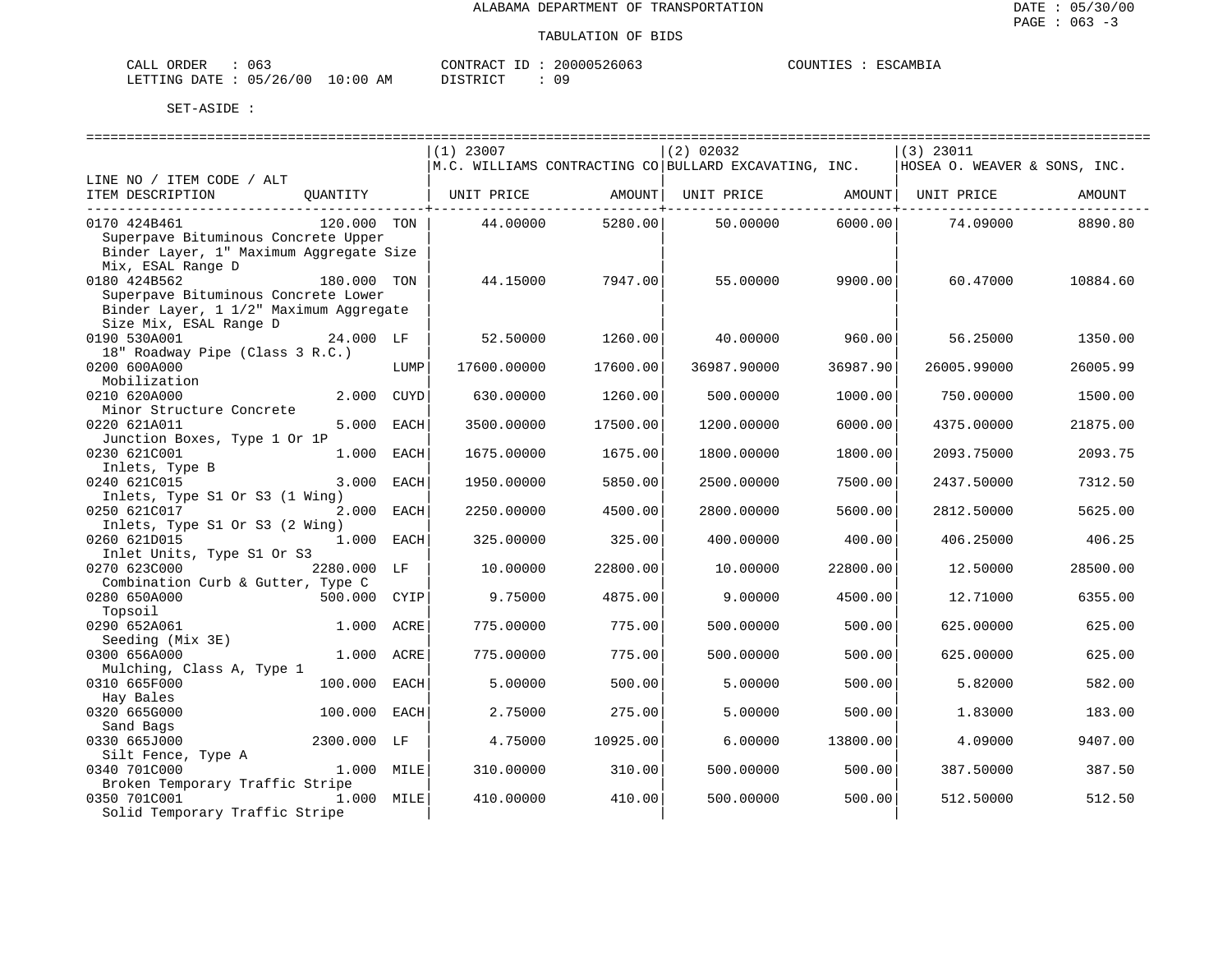| CALL ORDER                      | 063 |  | CONTRACT ID |  | 20000526063 | COUNTIES | ESCAMBIA |
|---------------------------------|-----|--|-------------|--|-------------|----------|----------|
| LETTING DATE: 05/26/00 10:00 AM |     |  | DISTRICT    |  | 09          |          |          |

|                                                         |               | $(1)$ 23007 |         | (2) 02032                                                                                                  |         | $(3)$ 23011 |         |
|---------------------------------------------------------|---------------|-------------|---------|------------------------------------------------------------------------------------------------------------|---------|-------------|---------|
|                                                         |               |             |         | $\vert$ M.C. WILLIAMS CONTRACTING CO $\vert$ BULLARD EXCAVATING, INC. $\vert$ HOSEA O. WEAVER & SONS, INC. |         |             |         |
| LINE NO / ITEM CODE / ALT                               |               |             |         |                                                                                                            |         |             |         |
| ITEM DESCRIPTION    QUANTITY      UNIT PRICE    AMOUNT  |               |             |         | UNIT PRICE AMOUNT UNIT PRICE                                                                               |         |             | AMOUNT  |
|                                                         |               |             |         |                                                                                                            |         |             |         |
| 0360 701D008                                            | $1.000$ MILE  | 1475.00000  | 1475.00 | 1300.00000                                                                                                 | 1300.00 | 1843.75000  | 1843.75 |
| Solid Traffic Stripe Removed (Plastic)<br>0370 702A008  | 1.000 MILE    | 4565.00000  | 4565.00 | 4500.00000                                                                                                 | 4500.00 | 5706.25000  | 5706.25 |
| Solid White, Inverted Profile Traffic                   |               |             |         |                                                                                                            |         |             |         |
| Stripe (6" Wide)                                        |               |             |         |                                                                                                            |         |             |         |
| 0380 702A009                                            | 1.000 MILE    | 4565.00000  | 4565.00 | 4500.00000                                                                                                 | 4500.00 | 5706.25000  | 5706.25 |
| Solid Yellow, Inverted Profile Traffic                  |               |             |         |                                                                                                            |         |             |         |
| Stripe (6" Wide)                                        |               |             |         |                                                                                                            |         |             |         |
| 0390 702A010                                            | 1.000 MILE    | 2425.00000  | 2425.00 | 2000.00000                                                                                                 | 2000.00 | 3031.25000  | 3031.25 |
| Broken White, Inverted Profile Traffic                  |               |             |         |                                                                                                            |         |             |         |
| Stripe (6" Wide)                                        |               |             |         |                                                                                                            |         |             |         |
| 0400 702B001                                            | $180.000$ LF  | 1,50000     | 270.00  | 2.00000                                                                                                    | 360.00  | 1.88000     | 338.40  |
| Dotted Inverted Profile Traffic Stripe                  |               |             |         |                                                                                                            |         |             |         |
| (6" Wide)                                               |               |             |         |                                                                                                            |         |             |         |
| 0410 703A002                                            | 1220.000 SOFT | 1,40000     | 1708.00 | 2.50000                                                                                                    | 3050.00 | 1.75000     | 2135.00 |
| Traffic Control Markings, Class 2, Type<br>$\mathbb{A}$ |               |             |         |                                                                                                            |         |             |         |
| 0420 703B002                                            | 560.000 SOFT  | 2,10000     | 1176.00 | 3,00000                                                                                                    | 1680.00 | 2.63000     | 1472.80 |
| Traffic Control Legends, Class 2, Type A                |               |             |         |                                                                                                            |         |             |         |
| 0430 703D001                                            | 1220.000 SOFT | 0.90000     | 1098.00 | 1,30000                                                                                                    | 1586.00 | 1,13000     | 1378.60 |
| Temporary Traffic Control Markings                      |               |             |         |                                                                                                            |         |             |         |
| 0440 703E001                                            | 560.000 SOFT  | 1,40000     | 784.00  | 1,30000                                                                                                    | 728.00  | 1.75000     | 980.00  |
| Temporary Traffic Control Legends                       |               |             |         |                                                                                                            |         |             |         |
| 0450 705A030                                            | 8.000 EACH    | 4.10000     | 32.80   | 5.25000                                                                                                    | 42.00   | 5.13000     | 41.04   |
| Pavement Markers, Class A-H, Type 2-C                   |               |             |         |                                                                                                            |         |             |         |
| 0460 705A031                                            | 30.000 EACH   | 4.10000     | 123.00  | 5.00000                                                                                                    | 150.00  | 5.13000     | 153.90  |
| Pavement Markers, Class A-H, Type 1-A                   |               |             |         |                                                                                                            |         |             |         |
| 0470 705A032                                            | 220.000 EACH  | 4.10000     | 902.00  | 5.00000                                                                                                    | 1100.00 | 5.13000     | 1128.60 |
| Pavement Markers, Class A-H, Type 1-B<br>0480 705A037   |               | 4.10000     | 205.00  | 5.25000                                                                                                    | 262.50  | 5.13000     | 256.50  |
| Pavement Markers, Class A-H, Type 2-D                   |               |             |         |                                                                                                            |         |             |         |
| 0490 705A038                                            | 110.000 EACH  | 4.10000     | 451.00  | 5.25000                                                                                                    | 577.50  | 5.13000     | 564.30  |
| Pavement Markers, Class A-H, Type 2-E                   |               |             |         |                                                                                                            |         |             |         |
| 0500 740B000                                            | 226.000 SOFT  | 13.64000    | 3082.64 | 12,00000                                                                                                   | 2712.00 | 14.82000    | 3349.32 |
| Construction Signs                                      |               |             |         |                                                                                                            |         |             |         |
| 0510 740D000                                            | 100.000 EACH  | 47.25000    | 4725.00 | 25,00000                                                                                                   | 2500.00 | 60.75000    | 6075.00 |
| Channelizing Drums<br>The Tilography of the 2.000 EACH  |               |             |         |                                                                                                            |         |             |         |
| 0520 741C010                                            |               | 1250.00000  | 2500.00 | 1500.00000                                                                                                 | 3000.00 | 2023.44000  | 4046.88 |
| Portable Sequential Arrow And Chevron                   |               |             |         |                                                                                                            |         |             |         |
| Sign Unit<br>0530 998A000                               | LUMP          |             | 5280.00 | 0.00000                                                                                                    | 0.00    | 0.00000     | 0.00    |
| Construction Fuel (Maximum Bid Limited                  |               | 5280.00000  |         |                                                                                                            |         |             |         |
| To $10,000.00$                                          |               |             |         |                                                                                                            |         |             |         |
|                                                         |               |             |         |                                                                                                            |         |             |         |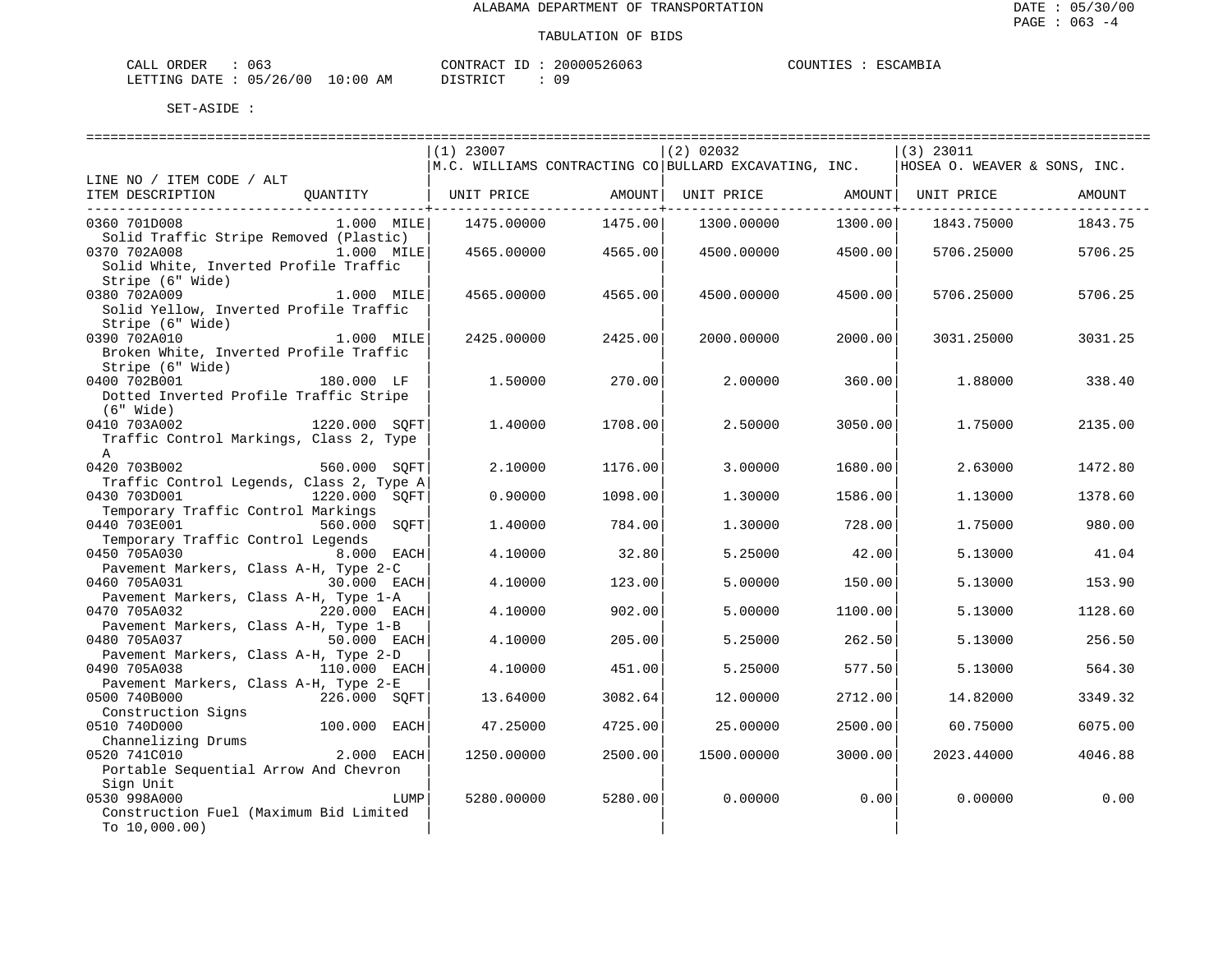| 063<br>CALL<br>ORDER     |            | CONTRACT<br>ID        | 20000526063 | COUNTIES<br>ESCAMBIA |
|--------------------------|------------|-----------------------|-------------|----------------------|
| 05/26/00<br>LETTING DATE | $10:00$ AM | חימת דאידי את<br>---- | 09          |                      |

|                                                 |          | 23007<br>1) |            | $(2)$ 02032                                                           |            | $(3)$ 23011                  |            |
|-------------------------------------------------|----------|-------------|------------|-----------------------------------------------------------------------|------------|------------------------------|------------|
|                                                 |          |             |            | $\vert$ M.C. WILLIAMS CONTRACTING CO $\vert$ BULLARD EXCAVATING, INC. |            | HOSEA O. WEAVER & SONS, INC. |            |
| ITEM CODE<br>LINE NO<br>ALT<br>ITEM DESCRIPTION | OUANTITY | UNIT PRICE  | AMOUNT     | UNIT PRICE                                                            | AMOUNT     | UNIT PRICE                   | AMOUNT     |
| SECTION TOTALS                                  |          |             | 220,075.36 |                                                                       | 249,933.90 |                              | 268,653.95 |
| CONTRACT TOTALS                                 |          |             | 220,075.36 |                                                                       | 249,933.90 |                              | 268,653.95 |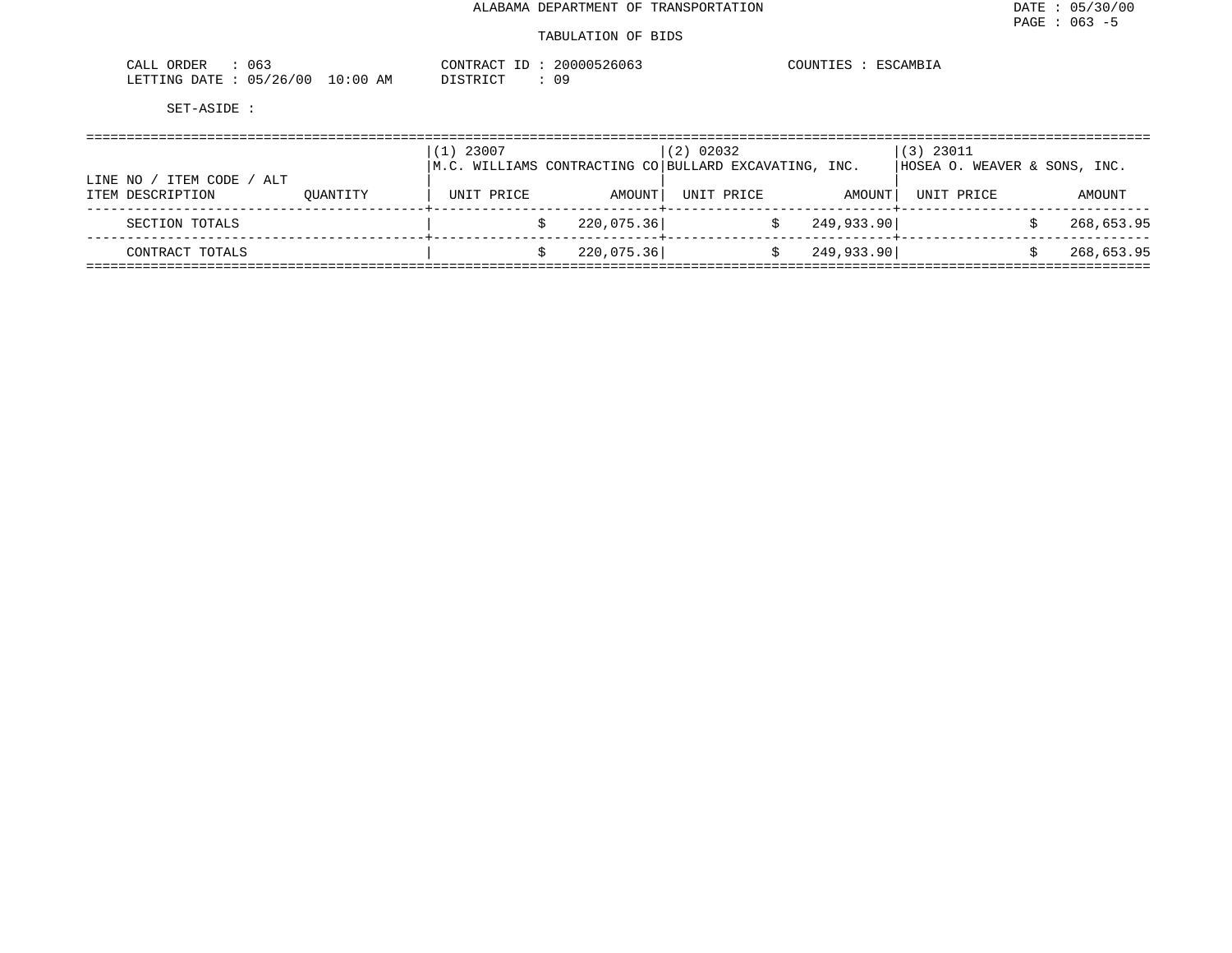## TABULATION OF BIDS

| ORDER<br>CALL  | 063      |            | CONTRACT<br>ID | 20000526063 | COUNTIES<br>ESCAMBIA |
|----------------|----------|------------|----------------|-------------|----------------------|
| LETTING DATE : | 05/26/00 | $10:00$ AM | DISTRICT       | n c         |                      |

|                                                                                                                                    |               | $(4)$ 19058<br>SJ & L, INC. |          |            |        |            |        |
|------------------------------------------------------------------------------------------------------------------------------------|---------------|-----------------------------|----------|------------|--------|------------|--------|
| LINE NO / ITEM CODE / ALT                                                                                                          |               |                             |          |            |        |            |        |
| ITEM DESCRIPTION                                                                                                                   | OUANTITY      | UNIT PRICE                  | AMOUNT   | UNIT PRICE | AMOUNT | UNIT PRICE | AMOUNT |
| SECTION 0001<br>TOTAL                                                                                                              |               |                             |          |            |        |            |        |
| 0010 206D000<br>Removing Pipe                                                                                                      | 15.000 LF     | 11.00000                    | 165.00   |            |        |            |        |
| 0020 206D003<br>Removing Curb And Gutter                                                                                           | 2228.000 LF   | 2.50000                     | 5570.00  |            |        |            |        |
| 0030 206E001<br>Removing Inlets                                                                                                    | 6.000 EACH    | 115.00000                   | 690.00   |            |        |            |        |
| 0040 209A000<br>Mailbox Reset, Single                                                                                              | 5.000 EACH    | 145.00000                   | 725.00   |            |        |            |        |
| 0050 209A002<br>Mailbox Reset, Multiple                                                                                            | 1.000 EACH    | 575.00000                   | 575.00   |            |        |            |        |
| 0060 210A000<br>Unclassified Excavation                                                                                            | 848.000 CYIP  | 7.75000                     | 6572.00  |            |        |            |        |
| 0070 210D022<br>Borrow Excavation (Loose Truckbed                                                                                  | 1848.000 CYIP | 7.80000                     | 14414.40 |            |        |            |        |
| Measurement) $(A-2-4(0)$ or $A-4(0)$<br>0080 214A000                                                                               | 100.000 CUYD  | 4.50000                     | 450.00   |            |        |            |        |
| Structure Excavation<br>0090 214B000                                                                                               | 12.000 CUYD   | 6.75000                     | 81.00    |            |        |            |        |
| Foundation Backfill, Local<br>0100 230A000                                                                                         | 10.000 RBST   | 190.00000                   | 1900.00  |            |        |            |        |
| Roadbed Processing<br>0110 301A012                                                                                                 | 2062.000 SYCP | 10.60000                    | 21857.20 |            |        |            |        |
| Crushed Aggregate Base Course, Type B,<br>Plant Mixed, 6" Compacted Thickness                                                      |               |                             |          |            |        |            |        |
| 0120 401A000<br>Bituminous Treatment A                                                                                             | 2062.000 SYCP | 1,20000                     | 2474.40  |            |        |            |        |
| 0130 405A000<br>Tack Coat                                                                                                          | 200.000 GAL   | 2.40000                     | 480.00   |            |        |            |        |
| 0140 424A260<br>Superpave Bituminous Concrete Wearing                                                                              | 385.000 TON   | 58.10000                    | 22368.50 |            |        |            |        |
| Surface Layer, 1/2" Maximum Aggregate<br>Size Mix, ESAL Range D                                                                    |               |                             |          |            |        |            |        |
| 0150 424A263<br>Superpave Bituminous Concrete Wearing<br>Surface Layer, Patching, 1/2" Maximum<br>Aggregate Size Mix, ESAL Range D | 50.000 TON    | 97.75000                    | 4887.50  |            |        |            |        |
| 0160 424A266<br>Superpave Bituminous Concrete Wearing<br>Surface Layer, Leveling, 1/2" Maximum<br>Aggregate Size Mix, ESAL Range D | 50.000 TON    | 97.75000                    | 4887.50  |            |        |            |        |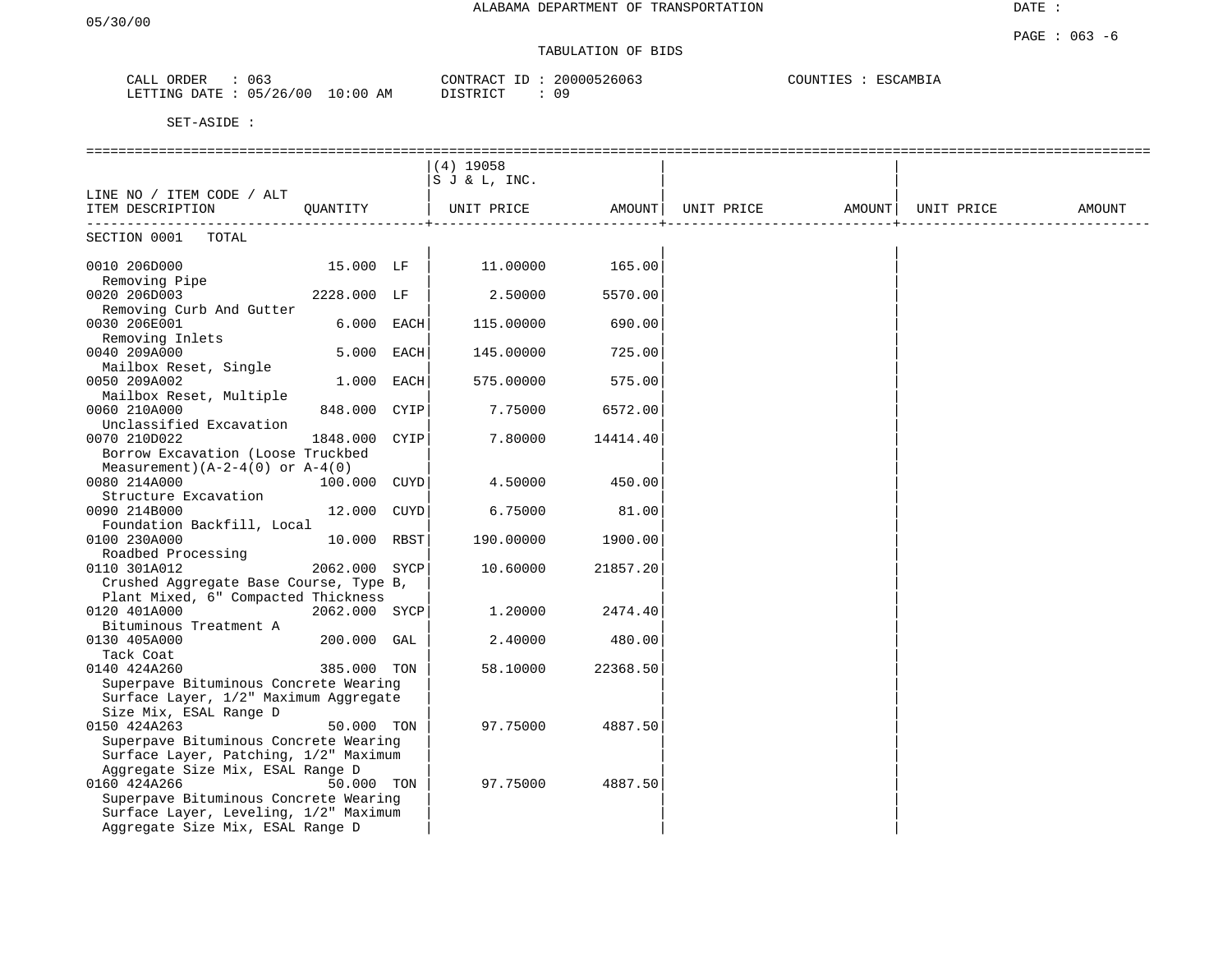ESCAMBIA

| CALL ORDER                      |  |          | CONTRACT ID: 20000526063 | COUNTIES : ESCAMBIA |  |
|---------------------------------|--|----------|--------------------------|---------------------|--|
| LETTING DATE: 05/26/00 10:00 AM |  | DISTRICT | 09                       |                     |  |

|                                                     |              |      | $(4)$ 19058  |          |                   |            |        |
|-----------------------------------------------------|--------------|------|--------------|----------|-------------------|------------|--------|
|                                                     |              |      | SJ & L, INC. |          |                   |            |        |
| LINE NO / ITEM CODE / ALT                           |              |      |              |          |                   |            |        |
| ITEM DESCRIPTION                                    | OUANTITY     |      | UNIT PRICE   | AMOUNT   | UNIT PRICE AMOUNT | UNIT PRICE | AMOUNT |
|                                                     |              |      |              |          |                   |            |        |
| 0170 424B461<br>Superpave Bituminous Concrete Upper | 120.000 TON  |      | 86.45000     | 10374.00 |                   |            |        |
| Binder Layer, 1" Maximum Aggregate Size             |              |      |              |          |                   |            |        |
| Mix, ESAL Range D                                   |              |      |              |          |                   |            |        |
| 0180 424B562                                        | 180.000 TON  |      | 70.45000     | 12681.00 |                   |            |        |
| Superpave Bituminous Concrete Lower                 |              |      |              |          |                   |            |        |
| Binder Layer, 1 1/2" Maximum Aggregate              |              |      |              |          |                   |            |        |
| Size Mix, ESAL Range D                              |              |      |              |          |                   |            |        |
| 0190 530A001                                        | 24.000 LF    |      | 33.00000     | 792.00   |                   |            |        |
| 18" Roadway Pipe (Class 3 R.C.)                     |              |      |              |          |                   |            |        |
| 0200 600A000                                        |              | LUMP | 57125.00000  | 57125.00 |                   |            |        |
| Mobilization                                        |              |      |              |          |                   |            |        |
| 0210 620A000                                        | 2.000 CUYD   |      | 650.00000    | 1300.00  |                   |            |        |
| Minor Structure Concrete                            |              |      |              |          |                   |            |        |
| 0220 621A011                                        | 5.000 EACH   |      | 2400.00000   | 12000.00 |                   |            |        |
| Junction Boxes, Type 1 Or 1P                        |              |      |              |          |                   |            |        |
| 0230 621C001                                        | 1.000 EACH   |      | 2000.00000   | 2000.00  |                   |            |        |
| Inlets, Type B                                      |              |      |              |          |                   |            |        |
| 0240 621C015                                        | 3.000 EACH   |      | 2050.00000   | 6150.00  |                   |            |        |
| Inlets, Type S1 Or S3 (1 Wing)                      |              |      |              |          |                   |            |        |
| 0250 621C017                                        | 2.000 EACH   |      | 2350.00000   | 4700.00  |                   |            |        |
| Inlets, Type S1 Or S3 (2 Wing)                      |              |      |              |          |                   |            |        |
| 0260 621D015<br>Inlet Units, Type S1 Or S3          | 1.000 EACH   |      | 725.00000    | 725.00   |                   |            |        |
| 0270 623C000                                        | 2280.000 LF  |      | 15.25000     | 34770.00 |                   |            |        |
| Combination Curb & Gutter, Type C                   |              |      |              |          |                   |            |        |
| 0280 650A000                                        | 500.000 CYIP |      | 16.10000     | 8050.00  |                   |            |        |
| Topsoil                                             |              |      |              |          |                   |            |        |
| 0290 652A061                                        | 1.000 ACRE   |      | 900.00000    | 900.00   |                   |            |        |
| Seeding (Mix 3E)                                    |              |      |              |          |                   |            |        |
| 0300 656A000                                        | 1.000 ACRE   |      | 850.00000    | 850.00   |                   |            |        |
| Mulching, Class A, Type 1                           |              |      |              |          |                   |            |        |
| 0310 665F000                                        | 100.000 EACH |      | 6.25000      | 625.00   |                   |            |        |
| Hay Bales                                           |              |      |              |          |                   |            |        |
| 0320 665G000                                        | 100.000 EACH |      | 2.00000      | 200.00   |                   |            |        |
| Sand Bags                                           |              |      |              |          |                   |            |        |
| 0330 665J000                                        | 2300.000 LF  |      | 2.30000      | 5290.00  |                   |            |        |
| Silt Fence, Type A                                  |              |      |              |          |                   |            |        |
| 0340 701C000<br>Broken Temporary Traffic Stripe     | 1.000 MILE   |      | 445.00000    | 445.00   |                   |            |        |
| 0350 701C001                                        | 1.000 MILE   |      | 575.00000    | 575.00   |                   |            |        |
| Solid Temporary Traffic Stripe                      |              |      |              |          |                   |            |        |
|                                                     |              |      |              |          |                   |            |        |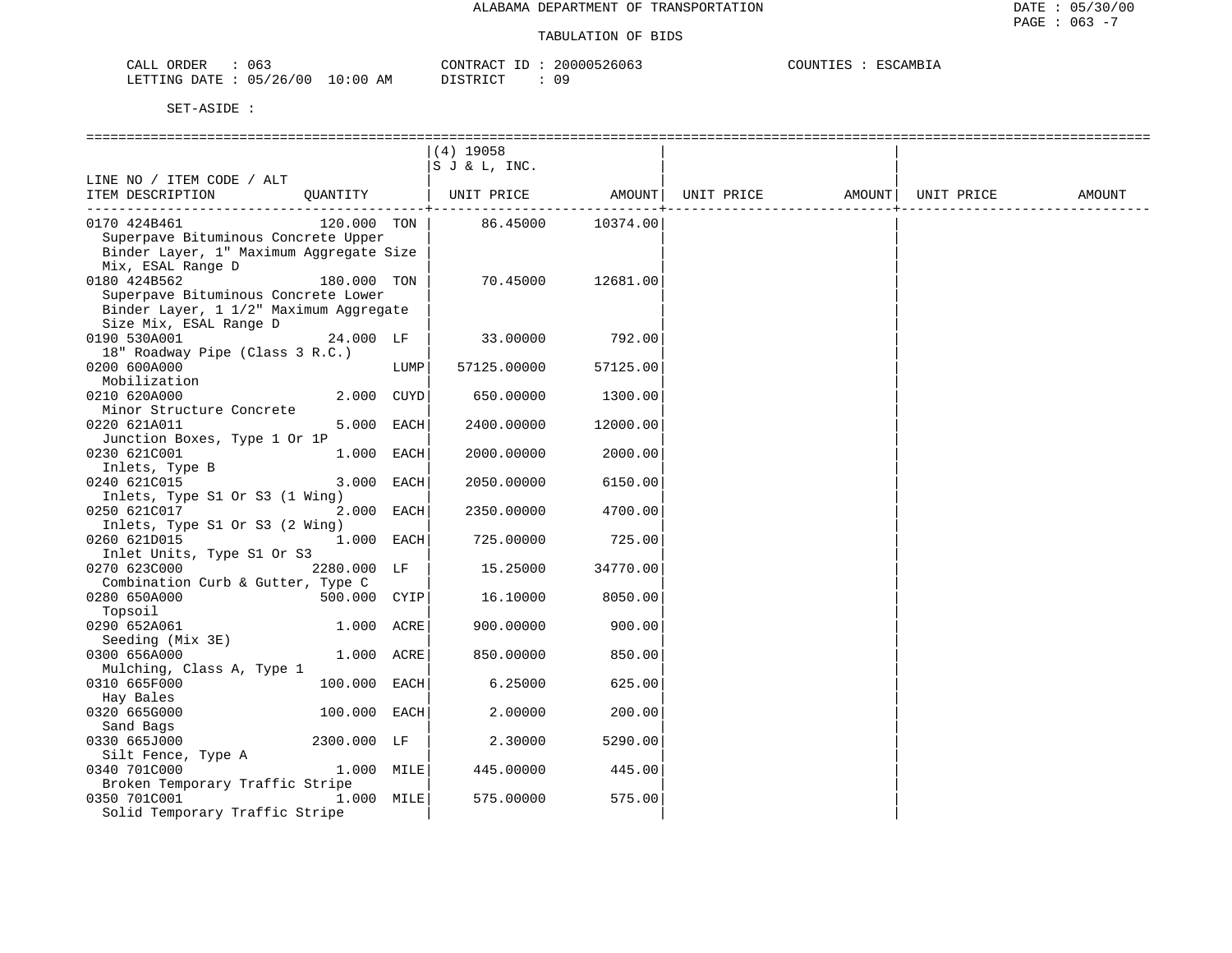| 063<br>PRDER)<br>للسلط                                      |             | $\wedge \wedge \neg \neg$<br>יחד גר | (11)<br>3606 | ידוחדורי<br>AMF<br>. |
|-------------------------------------------------------------|-------------|-------------------------------------|--------------|----------------------|
| ነд ጥፑ<br>LETT<br>'NG<br>ᅚ<br>$\overline{\phantom{a}}$<br>∠∪ | 10:00<br>АM | $\sim$<br>1.77                      | ◡ ◡          |                      |

|                                                       |               | $(4)$ 19058  |             |            |                    |        |
|-------------------------------------------------------|---------------|--------------|-------------|------------|--------------------|--------|
|                                                       |               | SJ & L, INC. |             |            |                    |        |
| LINE NO / ITEM CODE / ALT                             |               |              |             |            |                    |        |
| ITEM DESCRIPTION                                      | OUANTITY      | UNIT PRICE   | AMOUNT      | UNIT PRICE | AMOUNT  UNIT PRICE | AMOUNT |
|                                                       |               |              | ----------- |            |                    |        |
| 0360 701D008                                          | $1.000$ MILE  | 1400.00000   | 1400.00     |            |                    |        |
| Solid Traffic Stripe Removed (Plastic)                |               |              |             |            |                    |        |
| 0370 702A008                                          | 1.000 MILE    | 5000.00000   | 5000.00     |            |                    |        |
| Solid White, Inverted Profile Traffic                 |               |              |             |            |                    |        |
| Stripe (6" Wide)                                      |               |              |             |            |                    |        |
| 0380 702A009                                          | 1.000 MILE    | 5000.00000   | 5000.00     |            |                    |        |
| Solid Yellow, Inverted Profile Traffic                |               |              |             |            |                    |        |
| Stripe (6" Wide)                                      |               |              |             |            |                    |        |
| 0390 702A010                                          | 1.000 MILE    | 3800.00000   | 3800.00     |            |                    |        |
| Broken White, Inverted Profile Traffic                |               |              |             |            |                    |        |
| Stripe (6" Wide)                                      |               |              |             |            |                    |        |
| 0400 702B001                                          | 180.000 LF    | 3.80000      | 684.00      |            |                    |        |
| Dotted Inverted Profile Traffic Stripe                |               |              |             |            |                    |        |
| (6" Wide)                                             |               |              |             |            |                    |        |
| 0410 703A002                                          | 1220.000 SOFT | 2.85000      | 3477.00     |            |                    |        |
| Traffic Control Markings, Class 2, Type               |               |              |             |            |                    |        |
| A                                                     |               |              |             |            |                    |        |
| 0420 703B002                                          | 560.000 SOFT  | 3.20000      | 1792.00     |            |                    |        |
| Traffic Control Legends, Class 2, Type A              |               |              |             |            |                    |        |
| 0430 703D001                                          | 1220.000 SOFT | 1.90000      | 2318.00     |            |                    |        |
| Temporary Traffic Control Markings                    |               |              |             |            |                    |        |
| 0440 703E001                                          | 560.000 SOFT  | 1,90000      | 1064.00     |            |                    |        |
| Temporary Traffic Control Legends                     |               |              |             |            |                    |        |
| 0450 705A030                                          | 8.000 EACH    | 12.70000     | 101.60      |            |                    |        |
| Pavement Markers, Class A-H, Type 2-C                 |               |              |             |            |                    |        |
| 0460 705A031                                          | 30.000 EACH   | 6.50000      | 195.00      |            |                    |        |
| Pavement Markers, Class A-H, Type 1-A                 |               |              |             |            |                    |        |
| 0470 705A032                                          | 220.000 EACH  | 6.25000      | 1375.00     |            |                    |        |
| Pavement Markers, Class A-H, Type 1-B                 |               |              |             |            |                    |        |
| 0480 705A037                                          | 50.000 EACH   | 6.35000      | 317.50      |            |                    |        |
| Pavement Markers, Class A-H, Type 2-D<br>0490 705A038 | 110.000 EACH  | 6.35000      | 698.50      |            |                    |        |
| Pavement Markers, Class A-H, Type 2-E                 |               |              |             |            |                    |        |
| 0500 740B000                                          | 226.000 SQFT  | 15.85000     | 3582.10     |            |                    |        |
| Construction Signs                                    |               |              |             |            |                    |        |
| 0510 740D000                                          | 100.000 EACH  | 54.70000     | 5470.00     |            |                    |        |
| Channelizing Drums                                    |               |              |             |            |                    |        |
| 0520 741C010                                          | 2.000 EACH    | 5500.00000   | 11000.00    |            |                    |        |
| Portable Sequential Arrow And Chevron                 |               |              |             |            |                    |        |
| Sign Unit                                             |               |              |             |            |                    |        |
| 0530 998A000                                          | LUMP          | 5500.00000   | 5500.00     |            |                    |        |
| Construction Fuel (Maximum Bid Limited                |               |              |             |            |                    |        |
| To $10,000.00$ )                                      |               |              |             |            |                    |        |
|                                                       |               |              |             |            |                    |        |